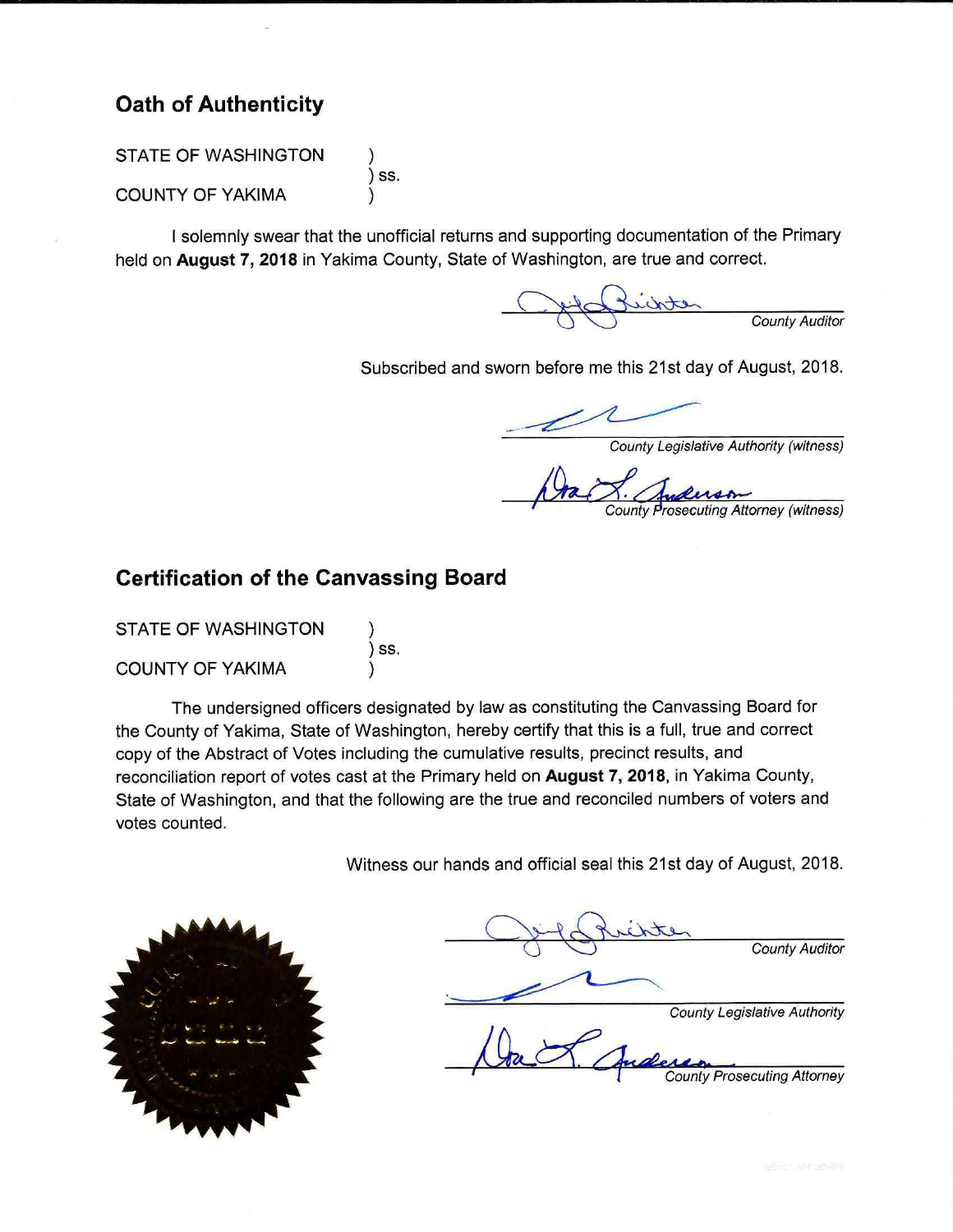# Yakima County Auditor

Yakima August 7, 2018

Reconciliation Form

#### General information

County name **114,826** and the Vakima and Vakima and Vakima and Vakima and Vakima and Vakima and Vakima and Vakima and Vakima and Vakima and Vakima and Vakima and Vakima and Vakima and Vakima and Vakima and Vakima and Vakim

Election date 9,214 Inactive registered voters

### Category Reconciliation (detailed accounting of ballots)

|                                                | <b>Issued</b>                           |                                                              |                                                  |                                                     | <b>Ballots Not Counted</b> |                                                        |
|------------------------------------------------|-----------------------------------------|--------------------------------------------------------------|--------------------------------------------------|-----------------------------------------------------|----------------------------|--------------------------------------------------------|
|                                                | (number of<br>voters issued<br>ballots) | <b>Ballots Received</b><br>(envelopes containing<br>ballots) | <b>Ballots Accepted</b><br>(Counted / Tabulated) | <b>Ballots</b><br>forwarded to<br>other<br>counties | <b>Ballots Rejected</b>    | <b>Discrepancy</b><br>(If zero, category)<br>balances) |
| <b>UOCAVA</b>                                  | 1,217                                   | 159                                                          | 159                                              | N/A                                                 | $\circ$                    | $\mathbf{0}$                                           |
| Federal write-in                               | N/A                                     | $\circ$                                                      | $\mathbf 0$                                      | N/A                                                 | $\circ$                    | $\mathbf{0}$                                           |
| Provisional                                    | $\Omega$                                | 0                                                            | $\mathbf{0}$                                     | $\mathbf{0}$                                        | $\Omega$                   | $\Omega$                                               |
| <b>DREs</b>                                    | $\Omega$                                | 0                                                            | $\mathbf{0}$                                     | N/A                                                 | $\mathbf{0}$               | $\Omega$                                               |
| All voters not reported in<br>above categories | 113.839                                 | 40.339                                                       | 39,685                                           | $\overline{4}$                                      | 650                        | $\mathbf{0}$                                           |
| Total for all voter categories                 | 115,056                                 | 40,498                                                       | 39,844                                           | 4                                                   | 650                        | $\mathbf{0}$                                           |

#### Summary

Reconciliation

| <b>Overall Ballot Reconciliation</b>               |             | <b>Replacement Ballots</b>         |
|----------------------------------------------------|-------------|------------------------------------|
| <b>Ballots Received</b>                            | 40.498      | Requested                          |
| <b>Ballots Accepted</b>                            | 39.844      | Issued                             |
| <b>Ballots Not Counted</b>                         | 654         | Returned                           |
| <b>Discrepancy</b>                                 | $\mathbf 0$ | Counted                            |
|                                                    |             | Rejected                           |
| Voters credited to ballots counted                 |             | <b>Return method</b>               |
| <b>Credited voters in EMS</b>                      | 39.844      | Email                              |
| Credited envelopes without ballots                 | $\Omega$    | Fax                                |
| Voters not credited in EMS (examples: FWAB or ACP) | 0           | Deposited at staffed, u<br>centers |
| <b>Total valid ballots</b>                         | 39,844      | Non-UOCAVA returned                |
| Discrepancy                                        | ٥           |                                    |

#### Additional Information

| <b>Overall Ballot Reconciliation</b>               |              | <b>Replacement Ballots</b>                                          |          |
|----------------------------------------------------|--------------|---------------------------------------------------------------------|----------|
| <b>Ballots Received</b>                            | 40,498       | Requested                                                           | 132      |
| <b>Ballots Accepted</b>                            | 39,844       | Issued                                                              | 132      |
| <b>Ballots Not Counted</b>                         | 654          | Returned                                                            | 106      |
| <b>Discrepancy</b>                                 | $\mathbf{0}$ | Counted                                                             | 106      |
|                                                    |              | Rejected                                                            | $\Omega$ |
| <b>Voters credited to ballots counted</b>          |              | <b>Return method</b>                                                |          |
| <b>Credited voters in EMS</b>                      | 39,844       | Email                                                               | 47       |
| Credited envelopes without ballots                 | 0            | Fax                                                                 | 1        |
| Voters not credited in EMS (examples: FWAB or ACP) | $\Omega$     | Deposited at staffed, unstaffed deposit sites and voting<br>centers | 6,838    |
| <b>Total valid ballots</b>                         | 39,844       | Non-UOCAVA returned by Fax or Email                                 | 9        |
| Discrepancy                                        | 0            |                                                                     |          |
|                                                    |              | Generation method                                                   |          |
|                                                    |              | <b>MyBallot</b>                                                     | $\circ$  |
|                                                    |              | Other online programs                                               | 84       |
|                                                    |              | PDF originating from county                                         | $\Omega$ |
|                                                    |              | Non-UOCAVA ballots issued electronically                            | 10       |
|                                                    |              | Arrest Advised Mill                                                 |          |

Registered voters eligible to participate

#### AutoMark® Estimated number of AutoMark® voters 0

**EMS discrepancy explanation**

**Category discrepancy explanation**

Contact number: 509.574.1340 Rev 2.41 (08/21/2018) Report prepared by: K Fisher 8.21.2018 Date: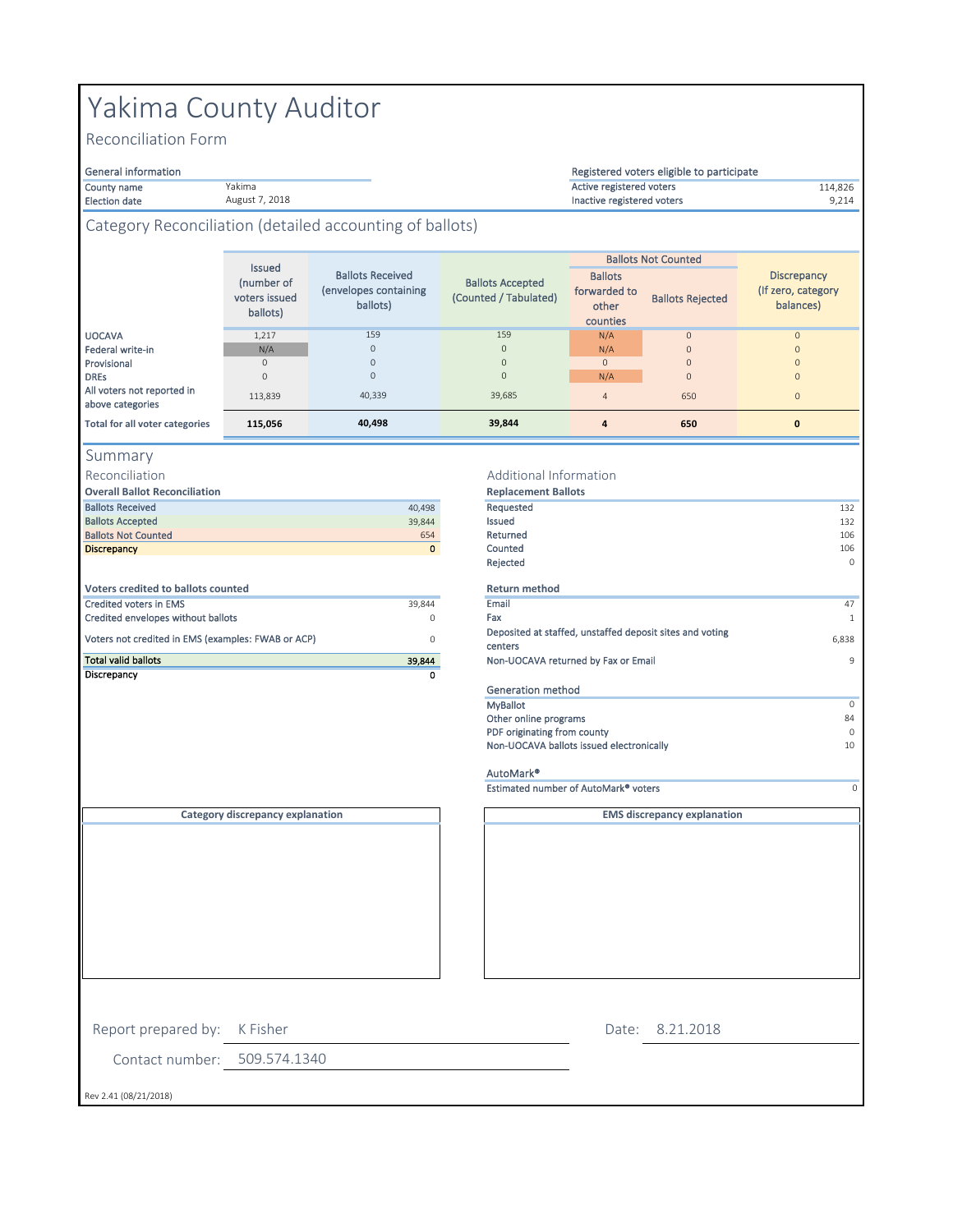**Page 1 of 10**

#### Total Number of Voters : 39,844 of 114,826 = 34.70%

| Candidate<br>Party                        |                     |        | <b>Total Ballots Cast</b> |                  | <b>NA</b> |       |        | <b>Total</b> |  |
|-------------------------------------------|---------------------|--------|---------------------------|------------------|-----------|-------|--------|--------------|--|
| Partisan Office; U.S. Senator, Vote For 1 |                     |        |                           |                  |           |       |        |              |  |
| Thor Amundson                             |                     | 386    | 1.02%                     | $\mathbf 0$      |           | 0.00% | 386    | 1.02%        |  |
| Dave Strider                              |                     | 234    | 0.62%                     | $\mathbf 0$      |           | 0.00% | 234    | 0.62%        |  |
| Joey Gibson                               |                     | 1,439  | 3.82%                     | $\mathbf 0$      |           | 0.00% | 1,439  | 3.82%        |  |
| Mike Luke                                 |                     | 397    | 1.05%                     | $\mathbf 0$      |           | 0.00% | 397    | 1.05%        |  |
| GoodSpaceGuy                              |                     | 291    | 0.77%                     | $\mathbf 0$      |           | 0.00% | 291    | 0.77%        |  |
| Clint R. Tannehill                        |                     | 598    | 1.59%                     | $\mathbf 0$      |           | 0.00% | 598    | 1.59%        |  |
| <b>Maria Cantwell</b>                     |                     | 14,756 | 39.16%                    | $\mathbf 0$      |           | 0.00% | 14,756 | 39.16%       |  |
| Susan Hutchison                           |                     | 11,310 | 30.01%                    | $\mathbf 0$      |           | 0.00% | 11,310 | 30.01%       |  |
| <b>Brad Chase</b>                         |                     | 66     | 0.18%                     | $\mathbf 0$      |           | 0.00% | 66     | 0.18%        |  |
| Tim Owen                                  |                     | 1,377  | 3.65%                     | $\mathbf 0$      |           | 0.00% | 1,377  | 3.65%        |  |
| Matthew D. Heines                         |                     | 293    | 0.78%                     | $\mathbf 0$      |           | 0.00% | 293    | 0.78%        |  |
| Sam Wright                                |                     | 122    | 0.32%                     | $\mathbf 0$      |           | 0.00% | 122    | 0.32%        |  |
| Art Coday                                 |                     | 668    | 1.77%                     | $\mathbf 0$      |           | 0.00% | 668    | 1.77%        |  |
| John Orlinski                             |                     | 199    | 0.53%                     | $\mathbf 0$      |           | 0.00% | 199    | 0.53%        |  |
| Charlie R Jackson                         |                     | 60     | 0.16%                     | $\mathbf 0$      |           | 0.00% | 60     | 0.16%        |  |
| <b>Keith Swank</b>                        |                     | 1,285  | 3.41%                     | $\mathbf 0$      |           | 0.00% | 1,285  | 3.41%        |  |
| Alex Tsimerman                            |                     | 37     | 0.10%                     | $\mathbf 0$      |           | 0.00% | 37     | 0.10%        |  |
| <b>RC</b> Smith                           |                     | 113    | 0.30%                     | $\mathbf 0$      |           | 0.00% | 113    | 0.30%        |  |
| Don L. Rivers                             |                     | 214    | 0.57%                     | $\mathbf 0$      |           | 0.00% | 214    | 0.57%        |  |
| Jennifer Gigi Ferguson                    |                     | 235    | 0.62%                     | $\mathbf 0$      |           | 0.00% | 235    | 0.62%        |  |
| Steve Hoffman                             |                     | 68     | 0.18%                     | $\mathbf 0$      |           | 0.00% | 68     | 0.18%        |  |
| George H. Kalberer                        |                     | 73     | 0.19%                     | $\mathbf 0$      |           | 0.00% | 73     | 0.19%        |  |
| James Robert "Jimmie" Deal                |                     | 51     | 0.14%                     | $\mathbf 0$      |           | 0.00% | 51     | 0.14%        |  |
| Roque "Rocky" De La Fuente                |                     | 246    | 0.65%                     | $\mathbf 0$      |           | 0.00% | 246    | 0.65%        |  |
| Jon Butler                                |                     | 82     | 0.22%                     | $\mathbf 0$      |           | 0.00% | 82     | 0.22%        |  |
| Dave Bryant                               |                     | 1,472  | 3.91%                     | $\mathbf 0$      |           | 0.00% | 1,472  | 3.91%        |  |
| Mohammad Said                             |                     | 179    | 0.47%                     | $\mathbf 0$      |           | 0.00% | 179    | 0.47%        |  |
| <b>Matt Hawkins</b>                       |                     | 654    | 1.74%                     | $\mathbf 0$      |           | 0.00% | 654    | 1.74%        |  |
| Glen R Stockwell                          |                     | 711    | 1.89%                     | $\mathbf 0$      |           | 0.00% | 711    | 1.89%        |  |
| Write-In                                  |                     | 70     | 0.19%                     | $\mathbf 0$      |           | 0.00% | 70     | 0.19%        |  |
|                                           | <b>Cast Votes:</b>  | 37,686 | 94.58%                    | $\boldsymbol{0}$ |           | 0.00% | 37,686 | 94.58%       |  |
|                                           | <b>Over Votes:</b>  | 131    | 0.33%                     | 0                |           | 0.00% | 131    | 0.33%        |  |
|                                           | <b>Under Votes:</b> | 2,027  | 5.09%                     | $\mathbf 0$      |           | 0.00% | 2,027  | 5.09%        |  |

#### **08/21/2018 08:31 AM**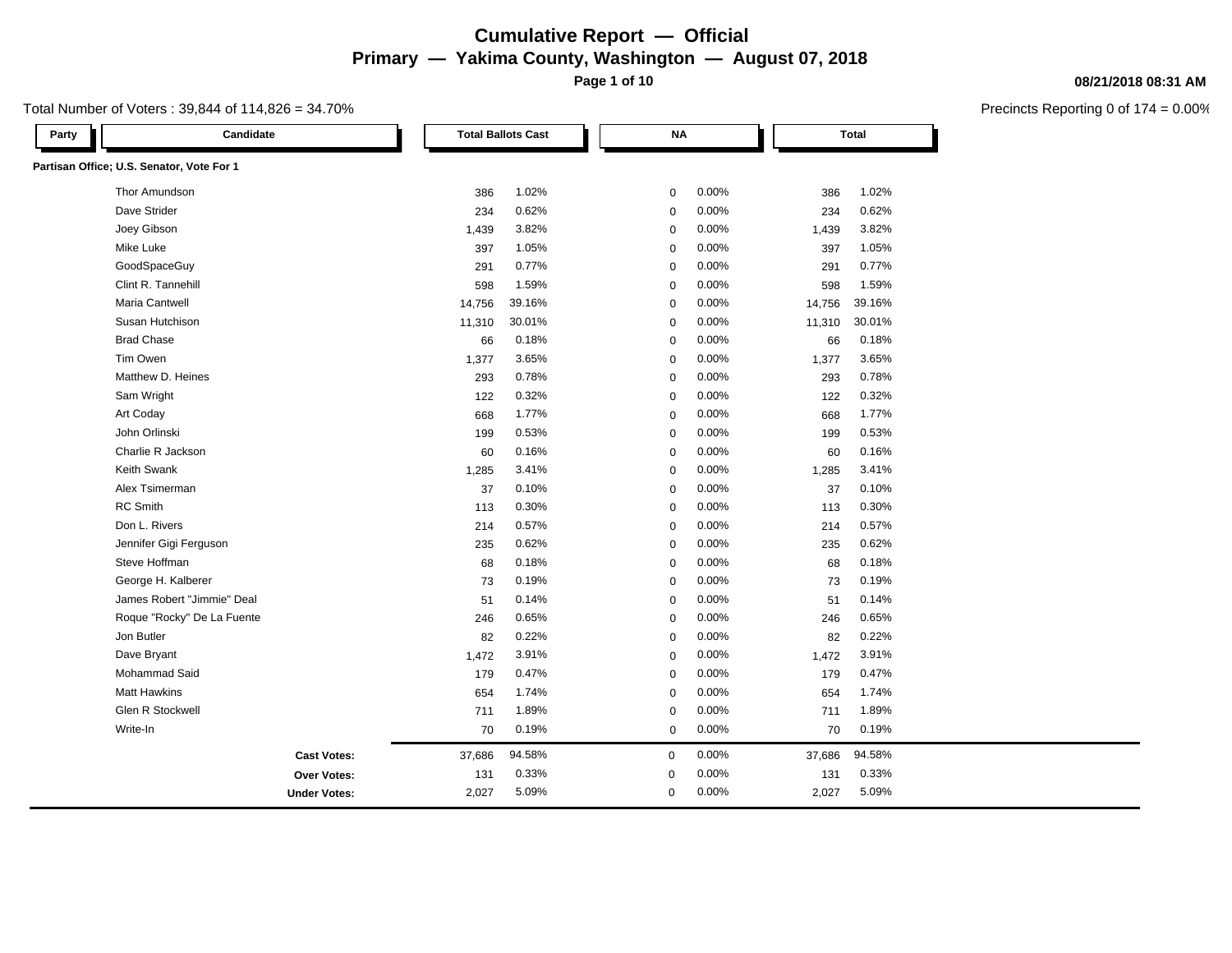**Page 2 of 10**

Total Number of Voters : 39,844 of 114,826 = 34.70%

#### **08/21/2018 08:31 AM**

| Party |                                                                 | Candidate                                                                  |                | <b>Total Ballots Cast</b> | <b>NA</b>   |          |        | <b>Total</b>                   |  |
|-------|-----------------------------------------------------------------|----------------------------------------------------------------------------|----------------|---------------------------|-------------|----------|--------|--------------------------------|--|
|       |                                                                 | Partisan Office; Congressional District 4; U.S. Representative, Vote For 1 |                |                           |             |          |        |                                |  |
|       | Dan Newhouse                                                    |                                                                            | 24,596         | 63.50%                    | 0           | 0.00%    | 24,596 | 63.50%                         |  |
|       | <b>Christine Brown</b>                                          |                                                                            | 13,994         | 36.13%                    | $\mathbf 0$ | 0.00%    | 13,994 | 36.13%                         |  |
|       | Write-In                                                        |                                                                            | 141            | 0.36%                     | $\mathbf 0$ | 0.00%    | 141    | 0.36%                          |  |
|       |                                                                 | <b>Cast Votes:</b>                                                         | 38,731         | 97.21%                    | $\mathbf 0$ | 0.00%    | 38,731 | 97.21%                         |  |
|       |                                                                 | Over Votes:                                                                | 6              | 0.02%                     | $\mathbf 0$ | 0.00%    |        | 0.02%<br>6                     |  |
|       |                                                                 | <b>Under Votes:</b>                                                        | 1,107          | 2.78%                     | 0           | $0.00\%$ | 1,107  | 2.78%                          |  |
|       | Legislative District 13; Senator, Vote For 1                    |                                                                            |                |                           |             |          |        |                                |  |
|       | <b>Judy Warnick</b>                                             |                                                                            | 843            | 97.12%                    | $\mathbf 0$ | 0.00%    | 843    | 97.12%                         |  |
|       | Write-In                                                        |                                                                            | 25             | 2.88%                     | 0           | 0.00%    | 25     | 2.88%                          |  |
|       |                                                                 | <b>Cast Votes:</b>                                                         | 868            | 81.73%                    | $\mathbf 0$ | 0.00%    | 868    | 81.73%                         |  |
|       |                                                                 | Over Votes:                                                                | $\mathbf 0$    | 0.00%                     | $\mathbf 0$ | 0.00%    |        | 0.00%<br>$\mathbf 0$           |  |
|       |                                                                 | <b>Under Votes:</b>                                                        | 194            | 18.27%                    | $\mathbf 0$ | 0.00%    | 194    | 18.27%                         |  |
|       | Legislative District 13; Representative, Position 1, Vote For 1 |                                                                            |                |                           |             |          |        |                                |  |
|       | Jesse Hegstrom Oakey                                            |                                                                            | 225            | 23.03%                    | $\mathbf 0$ | 0.00%    | 225    | 23.03%                         |  |
|       | Tom Dent                                                        |                                                                            | 750            | 76.77%                    | $\mathbf 0$ | 0.00%    | 750    | 76.77%                         |  |
|       | Write-In                                                        |                                                                            | $\overline{2}$ | 0.20%                     | $\mathbf 0$ | 0.00%    |        | 0.20%<br>$\overline{2}$        |  |
|       |                                                                 | <b>Cast Votes:</b>                                                         | 977            | 92.00%                    | $\mathbf 0$ | 0.00%    | 977    | 92.00%                         |  |
|       |                                                                 | <b>Over Votes:</b>                                                         | -1             | 0.09%                     | 0           | 0.00%    | -1     | 0.09%                          |  |
|       |                                                                 | <b>Under Votes:</b>                                                        | 84             | 7.91%                     | 0           | 0.00%    | 84     | 7.91%                          |  |
|       | Legislative District 13; Representative, Position 2, Vote For 1 |                                                                            |                |                           |             |          |        |                                |  |
|       | Sylvia Hammond                                                  |                                                                            | 250            | 25.56%                    | $\mathbf 0$ | 0.00%    | 250    | 25.56%                         |  |
|       | <b>Matt Manweller</b>                                           |                                                                            | 724            | 74.03%                    | $\mathbf 0$ | 0.00%    | 724    | 74.03%                         |  |
|       | Write-In                                                        |                                                                            | 4              | 0.41%                     | $\mathbf 0$ | 0.00%    |        | 0.41%<br>$\boldsymbol{\Delta}$ |  |
|       |                                                                 | <b>Cast Votes:</b>                                                         | 978            | 92.09%                    | $\mathbf 0$ | 0.00%    | 978    | 92.09%                         |  |
|       |                                                                 | <b>Over Votes:</b>                                                         | $\mathbf 0$    | 0.00%                     | $\mathbf 0$ | 0.00%    |        | 0.00%<br>$\mathbf 0$           |  |
|       |                                                                 | <b>Under Votes:</b>                                                        | 84             | 7.91%                     | $\mathbf 0$ | 0.00%    | 84     | 7.91%                          |  |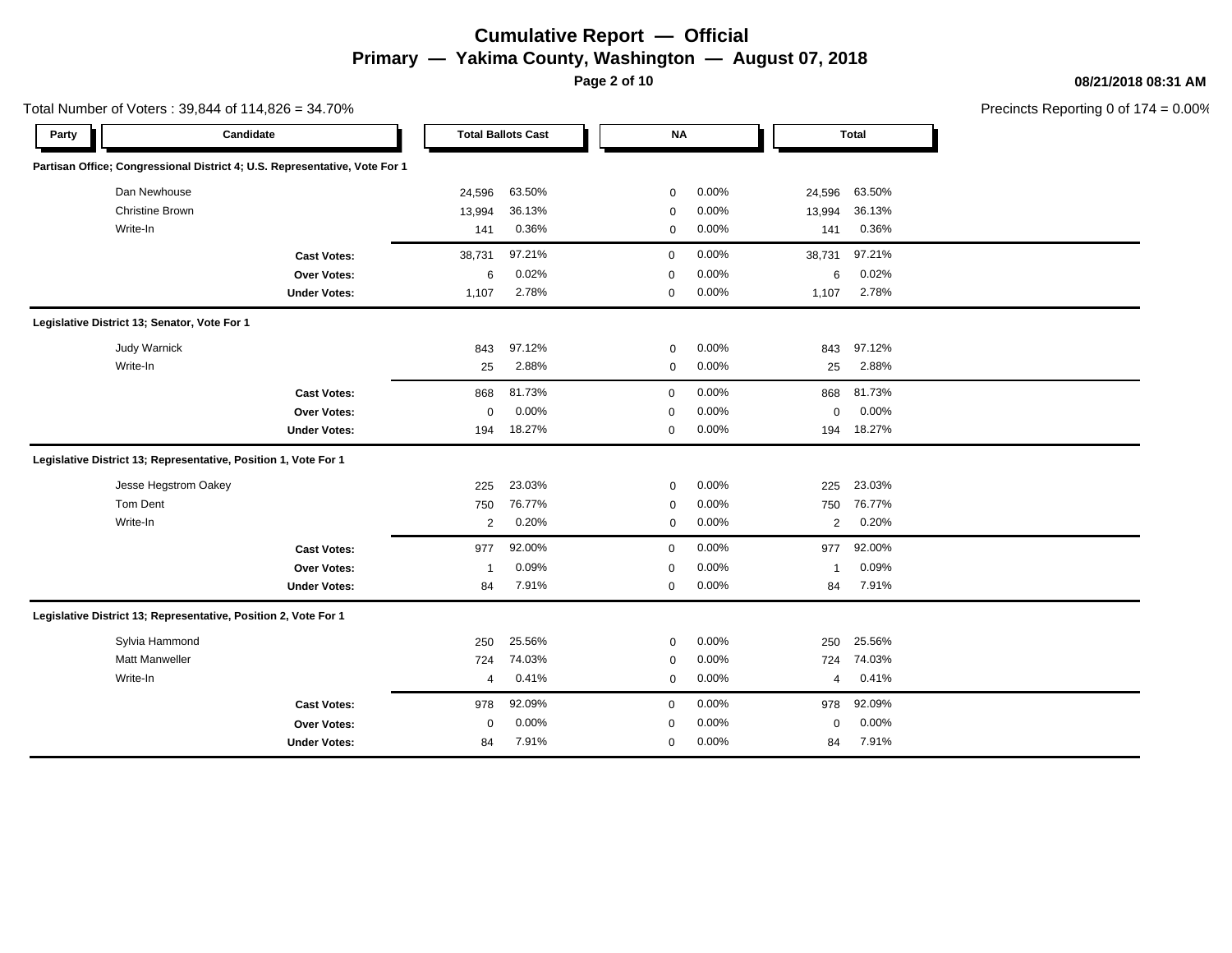**Page 3 of 10**

#### **08/21/2018 08:31 AM**

Precincts Reporting 0 of 174 = 0.00%

| Party |                                                                 | Candidate           |                         | <b>Total Ballots Cast</b> | <b>NA</b>   |       |            | <b>Total</b> |
|-------|-----------------------------------------------------------------|---------------------|-------------------------|---------------------------|-------------|-------|------------|--------------|
|       | Legislative District 14; Representative, Position 1, Vote For 1 |                     |                         |                           |             |       |            |              |
|       | Chris Corry                                                     |                     | 8,341                   | 43.33%                    | $\mathbf 0$ | 0.00% | 8,341      | 43.33%       |
|       | Kathy Coffey                                                    |                     | 4,621                   | 24.00%                    | $\mathbf 0$ | 0.00% | 4,621      | 24.00%       |
|       | Sasha Bentley                                                   |                     | 5,281                   | 27.43%                    | $\pmb{0}$   | 0.00% | 5,281      | 27.43%       |
|       | Earl Steven Lee                                                 |                     | 986                     | 5.12%                     | $\mathbf 0$ | 0.00% | 986        | 5.12%        |
|       | Write-In                                                        |                     | 23                      | 0.12%                     | $\mathbf 0$ | 0.00% | 23         | 0.12%        |
|       |                                                                 | <b>Cast Votes:</b>  | 19,252                  | 97.27%                    | $\mathbf 0$ | 0.00% | 19,252     | 97.27%       |
|       |                                                                 | <b>Over Votes:</b>  | 10                      | 0.05%                     | $\mathbf 0$ | 0.00% | 10         | 0.05%        |
|       |                                                                 | <b>Under Votes:</b> | 530                     | 2.68%                     | 0           | 0.00% | 530        | 2.68%        |
|       | Legislative District 14; Representative, Position 2, Vote For 1 |                     |                         |                           |             |       |            |              |
|       | Noah Ramirez                                                    |                     | 2.265                   | 12.12%                    | 0           | 0.00% | 2,265      | 12.12%       |
|       | Liz Hallock                                                     |                     | 4,845                   | 25.92%                    | $\pmb{0}$   | 0.00% | 4,845      | 25.92%       |
|       | Gina Mosbrucker                                                 |                     | 11,541                  | 61.75%                    | $\mathbf 0$ | 0.00% | 11,541     | 61.75%       |
|       | Write-In                                                        |                     | 38                      | 0.20%                     | $\mathbf 0$ | 0.00% | 38         | 0.20%        |
|       |                                                                 | <b>Cast Votes:</b>  | 18,689                  | 94.43%                    | $\mathbf 0$ | 0.00% | 18,689     | 94.43%       |
|       |                                                                 | Over Votes:         | 17                      | 0.09%                     | $\mathbf 0$ | 0.00% | 17         | 0.09%        |
|       |                                                                 | <b>Under Votes:</b> | 1,086                   | 5.49%                     | 0           | 0.00% | 1,086      | 5.49%        |
|       | Legislative District 15; Senator, Vote For 1                    |                     |                         |                           |             |       |            |              |
|       | Jim Honeyford                                                   |                     | 12,013                  | 66.55%                    | $\mathbf 0$ | 0.00% | 12,013     | 66.55%       |
|       | <b>Bengie Aguilar</b>                                           |                     | 5,987                   | 33.17%                    | $\pmb{0}$   | 0.00% | 5,987      | 33.17%       |
|       | Write-In                                                        |                     | 51                      | 0.28%                     | $\mathbf 0$ | 0.00% | 51         | 0.28%        |
|       |                                                                 | <b>Cast Votes:</b>  | 18,051                  | 95.06%                    | $\mathbf 0$ | 0.00% | 18,051     | 95.06%       |
|       |                                                                 | Over Votes:         | $\overline{2}$          | 0.01%                     | $\mathbf 0$ | 0.00% | 2          | 0.01%        |
|       |                                                                 | <b>Under Votes:</b> | 937                     | 4.93%                     | $\mathbf 0$ | 0.00% | 937        | 4.93%        |
|       | Legislative District 15; Representative, Position 1, Vote For 1 |                     |                         |                           |             |       |            |              |
|       | <b>Bruce Chandler</b>                                           |                     | 11,882                  | 66.31%                    | 0           | 0.00% | 11,882     | 66.31%       |
|       | Jack McEntire                                                   |                     | 6,014                   | 33.56%                    | $\pmb{0}$   | 0.00% | 6,014      | 33.56%       |
|       | Write-In                                                        |                     | 23                      | 0.13%                     | $\mathbf 0$ | 0.00% | 23         | 0.13%        |
|       |                                                                 | <b>Cast Votes:</b>  | 17,919                  | 94.36%                    | $\mathbf 0$ | 0.00% | 17,919     | 94.36%       |
|       |                                                                 | <b>Over Votes:</b>  | $\overline{\mathbf{c}}$ | 0.01%                     | $\mathbf 0$ | 0.00% | $\sqrt{2}$ | 0.01%        |
|       |                                                                 | <b>Under Votes:</b> | 1,069                   | 5.63%                     | 0           | 0.00% | 1,069      | 5.63%        |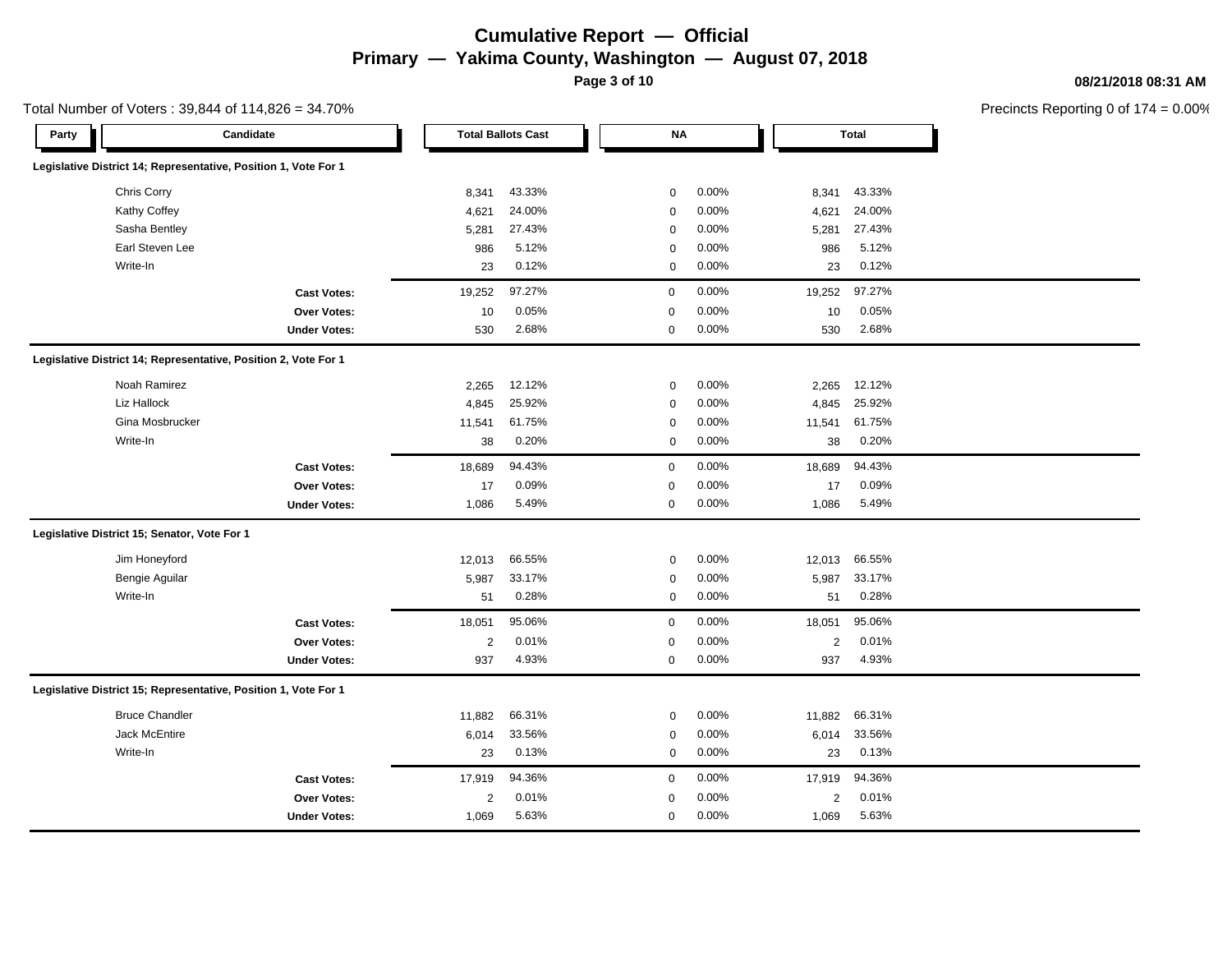**Page 4 of 10**

Total Number of Voters : 39,844 of 114,826 = 34.70%

#### **08/21/2018 08:31 AM**

| Candidate<br>Party                                              |                | <b>Total Ballots Cast</b> |             | <b>NA</b> |                | <b>Total</b> |
|-----------------------------------------------------------------|----------------|---------------------------|-------------|-----------|----------------|--------------|
| Legislative District 15; Representative, Position 2, Vote For 1 |                |                           |             |           |                |              |
| Jeremie Dufault                                                 | 8,270          | 45.68%                    | $\mathbf 0$ | 0.00%     | 8,270          | 45.68%       |
| David V. Taylor                                                 | 4,188          | 23.13%                    | $\mathbf 0$ | 0.00%     | 4,188          | 23.13%       |
| A.J. Cooper                                                     | 4,702          | 25.97%                    | $\mathbf 0$ | 0.00%     | 4,702          | 25.97%       |
| <b>Mario Martinez</b>                                           | 925            | 5.11%                     | $\mathbf 0$ | 0.00%     | 925            | 5.11%        |
| Write-In                                                        | 20             | 0.11%                     | $\mathbf 0$ | 0.00%     | 20             | 0.11%        |
| <b>Cast Votes:</b>                                              | 18,105         | 95.34%                    | $\mathbf 0$ | 0.00%     | 18,105         | 95.34%       |
| Over Votes:                                                     | 17             | 0.09%                     | $\mathbf 0$ | 0.00%     | 17             | 0.09%        |
| <b>Under Votes:</b>                                             | 868            | 4.57%                     | $\mathbf 0$ | 0.00%     | 868            | 4.57%        |
| Assessor, Vote For 1                                            |                |                           |             |           |                |              |
| Dave Cook                                                       | 30,290         | 97.71%                    | $\mathbf 0$ | 0.00%     | 30,290         | 97.71%       |
| Write-In                                                        | 710            | 2.29%                     | $\mathsf 0$ | 0.00%     | 710            | 2.29%        |
| <b>Cast Votes:</b>                                              | 31,000         | 77.80%                    | $\mathbf 0$ | 0.00%     | 31,000         | 77.80%       |
| <b>Over Votes:</b>                                              | $\mathbf{1}$   | 0.00%                     | $\mathbf 0$ | 0.00%     | -1             | 0.00%        |
| <b>Under Votes:</b>                                             | 8,843          | 22.19%                    | $\mathbf 0$ | 0.00%     | 8,843          | 22.19%       |
| Auditor, Vote For 1                                             |                |                           |             |           |                |              |
| <b>Charles Ross</b>                                             | 30,647         | 97.94%                    | $\mathbf 0$ | 0.00%     | 30,647         | 97.94%       |
| Write-In                                                        | 646            | 2.06%                     | $\mathbf 0$ | 0.00%     | 646            | 2.06%        |
| <b>Cast Votes:</b>                                              | 31,293         | 78.54%                    | $\mathbf 0$ | 0.00%     | 31,293         | 78.54%       |
| Over Votes:                                                     | $\overline{1}$ | 0.00%                     | $\mathbf 0$ | 0.00%     | $\overline{1}$ | 0.00%        |
| <b>Under Votes:</b>                                             | 8,550          | 21.46%                    | $\mathbf 0$ | 0.00%     |                | 8,550 21.46% |
| Clerk, Vote For 1                                               |                |                           |             |           |                |              |
| Janelle Riddle                                                  | 8,071          | 23.26%                    | $\mathbf 0$ | 0.00%     | 8,071          | 23.26%       |
| <b>Tracey Slagle</b>                                            | 26,169         | 75.41%                    | $\mathbf 0$ | 0.00%     | 26,169         | 75.41%       |
| Write-In                                                        | 463            | 1.33%                     | $\mathbf 0$ | 0.00%     | 463            | 1.33%        |
| <b>Cast Votes:</b>                                              | 34,703         | 87.10%                    | $\mathbf 0$ | 0.00%     | 34,703         | 87.10%       |
| <b>Over Votes:</b>                                              | 11             | 0.03%                     | $\mathbf 0$ | 0.00%     | 11             | 0.03%        |
| <b>Under Votes:</b>                                             | 5,130          | 12.88%                    | $\mathbf 0$ | 0.00%     |                | 5,130 12.88% |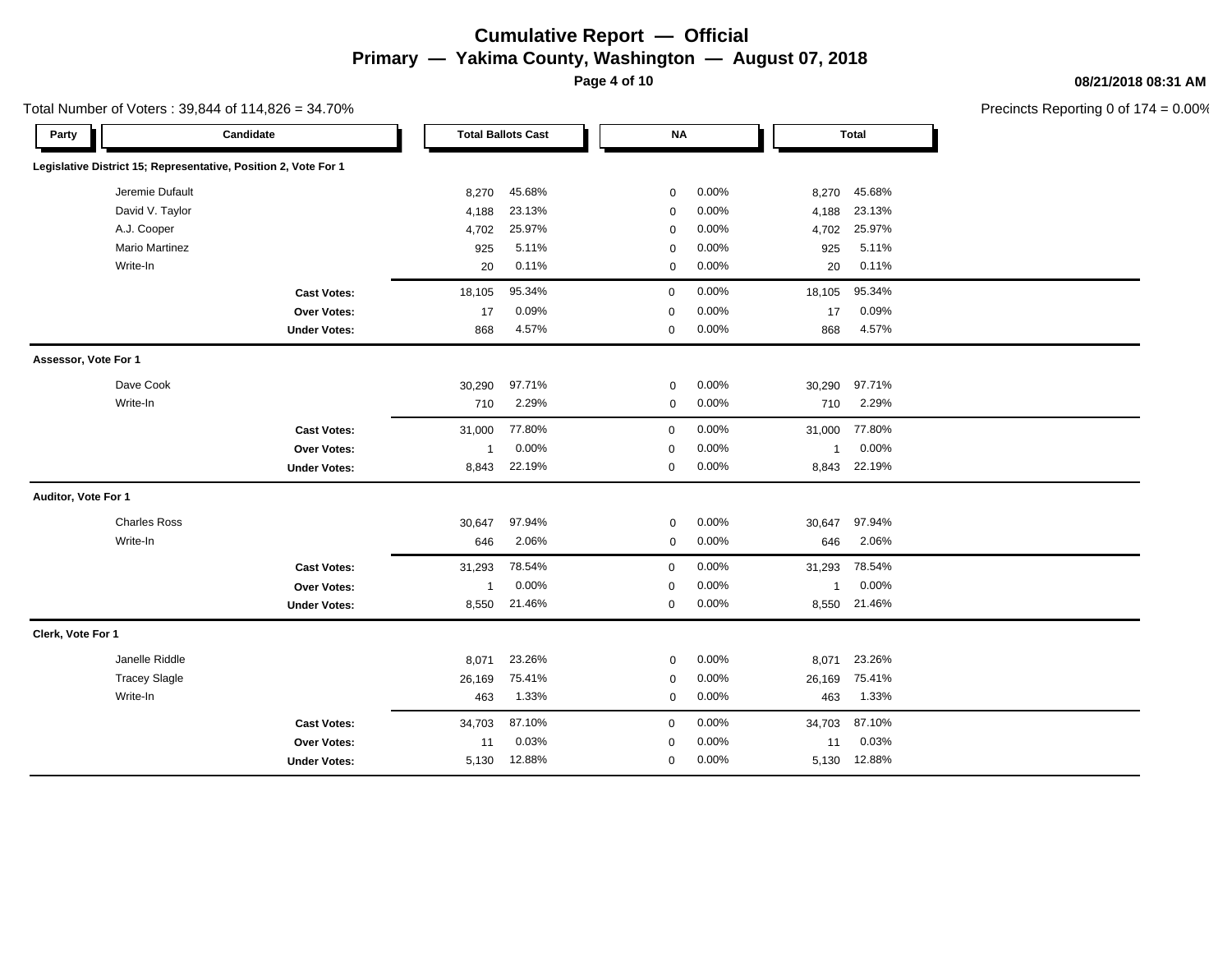**Page 5 of 10**

Total Number of Voters : 39,844 of 114,826 = 34.70%

#### **08/21/2018 08:31 AM**

| Party                 |                                  | Candidate           |                | <b>Total Ballots Cast</b> | <b>NA</b>   |          |              | <b>Total</b> |
|-----------------------|----------------------------------|---------------------|----------------|---------------------------|-------------|----------|--------------|--------------|
| Coroner, Vote For 1   |                                  |                     |                |                           |             |          |              |              |
|                       | Jack B. Hawkins                  |                     | 16,329         | 48.19%                    | 0           | 0.00%    | 16,329       | 48.19%       |
|                       | James (Jim) Curtice              |                     | 10,022         | 29.58%                    | $\mathbf 0$ | 0.00%    | 10,022       | 29.58%       |
|                       | Dan Williams                     |                     | 7,155          | 21.12%                    | $\mathbf 0$ | 0.00%    | 7,155        | 21.12%       |
|                       | Write-In                         |                     | 376            | 1.11%                     | 0           | 0.00%    | 376          | 1.11%        |
|                       |                                  | <b>Cast Votes:</b>  | 33,882         | 85.04%                    | $\mathbf 0$ | 0.00%    | 33,882       | 85.04%       |
|                       |                                  | Over Votes:         | 11             | 0.03%                     | $\mathsf 0$ | 0.00%    | 11           | 0.03%        |
|                       |                                  | <b>Under Votes:</b> | 5,951          | 14.94%                    | $\mathbf 0$ | 0.00%    | 5,951        | 14.94%       |
|                       | Prosecuting Attorney, Vote For 1 |                     |                |                           |             |          |              |              |
|                       | Joseph A. Brusic                 |                     | 30,190         | 97.83%                    | $\mathbf 0$ | 0.00%    | 30,190       | 97.83%       |
|                       | Write-In                         |                     | 671            | 2.17%                     | $\mathbf 0$ | 0.00%    | 671          | 2.17%        |
|                       |                                  | <b>Cast Votes:</b>  | 30,861         | 77.45%                    | $\mathbf 0$ | 0.00%    | 30,861       | 77.45%       |
|                       |                                  | Over Votes:         | $\mathbf{1}$   | 0.00%                     | 0           | 0.00%    | $\mathbf{1}$ | 0.00%        |
|                       |                                  | <b>Under Votes:</b> | 8,982          | 22.54%                    | 0           | 0.00%    | 8,982        | 22.54%       |
| Sheriff, Vote For 1   |                                  |                     |                |                           |             |          |              |              |
|                       | Robert C. Udell                  |                     | 16,826         | 48.96%                    | 0           | 0.00%    | 16,826       | 48.96%       |
|                       | Dave Simmons                     |                     | 6,673          | 19.42%                    | $\mathbf 0$ | 0.00%    | 6,673        | 19.42%       |
|                       | <b>Rick Mottice</b>              |                     | 3,394          | 9.88%                     | $\mathbf 0$ | 0.00%    | 3,394        | 9.88%        |
|                       | Nolan Wentz                      |                     | 7,059          | 20.54%                    | $\mathbf 0$ | 0.00%    | 7,059        | 20.54%       |
|                       | Write-In                         |                     | 414            | 1.20%                     | $\mathbf 0$ | 0.00%    | 414          | 1.20%        |
|                       |                                  | <b>Cast Votes:</b>  | 34,366         | 86.25%                    | $\mathbf 0$ | 0.00%    | 34,366       | 86.25%       |
|                       |                                  | <b>Over Votes:</b>  | 62             | 0.16%                     | 0           | 0.00%    | 62           | 0.16%        |
|                       |                                  | <b>Under Votes:</b> | 5,416          | 13.59%                    | 0           | $0.00\%$ |              | 5,416 13.59% |
| Treasurer, Vote For 1 |                                  |                     |                |                           |             |          |              |              |
|                       | <b>Ilene Thomson</b>             |                     | 30,070         | 98.26%                    | 0           | 0.00%    | 30,070       | 98.26%       |
|                       | Write-In                         |                     | 534            | 1.74%                     | $\mathbf 0$ | 0.00%    | 534          | 1.74%        |
|                       |                                  | <b>Cast Votes:</b>  | 30,604         | 76.81%                    | $\mathbf 0$ | 0.00%    | 30,604       | 76.81%       |
|                       |                                  | <b>Over Votes:</b>  | $\overline{1}$ | 0.00%                     | $\mathbf 0$ | 0.00%    | -1           | 0.00%        |
|                       |                                  | <b>Under Votes:</b> | 9,239          | 23.19%                    | 0           | 0.00%    | 9,239        | 23.19%       |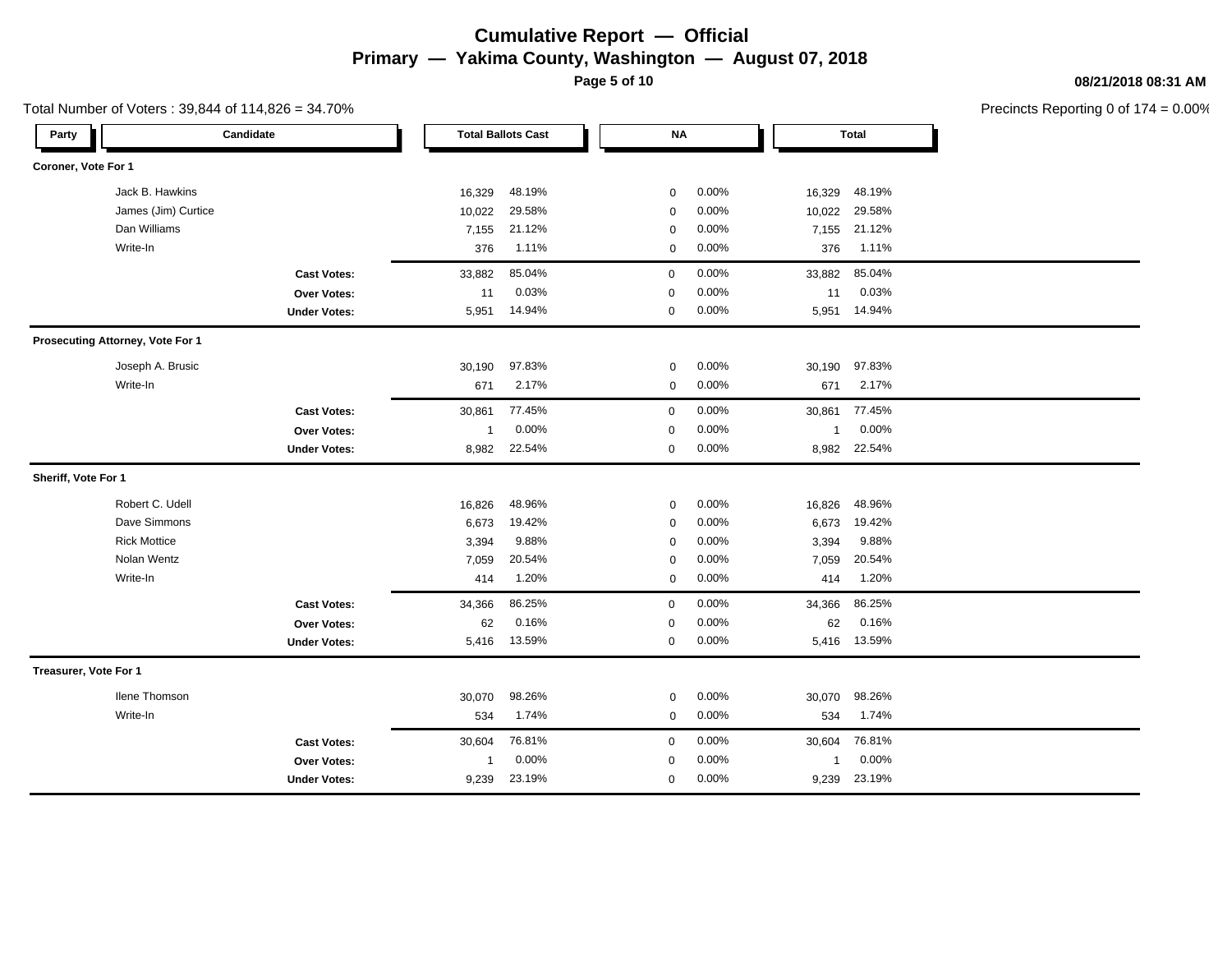**Page 6 of 10**

### **08/21/2018 08:31 AM**

Precincts Reporting 0 of 174 = 0.00%

| County Commissioner, District 3, Vote For 1<br>Lisa A. Homer<br>1,133<br>11.82%<br>0.00%<br>1,133 11.82%<br>$\mathbf 0$<br>Susan Soto Palmer<br>26.00%<br>2,492<br>0.00%<br>2,492<br>26.00%<br>$\mathbf 0$<br><b>Summer Derrey</b><br>14.90%<br>0.00%<br>14.90%<br>1,428<br>1,428<br>$\mathbf 0$<br>Jose A. Trevino<br>7.80%<br>0.00%<br>7.80%<br>747<br>$\mathbf 0$<br>747<br>Norm Childress<br>18.04%<br>0.00%<br>18.04%<br>1,729<br>$\mathbf 0$<br>1,729<br>Stephen Changala<br>10.60%<br>10.60%<br>1,016<br>$\mathbf 0$<br>0.00%<br>1,016<br><b>Brent Knautz</b><br>10.66%<br>10.66%<br>0.00%<br>1,022<br>$\mathbf 0$<br>1,022<br>Write-In<br>0.17%<br>0.17%<br>0.00%<br>16<br>$\mathbf 0$<br>16<br>95.21%<br>0.00%<br>95.21%<br>9,583<br>$\mathbf 0$<br>9,583<br><b>Cast Votes:</b><br>0.14%<br>$\mathbf 0$<br>0.00%<br>0.14%<br><b>Over Votes:</b><br>14<br>14<br>4.65%<br>0.00%<br>4.65%<br><b>Under Votes:</b><br>468<br>$\mathbf 0$<br>468<br>Yakima County Fire Protection District No. 4 Proposition No. 1 Levy Lid Lift, Vote For 1 |
|-------------------------------------------------------------------------------------------------------------------------------------------------------------------------------------------------------------------------------------------------------------------------------------------------------------------------------------------------------------------------------------------------------------------------------------------------------------------------------------------------------------------------------------------------------------------------------------------------------------------------------------------------------------------------------------------------------------------------------------------------------------------------------------------------------------------------------------------------------------------------------------------------------------------------------------------------------------------------------------------------------------------------------------------------|
|                                                                                                                                                                                                                                                                                                                                                                                                                                                                                                                                                                                                                                                                                                                                                                                                                                                                                                                                                                                                                                                 |
|                                                                                                                                                                                                                                                                                                                                                                                                                                                                                                                                                                                                                                                                                                                                                                                                                                                                                                                                                                                                                                                 |
|                                                                                                                                                                                                                                                                                                                                                                                                                                                                                                                                                                                                                                                                                                                                                                                                                                                                                                                                                                                                                                                 |
|                                                                                                                                                                                                                                                                                                                                                                                                                                                                                                                                                                                                                                                                                                                                                                                                                                                                                                                                                                                                                                                 |
|                                                                                                                                                                                                                                                                                                                                                                                                                                                                                                                                                                                                                                                                                                                                                                                                                                                                                                                                                                                                                                                 |
|                                                                                                                                                                                                                                                                                                                                                                                                                                                                                                                                                                                                                                                                                                                                                                                                                                                                                                                                                                                                                                                 |
|                                                                                                                                                                                                                                                                                                                                                                                                                                                                                                                                                                                                                                                                                                                                                                                                                                                                                                                                                                                                                                                 |
|                                                                                                                                                                                                                                                                                                                                                                                                                                                                                                                                                                                                                                                                                                                                                                                                                                                                                                                                                                                                                                                 |
|                                                                                                                                                                                                                                                                                                                                                                                                                                                                                                                                                                                                                                                                                                                                                                                                                                                                                                                                                                                                                                                 |
|                                                                                                                                                                                                                                                                                                                                                                                                                                                                                                                                                                                                                                                                                                                                                                                                                                                                                                                                                                                                                                                 |
|                                                                                                                                                                                                                                                                                                                                                                                                                                                                                                                                                                                                                                                                                                                                                                                                                                                                                                                                                                                                                                                 |
|                                                                                                                                                                                                                                                                                                                                                                                                                                                                                                                                                                                                                                                                                                                                                                                                                                                                                                                                                                                                                                                 |
|                                                                                                                                                                                                                                                                                                                                                                                                                                                                                                                                                                                                                                                                                                                                                                                                                                                                                                                                                                                                                                                 |
| Approved<br>58.24%<br>0.00%<br>2,166<br>58.24%<br>2,166<br>$\mathbf 0$                                                                                                                                                                                                                                                                                                                                                                                                                                                                                                                                                                                                                                                                                                                                                                                                                                                                                                                                                                          |
| 0.00%<br>Rejected<br>41.76%<br>41.76%<br>1,553<br>$\mathbf 0$<br>1,553                                                                                                                                                                                                                                                                                                                                                                                                                                                                                                                                                                                                                                                                                                                                                                                                                                                                                                                                                                          |
| 94.13%<br>0.00%<br>94.13%<br><b>Cast Votes:</b><br>3,719<br>$\mathbf 0$<br>3,719                                                                                                                                                                                                                                                                                                                                                                                                                                                                                                                                                                                                                                                                                                                                                                                                                                                                                                                                                                |
| 0.03%<br>0.00%<br>0.03%<br>Over Votes:<br>$\mathbf 0$<br>$\overline{\mathbf{1}}$<br>-1                                                                                                                                                                                                                                                                                                                                                                                                                                                                                                                                                                                                                                                                                                                                                                                                                                                                                                                                                          |
| 5.85%<br>0.00%<br>5.85%<br><b>Under Votes:</b><br>231<br>231<br>0                                                                                                                                                                                                                                                                                                                                                                                                                                                                                                                                                                                                                                                                                                                                                                                                                                                                                                                                                                               |
| Selah Park & Recreation Service Area Proposition No. 1 6 year Levy, Vote For 1                                                                                                                                                                                                                                                                                                                                                                                                                                                                                                                                                                                                                                                                                                                                                                                                                                                                                                                                                                  |
| Yes<br>59.17%<br>0.00%<br>59.17%<br>2,914<br>$\mathbf 0$<br>2,914                                                                                                                                                                                                                                                                                                                                                                                                                                                                                                                                                                                                                                                                                                                                                                                                                                                                                                                                                                               |
| No<br>40.83%<br>0.00%<br>2,011<br>40.83%<br>$\mathbf 0$<br>2,011                                                                                                                                                                                                                                                                                                                                                                                                                                                                                                                                                                                                                                                                                                                                                                                                                                                                                                                                                                                |
| 97.16%<br>0.00%<br>97.16%<br>4,925<br>$\mathbf 0$<br>4,925<br><b>Cast Votes:</b>                                                                                                                                                                                                                                                                                                                                                                                                                                                                                                                                                                                                                                                                                                                                                                                                                                                                                                                                                                |
| 0.00%<br>0.00%<br>0.00%<br><b>Over Votes:</b><br>$\mathbf 0$<br>$\mathbf 0$<br>$\mathbf 0$                                                                                                                                                                                                                                                                                                                                                                                                                                                                                                                                                                                                                                                                                                                                                                                                                                                                                                                                                      |
| 2.84%<br>0.00%<br>2.84%<br><b>Under Votes:</b><br>144<br>$\mathbf 0$<br>144                                                                                                                                                                                                                                                                                                                                                                                                                                                                                                                                                                                                                                                                                                                                                                                                                                                                                                                                                                     |
| 0132 Precinct Committee Officer, Vote For 1                                                                                                                                                                                                                                                                                                                                                                                                                                                                                                                                                                                                                                                                                                                                                                                                                                                                                                                                                                                                     |
| Gary Hintze - Rep<br>39.58%<br>0.00%<br>57<br>$\mathbf 0$<br>57<br>39.58%                                                                                                                                                                                                                                                                                                                                                                                                                                                                                                                                                                                                                                                                                                                                                                                                                                                                                                                                                                       |
| 60.42%<br>0.00%<br>Mary Ann Lockhart - Rep<br>60.42%<br>87<br>$\mathbf 0$<br>87                                                                                                                                                                                                                                                                                                                                                                                                                                                                                                                                                                                                                                                                                                                                                                                                                                                                                                                                                                 |
| 57.60%<br>0.00%<br>57.60%<br><b>Cast Votes:</b><br>144<br>0<br>144                                                                                                                                                                                                                                                                                                                                                                                                                                                                                                                                                                                                                                                                                                                                                                                                                                                                                                                                                                              |
| 0.00%<br>0.00%<br>0.00%<br>Over Votes:<br>$\mathbf 0$<br>$\mathbf 0$<br>0                                                                                                                                                                                                                                                                                                                                                                                                                                                                                                                                                                                                                                                                                                                                                                                                                                                                                                                                                                       |
| 42.40%<br>0.00%<br>42.40%<br><b>Under Votes:</b><br>$\mathbf 0$<br>106<br>106                                                                                                                                                                                                                                                                                                                                                                                                                                                                                                                                                                                                                                                                                                                                                                                                                                                                                                                                                                   |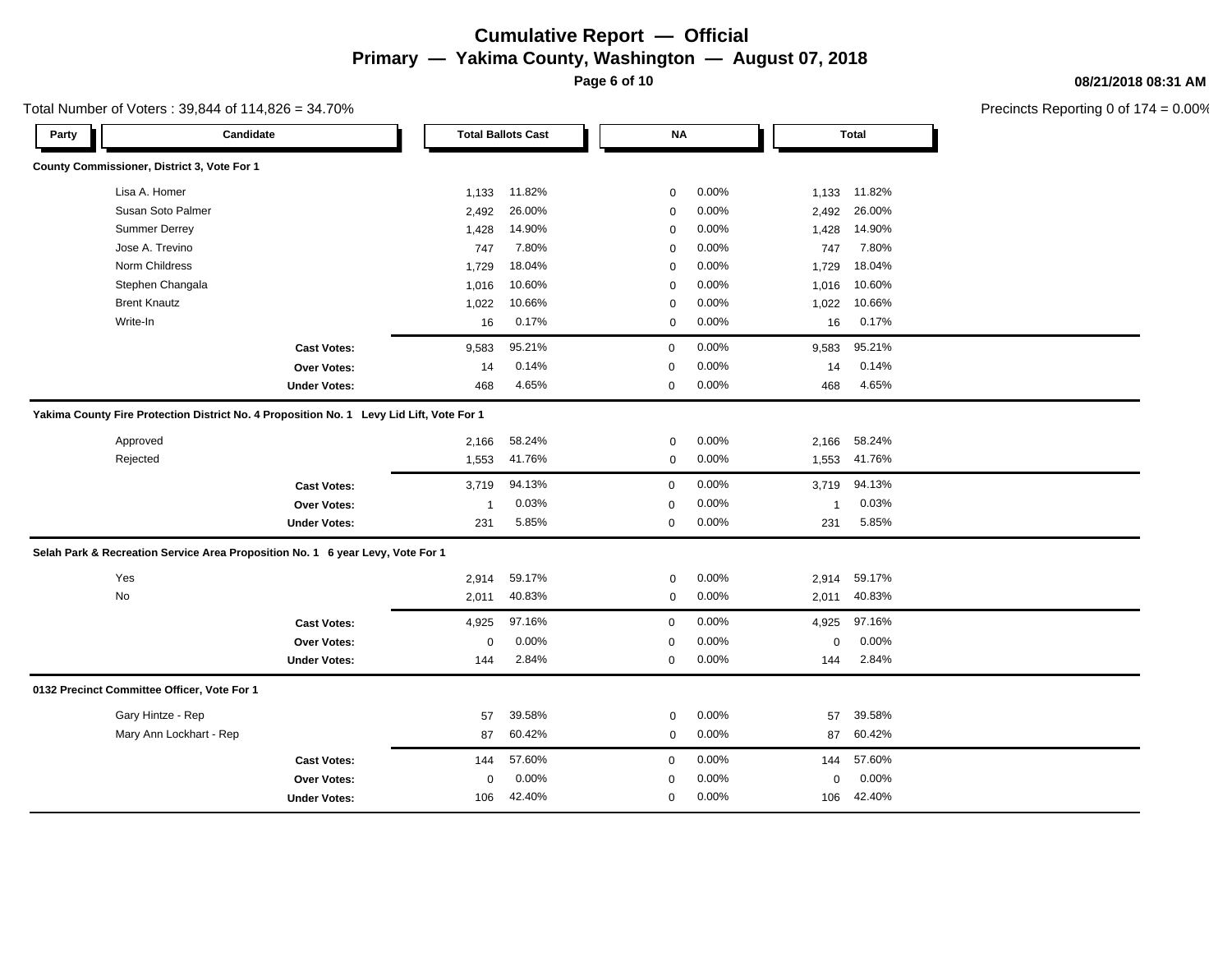**Page 7 of 10**

Total Number of Voters : 39,844 of 114,826 = 34.70%

#### **08/21/2018 08:31 AM**

| Party | Candidate                                   |                     |                  | <b>Total Ballots Cast</b> | <b>NA</b>    |       |             | <b>Total</b> |  |
|-------|---------------------------------------------|---------------------|------------------|---------------------------|--------------|-------|-------------|--------------|--|
|       | 0133 Precinct Committee Officer, Vote For 1 |                     |                  |                           |              |       |             |              |  |
|       | Sheila Treat - Dem                          |                     | 133              | 65.20%                    | $\mathbf 0$  | 0.00% | 133         | 65.20%       |  |
|       | Randall Yaeger - Dem                        |                     | 71               | 34.80%                    | $\mathbf 0$  | 0.00% | 71          | 34.80%       |  |
|       |                                             | <b>Cast Votes:</b>  | 204              | 57.79%                    | $\mathbf 0$  | 0.00% | 204         | 57.79%       |  |
|       |                                             | Over Votes:         | $\boldsymbol{0}$ | 0.00%                     | $\mathbf 0$  | 0.00% | 0           | 0.00%        |  |
|       |                                             | <b>Under Votes:</b> | 149              | 42.21%                    | 0            | 0.00% | 149         | 42.21%       |  |
|       | 0134 Precinct Committee Officer, Vote For 1 |                     |                  |                           |              |       |             |              |  |
|       | David Powell - Dem                          |                     | 132              | 64.71%                    | $\mathbf 0$  | 0.00% | 132         | 64.71%       |  |
|       | Aaron Case - Dem                            |                     | 72               | 35.29%                    | $\mathbf 0$  | 0.00% | 72          | 35.29%       |  |
|       |                                             | <b>Cast Votes:</b>  | 204              | 40.64%                    | $\mathbf{0}$ | 0.00% | 204         | 40.64%       |  |
|       |                                             | <b>Over Votes:</b>  | $\mathbf 0$      | 0.00%                     | $\mathbf 0$  | 0.00% | $\mathbf 0$ | 0.00%        |  |
|       |                                             | <b>Under Votes:</b> | 298              | 59.36%                    | 0            | 0.00% | 298         | 59.36%       |  |
|       | 0167 Precinct Committee Officer, Vote For 1 |                     |                  |                           |              |       |             |              |  |
|       | Laura Pickett - Rep                         |                     | 176              | 60.48%                    | 0            | 0.00% | 176         | 60.48%       |  |
|       | Garth McKinney - Rep                        |                     | 115              | 39.52%                    | 0            | 0.00% | 115         | 39.52%       |  |
|       |                                             | <b>Cast Votes:</b>  | 291              | 60.75%                    | $\mathbf 0$  | 0.00% | 291         | 60.75%       |  |
|       |                                             | Over Votes:         | $\mathbf 0$      | 0.00%                     | $\mathbf 0$  | 0.00% | $\mathbf 0$ | 0.00%        |  |
|       |                                             | <b>Under Votes:</b> | 188              | 39.25%                    | 0            | 0.00% | 188         | 39.25%       |  |
|       | 0169 Precinct Committee Officer, Vote For 1 |                     |                  |                           |              |       |             |              |  |
|       | John Puccinelli - Rep                       |                     | 226              | 62.95%                    | 0            | 0.00% | 226         | 62.95%       |  |
|       | Sandi Belzer - Rep                          |                     | 133              | 37.05%                    | $\mathbf 0$  | 0.00% | 133         | 37.05%       |  |
|       |                                             | <b>Cast Votes:</b>  | 359              | 69.17%                    | 0            | 0.00% | 359         | 69.17%       |  |
|       |                                             | Over Votes:         | $\mathbf 0$      | 0.00%                     | 0            | 0.00% | 0           | 0.00%        |  |
|       |                                             | <b>Under Votes:</b> | 160              | 30.83%                    | $\mathbf 0$  | 0.00% | 160         | 30.83%       |  |
|       | 0175 Precinct Committee Officer, Vote For 1 |                     |                  |                           |              |       |             |              |  |
|       | David Purcell - Rep                         |                     | 66               | 64.71%                    | $\mathbf 0$  | 0.00% | 66          | 64.71%       |  |
|       | Gary S. Layton - Rep                        |                     | 36               | 35.29%                    | $\mathbf 0$  | 0.00% | 36          | 35.29%       |  |
|       |                                             | <b>Cast Votes:</b>  | 102              | 58.96%                    | $\mathbf 0$  | 0.00% | 102         | 58.96%       |  |
|       |                                             | <b>Over Votes:</b>  | $\mathbf 0$      | 0.00%                     | $\mathbf 0$  | 0.00% | $\Omega$    | 0.00%        |  |
|       |                                             | <b>Under Votes:</b> | 71               | 41.04%                    | $\mathbf 0$  | 0.00% | 71          | 41.04%       |  |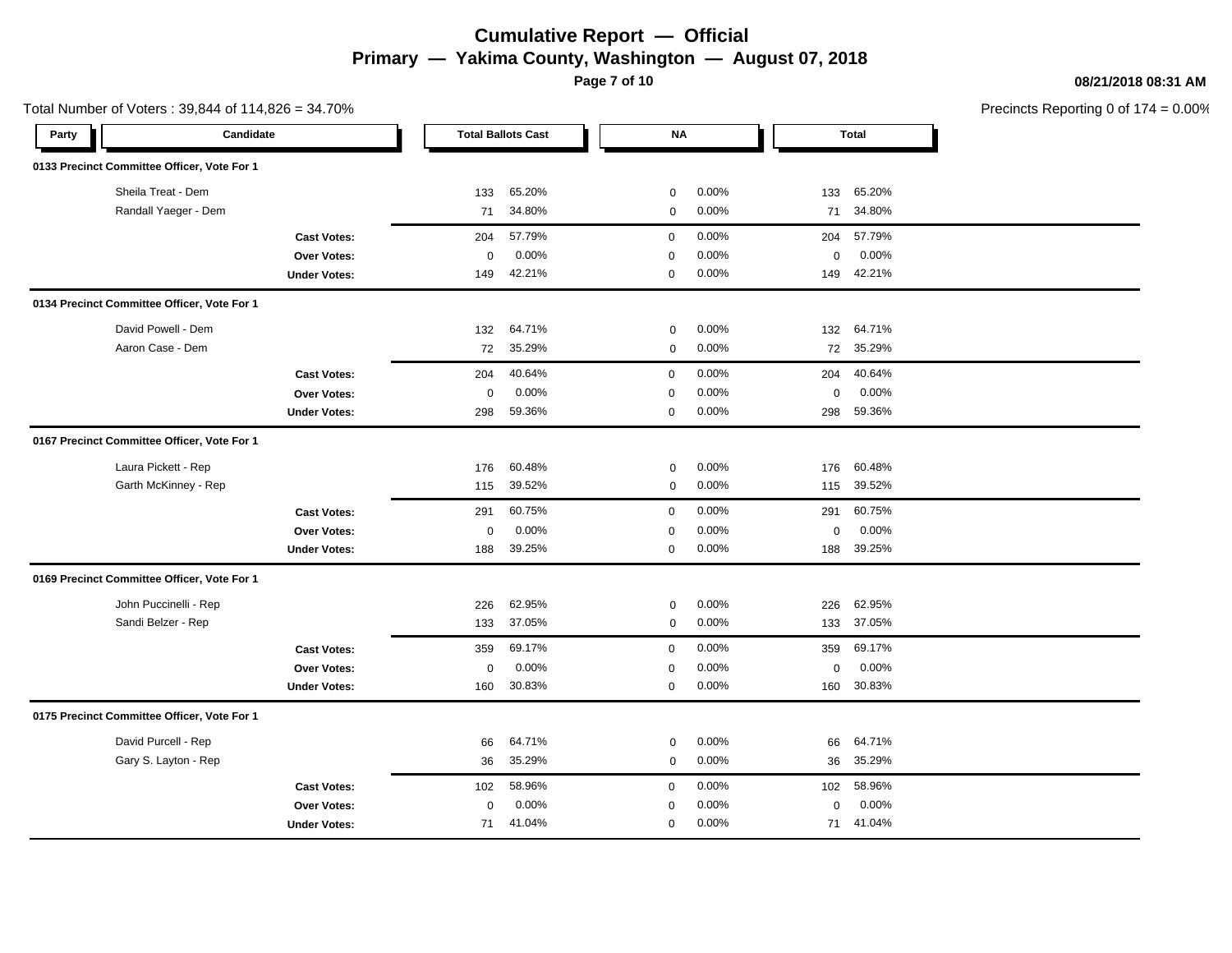**Page 8 of 10**

Total Number of Voters : 39,844 of 114,826 = 34.70%

#### **08/21/2018 08:31 AM**

| Candidate<br>Party                          | <b>Total Ballots Cast</b> | <b>NA</b>            | <b>Total</b>         |  |
|---------------------------------------------|---------------------------|----------------------|----------------------|--|
| 0193 Precinct Committee Officer, Vote For 1 |                           |                      |                      |  |
| Jon DeVaney - Rep                           | 45.30%<br>53              | 0.00%<br>$\mathbf 0$ | 53<br>45.30%         |  |
| Kyle Curtis - Rep                           | 54.70%<br>64              | 0.00%<br>0           | 54.70%<br>64         |  |
| <b>Cast Votes:</b>                          | 52.70%<br>117             | 0.00%<br>$\mathbf 0$ | 52.70%<br>117        |  |
| <b>Over Votes:</b>                          | 0.00%<br>$\mathbf 0$      | 0.00%<br>$\mathbf 0$ | 0.00%<br>$\mathbf 0$ |  |
| <b>Under Votes:</b>                         | 47.30%<br>105             | 0.00%<br>0           | 47.30%<br>105        |  |
| 1504 Precinct Committee Officer, Vote For 1 |                           |                      |                      |  |
| Leanna Jo Luloff - Rep                      | 32.35%<br>88              | 0.00%<br>0           | 32.35%<br>88         |  |
| Dave Kearby - Rep                           | 67.65%<br>184             | 0.00%<br>$\mathbf 0$ | 67.65%<br>184        |  |
| <b>Cast Votes:</b>                          | 57.51%<br>272             | 0.00%<br>$\mathbf 0$ | 57.51%<br>272        |  |
| Over Votes:                                 | $\mathbf 0$<br>0.00%      | 0.00%<br>$\mathbf 0$ | 0.00%<br>0           |  |
| <b>Under Votes:</b>                         | 42.49%<br>201             | 0.00%<br>$\mathbf 0$ | 42.49%<br>201        |  |
| 2301 Precinct Committee Officer, Vote For 1 |                           |                      |                      |  |
| Curt Rosenkranz - Rep                       | 52.27%<br>92              | 0.00%<br>0           | 52.27%<br>92         |  |
| Dan C. Olson - Rep                          | 47.73%<br>84              | 0.00%<br>0           | 47.73%<br>84         |  |
| <b>Cast Votes:</b>                          | 76.52%<br>176             | 0.00%<br>$\mathbf 0$ | 76.52%<br>176        |  |
| Over Votes:                                 | 0.00%<br>$\mathbf 0$      | 0.00%<br>$\mathbf 0$ | 0.00%<br>0           |  |
| <b>Under Votes:</b>                         | 54<br>23.48%              | $\mathbf 0$<br>0.00% | 54<br>23.48%         |  |
| 2306 Precinct Committee Officer, Vote For 1 |                           |                      |                      |  |
| Michael Adam MacDonald - Rep                | 62.09%<br>113             | 0.00%<br>$\mathbf 0$ | 62.09%<br>113        |  |
| Della Waldbauer - Rep                       | 37.91%<br>69              | 0.00%<br>$\mathbf 0$ | 37.91%<br>69         |  |
| <b>Cast Votes:</b>                          | 64.08%<br>182             | $\mathsf 0$<br>0.00% | 182<br>64.08%        |  |
| Over Votes:                                 | 0.00%<br>$\mathbf 0$      | 0.00%<br>0           | 0.00%<br>0           |  |
| <b>Under Votes:</b>                         | 102<br>35.92%             | $\mathbf 0$<br>0.00% | 102<br>35.92%        |  |
| 3104 Precinct Committee Officer, Vote For 1 |                           |                      |                      |  |
| John R. Collins - Rep                       | 50.93%<br>110             | 0.00%<br>0           | 50.93%<br>110        |  |
| Eric Miller - Rep                           | 49.07%<br>106             | 0.00%<br>0           | 49.07%<br>106        |  |
| <b>Cast Votes:</b>                          | 63.91%<br>216             | 0.00%<br>$\mathbf 0$ | 63.91%<br>216        |  |
| Over Votes:                                 | 0.00%<br>0                | 0.00%<br>0           | 0.00%<br>0           |  |
| <b>Under Votes:</b>                         | 36.09%<br>122             | 0.00%<br>$\mathbf 0$ | 36.09%<br>122        |  |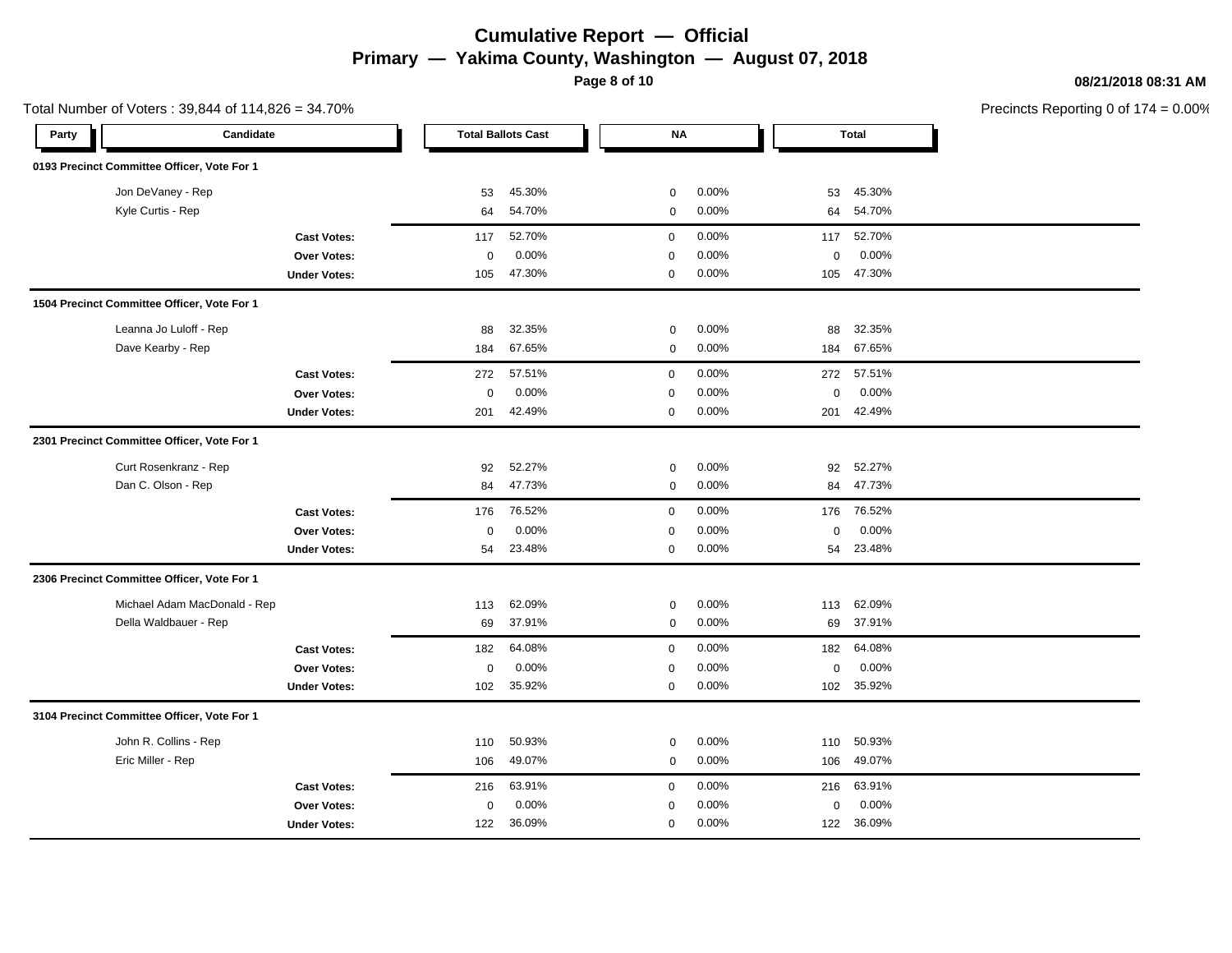**Page 9 of 10**

Total Number of Voters : 39,844 of 114,826 = 34.70%

#### **08/21/2018 08:31 AM**

| Party | Candidate                                   |                     |             | <b>Total Ballots Cast</b> |              | <b>NA</b> |             | <b>Total</b> |  |
|-------|---------------------------------------------|---------------------|-------------|---------------------------|--------------|-----------|-------------|--------------|--|
|       | 3205 Precinct Committee Officer, Vote For 1 |                     |             |                           |              |           |             |              |  |
|       | Matt Norling - Rep                          |                     | 149         | 54.58%                    | $\mathbf 0$  | 0.00%     | 149         | 54.58%       |  |
|       | Emma Lou Wickersham - Rep                   |                     | 124         | 45.42%                    | $\mathbf 0$  | 0.00%     | 124         | 45.42%       |  |
|       |                                             | <b>Cast Votes:</b>  | 273         | 66.59%                    | $\mathbf 0$  | 0.00%     | 273         | 66.59%       |  |
|       |                                             | Over Votes:         | $\mathbf 0$ | 0.00%                     | 0            | 0.00%     | 0           | 0.00%        |  |
|       |                                             | <b>Under Votes:</b> | 137         | 33.41%                    | 0            | 0.00%     | 137         | 33.41%       |  |
|       | 3305 Precinct Committee Officer, Vote For 1 |                     |             |                           |              |           |             |              |  |
|       | Stephen A. Younker - Rep                    |                     | 86          | 43.65%                    | $\mathbf 0$  | 0.00%     | 86          | 43.65%       |  |
|       | Peggy Allan - Rep                           |                     | 111         | 56.35%                    | $\mathbf 0$  | 0.00%     | 111         | 56.35%       |  |
|       |                                             | <b>Cast Votes:</b>  | 197         | 76.06%                    | 0            | 0.00%     | 197         | 76.06%       |  |
|       |                                             | <b>Over Votes:</b>  | $\mathbf 0$ | 0.00%                     | $\mathbf 0$  | 0.00%     | $\mathbf 0$ | 0.00%        |  |
|       |                                             | <b>Under Votes:</b> | 62          | 23.94%                    | $\mathbf{0}$ | 0.00%     | 62          | 23.94%       |  |
|       | 3311 Precinct Committee Officer, Vote For 1 |                     |             |                           |              |           |             |              |  |
|       | Summer Derrey - Rep                         |                     | 207         | 57.18%                    | 0            | 0.00%     | 207         | 57.18%       |  |
|       | Matthew M. Bower - Rep                      |                     | 155         | 42.82%                    | $\mathbf 0$  | 0.00%     | 155         | 42.82%       |  |
|       |                                             | <b>Cast Votes:</b>  | 362         | 77.35%                    | $\mathbf 0$  | 0.00%     | 362         | 77.35%       |  |
|       |                                             | Over Votes:         | $\mathbf 0$ | 0.00%                     | 0            | 0.00%     | 0           | 0.00%        |  |
|       |                                             | <b>Under Votes:</b> | 106         | 22.65%                    | 0            | 0.00%     | 106         | 22.65%       |  |
|       | 3905 Precinct Committee Officer, Vote For 1 |                     |             |                           |              |           |             |              |  |
|       | Mickey L. Nielsen - Rep                     |                     | 46          | 57.50%                    | 0            | 0.00%     | 46          | 57.50%       |  |
|       | Darin Foster - Rep                          |                     | 34          | 42.50%                    | $\mathbf 0$  | 0.00%     | 34          | 42.50%       |  |
|       |                                             | <b>Cast Votes:</b>  | 80          | 75.47%                    | 0            | 0.00%     | 80          | 75.47%       |  |
|       |                                             | Over Votes:         | $\mathbf 0$ | 0.00%                     | 0            | 0.00%     | $\mathbf 0$ | 0.00%        |  |
|       |                                             | <b>Under Votes:</b> | 26          | 24.53%                    | $\mathbf 0$  | 0.00%     | 26          | 24.53%       |  |
|       | 4108 Precinct Committee Officer, Vote For 1 |                     |             |                           |              |           |             |              |  |
|       | William Skelton - Dem                       |                     | 30          | 39.47%                    | $\mathbf 0$  | 0.00%     | 30          | 39.47%       |  |
|       | Jack McEntire - Dem                         |                     | 46          | 60.53%                    | $\mathbf 0$  | 0.00%     | 46          | 60.53%       |  |
|       |                                             | <b>Cast Votes:</b>  | 76          | 28.90%                    | $\mathbf{0}$ | 0.00%     | 76          | 28.90%       |  |
|       |                                             | <b>Over Votes:</b>  | 0           | 0.00%                     | 0            | 0.00%     | 0           | 0.00%        |  |
|       |                                             | <b>Under Votes:</b> | 187         | 71.10%                    | $\mathbf 0$  | 0.00%     | 187         | 71.10%       |  |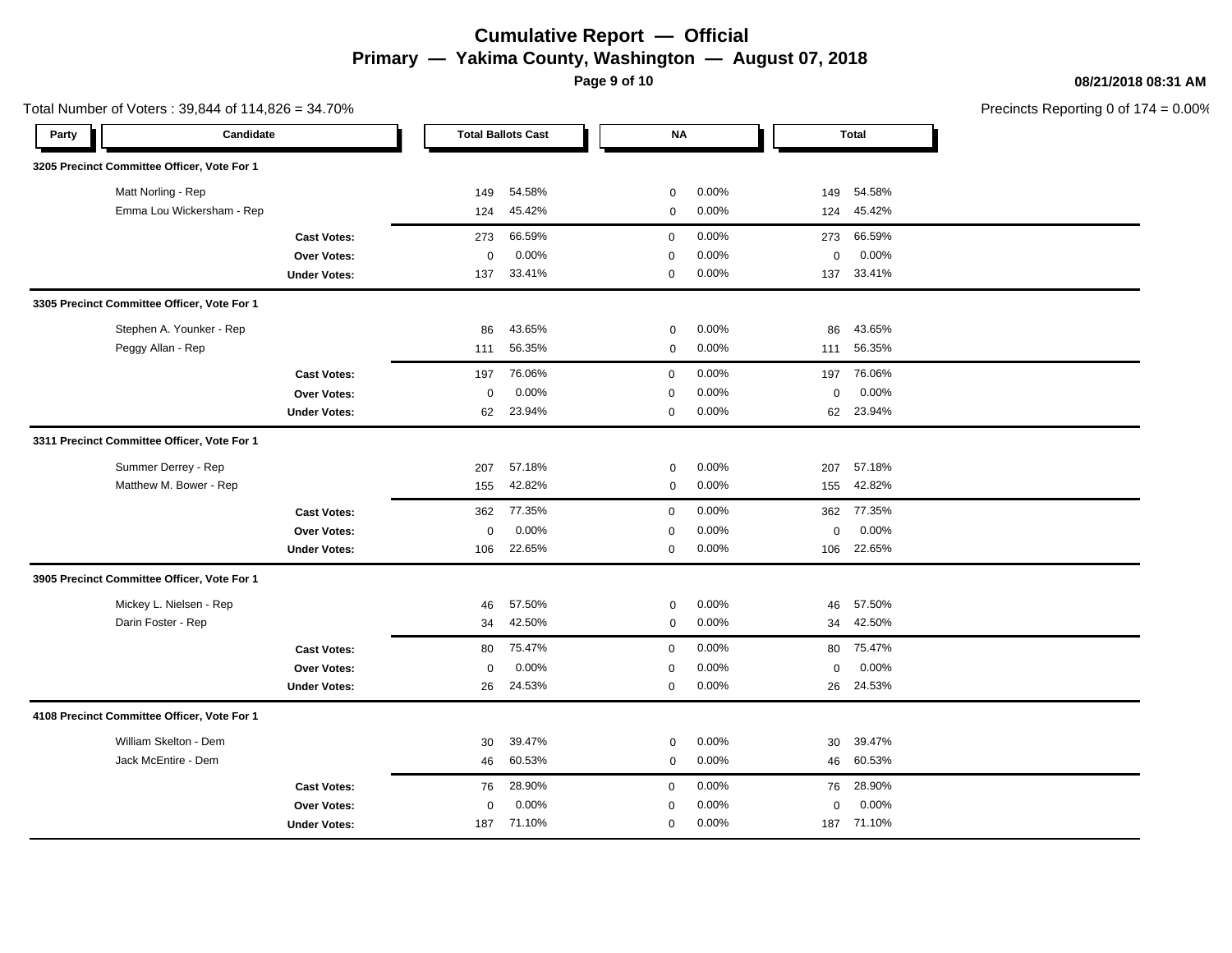**Page 10 of 10**

#### **08/21/2018 08:31 AM**

| Total Number of Voters: 39,844 of 114,826 = 34.70% |                     |                           |          |  |              |          |                |           |  | Precincts Reporting 0 of 1 |
|----------------------------------------------------|---------------------|---------------------------|----------|--|--------------|----------|----------------|-----------|--|----------------------------|
| Party<br>Candidate                                 |                     | <b>Total Ballots Cast</b> |          |  | <b>NA</b>    |          |                | Total     |  |                            |
| 5012 Precinct Committee Officer, Vote For 1        |                     |                           |          |  |              |          |                |           |  |                            |
| Branden Curtis - Rep                               |                     | 52                        | 36.11%   |  | $\mathbf{0}$ | $0.00\%$ |                | 52 36.11% |  |                            |
| Darrell Dean Winters - Rep                         |                     | 92                        | 63.89%   |  | $\mathbf{0}$ | 0.00%    |                | 92 63.89% |  |                            |
|                                                    | <b>Cast Votes:</b>  | 144                       | 69.90%   |  |              | $0.00\%$ | 144            | 69.90%    |  |                            |
|                                                    | Over Votes:         | 0                         | $0.00\%$ |  | $\Omega$     | $0.00\%$ | $\overline{0}$ | $0.00\%$  |  |                            |
|                                                    | <b>Under Votes:</b> | 62                        | 30.10%   |  |              | $0.00\%$ | 62             | 30.10%    |  |                            |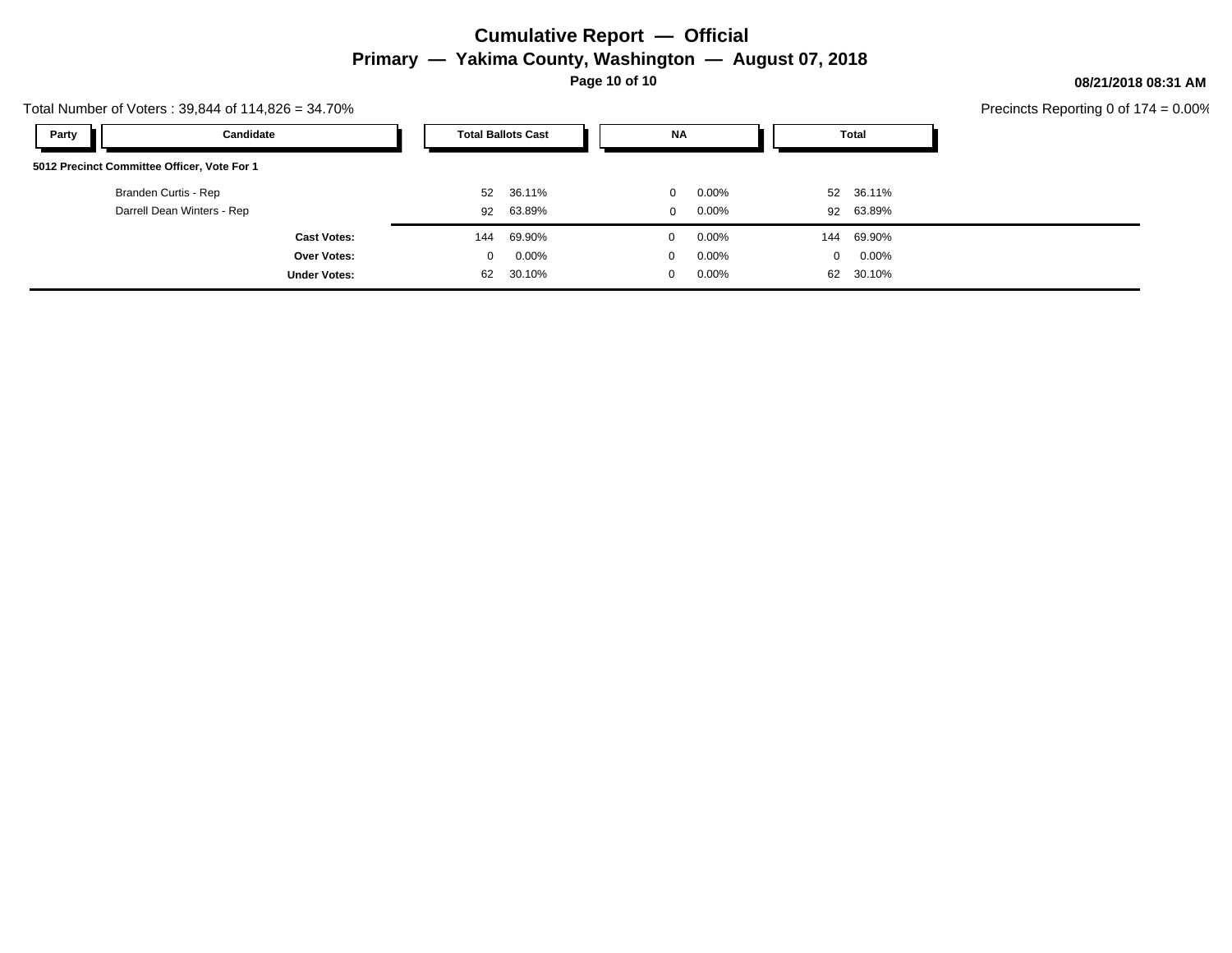**Primary — Yakima County, Washington — August 07, 2018**

**Page 1 of 114**

**08/21/2018 08:36 AM**

Precincts Reporting 0 of 174 = 0.00%

|                 |                                        |                           |                              |                                        |                             |                           | Partisan Office; U.S. Senator |                  |                |                  |                |                         |                   |                              |  |
|-----------------|----------------------------------------|---------------------------|------------------------------|----------------------------------------|-----------------------------|---------------------------|-------------------------------|------------------|----------------|------------------|----------------|-------------------------|-------------------|------------------------------|--|
| <b>Precinct</b> | <b>Blank</b><br><b>Ballots</b><br>Cast | Over<br><b>Votes</b>      | <b>Under</b><br><b>Votes</b> | <b>Total</b><br><b>Ballots</b><br>Cast | Registered<br><b>Voters</b> | Percent<br><b>Turnout</b> | Amundson<br>Thor              | Dave Strider     | Joey Gibson    | Mike Luke        | GoodSpaceGuy   | Tannehill<br>Clint R.   | Cantwell<br>Maria | Susan Hutchison<br>Continued |  |
| 0001            | 0                                      | $\mathbf 0$               | 0                            | 0                                      | $\overline{2}$              | 0.00%                     | 0                             | 0                | 0              | 0                | 0              | 0                       | 0                 | $\mathbf 0$                  |  |
| 0101            | 0                                      | $\overline{2}$            | 3                            | 141                                    | 431                         | 32.71%                    | 5                             | 4                | 6              | 1                | 3              | 5                       | 61                | 23                           |  |
| 0102            | $\Omega$                               | $\overline{2}$            | $\overline{c}$               | 62                                     | 327                         | 18.96%                    | 0                             | 0                | $\overline{2}$ | $\overline{2}$   | $\overline{1}$ | -1                      | 27                | 10                           |  |
| 0103            | $\Omega$                               | 3                         | $\overline{c}$               | 117                                    | 564                         | 20.74%                    | $\overline{c}$                | $\boldsymbol{2}$ | $\overline{4}$ | $\Omega$         | $\overline{2}$ | 5                       | 52                | 25                           |  |
| 0104            | $\Omega$                               | 0                         | 0                            | 38                                     | 278                         | 13.67%                    | 0                             | 0                | $\overline{2}$ | 3                | 0              | $\overline{2}$          | 21                | $\overline{1}$               |  |
| 0105            | $\mathbf 0$                            | $\mathbf{1}$              | 0                            | 74                                     | 504                         | 14.68%                    | $\mathbf{1}$                  | 0                | $\mathbf{1}$   | $\mathfrak{S}$   | $\overline{1}$ | $\mathbf{3}$            | 33                | $\boldsymbol{9}$             |  |
| 0110            | 0                                      | $\mathbf 0$               | 14                           | 317                                    | 803                         | 39.48%                    | -1                            | -1               | 6              | 1                | $\overline{c}$ | 8                       | 162               | 74                           |  |
| 0111            | $\Omega$                               | $\overline{2}$            | 18                           | 268                                    | 855                         | 31.35%                    | 3                             | 3                | 11             | 0                | $\overline{2}$ | 4                       | 81                | 83                           |  |
| 0112            | $\mathbf{0}$                           | $\mathbf 0$               | 0                            | 60                                     | 410                         | 14.63%                    | $\Omega$                      | $\mathsf 0$      | $\mathbf{1}$   | $\boldsymbol{2}$ | 1              | $\overline{\mathbf{c}}$ | 28                | $\overline{4}$               |  |
| 0113            | $\Omega$                               | $\mathbf{1}$              | $\overline{c}$               | 153                                    | 1,087                       | 14.08%                    | $\mathbf{1}$                  | $\,$ 5 $\,$      | 3              | $\overline{1}$   | 0              | $\overline{7}$          | 80                | 21                           |  |
| 0116            | $\mathbf 0$                            | $\mathbf 0$               | 3                            | 156                                    | 538                         | 29.00%                    | $\sqrt{2}$                    | $\mathbf{1}$     | 5              | $\mathbf{1}$     | $\mathbf 0$    | 8                       | 78                | 29                           |  |
| 0118            | $\Omega$                               | 1                         | 3                            | 114                                    | 372                         | 30.65%                    | 0                             | $\mathbf 1$      | 5              | $\overline{1}$   | -1             | -1                      | 69                | 11                           |  |
| 0120            |                                        |                           | 5                            | 134                                    | 966                         | 13.87%                    | 0                             | 1                | -1             | $\Omega$         | 3              | 4                       | 78                | 11                           |  |
| 0123            | 0                                      | 1                         | 1                            | 41                                     | 325                         | 12.62%                    | 0                             | $\mathbf 1$      | 3              | $\mathbf 0$      | 3              | 0                       | 24                | $\overline{4}$               |  |
| 0124            | $\Omega$                               | $\overline{1}$            |                              | $\bf 72$                               | 554                         | 13.00%                    | -1                            | $\overline{1}$   | 6              | $\mathbf 0$      | $\mathbf 0$    | $\overline{4}$          | 28                | 9                            |  |
| 0126            | $\mathbf 0$                            | $\ensuremath{\mathsf{3}}$ | 3                            | 138                                    | 832                         | 16.59%                    | $\mathbf{1}$                  | $\overline{1}$   | $\sqrt{5}$     | $\mathfrak{S}$   | $\overline{c}$ | $\sqrt{3}$              | 82                | 13                           |  |
| 0127            | $\Omega$                               | $\mathbf 0$               | $\overline{c}$               | 260                                    | 1,077                       | 24.14%                    | 4                             | $\boldsymbol{2}$ | $\mathbf 5$    | 1                | 1              | 8                       | 132               | 41                           |  |
| 0129            | 0                                      | 1                         | 3                            | 179                                    | 647                         | 27.67%                    | 0                             | $\mathsf 0$      | $\sqrt{5}$     | $\overline{4}$   | $\Omega$       | 4                       | 96                | 23                           |  |
| 0130            | $\Omega$                               | $\mathbf 0$               | 15                           | 404                                    | 1,149                       | 35.16%                    | 3                             | $\boldsymbol{2}$ | 12             | 6                | 5              | 16                      | 191               | 83                           |  |
| 0131            | $\mathbf 0$                            | $\pmb{0}$                 | $\overline{7}$               | 366                                    | 882                         | 41.50%                    | 3                             | $\mathbf{1}$     | $\,6\,$        | $\mathbf{1}$     | -1             | $\overline{7}$          | 207               | 79                           |  |
| 0132            | $\Omega$                               | $\mathbf{1}$              | 10                           | 250                                    | 906                         | 27.59%                    | $\boldsymbol{2}$              | $\boldsymbol{2}$ | 11             | $\mathbf 1$      | $\overline{4}$ | $\overline{7}$          | 116               | 46                           |  |
| 0133            | $\Omega$                               | 3                         | 10                           | 353                                    | 1,143                       | 30.88%                    | 6                             | 6                | 9              | 5                | 3              | 4                       | 142               | 84                           |  |
| 0134            | $\Omega$                               | $\mathbf 0$               | 18                           | 502                                    | 1,151                       | 43.61%                    | 4                             | 0                | 13             | 8                | 5              | $\overline{7}$          | 224               | 161                          |  |
| 0135            | 0                                      | $\pmb{0}$                 | 12                           | 284                                    | 572                         | 49.65%                    | 3                             | $\overline{1}$   | $\overline{7}$ | 3                | $\overline{2}$ | $\sqrt{2}$              | 149               | 67                           |  |
| 0138            | $\Omega$                               | 5                         | 14                           | 507                                    | 1,043                       | 48.61%                    | 12                            | 3                | $\overline{5}$ | $\mathbf{1}$     | 0              | 10                      | 234               | 140                          |  |
| 0139            | $\mathbf 0$                            | $\overline{2}$            | 20                           | 458                                    | 944                         | 48.52%                    | $\,6\,$                       | 4                | 18             | 5                | $\mathbf{1}$   | $\overline{7}$          | 210               | 121                          |  |
| 0140            | 0                                      | $\pmb{0}$                 | 12                           | 281                                    | 1,169                       | 24.04%                    | 3                             | $\overline{4}$   | 12             | 3                | 4              | 3                       | 118               | 55                           |  |
| 0142            |                                        | $\mathbf 0$               | 6                            | 238                                    | 486                         | 48.97%                    | $\overline{1}$                | $\overline{c}$   | 11             | 3                | 1              | 5                       | 95                | 56                           |  |
| 0143            | 0                                      | $\Omega$                  | 2                            | 110                                    | 379                         | 29.02%                    | 0                             | $\mathbf 1$      | $\mathbf{1}$   | $\Omega$         | $\Omega$       | 3                       | 62                | 22                           |  |
| 0144            | $\Omega$                               | $\mathbf 0$               | 0                            | 0                                      | 5                           | 0.00%                     | 0                             | 0                | $\mathbf 0$    | 0                | 0              | $\Omega$                | 0                 | $\pmb{0}$                    |  |
| 0145            | 0                                      | 5                         | 1                            | 171                                    | 809                         | 21.14%                    | $\mathbf 1$                   | $\mathbf{1}$     | 8              | $\mathbf{1}$     | 3              | 6                       | 82                | 36                           |  |
| 0150            | 0                                      | $\mathbf{1}$              | 5                            | 170                                    | 766                         | 22.19%                    | $\overline{2}$                | $\boldsymbol{2}$ | 8              | $\overline{2}$   | $\mathbf{1}$   | -1                      | 77                | 31                           |  |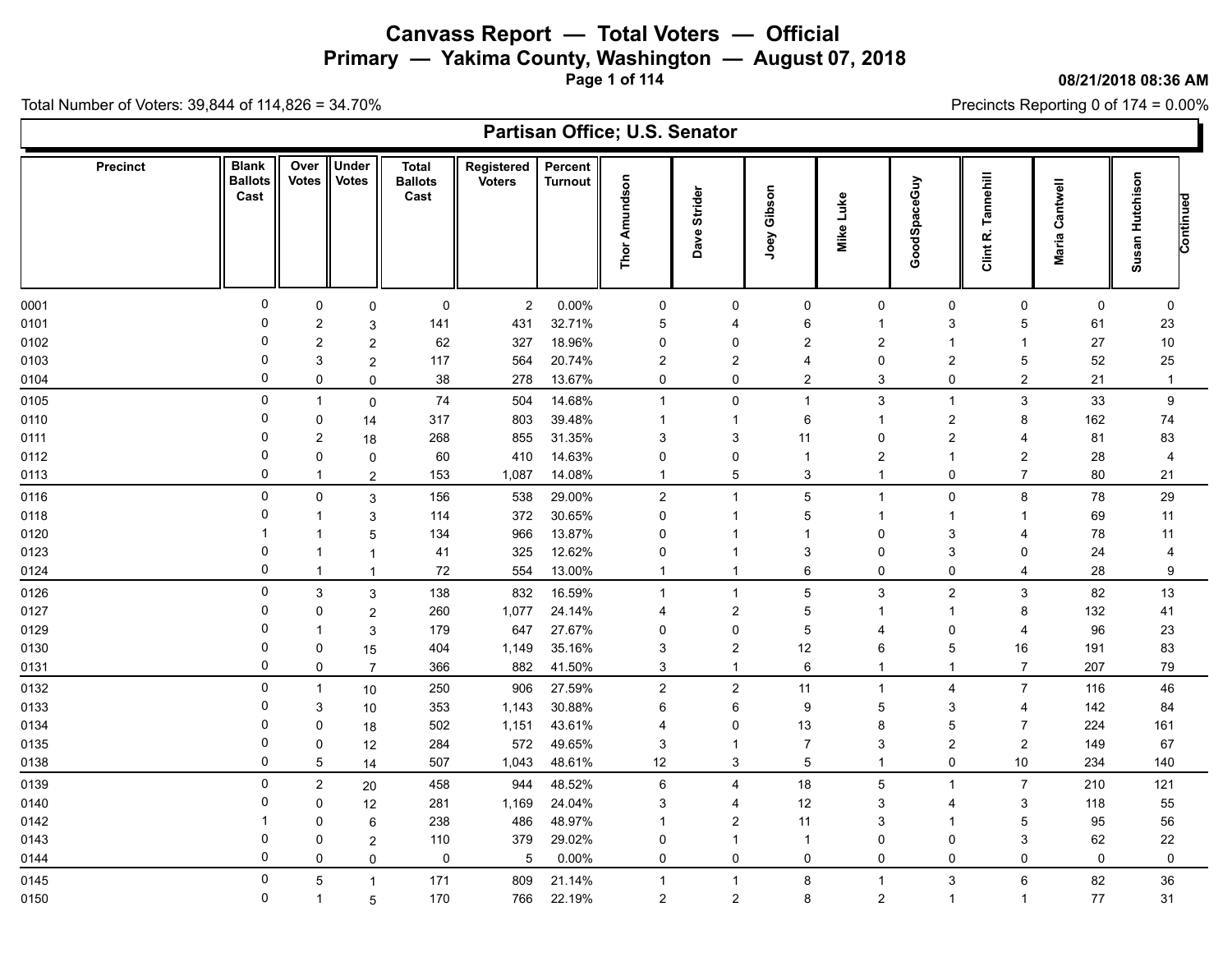**Primary — Yakima County, Washington — August 07, 2018**

**Page 2 of 114**

#### **08/21/2018 08:36 AM**

Precincts Reporting 0 of 174 = 0.00%

|                 |                                        |                         |                              |                                        |                             |                           | Partisan Office; U.S. Senator |                         |                           |                           |                           |                       |                   |                              |  |
|-----------------|----------------------------------------|-------------------------|------------------------------|----------------------------------------|-----------------------------|---------------------------|-------------------------------|-------------------------|---------------------------|---------------------------|---------------------------|-----------------------|-------------------|------------------------------|--|
| <b>Precinct</b> | <b>Blank</b><br><b>Ballots</b><br>Cast | Over<br><b>Votes</b>    | <b>Under</b><br><b>Votes</b> | <b>Total</b><br><b>Ballots</b><br>Cast | Registered<br><b>Voters</b> | Percent<br><b>Turnout</b> | Amundson<br>Thor              | Strider<br>Dave         | Joey Gibson               | Mike Luke                 | GoodSpaceGuy              | Tannehill<br>Clint R. | Cantwell<br>Maria | Susan Hutchison<br>Continued |  |
| 0153            | $\mathbf 0$                            | 0                       | 12                           | 299                                    | 830                         | 36.02%                    | $\overline{c}$                | $\overline{\mathbf{c}}$ | $\overline{7}$            | $\ensuremath{\mathsf{3}}$ | $\mathbf 0$               | $\overline{7}$        | 106               | 104                          |  |
| 0154            | 0                                      | $\overline{\mathbf{c}}$ | 19                           | 368                                    | 1,189                       | 30.95%                    | 4                             | 5                       | 15                        | $\overline{7}$            | 4                         | 11                    | 151               | 79                           |  |
| 0155            | $\mathbf 0$                            | $\mathbf{1}$            | 28                           | 357                                    | 873                         | 40.89%                    | 8                             | $\overline{\mathbf{c}}$ | 17                        | 6                         | 3                         | 6                     | 129               | 92                           |  |
| 0156            | $\mathbf 0$                            | 6                       | 10                           | 179                                    | 684                         | 26.17%                    | $\mathbf{1}$                  | $\mathbf{1}$            | $10\,$                    | $\overline{c}$            | $\mathbf 0$               | $\overline{2}$        | 84                | 39                           |  |
| 0158            | 0                                      |                         | $\overline{2}$               | 98                                     | 458                         | 21.40%                    | -1                            | 0                       | 8                         | $\overline{\mathbf{1}}$   | $\overline{2}$            | 5                     | 51                | 17                           |  |
| 0162            | $\Omega$                               | $\Omega$                | $\overline{4}$               | 96                                     | 263                         | 36.50%                    | $\mathbf{0}$                  | $\mathbf 0$             | $\boldsymbol{2}$          | $\Omega$                  | -1                        | $\overline{2}$        | 37                | 25                           |  |
| 0163            | 1                                      | 0                       | 25                           | 454                                    | 804                         | 56.47%                    | 6                             | 4                       | 8                         | -1                        | -1                        | 4                     | 172               | 150                          |  |
| 0167            | 0                                      | -1                      | 21                           | 479                                    | 956                         | 50.10%                    | $\overline{7}$                | 3                       | 11                        | 4                         | $\overline{1}$            | $\overline{7}$        | 191               | 166                          |  |
| 0168            | 0                                      | 0                       | 13                           | 410                                    | 744                         | 55.11%                    | 4                             | $\overline{1}$          | 9                         | 6                         | 2                         | 3                     | 174               | 123                          |  |
| 0169            | 0                                      | $\mathbf 0$             | 22                           | 519                                    | 1,071                       | 48.46%                    | 5                             | 3                       | 12                        | $\overline{\mathbf{1}}$   | $\Omega$                  | 3                     | 205               | 176                          |  |
| 0170            | $\Omega$                               |                         | 6                            | 173                                    | 457                         | 37.86%                    | $\mathbf 1$                   | $\mathbf{0}$            | $\mathbf 5$               | $\overline{\mathbf{c}}$   |                           | 6                     | 90                | 30                           |  |
| 0171            | $\Omega$                               | 0                       | $\mathbf{1}$                 | 145                                    | 333                         | 43.54%                    | 5                             | $\mathbf 1$             | $\overline{7}$            | $\overline{c}$            | $\mathbf 0$               | -1                    | 79                | 28                           |  |
| 0173            | $\Omega$                               | $\overline{\mathbf{c}}$ | 6                            | 233                                    | 668                         | 34.88%                    | $\sqrt{5}$                    | 0                       | $\mathbf 5$               | -1                        | $\boldsymbol{2}$          | 3                     | 103               | 63                           |  |
| 0175            | $\mathbf 0$                            | 0                       | $\,6$                        | 173                                    | 439                         | 39.41%                    | $\boldsymbol{2}$              | -1                      | $\boldsymbol{7}$          | $\boldsymbol{2}$          | $\overline{\mathbf{1}}$   | $\mathbf 1$           | 73                | 40                           |  |
| 0177            | $\Omega$                               | -1                      | 11                           | 444                                    | 1,048                       | 42.37%                    | 3                             | 8                       | 6                         | 0                         | -1                        | 4                     | 181               | 166                          |  |
| 0179            | $\Omega$                               | $\Omega$                | 23                           | 427                                    | 894                         | 47.76%                    | $\overline{2}$                | $\mathbf 0$             | 19                        | -1                        | 4                         | 9                     | 174               | 120                          |  |
| 0180            | 0                                      | 0                       | 15                           | 364                                    | 932                         | 39.06%                    | $\overline{c}$                | $\overline{\mathbf{c}}$ | $\overline{7}$            | 6                         | 6                         | 6                     | 136               | 104                          |  |
| 0181            | $\mathbf 0$                            | $\overline{1}$          | 25                           | 474                                    | 948                         | 50.00%                    | 0                             | $\overline{c}$          | 17                        | $\overline{4}$            | $\overline{2}$            | 5                     | 159               | 154                          |  |
| 0182            | $\mathbf{1}$                           | 0                       | 26                           | 561                                    | 1,270                       | 44.17%                    | 4                             | 3                       | 25                        | 6                         | $\ensuremath{\mathsf{3}}$ | $\boldsymbol{9}$      | 211               | 169                          |  |
| 0183            | $\Omega$                               | $\mathbf 0$             | 13                           | 330                                    | 727                         | 45.39%                    | 3                             | $\mathbf 0$             | $\boldsymbol{9}$          | 5                         | $\overline{2}$            | $\overline{c}$        | 130               | 113                          |  |
| 0185            |                                        | 0                       | 22                           | 386                                    | 868                         | 44.47%                    | 10                            | $\overline{\mathbf{c}}$ | $\ensuremath{\mathsf{3}}$ | 3                         | 5                         | $\boldsymbol{2}$      | 135               | 132                          |  |
| 0186            | $\Omega$                               |                         | 14                           | 239                                    | 522                         | 45.79%                    | 0                             | $\mathbf 0$             | 8                         | $\overline{\mathbf{1}}$   | -1                        | $\mathbf 1$           | 89                | 79                           |  |
| 0187            | $\mathbf 0$                            | $\mathbf 0$             | 26                           | 370                                    | 819                         | 45.18%                    | $\mathbf{1}$                  | 0                       | $13\,$                    | $\boldsymbol{2}$          | 3                         | 5                     | 122               | 151                          |  |
| 0188            | $\mathbf 0$                            | $\Omega$                | 8                            | 327                                    | 738                         | 44.31%                    | $\boldsymbol{2}$              | 3                       | 14                        | $\overline{4}$            | $\Omega$                  | $\overline{c}$        | 114               | 112                          |  |
| 0189            | $\Omega$                               | 0                       | 18                           | 338                                    | 750                         | 45.07%                    | $\mathbf{1}$                  | $\mathbf 1$             | 7                         | $\overline{4}$            | $\Omega$                  | $\overline{2}$        | 116               | 121                          |  |
| 0190            | $\Omega$                               | $\mathbf{0}$            | 14                           | 224                                    | 532                         | 42.11%                    | 3                             | 1                       | 7                         | $\mathbf{0}$              | -1                        | $\Omega$              | 89                | 74                           |  |
| 0191            | 0                                      | 0                       | $\mathbf 0$                  | 0                                      | $\overline{1}$              | 0.00%                     | 0                             | 0                       | $\mathbf 0$               | 0                         | 0                         | 0                     | 0                 | $\mathbf 0$                  |  |
| 0192            | $\Omega$                               | $\mathbf{0}$            | 4                            | 193                                    | 703                         | 27.45%                    | 3                             | $\overline{c}$          | 13                        | $\overline{2}$            | $\overline{c}$            | $\overline{4}$        | 87                | 31                           |  |
| 0193            | 0                                      | 0                       | 12                           | 222                                    | 417                         | 53.24%                    | $\pmb{0}$                     | $\overline{1}$          | $\overline{c}$            | 0                         | $\overline{c}$            | $\mathbf 0$           | 73                | 100                          |  |
| 0301            | $\Omega$                               |                         | $\mathbf{1}$                 | 57                                     | 305                         | 18.69%                    | $\mathbf 0$                   | 0                       | 4                         | $\Omega$                  | -1                        | $\overline{2}$        | 25                | 10                           |  |
| 0302            | 0                                      | $\mathbf{0}$            | 6                            | 185                                    | 871                         | 21.24%                    | $\Omega$                      | -1                      | 10                        | $\Omega$                  |                           | 6                     | 91                | 43                           |  |
| 0303            | $\mathbf 0$                            | $\overline{2}$          | 5                            | 202                                    | 964                         | 20.95%                    | $\mathbf 1$                   | $\overline{2}$          | 4                         | 5                         | $\overline{2}$            | 6                     | 104               | 23                           |  |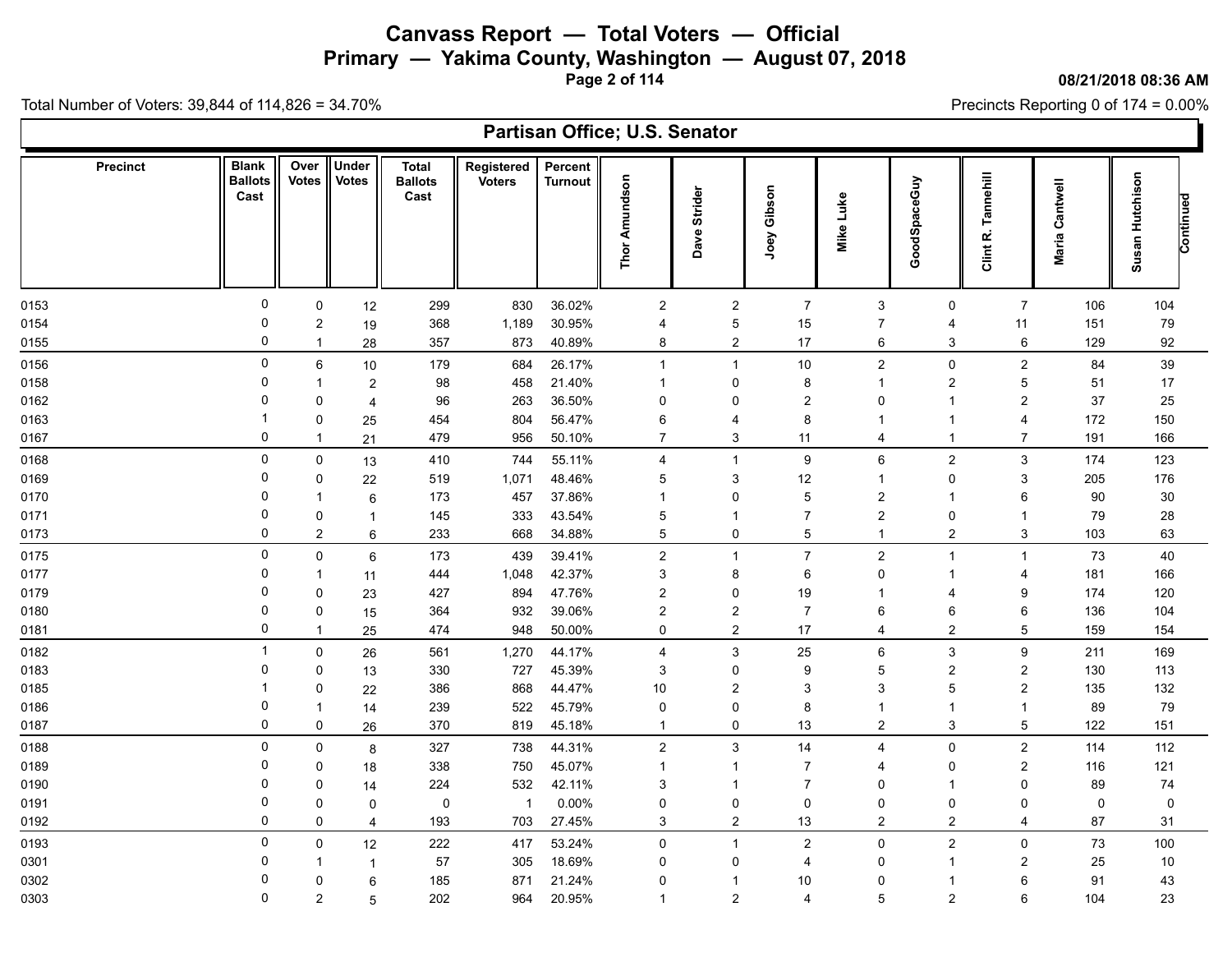**Primary — Yakima County, Washington — August 07, 2018**

**Page 3 of 114**

**08/21/2018 08:36 AM**

Precincts Reporting 0 of 174 = 0.00%

|                 |                                        |                      |                              |                                        |                             |                           | Partisan Office; U.S. Senator |                           |                         |                |                |                       |                   |                              |  |
|-----------------|----------------------------------------|----------------------|------------------------------|----------------------------------------|-----------------------------|---------------------------|-------------------------------|---------------------------|-------------------------|----------------|----------------|-----------------------|-------------------|------------------------------|--|
| <b>Precinct</b> | <b>Blank</b><br><b>Ballots</b><br>Cast | Over<br><b>Votes</b> | <b>Under</b><br><b>Votes</b> | <b>Total</b><br><b>Ballots</b><br>Cast | Registered<br><b>Voters</b> | Percent<br><b>Turnout</b> | Thor Amundson                 | Strider<br>Dave           | Joey Gibson             | Mike Luke      | GoodSpaceGuy   | Tannehill<br>Clint R. | Cantwell<br>Maria | Susan Hutchison<br>Continued |  |
| 0304            | 0                                      | 0                    | 3                            | 92                                     | 246                         | 37.40%                    | $\mathbf{1}$                  | 0                         | 0                       | 0              | 0              | 4                     | 38                | 17                           |  |
| 0305            | $\mathbf 0$                            | $\mathbf 0$          | $\mathbf 0$                  | 8                                      | 33                          | 24.24%                    | 0                             | 0                         | $\mathsf 0$             | 0              | $\mathbf 0$    | 0                     | $\overline{4}$    | $\overline{4}$               |  |
| 0306            | 0                                      | 0                    | 18                           | 274                                    | 919                         | 29.82%                    | 0                             | 2                         | 12                      | 6              | 4              | 6                     | 114               | 49                           |  |
| 0307            | $\Omega$                               | $\mathbf 0$          | 3                            | 13                                     | 74                          | 17.57%                    | 0                             | $\mathbf 0$               | $\overline{2}$          | $\Omega$       | $\Omega$       | $\Omega$              | -1                |                              |  |
| 0308            | 0                                      | $\mathbf 0$          | 0                            | $\overline{1}$                         | 6                           | 16.67%                    | 0                             | $\mathbf 0$               | $\mathbf 0$             | $\Omega$       | $\mathbf{0}$   | 0                     | $\mathbf 0$       | $\mathbf 1$                  |  |
| 0501            | $\Omega$                               | $\mathbf 0$          | $\overline{7}$               | 206                                    | 1,037                       | 19.86%                    | $\overline{c}$                | 0                         | $10\,$                  | 3              | -1             | $\overline{4}$        | 119               | 32                           |  |
| 0701            | 0                                      | $\mathsf 0$          | $\mathbf{3}$                 | 75                                     | 270                         | 27.78%                    | 0                             | 0                         | 3                       | $\overline{2}$ | 0              | $\overline{1}$        | 43                | 8                            |  |
| 0901            | 0                                      | 5                    | $\overline{\mathbf{c}}$      | 126                                    | 623                         | 20.22%                    | $\Omega$                      | 0                         | $\overline{5}$          | 1              | $\Omega$       | $\overline{c}$        | 93                | $\overline{4}$               |  |
| 1101            | 0                                      | $\mathbf 0$          | 10                           | 270                                    | 1,017                       | 26.55%                    | 3                             | 3                         | 10                      | 7              | 1              | 9                     | 96                | 64                           |  |
| 1103            | $\Omega$                               | $\mathbf 0$          | 20                           | 269                                    | 827                         | 32.53%                    | -1                            | 0                         | 16                      | 3              | $\mathbf 0$    | 8                     | 79                | 70                           |  |
| 1301            | $\Omega$                               | $\mathbf{1}$         | 16                           | 200                                    | 475                         | 42.11%                    | -1                            | $\ensuremath{\mathsf{3}}$ | 9                       | 3              | 3              | 3                     | 68                | 47                           |  |
| 1501            | $\Omega$                               | $\mathbf 0$          | 33                           | 298                                    | 882                         | 33.79%                    | 4                             | 3                         | 13                      | 6              | $\overline{4}$ | 5                     | 109               | 59                           |  |
| 1502            | $\Omega$                               | 3                    | 53                           | 512                                    | 1,143                       | 44.79%                    | $\overline{7}$                | 5                         | 28                      | 5              | 4              | 8                     | 153               | 126                          |  |
| 1503            | 0                                      | 3                    | 51                           | 426                                    | 869                         | 49.02%                    | 6                             | $\mathbf 1$               | 12                      | 13             | 4              | 3                     | 125               | 120                          |  |
| 1504            | $\Omega$                               | $\pmb{0}$            | 63                           | 473                                    | 1,084                       | 43.63%                    | 5                             | $\mathbf 1$               | 14                      | $\overline{4}$ | 10             | 6                     | 139               | 108                          |  |
| 1701            | $\Omega$                               | $\overline{7}$       | $\ensuremath{\mathsf{3}}$    | 206                                    | 1,004                       | 20.52%                    | 5                             | $\overline{1}$            | 4                       | 3              | $\overline{1}$ | $\overline{2}$        | 115               | 21                           |  |
| 1703            | $\mathbf 0$                            | $\boldsymbol{2}$     | 18                           | 195                                    | 767                         | 25.42%                    | 4                             | $\boldsymbol{2}$          | $\boldsymbol{7}$        | 5              | 0              | $\boldsymbol{2}$      | 86                | 36                           |  |
| 1704            | 0                                      | $\mathbf 0$          | 0                            | $\mathbf 0$                            | $\mathbf 0$                 | 0.00%                     | $\Omega$                      | 0                         | $\mathbf 0$             | $\Omega$       | $\Omega$       | $\mathbf{0}$          | 0                 | $\mathbf 0$                  |  |
| 1705            | $\Omega$                               | $\mathbf 0$          | 19                           | 370                                    | 809                         | 45.74%                    | 4                             | $\boldsymbol{2}$          | 10                      |                | 1              | 4                     | 177               | 90                           |  |
| 1706            | $\Omega$                               | 3                    | 3                            | 211                                    | 1,244                       | 16.96%                    | 3                             | $\overline{1}$            | 11                      | 1              | $\overline{c}$ | $\mathbf 5$           | 123               | 26                           |  |
| 1708            | $\Omega$                               | 6                    | $\overline{\mathbf{4}}$      | 193                                    | 962                         | 20.06%                    | 6                             | 0                         | $\overline{5}$          | 1              | $\overline{c}$ | $\overline{7}$        | 94                | 32                           |  |
| 1901            | $\Omega$                               | $\mathbf{1}$         | $\overline{7}$               | 109                                    | 437                         | 24.94%                    | $\mathbf{1}$                  | $\overline{1}$            | $\mathbf{3}$            | 3              | $\overline{c}$ | 3                     | 45                | 14                           |  |
| 2101            | $\Omega$                               | $\mathbf 0$          | 3                            | 187                                    | 1,011                       | 18.50%                    | $\mathbf 0$                   | 0                         | $\overline{1}$          | $\Omega$       | $\overline{2}$ | 6                     | 124               | 23                           |  |
| 2102            | $\Omega$                               | 1                    | $\overline{4}$               | 164                                    | 768                         | 21.35%                    | $\Omega$                      | 0                         | $\overline{4}$          | 4              | 1              | 3                     | 100               | 22                           |  |
| 2103            | 0                                      | $\mathbf 0$          | 5                            | 178                                    | 1,083                       | 16.44%                    | 0                             | 0                         | $\overline{4}$          | $\mathbf{1}$   | $\overline{c}$ | 4                     | 116               | 14                           |  |
| 2301            | $\Omega$                               | $\mathbf{1}$         | 11                           | 230                                    | 820                         | 28.05%                    | 4                             | $\mathbf 1$               | 9                       | 3              | $\overline{2}$ | $\overline{2}$        | 94                | 50                           |  |
| 2303            | $\mathbf 0$                            | $\pmb{0}$            | 11                           | 194                                    | 716                         | 27.09%                    | $\mathbf{1}$                  | $\mathbf{1}$              | $\overline{4}$          | $\mathbf 0$    | 0              | $\mathbf 1$           | 76                | 54                           |  |
| 2306            | 0                                      | 0                    | 11                           | 284                                    | 1,125                       | 25.24%                    | $\overline{c}$                | 2                         | 14                      | 4              | 3              | 4                     | 107               | 81                           |  |
| 2501            | $\Omega$                               | $\mathbf 0$          | 3                            | 160                                    | 988                         | 16.19%                    | -1                            | 0                         | $\overline{\mathbf{c}}$ | $\Omega$       | $\Omega$       | 6                     | 118               | 14                           |  |
| 2502            | $\Omega$                               | 5                    | $\overline{c}$               | 65                                     | 560                         | 11.61%                    | 0                             | 0                         | $\mathbf{1}$            | 0              | 0              | $\overline{2}$        | 46                | 3                            |  |
| 2701            | $\Omega$                               | $\mathbf 0$          | 11                           | 171                                    | 477                         | 35.85%                    | $\overline{c}$                | 0                         | 13                      | $\overline{2}$ | $\Omega$       | 6                     | 52                | 43                           |  |
| 2702            | $\overline{2}$                         | $\overline{2}$       | 28                           | 431                                    | 1,015                       | 42.46%                    | 6                             | $\overline{1}$            | 24                      | $\overline{7}$ | 5              | 5                     | 140               | 135                          |  |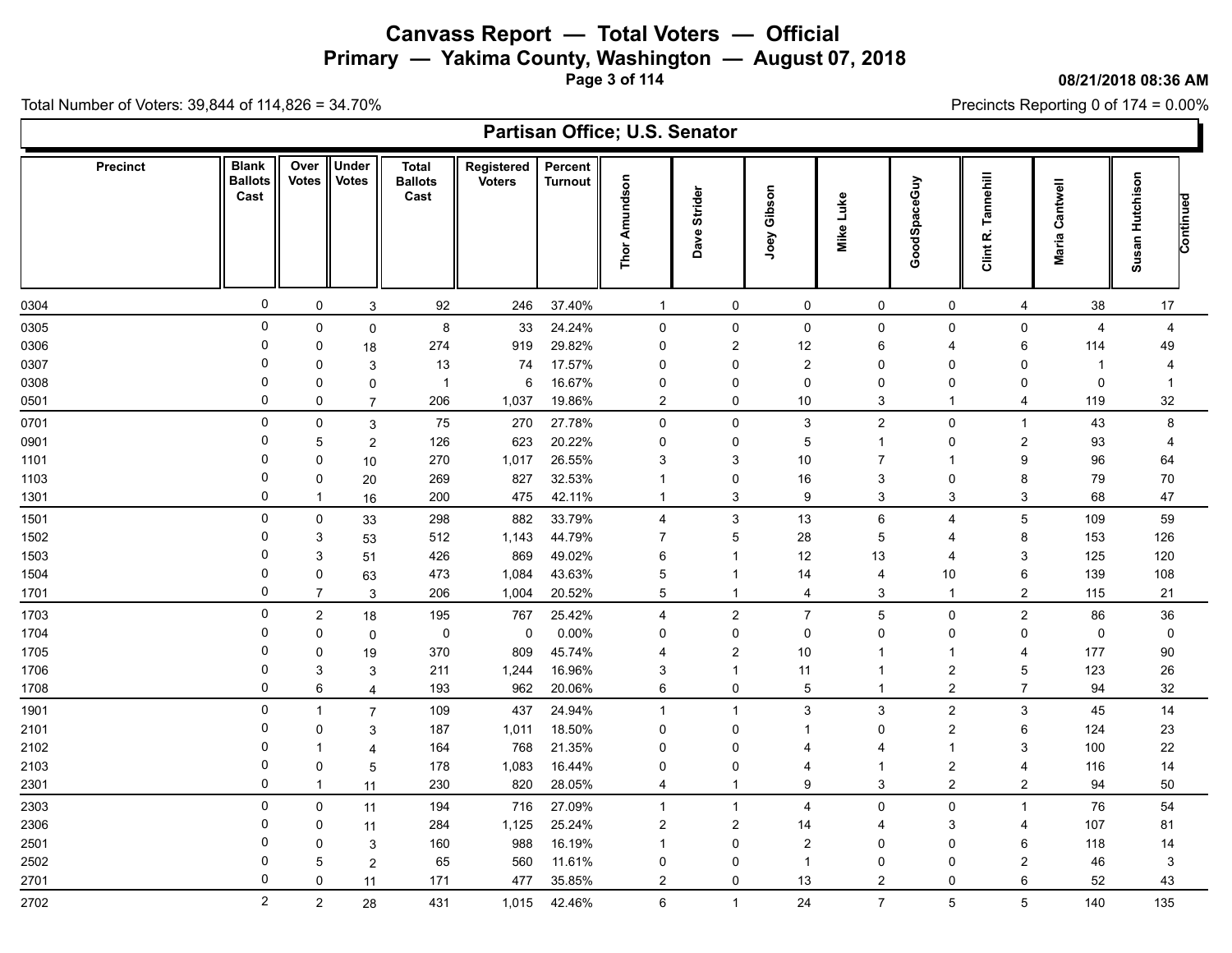**Primary — Yakima County, Washington — August 07, 2018**

**Page 4 of 114**

**08/21/2018 08:36 AM**

Precincts Reporting 0 of 174 = 0.00%

| Partisan Office; U.S. Senator<br><b>Blank</b><br>Under<br>Over<br><b>Total</b><br>Registered<br>Percent<br><b>Precinct</b><br>Tannehill<br>Susan Hutchison<br><b>Thor Amundson</b><br><b>Votes</b><br><b>Votes</b><br>GoodSpaceGuy<br><b>Ballots</b><br><b>Voters</b><br><b>Ballots</b><br><b>Turnout</b><br>Cantwell<br>Joey Gibson<br>Strider<br>Cast<br>Cast<br>Mike Luke<br>Continued<br>Dave<br>Clint R.<br>Maria |  |  |  |  |  |  |  |  |  |  |  |  |  |
|------------------------------------------------------------------------------------------------------------------------------------------------------------------------------------------------------------------------------------------------------------------------------------------------------------------------------------------------------------------------------------------------------------------------|--|--|--|--|--|--|--|--|--|--|--|--|--|
|                                                                                                                                                                                                                                                                                                                                                                                                                        |  |  |  |  |  |  |  |  |  |  |  |  |  |
| 21                                                                                                                                                                                                                                                                                                                                                                                                                     |  |  |  |  |  |  |  |  |  |  |  |  |  |
| $\overline{2}$                                                                                                                                                                                                                                                                                                                                                                                                         |  |  |  |  |  |  |  |  |  |  |  |  |  |
| 77                                                                                                                                                                                                                                                                                                                                                                                                                     |  |  |  |  |  |  |  |  |  |  |  |  |  |
| 54                                                                                                                                                                                                                                                                                                                                                                                                                     |  |  |  |  |  |  |  |  |  |  |  |  |  |
| 57                                                                                                                                                                                                                                                                                                                                                                                                                     |  |  |  |  |  |  |  |  |  |  |  |  |  |
| 39                                                                                                                                                                                                                                                                                                                                                                                                                     |  |  |  |  |  |  |  |  |  |  |  |  |  |
| 114                                                                                                                                                                                                                                                                                                                                                                                                                    |  |  |  |  |  |  |  |  |  |  |  |  |  |
| 6                                                                                                                                                                                                                                                                                                                                                                                                                      |  |  |  |  |  |  |  |  |  |  |  |  |  |
| 84                                                                                                                                                                                                                                                                                                                                                                                                                     |  |  |  |  |  |  |  |  |  |  |  |  |  |
| 152                                                                                                                                                                                                                                                                                                                                                                                                                    |  |  |  |  |  |  |  |  |  |  |  |  |  |
| 158                                                                                                                                                                                                                                                                                                                                                                                                                    |  |  |  |  |  |  |  |  |  |  |  |  |  |
| 147                                                                                                                                                                                                                                                                                                                                                                                                                    |  |  |  |  |  |  |  |  |  |  |  |  |  |
| 13                                                                                                                                                                                                                                                                                                                                                                                                                     |  |  |  |  |  |  |  |  |  |  |  |  |  |
| $73\,$                                                                                                                                                                                                                                                                                                                                                                                                                 |  |  |  |  |  |  |  |  |  |  |  |  |  |
| 33                                                                                                                                                                                                                                                                                                                                                                                                                     |  |  |  |  |  |  |  |  |  |  |  |  |  |
| 116                                                                                                                                                                                                                                                                                                                                                                                                                    |  |  |  |  |  |  |  |  |  |  |  |  |  |
| 99                                                                                                                                                                                                                                                                                                                                                                                                                     |  |  |  |  |  |  |  |  |  |  |  |  |  |
| 102                                                                                                                                                                                                                                                                                                                                                                                                                    |  |  |  |  |  |  |  |  |  |  |  |  |  |
| 43                                                                                                                                                                                                                                                                                                                                                                                                                     |  |  |  |  |  |  |  |  |  |  |  |  |  |
| 51                                                                                                                                                                                                                                                                                                                                                                                                                     |  |  |  |  |  |  |  |  |  |  |  |  |  |
| 158                                                                                                                                                                                                                                                                                                                                                                                                                    |  |  |  |  |  |  |  |  |  |  |  |  |  |
| 12                                                                                                                                                                                                                                                                                                                                                                                                                     |  |  |  |  |  |  |  |  |  |  |  |  |  |
| 3                                                                                                                                                                                                                                                                                                                                                                                                                      |  |  |  |  |  |  |  |  |  |  |  |  |  |
| 16                                                                                                                                                                                                                                                                                                                                                                                                                     |  |  |  |  |  |  |  |  |  |  |  |  |  |
| 158                                                                                                                                                                                                                                                                                                                                                                                                                    |  |  |  |  |  |  |  |  |  |  |  |  |  |
| 114                                                                                                                                                                                                                                                                                                                                                                                                                    |  |  |  |  |  |  |  |  |  |  |  |  |  |
| 58                                                                                                                                                                                                                                                                                                                                                                                                                     |  |  |  |  |  |  |  |  |  |  |  |  |  |
| 100                                                                                                                                                                                                                                                                                                                                                                                                                    |  |  |  |  |  |  |  |  |  |  |  |  |  |
| 57                                                                                                                                                                                                                                                                                                                                                                                                                     |  |  |  |  |  |  |  |  |  |  |  |  |  |
| 42                                                                                                                                                                                                                                                                                                                                                                                                                     |  |  |  |  |  |  |  |  |  |  |  |  |  |
| 161                                                                                                                                                                                                                                                                                                                                                                                                                    |  |  |  |  |  |  |  |  |  |  |  |  |  |
| 114                                                                                                                                                                                                                                                                                                                                                                                                                    |  |  |  |  |  |  |  |  |  |  |  |  |  |
|                                                                                                                                                                                                                                                                                                                                                                                                                        |  |  |  |  |  |  |  |  |  |  |  |  |  |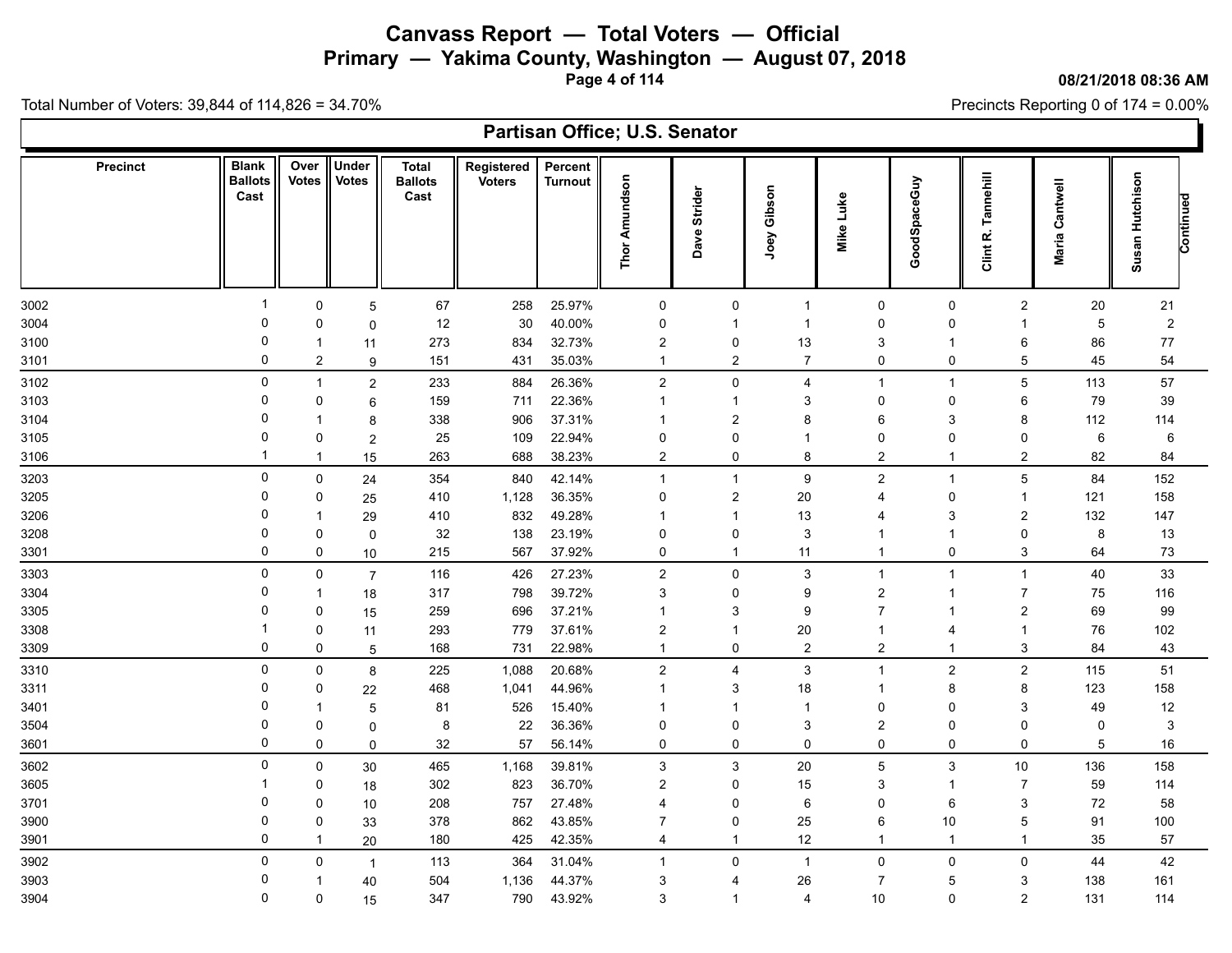**Primary — Yakima County, Washington — August 07, 2018**

**Page 5 of 114**

**08/21/2018 08:36 AM**

Precincts Reporting 0 of 174 = 0.00%

|                 |                                        |                |                              |                                        |                             |                           | Partisan Office; U.S. Senator |                         |                  |                         |                         |                       |                   |                              |  |
|-----------------|----------------------------------------|----------------|------------------------------|----------------------------------------|-----------------------------|---------------------------|-------------------------------|-------------------------|------------------|-------------------------|-------------------------|-----------------------|-------------------|------------------------------|--|
| <b>Precinct</b> | <b>Blank</b><br><b>Ballots</b><br>Cast | Over<br>Votes  | <b>Under</b><br><b>Votes</b> | <b>Total</b><br><b>Ballots</b><br>Cast | Registered<br><b>Voters</b> | Percent<br><b>Turnout</b> | <b>Thor Amundson</b>          | Strider<br>Dave         | Joey Gibson      | Mike Luke               | GoodSpaceGuy            | Tannehill<br>Clint R. | Cantwell<br>Maria | Susan Hutchison<br>Continued |  |
| 3905            | 0                                      | $\mathbf{1}$   | $\mathbf 5$                  | 106                                    | 256                         | 41.41%                    | $\mathbf{1}$                  | 3                       | 3                | 3                       | $\overline{1}$          | 0                     | 30                | 29                           |  |
| 4001            | 0                                      | $\mathbf 0$    | 0                            | 88                                     | 492                         | 17.89%                    | 0                             | 0                       | $\mathbf{1}$     | 0                       | $\overline{1}$          | -1                    | 43                | 30                           |  |
| 4002            | 0                                      | 0              | $\overline{2}$               | 82                                     | 321                         | 25.55%                    | $\sqrt{2}$                    | $\pmb{0}$               | $\boldsymbol{2}$ | 0                       | -1                      | $\mathbf{1}$          | 36                | 19                           |  |
| 4003            | 0                                      | $\mathbf 1$    | 19                           | 417                                    | 1,179                       | 35.37%                    | 5                             | 3                       | 14               | $\overline{2}$          | 4                       | 6                     | 110               | 127                          |  |
| 4005            | 0                                      | 0              | 12                           | 186                                    | 434                         | 42.86%                    | 0                             | 0                       | $\boldsymbol{9}$ | -1                      | -1                      | 5                     | 48                | 57                           |  |
| 4102            | 0                                      | -1             | 14                           | 383                                    | 776                         | 49.36%                    | 3                             | 0                       | 17               | 3                       | $\overline{c}$          | 5                     | 85                | 164                          |  |
| 4104            | $\mathbf 0$                            | $\overline{2}$ | 12                           | 231                                    | 640                         | 36.09%                    | $\overline{5}$                | $\pmb{0}$               | 4                | 4                       | 0                       | $\overline{c}$        | 85                | 69                           |  |
| 4105            | 0                                      | 0              | $\mathbf 5$                  | 138                                    | 385                         | 35.84%                    | 4                             | 0                       | 9                | $\overline{4}$          | 6                       | $\overline{c}$        | 28                | 36                           |  |
| 4106            | 0                                      | 0              | 21                           | 276                                    | 658                         | 41.95%                    | 6                             | $\boldsymbol{2}$        | 11               | 6                       | -1                      |                       | 65                | 90                           |  |
| 4108            | 0                                      | $\mathbf 0$    | 25                           | 263                                    | 528                         | 49.81%                    | 5                             | 2                       | 14               | 1                       | -1                      | 6                     | 79                | 82                           |  |
| 4109            | 0                                      | 0              | 27                           | 371                                    | 1,148                       | 32.32%                    | 0                             | 3                       | 19               | $\overline{1}$          | $\overline{1}$          | $\overline{2}$        | 128               | 112                          |  |
| 4111            | 0                                      | 0              | 21                           | 384                                    | 857                         | 44.81%                    | 5                             | $\overline{2}$          | 18               | 5                       | $\mathbf 1$             | 3                     | 113               | 128                          |  |
| 4112            | 0                                      | $\mathbf{1}$   | 53                           | 568                                    | 1,179                       | 48.18%                    | 9                             | 3                       | 36               | $\overline{1}$          | 4                       | 3                     | 176               | 150                          |  |
| 4114            | 0                                      | 0              | 10                           | 286                                    | 782                         | 36.57%                    | -1                            | 4                       | 14               | 8                       | 4                       | 3                     | 77                | 110                          |  |
| 4115            | 0                                      | $\mathbf 0$    | 19                           | 277                                    | 627                         | 44.18%                    | $\overline{2}$                | 1                       | 9                | $\overline{2}$          | 3                       | 3                     | 60                | 117                          |  |
| 4303            | -1                                     | 0              | $\overline{7}$               | 88                                     | 270                         | 32.59%                    | 0                             | $\overline{\mathbf{c}}$ | $\,6\,$          | $\overline{1}$          | $\overline{2}$          | -1                    | 19                | 30                           |  |
| 4401            | $\overline{1}$                         | 0              | 6                            | 167                                    | 430                         | 38.84%                    | $\overline{1}$                | $\overline{1}$          | $\boldsymbol{2}$ | 0                       | $\overline{1}$          | $\overline{2}$        | 52                | 76                           |  |
| 4402            | 0                                      | 0              | 16                           | 234                                    | 562                         | 41.64%                    | $\mathbf{1}$                  | $\mathbf 0$             | 10               | $\overline{1}$          | $\overline{1}$          | $\mathbf 0$           | 61                | 75                           |  |
| 4501            | 0                                      | 0              | $\overline{1}$               | 63                                     | 291                         | 21.65%                    | -1                            | 0                       | 4                | 0                       | -1                      | $\overline{2}$        | 22                | 12                           |  |
| 4503            | 0                                      | 0              | 0                            | 33                                     | 73                          | 45.21%                    | 0                             | 0                       | $\mathbf{1}$     | 1                       | $\mathbf{0}$            |                       | 9                 | 12                           |  |
| 4504            | -1                                     | 0              | 14                           | 271                                    | 575                         | 47.13%                    | 0                             | 1                       | $\overline{7}$   | $\overline{4}$          | 0                       | 5                     | 86                | 93                           |  |
| 4601            | 0                                      | $\mathbf 0$    | 6                            | 148                                    | 303                         | 48.84%                    | $\overline{2}$                | $\overline{2}$          | $\mathbf{3}$     | $\Omega$                | $\Omega$                | $\mathbf 0$           | 53                | 59                           |  |
| 4602            | $\Omega$                               | 0              | 26                           | 217                                    | 543                         | 39.96%                    | $\mathbf{1}$                  | $\overline{c}$          | 19               | $\overline{1}$          | 3                       | 3                     | 74                | 39                           |  |
| 4603            | 0                                      | $\mathbf 1$    | 28                           | 446                                    | 889                         | 50.17%                    | 4                             | 5                       | 24               | 8                       | 6                       | 6                     | 121               | 145                          |  |
| 4604            | 0                                      |                | 18                           | 194                                    | 356                         | 54.49%                    | 5                             | 4                       | 17               | 3                       | 2                       | $\Omega$              | 40                | 52                           |  |
| 4605            | 0                                      | 0              | 8                            | 149                                    | 447                         | 33.33%                    | 2                             | 0                       | $\boldsymbol{7}$ | 0                       | $\overline{2}$          | 5                     | 27                | 48                           |  |
| 4606            | -1                                     | $\overline{2}$ | 26                           | 441                                    | 1,061                       | 41.56%                    | 4                             | 3                       | 19               | 5                       | 0                       | 8                     | 155               | 118                          |  |
| 4609            | 0                                      | $\mathbf{1}$   | 5                            | 125                                    | 337                         | 37.09%                    | 0                             | 0                       | 7                | $\overline{1}$          | $\overline{1}$          | $\overline{1}$        | 27                | 64                           |  |
| 4615            | 0                                      | 3              | 11                           | 210                                    | 708                         | 29.66%                    | 5                             | $\overline{c}$          | 6                | $\mathbf{0}$            | 0                       | 4                     | 68                | 58                           |  |
| 4616            | 0                                      | -1             | 4                            | 122                                    | 322                         | 37.89%                    | 5                             | 0                       | $\mathbf 0$      | 3                       | 2                       | $\Omega$              | 32                | 38                           |  |
| 4618            | 0                                      | 0              | $\overline{\mathbf{c}}$      | 182                                    | 566                         | 32.16%                    | $\overline{2}$                | 0                       | 4                | $\overline{2}$          | 0                       | -4                    | 67                | 56                           |  |
| 4623            | 0                                      | -1             | $\overline{1}$               | 39                                     | 118                         | 33.05%                    | 0                             | 0                       | 4                | $\overline{\mathbf{1}}$ | $\overline{\mathbf{1}}$ | 0                     | 10                | 8                            |  |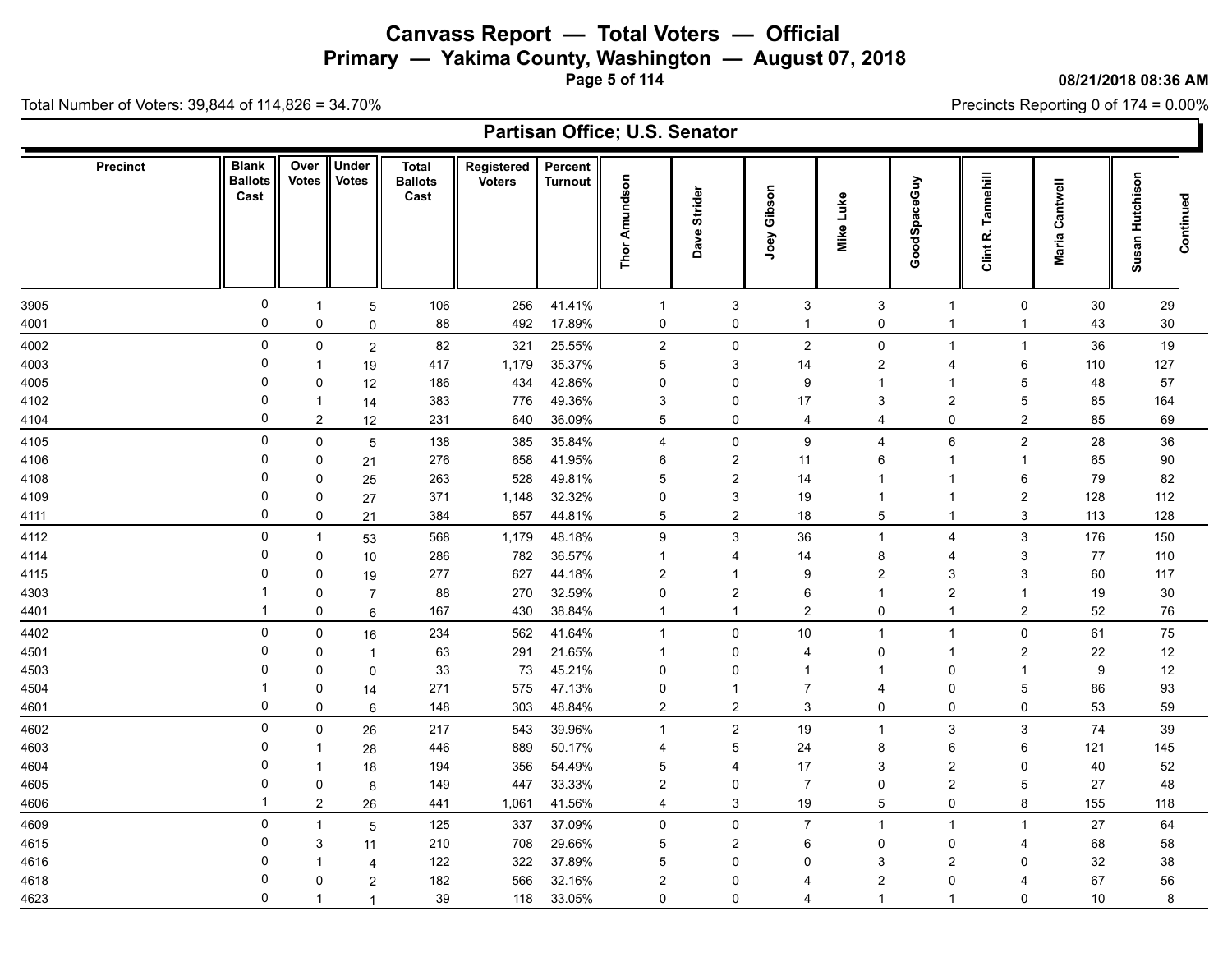**Primary — Yakima County, Washington — August 07, 2018**

**Page 6 of 114**

#### **08/21/2018 08:36 AM**

Precincts Reporting 0 of 174 = 0.00%

|             | Partisan Office; U.S. Senator<br>Under<br><b>Blank</b><br>Over<br><b>Total</b><br>Registered<br>Percent<br><b>Precinct</b><br>nehill<br>Hutchison<br>Votes   Votes<br>son<br><b>Ballots</b><br><b>Ballots</b><br><b>Turnout</b><br><b>Voters</b><br>GoodSpaceGuy<br>등<br>Gibson<br>Strider<br>Cast<br>Cast<br>Luke<br><b>Continued</b><br>ಕ<br>⊂<br>۴ā<br>$\boldsymbol{\sigma}$<br>ပ<br>Mike<br>ω<br>Joey<br>$\alpha$<br>œ<br>nav<br>Da<br>Έ<br>Thor<br>Clint<br>σ<br><b>S</b><br>Σ<br>5<br>150<br>46.58%<br>322<br>$\overline{2}$<br>0<br>3<br>44<br>66<br>$\mathbf{0}$<br>0<br>$\Omega$<br>8<br>28.17%<br>3<br>100<br>355<br>23<br>25<br>2<br>6<br>0<br>27<br>1,170<br>39.23%<br>459<br>88<br>192<br>2<br>17 |                |       |        |         |          |                |                         |             |                |               |                |              |        |
|-------------|----------------------------------------------------------------------------------------------------------------------------------------------------------------------------------------------------------------------------------------------------------------------------------------------------------------------------------------------------------------------------------------------------------------------------------------------------------------------------------------------------------------------------------------------------------------------------------------------------------------------------------------------------------------------------------------------------------------|----------------|-------|--------|---------|----------|----------------|-------------------------|-------------|----------------|---------------|----------------|--------------|--------|
|             |                                                                                                                                                                                                                                                                                                                                                                                                                                                                                                                                                                                                                                                                                                                |                |       |        |         |          |                |                         |             |                |               |                |              |        |
| 4624        |                                                                                                                                                                                                                                                                                                                                                                                                                                                                                                                                                                                                                                                                                                                |                |       |        |         |          |                |                         |             |                |               |                |              |        |
| 4628        |                                                                                                                                                                                                                                                                                                                                                                                                                                                                                                                                                                                                                                                                                                                |                |       |        |         |          |                |                         |             |                |               |                |              |        |
| 4801        |                                                                                                                                                                                                                                                                                                                                                                                                                                                                                                                                                                                                                                                                                                                |                |       |        |         |          |                |                         |             |                |               |                |              |        |
| 4802        |                                                                                                                                                                                                                                                                                                                                                                                                                                                                                                                                                                                                                                                                                                                |                | 43    | 597    | 1,232   | 48.46%   | 9              | 5                       | 16          |                |               |                | 217          | 163    |
| 5001        |                                                                                                                                                                                                                                                                                                                                                                                                                                                                                                                                                                                                                                                                                                                | 0              |       | 75     | 261     | 28.74%   | 0              | $\overline{\mathbf{c}}$ |             | 0              |               | 0              | 29           | 13     |
| 5003        | <sup>0</sup>                                                                                                                                                                                                                                                                                                                                                                                                                                                                                                                                                                                                                                                                                                   | 0              | 20    | 307    | 773     | 39.72%   | $\overline{2}$ |                         | 6           | 3              |               |                | 68           | 131    |
| 5010        |                                                                                                                                                                                                                                                                                                                                                                                                                                                                                                                                                                                                                                                                                                                | 0              | 3     | 120    | 229     | 52.40%   | 0              | $\Omega$                | 5           | 0              |               | 0              | 38           | 60     |
| 5012        |                                                                                                                                                                                                                                                                                                                                                                                                                                                                                                                                                                                                                                                                                                                |                |       | 206    | 1,055   | 19.53%   | 2              | 2                       |             | 0              |               |                | 87           | 58     |
| 5014        |                                                                                                                                                                                                                                                                                                                                                                                                                                                                                                                                                                                                                                                                                                                | 0              | 19    | 314    | 803     | 39.10%   | 4              | 5                       | 18          | 0              |               |                | 99           | 93     |
| 5016        | 0                                                                                                                                                                                                                                                                                                                                                                                                                                                                                                                                                                                                                                                                                                              | 0              | 20    | 202    | 474     | 42.62%   | 5              | 2                       | 9           | $\overline{2}$ |               | $\overline{c}$ | 47           | 58     |
| 5020        | $\Omega$                                                                                                                                                                                                                                                                                                                                                                                                                                                                                                                                                                                                                                                                                                       | $\overline{2}$ | 13    | 217    | 460     | 47.17%   |                | $\overline{2}$          | 8           | $\Omega$       | $\mathcal{P}$ | 3              | 65           | 75     |
| 5101        |                                                                                                                                                                                                                                                                                                                                                                                                                                                                                                                                                                                                                                                                                                                |                | 10    | 171    | 384     | 44.53%   | 3              | 0                       |             |                |               |                | 52           | 62     |
| 5202        |                                                                                                                                                                                                                                                                                                                                                                                                                                                                                                                                                                                                                                                                                                                | 0              | 0     | 0      | 5       | $0.00\%$ | 0              | 0                       | 0           | C              |               |                | <sup>0</sup> | 0      |
| Provisional |                                                                                                                                                                                                                                                                                                                                                                                                                                                                                                                                                                                                                                                                                                                | 0              | 0     |        | 0       | $0.00\%$ | 0              | 0                       | $\mathbf 0$ | 0              | 0             |                | 0            |        |
| Totals:     | 15                                                                                                                                                                                                                                                                                                                                                                                                                                                                                                                                                                                                                                                                                                             | 131            | 2,027 | 39,844 | 114,826 |          | 386            | 234                     | 1,439       | 397            | 291           | 598            | 14,756       | 11,310 |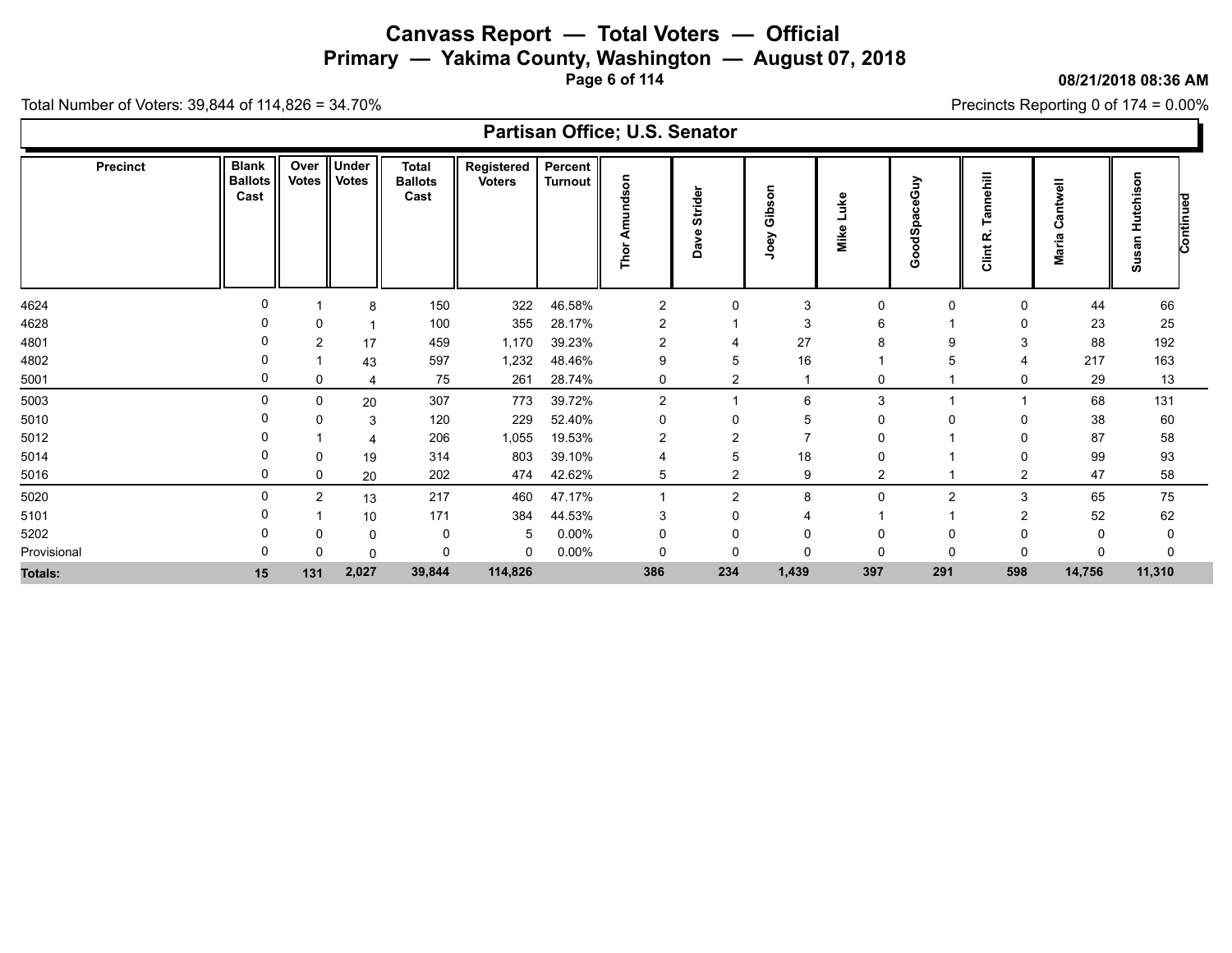# **Canvass Report — Total Voters — Official Primary — Yakima County, Washington — August 07, 2018**

**Page 7 of 114**

#### **08/21/2018 08:36 AM**

Precincts Reporting 0 of 174 = 0.00%

|                 |                                        |                      |                       |                                        |                             | Continued                 |                   |                  |                             |            |                |                  |                |                                |                  |           |
|-----------------|----------------------------------------|----------------------|-----------------------|----------------------------------------|-----------------------------|---------------------------|-------------------|------------------|-----------------------------|------------|----------------|------------------|----------------|--------------------------------|------------------|-----------|
| <b>Precinct</b> | <b>Blank</b><br><b>Ballots</b><br>Cast | Over<br><b>Votes</b> | Under<br><b>Votes</b> | <b>Total</b><br><b>Ballots</b><br>Cast | Registered<br><b>Voters</b> | Percent<br><b>Turnout</b> | <b>Brad Chase</b> | Tim Owen         | D. Heines<br><b>Matthew</b> | Sam Wright | Art Coday      | Orlinski<br>John |                | Jackson<br>œ<br><b>Charlie</b> | Keith Swank      | Continued |
| 0001            | 0                                      | $\mathbf 0$          | 0                     | $\pmb{0}$                              | $\overline{2}$              | 0.00%                     | $\mathbf 0$       | $\mathbf 0$      | $\mathbf 0$                 |            | $\mathbf 0$    | $\mathbf 0$      | $\mathbf 0$    | $\mathbf 0$                    | $\Omega$         |           |
| 0101            | 0                                      | $\overline{c}$       | 3                     | 141                                    | 431                         | 32.71%                    | $\mathbf 0$       | 3                | $\mathbf{0}$                |            | 0              | 5                | 1              | -1                             | 3                |           |
| 0102            | $\Omega$                               | $\overline{c}$       | $\overline{c}$        | 62                                     | 327                         | 18.96%                    | $\mathbf 0$       | $\Omega$         | $\Omega$                    |            | $\Omega$       | $\boldsymbol{2}$ | $\Omega$       | $\Omega$                       |                  |           |
| 0103            | 0                                      | 3                    | $\overline{c}$        | 117                                    | 564                         | 20.74%                    | 0                 | 3                | $\overline{2}$              |            |                | 0                | -1             | $\Omega$                       | $\overline{2}$   |           |
| 0104            | 0                                      | 0                    | 0                     | 38                                     | 278                         | 13.67%                    | $\mathbf 0$       | 0                | $\Omega$                    |            | $\Omega$       | 0                | $\mathbf 0$    | 0                              | $\mathbf 0$      |           |
| 0105            | 0                                      | 1                    | 0                     | 74                                     | 504                         | 14.68%                    | $\overline{1}$    | $\mathbf{1}$     | $\Omega$                    |            | 0              | $\mathbf 1$      | $\overline{1}$ | 0                              | -1               |           |
| 0110            | $\Omega$                               | 0                    | 14                    | 317                                    | 803                         | 39.48%                    | $\mathbf 1$       | $\overline{7}$   |                             |            | -1             | 3                | $\Omega$       | $\mathbf{1}$                   | 8                |           |
| 0111            | $\Omega$                               | 2                    | 18                    | 268                                    | 855                         | 31.35%                    |                   | 9                |                             |            |                | 11               |                | 0                              |                  |           |
| 0112            | 0                                      | $\mathbf 0$          | $\mathbf 0$           | 60                                     | 410                         | 14.63%                    | -1                | $\overline{c}$   | 3                           |            | $\overline{2}$ | 0                | $\mathbf 1$    | $\mathbf 0$                    |                  |           |
| 0113            | $\mathbf 0$                            | $\mathbf{1}$         | $\overline{2}$        | 153                                    | 1,087                       | 14.08%                    | $\mathbf 0$       | 5                | $\overline{2}$              |            | 1              | -1               | $\overline{1}$ | $\mathbf{1}$                   | $\mathbf 1$      |           |
| 0116            | $\mathbf 0$                            | 0                    | 3                     | 156                                    | 538                         | 29.00%                    | $\mathbf 0$       | $\overline{4}$   | $\overline{2}$              |            | $\overline{1}$ | 6                | $\mathbf 0$    | $\mathbf 0$                    | $\boldsymbol{2}$ |           |
| 0118            | 0                                      | 1                    | 3                     | 114                                    | 372                         | 30.65%                    | $\mathbf 0$       | 3                |                             |            | 1              | 3                | $\mathbf 1$    | $\Omega$                       | 3                |           |
| 0120            |                                        |                      | 5                     | 134                                    | 966                         | 13.87%                    | $\mathbf 0$       | $\overline{2}$   |                             |            | 4              |                  | -1             | $\Omega$                       |                  |           |
| 0123            | 0                                      | 1                    | $\mathbf 1$           | 41                                     | 325                         | 12.62%                    | 0                 | $\Omega$         |                             |            | 0              | $\overline{2}$   | 0              | $\Omega$                       |                  |           |
| 0124            | 0                                      | $\mathbf{1}$         | $\mathbf{1}$          | 72                                     | 554                         | 13.00%                    | $\mathbf 0$       | $\overline{2}$   | $\Omega$                    |            | $\mathbf{2}$   | $\mathbf{1}$     | $\mathbf 0$    | $\mathbf{1}$                   | $\Omega$         |           |
| 0126            | 0                                      | 3                    | 3                     | 138                                    | 832                         | 16.59%                    | $\mathbf 0$       | 3                | -1                          |            | $\overline{a}$ | 0                | $\mathbf 0$    | 0                              | 5                |           |
| 0127            | $\Omega$                               | 0                    | $\overline{c}$        | 260                                    | 1,077                       | 24.14%                    | 0                 | 9                | 4                           |            | $\mathbf 1$    | $\overline{4}$   | 0              | $\mathbf 1$                    | 6                |           |
| 0129            | $\Omega$                               | 1                    | 3                     | 179                                    | 647                         | 27.67%                    | $\overline{2}$    | 5                | $\overline{2}$              |            | $\Omega$       | 3                | $\overline{2}$ | $\Omega$                       | 9                |           |
| 0130            | 0                                      | 0                    | 15                    | 404                                    | 1,149                       | 35.16%                    | $\overline{2}$    | 8                |                             |            | $\overline{c}$ | 8                | $\mathbf 0$    | 0                              | 16               |           |
| 0131            | $\mathbf 0$                            | 0                    | $\overline{7}$        | 366                                    | 882                         | 41.50%                    | $\mathbf 0$       | 8                | -1                          |            | 1              | 5                | 2              | $\mathbf 0$                    | 6                |           |
| 0132            | 0                                      | $\mathbf{1}$         | 10                    | 250                                    | 906                         | 27.59%                    | $\pmb{0}$         | $\boldsymbol{7}$ | $\Omega$                    |            | 3              | $\mathbf{1}$     | $\mathbf 0$    | $\mathbf{1}$                   | $\overline{7}$   |           |
| 0133            | 0                                      | 3                    | 10                    | 353                                    | 1,143                       | 30.88%                    | $\mathbf 0$       | 18               | 4                           |            | $\overline{2}$ | 12               | $\mathbf 1$    | $\mathbf{1}$                   | $\overline{7}$   |           |
| 0134            | 0                                      | 0                    | 18                    | 502                                    | 1,151                       | 43.61%                    | $\mathbf 0$       | $10\,$           | 3                           |            | 0              | 5                | $\mathbf 0$    | 0                              | 13               |           |
| 0135            | 0                                      | 0                    | 12                    | 284                                    | 572                         | 49.65%                    | $\mathbf 0$       | $\overline{7}$   | 5                           |            | 0              | -1               | -1             | $\mathbf 1$                    | 5                |           |
| 0138            | 0                                      | 5                    | 14                    | 507                                    | 1,043                       | 48.61%                    | $\overline{2}$    | 14               | $\Omega$                    |            | 1              | 9                | $\overline{2}$ | $\overline{2}$                 | 8                |           |
| 0139            | 0                                      | $\overline{2}$       | 20                    | 458                                    | 944                         | 48.52%                    | $\mathbf 0$       | 9                | $\Omega$                    |            | 1              | 10               | 6              | 0                              | 4                |           |
| 0140            | 0                                      | 0                    | 12                    | 281                                    | 1,169                       | 24.04%                    | -1                | 12               | 3                           |            | 3              | $\overline{2}$   | 4              | $\Omega$                       | 8                |           |
| 0142            |                                        | 0                    | 6                     | 238                                    | 486                         | 48.97%                    | $\mathbf 0$       | 10               | 5                           |            | $\Omega$       | 3                | $\overline{2}$ | $\Omega$                       | 10               |           |
| 0143            | 0                                      | 0                    | $\overline{c}$        | 110                                    | 379                         | 29.02%                    | $\mathbf 0$       | 4                | 3                           |            | 0              | $\overline{2}$   | $\mathbf 0$    | $\Omega$                       | 3                |           |
| 0144            | 0                                      | $\Omega$             | 0                     | $\pmb{0}$                              | 5                           | 0.00%                     | $\Omega$          | 0                | $\Omega$                    |            | 0              | $\mathbf 0$      | $\mathbf 0$    | 0                              | $\Omega$         |           |
| 0145            | 0                                      | 5                    | $\mathbf{1}$          | 171                                    | 809                         | 21.14%                    | $\pmb{0}$         | $\mathbf{1}$     | 3                           |            | $\mathbf{1}$   | 0                | $\overline{1}$ | 0                              | $\mathbf{1}$     |           |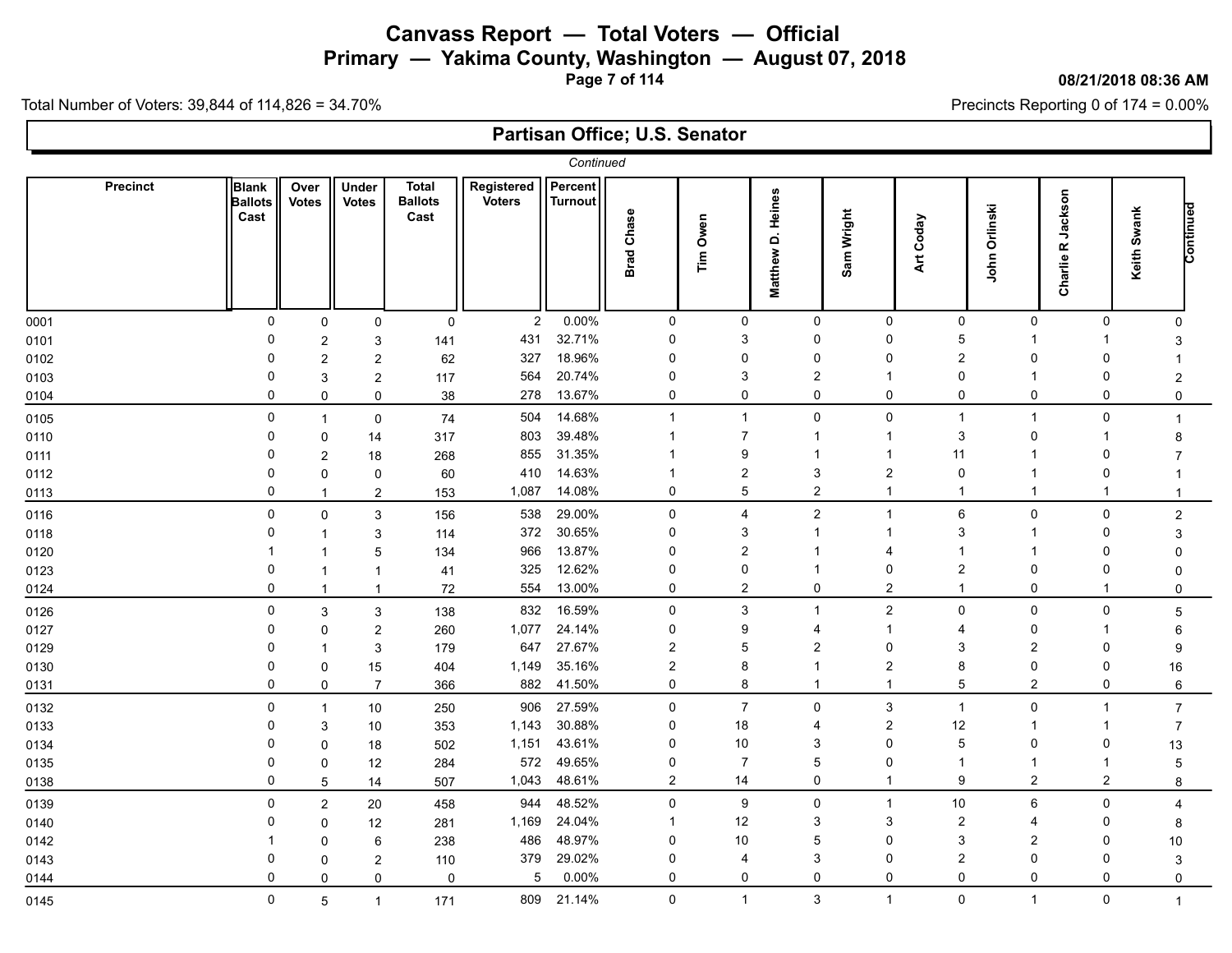**Primary — Yakima County, Washington — August 07, 2018**

**Page 8 of 114**

#### **08/21/2018 08:36 AM**

Precincts Reporting 0 of 174 = 0.00%

Total Number of Voters: 39,844 of 114,826 = 34.70%

|                 |                                 |                      |                                                      |                                        |                             | Continued          |                   |                |                      |                      |                         |                               |                                      |                  |           |
|-----------------|---------------------------------|----------------------|------------------------------------------------------|----------------------------------------|-----------------------------|--------------------|-------------------|----------------|----------------------|----------------------|-------------------------|-------------------------------|--------------------------------------|------------------|-----------|
| <b>Precinct</b> | Blank<br><b>Ballots</b><br>Cast | Over<br><b>Votes</b> | Under<br><b>Votes</b>                                | <b>Total</b><br><b>Ballots</b><br>Cast | Registered<br><b>Voters</b> | Percent<br>Turnout | <b>Brad Chase</b> | Tim Owen       | Matthew D. Heines    | Sam Wright           | Art Coday               | Orlinski<br>John              | Jackson<br>$\pmb{\alpha}$<br>Charlie | Keith Swank      | Continued |
| 0150            |                                 | 0                    | 5<br>$\overline{1}$                                  | 170                                    | 766                         | 22.19%             | 0                 | $\overline{7}$ | $\mathbf{1}$         | $\mathbf 1$          | $\overline{4}$          | $\boldsymbol{2}$              | 0                                    | $\overline{1}$   |           |
| 0153            |                                 | 0                    | 12<br>$\mathbf 0$                                    | 299                                    | 830                         | 36.02%             | $\mathbf 0$       | $\mathbf 5$    | 3                    | 0                    | $\overline{4}$          | $\overline{2}$                | $\mathbf{1}$                         | 10               |           |
| 0154            |                                 | $\mathbf 0$          | 19<br>$\overline{2}$                                 | 368                                    | 1,189                       | 30.95%             | 0                 | 13             | $\overline{2}$       | 1                    | 9                       | $\overline{1}$                | $\mathbf 1$                          | 12               |           |
| 0155            |                                 | $\Omega$             | 28<br>$\overline{1}$                                 | 357                                    | 873                         | 40.89%             | $\mathbf 0$       | 11             | -1                   | $\overline{2}$       | 3                       | $\mathbf 0$                   | $\mathbf{1}$                         | 14               |           |
| 0156            |                                 | 0                    | 6<br>$10\,$                                          | 179                                    | 684                         | 26.17%             | $\mathbf 0$       | 3              | $\mathbf 0$          | $\mathbf 1$          | $\mathbf{1}$            | $\overline{1}$                | $\overline{2}$                       | 4                |           |
| 0158            |                                 | $\Omega$             | $\boldsymbol{2}$<br>$\overline{1}$                   | 98                                     | 458                         | 21.40%             | $\mathbf 0$       | -1             |                      | $\Omega$             | $\mathbf 0$             | $\mathbf 0$                   | $\mathbf{1}$                         |                  |           |
| 0162            |                                 | 0                    | $\overline{4}$<br>$\mathbf{0}$                       | 96                                     | 263                         | 36.50%             | $\mathbf 0$       | 5              | 0                    | 0                    | $\Omega$                | $\mathbf 0$                   | $\mathbf{0}$                         | 3                |           |
| 0163            |                                 |                      | 0<br>25                                              | 454                                    | 804                         | 56.47%             | $\mathbf 0$       | 16             | $\overline{7}$       | $\overline{2}$       | 6                       | $\overline{2}$                | 0                                    | 8                |           |
| 0167            |                                 | 0                    | 21<br>$\overline{1}$                                 | 479                                    | 956                         | 50.10%             | -1                | 13             | 5                    | 0                    | 9                       | $\overline{1}$                | 0                                    | $\overline{7}$   |           |
| 0168            |                                 | $\mathbf{0}$         | 13<br>0                                              | 410                                    | 744                         | 55.11%             | $\mathbf 0$       | 13             |                      | $\Omega$             | 6                       | 3                             | 0                                    | $\boldsymbol{9}$ |           |
| 0169            |                                 | 0                    | 22<br>0                                              | 519                                    | 1,071                       | 48.46%             | $\overline{0}$    | 19             | 5                    | $\mathbf 0$          | 15                      | 3                             | $\mathbf 1$                          | 3                |           |
| 0170            |                                 | $\Omega$             | 6<br>$\overline{1}$                                  | 173                                    | 457                         | 37.86%             | $\Omega$          | 5<br>-1        |                      | $\Omega$<br>$\Omega$ | 4                       | $\overline{1}$                | $\Omega$                             |                  |           |
| 0171            |                                 | $\Omega$<br>$\Omega$ | $\mathbf 0$<br>$\overline{1}$<br>$\overline{2}$<br>6 | 145<br>233                             | 333<br>668                  | 43.54%<br>34.88%   | -1                | $\overline{7}$ | $\Omega$<br>$\Omega$ | 0                    | 3<br>$\overline{2}$     | $\mathbf 0$                   | $\Omega$<br>0                        | $\overline{c}$   |           |
| 0173            |                                 |                      |                                                      |                                        |                             |                    |                   |                |                      |                      | $\overline{7}$          |                               |                                      | 14               |           |
| 0175            |                                 | 0                    | 6<br>0                                               | 173                                    | 439                         | 39.41%<br>42.37%   | $\mathbf 0$<br>-1 | 10<br>8        | 3<br>3               | 0<br>0               |                         | $\mathsf 0$<br>$\overline{2}$ | 0<br>3                               | $\overline{7}$   |           |
| 0177<br>0179    |                                 | 0<br>$\Omega$        | 11<br>$\overline{1}$<br>23<br>$\Omega$               | 444<br>427                             | 1,048<br>894                | 47.76%             | $\mathbf 0$       | 14             |                      | $\Delta$             | 3<br>$\overline{2}$     | 3                             | $\mathbf 1$                          | 8<br>17          |           |
| 0180            |                                 | 0                    | $\mathbf 0$<br>15                                    | 364                                    | 932                         | 39.06%             | 0                 | 18             | 3                    | $\mathbf 0$          | 10                      | 3                             | $\mathbf{1}$                         | 15               |           |
| 0181            |                                 | 0                    | $\overline{1}$<br>25                                 | 474                                    | 948                         | 50.00%             | $\mathbf 0$       | 15             | -1                   | 3                    | 16                      | $\overline{1}$                | 0                                    | 19               |           |
| 0182            |                                 | 1                    | 0<br>26                                              | 561                                    | 1,270                       | 44.17%             | $\mathbf 0$       | 23             | $\overline{c}$       | $\mathbf 1$          | $\overline{7}$          | $\overline{4}$                | 0                                    | 11               |           |
| 0183            |                                 | $\Omega$             | $\mathbf{0}$<br>13                                   | 330                                    | 727                         | 45.39%             | $\overline{1}$    | 9              |                      | 0                    | 6                       | $\overline{2}$                | $\mathbf{1}$                         | 5                |           |
| 0185            |                                 |                      | 22<br>0                                              | 386                                    | 868                         | 44.47%             | $\mathbf 0$       | 13             | $\Omega$             | 4                    | 13                      | $\overline{1}$                | $\Omega$                             | 11               |           |
| 0186            |                                 | 0                    | 14<br>1                                              | 239                                    | 522                         | 45.79%             | -1                | 12             |                      | $\mathbf 0$          | 9                       | $\Omega$                      | $\Omega$                             | 8                |           |
| 0187            |                                 | $\Omega$             | 0<br>26                                              | 370                                    | 819                         | 45.18%             | 0                 | 15             | $\mathbf 0$          | $\mathbf 1$          | 8                       | $\mathbf 0$                   | 0                                    | 6                |           |
| 0188            |                                 | 0                    | 8<br>0                                               | 327                                    | 738                         | 44.31%             | $\mathbf 0$       | 12             | 6                    | 0                    | 6                       | 3                             | 0                                    | 8                |           |
| 0189            |                                 | 0                    | 18<br>0                                              | 338                                    | 750                         | 45.07%             | $\mathbf 0$       | 13             | $\overline{c}$       | 1                    | 11                      | $\mathbf 0$                   | $\mathbf 0$                          | 8                |           |
| 0190            |                                 | 0                    | $\Omega$<br>14                                       | 224                                    | 532                         | 42.11%             | 0                 | 2              | $\Omega$             | -1                   | 4                       | 5                             | $\Omega$                             | $\overline{7}$   |           |
| 0191            |                                 | $\Omega$             | $\Omega$<br>0                                        | 0                                      | $\mathbf{1}$                | 0.00%              | $\mathbf 0$       | $\Omega$       | $\Omega$             | 0                    | $\Omega$                | $\mathbf 0$                   | 0                                    | $\mathbf{0}$     |           |
| 0192            |                                 | 0                    | $\mathbf 0$<br>$\overline{4}$                        | 193                                    | 703                         | 27.45%             | $\mathbf 0$       | $\overline{7}$ | $\overline{2}$       | 0                    | $\overline{\mathbf{4}}$ | $\overline{2}$                | 0                                    | 6                |           |
| 0193            |                                 | $\mathbf{0}$         | 12<br>0                                              | 222                                    | 417                         | 53.24%             | $\pmb{0}$         | 6              | $\mathbf{1}$         | 0                    | $\mathbf{1}$            | $\mathbf 0$                   | $\mathbf 0$                          | $\boldsymbol{9}$ |           |
| 0301            |                                 | 0                    | $\overline{1}$<br>$\mathbf{1}$                       | 57                                     | 305                         | 18.69%             | $\mathbf 0$       | $\mathbf 0$    | $\overline{c}$       | $\overline{a}$       | $\mathsf 0$             | $\mathbf 0$                   | 0                                    | $\mathbf 1$      |           |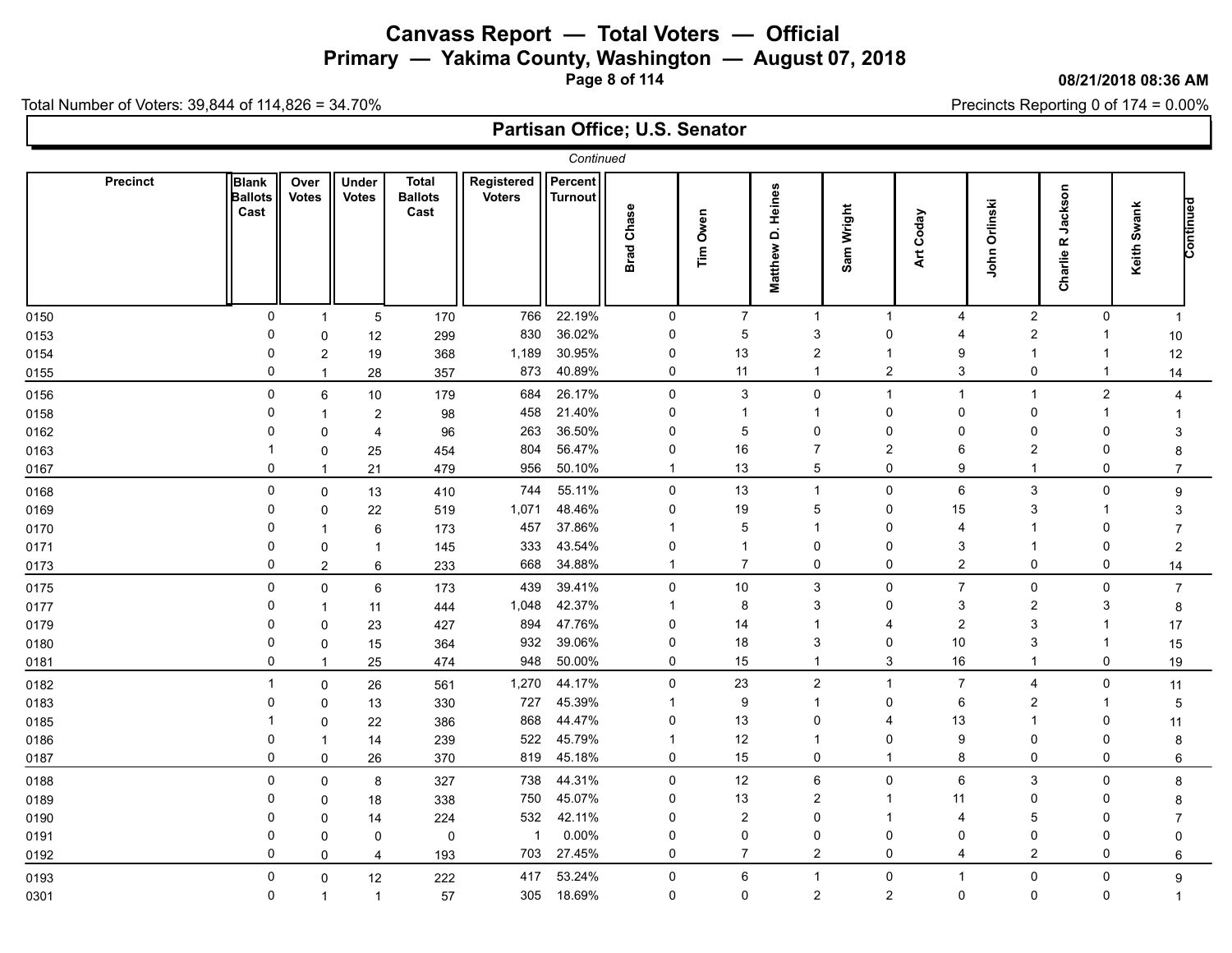# **Canvass Report — Total Voters — Official Primary — Yakima County, Washington — August 07, 2018**

**Page 9 of 114**

#### **08/21/2018 08:36 AM**

Precincts Reporting 0 of 174 = 0.00%

Total Number of Voters: 39,844 of 114,826 = 34.70%

|                 |                                        |                         |                       |                                        |                             | Continued          |                   |                |                             |                |                       |                |                                                  |                |           |
|-----------------|----------------------------------------|-------------------------|-----------------------|----------------------------------------|-----------------------------|--------------------|-------------------|----------------|-----------------------------|----------------|-----------------------|----------------|--------------------------------------------------|----------------|-----------|
| <b>Precinct</b> | <b>Blank</b><br><b>Ballots</b><br>Cast | Over<br><b>Votes</b>    | Under<br><b>Votes</b> | <b>Total</b><br><b>Ballots</b><br>Cast | Registered<br><b>Voters</b> | Percent<br>Turnout | <b>Brad Chase</b> | Tim Owen       | D. Heines<br><b>Matthew</b> | Sam Wright     | Art Coday             | John Orlinski  | Jackson<br>$\pmb{\underline{\alpha}}$<br>Charlie | Keith Swank    | Continued |
| 0302            | 0                                      | 0                       | 6                     | 185                                    | 871                         | 21.24%             | $\mathbf 0$       | 6              | $\overline{2}$              | $\mathbf{1}$   | $\overline{4}$        | $\overline{1}$ | $\mathbf{1}$                                     | $\mathbf 0$    |           |
| 0303            | $\Omega$                               | $\overline{\mathbf{c}}$ | 5                     | 202                                    | 964                         | 20.95%             | 0                 | 8              | 0                           | 0              | $\mathbf 1$           | $\overline{2}$ | 0                                                | 5              |           |
| 0304            | $\mathbf 0$                            | 0                       | 3                     | 92                                     | 246                         | 37.40%             | $\pmb{0}$         | 4              | 0                           | 0              | 5                     | $\mathbf 0$    | 0                                                | 4              |           |
| 0305            | 0                                      | 0                       | 0                     | $\bf 8$                                | 33                          | 24.24%             | $\pmb{0}$         | 0              | 0                           | 0              | 0                     | $\mathbf 0$    | 0                                                | 0              |           |
| 0306            | 0                                      | 0                       | 18                    | 274                                    | 919                         | 29.82%             | -1                | 6              |                             | 0              | 3                     | 3              | 0                                                | $\overline{7}$ |           |
| 0307            | 0                                      | 0                       | 3                     | 13                                     | 74                          | 17.57%             | 0                 | 0              | O                           | $\Omega$       | $\Omega$              | $\Omega$       | 0                                                | $\Omega$       |           |
| 0308            | $\Omega$                               | 0                       | 0                     | $\overline{1}$                         | 6                           | 16.67%             | $\mathbf 0$       | $\Omega$       | $\Omega$                    | $\Omega$       | 0                     | $\mathbf 0$    | $\Omega$                                         | $\Omega$       |           |
| 0501            | $\mathbf 0$                            | 0                       | $\overline{7}$        | 206                                    | 1,037                       | 19.86%             | $\overline{2}$    | 6              | 0                           | 0              | $\overline{2}$        | $\mathbf 0$    | $\overline{1}$                                   | $\overline{2}$ |           |
| 0701            | $\mathbf 0$                            | 0                       | 3                     | 75                                     | 270                         | 27.78%             | $\pmb{0}$         | 6              | $\mathbf 0$                 | $\mathbf 0$    | $\mathbf 0$           | $\mathbf 0$    | 0                                                | $\mathbf 1$    |           |
| 0901            | $\Omega$                               | 5                       | $\overline{c}$        | 126                                    | 623                         | 20.22%             | $\mathbf 0$       | $\Omega$       | $\mathbf{0}$                | $\overline{2}$ | $\mathbf 0$           | $\mathbf 0$    | 0                                                | $\mathbf 0$    |           |
| 1101            | $\Omega$                               | 0                       | 10                    | 270                                    | 1,017                       | 26.55%             | $\mathbf 0$       | 6              | 6                           |                | $\overline{2}$        | 3              | $\Omega$                                         | 17             |           |
| 1103            | $\Omega$                               | 0                       | 20                    | 269                                    | 827                         | 32.53%             | $\mathbf 0$       | 16             | 3                           |                | 5                     | $\mathbf 0$    | $\Omega$                                         | 14             |           |
| 1301            | $\Omega$                               |                         | 16                    | 200                                    | 475                         | 42.11%             | $\overline{1}$    | 10             | -1                          |                | $\overline{2}$        | $\mathbf 0$    | 0                                                | $\overline{7}$ |           |
| 1501            | 0                                      | 0                       | 33                    | 298                                    | 882                         | 33.79%             | 0                 | 10             | $\mathbf 0$                 | 0              | 10                    | $\mathbf 0$    | 0                                                | 15             |           |
| 1502            | 0                                      | 3                       | 53                    | 512                                    | 1,143                       | 44.79%             | $\overline{2}$    | 18             | 4                           | $\Omega$       | $\overline{7}$        | 4              | -1                                               | 25             |           |
| 1503            | $\Omega$                               | 3                       | 51                    | 426                                    | 869                         | 49.02%             | $\mathbf 0$       | 13             | $\overline{2}$              |                | 9                     | 6              |                                                  | 17             |           |
| 1504            | 0                                      | 0                       | 63                    | 473                                    | 1,084                       | 43.63%             | $\overline{1}$    | $16\,$         | 5                           | $\mathbf 0$    | 4                     | 9              | -1                                               | 19             |           |
| 1701            | $\Omega$                               | $\overline{7}$          | 3                     | 206                                    | 1,004                       | 20.52%             | $\mathbf 0$       | $\overline{7}$ | $\mathbf 0$                 | $\overline{2}$ | $\overline{7}$        | $\mathbf 1$    | $\overline{1}$                                   | $\overline{c}$ |           |
| 1703            | $\mathbf 0$                            | $\overline{c}$          | 18                    | 195                                    | 767                         | 25.42%             | $\mathbf 0$       | $\overline{1}$ | $\mathbf 1$                 | $\overline{2}$ | 3                     | $\mathbf 0$    | $\overline{c}$                                   | $\overline{1}$ |           |
| 1704            | $\Omega$                               | 0                       | 0                     | $\pmb{0}$                              | 0                           | 0.00%              | $\mathbf 0$       | $\Omega$       | $\Omega$                    | $\Omega$       | $\mathbf 0$           | $\mathbf 0$    | $\Omega$                                         | $\mathbf 0$    |           |
| 1705            | $\Omega$                               | 0                       | 19                    | 370                                    | 809                         | 45.74%             | -1                | 8              |                             | $\Omega$       | 5                     | $\overline{2}$ | $\Omega$                                         | 10             |           |
| 1706            | 0                                      | 3                       | 3                     | 211                                    | 1,244                       | 16.96%             | 0                 | 8              | 2                           |                | -1                    | $\mathbf 0$    | $\Omega$                                         | $\Omega$       |           |
| 1708            | $\mathbf 0$                            | 6                       | $\overline{4}$        | 193                                    | 962                         | 20.06%             | $\overline{1}$    | $\overline{c}$ | $\overline{2}$              |                | $\overline{2}$        | $\overline{1}$ | 0                                                | $\mathbf 1$    |           |
| 1901            | 0                                      | $\mathbf{1}$            | $\overline{7}$        | 109                                    | 437                         | 24.94%             | $\overline{1}$    | $\overline{7}$ | $\mathbf{0}$                | $\overline{2}$ | $\mathbf 1$           | $\mathbf 0$    | 0                                                | 5              |           |
| 2101            | $\Omega$                               | 0                       | 3                     | 187                                    | 1,011                       | 18.50%             | $\mathbf 0$       | 4              |                             |                | $\boldsymbol{\Delta}$ | $\Omega$       | $\Omega$                                         | O              |           |
| 2102            | 0                                      |                         | 4                     | 164                                    | 768                         | 21.35%             | 3                 | 3              | $\Omega$                    | $\Omega$       | 4                     | $\mathbf 0$    | $\Omega$                                         |                |           |
| 2103            | $\mathbf 0$                            | $\mathbf 0$             | 5                     | 178                                    | 1,083                       | 16.44%             | $\mathbf 0$       | 6              |                             |                | 5                     | $\mathbf 0$    | $\Omega$                                         | 2              |           |
| 2301            | $\Omega$                               | $\mathbf{1}$            | 11                    | 230                                    | 820                         | 28.05%             | $\overline{1}$    | 9              | $\mathbf{0}$                | 1              | $\overline{7}$        | $\overline{1}$ | 0                                                | $\overline{4}$ |           |
| 2303            | 0                                      | $\mathbf 0$             | 11                    | 194                                    | 716                         | 27.09%             | $\overline{1}$    | 10             | 4                           |                | -1                    | $\mathbf 0$    | $\mathbf{1}$                                     | $\overline{4}$ |           |
| 2306            | $\Omega$                               | $\mathbf 0$             | 11                    | 284                                    | 1,125                       | 25.24%             | -1                | 9              |                             |                | 3                     | 4              | 3                                                | 6              |           |
| 2501            | $\Omega$                               | 0                       | 3                     | 160                                    | 988                         | 16.19%             | $\pmb{0}$         | $\overline{1}$ | $\mathbf{0}$                | 4              | $\overline{2}$        | $\mathbf 0$    | $\mathbf 0$                                      |                |           |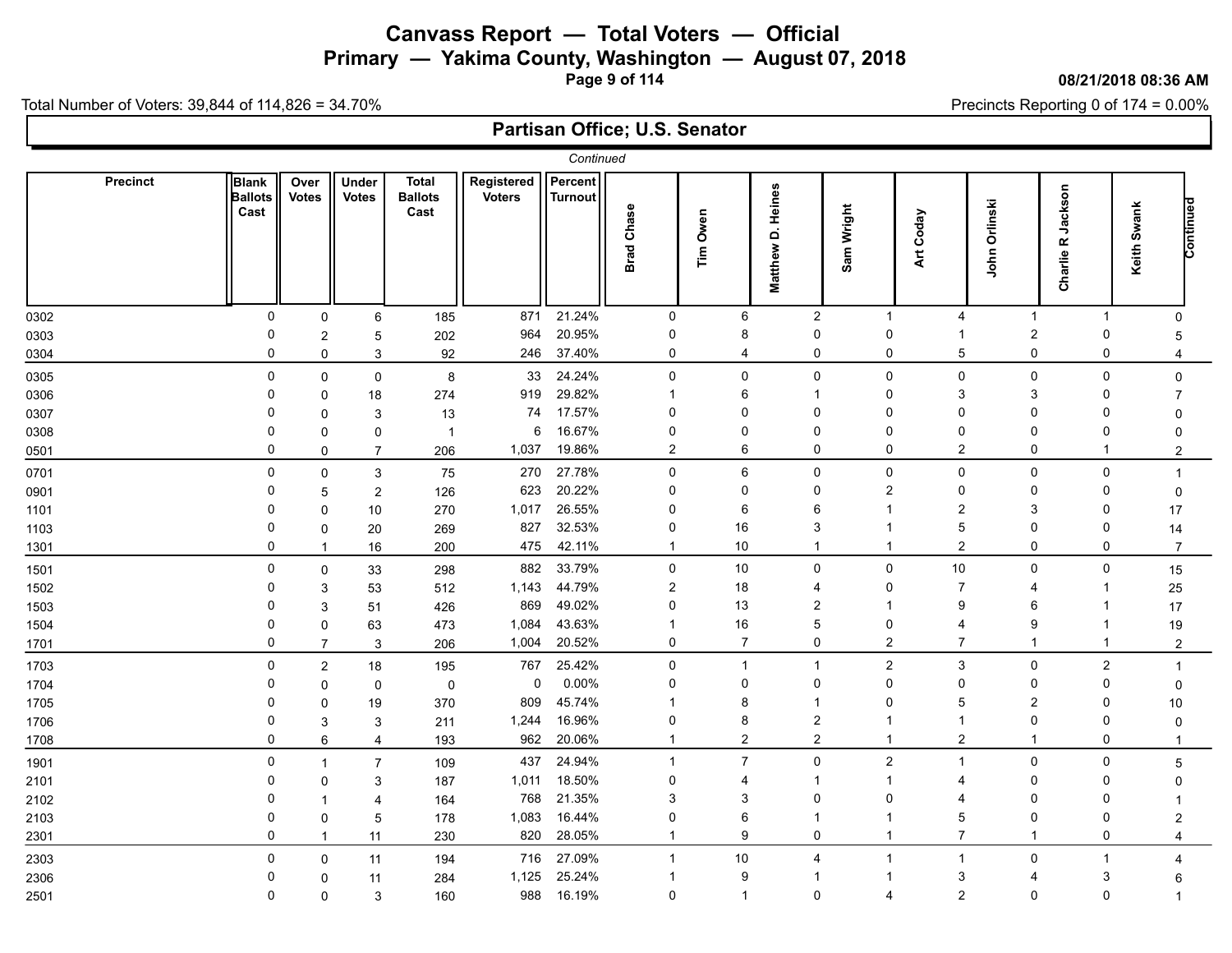**Primary — Yakima County, Washington — August 07, 2018**

**Page 10 of 114**

#### **08/21/2018 08:36 AM**

Precincts Reporting 0 of 174 = 0.00%

Total Number of Voters: 39,844 of 114,826 = 34.70%

|      |                 |                                        |                      |                         |                                        |                             | Continued                 |                         |                  |                       |                |                |                  |                                                  |                |                           |
|------|-----------------|----------------------------------------|----------------------|-------------------------|----------------------------------------|-----------------------------|---------------------------|-------------------------|------------------|-----------------------|----------------|----------------|------------------|--------------------------------------------------|----------------|---------------------------|
|      | <b>Precinct</b> | <b>Blank</b><br><b>Ballots</b><br>Cast | Over<br><b>Votes</b> | Under<br><b>Votes</b>   | <b>Total</b><br><b>Ballots</b><br>Cast | Registered<br><b>Voters</b> | Percent<br><b>Turnout</b> | <b>Brad Chase</b>       | Tim Owen         | Matthew D. Heines     | Sam Wright     | Art Coday      | John Orlinski    | Jackson<br>$\pmb{\underline{\alpha}}$<br>Charlie | Keith Swank    | Continued                 |
| 2502 |                 | $\mathbf 0$                            | 5                    | $\overline{\mathbf{c}}$ | 65                                     | 560                         | 11.61%                    | $\mathbf 0$             | $\boldsymbol{2}$ | 0                     | 0              | 0              | 0                |                                                  | 0              | $\mathsf 0$               |
| 2701 |                 | 0                                      | 0                    | 11                      | 171                                    | 477                         | 35.85%                    | $\pmb{0}$               | 5                | 3                     | 0              | $\sqrt{2}$     | $\overline{1}$   |                                                  | 0              | 8                         |
| 2702 |                 | $\overline{c}$                         | $\overline{a}$       | 28                      | 431                                    | 1,015                       | 42.46%                    | $\sqrt{2}$              | 12               | $\mathbf{0}$          | $\mathbf{1}$   | 8              | 3                |                                                  | $\overline{1}$ | $\boldsymbol{9}$          |
| 3002 |                 |                                        | 0                    | 5                       | 67                                     | 258                         | 25.97%                    | $\mathbf 0$             | $\Omega$         |                       |                |                | 4                |                                                  | $\Omega$       |                           |
| 3004 |                 | 0                                      | $\Omega$             | $\mathbf{0}$            | 12                                     | 30                          | 40.00%                    | 0                       | $\Omega$         | $\Omega$              | 0              | $\Omega$       | $\Omega$         |                                                  | $\Omega$       |                           |
| 3100 |                 | 0                                      | $\mathbf{1}$         | 11                      | 273                                    | 834                         | 32.73%                    | $\mathbf 0$             | 14               |                       | $\overline{2}$ | 8              | $\overline{2}$   |                                                  | 0              | 11                        |
| 3101 |                 | $\mathbf 0$                            | $\mathbf{2}$         | 9                       | 151                                    | 431                         | 35.03%                    | $\pmb{0}$               | 4                |                       | $\overline{2}$ | 5              | $\mathbf 0$      |                                                  | 0              | 4                         |
| 3102 |                 | 0                                      | 1                    | $\overline{2}$          | 233                                    | 884                         | 26.36%                    | $\sqrt{2}$              | $\overline{7}$   | $\overline{2}$        | $\overline{a}$ | 5              | 0                |                                                  | 0              | 10                        |
| 3103 |                 | $\Omega$                               | $\Omega$             | 6                       | 159                                    | 711                         | 22.36%                    | $\mathbf 0$             | 9                | $\Omega$              | $\Omega$       | $\mathbf 0$    | $\Omega$         |                                                  | $\mathbf 0$    | $\overline{c}$            |
| 3104 |                 | $\Omega$                               |                      | 8                       | 338                                    | 906                         | 37.31%                    | $\overline{1}$          | 15               | $\overline{2}$        |                | 6              | $\overline{2}$   |                                                  | $\overline{2}$ |                           |
| 3105 |                 | $\mathbf 0$                            | 0                    | $\overline{c}$          | 25                                     | 109                         | 22.94%                    | 0                       | 4                | $\Omega$              | 0              | -1             | $\mathbf 0$      |                                                  | $\Omega$       | 0                         |
| 3106 |                 |                                        | $\mathbf{1}$         | 15                      | 263                                    | 688                         | 38.23%                    | $\mathbf 0$             | 6                | 5                     | $\overline{2}$ | $\overline{2}$ | $\mathbf 0$      |                                                  | 0              | 13                        |
| 3203 |                 | 0                                      | 0                    | 24                      | 354                                    | 840                         | 42.14%                    | $\mathbf 0$             | 18               | 3                     | $\mathbf 0$    | $\overline{2}$ | $\overline{2}$   |                                                  | 0              | 26                        |
| 3205 |                 | 0                                      | 0                    | 25                      | 410                                    | 1,128                       | 36.35%                    | $\overline{1}$          | 18               | $\boldsymbol{\Delta}$ | $\mathbf 0$    | 5              | 3                |                                                  | $\Omega$       | 16                        |
| 3206 |                 | 0                                      | 1                    | 29                      | 410                                    | 832                         | 49.28%                    | $\mathbf 0$             | 16               | 4                     | $\Omega$       | 4              | 4                |                                                  | $\Omega$       | 11                        |
| 3208 |                 | 0                                      | 0                    | 0                       | 32                                     | 138                         | 23.19%                    | 0                       | $\mathbf 1$      | $\Omega$              | 0              | $\overline{2}$ | $\Omega$         |                                                  | $\Omega$       | $\mathbf 0$               |
| 3301 |                 | 0                                      | 0                    | 10                      | 215                                    | 567                         | 37.92%                    | $\Omega$                | 11               | 6                     | $\Omega$       | $\overline{4}$ | $\Omega$         |                                                  | 0              | 11                        |
| 3303 |                 | $\mathbf 0$                            | 0                    | $\overline{7}$          | 116                                    | 426                         | 27.23%                    | $\mathbf 0$             | $\mathbf{1}$     | $\overline{2}$        | $\Omega$       | 5              | $\overline{1}$   |                                                  | 0              | 9                         |
| 3304 |                 | 0                                      | 1                    | 18                      | 317                                    | 798                         | 39.72%                    | 3                       | 16               | 3                     | $\mathbf 0$    | $\overline{4}$ | $\overline{2}$   |                                                  | $\mathbf 0$    | 16                        |
| 3305 |                 | 0                                      | 0                    | 15                      | 259                                    | 696                         | 37.21%                    | $\mathbf 0$             | 14               | O                     | $\overline{2}$ | $\overline{c}$ |                  |                                                  | $\Omega$       | 8                         |
| 3308 |                 |                                        | 0                    | 11                      | 293                                    | 779                         | 37.61%                    | $\mathbf 0$             | 22               |                       | $\mathbf 0$    | 10             | $\mathbf 1$      |                                                  | $\Omega$       | 9                         |
| 3309 |                 | $\mathbf 0$                            | 0                    | 5                       | 168                                    | 731                         | 22.98%                    | $\mathbf 0$             | 6                | $\mathbf 0$           | 0              | $\overline{2}$ | $\mathbf 0$      |                                                  | 0              | $\overline{7}$            |
| 3310 |                 | 0                                      | 0                    | 8                       | 225                                    | 1,088                       | 20.68%                    | $\overline{1}$          | 4                | $\overline{1}$        | $\overline{1}$ | $\mathbf{1}$   | $\boldsymbol{2}$ |                                                  | $\mathbf{1}$   | $\mathbf 5$               |
| 3311 |                 | 0                                      | 0                    | 22                      | 468                                    | 1,041                       | 44.96%                    | $\mathbf{\overline{1}}$ | 28               | 9                     | 0              | 11             | $\mathbf 0$      |                                                  | 0              | 17                        |
| 3401 |                 | 0                                      | 1                    | 5                       | 81                                     | 526                         | 15.40%                    | 0                       | $\Omega$         | <sup>0</sup>          | 0              | -1             | $\Omega$         |                                                  | $\Omega$       | -1                        |
| 3504 |                 | 0                                      | 0                    | $\mathbf 0$             | 8                                      | 22                          | 36.36%                    | 0                       | $\mathbf 0$      | $\Omega$              | 0              | 0              | $\mathbf 0$      |                                                  | $\mathbf 0$    | $\Omega$                  |
| 3601 |                 | 0                                      | $\Omega$             | 0                       | 32                                     | 57                          | 56.14%                    | $\mathbf 0$             | 3                | $\Omega$              | 0              | $\mathbf 0$    | $\mathbf 0$      |                                                  | 0              | $\mathbf 1$               |
| 3602 |                 | 0                                      | 0                    | 30                      | 465                                    | 1,168                       | 39.81%                    | $\overline{1}$          | 22               | 4                     | 0              | $\overline{7}$ | $\mathbf{1}$     |                                                  | 0              | 13                        |
| 3605 |                 |                                        | 0                    | 18                      | 302                                    | 823                         | 36.70%                    | -1                      | 13               | 4                     |                | 5              | -1               |                                                  | 2              | 15                        |
| 3701 |                 | 0                                      | 0                    | 10                      | 208                                    | 757                         | 27.48%                    | $\Omega$                | $\overline{7}$   | 3                     | $\overline{2}$ | $\Omega$       | $\Omega$         |                                                  | 1              | $\ensuremath{\mathsf{3}}$ |
| 3900 |                 | 0                                      | $\Omega$             | 33                      | 378                                    | 862                         | 43.85%                    | $\overline{4}$          | 22               | 4                     | $\mathbf 0$    | $\overline{2}$ | 3                |                                                  | $\mathbf{1}$   | 14                        |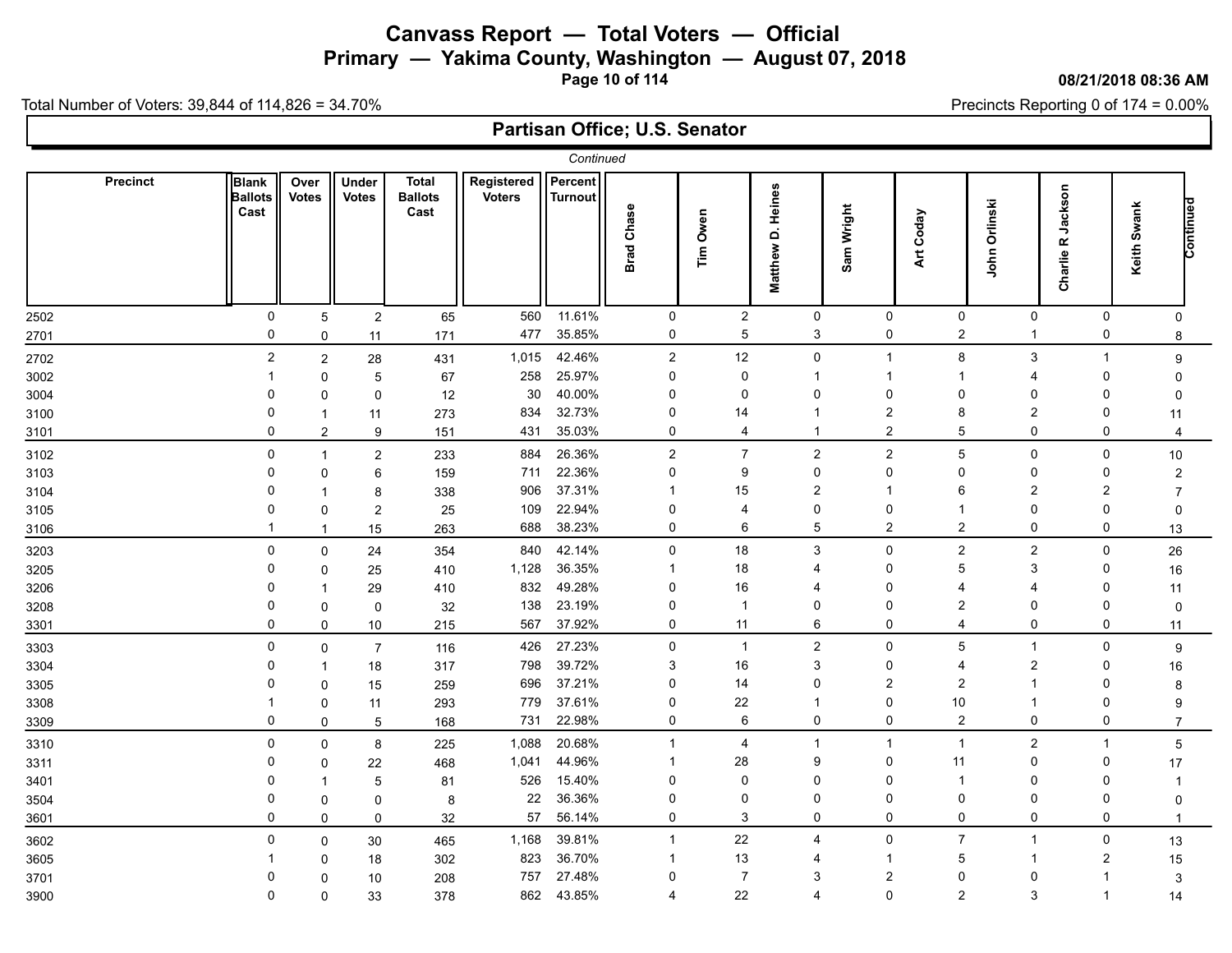**Primary — Yakima County, Washington — August 07, 2018**

**Page 11 of 114**

#### **08/21/2018 08:36 AM**

Precincts Reporting 0 of 174 = 0.00%

Total Number of Voters: 39,844 of 114,826 = 34.70%

|      | Continued<br>Percent<br>Registered<br><b>Precinct</b><br>Blank<br>Under<br><b>Total</b><br>Over |                |                         |                        |               |                |                   |                |                             |                |                |                |                         |                          |
|------|-------------------------------------------------------------------------------------------------|----------------|-------------------------|------------------------|---------------|----------------|-------------------|----------------|-----------------------------|----------------|----------------|----------------|-------------------------|--------------------------|
|      | <b>Ballots</b><br>Cast                                                                          | <b>Votes</b>   | <b>Votes</b>            | <b>Ballots</b><br>Cast | <b>Voters</b> | <b>Turnout</b> | <b>Brad Chase</b> | Tim Owen       | D. Heines<br><b>Matthew</b> | Sam Wright     | Art Coday      | John Orlinski  | Jackson<br>ĸ<br>Charlie | Continued<br>Keith Swank |
| 3901 | $\mathsf{O}$                                                                                    | $\mathbf{1}$   | 20                      | 180                    | 425           | 42.35%         | $\mathbf 0$       | 9              | $\mathbf 0$                 | 0              | 8              | 3              | $\mathsf{O}$            | $\overline{5}$           |
| 3902 | 0                                                                                               | 0              | $\overline{1}$          | 113                    | 364           | 31.04%         | $\mathsf 0$       | 3              | $\Omega$                    | 0              | $\mathbf{1}$   | $\mathbf 0$    | 0                       | $\boldsymbol{2}$         |
| 3903 | 0                                                                                               | 1              | 40                      | 504                    | 1,136         | 44.37%         | -1                | 12             | 4                           | $\mathbf 0$    | 10             | 3              | 0                       | 19                       |
| 3904 | 0                                                                                               | 0              | 15                      | 347                    | 790           | 43.92%         | 0                 | 17             | 2                           | 0              | 3              | 0              | $\mathbf{1}$            | 12                       |
| 3905 | 0                                                                                               | 1              | 5                       | 106                    | 256           | 41.41%         | $\mathbf 0$       | 8              | $\Omega$                    | 1              | $\mathbf 0$    | $\mathbf 0$    | 0                       | $\mathbf 0$              |
| 4001 | $\Omega$                                                                                        | 0              | 0                       | 88                     | 492           | 17.89%         | $\Omega$          | $\overline{c}$ | $\Omega$                    | $\Omega$       | $\mathbf 1$    | $\mathbf 0$    | 0                       | 0                        |
| 4002 | $\mathbf 0$                                                                                     | 0              | $\overline{\mathbf{c}}$ | 82                     | 321           | 25.55%         | $\overline{1}$    | 3              | $\Omega$                    | 0              | $\mathbf 0$    | $\mathbf 0$    | 0                       | $\overline{7}$           |
| 4003 | 0                                                                                               | 1              | 19                      | 417                    | 1,179         | 35.37%         | $\pmb{0}$         | 13             | 6                           | 0              | 6              | $\overline{c}$ | $\mathbf{1}$            | 19                       |
| 4005 | 0                                                                                               | 0              | 12                      | 186                    | 434           | 42.86%         | $\overline{2}$    | 5              | $\Omega$                    | $\overline{2}$ | $\overline{7}$ | $\overline{2}$ | $\mathbf 0$             | 14                       |
| 4102 | 0                                                                                               | $\mathbf{1}$   | 14                      | 383                    | 776           | 49.36%         | $\overline{1}$    | 20             | 3                           | $\mathbf 0$    | $\overline{7}$ | $\overline{1}$ | $\mathbf{1}$            | 11                       |
| 4104 | $\mathbf 0$                                                                                     | $\mathbf{2}$   | 12                      | 231                    | 640           | 36.09%         | 0                 | $\overline{7}$ | 3                           | 1              | 4              | $\overline{1}$ | 0                       | $\overline{7}$           |
| 4105 | 0                                                                                               | 0              | 5                       | 138                    | 385           | 35.84%         | $\pmb{0}$         | 6              | $\Omega$                    | 0              | 9              | $\overline{1}$ | 0                       | 13                       |
| 4106 | 0                                                                                               | 0              | 21                      | 276                    | 658           | 41.95%         | $\mathbf 0$       | 11             | $\Omega$                    | $\overline{2}$ | $\overline{4}$ | $\mathbf 0$    | 0                       | 8                        |
| 4108 | 0                                                                                               | 0              | 25                      | 263                    | 528           | 49.81%         | 0                 | 8              |                             | $\mathbf 0$    | 5              | $\mathbf 1$    | $\Omega$                | 9                        |
| 4109 | 0                                                                                               | 0              | 27                      | 371                    | 1,148         | 32.32%         | 0                 | 10             | 0                           | 0              | 11             | $\mathbf 0$    | $\overline{c}$          | 13                       |
| 4111 | 0                                                                                               | 0              | 21                      | 384                    | 857           | 44.81%         | $\mathbf 0$       | 16             | 3                           | 0              | $\overline{2}$ | 3              | 3                       | 16                       |
| 4112 | $\mathbf 0$                                                                                     | $\mathbf{1}$   | 53                      | 568                    | 1,179         | 48.18%         | $\overline{2}$    | $18$           | 11                          | $\mathbf 1$    | 19             | $\overline{4}$ | 0                       | 31                       |
| 4114 | 0                                                                                               | $\Omega$       | 10                      | 286                    | 782           | 36.57%         | $\overline{1}$    | $\overline{4}$ | $\Omega$                    | 1              | 0              | $\overline{2}$ | 0                       | 25                       |
| 4115 | 0                                                                                               | 0              | 19                      | 277                    | 627           | 44.18%         | 0                 | 13             | $\boldsymbol{\Delta}$       | $\Omega$       | 6              | $\overline{1}$ | $\overline{\mathbf{1}}$ | 8                        |
| 4303 |                                                                                                 | 0              | $\overline{7}$          | 88                     | 270           | 32.59%         | 0                 | $\Omega$       | $\mathbf{0}$                | 0              | 0              | $\mathbf 0$    | 0                       | -1                       |
| 4401 |                                                                                                 | $\Omega$       | 6                       | 167                    | 430           | 38.84%         | $\mathbf 0$       | $\mathbf{1}$   | -1                          | $\Omega$       | $\mathbf 0$    | $\overline{2}$ | 0                       | 5                        |
| 4402 | 0                                                                                               | $\Omega$       | 16                      | 234                    | 562           | 41.64%         | $\mathbf 0$       | 10             | $\overline{\mathbf{4}}$     | $\Omega$       | $\overline{4}$ | $\overline{2}$ | $\mathbf{1}$            | 10                       |
| 4501 | 0                                                                                               | 0              | $\mathbf 1$             | 63                     | 291           | 21.65%         | $\mathbf 0$       | 3              | $\Omega$                    | $\mathbf 1$    | $\overline{c}$ | $\overline{1}$ | $\Omega$                | 4                        |
| 4503 | 0                                                                                               | 0              | 0                       | 33                     | 73            | 45.21%         | $\pmb{0}$         | -1             | -1                          | $\mathbf 0$    | $\overline{c}$ | $\mathbf 0$    | $\Omega$                | $\Omega$                 |
| 4504 |                                                                                                 | 0              | 14                      | 271                    | 575           | 47.13%         | $\overline{2}$    | 11             |                             | 0              | $\overline{2}$ | $\mathbf 0$    | $\mathbf 1$             | 5                        |
| 4601 | 0                                                                                               | 0              | 6                       | 148                    | 303           | 48.84%         | $\overline{1}$    | 4              | $\Omega$                    | $\Omega$       | $\mathbf{1}$   | $\mathbf 0$    | 0                       | $\sqrt{5}$               |
| 4602 | $\mathbf 0$                                                                                     | 0              | 26                      | 217                    | 543           | 39.96%         | $\mathbf 0$       | 8              | 3                           | $\mathbf 1$    | $\overline{4}$ | $\overline{2}$ | 0                       | 10                       |
| 4603 | 0                                                                                               | 1              | 28                      | 446                    | 889           | 50.17%         | $\mathbf 0$       | 24             | $\overline{7}$              | 0              | 14             | $\mathbf 1$    | 0                       | 24                       |
| 4604 | 0                                                                                               | 1              | 18                      | 194                    | 356           | 54.49%         | 0                 | 13             | $\overline{2}$              | 0              | 5              | -1             | 0                       | 11                       |
| 4605 | 0                                                                                               | $\Omega$       | 8                       | 149                    | 447           | 33.33%         | $\Omega$          | 5              | $\overline{2}$              | $\mathbf 0$    | 5              |                | $\Omega$                | 8                        |
| 4606 |                                                                                                 | $\overline{2}$ | 26                      | 441                    | 1,061         | 41.56%         | $\mathbf 0$       | 14             | 6                           | $\overline{2}$ | 11             | $\mathbf 0$    | $\mathbf 0$             | 25                       |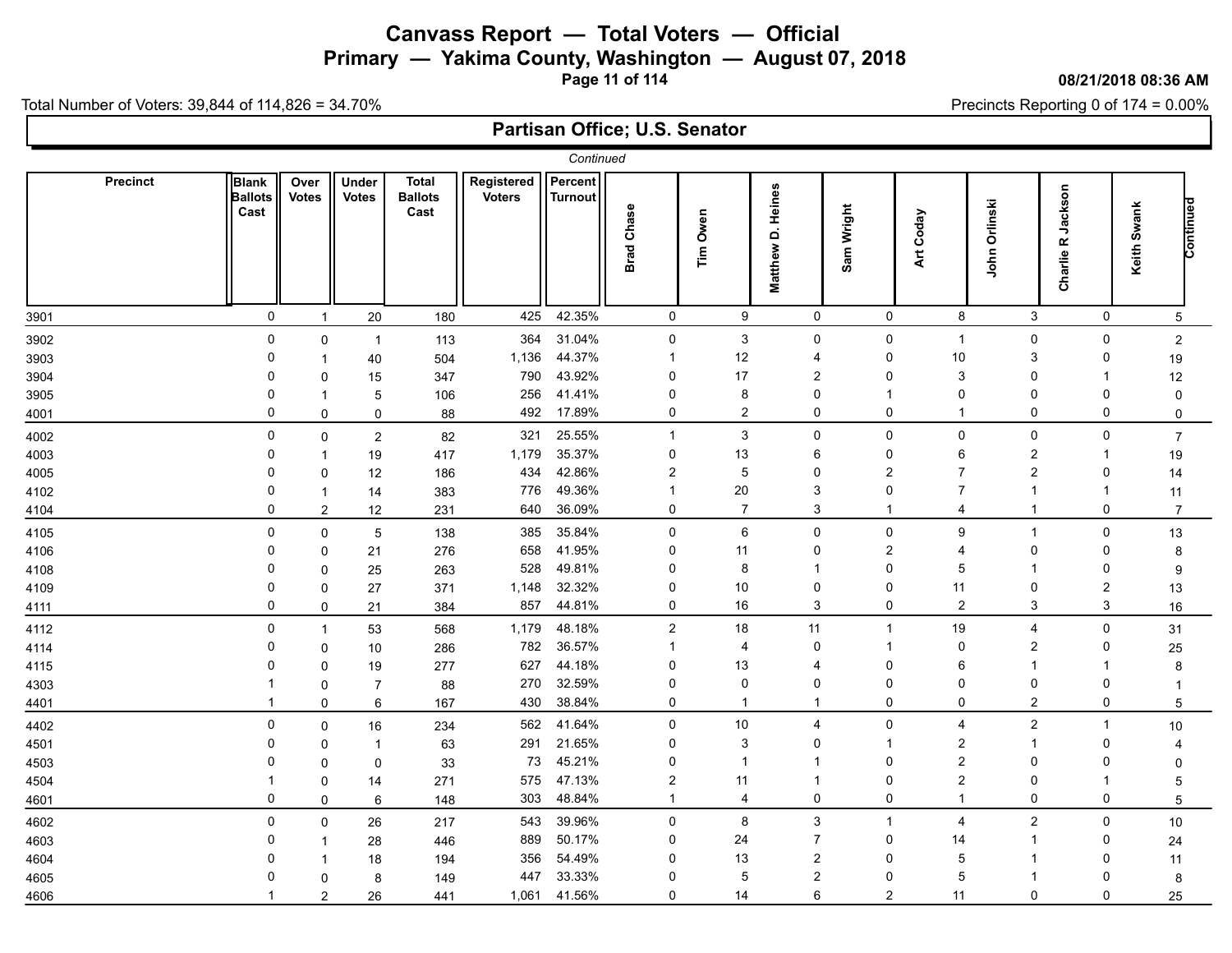**Primary — Yakima County, Washington — August 07, 2018**

**Page 12 of 114**

#### **08/21/2018 08:36 AM**

Precincts Reporting 0 of 174 = 0.00%

Total Number of Voters: 39,844 of 114,826 = 34.70%

| Continued       |                                        |                      |                       |                                        |                             |                           |                      |                |                                         |                |                     |                      |                                    |                |           |
|-----------------|----------------------------------------|----------------------|-----------------------|----------------------------------------|-----------------------------|---------------------------|----------------------|----------------|-----------------------------------------|----------------|---------------------|----------------------|------------------------------------|----------------|-----------|
| <b>Precinct</b> | <b>Blank</b><br><b>Ballots</b><br>Cast | Over<br><b>Votes</b> | Under<br><b>Votes</b> | <b>Total</b><br><b>Ballots</b><br>Cast | Registered<br><b>Voters</b> | <b>Percent</b><br>Turnout | Chase<br><b>Brad</b> | Owen<br>۴<br>آ | Heines<br>$\dot{\mathbf{a}}$<br>Matthew | Sam Wright     | Coday<br><b>Art</b> | Orlinski<br>ohn<br>∍ | g<br>cks<br>ೲ<br>っ<br>œ<br>Charlie | Swank<br>Keith | Continued |
| 4609            | 0                                      |                      | 5                     | 125                                    | 337                         | 37.09%                    | $\mathbf 0$          | 5              | $\Omega$                                | 0              | 2                   | $\overline{1}$       | 0                                  |                |           |
| 4615            |                                        | 3                    | 11                    | 210                                    | 708                         | 29.66%                    | $\Omega$             |                |                                         | 2              | $\Omega$            |                      | O                                  |                |           |
| 4616            |                                        |                      | 4                     | 122                                    | 322                         | 37.89%                    | $\Omega$             | .q             |                                         | 0              | 2                   |                      |                                    |                |           |
| 4618            |                                        |                      | 2                     | 182                                    | 566                         | 32.16%                    | $\Omega$             | 11             |                                         | 0              |                     |                      | 0                                  |                |           |
| 4623            |                                        |                      |                       | 39                                     | 118                         | 33.05%                    | 0                    |                |                                         | 0              | 0                   | 0                    | 0                                  |                |           |
| 4624            | $\Omega$                               |                      | 8                     | 150                                    | 322                         | 46.58%                    | $\Omega$             | 4              | 2                                       | 0              |                     | $\overline{2}$       | 0                                  | 5              |           |
| 4628            |                                        | $\Omega$             |                       | 100                                    | 355                         | 28.17%                    |                      | 3              |                                         |                |                     |                      |                                    | 10             |           |
| 4801            |                                        | $\mathcal{P}$        | 17                    | 459                                    | 1,170                       | 39.23%                    |                      | 14             |                                         |                |                     |                      |                                    | 20             |           |
| 4802            |                                        |                      | 43                    | 597                                    | 1,232                       | 48.46%                    | $\overline{2}$       | 25             |                                         |                |                     |                      |                                    | 25             |           |
| 5001            |                                        | $\mathbf 0$          | 4                     | 75                                     | 261                         | 28.74%                    |                      | 5              | $\overline{2}$                          |                |                     |                      | 0                                  |                |           |
| 5003            |                                        | $\mathbf 0$          | 20                    | 307                                    | 773                         | 39.72%                    | $\mathbf 0$          | 13             | 3                                       | $\overline{c}$ | 5                   |                      |                                    | 14             |           |
| 5010            |                                        |                      | 3                     | 120                                    | 229                         | 52.40%                    | 0                    | 0              |                                         | ი              | 3                   | $\Omega$             |                                    |                |           |
| 5012            |                                        |                      | 4                     | 206                                    | 1,055                       | 19.53%                    | 0                    |                |                                         |                |                     |                      |                                    |                |           |
| 5014            |                                        |                      | 19                    | 314                                    | 803                         | 39.10%                    | 0                    | 17             |                                         |                | 2                   |                      | 2                                  | 19             |           |
| 5016            |                                        | $\Omega$             | 20                    | 202                                    | 474                         | 42.62%                    |                      | 7              |                                         | 0              | 5                   |                      | 0                                  | 13             |           |
| 5020            | O                                      | $\overline{2}$       | 13                    | 217                                    | 460                         | 47.17%                    | $\Omega$             | 14             | 2                                       |                |                     |                      | $\Omega$                           | 10             |           |
| 5101            |                                        |                      | 10                    | 171                                    | 384                         | 44.53%                    | 0                    | 3              |                                         | 0              | 2                   | $\Omega$             | 0                                  | 10             |           |
| 5202            |                                        |                      | 0                     | $\Omega$                               | 5                           | 0.00%                     | $\Omega$             | 0              |                                         | 0              | $\Omega$            | $\Omega$             |                                    |                |           |
| Provisional     |                                        | 0                    | 0                     | $\Omega$                               | 0                           | 0.00%                     | $\mathbf 0$          | $\Omega$       | $\Omega$                                | 0              | $\mathbf{0}$        | $\Omega$             | 0                                  |                |           |
| <b>Totals:</b>  | 15                                     | 131                  | 2,027                 | 39,844                                 | 114,826                     |                           | 66                   | 1,377          | 293                                     | 122            | 668                 | 199                  | 60                                 | 1,285          |           |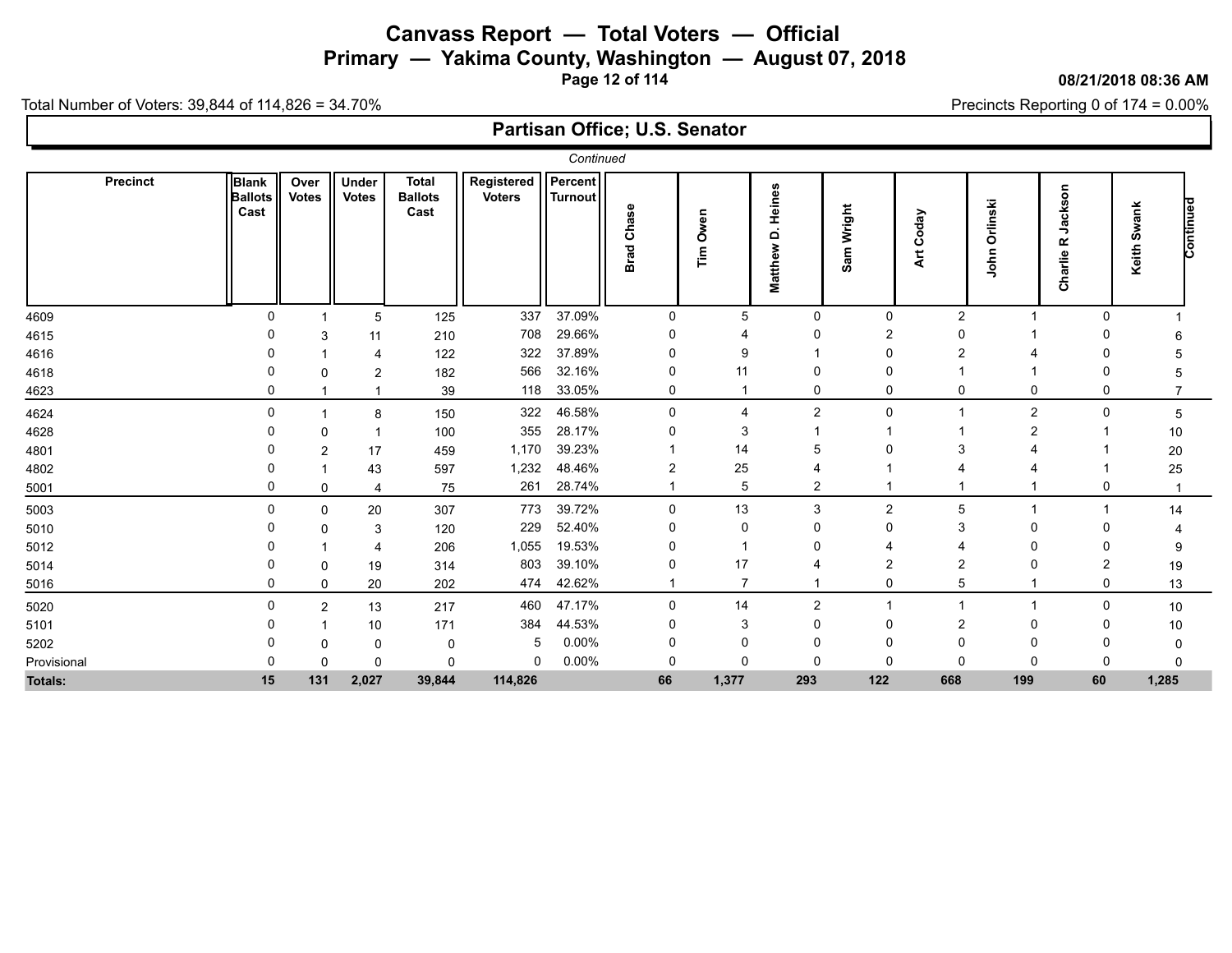**Primary — Yakima County, Washington — August 07, 2018**

**Page 13 of 114**

#### **08/21/2018 08:36 AM**

Precincts Reporting 0 of 174 = 0.00%

Total Number of Voters: 39,844 of 114,826 = 34.70%

|      | Continued<br>Percent<br><b>Blank</b><br>Under<br>Over<br>Registered<br><b>Precinct</b><br><b>Total</b>                                                                                                                                                                                                                                        |                           |                           |                        |                |         |                                |                         |                         |                           |               |                          |                               |                                                           |  |
|------|-----------------------------------------------------------------------------------------------------------------------------------------------------------------------------------------------------------------------------------------------------------------------------------------------------------------------------------------------|---------------------------|---------------------------|------------------------|----------------|---------|--------------------------------|-------------------------|-------------------------|---------------------------|---------------|--------------------------|-------------------------------|-----------------------------------------------------------|--|
|      | <b>Ballots</b><br>Cast                                                                                                                                                                                                                                                                                                                        | <b>Votes</b>              | <b>Votes</b>              | <b>Ballots</b><br>Cast | <b>Voters</b>  | Turnout | Tsimerman<br>Alex <sup>-</sup> | Smith<br>RC             | Don L. Rivers           | Jennifer Gigi<br>Ferguson | Steve Hoffman | Kalberer<br>£,<br>George | James Robert<br>"Jimmie" Deal | <b> ue "Rocky" De<br/>La Fuente</b><br>Continued<br>Roque |  |
| 0001 | 0                                                                                                                                                                                                                                                                                                                                             | $\mathbf 0$               | $\mathbf 0$               | $\pmb{0}$              | $\overline{c}$ | 0.00%   | $\mathbf 0$                    | $\mathbf 0$             | $\mathbf 0$             | $\mathbf 0$               | 0             | $\mathbf 0$              | $\Omega$                      | $\mathbf 0$                                               |  |
| 0101 | 0                                                                                                                                                                                                                                                                                                                                             | $\boldsymbol{2}$          | $\ensuremath{\mathsf{3}}$ | 141                    | 431            | 32.71%  | 0                              | -1                      | $\overline{2}$          | $\overline{c}$            | 0             | $\Omega$                 | 0                             | $\Omega$                                                  |  |
| 0102 | $\mathbf 0$                                                                                                                                                                                                                                                                                                                                   | $\boldsymbol{2}$          | $\sqrt{2}$                | 62                     | 327            | 18.96%  | 0                              | $\Omega$                | $\Omega$                | 3                         | 0             | $\Omega$                 | $\mathbf{1}$                  | $\Omega$                                                  |  |
| 0103 | $\mathbf 0$                                                                                                                                                                                                                                                                                                                                   | 3                         | $\sqrt{2}$                | 117                    | 564            | 20.74%  | -1                             | $\mathbf 0$             | $\Omega$                | 2                         | 0             | $\overline{c}$           | $\Omega$                      | $\Omega$                                                  |  |
| 0104 | $\Omega$                                                                                                                                                                                                                                                                                                                                      | 0                         | $\mathbf 0$               | 38                     | 278            | 13.67%  | 0                              | -1                      | $\overline{2}$          | 1                         | 0             | $\mathbf{1}$             | $\mathbf{1}$                  | $\mathbf 1$                                               |  |
| 0105 | 14.68%<br>$\overline{c}$<br>0<br>$\mathbf 0$<br>74<br>504<br>$\mathbf 0$<br>$\mathbf{0}$<br>3<br>0<br>$\overline{2}$<br>$\mathbf{1}$<br>$\mathbf{1}$<br>$\mathbf{1}$<br>39.48%<br>0<br>317<br>803<br>0<br>$\overline{2}$<br>$\mathbf 0$<br>$\overline{c}$<br>$\mathbf 0$<br>$\overline{2}$<br>$\mathbf 0$<br>14<br>$\mathbf 0$<br>$\mathbf 1$ |                           |                           |                        |                |         |                                |                         |                         |                           |               |                          |                               |                                                           |  |
| 0110 |                                                                                                                                                                                                                                                                                                                                               |                           |                           |                        |                |         |                                |                         |                         |                           |               |                          |                               |                                                           |  |
| 0111 | $\mathbf 0$                                                                                                                                                                                                                                                                                                                                   | $\boldsymbol{2}$          | 18                        | 268                    | 855            | 31.35%  | -1                             | 0                       | 3                       | $\overline{2}$            | $\mathbf 0$   | $\overline{1}$           | 1                             | $\overline{2}$                                            |  |
| 0112 | $\Omega$                                                                                                                                                                                                                                                                                                                                      | $\pmb{0}$                 | 0                         | 60                     | 410            | 14.63%  | $\mathbf 0$                    | $\Omega$                | 3                       | $\Omega$                  |               |                          | 1                             | $\overline{2}$                                            |  |
| 0113 | $\Omega$                                                                                                                                                                                                                                                                                                                                      | $\mathbf{1}$              | $\overline{2}$            | 153                    | 1,087          | 14.08%  | $\mathbf{1}$                   | $\Omega$                | -1                      | 4                         | $\mathbf{1}$  | $\mathbf{1}$             | 3                             | 3                                                         |  |
| 0116 | $\pmb{0}$                                                                                                                                                                                                                                                                                                                                     | 0                         | $\mathsf 3$               | 156                    | 538            | 29.00%  | $\pmb{0}$                      | 0                       | $\mathbf 1$             | $\mathbf 1$               | 3             | $\mathbf{1}$             | $\pmb{0}$                     | $\mathbf{1}$                                              |  |
| 0118 | $\Omega$                                                                                                                                                                                                                                                                                                                                      | 1                         | 3                         | 114                    | 372            | 30.65%  | 0                              | 1                       | $\Omega$                | $\Omega$                  | 0             | -1                       | $\mathbf 0$                   | -1                                                        |  |
| 0120 |                                                                                                                                                                                                                                                                                                                                               | 1                         | 5                         | 134                    | 966            | 13.87%  | -1                             | $\mathbf 0$             |                         |                           | 0             | $\overline{2}$           | $\Omega$                      | 4                                                         |  |
| 0123 | 0                                                                                                                                                                                                                                                                                                                                             | 1                         | $\overline{1}$            | 41                     | 325            | 12.62%  | 0                              | 0                       | 0                       | 0                         | 0             | $\Omega$                 | 0                             | $\Omega$                                                  |  |
| 0124 | 0                                                                                                                                                                                                                                                                                                                                             | $\overline{1}$            | $\mathbf{1}$              | 72                     | 554            | 13.00%  | $\mathbf 0$                    | $\overline{2}$          | $\overline{2}$          | 1                         | $\mathbf 0$   | $\overline{1}$           | $\mathbf 0$                   | $\overline{2}$                                            |  |
| 0126 | $\pmb{0}$                                                                                                                                                                                                                                                                                                                                     | $\ensuremath{\mathsf{3}}$ | 3                         | 138                    | 832            | 16.59%  | $\pmb{0}$                      | $\overline{1}$          | $\overline{\mathbf{c}}$ | $\pmb{0}$                 | 0             | $\Omega$                 | $\mathbf 0$                   | $\mathbf 1$                                               |  |
| 0127 | $\mathbf 0$                                                                                                                                                                                                                                                                                                                                   | 0                         | $\overline{c}$            | 260                    | 1,077          | 24.14%  | $\mathbf 0$                    | $\mathbf 0$             |                         | $\overline{2}$            | 0             | $\Omega$                 | 3                             | 5                                                         |  |
| 0129 | 0                                                                                                                                                                                                                                                                                                                                             | 1                         | $\sqrt{3}$                | 179                    | 647            | 27.67%  | 0                              | 0                       | 7                       | 4                         |               | $\Omega$                 | 0                             | $\Omega$                                                  |  |
| 0130 | 0                                                                                                                                                                                                                                                                                                                                             | 0                         | 15                        | 404                    | 1,149          | 35.16%  | 0                              | -1                      |                         | $\overline{2}$            |               | $\Omega$                 | $\mathbf 0$                   | -1                                                        |  |
| 0131 | $\Omega$                                                                                                                                                                                                                                                                                                                                      | $\mathbf 0$               | $\overline{7}$            | 366                    | 882            | 41.50%  | 0                              | $\Omega$                | 0                       | 4                         | $\mathbf{1}$  | $\mathbf 0$              | $\mathbf 1$                   | $\mathbf{1}$                                              |  |
| 0132 | 0                                                                                                                                                                                                                                                                                                                                             | $\mathbf{1}$              | 10                        | 250                    | 906            | 27.59%  | $\pmb{0}$                      | 0                       | $\overline{c}$          | $\overline{\mathbf{c}}$   | 0             | 0                        | 0                             | 8                                                         |  |
| 0133 | $\mathbf 0$                                                                                                                                                                                                                                                                                                                                   | 3                         | 10                        | 353                    | 1,143          | 30.88%  | 0                              | $\mathbf 0$             |                         | $\overline{2}$            | 0             | $\Omega$                 | 0                             | $\overline{2}$                                            |  |
| 0134 | 0                                                                                                                                                                                                                                                                                                                                             | 0                         | 18                        | 502                    | 1,151          | 43.61%  | 0                              | $\overline{2}$          |                         | 3                         | 0             | $\Omega$                 | 0                             | $\Omega$                                                  |  |
| 0135 | 0                                                                                                                                                                                                                                                                                                                                             | 0                         | 12                        | 284                    | 572            | 49.65%  | 0                              | 0                       | $\overline{2}$          |                           | -1            | $\Omega$                 | $\mathbf 0$                   | $\Omega$                                                  |  |
| 0138 | $\mathbf{0}$                                                                                                                                                                                                                                                                                                                                  | $\mathbf 5$               | 14                        | 507                    | 1,043          | 48.61%  | $\pmb{0}$                      | $\overline{\mathbf{c}}$ | $\mathbf 0$             | 6                         | 0             | $\mathbf 1$              | $\mathbf{1}$                  | $\mathbf 1$                                               |  |
| 0139 | 0                                                                                                                                                                                                                                                                                                                                             | $\overline{c}$            | $20\,$                    | 458                    | 944            | 48.52%  | $\mathbf 0$                    | 0                       | $\overline{\mathbf{c}}$ | 3                         | 1             | $\mathsf 0$              | $\pmb{0}$                     | $\mathbf{1}$                                              |  |
| 0140 | $\mathbf 0$                                                                                                                                                                                                                                                                                                                                   | 0                         | 12                        | 281                    | 1,169          | 24.04%  | $\overline{2}$                 | $\mathbf 0$             | 3                       |                           | 3             | $\Omega$                 | $\mathbf 1$                   | -1                                                        |  |
| 0142 |                                                                                                                                                                                                                                                                                                                                               | 0                         | 6                         | 238                    | 486            | 48.97%  | -1                             | 3                       |                         | $\Omega$                  | $\Omega$      | -1                       | 1                             |                                                           |  |
| 0143 | 0                                                                                                                                                                                                                                                                                                                                             | $\Omega$                  | $\boldsymbol{2}$          | 110                    | 379            | 29.02%  | $\Omega$                       | 0                       |                         | 0                         | $\Omega$      |                          | 0                             | $\Omega$                                                  |  |
| 0144 | 0                                                                                                                                                                                                                                                                                                                                             | 0                         | 0                         | $\mathbf 0$            | 5              | 0.00%   | 0                              | 0                       | 0                       | 0                         | 0             | 0                        | $\mathbf 0$                   | 0                                                         |  |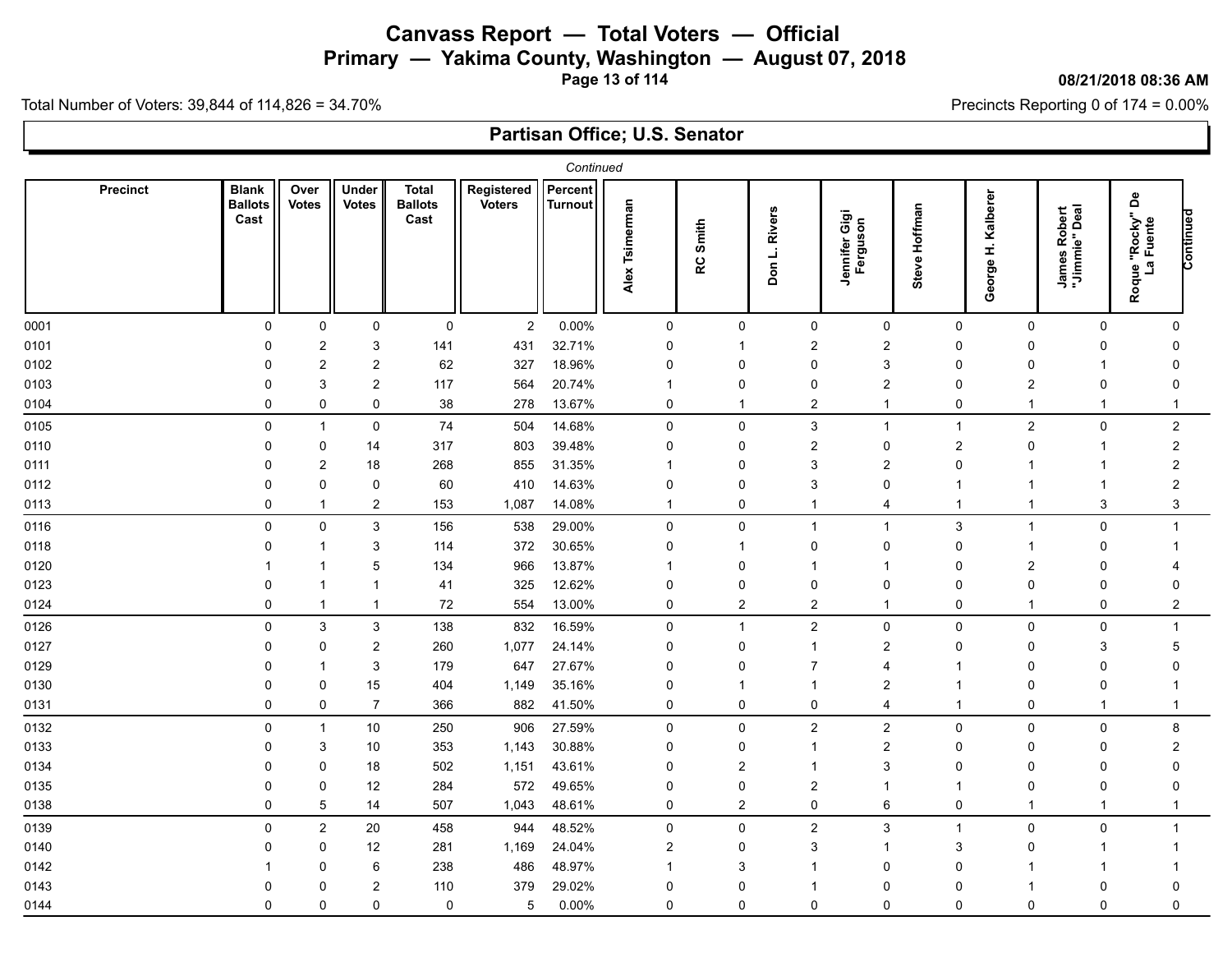**Primary — Yakima County, Washington — August 07, 2018**

**Page 14 of 114**

#### **08/21/2018 08:36 AM**

Precincts Reporting 0 of 174 = 0.00%

Total Number of Voters: 39,844 of 114,826 = 34.70%

|      | Continued<br>Percent<br><b>Blank</b><br>Registered<br>Precinct<br>Over<br>Under<br>Total |                         |                |                        |               |         |                   |                         |                |                           |                |                         |                               |                                       |           |
|------|------------------------------------------------------------------------------------------|-------------------------|----------------|------------------------|---------------|---------|-------------------|-------------------------|----------------|---------------------------|----------------|-------------------------|-------------------------------|---------------------------------------|-----------|
|      | <b>Ballots</b><br>Cast                                                                   | <b>Votes</b>            | <b>Votes</b>   | <b>Ballots</b><br>Cast | <b>Voters</b> | Turnout | Tsimerman<br>Alex | Smith<br>RC             | Don L. Rivers  | Jennifer Gigi<br>Ferguson | Steve Hoffman  | Kalberer<br>£<br>George | James Robert<br>"Jimmie" Deal | å<br>ue "Rocky"<br>La Fuente<br>Roque | Continued |
| 0145 | $\pmb{0}$                                                                                | 5                       | $\mathbf{1}$   | 171                    | 809           | 21.14%  | $\mathbf 0$       | $\overline{1}$          | $\overline{2}$ | $\boldsymbol{2}$          | 0              | 3                       | $\mathsf 0$                   | $\mathbf 0$                           |           |
| 0150 | $\Omega$                                                                                 |                         | 5              | 170                    | 766           | 22.19%  | 0                 | -1                      | 5              | 3                         |                | $\Omega$                |                               | $\overline{2}$                        |           |
| 0153 | 0                                                                                        | 0                       | 12             | 299                    | 830           | 36.02%  | 0                 | -1                      | 2              |                           | 0              | $\Omega$                | 0                             | 2                                     |           |
| 0154 |                                                                                          | $\overline{\mathbf{c}}$ | 19             | 368                    | 1,189         | 30.95%  | $\Omega$          | $\mathbf 0$             | $\overline{2}$ |                           |                |                         | 1                             | $\overline{2}$                        |           |
| 0155 | $\mathbf 0$                                                                              | $\mathbf{1}$            | 28             | 357                    | 873           | 40.89%  | 0                 | 0                       | -1             |                           | -1             | 0                       | 0                             | $\mathbf{1}$                          |           |
| 0156 | 0                                                                                        | 6                       | 10             | 179                    | 684           | 26.17%  | 0                 | 0                       | $\overline{c}$ | 0                         | 0              | $\mathbf 0$             | 0                             | $\overline{2}$                        |           |
| 0158 | 0                                                                                        |                         | 2              | 98                     | 458           | 21.40%  | $\mathbf 0$       | $\mathbf 0$             | $\Omega$       | 0                         | 0              | $\Omega$                | 0                             | 0                                     |           |
| 0162 | $\Omega$                                                                                 | 0                       | $\overline{4}$ | 96                     | 263           | 36.50%  | $\Omega$          | 0                       | $\Omega$       | 3                         | $\Omega$       | -1                      | -1                            | 0                                     |           |
| 0163 |                                                                                          | 0                       | 25             | 454                    | 804           | 56.47%  | 0                 | 0                       | 3              | $\overline{2}$            |                | -1                      | 0                             |                                       |           |
| 0167 | $\mathbf 0$                                                                              | -1                      | 21             | 479                    | 956           | 50.10%  | $\overline{1}$    | 0                       | 3              | $\mathbf 0$               | 1              | 0                       | 0                             | 3                                     |           |
| 0168 | 0                                                                                        | 0                       | 13             | 410                    | 744           | 55.11%  | $\mathsf 0$       | $\pmb{0}$               | 3              | 0                         | $\mathbf{1}$   | 0                       | $\mathbf{1}$                  | 4                                     |           |
| 0169 | $\Omega$                                                                                 | 0                       | 22             | 519                    | 1,071         | 48.46%  | $\Omega$          | $\overline{2}$          | 4              | $\Omega$                  |                | $\overline{2}$          | 0                             | $\Omega$                              |           |
| 0170 | 0                                                                                        | -1                      | 6              | 173                    | 457           | 37.86%  | $\Omega$          | $\mathbf 0$             | $\Omega$       |                           | $\Omega$       | $\Omega$                | $\mathbf 0$                   | -1                                    |           |
| 0171 | $\Omega$                                                                                 | 0                       | 1              | 145                    | 333           | 43.54%  | $\Omega$          | 0                       | 1              |                           |                | $\Omega$                | $\mathbf 0$                   | $\mathbf 0$                           |           |
| 0173 | $\Omega$                                                                                 | 2                       | 6              | 233                    | 668           | 34.88%  | 0                 | $\mathbf 0$             | 3              | $\mathbf 0$               | $\Omega$       | $\overline{2}$          | $\mathbf 0$                   | $\mathbf 1$                           |           |
| 0175 | 0                                                                                        | 0                       | 6              | 173                    | 439           | 39.41%  | 0                 | $\pmb{0}$               | -1             | $\overline{\mathbf{c}}$   | $\mathbf 0$    | $\mathbf{1}$            | $\mathsf 0$                   | $\mathbf 0$                           |           |
| 0177 | $\Omega$                                                                                 | -1                      | 11             | 444                    | 1,048         | 42.37%  | $\mathbf 0$       | 0                       | $\overline{2}$ | $\overline{2}$            | $\mathbf 0$    | -1                      | 3                             | 1                                     |           |
| 0179 | $\Omega$                                                                                 | $\mathbf 0$             | 23             | 427                    | 894           | 47.76%  | $\Omega$          | 0                       | 3              | Δ                         | -1             | $\Omega$                | $\mathbf 0$                   | $\overline{2}$                        |           |
| 0180 | $\Omega$                                                                                 | 0                       | 15             | 364                    | 932           | 39.06%  | $\mathbf 0$       | $\mathbf 0$             |                |                           | $\mathbf 0$    | $\Omega$                | $\mathbf 0$                   | 3                                     |           |
| 0181 | 0                                                                                        |                         | 25             | 474                    | 948           | 50.00%  | $\mathbf 0$       | $\overline{\mathbf{c}}$ | -1             |                           | $\overline{c}$ | $\mathbf 0$             | $\pmb{0}$                     | 0                                     |           |
| 0182 | -1                                                                                       | 0                       | 26             | 561                    | 1,270         | 44.17%  | $\sqrt{2}$        | 3                       | 5              |                           | $\overline{c}$ | $\mathbf 1$             | $\mathbf{1}$                  | 6                                     |           |
| 0183 | $\Omega$                                                                                 | 0                       | 13             | 330                    | 727           | 45.39%  | $\mathbf 0$       | -1                      | -1             | 3                         | $\Omega$       | $\mathbf 1$             | 0                             | $\overline{2}$                        |           |
| 0185 |                                                                                          | 0                       | 22             | 386                    | 868           | 44.47%  | $\mathbf{0}$      | $\mathbf 0$             | $\Omega$       |                           | -1             | -1                      | $\mathbf 0$                   | $\overline{2}$                        |           |
| 0186 |                                                                                          |                         | 14             | 239                    | 522           | 45.79%  | $\mathbf 0$       | $\mathbf{0}$            | -1             | $\mathbf{0}$              |                | $\Omega$                | $\mathbf 0$                   | 3                                     |           |
| 0187 | 0                                                                                        | 0                       | 26             | 370                    | 819           | 45.18%  | 0                 |                         | -1             | 0                         | 0              | $\mathbf 0$             | 0                             | $\mathbf{1}$                          |           |
| 0188 | $\Omega$                                                                                 | $\mathbf 0$             | 8              | 327                    | 738           | 44.31%  | 0                 | $\overline{0}$          | $\mathbf 0$    | 3                         | -1             | $\mathbf 0$             | 0                             | $\mathsf{O}\xspace$                   |           |
| 0189 | $\Omega$                                                                                 | 0                       | 18             | 338                    | 750           | 45.07%  | $\Omega$          | -1                      | $\overline{2}$ | 3                         |                | $\Omega$                | 0                             | 1                                     |           |
| 0190 |                                                                                          | 0                       | 14             | 224                    | 532           | 42.11%  | $\Omega$          | 0                       | $\Omega$       | $\Omega$                  | $\Omega$       | $\Omega$                | 0                             | $\mathbf 0$                           |           |
| 0191 |                                                                                          | 0                       | 0              | 0                      | -1            | 0.00%   | 0                 | 0                       | $\Omega$       | 0                         | 0              | 0                       | 0                             | $\Omega$                              |           |
| 0192 | $\Omega$                                                                                 | 0                       | 4              | 193                    | 703           | 27.45%  | $\Omega$          | $\mathbf 0$             | 3              | $\Omega$                  | $\Omega$       | $\mathbf{0}$            | $\mathbf 0$                   | -1                                    |           |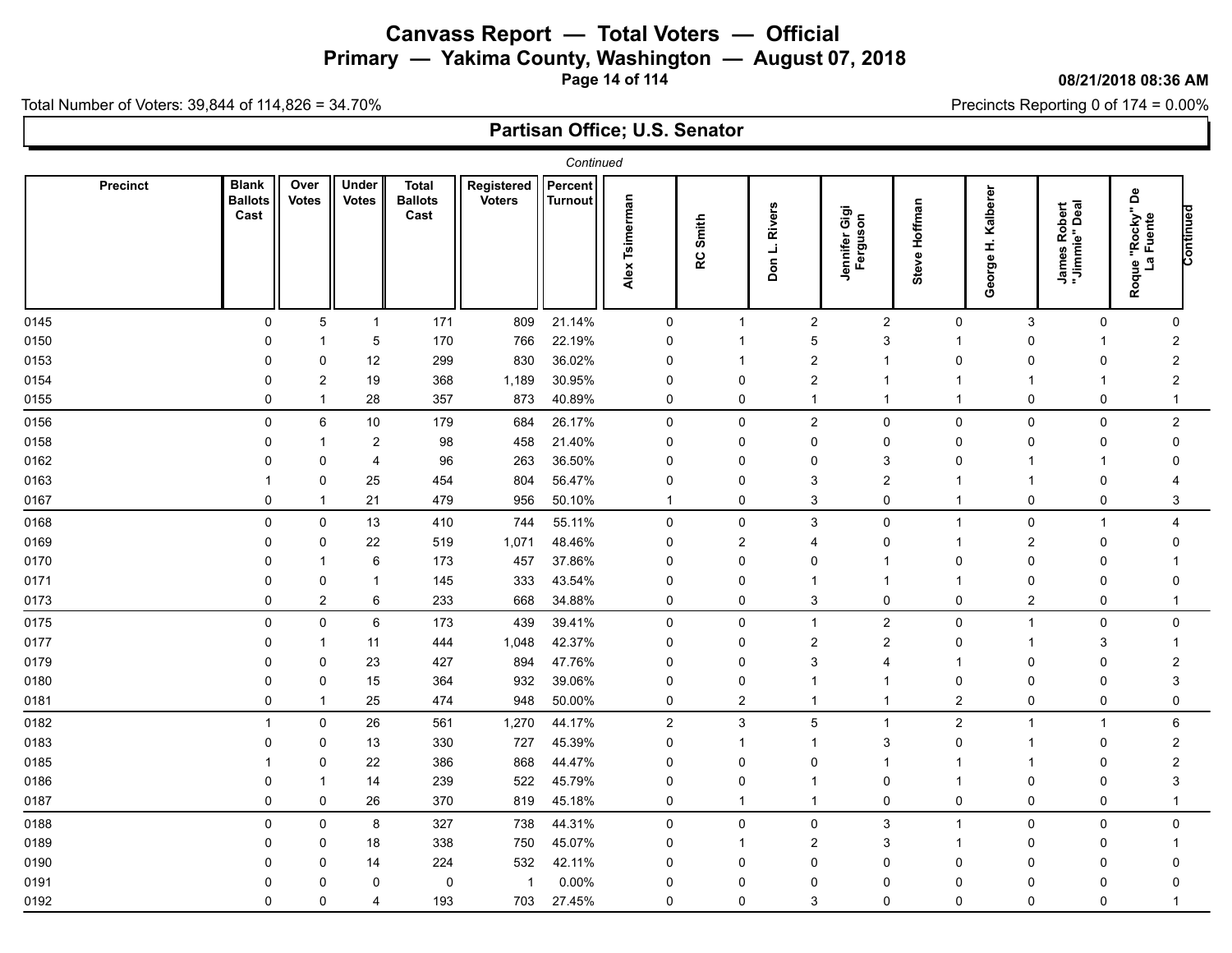**Primary — Yakima County, Washington — August 07, 2018**

**Page 15 of 114**

#### **08/21/2018 08:36 AM**

Precincts Reporting 0 of 174 = 0.00%

Total Number of Voters: 39,844 of 114,826 = 34.70%

|      | Continued<br>Percent<br><b>Blank</b><br>Registered<br>Precinct<br>Over<br>Under<br>Total |                |                |                        |               |         |                   |                |                |                           |                |                         |                               |                                       |           |
|------|------------------------------------------------------------------------------------------|----------------|----------------|------------------------|---------------|---------|-------------------|----------------|----------------|---------------------------|----------------|-------------------------|-------------------------------|---------------------------------------|-----------|
|      | <b>Ballots</b><br>Cast                                                                   | <b>Votes</b>   | <b>Votes</b>   | <b>Ballots</b><br>Cast | <b>Voters</b> | Turnout | Tsimerman<br>Alex | Smith<br>RC    | Don L. Rivers  | Jennifer Gigi<br>Ferguson | Steve Hoffman  | Kalberer<br>£<br>George | James Robert<br>"Jimmie" Deal | å<br>ue "Rocky"<br>La Fuente<br>Roque | Continued |
| 0193 | $\pmb{0}$                                                                                | $\mathbf 0$    | 12             | 222                    | 417           | 53.24%  | $\mathbf 0$       | $\mathbf 0$    | $\mathbf 0$    | $\mathbf{2}$              | 0              | $\mathbf 0$             | $\mathsf 0$                   | $\mathbf 0$                           |           |
| 0301 | $\Omega$                                                                                 |                | 1              | 57                     | 305           | 18.69%  | $\mathbf 0$       | $\overline{0}$ |                | $\mathbf 0$               | 1              | $\overline{2}$          | $\mathbf 0$                   | 0                                     |           |
| 0302 | 0                                                                                        | 0              | 6              | 185                    | 871           | 21.24%  | 0                 | 0              | 0              | 2                         | 0              | $\Omega$                | 0                             | 0                                     |           |
| 0303 |                                                                                          | $\overline{2}$ | 5              | 202                    | 964           | 20.95%  | $\Omega$          | $\mathbf 0$    | $\Omega$       | 7                         | $\Omega$       |                         | 0                             | $\overline{2}$                        |           |
| 0304 | $\Omega$                                                                                 | 0              | 3              | 92                     | 246           | 37.40%  | 0                 | -1             | -1             |                           | $\mathbf 0$    | -1                      | 0                             | $\overline{2}$                        |           |
| 0305 | 0                                                                                        | 0              | 0              | 8                      | 33            | 24.24%  | 0                 | 0              | 0              | 0                         | 0              | $\mathbf 0$             | 0                             | $\mathbf 0$                           |           |
| 0306 | $\Omega$                                                                                 | 0              | 18             | 274                    | 919           | 29.82%  | $\mathbf 0$       | 4              | $\overline{2}$ | 0                         |                |                         | 0                             | 4                                     |           |
| 0307 | $\Omega$                                                                                 | 0              | 3              | 13                     | 74            | 17.57%  | $\Omega$          | 0              | $\Omega$       | $\Omega$                  | $\Omega$       | $\Omega$                | $\mathbf 0$                   | $\Omega$                              |           |
| 0308 | $\Omega$                                                                                 | 0              | 0              | $\overline{1}$         | 6             | 16.67%  | 0                 | 0              | $\Omega$       | 0                         | 0              | $\Omega$                | 0                             | 0                                     |           |
| 0501 | $\Omega$                                                                                 | 0              | $\overline{7}$ | 206                    | 1,037         | 19.86%  | 0                 | $\mathbf 0$    | -1             | $\mathbf 0$               | 0              | 0                       | 0                             | 4                                     |           |
| 0701 | 0                                                                                        | 0              | 3              | 75                     | 270           | 27.78%  | $\mathsf 0$       | $\pmb{0}$      | $\overline{1}$ |                           | 0              | 0                       | $\mathsf 0$                   | 0                                     |           |
| 0901 | $\Omega$                                                                                 | 5              | $\overline{c}$ | 126                    | 623           | 20.22%  | 0                 |                | $\overline{2}$ |                           | 0              | $\overline{2}$          | 0                             | 1                                     |           |
| 1101 | 0                                                                                        | 0              | 10             | 270                    | 1,017         | 26.55%  | $\mathbf 0$       | 3              | -1             | $\overline{2}$            | $\Omega$       | -1                      | 0                             | $\overline{c}$                        |           |
| 1103 | $\Omega$                                                                                 | 0              | 20             | 269                    | 827           | 32.53%  | $\Omega$          |                | 6              |                           |                | $\Omega$                | 0                             | -1                                    |           |
| 1301 | $\Omega$                                                                                 | 1              | 16             | 200                    | 475           | 42.11%  | $\mathbf 1$       | $\mathbf 0$    | $\mathbf 0$    | $\overline{2}$            | $\Omega$       | $\mathbf 0$             | $\mathbf 0$                   | $\mathbf{1}$                          |           |
| 1501 | $\mathbf 0$                                                                              | 0              | 33             | 298                    | 882           | 33.79%  | 0                 | $\pmb{0}$      | -1             | 4                         | -1             | 0                       | $\overline{1}$                | $\mathbf 0$                           |           |
| 1502 | $\Omega$                                                                                 | 3              | 53             | 512                    | 1,143         | 44.79%  | $\mathbf 0$       | -1             | $\overline{2}$ | 0                         | 0              | $\overline{c}$          | $\overline{c}$                | 4                                     |           |
| 1503 | $\Omega$                                                                                 | 3              | 51             | 426                    | 869           | 49.02%  | $\Omega$          | 3              | -1             | 5                         | $\Omega$       | $\Omega$                | $\mathbf 0$                   | $\overline{2}$                        |           |
| 1504 | $\Omega$                                                                                 | 0              | 63             | 473                    | 1,084         | 43.63%  | $\mathbf 0$       | $\overline{c}$ | $\overline{2}$ | 5                         | 0              | $\overline{2}$          | $\overline{c}$                | 3                                     |           |
| 1701 | 0                                                                                        | $\overline{7}$ | 3              | 206                    | 1,004         | 20.52%  | $\mathbf 1$       | $\overline{c}$ | 3              | $\overline{\mathbf{c}}$   | $\Omega$       | $\Omega$                | $\pmb{0}$                     | 4                                     |           |
| 1703 | $\mathbf{0}$                                                                             | $\overline{c}$ | $18$           | 195                    | 767           | 25.42%  | $\mathbf 0$       | $\overline{c}$ | $\overline{2}$ | $\overline{2}$            | $\overline{c}$ | 0                       | 0                             | $\mathbf{1}$                          |           |
| 1704 | $\Omega$                                                                                 | 0              | 0              | 0                      | 0             | 0.00%   | $\mathbf 0$       | $\mathbf 0$    | $\Omega$       | 0                         | $\Omega$       | $\Omega$                | 0                             | 0                                     |           |
| 1705 | $\Omega$                                                                                 | 0              | 19             | 370                    | 809           | 45.74%  | $\mathbf{0}$      | -1             | $\Omega$       |                           | $\Omega$       | $\mathbf{0}$            | $\mathbf 0$                   |                                       |           |
| 1706 | $\Omega$                                                                                 | 3              | 3              | 211                    | 1,244         | 16.96%  | $\Omega$          | $\overline{2}$ | 3              |                           | $\Omega$       | $\overline{2}$          | $\Omega$                      | 3                                     |           |
| 1708 | 0                                                                                        | 6              | $\overline{4}$ | 193                    | 962           | 20.06%  | $\mathbf 1$       | $\overline{2}$ | 5              |                           | 0              | $\mathbf 1$             | 0                             | $\overline{2}$                        |           |
| 1901 | $\mathbf 0$                                                                              | 1              | $\overline{7}$ | 109                    | 437           | 24.94%  | 0                 | $\overline{0}$ | $\mathsf 3$    |                           | -1             | $\mathbf 0$             | $\mathbf 0$                   | $\mathbf 0$                           |           |
| 2101 | $\Omega$                                                                                 | 0              | 3              | 187                    | 1,011         | 18.50%  | $\Omega$          | $\mathbf 0$    | $\Omega$       |                           | $\Omega$       | $\overline{2}$          | $\mathbf 0$                   | 6                                     |           |
| 2102 | $\Omega$                                                                                 |                | 4              | 164                    | 768           | 21.35%  | $\Omega$          | $\mathbf{0}$   | -1             | $\Omega$                  | 0              | $\mathbf 1$             | 1                             |                                       |           |
| 2103 | $\Omega$                                                                                 | 0              | 5              | 178                    | 1,083         | 16.44%  | 0                 | $\Omega$       | 3              | 0                         | 0              | $\Omega$                | 0                             | 3                                     |           |
| 2301 | $\Omega$                                                                                 | -1             | 11             | 230                    | 820           | 28.05%  | $\Omega$          | $\overline{2}$ | -1             | $\Omega$                  | -1             | -1                      | $\overline{1}$                | 1                                     |           |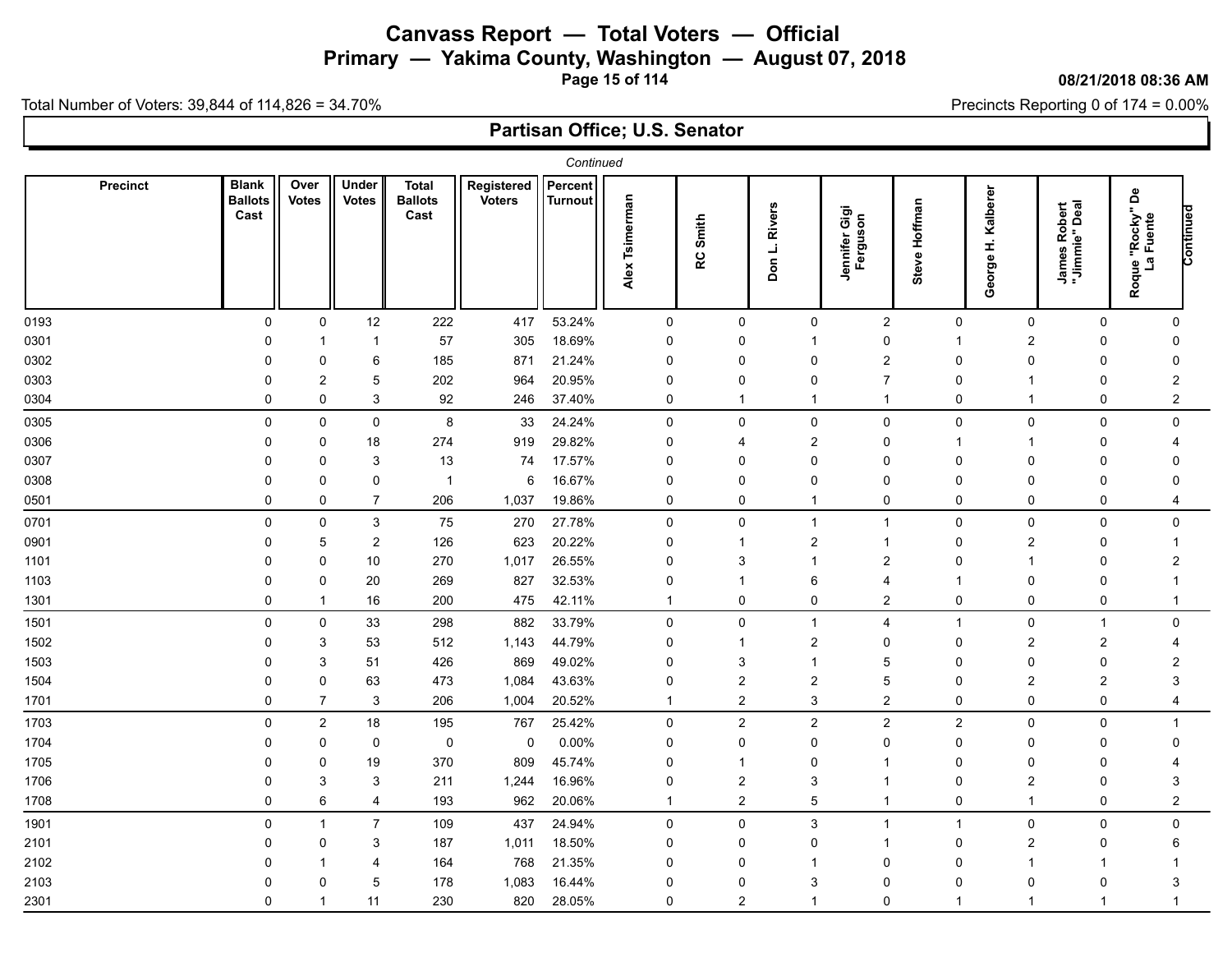**Primary — Yakima County, Washington — August 07, 2018**

**Page 16 of 114**

#### **08/21/2018 08:36 AM**

Precincts Reporting 0 of 174 = 0.00%

Total Number of Voters: 39,844 of 114,826 = 34.70%

|      | Continued<br>Percent<br><b>Blank</b><br><b>Precinct</b><br>Over<br>Under<br><b>Total</b><br>Registered |                |                |                        |               |                |                   |                |                         |                           |                |                         |                               |                                                    |           |
|------|--------------------------------------------------------------------------------------------------------|----------------|----------------|------------------------|---------------|----------------|-------------------|----------------|-------------------------|---------------------------|----------------|-------------------------|-------------------------------|----------------------------------------------------|-----------|
|      | <b>Ballots</b><br>Cast                                                                                 | <b>Votes</b>   | <b>Votes</b>   | <b>Ballots</b><br>Cast | <b>Voters</b> | <b>Turnout</b> | Tsimerman<br>Alex | Smith<br>RC    | <b>Rivers</b><br>Don L. | Jennifer Gigi<br>Ferguson | Steve Hoffman  | Kalberer<br>£<br>George | James Robert<br>"Jimmie" Deal | å<br>ue "Rocky"<br>La Fuente<br>Roque <sup>'</sup> | Continued |
| 2303 | $\mathbf 0$                                                                                            | $\pmb{0}$      | 11             | 194                    | 716           | 27.09%         | $\mathbf 0$       | $\sqrt{2}$     | 3                       | $\overline{4}$            | 0              | $\mathbf{1}$            | 3                             | -1                                                 |           |
| 2306 | $\Omega$                                                                                               | 0              | 11             | 284                    | 1,125         | 25.24%         | $\overline{c}$    | $\overline{0}$ | 0                       | $\overline{2}$            | 0              | -1                      | $\overline{2}$                | 0                                                  |           |
| 2501 | 0                                                                                                      | 0              | 3              | 160                    | 988           | 16.19%         | 0                 | 0              |                         | 0                         | $\overline{2}$ | $\Omega$                | 0                             | 2                                                  |           |
| 2502 |                                                                                                        | 5              | $\overline{c}$ | 65                     | 560           | 11.61%         | $\Omega$          | $\mathbf{0}$   | $\Omega$                | $\Omega$                  | $\Omega$       | $\Omega$                |                               | -1                                                 |           |
| 2701 | $\Omega$                                                                                               | 0              | 11             | 171                    | 477           | 35.85%         | 0                 | 1              | -1                      | $\overline{2}$            | $\mathbf 0$    | $\mathbf 0$             | 0                             | 3                                                  |           |
| 2702 | $\overline{c}$                                                                                         | 2              | 28             | 431                    | 1,015         | 42.46%         | $\mathbf{1}$      | 0              | 3                       | $\overline{c}$            | 0              | $\mathbf 0$             | 0                             | $\mathbf 0$                                        |           |
| 3002 |                                                                                                        | 0              | 5              | 67                     | 258           | 25.97%         | $\mathbf 0$       | 0              | $\Omega$                | 0                         | 0              | $\Omega$                | 0                             | 0                                                  |           |
| 3004 | $\Omega$                                                                                               | 0              | 0              | 12                     | 30            | 40.00%         | $\Omega$          | 0              | $\Omega$                | $\Omega$                  | 0              | $\Omega$                | $\mathbf 0$                   | $\Omega$                                           |           |
| 3100 |                                                                                                        | 1              | 11             | 273                    | 834           | 32.73%         | $\Omega$          |                |                         | 0                         | 0              | $\Omega$                | 0                             |                                                    |           |
| 3101 | $\mathbf 0$                                                                                            | $\overline{c}$ | 9              | 151                    | 431           | 35.03%         | 0                 | $\mathbf 0$    | 0                       | 1                         | 0              | 0                       | 0                             | 0                                                  |           |
| 3102 | 0                                                                                                      | $\mathbf{1}$   | $\overline{c}$ | 233                    | 884           | 26.36%         | $\mathbf 0$       | $\mathbf 0$    | 0                       | 1                         | $\overline{1}$ | $\mathbf{1}$            | $\overline{c}$                | 4                                                  |           |
| 3103 | O                                                                                                      | 0              | 6              | 159                    | 711           | 22.36%         | $\Omega$          |                | $\Omega$                | 3                         | 0              | $\Omega$                | 0                             | $\Omega$                                           |           |
| 3104 |                                                                                                        | 1              | 8              | 338                    | 906           | 37.31%         | $\Omega$          | $\overline{2}$ | $\overline{2}$          |                           | 0              | -1                      | 0                             | 8                                                  |           |
| 3105 | $\Omega$                                                                                               | 0              | $\overline{2}$ | 25                     | 109           | 22.94%         | $\Omega$          |                | $\Omega$                |                           | 0              | $\Omega$                | $\Omega$                      | $\Omega$                                           |           |
| 3106 |                                                                                                        | 1              | 15             | 263                    | 688           | 38.23%         | $\mathbf 0$       | 3              | $\mathbf 0$             | 3                         | $\mathbf 0$    | $\mathbf 0$             | $\mathbf 0$                   | 4                                                  |           |
| 3203 | $\Omega$                                                                                               | 0              | 24             | 354                    | 840           | 42.14%         | 0                 | $\overline{c}$ | -1                      | 1                         | 0              | $\mathbf 0$             | $\mathsf 0$                   | $\overline{2}$                                     |           |
| 3205 | $\Omega$                                                                                               | 0              | 25             | 410                    | 1,128         | 36.35%         | $\Omega$          | $\mathbf 0$    | $\mathbf{0}$            | 3                         | 1              | $\Omega$                | 0                             | 5                                                  |           |
| 3206 | O                                                                                                      | 1              | 29             | 410                    | 832           | 49.28%         | $\mathbf 1$       | $\mathbf{0}$   | $\overline{2}$          | 3                         | $\overline{2}$ | $\Omega$                | 0                             | 1                                                  |           |
| 3208 | 0                                                                                                      | $\mathbf 0$    | $\mathbf 0$    | 32                     | 138           | 23.19%         | $\mathbf{0}$      | $\mathbf 0$    | $\Omega$                | $\Omega$                  | $\Omega$       | -1                      | $\mathbf 0$                   | $\mathbf 0$                                        |           |
| 3301 | $\Omega$                                                                                               | 0              | 10             | 215                    | 567           | 37.92%         | 0                 | 0              | 0                       | 3                         | -1             | 0                       | $\overline{\mathbf{c}}$       | $\mathbf{1}$                                       |           |
| 3303 | $\Omega$                                                                                               | 0              | $\overline{7}$ | 116                    | 426           | 27.23%         | $\mathbf 0$       | $\overline{c}$ | 0                       | $\Omega$                  | $\overline{1}$ | $\mathbf{1}$            | 0                             | $\mathbf{1}$                                       |           |
| 3304 | O                                                                                                      | 1              | 18             | 317                    | 798           | 39.72%         | $\Omega$          | $\overline{1}$ | $\Omega$                | $\Omega$                  | $\Omega$       | $\mathbf 1$             | 0                             | 4                                                  |           |
| 3305 | $\Omega$                                                                                               | $\mathbf 0$    | 15             | 259                    | 696           | 37.21%         | $\mathbf{0}$      | $\mathbf 0$    | $\mathbf{0}$            | $\mathbf{0}$              | 0              | $\Omega$                | $\mathbf 0$                   | -1                                                 |           |
| 3308 |                                                                                                        | 0              | 11             | 293                    | 779           | 37.61%         | $\Omega$          |                | $\Omega$                |                           | $\Omega$       | $\Omega$                | $\Omega$                      | $\overline{2}$                                     |           |
| 3309 | 0                                                                                                      | 0              | 5              | 168                    | 731           | 22.98%         | $\mathbf 1$       | $\overline{2}$ | 0                       | $\mathbf 1$               | 0              | 0                       | 0                             | $\overline{2}$                                     |           |
| 3310 | $\Omega$                                                                                               | 0              | 8              | 225                    | 1,088         | 20.68%         | $\mathsf 0$       | $\overline{0}$ | $\sqrt{3}$              | $\mathbf 0$               | -1             | $\mathbf 0$             | 0                             | $\boldsymbol{2}$                                   |           |
| 3311 | $\Omega$                                                                                               | 0              | 22             | 468                    | 1,041         | 44.96%         | -1                | $\mathbf 0$    |                         | 3                         | $\mathbf 0$    | $\mathbf 1$             | 1                             | $\boldsymbol{2}$                                   |           |
| 3401 |                                                                                                        | 1              | 5              | 81                     | 526           | 15.40%         | $\Omega$          | $\mathbf{0}$   |                         |                           | $\Omega$       | $\Omega$                | $\mathbf{0}$                  | $\overline{2}$                                     |           |
| 3504 |                                                                                                        | 0              | 0              | 8                      | 22            | 36.36%         | $\Omega$          | 0              | $\Omega$                | 0                         | 0              | $\Omega$                | 0                             | $\Omega$                                           |           |
| 3601 | $\Omega$                                                                                               | 0              | 0              | 32                     | 57            | 56.14%         | $\Omega$          | 0              | $\Omega$                | $\Omega$                  | $\mathbf 0$    | $\mathbf{0}$            | $\mathbf 0$                   | $\Omega$                                           |           |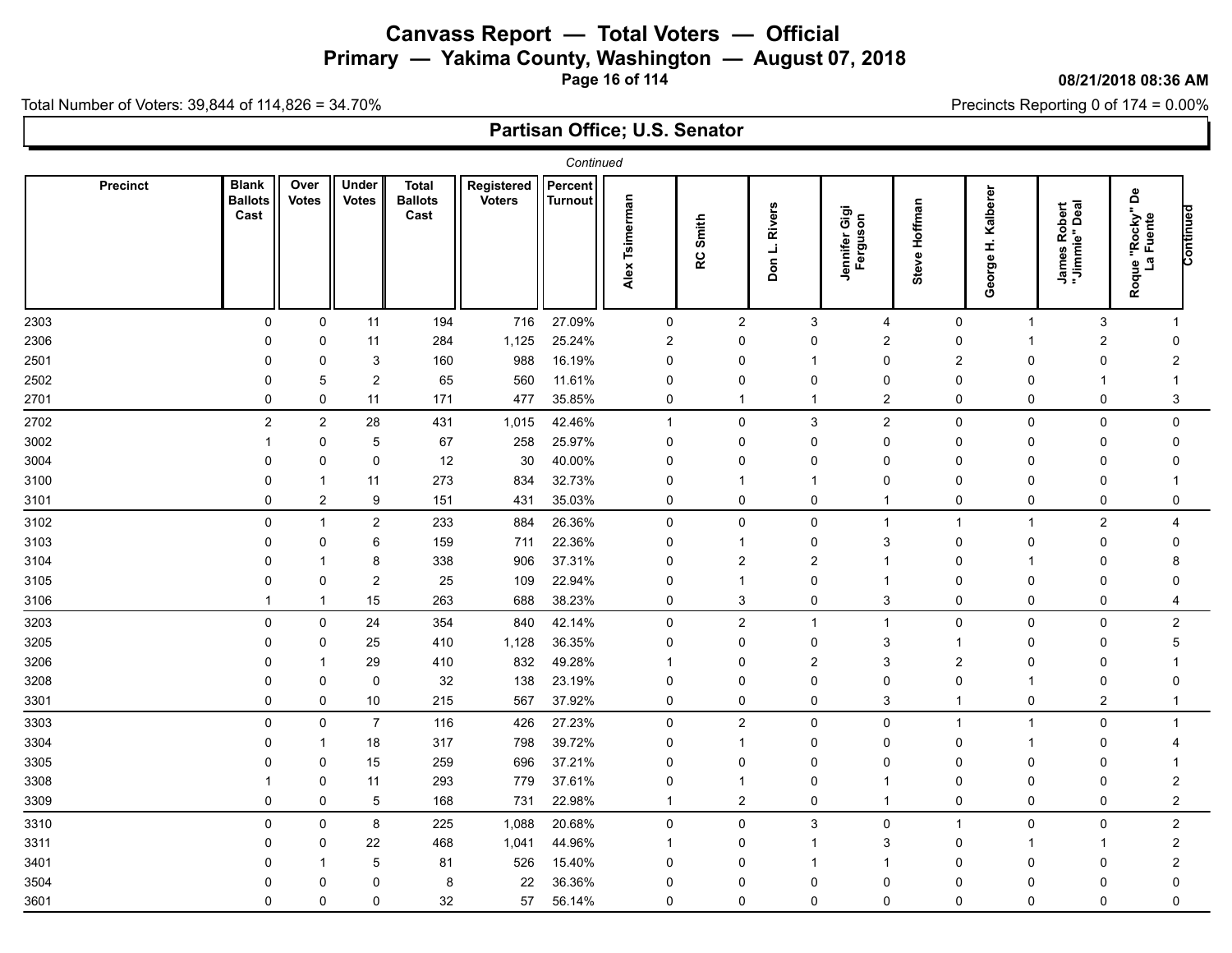**Primary — Yakima County, Washington — August 07, 2018**

**Page 17 of 114**

### **08/21/2018 08:36 AM**

Precincts Reporting 0 of 174 = 0.00%

Total Number of Voters: 39,844 of 114,826 = 34.70%

|      | Continued<br>Percent<br><b>Blank</b><br>Registered<br>Precinct<br>Over<br>Under<br>Total |                |                |                        |               |         |                   |                |                |                           |                |                         |                               |                                       |           |
|------|------------------------------------------------------------------------------------------|----------------|----------------|------------------------|---------------|---------|-------------------|----------------|----------------|---------------------------|----------------|-------------------------|-------------------------------|---------------------------------------|-----------|
|      | <b>Ballots</b><br>Cast                                                                   | <b>Votes</b>   | <b>Votes</b>   | <b>Ballots</b><br>Cast | <b>Voters</b> | Turnout | Tsimerman<br>Alex | Smith<br>RC    | Don L. Rivers  | Jennifer Gigi<br>Ferguson | Steve Hoffman  | Kalberer<br>£<br>George | James Robert<br>"Jimmie" Deal | å<br>ue "Rocky"<br>La Fuente<br>Roque | Continued |
| 3602 | $\mathbf 0$                                                                              | $\mathsf 0$    | $30\,$         | 465                    | 1,168         | 39.81%  | $\mathbf 0$       | $\mathbf 0$    | $\mathbf 0$    | 3                         | $\mathbf 1$    | $\mathbf{1}$            | $\sqrt{3}$                    | 3                                     |           |
| 3605 |                                                                                          | 0              | 18             | 302                    | 823           | 36.70%  | $\mathbf 0$       | $\overline{2}$ | -1             | $\Omega$                  | 1              | $\Omega$                | 1                             | 3                                     |           |
| 3701 | 0                                                                                        | 0              | 10             | 208                    | 757           | 27.48%  | $\mathbf 1$       | $\overline{2}$ | 0              | 4                         | 0              | 0                       | 0                             | 3                                     |           |
| 3900 |                                                                                          | 0              | 33             | 378                    | 862           | 43.85%  | $\Omega$          | $\mathbf 0$    | $\overline{2}$ | 3                         | 0              | $\Omega$                | $\Omega$                      | -1                                    |           |
| 3901 | 0                                                                                        | $\mathbf 1$    | 20             | 180                    | 425           | 42.35%  | 0                 | 0              | $\mathbf 0$    | $\overline{2}$            | $\mathbf 0$    | $\mathbf 0$             | 0                             | 0                                     |           |
| 3902 | 0                                                                                        | 0              | $\mathbf{1}$   | 113                    | 364           | 31.04%  | 0                 | $\overline{1}$ | 0              | -1                        | 0              | $\mathbf 0$             | 0                             | $\mathbf 0$                           |           |
| 3903 | $\Omega$                                                                                 |                | 40             | 504                    | 1,136         | 44.37%  | $\mathbf 1$       | $\mathbf 0$    | $\overline{2}$ | 4                         | $\Omega$       | $\Omega$                | 1                             | -1                                    |           |
| 3904 | $\Omega$                                                                                 | $\mathbf 0$    | 15             | 347                    | 790           | 43.92%  | -1                | $\mathbf 0$    | $\Omega$       | $\overline{2}$            | 3              | 2                       | $\mathbf 0$                   | 0                                     |           |
| 3905 | $\Omega$                                                                                 | 1              | 5              | 106                    | 256           | 41.41%  | -1                | 0              | -1             | 0                         | 0              | $\Omega$                | 0                             | $\mathbf 0$                           |           |
| 4001 | $\mathbf 0$                                                                              | 0              | 0              | 88                     | 492           | 17.89%  | 0                 | $\mathbf 0$    | $\overline{2}$ | $\mathbf 0$               | 0              | 0                       | 0                             | 0                                     |           |
| 4002 | 0                                                                                        | 0              | $\overline{c}$ | 82                     | 321           | 25.55%  | $\mathsf 0$       | $\overline{1}$ | 0              | 0                         | 0              | 0                       | 0                             | 0                                     |           |
| 4003 | 0                                                                                        | 1              | 19             | 417                    | 1,179         | 35.37%  | 0                 | -1             | $\overline{2}$ | $\overline{2}$            | 1              | 2                       | $\overline{c}$                | 0                                     |           |
| 4005 | $\Omega$                                                                                 | 0              | 12             | 186                    | 434           | 42.86%  | $\mathbf 0$       | $\mathbf 0$    | -1             | 3                         | $\mathbf{0}$   | $\Omega$                | $\mathbf 0$                   | $\mathbf 0$                           |           |
| 4102 | $\Omega$                                                                                 |                | 14             | 383                    | 776           | 49.36%  | $\Omega$          | $\overline{2}$ | 3              | 3                         | $\Omega$       | $\Omega$                | $\mathbf 0$                   | $\Omega$                              |           |
| 4104 | $\Omega$                                                                                 | $\overline{2}$ | 12             | 231                    | 640           | 36.09%  | 0                 | 1              | -1             | $\mathbf 0$               | -1             | -1                      | -1                            | $\mathbf{1}$                          |           |
| 4105 | $\mathbf 0$                                                                              | 0              | 5              | 138                    | 385           | 35.84%  | 0                 | $\overline{1}$ | $\mathbf 0$    | 0                         | 0              | $\mathbf 0$             | $\mathsf 0$                   | $\mathbf 0$                           |           |
| 4106 | $\Omega$                                                                                 | 0              | 21             | 276                    | 658           | 41.95%  | 3                 | $\overline{c}$ | -1             | 6                         | -1             | $\Omega$                | 0                             | 0                                     |           |
| 4108 | $\Omega$                                                                                 | 0              | 25             | 263                    | 528           | 49.81%  | $\Omega$          | -1             | $\Omega$       | $\overline{2}$            | $\Omega$       | $\Omega$                | $\mathbf 0$                   | 0                                     |           |
| 4109 | $\Omega$                                                                                 | 0              | 27             | 371                    | 1,148         | 32.32%  | $\mathbf 0$       | 4              |                | $\Omega$                  | $\Omega$       | $\Omega$                | -1                            | 3                                     |           |
| 4111 | 0                                                                                        | 0              | 21             | 384                    | 857           | 44.81%  | $\mathbf 1$       | 0              | 4              |                           | 0              | 0                       | $\pmb{0}$                     | $\mathsf 3$                           |           |
| 4112 | $\mathbf{0}$                                                                             | $\mathbf 1$    | 53             | 568                    | 1,179         | 48.18%  | $\mathbf 0$       | $\pmb{0}$      | $\overline{1}$ | $\overline{\mathbf{4}}$   | $\overline{c}$ | 0                       | 0                             | $\overline{2}$                        |           |
| 4114 | $\Omega$                                                                                 | 0              | 10             | 286                    | 782           | 36.57%  | $\overline{2}$    | $\mathbf 0$    | -1             | $\overline{2}$            | $\Omega$       | $\mathbf 1$             | $\mathbf 0$                   | 3                                     |           |
| 4115 | $\Omega$                                                                                 | 0              | 19             | 277                    | 627           | 44.18%  | $\mathbf{0}$      | -1             | $\Omega$       | $\mathbf{0}$              | $\Omega$       | $\Omega$                | 1                             | -1                                    |           |
| 4303 |                                                                                          | 0              | $\overline{7}$ | 88                     | 270           | 32.59%  | $\Omega$          | $\overline{2}$ | $\Omega$       | 0                         | $\Omega$       | $\Omega$                | $\mathbf 0$                   | -1                                    |           |
| 4401 |                                                                                          | 0              | 6              | 167                    | 430           | 38.84%  | 0                 | 0              | -1             | 0                         | 0              | 0                       | 0                             | 3                                     |           |
| 4402 | $\mathbf 0$                                                                              | $\mathbf 0$    | $16$           | 234                    | 562           | 41.64%  | $\overline{1}$    | -1             | -1             | $\mathsf 3$               | -1             | $\mathbf 0$             | 0                             | $\mathsf{O}\xspace$                   |           |
| 4501 | $\Omega$                                                                                 | 0              | 1              | 63                     | 291           | 21.65%  | $\Omega$          | $\mathbf 0$    | $\Omega$       |                           |                | $\Omega$                | 0                             | 1                                     |           |
| 4503 |                                                                                          | 0              | 0              | 33                     | 73            | 45.21%  | $\Omega$          | $\overline{2}$ | $\Omega$       | $\Omega$                  | $\Omega$       | $\Omega$                | $\mathbf{0}$                  | $\mathbf 0$                           |           |
| 4504 |                                                                                          | 0              | 14             | 271                    | 575           | 47.13%  | 0                 | 4              | 4              | $\overline{2}$            | 0              | $\overline{2}$          | 0                             |                                       |           |
| 4601 | $\Omega$                                                                                 | 0              | 6              | 148                    | 303           | 48.84%  | $\Omega$          | $\mathbf 0$    | $\mathbf{0}$   | $\mathbf{0}$              | $\mathbf 0$    | $\mathbf 0$             | $\mathbf 0$                   | $\mathbf 0$                           |           |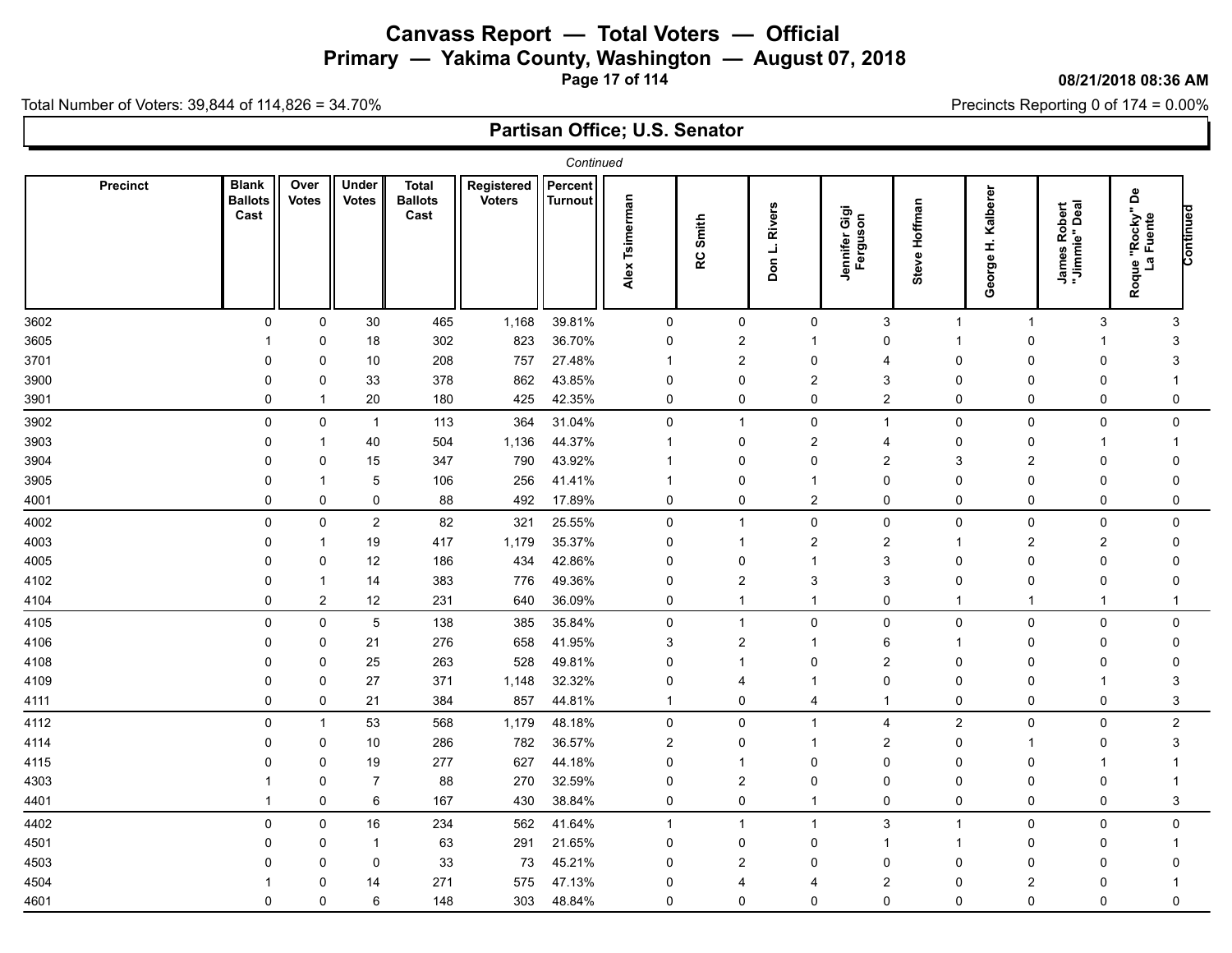**Primary — Yakima County, Washington — August 07, 2018**

**Page 18 of 114**

#### **08/21/2018 08:36 AM**

Precincts Reporting 0 of 174 = 0.00%

Total Number of Voters: 39,844 of 114,826 = 34.70%

| Continued<br><b>Blank</b><br>Percent<br>Over<br><b>Under</b><br><b>Total</b><br>Registered<br><b>Precinct</b> |                        |                |                |                        |               |         |                   |                |                            |                                  |               |                         |                                         |                                          |           |
|---------------------------------------------------------------------------------------------------------------|------------------------|----------------|----------------|------------------------|---------------|---------|-------------------|----------------|----------------------------|----------------------------------|---------------|-------------------------|-----------------------------------------|------------------------------------------|-----------|
|                                                                                                               | <b>Ballots</b><br>Cast | <b>Votes</b>   | <b>Votes</b>   | <b>Ballots</b><br>Cast | <b>Voters</b> | Turnout | Tsimerman<br>Alex | Smith<br>RC    | <b>Rivers</b><br>j,<br>Don | Gigi<br>Jennifer Gig<br>Ferguson | Steve Hoffman | Kalberer<br>£<br>George | tobert<br>"Deal<br>James Ro<br>"Jimmie" | å<br>"Rocky"<br>I Fuente<br>مًا<br>Roque | Continued |
| 4602                                                                                                          | $\mathbf 0$            | $\mathbf 0$    | 26             | 217                    | 543           | 39.96%  | $\mathbf{1}$      | $\mathbf 0$    | $\overline{2}$             | $\overline{1}$                   | $\Omega$      | $\mathbf 0$             | $\mathbf 0$                             | $\mathbf{0}$                             |           |
| 4603                                                                                                          | $\Omega$               |                | 28             | 446                    | 889           | 50.17%  | 0                 | 0              | $\overline{2}$             | 2                                | 0             |                         | 0                                       | $\Omega$                                 |           |
| 4604                                                                                                          | $\Omega$               |                | 18             | 194                    | 356           | 54.49%  | 0                 | 0              | $\Omega$                   |                                  | 0             | 0                       | 0                                       | $\Omega$                                 |           |
| 4605                                                                                                          | $\Omega$               | $\Omega$       | 8              | 149                    | 447           | 33.33%  | 0                 | $\Omega$       | $\Omega$                   |                                  |               | $\Omega$                | $\mathbf{0}$                            | $\Omega$                                 |           |
| 4606                                                                                                          |                        | 2              | 26             | 441                    | 1,061         | 41.56%  | $\overline{2}$    | 0              | 2                          | 6                                | 0             | 0                       | 0                                       | 0                                        |           |
| 4609                                                                                                          | $\mathbf 0$            | $\mathbf{1}$   | 5              | 125                    | 337           | 37.09%  | 0                 | $\mathbf 0$    | $\mathbf{0}$               | $\Omega$                         | 0             | $\mathbf 0$             |                                         | 0<br>$\mathbf{1}$                        |           |
| 4615                                                                                                          | $\Omega$               | 3              | 11             | 210                    | 708           | 29.66%  | $\mathbf 0$       | 5              |                            |                                  | U             |                         | $\mathbf 0$                             | 3                                        |           |
| 4616                                                                                                          |                        |                | 4              | 122                    | 322           | 37.89%  | 0                 |                | 0                          |                                  |               | $\Omega$                | 0                                       | 3                                        |           |
| 4618                                                                                                          | <sup>0</sup>           | 0              | $\overline{2}$ | 182                    | 566           | 32.16%  | 0                 | $\overline{2}$ | -1                         | 0                                | 0             | 2                       | 0                                       | 0                                        |           |
| 4623                                                                                                          | 0                      | 1              |                | 39                     | 118           | 33.05%  | 0                 | $\mathbf 0$    | 0                          | 0                                | 0             | $\mathbf 0$             | 0                                       | $\mathbf 1$                              |           |
| 4624                                                                                                          | $\mathbf 0$            | $\mathbf{1}$   | 8              | 150                    | 322           | 46.58%  | 0                 | 0              | $\overline{c}$             | $\mathbf 0$                      | -1            | 0                       | 0                                       | $\mathbf 0$                              |           |
| 4628                                                                                                          | $\Omega$               | $\Omega$       |                | 100                    | 355           | 28.17%  | $\mathbf 0$       | 0              | $\Omega$                   | $\Omega$                         |               | $\Omega$                | 0                                       |                                          |           |
| 4801                                                                                                          | $\Omega$               | $\overline{2}$ | 17             | 459                    | 1,170         | 39.23%  | 0                 |                | $\overline{c}$             |                                  |               | $\Omega$                | 0                                       |                                          |           |
| 4802                                                                                                          | <sup>0</sup>           |                | 43             | 597                    | 1,232         | 48.46%  | $\overline{c}$    | $\overline{2}$ | 5                          | 2                                | 3             |                         | 0                                       |                                          |           |
| 5001                                                                                                          | 0                      | $\mathbf 0$    | 4              | 75                     | 261           | 28.74%  | 0                 | $\Omega$       | $\Omega$                   | 0                                | 0             | 0                       | 0                                       | 3                                        |           |
| 5003                                                                                                          | $\mathbf 0$            | 0              | 20             | 307                    | 773           | 39.72%  | 0                 | $\mathbf 0$    | $\overline{\mathbf{1}}$    |                                  | 0             | $\mathbf 0$             | 0                                       | $\overline{2}$                           |           |
| 5010                                                                                                          | 0                      | $\mathbf 0$    | 3              | 120                    | 229           | 52.40%  | 0                 | 0              | $\Omega$                   |                                  | 0             | $\Omega$                | 0                                       | $\mathbf{0}$                             |           |
| 5012                                                                                                          |                        |                | 4              | 206                    | 1,055         | 19.53%  | $\overline{2}$    | 0              | 4                          |                                  |               | $\Omega$                | 0                                       |                                          |           |
| 5014                                                                                                          | <sup>0</sup>           | $\mathbf 0$    | 19             | 314                    | 803           | 39.10%  | 0                 | $\Omega$       | $\Omega$                   | 5                                | 0             |                         | 0                                       |                                          |           |
| 5016                                                                                                          | 0                      | 0              | 20             | 202                    | 474           | 42.62%  | 0                 | 0              | -1                         | 0                                | 0             | 0                       | 0                                       | -1                                       |           |
| 5020                                                                                                          | 0                      | $\overline{2}$ | 13             | 217                    | 460           | 47.17%  | 0                 | $\mathbf 0$    | $\mathbf 0$                |                                  | 0             | $\mathbf 0$             | 0                                       | 3                                        |           |
| 5101                                                                                                          | $\Omega$               | 1              | 10             | 171                    | 384           | 44.53%  | 0                 | -1             | $\overline{2}$             | 0                                | 0             | 0                       | 0                                       | 2                                        |           |
| 5202                                                                                                          |                        | 0              | 0              | 0                      | 5             | 0.00%   | 0                 | 0              | 0                          |                                  | Ω             | 0                       | 0                                       | 0                                        |           |
| Provisional                                                                                                   | $\Omega$               | $\Omega$       | 0              | $\mathbf 0$            | $\Omega$      | 0.00%   | $\mathbf 0$       | $\mathbf 0$    | $\Omega$                   | $\Omega$                         | 0             | $\Omega$                | $\mathbf 0$                             | $\Omega$                                 |           |
| <b>Totals:</b>                                                                                                | 15                     | 131            | 2,027          | 39,844                 | 114,826       |         | 37                | 113            | 214                        | 235                              | 68            | 73                      | 51                                      | 246                                      |           |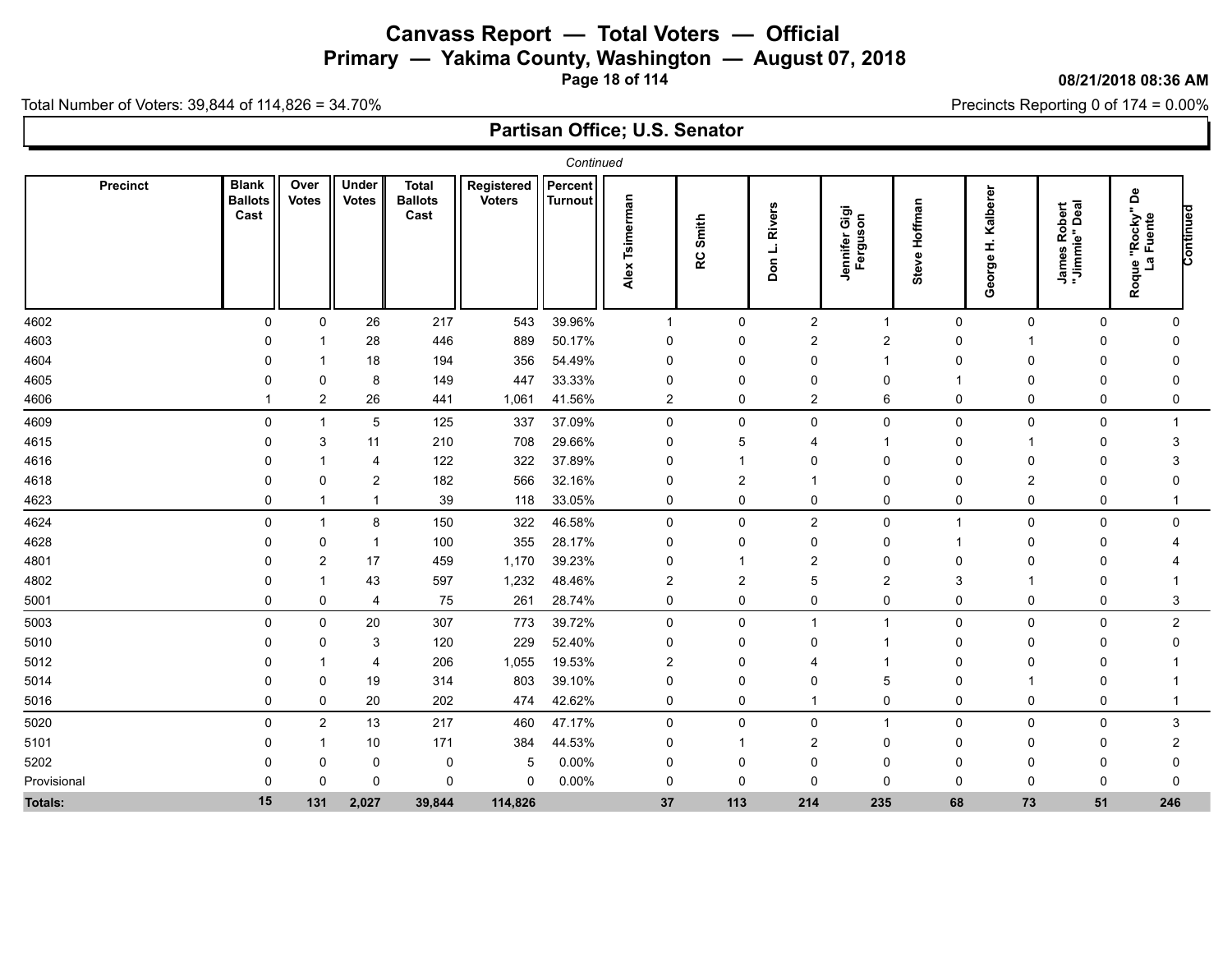**Primary — Yakima County, Washington — August 07, 2018**

**Page 19 of 114**

### **08/21/2018 08:36 AM**

H

Precincts Reporting 0 of 174 = 0.00%

Total Number of Voters: 39,844 of 114,826 = 34.70%

| Continued       |                                        |                      |                              |                                        |                             |                           |                |                  |                      |                     |                           |                  |             |  |
|-----------------|----------------------------------------|----------------------|------------------------------|----------------------------------------|-----------------------------|---------------------------|----------------|------------------|----------------------|---------------------|---------------------------|------------------|-------------|--|
| <b>Precinct</b> | <b>Blank</b><br><b>Ballots</b><br>Cast | Over<br><b>Votes</b> | <b>Under</b><br><b>Votes</b> | <b>Total</b><br><b>Ballots</b><br>Cast | Registered<br><b>Voters</b> | Percent<br><b>Turnout</b> | Jon Butler     | Dave Bryant      | <b>Mohammad Said</b> | <b>Matt Hawkins</b> | R Stockwell<br>Glen       | Write-In         | Totals      |  |
| 0001            | 0                                      | $\mathbf 0$          | 0                            | $\mathbf 0$                            | $\overline{c}$              | 0.00%                     | $\mathbf 0$    | $\mathbf 0$      | $\mathbf 0$          | 0                   | 0                         | 0                | $\mathbf 0$ |  |
| 0101            | 0                                      | $\overline{c}$       | 3                            | 141                                    | 431                         | 32.71%                    | 2              | $\overline{c}$   | 0                    | $\overline{1}$      | 4                         | $\mathbf{1}$     | 136         |  |
| 0102            | 0                                      | $\boldsymbol{2}$     | $\overline{\mathbf{c}}$      | 62                                     | 327                         | 18.96%                    | 0              | 4                | $\overline{1}$       | $\overline{2}$      | $\mathbf 0$               | $\mathbf{1}$     | 58          |  |
| 0103            | 0                                      | 3                    | $\overline{c}$               | 117                                    | 564                         | 20.74%                    | $\mathbf 1$    | 3                | $\overline{2}$       | $\pmb{0}$           | $\mathbf 0$               | 0                | 112         |  |
| 0104            | 0                                      | 0                    | $\mathsf{O}\xspace$          | 38                                     | 278                         | 13.67%                    | 0              | 0                | $\mathbf{1}$         | $\mathsf 0$         | $\pmb{0}$                 | $\mathbf{1}$     | 38          |  |
| 0105            | 0                                      | $\mathbf{1}$         | $\pmb{0}$                    | 74                                     | 504                         | 14.68%                    | $\mathsf 0$    | 6                | $\mathbf{1}$         | $\mathbf{1}$        | $\mathbf 0$               | $\mathsf 0$      | 73          |  |
| 0110            | 0                                      | 0                    | 14                           | 317                                    | 803                         | 39.48%                    | $\overline{c}$ | 6                | $\overline{c}$       | $\overline{4}$      | $\ensuremath{\mathsf{3}}$ | $\boldsymbol{2}$ | 303         |  |
| 0111            | 0                                      | $\boldsymbol{2}$     | 18                           | 268                                    | 855                         | 31.35%                    | $\mathbf 0$    | 9                | $\overline{2}$       | $\overline{2}$      | $\overline{7}$            | 0                | 248         |  |
| 0112            | 0                                      | 0                    | 0                            | 60                                     | 410                         | 14.63%                    | 0              | 3                | 0                    | $\mathbf{1}$        | $\mathbf 0$               | $\pmb{0}$        | 60          |  |
| 0113            | 0                                      | $\overline{1}$       | $\overline{2}$               | 153                                    | 1,087                       | 14.08%                    | 0              | $\mathbf{1}$     | $\overline{1}$       | $\mathbf{1}$        | $\mathsf 3$               | $\pmb{0}$        | 150         |  |
| 0116            | 0                                      | $\pmb{0}$            | $\mathbf{3}$                 | 156                                    | 538                         | 29.00%                    | $\pmb{0}$      | $\mathbf{1}$     | $\mathsf 0$          | $\mathbf 5$         | $\mathbf{1}$              | $\mathsf 0$      | 153         |  |
| 0118            | 0                                      | $\mathbf{1}$         | 3                            | 114                                    | 372                         | 30.65%                    | 0              | 4                | $\mathbf 0$          | $\overline{1}$      | $\mathbf{1}$              | $\pmb{0}$        | 110         |  |
| 0120            | 1                                      | $\overline{1}$       | 5                            | 134                                    | 966                         | 13.87%                    | $\mathbf 0$    | 4                | $\overline{1}$       | $\overline{4}$      | 3                         | 0                | 128         |  |
| 0123            | 0                                      | $\mathbf{1}$         | $\overline{1}$               | 41                                     | 325                         | 12.62%                    | $\mathbf{1}$   | 0                | $\mathbf 0$          | 0                   | 0                         | $\pmb{0}$        | $39\,$      |  |
| 0124            | 0                                      | $\mathbf{1}$         | $\mathbf{1}$                 | $72\,$                                 | 554                         | 13.00%                    | $\overline{2}$ | 4                | $\mathbf 0$          | 0                   | $\mathbf{1}$              | 0                | 70          |  |
| 0126            | $\mathbf 0$                            | $\mathsf 3$          | $\mathbf{3}$                 | 138                                    | 832                         | 16.59%                    | $\mathbf{1}$   | $\mathsf 3$      | $\mathbf{1}$         | $\overline{2}$      | $\mathbf 0$               | $\pmb{0}$        | 132         |  |
| 0127            | 0                                      | 0                    | $\overline{c}$               | 260                                    | 1,077                       | 24.14%                    | 1              | 11               | $\sqrt{2}$           | $\overline{7}$      | $\overline{7}$            | 0                | 258         |  |
| 0129            | 0                                      | $\mathbf 1$          | $\mathsf 3$                  | 179                                    | 647                         | 27.67%                    | 1              | $\boldsymbol{2}$ | $\mathbf{1}$         | 3                   | $\mathbf{1}$              | $\pmb{0}$        | 175         |  |
| 0130            | 0                                      | 0                    | 15                           | 404                                    | 1,149                       | 35.16%                    | $\mathbf 0$    | 15               | $\overline{4}$       | $\overline{4}$      | 5                         | $\mathbf 0$      | 389         |  |
| 0131            | $\mathbf 0$                            | 0                    | $\overline{7}$               | 366                                    | 882                         | 41.50%                    | 0              | 13               | 3                    | $\sqrt{3}$          | $\mathbf 5$               | $\pmb{0}$        | 359         |  |
| 0132            | 0                                      | $\mathbf{1}$         | 10                           | 250                                    | 906                         | 27.59%                    | $\mathbf 0$    | 9                | $\overline{2}$       | $\overline{5}$      | $\mathsf 3$               | $\pmb{0}$        | 239         |  |
| 0133            | 0                                      | 3                    | 10                           | 353                                    | 1,143                       | 30.88%                    | 1              | 11               | $\overline{1}$       | 8                   | 9                         | $\mathbf{1}$     | 340         |  |
| 0134            | 0                                      | 0                    | 18                           | 502                                    | 1,151                       | 43.61%                    | $\mathbf 1$    | 8                | $\overline{4}$       | $\overline{4}$      | 6                         | $\boldsymbol{2}$ | 484         |  |
| 0135            | 0                                      | 0                    | 12                           | 284                                    | 572                         | 49.65%                    | 0              | 3                | $\overline{1}$       | 3                   | $\overline{7}$            | $\pmb{0}$        | 272         |  |
| 0138            | $\mathbf 0$                            | 5                    | 14                           | 507                                    | 1,043                       | 48.61%                    | $\mathbf{1}$   | 14               | 4                    | $\overline{7}$      | $\,6\,$                   | $\boldsymbol{2}$ | 488         |  |
| 0139            | 0                                      | $\overline{c}$       | 20                           | 458                                    | 944                         | 48.52%                    | 0              | 11               | $\overline{1}$       | $10$                | $\sqrt{5}$                | 0                | 436         |  |
| 0140            | 0                                      | 0                    | $12$                         | 281                                    | 1,169                       | 24.04%                    | $\mathbf 0$    | 4                | $\sqrt{2}$           | $\,6$               | $10$                      | $\mathbf{1}$     | 269         |  |
| 0142            | 1                                      | 0                    | 6                            | 238                                    | 486                         | 48.97%                    | $\overline{c}$ | 8                | $\overline{1}$       | 3                   | $\,6\,$                   | $\pmb{0}$        | 232         |  |
| 0143            | 0                                      | 0                    | $\overline{2}$               | 110                                    | 379                         | 29.02%                    | $\mathbf{1}$   | $\mathbf{1}$     | $\mathbf 0$          | 3                   | 0                         | $\mathbf 0$      | 108         |  |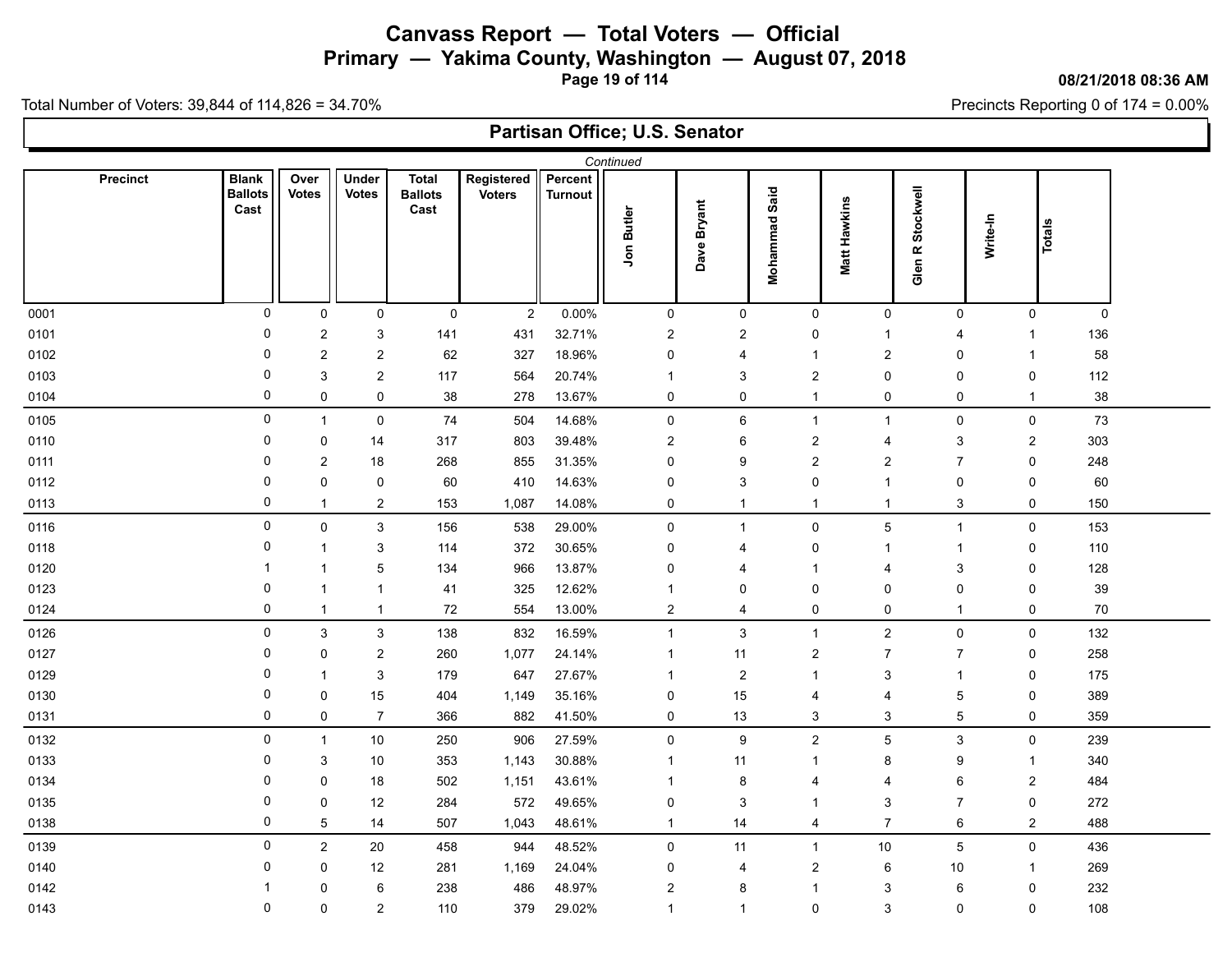**Primary — Yakima County, Washington — August 07, 2018**

**Page 20 of 114**

### **08/21/2018 08:36 AM**

Precincts Reporting 0 of 174 = 0.00%

Total Number of Voters: 39,844 of 114,826 = 34.70%

| Continued       |                                        |                         |                         |                                        |                             |                           |                         |                |                           |                     |                                |                  |        |  |
|-----------------|----------------------------------------|-------------------------|-------------------------|----------------------------------------|-----------------------------|---------------------------|-------------------------|----------------|---------------------------|---------------------|--------------------------------|------------------|--------|--|
| <b>Precinct</b> | <b>Blank</b><br><b>Ballots</b><br>Cast | Over<br><b>Votes</b>    | Under<br><b>Votes</b>   | <b>Total</b><br><b>Ballots</b><br>Cast | Registered<br><b>Voters</b> | Percent<br><b>Turnout</b> | Jon Butler              | Dave Bryant    | <b>Mohammad Said</b>      | <b>Matt Hawkins</b> | Stockwell<br>Glen <sub>R</sub> | Write-In         | Totals |  |
| 0144            | 0                                      | $\mathsf{O}\xspace$     | $\mathsf{O}\xspace$     | $\mathbf 0$                            | $5\phantom{.0}$             | 0.00%                     | $\mathsf{O}\xspace$     | $\mathsf{O}$   | $\mathsf 0$               | $\mathsf 0$         | $\mathsf 0$                    | 0                | 0      |  |
| 0145            | 0                                      | $\overline{5}$          | $\mathbf{1}$            | 171                                    | 809                         | 21.14%                    | $\pmb{0}$               | $\mathfrak{S}$ | $\overline{4}$            | $\overline{2}$      | $\sqrt{3}$                     | $\mathsf 0$      | 165    |  |
| 0150            | 0                                      | $\mathbf 1$             | 5                       | 170                                    | 766                         | 22.19%                    | 0                       | 5              | 3                         | $\mathbf{1}$        | $\mathbf{1}$                   | $\mathbf{1}$     | 164    |  |
| 0153            | 0                                      | 0                       | $12$                    | 299                                    | 830                         | 36.02%                    | 0                       | 12             | 3                         | $\overline{4}$      | 6                              | 0                | 287    |  |
| 0154            | 0                                      | 2                       | 19                      | 368                                    | 1,189                       | 30.95%                    | 0                       | 9              | 3                         | 5                   | 5                              | $\boldsymbol{2}$ | 347    |  |
| 0155            | 0                                      | $\overline{1}$          | 28                      | 357                                    | 873                         | 40.89%                    | $\mathbf{1}$            | 13             | $\overline{\mathbf{c}}$   | $\,6\,$             | $\overline{7}$                 | 0                | 328    |  |
| 0156            | 0                                      | $\,6\,$                 | $10$                    | 179                                    | 684                         | 26.17%                    | $\boldsymbol{2}$        | $\overline{c}$ | $\overline{1}$            | $\overline{2}$      | $\mathbf{1}$                   | 0                | 163    |  |
| 0158            | 0                                      | $\overline{1}$          | $\overline{2}$          | 98                                     | 458                         | 21.40%                    | 0                       | 3              | $\pmb{0}$                 | $\mathbf{1}$        | $\sqrt{2}$                     | 0                | 95     |  |
| 0162            | 0                                      | 0                       | $\overline{\mathbf{4}}$ | 96                                     | 263                         | 36.50%                    | 0                       | 6              | $\mathbf 0$               | $\sqrt{3}$          | $\sqrt{3}$                     | 0                | 92     |  |
| 0163            | -1                                     | 0                       | 25                      | 454                                    | 804                         | 56.47%                    | 0                       | $10$           | $\overline{4}$            | $\,6$               | 10                             | $\mathbf{1}$     | 429    |  |
| 0167            | 0                                      | $\overline{1}$          | 21                      | 479                                    | 956                         | 50.10%                    | 0                       | $\overline{4}$ | $\sqrt{2}$                | 15                  | $\mathbf{1}$                   | $\mathbf{1}$     | 457    |  |
| 0168            | 0                                      | $\mathsf{O}\xspace$     | 13                      | 410                                    | 744                         | 55.11%                    | $\pmb{0}$               | 13             | $\overline{1}$            | $10$                | $\boldsymbol{9}$               | $\mathbf{1}$     | 397    |  |
| 0169            | 0                                      | 0                       | 22                      | 519                                    | 1,071                       | 48.46%                    | -1                      | $19$           | $\overline{4}$            | 8                   | $\sqrt{5}$                     | 0                | 497    |  |
| 0170            | 0                                      | $\overline{1}$          | 6                       | 173                                    | 457                         | 37.86%                    | $\mathbf 0$             | 6              | $\mathbf 0$               | $\overline{c}$      | $\overline{c}$                 | 0                | 166    |  |
| 0171            | 0                                      | $\pmb{0}$               | 1                       | 145                                    | 333                         | 43.54%                    | $\mathbf 0$             | 5              | $\overline{1}$            | $\mathbf{3}$        | $\pmb{0}$                      | $\overline{c}$   | 144    |  |
| 0173            | 0                                      | $\overline{\mathbf{c}}$ | 6                       | 233                                    | 668                         | 34.88%                    | 0                       | 5              | $\boldsymbol{2}$          | $\overline{4}$      | $\boldsymbol{2}$               | $\pmb{0}$        | 225    |  |
| 0175            | 0                                      | $\mathsf{O}\xspace$     | $\,6\,$                 | 173                                    | 439                         | 39.41%                    | $\pmb{0}$               | $\overline{a}$ | $\pmb{0}$                 | $\sqrt{5}$          | $\sqrt{2}$                     | $\mathsf 0$      | 167    |  |
| 0177            | 0                                      | $\overline{1}$          | 11                      | 444                                    | 1,048                       | 42.37%                    | 0                       | 10             | $\overline{1}$            | $\overline{7}$      | $\overline{7}$                 | $\mathbf{1}$     | 432    |  |
| 0179            | 0                                      | 0                       | 23                      | 427                                    | 894                         | 47.76%                    | $\mathbf 0$             | 8              | $\mathbf 0$               | 8                   | $\overline{7}$                 | 0                | 404    |  |
| 0180            | 0                                      | 0                       | 15                      | 364                                    | 932                         | 39.06%                    | $\overline{\mathbf{1}}$ | $\overline{7}$ | 3                         | $\overline{4}$      | $\,6\,$                        | 4                | 349    |  |
| 0181            | 0                                      | $\mathbf{1}$            | 25                      | 474                                    | 948                         | 50.00%                    | $\mathbf 1$             | 25             | 3                         | $\overline{7}$      | $\overline{7}$                 | $\mathbf{1}$     | 448    |  |
| 0182            | $\mathbf{1}$                           | $\mathbf 0$             | 26                      | 561                                    | 1,270                       | 44.17%                    | 0                       | 21             | $\ensuremath{\mathsf{3}}$ | $\overline{5}$      | $\sqrt{5}$                     | $\boldsymbol{2}$ | 535    |  |
| 0183            | 0                                      | 0                       | 13                      | 330                                    | 727                         | 45.39%                    | 0                       | 9              | $\overline{1}$            | 3                   | $\overline{7}$                 | 0                | 317    |  |
| 0185            | 1                                      | 0                       | 22                      | 386                                    | 868                         | 44.47%                    | $\overline{\mathbf{1}}$ | 13             | $\overline{1}$            | $\overline{4}$      | $\,6\,$                        | 0                | 364    |  |
| 0186            | 0                                      | $\mathbf 1$             | 14                      | 239                                    | 522                         | 45.79%                    | 0                       | 5              | $\overline{\mathbf{c}}$   | $\overline{1}$      | $\mathbf{1}$                   | 0                | 224    |  |
| 0187            | 0                                      | 0                       | 26                      | 370                                    | 819                         | 45.18%                    | 0                       | 8              | $\pmb{0}$                 | $\overline{4}$      | $\overline{c}$                 | 0                | 344    |  |
| 0188            | 0                                      | 0                       | 8                       | 327                                    | 738                         | 44.31%                    | 0                       | 14             | $\overline{1}$            | $\boldsymbol{9}$    | $\sqrt{5}$                     | $\mathsf 0$      | 319    |  |
| 0189            | 0                                      | 0                       | 18                      | 338                                    | 750                         | 45.07%                    | -1                      | 18             | $\overline{1}$            | $\overline{c}$      | $\ensuremath{\mathsf{3}}$      | 0                | 320    |  |
| 0190            | 0                                      | 0                       | 14                      | 224                                    | 532                         | 42.11%                    | 0                       | 6              | 3                         | 6                   | $\mathbf{1}$                   | 0                | 210    |  |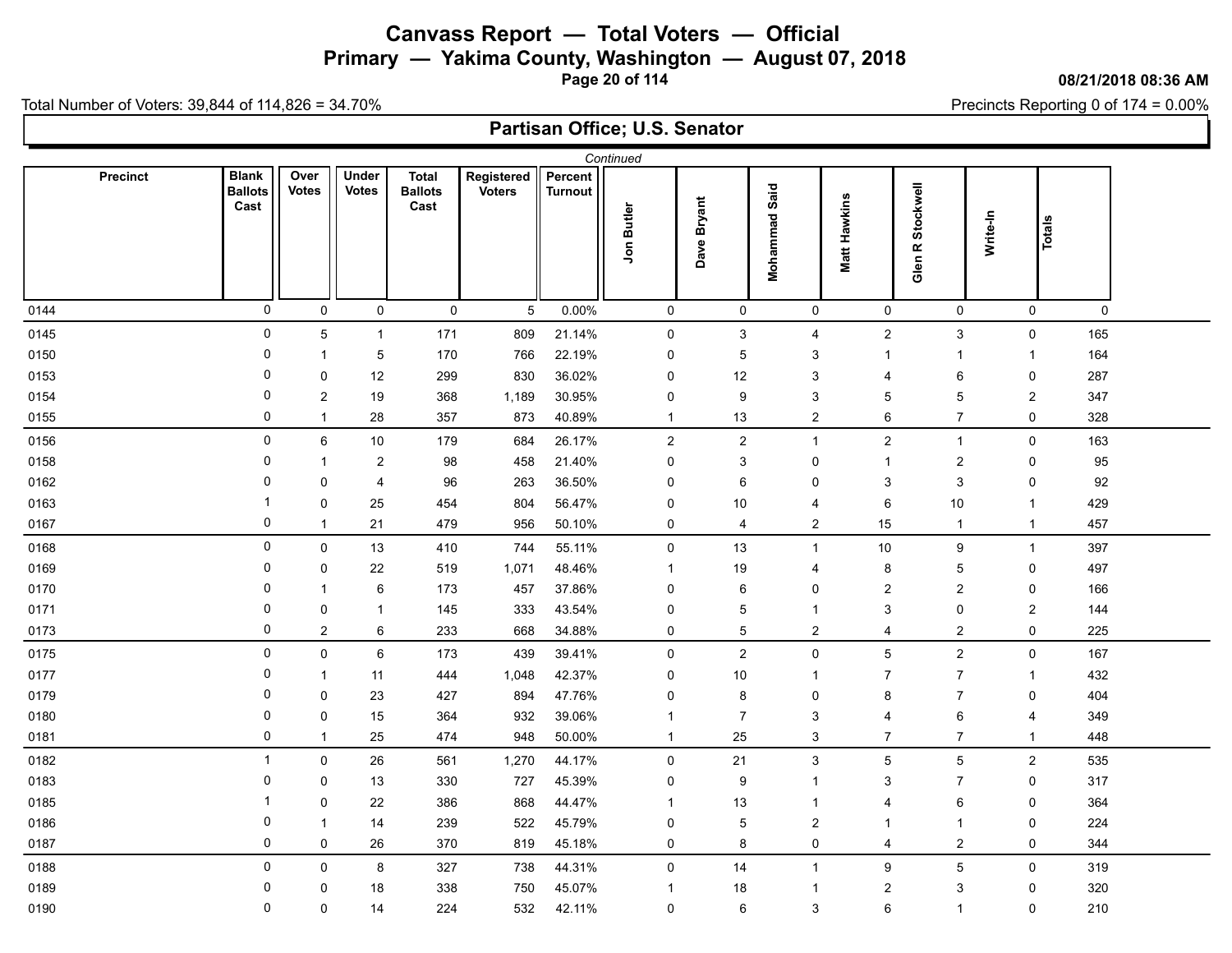**Primary — Yakima County, Washington — August 07, 2018**

**Page 21 of 114**

### **08/21/2018 08:36 AM**

Precincts Reporting 0 of 174 = 0.00%

Total Number of Voters: 39,844 of 114,826 = 34.70%

| Continued       |                                        |                      |                       |                                        |                             |                           |                         |                     |                           |                |                                |                  |                     |  |
|-----------------|----------------------------------------|----------------------|-----------------------|----------------------------------------|-----------------------------|---------------------------|-------------------------|---------------------|---------------------------|----------------|--------------------------------|------------------|---------------------|--|
| <b>Precinct</b> | <b>Blank</b><br><b>Ballots</b><br>Cast | Over<br><b>Votes</b> | Under<br><b>Votes</b> | <b>Total</b><br><b>Ballots</b><br>Cast | Registered<br><b>Voters</b> | Percent<br><b>Turnout</b> | Jon Butler              | Dave Bryant         | <b>Mohammad Said</b>      | Matt Hawkins   | Stockwell<br>Glen <sub>R</sub> | Write-In         | <b>Totals</b>       |  |
| 0191            | 0                                      | 0                    | $\mathsf{O}\xspace$   | $\mathsf 0$                            | $\mathbf{1}$                | 0.00%                     | $\pmb{0}$               | $\pmb{0}$           | $\mathsf{O}\xspace$       | $\pmb{0}$      | $\pmb{0}$                      | $\pmb{0}$        | $\mathsf{O}\xspace$ |  |
| 0192            | 0                                      | 0                    | 4                     | 193                                    | 703                         | 27.45%                    | 4                       | 10                  | $\overline{2}$            | $\overline{2}$ | $\sqrt{2}$                     | 0                | 189                 |  |
| 0193            | 0                                      | $\mathsf 0$          | $12$                  | 222                                    | 417                         | 53.24%                    | $\pmb{0}$               | $\overline{7}$      | $\pmb{0}$                 | $\sqrt{3}$     | $\sqrt{3}$                     | 0                | 210                 |  |
| 0301            | 0                                      | $\overline{1}$       | $\mathbf{1}$          | 57                                     | 305                         | 18.69%                    | 0                       | 0                   | $\sqrt{2}$                | $\mathbf{1}$   | $\overline{1}$                 | 0                | 55                  |  |
| 0302            | 0                                      | 0                    | 6                     | 185                                    | 871                         | 21.24%                    | 1                       | 4                   | 0                         | $\overline{c}$ | $\sqrt{3}$                     | 0                | 179                 |  |
| 0303            | 0                                      | 2                    | 5                     | 202                                    | 964                         | 20.95%                    | 0                       | 11                  | $\overline{c}$            | $\mathbf{3}$   | 6                              | 0                | 195                 |  |
| 0304            | 0                                      | $\pmb{0}$            | $\mathfrak{S}$        | 92                                     | 246                         | 37.40%                    | 0                       | $\bf 8$             | $\mathsf 0$               | $\pmb{0}$      | $\overline{2}$                 | $\pmb{0}$        | 89                  |  |
| 0305            | 0                                      | $\mathsf 0$          | $\mathsf{O}\xspace$   | $\bf8$                                 | 33                          | 24.24%                    | $\pmb{0}$               | $\mathsf{O}\xspace$ | $\mathsf 0$               | $\mathsf 0$    | $\pmb{0}$                      | $\pmb{0}$        | $\bf 8$             |  |
| 0306            | 0                                      | 0                    | $18\,$                | 274                                    | 919                         | 29.82%                    | $\mathbf 0$             | 17                  | $\overline{1}$            | $\sqrt{5}$     | $\sqrt{5}$                     | $\boldsymbol{2}$ | 256                 |  |
| 0307            | 0                                      | 0                    | 3                     | 13                                     | 74                          | 17.57%                    | $\mathbf 0$             | 3                   | $\pmb{0}$                 | $\mathbf 0$    | $\mathbf 0$                    | 0                | $10$                |  |
| 0308            | 0                                      | 0                    | 0                     | $\overline{1}$                         | $\,6$                       | 16.67%                    | 0                       | 0                   | $\mathbf 0$               | $\pmb{0}$      | $\pmb{0}$                      | 0                | $\overline{1}$      |  |
| 0501            | 0                                      | 0                    | $\overline{7}$        | 206                                    | 1,037                       | 19.86%                    | 0                       | 4                   | $\ensuremath{\mathsf{3}}$ | $\mathbf{1}$   | $\overline{c}$                 | $\pmb{0}$        | 199                 |  |
| 0701            | 0                                      | $\mathsf 0$          | $\mathfrak{S}$        | 75                                     | 270                         | 27.78%                    | $\pmb{0}$               | $\overline{2}$      | $\mathsf 0$               | $\mathbf{1}$   | $\sqrt{3}$                     | $\pmb{0}$        | 72                  |  |
| 0901            | 0                                      | 5                    | $\overline{c}$        | 126                                    | 623                         | 20.22%                    | 0                       | $\overline{1}$      | $\overline{c}$            | $\overline{c}$ | $\pmb{0}$                      | $\pmb{0}$        | 119                 |  |
| 1101            | 0                                      | 0                    | 10                    | 270                                    | 1,017                       | 26.55%                    | $\overline{c}$          | $10$                | $\overline{1}$            | $\overline{4}$ | $\sqrt{5}$                     | $\mathbf{1}$     | 260                 |  |
| 1103            | 0                                      | 0                    | 20                    | 269                                    | 827                         | 32.53%                    | $\mathbf 0$             | 11                  | $\overline{1}$            | 5              | $\mathsf 3$                    | $\pmb{0}$        | 249                 |  |
| 1301            | 0                                      | $\overline{1}$       | 16                    | 200                                    | 475                         | 42.11%                    | 0                       | $\overline{7}$      | $\mathbf 0$               | $\mathbf{1}$   | 8                              | 4                | 183                 |  |
| 1501            | 0                                      | $\mathsf{O}\xspace$  | 33                    | 298                                    | 882                         | 33.79%                    | $\boldsymbol{2}$        | $\overline{5}$      | $\sqrt{2}$                | $\,6\,$        | $\overline{5}$                 | $\pmb{0}$        | 265                 |  |
| 1502            | 0                                      | 3                    | 53                    | 512                                    | 1,143                       | 44.79%                    | $\mathbf{1}$            | $27\,$              | $\overline{1}$            | 6              | 10                             | 3                | 456                 |  |
| 1503            | 0                                      | 3                    | 51                    | 426                                    | 869                         | 49.02%                    | $\overline{\mathbf{1}}$ | 15                  | $\overline{1}$            | $\overline{4}$ | 6                              | $\mathbf{1}$     | 372                 |  |
| 1504            | 0                                      | 0                    | 63                    | 473                                    | 1,084                       | 43.63%                    | 3                       | 20                  | $\overline{2}$            | 12             | 13                             | $\overline{2}$   | 410                 |  |
| 1701            | 0                                      | $\overline{7}$       | 3                     | 206                                    | 1,004                       | 20.52%                    | $\mathbf 0$             | 4                   | $\mathbf{1}$              | $\mathbf{1}$   | 4                              | $\boldsymbol{2}$ | 196                 |  |
| 1703            | 0                                      | $\boldsymbol{2}$     | 18                    | 195                                    | 767                         | 25.42%                    | 0                       | 6                   | $\overline{1}$            | $\overline{4}$ | $\sqrt{3}$                     | 0                | 175                 |  |
| 1704            | 0                                      | 0                    | $\pmb{0}$             | $\mathbf 0$                            | $\mathsf 0$                 | 0.00%                     | 0                       | 0                   | $\mathbf 0$               | $\mathbf 0$    | $\mathbf 0$                    | 0                | $\pmb{0}$           |  |
| 1705            | $\mathbf{0}$                           | 0                    | 19                    | 370                                    | 809                         | 45.74%                    | -1                      | 14                  | $\overline{2}$            | $\overline{2}$ | 8                              | $\overline{c}$   | 351                 |  |
| 1706            | 0                                      | 3                    | 3                     | 211                                    | 1,244                       | 16.96%                    | $\overline{\mathbf{1}}$ | $\overline{4}$      | $\pmb{0}$                 | 3              | $\overline{c}$                 | 0                | 205                 |  |
| 1708            | 0                                      | 6                    | $\overline{4}$        | 193                                    | 962                         | 20.06%                    | $\mathbf 0$             | $\overline{7}$      | $\overline{1}$            | $\mathbf{1}$   | $\overline{4}$                 | $\mathbf{1}$     | 183                 |  |
| 1901            | 0                                      | $\mathbf{1}$         | $\overline{7}$        | 109                                    | 437                         | 24.94%                    | 0                       | 6                   | $\pmb{0}$                 | $\mathbf{1}$   | $\mathbf{1}$                   | $\pmb{0}$        | 101                 |  |
| 2101            | 0                                      | 0                    | 3                     | 187                                    | 1,011                       | 18.50%                    | 0                       | 4                   | $\mathsf 0$               | $\overline{2}$ | 3                              | 0                | 184                 |  |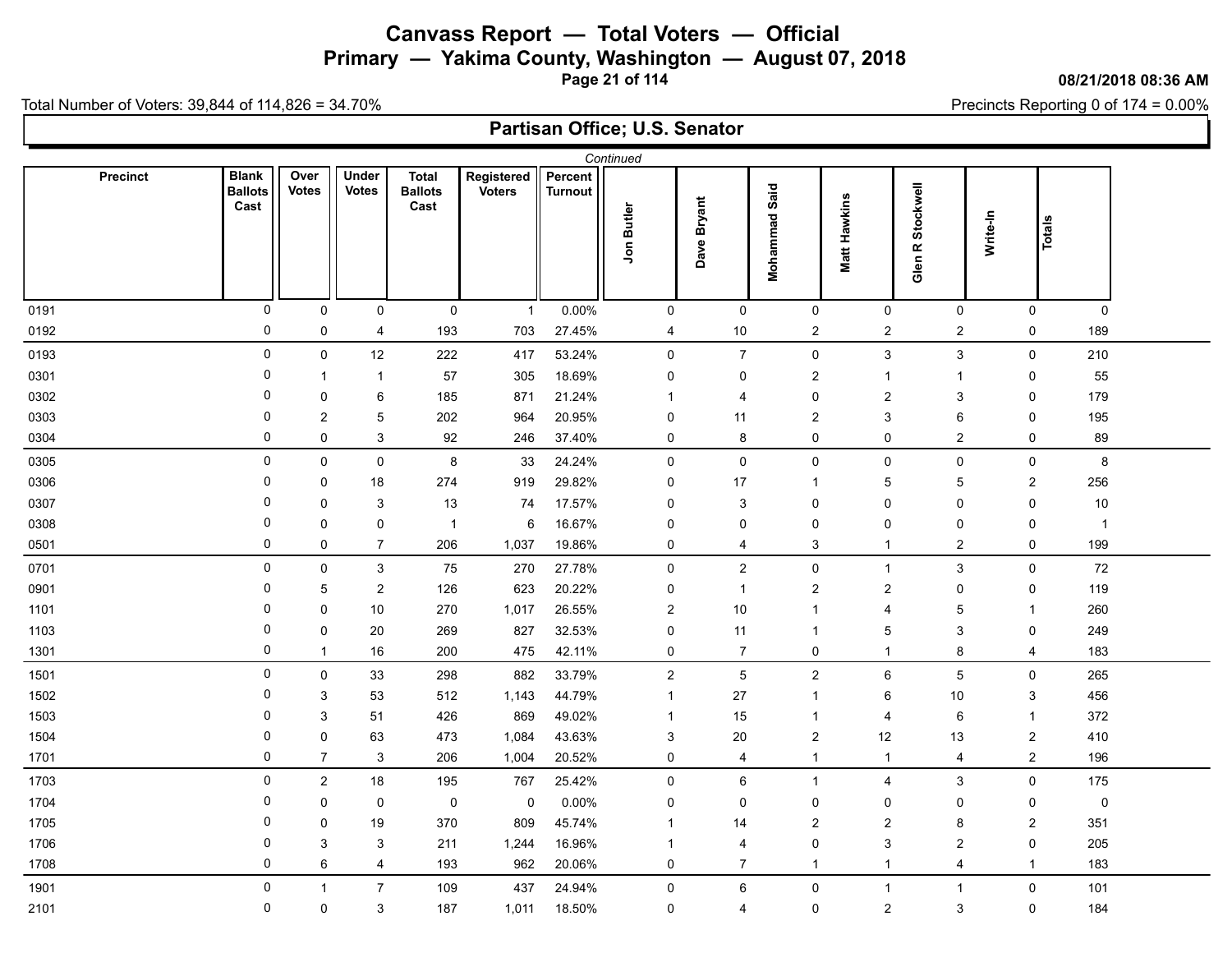# **Canvass Report — Total Voters — Official Primary — Yakima County, Washington — August 07, 2018**

**Page 22 of 114**

#### **08/21/2018 08:36 AM**

Precincts Reporting 0 of 174 = 0.00%

Total Number of Voters: 39,844 of 114,826 = 34.70%

| Continued |                                        |                      |                         |                                        |                             |                           |                         |                  |                         |                         |                                |          |                     |  |
|-----------|----------------------------------------|----------------------|-------------------------|----------------------------------------|-----------------------------|---------------------------|-------------------------|------------------|-------------------------|-------------------------|--------------------------------|----------|---------------------|--|
| Precinct  | <b>Blank</b><br><b>Ballots</b><br>Cast | Over<br><b>Votes</b> | Under<br><b>Votes</b>   | <b>Total</b><br><b>Ballots</b><br>Cast | Registered<br><b>Voters</b> | Percent<br><b>Turnout</b> | Jon Butler              | Dave Bryant      | Mohammad Said           | Matt Hawkins            | Stockwell<br>Glen <sub>R</sub> | Write-In | Totals              |  |
| 2102      | $\pmb{0}$                              | $\mathbf{1}$         | $\overline{\mathbf{4}}$ | 164                                    | 768                         | 21.35%                    | $\mathsf 0$             | $\overline{7}$   | $\overline{1}$          | $\mathbf{1}$            | $\mathbf{1}$                   |          | $\pmb{0}$<br>159    |  |
| 2103      | 0                                      | $\pmb{0}$            | 5                       | 178                                    | 1,083                       | 16.44%                    | $\mathsf 3$             | $\pmb{0}$        | $\overline{1}$          | $\boldsymbol{2}$        | 5                              |          | $\pmb{0}$<br>173    |  |
| 2301      | 0                                      | $\mathbf{1}$         | 11                      | 230                                    | 820                         | 28.05%                    | 0                       | $\sqrt{2}$       | $10$                    | 6                       | $\overline{5}$                 |          | $\pmb{0}$<br>218    |  |
| 2303      | $\pmb{0}$                              | $\mathsf 0$          | 11                      | 194                                    | 716                         | 27.09%                    | $\pmb{0}$               | $\mathbf 5$      | $\mathbf{2}$            | $\mathbf{2}$            | $\overline{1}$                 |          | $\pmb{0}$<br>183    |  |
| 2306      | 0                                      | $\mathbf 0$          | 11                      | 284                                    | 1,125                       | 25.24%                    | 3                       | 8                | 0                       | $\sqrt{5}$              | $\overline{5}$                 |          | 0<br>273            |  |
| 2501      | 0                                      | 0                    | 3                       | 160                                    | 988                         | 16.19%                    | 0                       | $\overline{c}$   | 0                       | $\mathbf 0$             | $\mathbf{1}$                   |          | 0<br>157            |  |
| 2502      | 0                                      | $\overline{5}$       | $\boldsymbol{2}$        | 65                                     | 560                         | 11.61%                    | 0                       | 0                | 0                       | 0                       | $\overline{c}$                 |          | 0<br>58             |  |
| 2701      | 0                                      | 0                    | 11                      | 171                                    | 477                         | 35.85%                    | 0                       | $\overline{c}$   | 0                       | $\mathbf 5$             | 9                              |          | $\pmb{0}$<br>160    |  |
| 2702      | $\overline{2}$                         | $\boldsymbol{2}$     | 28                      | 431                                    | 1,015                       | 42.46%                    | 0                       | 21               | $\overline{1}$          | $10\,$                  | $\overline{\mathbf{4}}$        |          | $\pmb{0}$<br>401    |  |
| 3002      | $\mathbf 1$                            | $\mathbf 0$          | 5                       | 67                                     | 258                         | 25.97%                    | 0                       | $\mathbf 5$      | 0                       | $\mathbf{3}$            | 3                              |          | 0<br>62             |  |
| 3004      | $\mathbf 0$                            | 0                    | 0                       | 12                                     | 30                          | 40.00%                    | $\overline{1}$          | 0                | $\mathbf 0$             | 0                       | $\overline{1}$                 |          | 0<br>12             |  |
| 3100      | $\Omega$                               | $\mathbf{1}$         | 11                      | 273                                    | 834                         | 32.73%                    | $\mathbf{1}$            | 18               | $\overline{\mathbf{1}}$ | 3                       | 8                              |          | $\mathbf{1}$<br>261 |  |
| 3101      | 0                                      | $\boldsymbol{2}$     | 9                       | 151                                    | 431                         | 35.03%                    | $\mathbf{1}$            | $\mathbf{1}$     | 0                       | $\overline{2}$          | $\overline{5}$                 |          | $\pmb{0}$<br>140    |  |
| 3102      | $\pmb{0}$                              | $\mathbf{1}$         | $\overline{c}$          | 233                                    | 884                         | 26.36%                    | $\overline{1}$          | 5                | 0                       | $\mathbf{3}$            | $\pmb{0}$                      |          | 230<br>$\mathbf{1}$ |  |
| 3103      | 0                                      | 0                    | 6                       | 159                                    | 711                         | 22.36%                    | 0                       | 4                | $\sqrt{2}$              | $\mathbf{1}$            | $\overline{c}$                 |          | 0<br>153            |  |
| 3104      | 0                                      | $\mathbf{1}$         | 8                       | 338                                    | 906                         | 37.31%                    | 0                       | 16               | $\overline{1}$          | $\overline{c}$          | $\overline{5}$                 |          | 329<br>$\mathbf{1}$ |  |
| 3105      | 0                                      | 0                    | $\boldsymbol{2}$        | 25                                     | 109                         | 22.94%                    | 0                       | 0                | 0                       | $\sqrt{2}$              | $\mathbf{1}$                   |          | $\pmb{0}$<br>23     |  |
| 3106      | $\mathbf{1}$                           | $\mathbf{1}$         | 15                      | 263                                    | 688                         | 38.23%                    | $\overline{a}$          | 16               | $\overline{1}$          | $\overline{4}$          | 5                              |          | 0<br>247            |  |
| 3203      | 0                                      | $\mathsf 0$          | 24                      | 354                                    | 840                         | 42.14%                    | $\pmb{0}$               | 6                | 0                       | $\overline{\mathbf{4}}$ | 8                              |          | $\mathsf 0$<br>330  |  |
| 3205      | 0                                      | $\mathbf 0$          | 25                      | 410                                    | 1,128                       | 36.35%                    | $\mathbf 1$             | $\overline{7}$   | $\mathbf 0$             | 8                       | $\overline{7}$                 |          | 0<br>385            |  |
| 3206      | 0                                      | $\mathbf{1}$         | 29                      | 410                                    | 832                         | 49.28%                    | $\overline{1}$          | 19               | $\overline{1}$          | $\overline{1}$          | $\overline{7}$                 |          | $\pmb{0}$<br>380    |  |
| 3208      | 0                                      | $\pmb{0}$            | 0                       | $32\,$                                 | 138                         | 23.19%                    | 0                       | $\boldsymbol{2}$ | 0                       | 0                       | $\pmb{0}$                      |          | $\pmb{0}$<br>32     |  |
| 3301      | 0                                      | 0                    | 10                      | 215                                    | 567                         | 37.92%                    | 0                       | $\mathbf 5$      | $\overline{c}$          | 6                       | $\pmb{0}$                      |          | $\pmb{0}$<br>205    |  |
| 3303      | $\mathbf 0$                            | $\pmb{0}$            | $\boldsymbol{7}$        | 116                                    | 426                         | 27.23%                    | $\pmb{0}$               | $\boldsymbol{2}$ | 0                       | $\mathbf{1}$            | $\overline{c}$                 |          | $\mathsf 0$<br>109  |  |
| 3304      | 0                                      | 1                    | 18                      | 317                                    | 798                         | 39.72%                    | $\overline{\mathbf{c}}$ | 15               | $\overline{c}$          | 8                       | $\overline{7}$                 |          | 298<br>$\mathbf{1}$ |  |
| 3305      | 0                                      | $\mathbf 0$          | 15                      | 259                                    | 696                         | 37.21%                    | 0                       | 12               | 0                       | 8                       | 5                              |          | 0<br>244            |  |
| 3308      | 1                                      | $\pmb{0}$            | 11                      | 293                                    | 779                         | 37.61%                    | $\mathbf{1}$            | 12               | 0                       | $\,6\,$                 | $\boldsymbol{9}$               |          | $\pmb{0}$<br>282    |  |
| 3309      | $\mathbf 0$                            | 0                    | 5                       | 168                                    | 731                         | 22.98%                    | 0                       | 4                | 0                       | $\mathbf{1}$            | -1                             |          | $\mathbf 0$<br>163  |  |
| 3310      | $\mathsf{O}\xspace$                    | $\mathsf 0$          | 8                       | 225                                    | 1,088                       | 20.68%                    | $\mathsf 0$             | $\,6\,$          | $\mathsf{O}\xspace$     | $\overline{7}$          | $\overline{2}$                 |          | $\pmb{0}$<br>217    |  |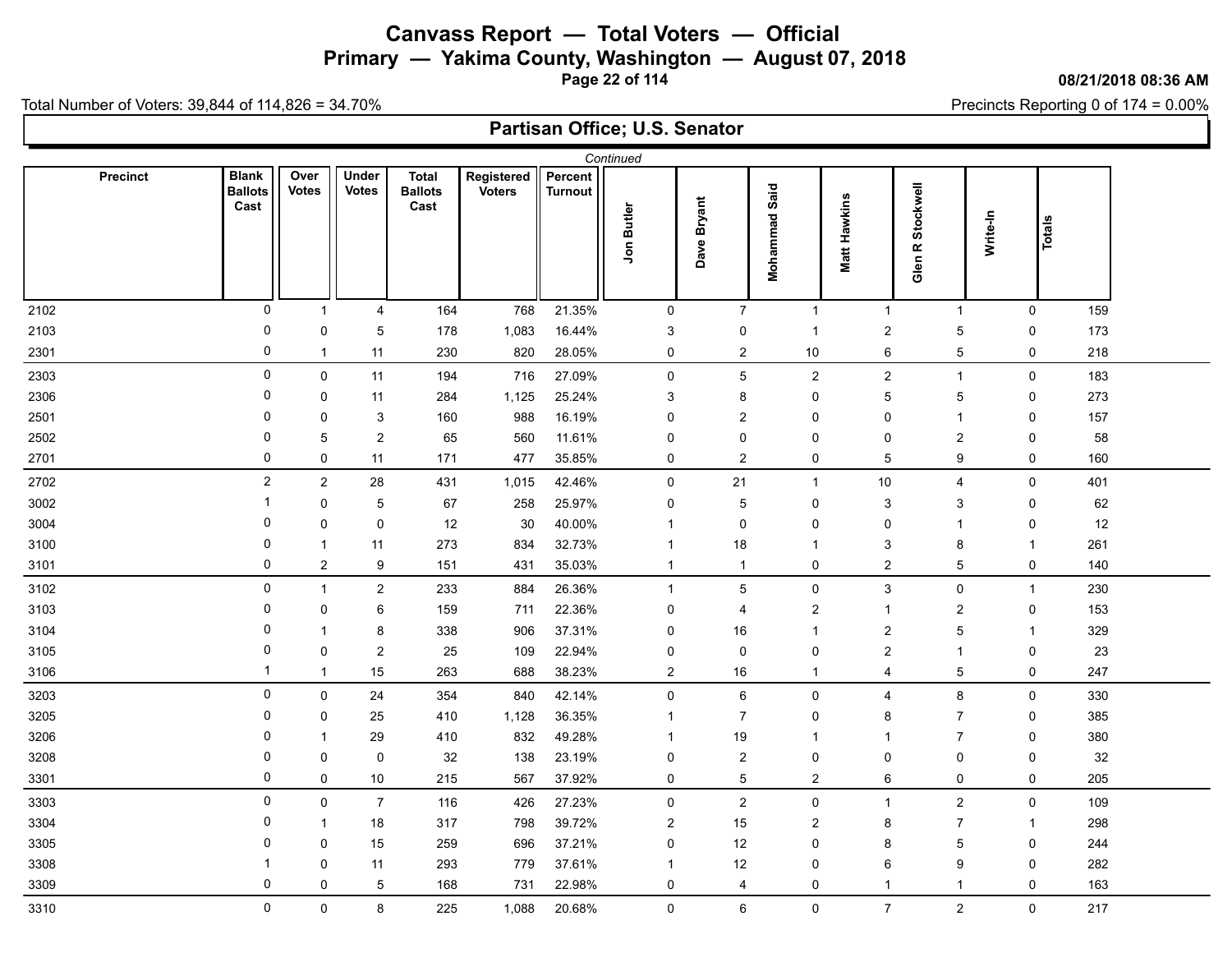**Primary — Yakima County, Washington — August 07, 2018**

**Page 23 of 114**

### **08/21/2018 08:36 AM**

Precincts Reporting 0 of 174 = 0.00%

Total Number of Voters: 39,844 of 114,826 = 34.70%

| Continued       |                                        |                      |                       |                                        |                             |                           |                           |                  |                      |                  |                                |                           |            |  |
|-----------------|----------------------------------------|----------------------|-----------------------|----------------------------------------|-----------------------------|---------------------------|---------------------------|------------------|----------------------|------------------|--------------------------------|---------------------------|------------|--|
| <b>Precinct</b> | <b>Blank</b><br><b>Ballots</b><br>Cast | Over<br><b>Votes</b> | Under<br><b>Votes</b> | <b>Total</b><br><b>Ballots</b><br>Cast | Registered<br><b>Voters</b> | Percent<br><b>Turnout</b> | Jon Butler                | Dave Bryant      | <b>Mohammad Said</b> | Matt Hawkins     | Stockwell<br>Glen <sub>R</sub> | Write-In                  | Totals     |  |
| 3311            | $\mathbf 0$                            | 0                    | 22                    | 468                                    | 1,041                       | 44.96%                    | 0                         | 21               | $\mathbf{1}$         | 16               | 12                             | $\mathbf{1}$              | 446        |  |
| 3401            | 0                                      | $\mathbf{1}$         | 5                     | 81                                     | 526                         | 15.40%                    | 0                         | $\boldsymbol{2}$ | $\pmb{0}$            | $\pmb{0}$        | $\pmb{0}$                      | $\pmb{0}$                 | ${\bf 75}$ |  |
| 3504            | 0                                      | 0                    | 0                     | 8                                      | 22                          | 36.36%                    | 0                         | 0                | $\mathbf 0$          | $\pmb{0}$        | $\mathbf 0$                    | 0                         | 8          |  |
| 3601            | 0                                      | 0                    | 0                     | $32\,$                                 | 57                          | 56.14%                    | 0                         | $\mathbf{1}$     | 0                    | 0                | $\,6\,$                        | $\pmb{0}$                 | 32         |  |
| 3602            | 0                                      | $\mathsf{O}\xspace$  | $30\,$                | 465                                    | 1,168                       | 39.81%                    | $\ensuremath{\mathsf{3}}$ | 14               | $\overline{2}$       | 15               | 4                              | $\pmb{0}$                 | 435        |  |
| 3605            | 1                                      | 0                    | 18                    | 302                                    | 823                         | 36.70%                    | $\overline{4}$            | 9                | $\overline{1}$       | $\sqrt{5}$       | 14                             | $\pmb{0}$                 | 284        |  |
| 3701            | 0                                      | 0                    | 10                    | 208                                    | 757                         | 27.48%                    | 0                         | 12               | 0                    | $\,6\,$          | $\overline{a}$                 | $\mathbf{1}$              | 198        |  |
| 3900            | 0                                      | 0                    | 33                    | 378                                    | 862                         | 43.85%                    | 1                         | 22               | $\overline{1}$       | 11               | $\overline{7}$                 | $\ensuremath{\mathsf{3}}$ | 345        |  |
| 3901            | 0                                      | $\mathbf{1}$         | 20                    | 180                                    | 425                         | 42.35%                    | $\pmb{0}$                 | 14               | 0                    | $5\phantom{.0}$  | $\mathbf{1}$                   | $\pmb{0}$                 | 159        |  |
| 3902            | $\mathsf 0$                            | 0                    | $\overline{1}$        | 113                                    | 364                         | 31.04%                    | $\mathbf{1}$              | 11               | $\mathsf 0$          | $\overline{2}$   | $\overline{c}$                 | $\pmb{0}$                 | 112        |  |
| 3903            | 0                                      | $\mathbf{1}$         | 40                    | 504                                    | 1,136                       | 44.37%                    | 0                         | 33               | $\sqrt{2}$           | 13               | 10                             | 0                         | 463        |  |
| 3904            | 0                                      | 0                    | 15                    | 347                                    | 790                         | 43.92%                    | $\mathbf 1$               | 12               | $\sqrt{2}$           | $\overline{7}$   | $\sqrt{2}$                     | $\pmb{0}$                 | 332        |  |
| 3905            | 0                                      | $\mathbf{1}$         | 5                     | 106                                    | 256                         | 41.41%                    | 0                         | 15               | $\mathbf 0$          | $\mathbf{1}$     | 3                              | 0                         | 100        |  |
| 4001            | 0                                      | 0                    | 0                     | 88                                     | 492                         | 17.89%                    | $\mathbf{1}$              | $\boldsymbol{2}$ | $\mathbf 0$          | $\overline{2}$   | $\overline{c}$                 | $\mathbf 0$               | 88         |  |
| 4002            | 0                                      | $\mathsf 0$          | $\overline{2}$        | 82                                     | 321                         | 25.55%                    | $\pmb{0}$                 | $\mathsf 3$      | $\mathbf 0$          | $\boldsymbol{2}$ | $\boldsymbol{2}$               | $\mathsf{O}\xspace$       | 80         |  |
| 4003            | 0                                      | $\mathbf{1}$         | 19                    | 417                                    | 1,179                       | 35.37%                    | 0                         | 43               | $\pmb{0}$            | $\boldsymbol{9}$ | 15                             | $\overline{c}$            | 397        |  |
| 4005            | 0                                      | 0                    | $12$                  | 186                                    | 434                         | 42.86%                    | $\mathbf 0$               | 11               | $\sqrt{3}$           | $\pmb{0}$        | $\sqrt{3}$                     | $\pmb{0}$                 | 174        |  |
| 4102            | 0                                      | $\mathbf{1}$         | 14                    | 383                                    | 776                         | 49.36%                    | 0                         | 14               | $\overline{1}$       | $\,6$            | 15                             | $\mathbf{1}$              | 368        |  |
| 4104            | 0                                      | $\overline{2}$       | 12                    | 231                                    | 640                         | 36.09%                    | 0                         | 11               | $\overline{2}$       | $\sqrt{5}$       | $\mathbf{1}$                   | $\pmb{0}$                 | 217        |  |
| 4105            | 0                                      | 0                    | 5                     | 138                                    | 385                         | 35.84%                    | $\pmb{0}$                 | $\boldsymbol{9}$ | $\mathsf 0$          | $\overline{1}$   | $\overline{\mathbf{4}}$        | $\pmb{0}$                 | 133        |  |
| 4106            | 0                                      | 0                    | 21                    | 276                                    | 658                         | 41.95%                    | $\overline{c}$            | 16               | 0                    | $\overline{7}$   | 10                             | 0                         | 255        |  |
| 4108            | 0                                      | 0                    | 25                    | 263                                    | 528                         | 49.81%                    | $\mathbf 0$               | $10$             | $\overline{1}$       | $\overline{4}$   | 6                              | 0                         | 238        |  |
| 4109            | 0                                      | 0                    | 27                    | 371                                    | 1,148                       | 32.32%                    | 0                         | 22               | $\overline{2}$       | 3                | 6                              | $\pmb{0}$                 | 344        |  |
| 4111            | 0                                      | 0                    | 21                    | 384                                    | 857                         | 44.81%                    | 0                         | 23               | 0                    | $\bf 8$          | $\mathbf 5$                    | 0                         | 363        |  |
| 4112            | $\mathbf 0$                            | $\mathbf{1}$         | 53                    | 568                                    | 1,179                       | 48.18%                    | $\mathbf{1}$              | 17               | $\boldsymbol{2}$     | $\overline{7}$   | $\boldsymbol{9}$               | $\mathbf{1}$              | 514        |  |
| 4114            | 0                                      | 0                    | 10                    | 286                                    | 782                         | 36.57%                    | 0                         | $\overline{7}$   | $\pmb{0}$            | $\overline{4}$   | $\boldsymbol{2}$               | 0                         | 276        |  |
| 4115            | 0                                      | 0                    | 19                    | 277                                    | 627                         | 44.18%                    | 1                         | 15               | $\pmb{0}$            | 5                | $\ensuremath{\mathsf{3}}$      | -1                        | 258        |  |
| 4303            | 1                                      | 0                    | $\overline{7}$        | 88                                     | 270                         | 32.59%                    | $\mathbf 0$               | 9                | $\overline{1}$       | $\overline{1}$   | $\mathbf 5$                    | $\mathbf 0$               | 81         |  |
| 4401            | $\mathbf{1}$                           | 0                    | 6                     | 167                                    | 430                         | 38.84%                    | 0                         | 10               | $\mathbf{1}$         | $\mathbf 0$      | $\mathbf{1}$                   | $\mathbf{1}$              | 161        |  |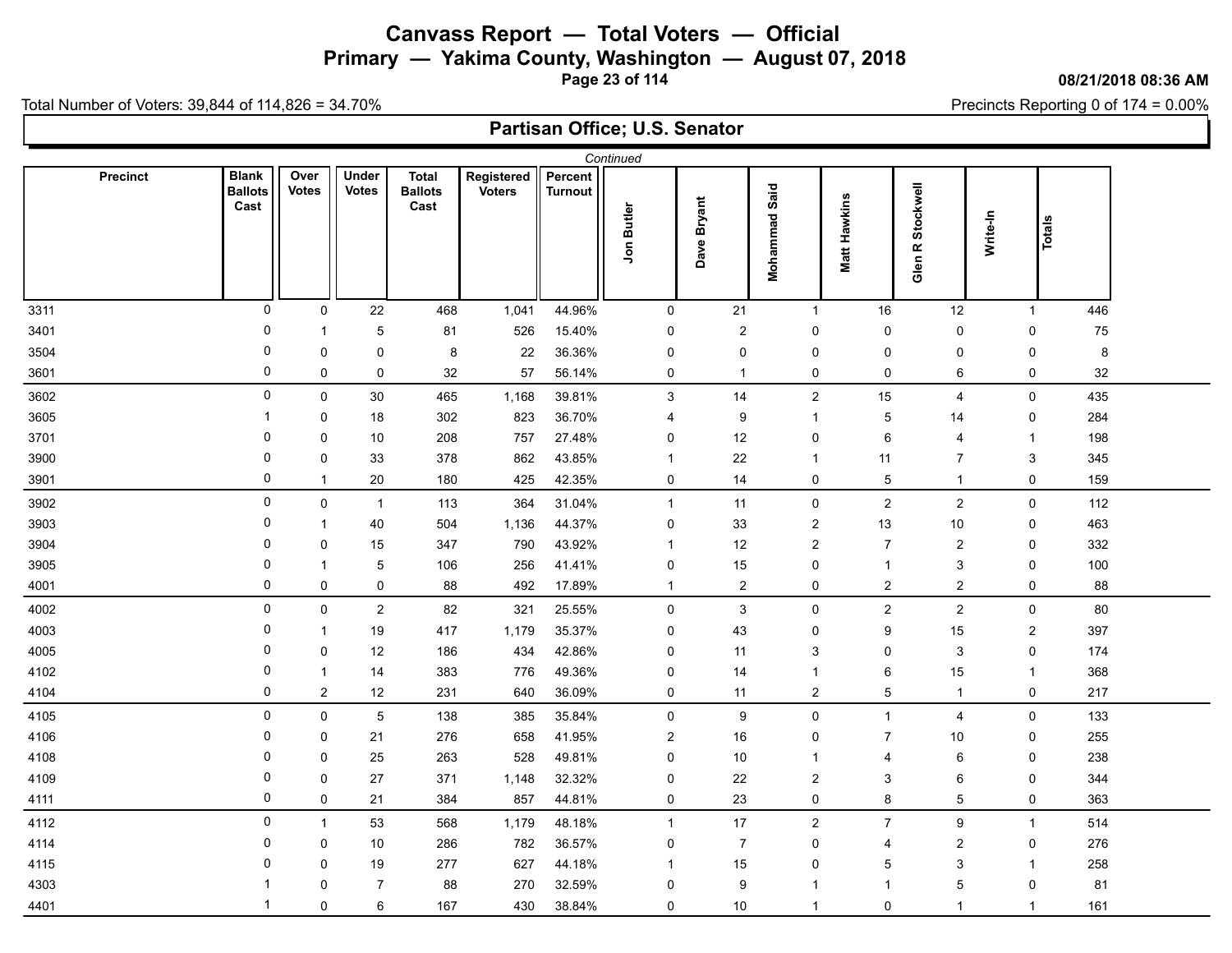# **Canvass Report — Total Voters — Official Primary — Yakima County, Washington — August 07, 2018**

**Page 24 of 114**

#### **08/21/2018 08:36 AM**

Precincts Reporting 0 of 174 = 0.00%

Total Number of Voters: 39,844 of 114,826 = 34.70%

|                 |                                        |                      |                              |                                        |                             |                           | Continued               |                  |                           |                     |                         |                     |        |
|-----------------|----------------------------------------|----------------------|------------------------------|----------------------------------------|-----------------------------|---------------------------|-------------------------|------------------|---------------------------|---------------------|-------------------------|---------------------|--------|
| <b>Precinct</b> | <b>Blank</b><br><b>Ballots</b><br>Cast | Over<br><b>Votes</b> | <b>Under</b><br><b>Votes</b> | <b>Total</b><br><b>Ballots</b><br>Cast | Registered<br><b>Voters</b> | Percent<br><b>Turnout</b> | Jon Butler              | Dave Bryant      | Mohammad Said             | <b>Matt Hawkins</b> | Glen R Stockwell        | Write-In            | Totals |
| 4402            | 0                                      | $\mathsf{O}$         | 16                           | 234                                    | 562                         | 41.64%                    | 0                       | 17               | $\mathbf 0$               | 9                   | $\overline{5}$          | 0                   | 218    |
| 4501            | 0                                      | 0                    | $\mathbf 1$                  | 63                                     | 291                         | 21.65%                    | $\mathbf 1$             | 5                | $\pmb{0}$                 | $\pmb{0}$           | $\pmb{0}$               | 0                   | 62     |
| 4503            | 0                                      | 0                    | $\pmb{0}$                    | 33                                     | 73                          | 45.21%                    | $\pmb{0}$               | $\boldsymbol{2}$ | $\pmb{0}$                 | $\pmb{0}$           | $\mathbf{1}$            | 0                   | 33     |
| 4504            | $\overline{\mathbf{1}}$                | 0                    | 14                           | 271                                    | 575                         | 47.13%                    | 0                       | 18               | $\mathbf 0$               | 5                   | $\sqrt{3}$              | $\pmb{0}$           | 257    |
| 4601            | 0                                      | 0                    | 6                            | 148                                    | 303                         | 48.84%                    | 0                       | $\bf 8$          | 0                         | $\overline{2}$      | $\mathbf{1}$            | $\mathbf{1}$        | 142    |
| 4602            | 0                                      | 0                    | $26\,$                       | 217                                    | 543                         | 39.96%                    | $\mathbf{1}$            | 4                | $\overline{1}$            | $\,6\,$             | $\overline{5}$          | $\mathsf{O}\xspace$ | 191    |
| 4603            | 0                                      | $\overline{1}$       | 28                           | 446                                    | 889                         | 50.17%                    | 0                       | 8                | $\mathbf 0$               | $\overline{7}$      | 8                       | 0                   | 417    |
| 4604            | 0                                      | $\overline{1}$       | 18                           | 194                                    | 356                         | 54.49%                    | 0                       | 8                | $\overline{1}$            | 3                   | $\overline{7}$          | 0                   | 175    |
| 4605            | 0                                      | 0                    | 8                            | 149                                    | 447                         | 33.33%                    | $\overline{\mathbf{1}}$ | 9                | $\overline{4}$            | 10                  | 3                       | $\mathbf{1}$        | 141    |
| 4606            | $\mathbf{1}$                           | $\overline{c}$       | 26                           | 441                                    | 1,061                       | 41.56%                    | 0                       | 15               | $\mathsf 0$               | $\overline{5}$      | 13                      | 0                   | 413    |
| 4609            | 0                                      | $\mathbf{1}$         | $\sqrt{5}$                   | 125                                    | 337                         | 37.09%                    | 0                       | 3                | $\mathbf{1}$              | $\sqrt{3}$          | $\pmb{0}$               | $\mathbf{1}$        | 119    |
| 4615            | 0                                      | 3                    | 11                           | 210                                    | 708                         | 29.66%                    | -1                      | 15               | $\mathbf 0$               | $\pmb{0}$           | $\boldsymbol{9}$        | $\mathbf{1}$        | 196    |
| 4616            | 0                                      | $\overline{1}$       | 4                            | 122                                    | 322                         | 37.89%                    | $\mathbf 0$             | 5                | $\mathbf 0$               | $\overline{2}$      | 4                       | 1                   | 117    |
| 4618            | 0                                      | $\mathsf 0$          | $\overline{a}$               | 182                                    | 566                         | 32.16%                    | $\boldsymbol{2}$        | $10$             | $\mathbf 0$               | $\overline{4}$      | $\,6\,$                 | $\pmb{0}$           | 180    |
| 4623            | 0                                      | $\overline{1}$       | $\mathbf{1}$                 | 39                                     | 118                         | 33.05%                    | $\mathbf{1}$            | 3                | $\mathbf 0$               | $\pmb{0}$           | $\mathbf 0$             | 0                   | $37\,$ |
| 4624            | 0                                      | $\mathbf{1}$         | 8                            | 150                                    | 322                         | 46.58%                    | $\pmb{0}$               | $\overline{5}$   | $\mathsf 0$               | $\mathbf{1}$        | $\overline{c}$          | $\mathbf{1}$        | 141    |
| 4628            | 0                                      | 0                    | $\mathbf{1}$                 | 100                                    | 355                         | 28.17%                    | 0                       | $\overline{7}$   | $\overline{1}$            | 4                   | $\overline{c}$          | 0                   | 99     |
| 4801            | 0                                      | 2                    | 17                           | 459                                    | 1,170                       | 39.23%                    | 0                       | 25               | 0                         | 13                  | 14                      | 0                   | 440    |
| 4802            | 0                                      | $\overline{1}$       | 43                           | 597                                    | 1,232                       | 48.46%                    | 0                       | 25               | $\overline{4}$            | 10                  | 11                      | $\mathbf{1}$        | 553    |
| 5001            | 0                                      | $\mathsf 0$          | 4                            | ${\bf 75}$                             | 261                         | 28.74%                    | 0                       | $\overline{5}$   | $\pmb{0}$                 | $\overline{2}$      | $\sqrt{3}$              | 0                   | 71     |
| 5003            | 0                                      | $\pmb{0}$            | 20                           | 307                                    | 773                         | 39.72%                    | 0                       | 13               | $\ensuremath{\mathsf{3}}$ | $\overline{4}$      | 10                      | $\mathbf{1}$        | 287    |
| 5010            | 0                                      | 0                    | $\ensuremath{\mathsf{3}}$    | 120                                    | 229                         | 52.40%                    | $\mathbf 0$             | 4                | $\overline{1}$            | $\overline{1}$      | $\mathbf 0$             | 0                   | 117    |
| 5012            | 0                                      | $\overline{1}$       | 4                            | 206                                    | 1,055                       | 19.53%                    | 0                       | 6                | $\sqrt{2}$                | $\pmb{0}$           | 10                      | $\pmb{0}$           | 201    |
| 5014            | 0                                      | 0                    | 19                           | 314                                    | 803                         | 39.10%                    | $\mathbf{1}$            | 13               | $\overline{1}$            | $\overline{2}$      | 5                       | 0                   | 295    |
| 5016            | 0                                      | $\mathbf 0$          | 20                           | 202                                    | 474                         | 42.62%                    | $\pmb{0}$               | 9                | $\overline{1}$            | 10                  | $\,6\,$                 | $\pmb{0}$           | 182    |
| 5020            | 0                                      | $\boldsymbol{2}$     | 13                           | 217                                    | 460                         | 47.17%                    | $\mathbf{1}$            | 4                | $\mathsf 0$               | $\overline{2}$      | $\overline{\mathbf{4}}$ | $\boldsymbol{2}$    | 202    |
| 5101            | 0                                      | $\overline{1}$       | 10                           | 171                                    | 384                         | 44.53%                    | $\mathbf 0$             | 8                | 0                         | $\overline{4}$      | 3                       | 0                   | 160    |
| 5202            | 0                                      | 0                    | 0                            | 0                                      | $\mathbf 5$                 | 0.00%                     | $\mathbf 0$             | 0                | $\mathbf 0$               | $\mathbf 0$         | $\pmb{0}$               | 0                   | 0      |
| Provisional     | 0                                      | 0                    | 0                            | 0                                      | $\mathbf 0$                 | 0.00%                     | $\mathbf 0$             | 0                | $\mathbf 0$               | $\mathbf 0$         | $\mathbf 0$             | $\mathbf 0$         | 0      |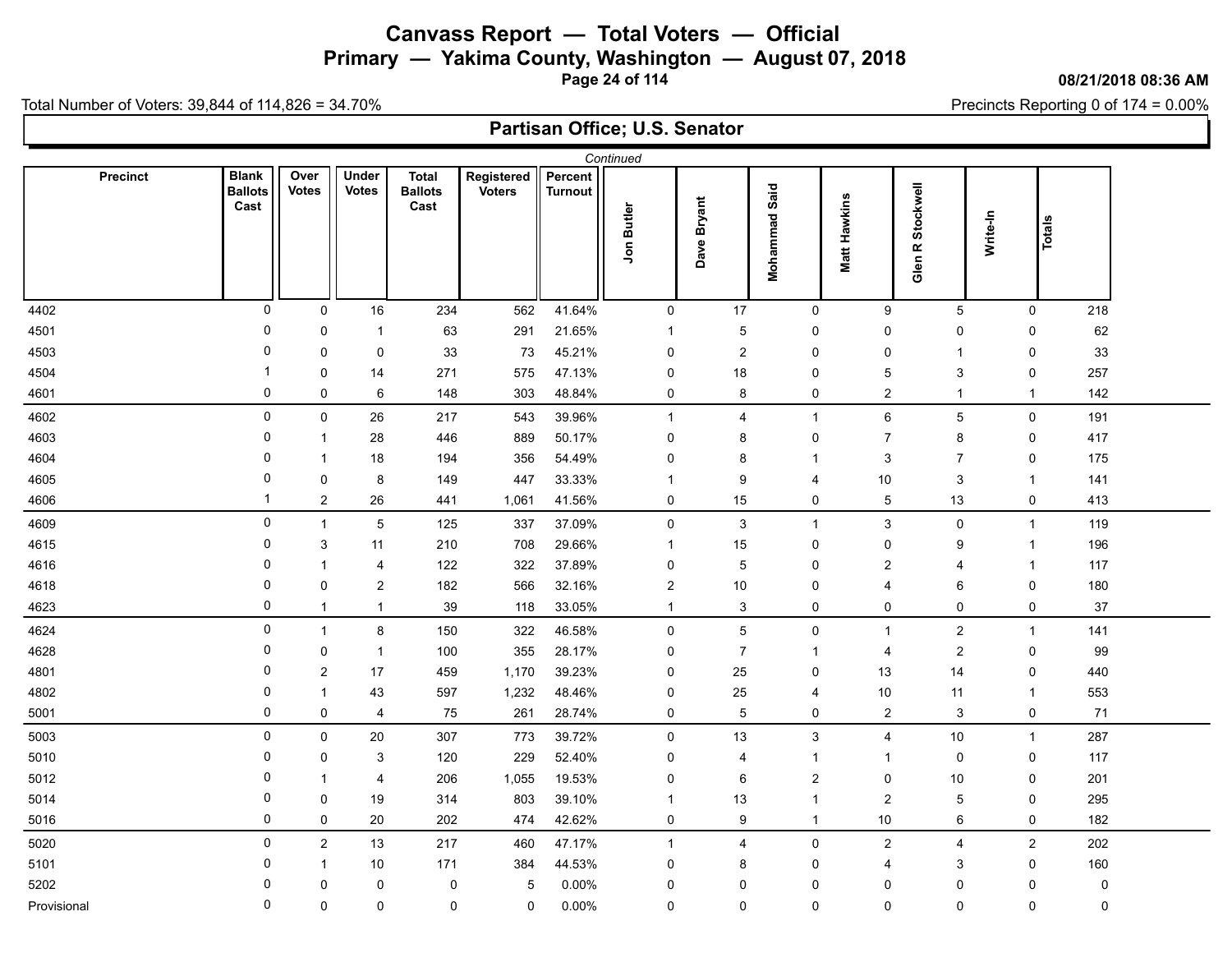|                                                    |     |       |        |         | Canvass Report - Total Voters - Official<br>Page 25 of 114 |    |       | Primary — Yakima County, Washington — August 07, 2018 |     |     |    | 08/21/2018 08:36 AM                     |  |
|----------------------------------------------------|-----|-------|--------|---------|------------------------------------------------------------|----|-------|-------------------------------------------------------|-----|-----|----|-----------------------------------------|--|
| Total Number of Voters: 39,844 of 114,826 = 34.70% |     |       |        |         |                                                            |    |       |                                                       |     |     |    | Precincts Reporting 0 of $174 = 0.00\%$ |  |
| Totals:                                            | 131 | 2,027 | 39,844 | 114.826 |                                                            | 82 | 1,472 | 179                                                   | 654 | 711 | 70 | 37,686                                  |  |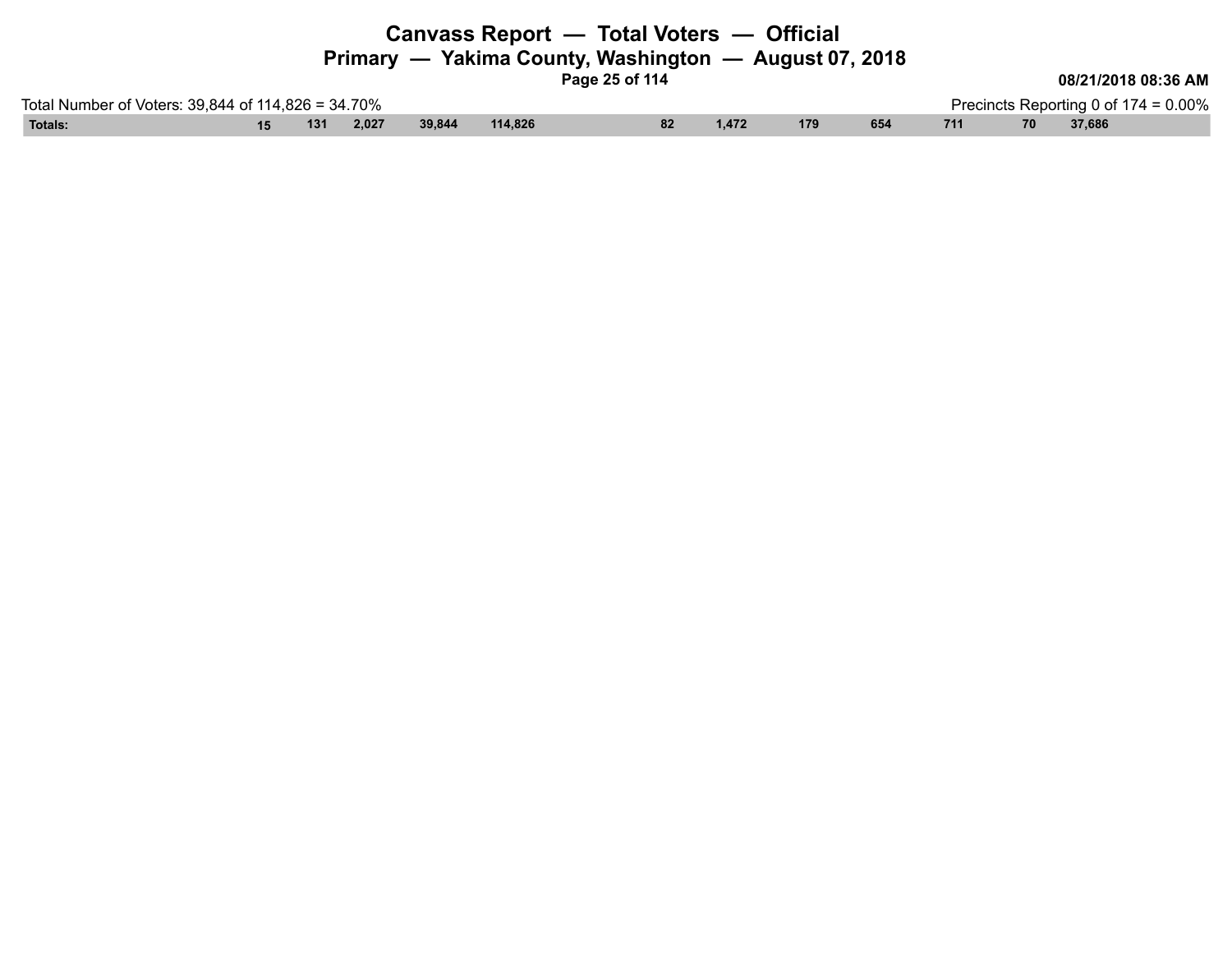**Primary — Yakima County, Washington — August 07, 2018**

**Page 26 of 114**

**08/21/2018 08:36 AM**

Ъ

Precincts Reporting 0 of 174 = 0.00%

| <b>Under</b><br>Over<br><b>Total</b><br>Registered<br>Percent<br><b>Precinct</b><br><b>Blank</b><br>Brown<br>Votes<br><b>Votes</b><br><b>Ballots</b><br><b>Ballots</b><br><b>Voters</b><br><b>Turnout</b><br>Dan Newhouse<br>Cast<br>Cast<br>Write-In<br>Totals<br>Christine<br>$\mathbf 0$<br>0.00%<br>$\mathsf{O}\xspace$<br>$\overline{2}$<br>$\mathsf 0$<br>$\mathsf{O}\xspace$<br>$\mathsf{O}\xspace$<br>$\mathsf{O}$<br>0<br>0<br>32.71%<br>0<br>431<br>67<br>69<br>$\overline{c}$<br>138<br>$\mathbf 0$<br>141<br>3<br>0<br>327<br>18.96%<br>30<br>30<br>61<br>62<br>0<br>$\mathbf{1}$<br>$\overline{1}$<br>0<br>20.74%<br>$\pmb{0}$<br>112<br>117<br>564<br>54<br>58<br>0<br>$\overline{5}$<br>$\mathbf 0$<br>13.67%<br>$37\,$<br>38<br>278<br>10<br>$27\,$<br>0<br>0<br>$\overline{1}$<br>$\pmb{0}$<br>$70$<br>74<br>14.68%<br>29<br>41<br>$\mathsf{O}\xspace$<br>$\mathsf{O}$<br>504<br>4<br>$\mathbf 0$<br>317<br>803<br>39.48%<br>304<br>0<br>140<br>160<br>13<br>4<br>0<br>855<br>31.35%<br>172<br>87<br>259<br>0<br>268<br>0<br>9<br>$\mathbf 0$<br>60<br>410<br>14.63%<br>25<br>33<br>0<br>58<br>0<br>$\overline{2}$<br>$\mathbf 0$<br>14.08%<br>56<br>95<br>0<br>151<br>0<br>$\boldsymbol{2}$<br>153<br>1,087<br>$\pmb{0}$<br>29.00%<br>68<br>152<br>0<br>156<br>538<br>83<br>$\mathbf{1}$<br>4<br>$\mathbf 0$<br>372<br>30.65%<br>57<br>55<br>0<br>112<br>$\mathbf 0$<br>$\boldsymbol{2}$<br>114<br>13.87%<br>80<br>131<br>0<br>134<br>966<br>51<br>0<br>-1<br>3<br>0<br>325<br>12.62%<br>$17$<br>23<br>40<br>0<br>41<br>0<br>$\mathbf{1}$<br>$\mathbf 0$<br>72<br>554<br>13.00%<br>35<br>34<br>70<br>$\mathbf 0$<br>$\overline{2}$<br>$\mathbf{1}$<br>$\mathsf 0$<br>132<br>$\mathsf{O}$<br>138<br>832<br>16.59%<br>48<br>84<br>$\mathsf{O}$<br>6<br>$\mathbf 0$<br>258<br>260<br>1,077<br>24.14%<br>$\overline{c}$<br>125<br>131<br>0<br>$\overline{2}$<br>$\mathbf 0$<br>27.67%<br>173<br>179<br>647<br>72<br>$\pmb{0}$<br>0<br>101<br>6<br>0<br>1,149<br>35.16%<br>192<br>201<br>393<br>0<br>0<br>404<br>11<br>0<br>41.50%<br>142<br>0<br>366<br>882<br>215<br>358<br>8<br>$\mathbf{1}$<br>$\mathsf 0$<br>906<br>27.59%<br>$\mathsf{O}\xspace$<br>243<br>250<br>127<br>116<br>$\mathbf{1}$<br>6<br>$\mathbf 0$<br>1,143<br>30.88%<br>144<br>346<br>0<br>$\overline{7}$<br>353<br>198<br>4<br>0<br>1,151<br>43.61%<br>502<br>278<br>210<br>489<br>0<br>13<br>$\mathbf{1}$<br>0<br>572<br>277<br>284<br>49.65%<br>122<br>155<br>0<br>$\overline{7}$<br>0<br>$\mathbf 0$<br>273<br>499<br>507<br>1,043<br>48.61%<br>224<br>$\overline{2}$<br>$\mathbf 0$<br>8<br>$\mathsf 0$<br>458<br>944<br>48.52%<br>253<br>193<br>$\mathbf{1}$<br>447<br>$\mathbf 0$<br>11<br>0<br>281<br>1,169<br>24.04%<br>158<br>120<br>0<br>278<br>$\mathbf 0$<br>$\mathbf 3$<br>238<br>486<br>48.97%<br>82<br>3<br>228<br>143<br>-1<br>0<br>10<br>0<br>379<br>29.02%<br>49<br>54<br>0<br>103<br>0<br>110<br>$\overline{7}$<br>$\mathbf 0$<br>$0.00\%$<br>0<br>$\,$ 5 $\,$<br>$\mathbf 0$<br>$\mathbf 0$<br>$\mathbf 0$<br>$\mathbf 0$<br>$\mathbf 0$<br>$\mathsf{O}\xspace$<br>$\pmb{0}$<br>168<br>0145<br>$\mathbf 0$<br>171<br>809<br>21.14%<br>78<br>$90\,$<br>$\mathsf{O}$<br>3<br>$\mathbf 0$ |      | Partisan Office; Congressional District 4; U.S. Representative |   |   |     |     |        |    |    |              |     |  |  |  |  |
|-----------------------------------------------------------------------------------------------------------------------------------------------------------------------------------------------------------------------------------------------------------------------------------------------------------------------------------------------------------------------------------------------------------------------------------------------------------------------------------------------------------------------------------------------------------------------------------------------------------------------------------------------------------------------------------------------------------------------------------------------------------------------------------------------------------------------------------------------------------------------------------------------------------------------------------------------------------------------------------------------------------------------------------------------------------------------------------------------------------------------------------------------------------------------------------------------------------------------------------------------------------------------------------------------------------------------------------------------------------------------------------------------------------------------------------------------------------------------------------------------------------------------------------------------------------------------------------------------------------------------------------------------------------------------------------------------------------------------------------------------------------------------------------------------------------------------------------------------------------------------------------------------------------------------------------------------------------------------------------------------------------------------------------------------------------------------------------------------------------------------------------------------------------------------------------------------------------------------------------------------------------------------------------------------------------------------------------------------------------------------------------------------------------------------------------------------------------------------------------------------------------------------------------------------------------------------------------------------------------------------------------------------------------------------------------------------------------------------------------------------------------------------------------------------------------------------------------------------------------------------------------------------------------------------------------------------------------------------------------------------------------------------------------------------------------------------------------------------------------------------------------------------------------------------------------------------|------|----------------------------------------------------------------|---|---|-----|-----|--------|----|----|--------------|-----|--|--|--|--|
|                                                                                                                                                                                                                                                                                                                                                                                                                                                                                                                                                                                                                                                                                                                                                                                                                                                                                                                                                                                                                                                                                                                                                                                                                                                                                                                                                                                                                                                                                                                                                                                                                                                                                                                                                                                                                                                                                                                                                                                                                                                                                                                                                                                                                                                                                                                                                                                                                                                                                                                                                                                                                                                                                                                                                                                                                                                                                                                                                                                                                                                                                                                                                                                               |      |                                                                |   |   |     |     |        |    |    |              |     |  |  |  |  |
|                                                                                                                                                                                                                                                                                                                                                                                                                                                                                                                                                                                                                                                                                                                                                                                                                                                                                                                                                                                                                                                                                                                                                                                                                                                                                                                                                                                                                                                                                                                                                                                                                                                                                                                                                                                                                                                                                                                                                                                                                                                                                                                                                                                                                                                                                                                                                                                                                                                                                                                                                                                                                                                                                                                                                                                                                                                                                                                                                                                                                                                                                                                                                                                               | 0001 |                                                                |   |   |     |     |        |    |    |              |     |  |  |  |  |
|                                                                                                                                                                                                                                                                                                                                                                                                                                                                                                                                                                                                                                                                                                                                                                                                                                                                                                                                                                                                                                                                                                                                                                                                                                                                                                                                                                                                                                                                                                                                                                                                                                                                                                                                                                                                                                                                                                                                                                                                                                                                                                                                                                                                                                                                                                                                                                                                                                                                                                                                                                                                                                                                                                                                                                                                                                                                                                                                                                                                                                                                                                                                                                                               | 0101 |                                                                |   |   |     |     |        |    |    |              |     |  |  |  |  |
|                                                                                                                                                                                                                                                                                                                                                                                                                                                                                                                                                                                                                                                                                                                                                                                                                                                                                                                                                                                                                                                                                                                                                                                                                                                                                                                                                                                                                                                                                                                                                                                                                                                                                                                                                                                                                                                                                                                                                                                                                                                                                                                                                                                                                                                                                                                                                                                                                                                                                                                                                                                                                                                                                                                                                                                                                                                                                                                                                                                                                                                                                                                                                                                               | 0102 |                                                                |   |   |     |     |        |    |    |              |     |  |  |  |  |
|                                                                                                                                                                                                                                                                                                                                                                                                                                                                                                                                                                                                                                                                                                                                                                                                                                                                                                                                                                                                                                                                                                                                                                                                                                                                                                                                                                                                                                                                                                                                                                                                                                                                                                                                                                                                                                                                                                                                                                                                                                                                                                                                                                                                                                                                                                                                                                                                                                                                                                                                                                                                                                                                                                                                                                                                                                                                                                                                                                                                                                                                                                                                                                                               | 0103 |                                                                |   |   |     |     |        |    |    |              |     |  |  |  |  |
|                                                                                                                                                                                                                                                                                                                                                                                                                                                                                                                                                                                                                                                                                                                                                                                                                                                                                                                                                                                                                                                                                                                                                                                                                                                                                                                                                                                                                                                                                                                                                                                                                                                                                                                                                                                                                                                                                                                                                                                                                                                                                                                                                                                                                                                                                                                                                                                                                                                                                                                                                                                                                                                                                                                                                                                                                                                                                                                                                                                                                                                                                                                                                                                               | 0104 |                                                                |   |   |     |     |        |    |    |              |     |  |  |  |  |
|                                                                                                                                                                                                                                                                                                                                                                                                                                                                                                                                                                                                                                                                                                                                                                                                                                                                                                                                                                                                                                                                                                                                                                                                                                                                                                                                                                                                                                                                                                                                                                                                                                                                                                                                                                                                                                                                                                                                                                                                                                                                                                                                                                                                                                                                                                                                                                                                                                                                                                                                                                                                                                                                                                                                                                                                                                                                                                                                                                                                                                                                                                                                                                                               | 0105 |                                                                |   |   |     |     |        |    |    |              |     |  |  |  |  |
|                                                                                                                                                                                                                                                                                                                                                                                                                                                                                                                                                                                                                                                                                                                                                                                                                                                                                                                                                                                                                                                                                                                                                                                                                                                                                                                                                                                                                                                                                                                                                                                                                                                                                                                                                                                                                                                                                                                                                                                                                                                                                                                                                                                                                                                                                                                                                                                                                                                                                                                                                                                                                                                                                                                                                                                                                                                                                                                                                                                                                                                                                                                                                                                               | 0110 |                                                                |   |   |     |     |        |    |    |              |     |  |  |  |  |
|                                                                                                                                                                                                                                                                                                                                                                                                                                                                                                                                                                                                                                                                                                                                                                                                                                                                                                                                                                                                                                                                                                                                                                                                                                                                                                                                                                                                                                                                                                                                                                                                                                                                                                                                                                                                                                                                                                                                                                                                                                                                                                                                                                                                                                                                                                                                                                                                                                                                                                                                                                                                                                                                                                                                                                                                                                                                                                                                                                                                                                                                                                                                                                                               | 0111 |                                                                |   |   |     |     |        |    |    |              |     |  |  |  |  |
|                                                                                                                                                                                                                                                                                                                                                                                                                                                                                                                                                                                                                                                                                                                                                                                                                                                                                                                                                                                                                                                                                                                                                                                                                                                                                                                                                                                                                                                                                                                                                                                                                                                                                                                                                                                                                                                                                                                                                                                                                                                                                                                                                                                                                                                                                                                                                                                                                                                                                                                                                                                                                                                                                                                                                                                                                                                                                                                                                                                                                                                                                                                                                                                               | 0112 |                                                                |   |   |     |     |        |    |    |              |     |  |  |  |  |
|                                                                                                                                                                                                                                                                                                                                                                                                                                                                                                                                                                                                                                                                                                                                                                                                                                                                                                                                                                                                                                                                                                                                                                                                                                                                                                                                                                                                                                                                                                                                                                                                                                                                                                                                                                                                                                                                                                                                                                                                                                                                                                                                                                                                                                                                                                                                                                                                                                                                                                                                                                                                                                                                                                                                                                                                                                                                                                                                                                                                                                                                                                                                                                                               | 0113 |                                                                |   |   |     |     |        |    |    |              |     |  |  |  |  |
|                                                                                                                                                                                                                                                                                                                                                                                                                                                                                                                                                                                                                                                                                                                                                                                                                                                                                                                                                                                                                                                                                                                                                                                                                                                                                                                                                                                                                                                                                                                                                                                                                                                                                                                                                                                                                                                                                                                                                                                                                                                                                                                                                                                                                                                                                                                                                                                                                                                                                                                                                                                                                                                                                                                                                                                                                                                                                                                                                                                                                                                                                                                                                                                               | 0116 |                                                                |   |   |     |     |        |    |    |              |     |  |  |  |  |
|                                                                                                                                                                                                                                                                                                                                                                                                                                                                                                                                                                                                                                                                                                                                                                                                                                                                                                                                                                                                                                                                                                                                                                                                                                                                                                                                                                                                                                                                                                                                                                                                                                                                                                                                                                                                                                                                                                                                                                                                                                                                                                                                                                                                                                                                                                                                                                                                                                                                                                                                                                                                                                                                                                                                                                                                                                                                                                                                                                                                                                                                                                                                                                                               | 0118 |                                                                |   |   |     |     |        |    |    |              |     |  |  |  |  |
|                                                                                                                                                                                                                                                                                                                                                                                                                                                                                                                                                                                                                                                                                                                                                                                                                                                                                                                                                                                                                                                                                                                                                                                                                                                                                                                                                                                                                                                                                                                                                                                                                                                                                                                                                                                                                                                                                                                                                                                                                                                                                                                                                                                                                                                                                                                                                                                                                                                                                                                                                                                                                                                                                                                                                                                                                                                                                                                                                                                                                                                                                                                                                                                               | 0120 |                                                                |   |   |     |     |        |    |    |              |     |  |  |  |  |
|                                                                                                                                                                                                                                                                                                                                                                                                                                                                                                                                                                                                                                                                                                                                                                                                                                                                                                                                                                                                                                                                                                                                                                                                                                                                                                                                                                                                                                                                                                                                                                                                                                                                                                                                                                                                                                                                                                                                                                                                                                                                                                                                                                                                                                                                                                                                                                                                                                                                                                                                                                                                                                                                                                                                                                                                                                                                                                                                                                                                                                                                                                                                                                                               | 0123 |                                                                |   |   |     |     |        |    |    |              |     |  |  |  |  |
|                                                                                                                                                                                                                                                                                                                                                                                                                                                                                                                                                                                                                                                                                                                                                                                                                                                                                                                                                                                                                                                                                                                                                                                                                                                                                                                                                                                                                                                                                                                                                                                                                                                                                                                                                                                                                                                                                                                                                                                                                                                                                                                                                                                                                                                                                                                                                                                                                                                                                                                                                                                                                                                                                                                                                                                                                                                                                                                                                                                                                                                                                                                                                                                               | 0124 |                                                                |   |   |     |     |        |    |    |              |     |  |  |  |  |
|                                                                                                                                                                                                                                                                                                                                                                                                                                                                                                                                                                                                                                                                                                                                                                                                                                                                                                                                                                                                                                                                                                                                                                                                                                                                                                                                                                                                                                                                                                                                                                                                                                                                                                                                                                                                                                                                                                                                                                                                                                                                                                                                                                                                                                                                                                                                                                                                                                                                                                                                                                                                                                                                                                                                                                                                                                                                                                                                                                                                                                                                                                                                                                                               | 0126 |                                                                |   |   |     |     |        |    |    |              |     |  |  |  |  |
|                                                                                                                                                                                                                                                                                                                                                                                                                                                                                                                                                                                                                                                                                                                                                                                                                                                                                                                                                                                                                                                                                                                                                                                                                                                                                                                                                                                                                                                                                                                                                                                                                                                                                                                                                                                                                                                                                                                                                                                                                                                                                                                                                                                                                                                                                                                                                                                                                                                                                                                                                                                                                                                                                                                                                                                                                                                                                                                                                                                                                                                                                                                                                                                               | 0127 |                                                                |   |   |     |     |        |    |    |              |     |  |  |  |  |
|                                                                                                                                                                                                                                                                                                                                                                                                                                                                                                                                                                                                                                                                                                                                                                                                                                                                                                                                                                                                                                                                                                                                                                                                                                                                                                                                                                                                                                                                                                                                                                                                                                                                                                                                                                                                                                                                                                                                                                                                                                                                                                                                                                                                                                                                                                                                                                                                                                                                                                                                                                                                                                                                                                                                                                                                                                                                                                                                                                                                                                                                                                                                                                                               | 0129 |                                                                |   |   |     |     |        |    |    |              |     |  |  |  |  |
|                                                                                                                                                                                                                                                                                                                                                                                                                                                                                                                                                                                                                                                                                                                                                                                                                                                                                                                                                                                                                                                                                                                                                                                                                                                                                                                                                                                                                                                                                                                                                                                                                                                                                                                                                                                                                                                                                                                                                                                                                                                                                                                                                                                                                                                                                                                                                                                                                                                                                                                                                                                                                                                                                                                                                                                                                                                                                                                                                                                                                                                                                                                                                                                               | 0130 |                                                                |   |   |     |     |        |    |    |              |     |  |  |  |  |
|                                                                                                                                                                                                                                                                                                                                                                                                                                                                                                                                                                                                                                                                                                                                                                                                                                                                                                                                                                                                                                                                                                                                                                                                                                                                                                                                                                                                                                                                                                                                                                                                                                                                                                                                                                                                                                                                                                                                                                                                                                                                                                                                                                                                                                                                                                                                                                                                                                                                                                                                                                                                                                                                                                                                                                                                                                                                                                                                                                                                                                                                                                                                                                                               | 0131 |                                                                |   |   |     |     |        |    |    |              |     |  |  |  |  |
|                                                                                                                                                                                                                                                                                                                                                                                                                                                                                                                                                                                                                                                                                                                                                                                                                                                                                                                                                                                                                                                                                                                                                                                                                                                                                                                                                                                                                                                                                                                                                                                                                                                                                                                                                                                                                                                                                                                                                                                                                                                                                                                                                                                                                                                                                                                                                                                                                                                                                                                                                                                                                                                                                                                                                                                                                                                                                                                                                                                                                                                                                                                                                                                               | 0132 |                                                                |   |   |     |     |        |    |    |              |     |  |  |  |  |
|                                                                                                                                                                                                                                                                                                                                                                                                                                                                                                                                                                                                                                                                                                                                                                                                                                                                                                                                                                                                                                                                                                                                                                                                                                                                                                                                                                                                                                                                                                                                                                                                                                                                                                                                                                                                                                                                                                                                                                                                                                                                                                                                                                                                                                                                                                                                                                                                                                                                                                                                                                                                                                                                                                                                                                                                                                                                                                                                                                                                                                                                                                                                                                                               | 0133 |                                                                |   |   |     |     |        |    |    |              |     |  |  |  |  |
|                                                                                                                                                                                                                                                                                                                                                                                                                                                                                                                                                                                                                                                                                                                                                                                                                                                                                                                                                                                                                                                                                                                                                                                                                                                                                                                                                                                                                                                                                                                                                                                                                                                                                                                                                                                                                                                                                                                                                                                                                                                                                                                                                                                                                                                                                                                                                                                                                                                                                                                                                                                                                                                                                                                                                                                                                                                                                                                                                                                                                                                                                                                                                                                               | 0134 |                                                                |   |   |     |     |        |    |    |              |     |  |  |  |  |
|                                                                                                                                                                                                                                                                                                                                                                                                                                                                                                                                                                                                                                                                                                                                                                                                                                                                                                                                                                                                                                                                                                                                                                                                                                                                                                                                                                                                                                                                                                                                                                                                                                                                                                                                                                                                                                                                                                                                                                                                                                                                                                                                                                                                                                                                                                                                                                                                                                                                                                                                                                                                                                                                                                                                                                                                                                                                                                                                                                                                                                                                                                                                                                                               | 0135 |                                                                |   |   |     |     |        |    |    |              |     |  |  |  |  |
|                                                                                                                                                                                                                                                                                                                                                                                                                                                                                                                                                                                                                                                                                                                                                                                                                                                                                                                                                                                                                                                                                                                                                                                                                                                                                                                                                                                                                                                                                                                                                                                                                                                                                                                                                                                                                                                                                                                                                                                                                                                                                                                                                                                                                                                                                                                                                                                                                                                                                                                                                                                                                                                                                                                                                                                                                                                                                                                                                                                                                                                                                                                                                                                               | 0138 |                                                                |   |   |     |     |        |    |    |              |     |  |  |  |  |
|                                                                                                                                                                                                                                                                                                                                                                                                                                                                                                                                                                                                                                                                                                                                                                                                                                                                                                                                                                                                                                                                                                                                                                                                                                                                                                                                                                                                                                                                                                                                                                                                                                                                                                                                                                                                                                                                                                                                                                                                                                                                                                                                                                                                                                                                                                                                                                                                                                                                                                                                                                                                                                                                                                                                                                                                                                                                                                                                                                                                                                                                                                                                                                                               | 0139 |                                                                |   |   |     |     |        |    |    |              |     |  |  |  |  |
|                                                                                                                                                                                                                                                                                                                                                                                                                                                                                                                                                                                                                                                                                                                                                                                                                                                                                                                                                                                                                                                                                                                                                                                                                                                                                                                                                                                                                                                                                                                                                                                                                                                                                                                                                                                                                                                                                                                                                                                                                                                                                                                                                                                                                                                                                                                                                                                                                                                                                                                                                                                                                                                                                                                                                                                                                                                                                                                                                                                                                                                                                                                                                                                               | 0140 |                                                                |   |   |     |     |        |    |    |              |     |  |  |  |  |
|                                                                                                                                                                                                                                                                                                                                                                                                                                                                                                                                                                                                                                                                                                                                                                                                                                                                                                                                                                                                                                                                                                                                                                                                                                                                                                                                                                                                                                                                                                                                                                                                                                                                                                                                                                                                                                                                                                                                                                                                                                                                                                                                                                                                                                                                                                                                                                                                                                                                                                                                                                                                                                                                                                                                                                                                                                                                                                                                                                                                                                                                                                                                                                                               | 0142 |                                                                |   |   |     |     |        |    |    |              |     |  |  |  |  |
|                                                                                                                                                                                                                                                                                                                                                                                                                                                                                                                                                                                                                                                                                                                                                                                                                                                                                                                                                                                                                                                                                                                                                                                                                                                                                                                                                                                                                                                                                                                                                                                                                                                                                                                                                                                                                                                                                                                                                                                                                                                                                                                                                                                                                                                                                                                                                                                                                                                                                                                                                                                                                                                                                                                                                                                                                                                                                                                                                                                                                                                                                                                                                                                               | 0143 |                                                                |   |   |     |     |        |    |    |              |     |  |  |  |  |
|                                                                                                                                                                                                                                                                                                                                                                                                                                                                                                                                                                                                                                                                                                                                                                                                                                                                                                                                                                                                                                                                                                                                                                                                                                                                                                                                                                                                                                                                                                                                                                                                                                                                                                                                                                                                                                                                                                                                                                                                                                                                                                                                                                                                                                                                                                                                                                                                                                                                                                                                                                                                                                                                                                                                                                                                                                                                                                                                                                                                                                                                                                                                                                                               | 0144 |                                                                |   |   |     |     |        |    |    |              |     |  |  |  |  |
|                                                                                                                                                                                                                                                                                                                                                                                                                                                                                                                                                                                                                                                                                                                                                                                                                                                                                                                                                                                                                                                                                                                                                                                                                                                                                                                                                                                                                                                                                                                                                                                                                                                                                                                                                                                                                                                                                                                                                                                                                                                                                                                                                                                                                                                                                                                                                                                                                                                                                                                                                                                                                                                                                                                                                                                                                                                                                                                                                                                                                                                                                                                                                                                               |      |                                                                |   |   |     |     |        |    |    |              |     |  |  |  |  |
|                                                                                                                                                                                                                                                                                                                                                                                                                                                                                                                                                                                                                                                                                                                                                                                                                                                                                                                                                                                                                                                                                                                                                                                                                                                                                                                                                                                                                                                                                                                                                                                                                                                                                                                                                                                                                                                                                                                                                                                                                                                                                                                                                                                                                                                                                                                                                                                                                                                                                                                                                                                                                                                                                                                                                                                                                                                                                                                                                                                                                                                                                                                                                                                               | 0150 |                                                                | 0 | 4 | 170 | 766 | 22.19% | 76 | 89 | $\mathbf{1}$ | 166 |  |  |  |  |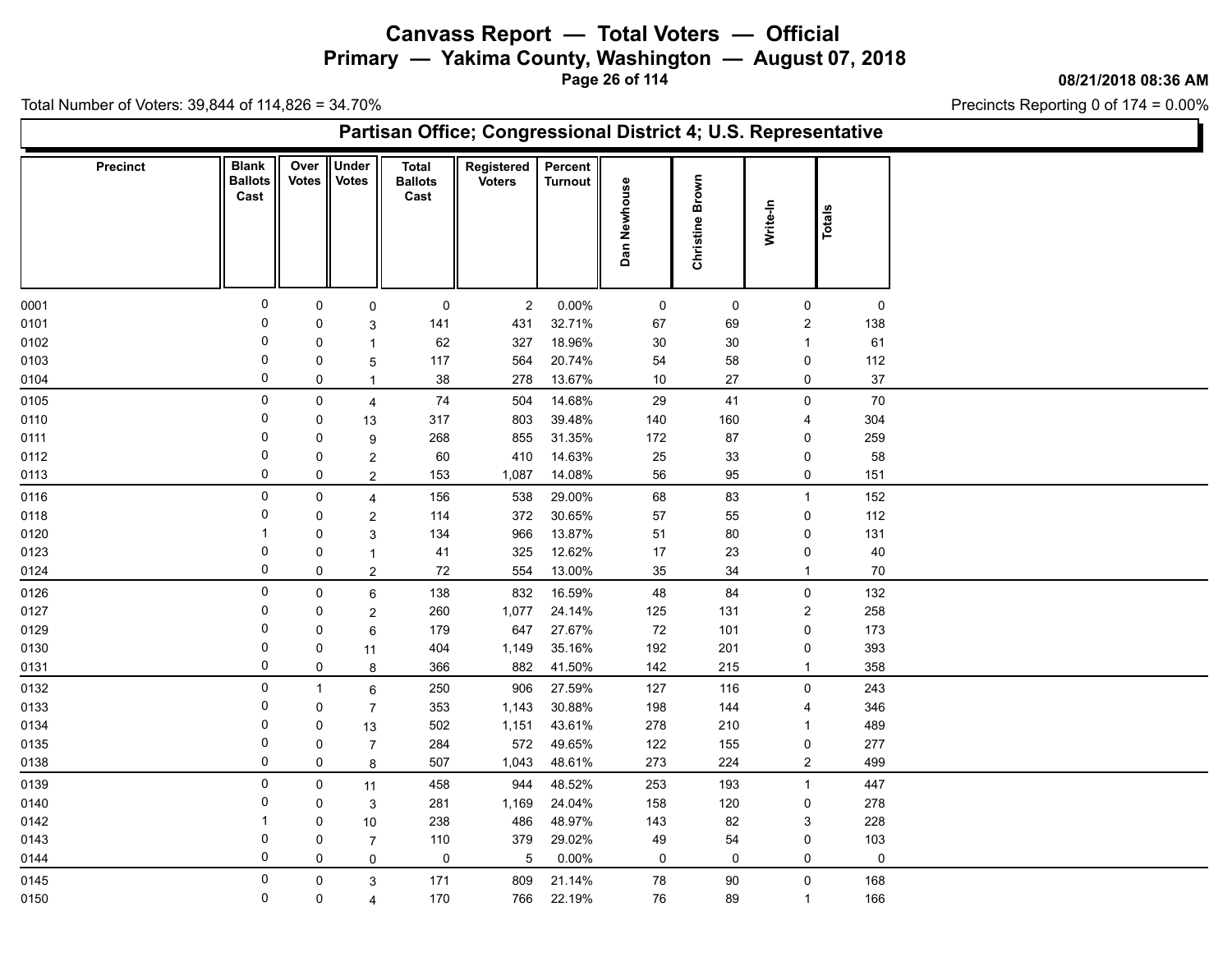**Primary — Yakima County, Washington — August 07, 2018**

**Page 27 of 114**

**08/21/2018 08:36 AM**

Ъ

Precincts Reporting 0 of 174 = 0.00%

| Partisan Office; Congressional District 4; U.S. Representative |                                        |               |                              |                                 |                             |                           |              |                    |                         |             |  |  |  |
|----------------------------------------------------------------|----------------------------------------|---------------|------------------------------|---------------------------------|-----------------------------|---------------------------|--------------|--------------------|-------------------------|-------------|--|--|--|
| <b>Precinct</b>                                                | <b>Blank</b><br><b>Ballots</b><br>Cast | Over<br>Votes | <b>Under</b><br><b>Votes</b> | Total<br><b>Ballots</b><br>Cast | Registered<br><b>Voters</b> | Percent<br><b>Turnout</b> | Dan Newhouse | Brown<br>Christine | Write-In                | Totals      |  |  |  |
| 0153                                                           | 0                                      | 0             | 3                            | 299                             | 830                         | 36.02%                    | 182          | 112                | $\overline{2}$          | 296         |  |  |  |
| 0154                                                           | 0                                      | $\mathbf 1$   | 15                           | 368                             | 1,189                       | 30.95%                    | 196          | 154                | $\overline{2}$          | 352         |  |  |  |
| 0155                                                           | $\mathbf 0$                            | 0             | 8                            | 357                             | 873                         | 40.89%                    | 221          | 127                | $\mathbf{1}$            | 349         |  |  |  |
| 0156                                                           | $\pmb{0}$                              | $\mathbf 0$   | 6                            | 179                             | 684                         | 26.17%                    | 95           | 78                 | $\mathsf 0$             | 173         |  |  |  |
| 0158                                                           | $\mathbf 0$                            | $\mathbf 0$   | $\mathbf 5$                  | 98                              | 458                         | 21.40%                    | 41           | 50                 | $\overline{\mathbf{c}}$ | 93          |  |  |  |
| 0162                                                           | $\mathbf 0$                            | 0             | $\overline{1}$               | 96                              | 263                         | 36.50%                    | 61           | 34                 | 0                       | 95          |  |  |  |
| 0163                                                           | -1                                     | 0             | 11                           | 454                             | 804                         | 56.47%                    | 282          | 161                | 0                       | 443         |  |  |  |
| 0167                                                           | 0                                      | 0             | 9                            | 479                             | 956                         | 50.10%                    | 292          | 178                | 0                       | 470         |  |  |  |
| 0168                                                           | $\pmb{0}$                              | $\mathbf 0$   | $\overline{5}$               | 410                             | 744                         | 55.11%                    | 244          | 158                | $\mathsf 3$             | 405         |  |  |  |
| 0169                                                           | $\mathbf 0$                            | 0             | 19                           | 519                             | 1,071                       | 48.46%                    | 300          | 200                | $\pmb{0}$               | 500         |  |  |  |
| 0170                                                           | 0                                      | 0             | $\overline{2}$               | 173                             | 457                         | 37.86%                    | 83           | 87                 | $\mathbf{1}$            | 171         |  |  |  |
| 0171                                                           | $\mathbf 0$                            | 0             | $\mathbf{1}$                 | 145                             | 333                         | 43.54%                    | 69           | 73                 | $\overline{\mathbf{c}}$ | 144         |  |  |  |
| 0173                                                           | 0                                      | 0             | $\overline{2}$               | 233                             | 668                         | 34.88%                    | 132          | 99                 | 0                       | 231         |  |  |  |
| 0175                                                           | $\mathsf 0$                            | $\mathbf 0$   | 4                            | 173                             | 439                         | 39.41%                    | 103          | 66                 | $\mathsf{O}$            | 169         |  |  |  |
| 0177                                                           | 0                                      | 0             | 6                            | 444                             | 1,048                       | 42.37%                    | 261          | 175                | $\overline{2}$          | 438         |  |  |  |
| 0179                                                           | 0                                      | 0             | 12                           | 427                             | 894                         | 47.76%                    | 254          | 159                | $\overline{c}$          | 415         |  |  |  |
| 0180                                                           | $\mathbf 0$                            | 0             | $\mathbf 5$                  | 364                             | 932                         | 39.06%                    | 223          | 135                | $\mathbf{1}$            | 359         |  |  |  |
| 0181                                                           | 0                                      | $\mathbf{1}$  | 13                           | 474                             | 948                         | 50.00%                    | 320          | 140                | 0                       | 460         |  |  |  |
| 0182                                                           | $\overline{1}$                         | $\mathbf 0$   | 15                           | 561                             | 1,270                       | 44.17%                    | 351          | 192                | $\mathbf{3}$            | 546         |  |  |  |
| 0183                                                           | 0                                      | 0             | $\overline{7}$               | 330                             | 727                         | 45.39%                    | 208          | 115                | 0                       | 323         |  |  |  |
| 0185                                                           | -1                                     | 0             | 9                            | 386                             | 868                         | 44.47%                    | 249          | 128                | 0                       | 377         |  |  |  |
| 0186                                                           | 0                                      | 0             | 4                            | 239                             | 522                         | 45.79%                    | 155          | 80                 | 0                       | 235         |  |  |  |
| 0187                                                           | 0                                      | 0             | 10                           | 370                             | 819                         | 45.18%                    | 248          | 112                | 0                       | 360         |  |  |  |
| 0188                                                           | 0                                      | 0             | $\mathbf 5$                  | 327                             | 738                         | 44.31%                    | 218          | 103                | $\overline{1}$          | 322         |  |  |  |
| 0189                                                           | 0                                      | 0             | 8                            | 338                             | 750                         | 45.07%                    | 230          | 100                | 0                       | 330         |  |  |  |
| 0190                                                           | $\mathbf 0$                            | 0             | 3                            | 224                             | 532                         | 42.11%                    | 141          | 79                 | $\mathbf{1}$            | 221         |  |  |  |
| 0191                                                           | 0                                      | 0             | 0                            | 0                               | $\overline{1}$              | 0.00%                     | $\pmb{0}$    | $\mathbf 0$        | 0                       | $\mathbf 0$ |  |  |  |
| 0192                                                           | 0                                      | 0             | 3                            | 193                             | 703                         | 27.45%                    | 106          | 83                 | $\mathbf{1}$            | 190         |  |  |  |
| 0193                                                           | $\mathsf 0$                            | 0             | 10                           | 222                             | 417                         | 53.24%                    | 153          | 59                 | $\mathsf{O}$            | 212         |  |  |  |
| 0301                                                           | 0                                      | 0             | $\overline{2}$               | 57                              | 305                         | 18.69%                    | 27           | 28                 | 0                       | 55          |  |  |  |
| 0302                                                           | $\mathbf 0$                            | 0             | $\overline{5}$               | 185                             | 871                         | 21.24%                    | 98           | 82                 | 0                       | 180         |  |  |  |
| 0303                                                           | 0                                      | 0             | 5                            | 202                             | 964                         | 20.95%                    | 98           | 99                 | 0                       | 197         |  |  |  |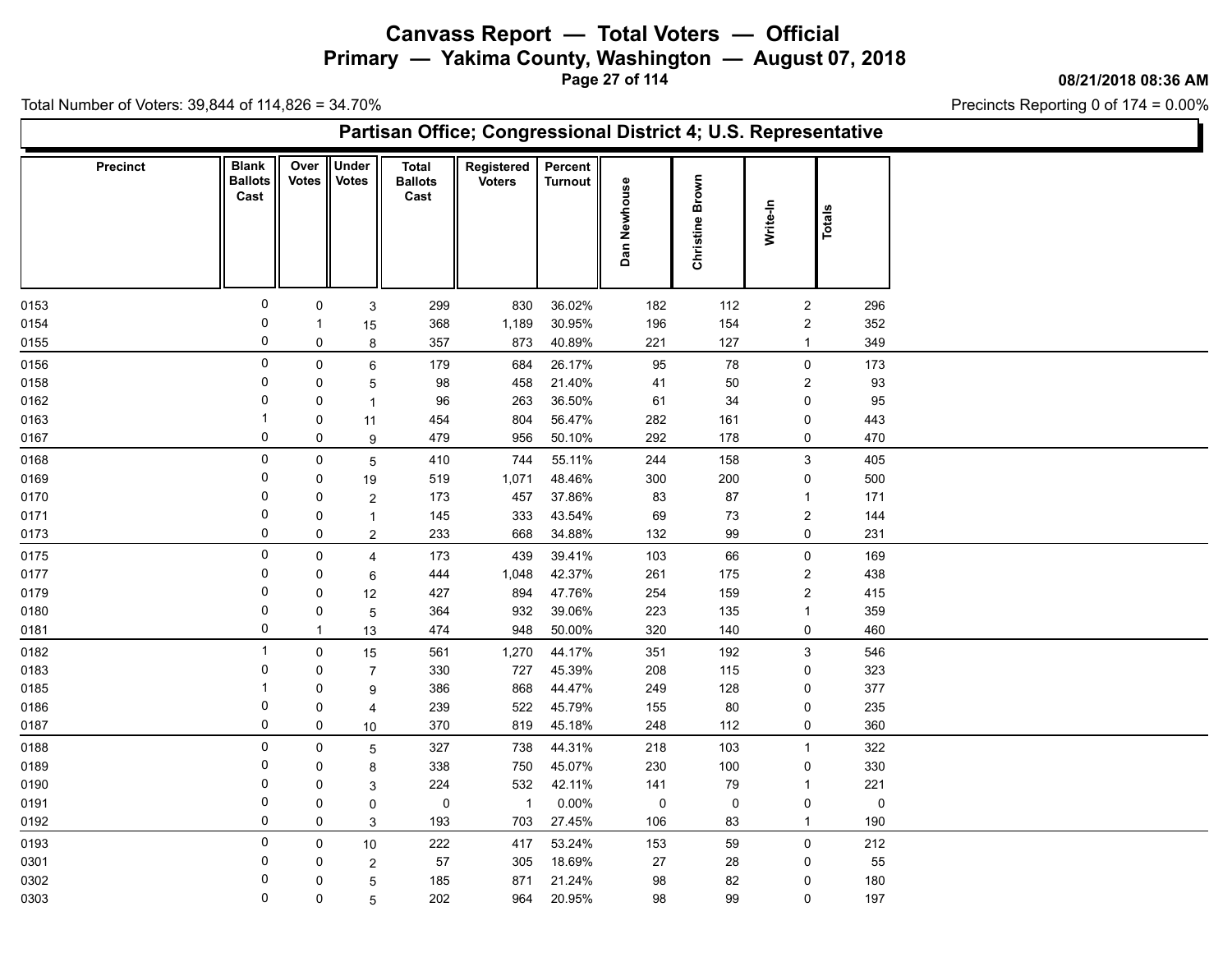**Primary — Yakima County, Washington — August 07, 2018**

**Page 28 of 114**

**08/21/2018 08:36 AM**

Ъ

Precincts Reporting 0 of 174 = 0.00%

|              | Partisan Office; Congressional District 4; U.S. Representative |                                        |               |                              |                                        |                             |                           |                |                    |                     |                |  |  |  |
|--------------|----------------------------------------------------------------|----------------------------------------|---------------|------------------------------|----------------------------------------|-----------------------------|---------------------------|----------------|--------------------|---------------------|----------------|--|--|--|
|              | <b>Precinct</b>                                                | <b>Blank</b><br><b>Ballots</b><br>Cast | Over<br>Votes | <b>Under</b><br><b>Votes</b> | <b>Total</b><br><b>Ballots</b><br>Cast | Registered<br><b>Voters</b> | Percent<br><b>Turnout</b> | Dan Newhouse   | Brown<br>Christine | Write-In            | Totals         |  |  |  |
| 0304         |                                                                | $\mathbf 0$                            | $\mathbf 0$   | $\boldsymbol{2}$             | 92                                     | 246                         | 37.40%                    | 54             | 36                 | $\mathsf{O}\xspace$ | 90             |  |  |  |
| 0305         |                                                                | $\pmb{0}$                              | 0             | $\mathsf 0$                  | $\bf 8$                                | 33                          | 24.24%                    | 4              | $\overline{4}$     | 0                   | $\bf 8$        |  |  |  |
| 0306         |                                                                | 0                                      | 0             | 2                            | 274                                    | 919                         | 29.82%                    | 156            | 116                | 0                   | 272            |  |  |  |
| 0307         |                                                                | 0                                      | 0             | $\mathbf 0$                  | 13                                     | 74                          | 17.57%                    | 13             | 0                  | 0                   | $13$           |  |  |  |
| 0308         |                                                                | 0                                      | 0             | 0                            | $\overline{\mathbf{1}}$                | 6                           | 16.67%                    | $\overline{1}$ | 0                  | 0                   | $\overline{1}$ |  |  |  |
| 0501         |                                                                | 0                                      | 0             | 9                            | 206                                    | 1,037                       | 19.86%                    | 89             | 108                | 0                   | 197            |  |  |  |
| 0701         |                                                                | $\mathsf 0$                            | $\mathbf 0$   | $\boldsymbol{2}$             | 75                                     | 270                         | 27.78%                    | 35             | $38\,$             | 0                   | 73             |  |  |  |
| 0901         |                                                                | 0                                      | 0             | $\mathbf{1}$                 | 126                                    | 623                         | 20.22%                    | 36             | 89                 | 0                   | 125            |  |  |  |
| 1101         |                                                                | 0                                      | 0             | 5                            | 270                                    | 1,017                       | 26.55%                    | 170            | 94                 | $\mathbf{1}$        | 265            |  |  |  |
| 1103         |                                                                | $\overline{0}$                         | 0             | 4                            | 269                                    | 827                         | 32.53%                    | 181            | 83                 | $\mathbf{1}$        | 265            |  |  |  |
| 1301         |                                                                | 0                                      | $\mathbf 0$   | 4                            | 200                                    | 475                         | 42.11%                    | 128            | 67                 | $\mathbf{1}$        | 196            |  |  |  |
| 1501         |                                                                | 0                                      | 0             | 21                           | 298                                    | 882                         | 33.79%                    | 171            | 106                | $\mathbf 0$         | 277            |  |  |  |
| 1502         |                                                                | $\mathbf 0$                            | 0             | 24                           | 512                                    | 1,143                       | 44.79%                    | 335            | 150                | 3                   | 488            |  |  |  |
| 1503         |                                                                | 0                                      | 0             | 25                           | 426                                    | 869                         | 49.02%                    | 281            | 118                | $\overline{c}$      | 401            |  |  |  |
| 1504         |                                                                | 0                                      | 0             | 32                           | 473                                    | 1,084                       | 43.63%                    | 293            | 147                | $\mathbf{1}$        | 441            |  |  |  |
| 1701         |                                                                | 0                                      | 0             | $\overline{5}$               | 206                                    | 1,004                       | 20.52%                    | 85             | 116                | 0                   | 201            |  |  |  |
| 1703         |                                                                | 0                                      | $\mathsf 0$   | 4                            | 195                                    | 767                         | 25.42%                    | 109            | 81                 | $\mathbf{1}$        | 191            |  |  |  |
| 1704         |                                                                | 0                                      | 0             | 0                            | 0                                      | $\mathbf 0$                 | 0.00%                     | $\pmb{0}$      | 0                  | 0                   | $\mathbf 0$    |  |  |  |
| 1705         |                                                                | 0                                      | 0             | 6                            | 370                                    | 809                         | 45.74%                    | 224            | 140                | 0                   | 364            |  |  |  |
| 1706         |                                                                | $\overline{0}$                         | 0             | 8                            | 211                                    | 1,244                       | 16.96%                    | 98             | 105                | $\pmb{0}$           | 203            |  |  |  |
| 1708         |                                                                | 0                                      | -1            | 9                            | 193                                    | 962                         | 20.06%                    | 107            | 75                 | $\mathbf{1}$        | 183            |  |  |  |
| 1901         |                                                                | $\pmb{0}$                              | $\mathbf 0$   | $\overline{7}$               | 109                                    | 437                         | 24.94%                    | 58             | 44                 | $\mathbf 0$         | 102            |  |  |  |
| 2101         |                                                                | 0                                      | 0             | 8                            | 187                                    | 1,011                       | 18.50%                    | 64             | 115                | 0                   | 179            |  |  |  |
| 2102         |                                                                | 0                                      | $\mathbf 0$   | $\mathbf{1}$                 | 164                                    | 768                         | 21.35%                    | 63             | 100                | 0                   | 163            |  |  |  |
| 2103         |                                                                | 0                                      | 0             | 6                            | 178                                    | 1,083                       | 16.44%                    | 67             | 105                | 0                   | 172            |  |  |  |
| 2301         |                                                                | 0                                      | 0             | 11                           | 230                                    | 820                         | 28.05%                    | 126            | 92                 | $\mathbf{1}$        | 219            |  |  |  |
| 2303         |                                                                | $\mathsf 0$                            | $\mathbf 0$   |                              |                                        |                             | 27.09%                    |                | 76                 | $\mathsf{O}\xspace$ | 191            |  |  |  |
|              |                                                                | 0                                      | $\mathbf 0$   | $\mathbf{3}$                 | 194                                    | 716<br>1,125                | 25.24%                    | 115            |                    |                     | 278            |  |  |  |
| 2306         |                                                                | $\mathbf 0$                            |               | 6                            | 284                                    |                             |                           | 176            | 102                | 0                   |                |  |  |  |
| 2501<br>2502 |                                                                | $\Omega$                               | 0<br>0        | $\overline{7}$               | 160                                    | 988<br>560                  | 16.19%<br>11.61%          | 46<br>20       | 107                | 0<br>$\pmb{0}$      | 153            |  |  |  |
|              |                                                                | $\mathbf 0$                            |               | $\mathbf{1}$                 | 65                                     | 477                         | 35.85%                    | 117            | 44                 |                     | 64<br>169      |  |  |  |
| 2701         |                                                                |                                        | 0             | $\overline{c}$               | 171                                    |                             |                           |                | 51                 | $\mathbf{1}$        |                |  |  |  |
| 2702         |                                                                | $\overline{2}$                         | 0             | 13                           | 431                                    | 1,015                       | 42.46%                    | 296            | 120                | $\overline{2}$      | 418            |  |  |  |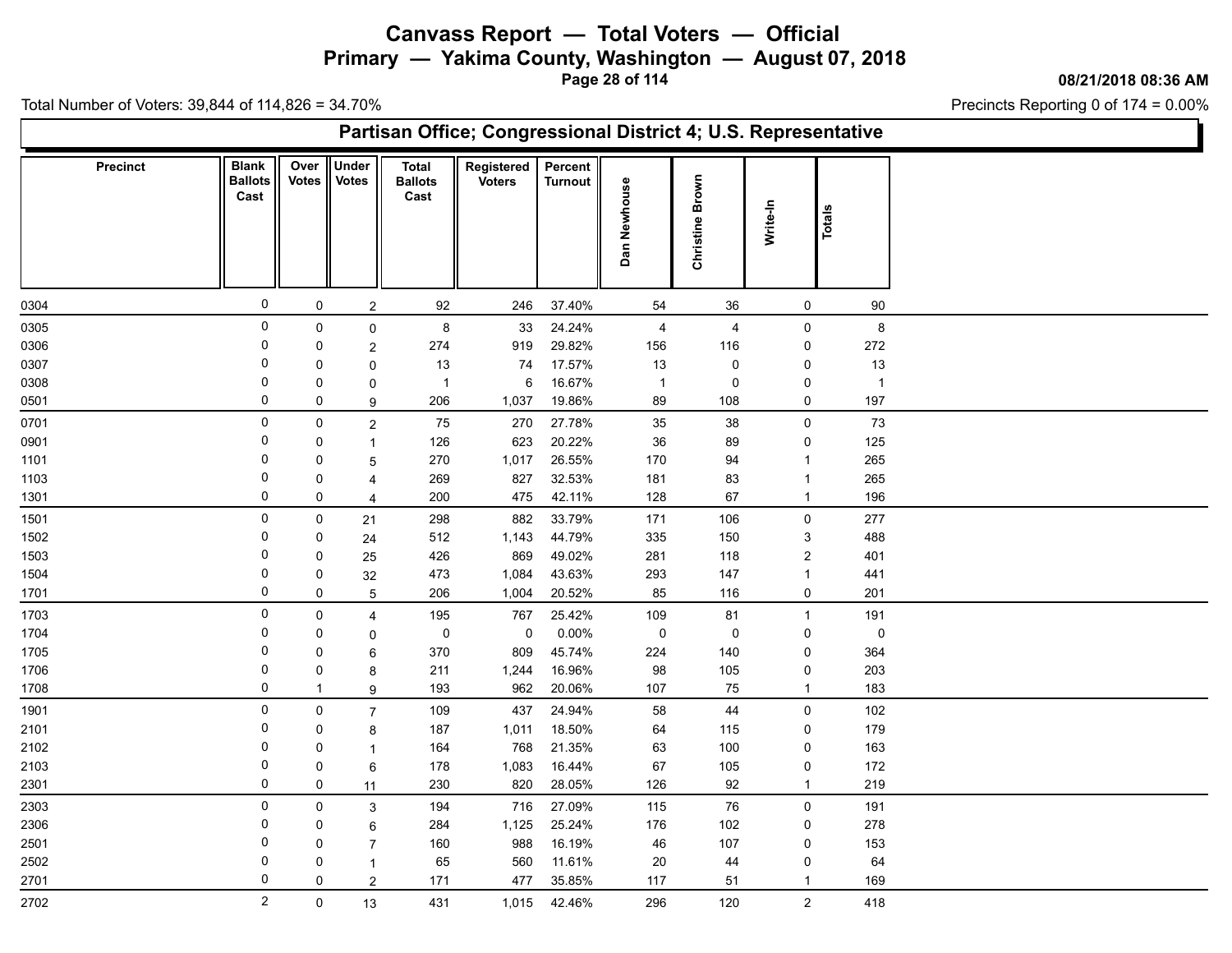**Primary — Yakima County, Washington — August 07, 2018**

**Page 29 of 114**

**08/21/2018 08:36 AM**

Ъ

Precincts Reporting 0 of 174 = 0.00%

| Partisan Office; Congressional District 4; U.S. Representative |                                        |               |                              |                                        |                             |                           |                |                    |                  |               |  |  |  |
|----------------------------------------------------------------|----------------------------------------|---------------|------------------------------|----------------------------------------|-----------------------------|---------------------------|----------------|--------------------|------------------|---------------|--|--|--|
| <b>Precinct</b>                                                | <b>Blank</b><br><b>Ballots</b><br>Cast | Over<br>Votes | <b>Under</b><br><b>Votes</b> | <b>Total</b><br><b>Ballots</b><br>Cast | Registered<br><b>Voters</b> | Percent<br><b>Turnout</b> | Dan Newhouse   | Brown<br>Christine | Write-In         | <b>Totals</b> |  |  |  |
| 3002                                                           | -1                                     | 0             | $\sqrt{2}$                   | 67                                     | 258                         | 25.97%                    | 49             | 15                 | $\overline{1}$   | 65            |  |  |  |
| 3004                                                           | 0                                      | 0             | 0                            | 12                                     | $30\,$                      | 40.00%                    | 9              | $\mathbf{3}$       | 0                | 12            |  |  |  |
| 3100                                                           | 0                                      | 0             | $\mathbf{1}$                 | 273                                    | 834                         | 32.73%                    | 190            | 80                 | $\overline{c}$   | 272           |  |  |  |
| 3101                                                           | $\mathbf 0$                            | 0             | $\overline{1}$               | 151                                    | 431                         | 35.03%                    | 112            | $38\,$             | 0                | 150           |  |  |  |
| 3102                                                           | $\pmb{0}$                              | 0             | $\overline{4}$               | 233                                    | 884                         | 26.36%                    | 129            | 100                | $\mathsf{O}$     | 229           |  |  |  |
| 3103                                                           | $\mathbf 0$                            | $\mathbf 0$   | $\mathbf{3}$                 | 159                                    | 711                         | 22.36%                    | 76             | $\bf 79$           | $\mathbf{1}$     | 156           |  |  |  |
| 3104                                                           | 0                                      | 0             | 6                            | 338                                    | 906                         | 37.31%                    | 238            | 92                 | $\overline{2}$   | 332           |  |  |  |
| 3105                                                           | $\mathbf 0$                            | 0             | 0                            | 25                                     | 109                         | 22.94%                    | 20             | $\overline{5}$     | $\pmb{0}$        | 25            |  |  |  |
| 3106                                                           | $\overline{1}$                         | 0             | 8                            | 263                                    | 688                         | 38.23%                    | 167            | 88                 | 0                | 255           |  |  |  |
| 3203                                                           | $\mathsf 0$                            | $\mathsf 0$   | $10$                         | 354                                    | 840                         | 42.14%                    | 261            | 83                 | $\mathsf 0$      | 344           |  |  |  |
| 3205                                                           | 0                                      | 0             | 13                           | 410                                    | 1,128                       | 36.35%                    | 284            | 109                | 4                | 397           |  |  |  |
| 3206                                                           | $\mathbf 0$                            | 0             | $\overline{7}$               | 410                                    | 832                         | 49.28%                    | 300            | 103                | 0                | 403           |  |  |  |
| 3208                                                           | 0                                      | 0             | 3                            | 32                                     | 138                         | 23.19%                    | 20             | 9                  | 0                | 29            |  |  |  |
| 3301                                                           | 0                                      | 0             | $\overline{4}$               | 215                                    | 567                         | 37.92%                    | 160            | 51                 | 0                | 211           |  |  |  |
| 3303                                                           | $\mathsf 0$                            | $\mathsf{O}$  | $\overline{4}$               | 116                                    | 426                         | 27.23%                    | 75             | 35                 | $\overline{2}$   | 112           |  |  |  |
| 3304                                                           | 0                                      | 0             | $\overline{5}$               | 317                                    | 798                         | 39.72%                    | 235            | 77                 | 0                | 312           |  |  |  |
| 3305                                                           | $\mathbf 0$                            | $\mathbf 0$   | 8                            | 259                                    | 696                         | 37.21%                    | 196            | 53                 | $\overline{c}$   | 251           |  |  |  |
| 3308                                                           | -1                                     | 0             | 4                            | 293                                    | 779                         | 37.61%                    | 220            | 67                 | $\overline{2}$   | 289           |  |  |  |
| 3309                                                           | $\mathbf 0$                            | 0             | 5                            | 168                                    | 731                         | 22.98%                    | 87             | 76                 | 0                | 163           |  |  |  |
| 3310                                                           | 0                                      | $\mathbf 0$   | $\overline{7}$               | 225                                    | 1,088                       | 20.68%                    | 111            | 104                | $\mathsf 3$      | 218           |  |  |  |
| 3311                                                           | $\mathbf 0$                            | 0             | 11                           | 468                                    | 1,041                       | 44.96%                    | 336            | 119                | $\boldsymbol{2}$ | 457           |  |  |  |
| 3401                                                           | 0                                      | 0             | 4                            | 81                                     | 526                         | 15.40%                    | 36             | 41                 | 0                | $77\,$        |  |  |  |
| 3504                                                           | $\mathbf 0$                            | 0             | 0                            | $\bf 8$                                | 22                          | 36.36%                    | $\overline{7}$ | $\pmb{0}$          | $\mathbf{1}$     | $\,8\,$       |  |  |  |
| 3601                                                           | 0                                      | 0             | $\mathbf 0$                  | 32                                     | 57                          | 56.14%                    | 27             | $\overline{5}$     | 0                | 32            |  |  |  |
| 3602                                                           | $\mathbf 0$                            | 0             | $10\,$                       | 465                                    | 1,168                       | 39.81%                    | 329            | 126                | $\mathsf{O}$     | 455           |  |  |  |
| 3605                                                           | -1                                     | 0             | 9                            | 302                                    | 823                         | 36.70%                    | 222            | 69                 | $\overline{2}$   | 293           |  |  |  |
| 3701                                                           | $\mathbf 0$                            | 0             | $\mathbf{3}$                 | 208                                    | 757                         | 27.48%                    | 133            | $\bf 71$           | $\mathbf{1}$     | 205           |  |  |  |
| 3900                                                           | 0                                      | 0             | $18\,$                       | 378                                    | 862                         | 43.85%                    | 266            | 89                 | 5                | 360           |  |  |  |
| 3901                                                           | $\mathbf 0$                            | 0             | 11                           | 180                                    | 425                         | 42.35%                    | 135            | 34                 | 0                | 169           |  |  |  |
| 3902                                                           | 0                                      | 0             | $\mathbf{3}$                 | 113                                    | 364                         | 31.04%                    | 76             | 34                 | $\mathsf{O}$     | 110           |  |  |  |
| 3903                                                           | 0                                      | 0             | 20                           | 504                                    | 1,136                       | 44.37%                    | 360            | 123                | $\mathbf{1}$     | 484           |  |  |  |
| 3904                                                           | $\mathbf 0$                            | 0             | 8                            | 347                                    | 790                         | 43.92%                    | 227            | 111                | $\mathbf{1}$     | 339           |  |  |  |
|                                                                |                                        |               |                              |                                        |                             |                           |                |                    |                  |               |  |  |  |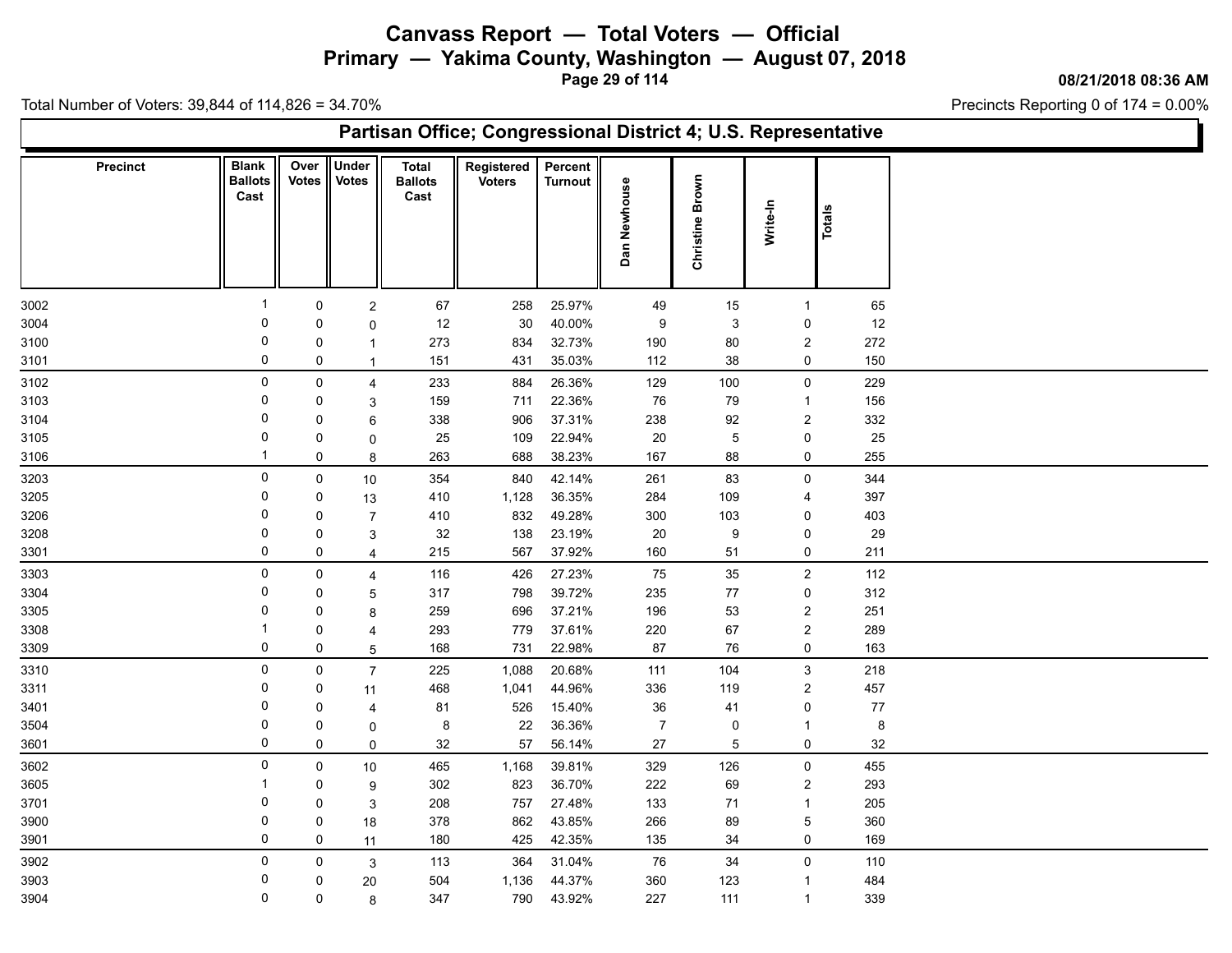**Primary — Yakima County, Washington — August 07, 2018**

**Page 30 of 114**

**08/21/2018 08:36 AM**

Ъ

Precincts Reporting 0 of 174 = 0.00%

| Partisan Office; Congressional District 4; U.S. Representative |                                        |                  |                       |                                        |                             |                           |              |                    |                                       |            |  |  |  |
|----------------------------------------------------------------|----------------------------------------|------------------|-----------------------|----------------------------------------|-----------------------------|---------------------------|--------------|--------------------|---------------------------------------|------------|--|--|--|
| <b>Precinct</b>                                                | <b>Blank</b><br><b>Ballots</b><br>Cast | Over<br>Votes    | Under<br><b>Votes</b> | <b>Total</b><br><b>Ballots</b><br>Cast | Registered<br><b>Voters</b> | Percent<br><b>Turnout</b> | Dan Newhouse | Brown<br>Christine | Write-In                              | Totals     |  |  |  |
| 3905                                                           | 0                                      | $\mathsf{O}$     | $\mathsf{O}$          | 106                                    | 256                         | 41.41%                    | 78           | 25                 | 3                                     | 106        |  |  |  |
| 4001                                                           | 0                                      | 0                | $\mathbf{1}$          | 88                                     | 492                         | 17.89%                    | 48           | 39                 | 0                                     | 87         |  |  |  |
| 4002                                                           | $\mathsf 0$                            | $\mathsf{O}$     | $\mathbf 0$           | 82                                     | 321                         | 25.55%                    | 55           | 27                 | $\mathsf{O}$                          | 82         |  |  |  |
| 4003                                                           | 0                                      | $\mathbf{1}$     | 8                     | 417                                    | 1,179                       | 35.37%                    | 315          | 93                 | 0                                     | 408        |  |  |  |
| 4005                                                           | 0                                      | 0                | 4                     | 186                                    | 434                         | 42.86%                    | 135          | 47                 | 0                                     | 182        |  |  |  |
| 4102                                                           | 0<br>0                                 | 0<br>$\mathbf 0$ | 12                    | 383                                    | 776                         | 49.36%                    | 283          | 88                 | 0<br>0                                | 371        |  |  |  |
| 4104                                                           |                                        |                  | 3                     | 231                                    | 640                         | 36.09%                    | 143          | 85                 |                                       | 228        |  |  |  |
| 4105                                                           | $\mathbf 0$<br>0                       | $\mathsf 0$<br>0 | 5                     | 138<br>276                             | 385<br>658                  | 35.84%<br>41.95%          | 110<br>198   | 23<br>64           | $\mathsf{O}\xspace$<br>$\overline{c}$ | 133<br>264 |  |  |  |
| 4106<br>4108                                                   | 0                                      | 0                | 12<br>13              | 263                                    | 528                         | 49.81%                    | 171          | 78                 | $\mathbf{1}$                          | 250        |  |  |  |
| 4109                                                           | $\mathbf 0$                            | $\mathbf{1}$     | 10                    | 371                                    | 1,148                       | 32.32%                    | 261          | 96                 | $\mathfrak{S}$                        | 360        |  |  |  |
| 4111                                                           | 0                                      | $\mathbf 0$      | 11                    | 384                                    | 857                         | 44.81%                    | 256          | 111                | 6                                     | 373        |  |  |  |
| 4112                                                           | $\mathbf 0$                            | 0                | 21                    | 568                                    | 1,179                       | 48.18%                    | 390          | 154                | 3                                     | 547        |  |  |  |
| 4114                                                           | 0                                      | 0                | $\overline{7}$        | 286                                    | 782                         | 36.57%                    | 202          | 76                 | $\mathbf{1}$                          | 279        |  |  |  |
| 4115                                                           | 0                                      | 0                | 6                     | 277                                    | 627                         | 44.18%                    | 212          | 56                 | 3                                     | 271        |  |  |  |
| 4303                                                           | -1                                     | 0                | 6                     | 88                                     | 270                         | 32.59%                    | 62           | 19                 | $\mathbf{1}$                          | 82         |  |  |  |
| 4401                                                           | $\overline{1}$                         | 0                | 6                     | 167                                    | 430                         | 38.84%                    | 109          | 51                 | $\mathbf{1}$                          | 161        |  |  |  |
| 4402                                                           | 0                                      | 0                | $\overline{7}$        | 234                                    | 562                         | 41.64%                    | 174          | 53                 | $\mathbf 0$                           | 227        |  |  |  |
| 4501                                                           | $\mathbf 0$                            | 0                | $\mathbf{1}$          | 63                                     | 291                         | 21.65%                    | 40           | 22                 | 0                                     | 62         |  |  |  |
| 4503                                                           | 0                                      | 0                | 0                     | 33                                     | 73                          | 45.21%                    | 27           | 6                  | 0                                     | 33         |  |  |  |
| 4504                                                           |                                        | 0                | $\overline{7}$        | 271                                    | 575                         | 47.13%                    | 175          | 88                 | $\mathbf{1}$                          | 264        |  |  |  |
| 4601                                                           | $\mathbf 0$                            | $\pmb{0}$        | 6                     | 148                                    | 303                         | 48.84%                    | 104          | $37\,$             | $\mathbf{1}$                          | 142        |  |  |  |
| 4602                                                           | $\mathsf 0$                            | $\mathbf 0$      | 18                    | 217                                    | 543                         | 39.96%                    | 125          | 70                 | 4                                     | 199        |  |  |  |
| 4603                                                           | $\mathbf 0$                            | 0                | 18                    | 446                                    | 889                         | 50.17%                    | 313          | 113                | $\overline{2}$                        | 428        |  |  |  |
| 4604                                                           | 0<br>$\mathbf 0$                       | 0                | $\overline{7}$        | 194                                    | 356                         | 54.49%                    | 141          | 44                 | $\overline{2}$                        | 187        |  |  |  |
| 4605<br>4606                                                   | $\mathbf{1}$                           | 0<br>0           | 3                     | 149<br>441                             | 447<br>1,061                | 33.33%<br>41.56%          | 113<br>270   | 33<br>156          | 0<br>0                                | 146<br>426 |  |  |  |
|                                                                | $\mathbf 0$                            |                  | 15                    |                                        |                             |                           |              |                    |                                       |            |  |  |  |
| 4609<br>4615                                                   | 0                                      | $\mathbf 0$<br>0 | 4                     | 125<br>210                             | 337<br>708                  | 37.09%<br>29.66%          | 94<br>144    | 26<br>59           | $\mathbf{1}$<br>0                     | 121<br>203 |  |  |  |
| 4616                                                           | $\Omega$                               | 0                | $\overline{7}$<br>0   | 122                                    | 322                         | 37.89%                    | 101          | $20\,$             | $\mathbf{1}$                          | 122        |  |  |  |
| 4618                                                           | 0                                      | $\Omega$         | 2                     | 182                                    | 566                         | 32.16%                    | 128          | 51                 | $\mathbf{1}$                          | 180        |  |  |  |
| 4623                                                           | $\mathbf 0$                            | 0                | $\mathbf{1}$          | 39                                     | 118                         | 33.05%                    | 24           | 14                 | 0                                     | 38         |  |  |  |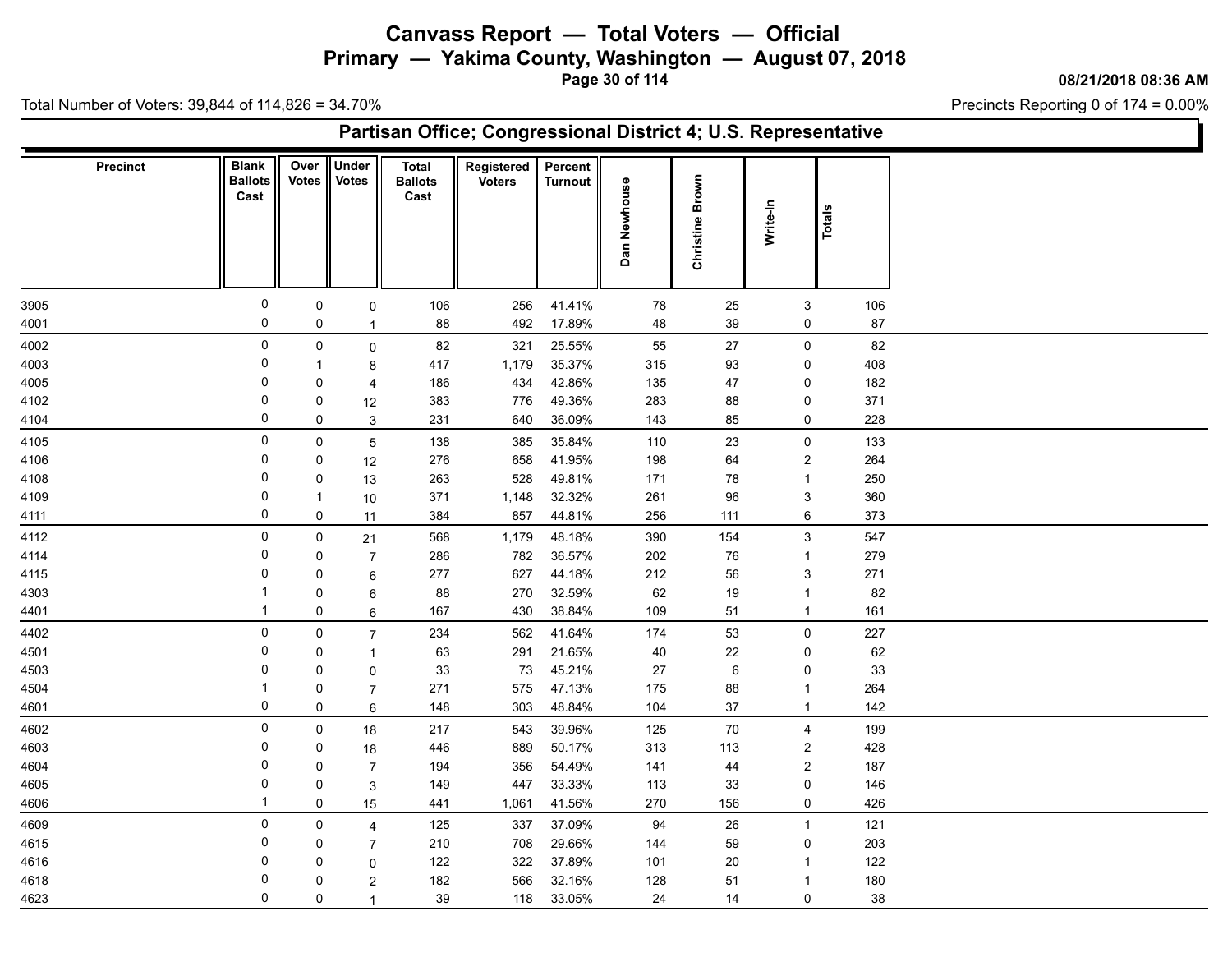**Primary — Yakima County, Washington — August 07, 2018**

**Page 31 of 114**

**08/21/2018 08:36 AM**

Precincts Reporting 0 of 174 = 0.00%

| Partisan Office; Congressional District 4; U.S. Representative |                                        |             |                         |                                 |                             |                                  |                            |                                           |                |        |  |  |  |
|----------------------------------------------------------------|----------------------------------------|-------------|-------------------------|---------------------------------|-----------------------------|----------------------------------|----------------------------|-------------------------------------------|----------------|--------|--|--|--|
| <b>Precinct</b>                                                | <b>Blank</b><br><b>Ballots</b><br>Cast | Over        | Under<br>Votes    Votes | Total<br><b>Ballots</b><br>Cast | Registered<br><b>Voters</b> | <b>Percent</b><br><b>Turnout</b> | မ္က<br>с<br>ş<br>فع<br>Dan | ş<br>Bro<br>$\mathbf{\omega}$<br>Christin | Write-In       | Totals |  |  |  |
| 4624                                                           |                                        | 0           |                         | 150                             | 322                         | 46.58%                           | 103                        | 46                                        | 0              | 149    |  |  |  |
| 4628                                                           |                                        | 0           |                         | 100                             | 355                         | 28.17%                           | 80                         | 19                                        | 0              | 99     |  |  |  |
| 4801                                                           |                                        | 0           | 18                      | 459                             | 1,170                       | 39.23%                           | 353                        | 86                                        | $\overline{2}$ | 441    |  |  |  |
| 4802                                                           |                                        | 0           | 25                      | 597                             | 1,232                       | 48.46%                           | 351                        | 220                                       |                | 572    |  |  |  |
| 5001                                                           | 0                                      | 0           | 0                       | 75                              | 261                         | 28.74%                           | 41                         | 33                                        |                | 75     |  |  |  |
| 5003                                                           | $\Omega$                               | 0           | 8                       | 307                             | 773                         | 39.72%                           | 241                        | 57                                        | -1             | 299    |  |  |  |
| 5010                                                           |                                        | 0           |                         | 120                             | 229                         | 52.40%                           | 85                         | 34                                        | 0              | 119    |  |  |  |
| 5012                                                           |                                        | 0           | 3                       | 206                             | 1,055                       | 19.53%                           | 115                        | 88                                        | 0              | 203    |  |  |  |
| 5014                                                           |                                        | 0           | 9                       | 314                             | 803                         | 39.10%                           | 216                        | 87                                        | $\overline{2}$ | 305    |  |  |  |
| 5016                                                           | 0                                      | $\mathbf 0$ | 13                      | 202                             | 474                         | 42.62%                           | 138                        | 51                                        | 0              | 189    |  |  |  |
| 5020                                                           | $\Omega$                               | 0           | 6                       | 217                             | 460                         | 47.17%                           | 157                        | 53                                        |                | 211    |  |  |  |
| 5101                                                           |                                        | 0           |                         | 171                             | 384                         | 44.53%                           | 118                        | 48                                        |                | 167    |  |  |  |
| 5202                                                           |                                        | 0           | 0                       | 0                               | -5                          | $0.00\%$                         | 0                          | 0                                         | 0              | 0      |  |  |  |
| Provisional                                                    |                                        | 0           | 0                       | 0                               | 0                           | $0.00\%$                         | 0                          | 0                                         | 0              |        |  |  |  |
| Totals:                                                        | 15                                     | 6           | 1,107                   | 39,844                          | 114,826                     |                                  | 24,596                     | 13,994                                    | 141            | 38,731 |  |  |  |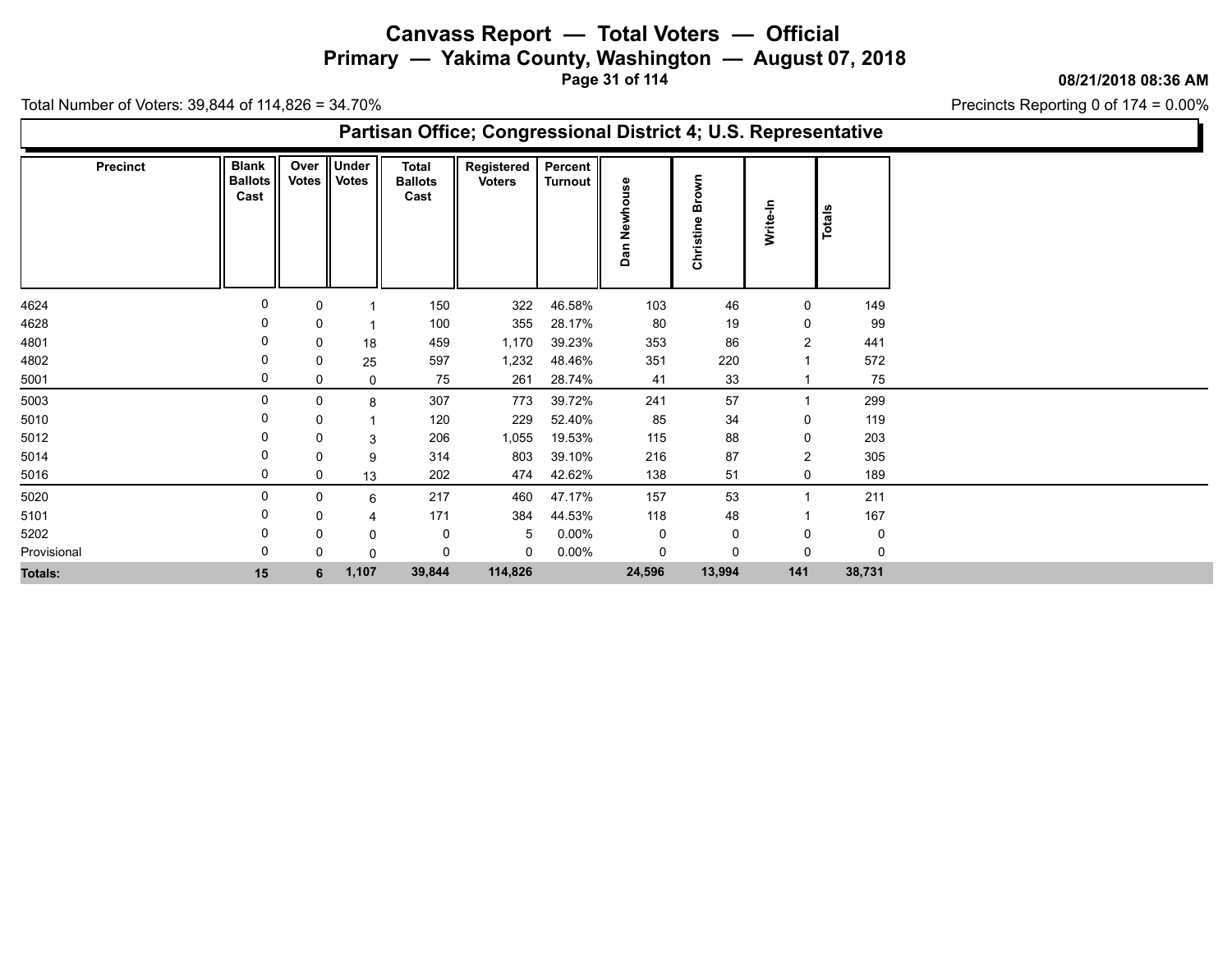**Primary — Yakima County, Washington — August 07, 2018**

**Page 32 of 114**

### **08/21/2018 08:36 AM**

Precincts Reporting 0 of 174 = 0.00%

Total Number of Voters: 39,844 of 114,826 = 34.70%

|                 |                                        |              |                                 |                                        | ັ                                 |          |     |          |              |
|-----------------|----------------------------------------|--------------|---------------------------------|----------------------------------------|-----------------------------------|----------|-----|----------|--------------|
| <b>Precinct</b> | <b>Blank</b><br><b>Ballots</b><br>Cast |              | Over    Under<br>Votes    Votes | <b>Total</b><br><b>Ballots</b><br>Cast | Registered   Percent   <br>Voters | Turnout  | >   | Write-In | Totals       |
| 3900            | 0                                      | 0            | 63                              | 378                                    | 862                               | 43.85%   | 306 | 9        | 315          |
| 3901            | 0                                      | 0            | 31                              | 180                                    | 425                               | 42.35%   | 145 | 4        | 149          |
| 3903            | 0                                      | 0            | 100                             | 504                                    | 1,136                             | 44.37%   | 392 | 12       | 404          |
| Provisional     | 0                                      | 0            | 0                               | 0                                      | $\mathbf{0}$                      | $0.00\%$ | 0   | 0        | $\mathbf{0}$ |
| <b>Totals:</b>  |                                        | $\mathbf{0}$ | 194                             | 1,062                                  | 2,423                             |          | 843 | 25       | 868          |

### **Legislative District 13; Senator**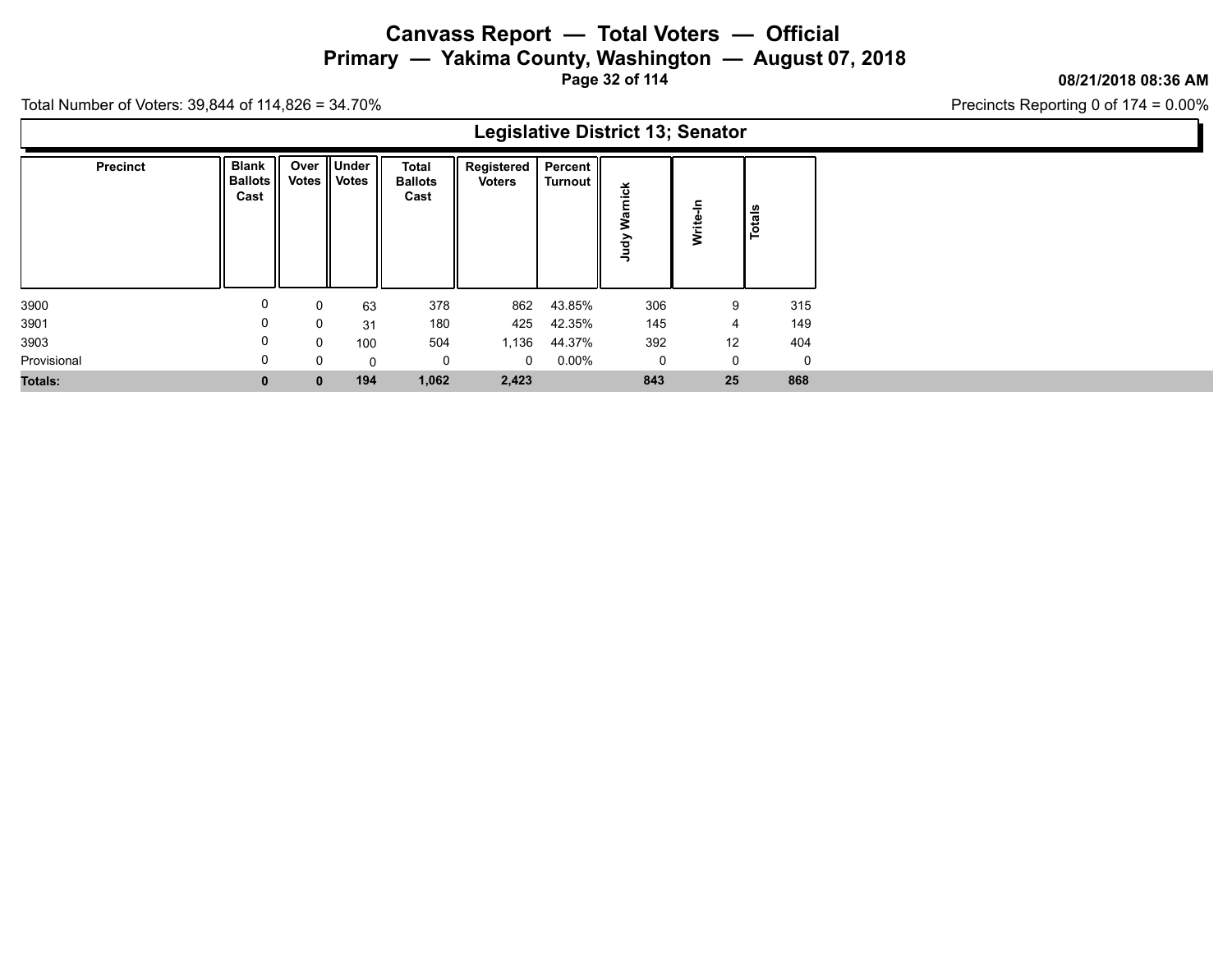## **Canvass Report — Total Voters — Official Primary — Yakima County, Washington — August 07, 2018**

**Page 33 of 114**

### **08/21/2018 08:36 AM**

Precincts Reporting 0 of 174 = 0.00%

| Legislative District 13; Representative, Position 1 |                                        |          |                              |                                 |                                         |         |                                           |                                                               |                |        |  |  |  |  |
|-----------------------------------------------------|----------------------------------------|----------|------------------------------|---------------------------------|-----------------------------------------|---------|-------------------------------------------|---------------------------------------------------------------|----------------|--------|--|--|--|--|
| <b>Precinct</b>                                     | <b>Blank</b><br><b>Ballots</b><br>Cast |          | Over Under<br>Votes    Votes | Total<br><b>Ballots</b><br>Cast | Registered   Percent  <br><b>Voters</b> | Turnout | ε<br>c<br>÷<br>PHegst<br>Cakey<br>C.<br>읙 | E.<br>$\mathbf{\omega}$<br>$\Delta$<br>$\overline{\text{Im}}$ | 두<br>Write-    | Totals |  |  |  |  |
| 3900                                                | 0                                      | 0        | 33                           | 378                             | 862                                     | 43.85%  | 90                                        | 253                                                           | 2              | 345    |  |  |  |  |
| 3901                                                | 0                                      | $\Omega$ | 13                           | 180                             | 425                                     | 42.35%  | 31                                        | 136                                                           | 0              | 167    |  |  |  |  |
| 3903                                                | 0                                      |          | 38                           | 504                             | 1,136                                   | 44.37%  | 104                                       | 361                                                           | 0              | 465    |  |  |  |  |
| Provisional                                         | 0                                      | 0        | 0                            |                                 | $\mathbf{0}$                            | 0.00%   | 0                                         | 0                                                             | 0              | 0      |  |  |  |  |
| Totals:                                             | $\bf{0}$                               |          | 84                           | 1,062                           | 2,423                                   |         | 225                                       | 750                                                           | $\overline{2}$ | 977    |  |  |  |  |
|                                                     |                                        |          |                              |                                 |                                         |         |                                           |                                                               |                |        |  |  |  |  |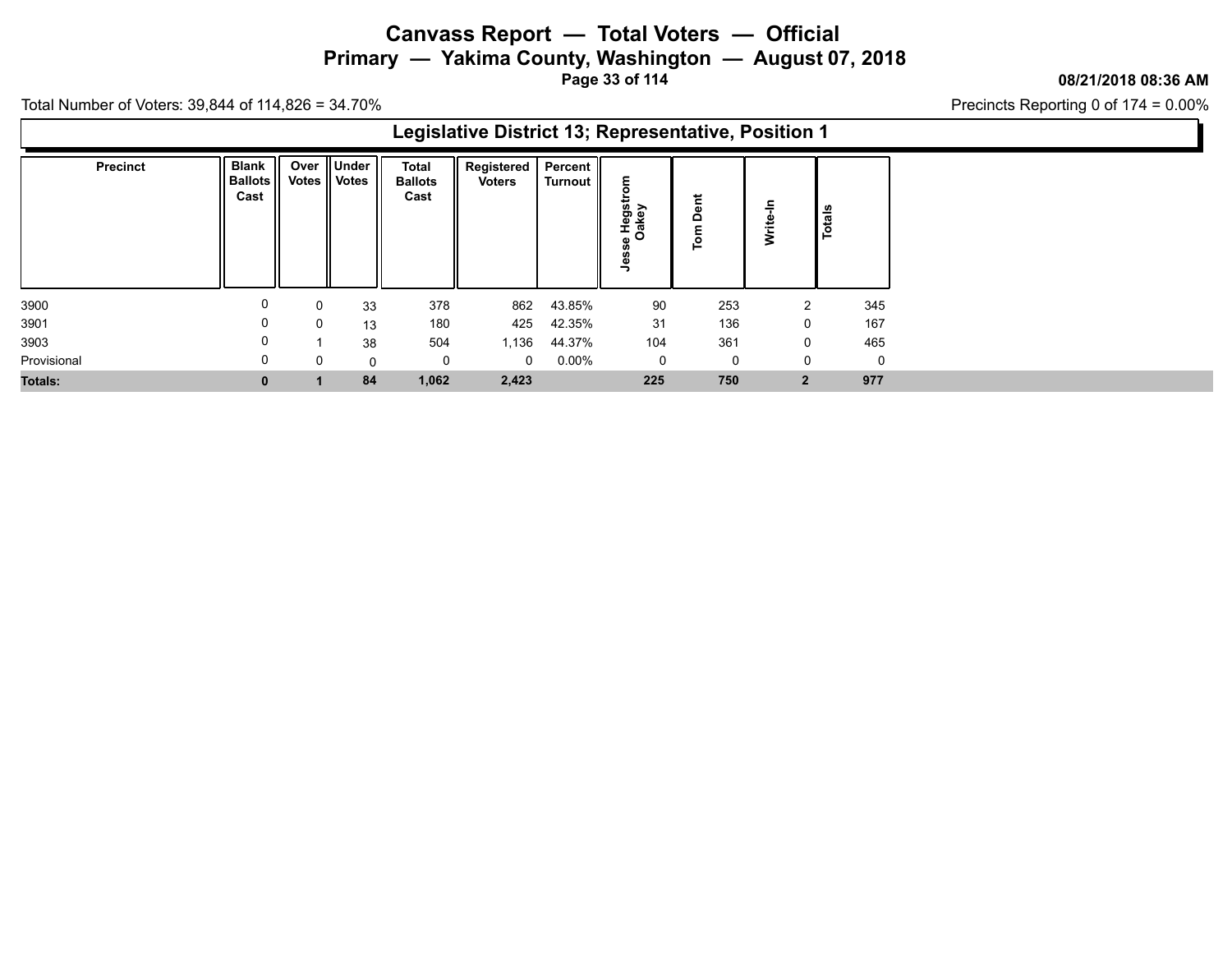## **Canvass Report — Total Voters — Official Primary — Yakima County, Washington — August 07, 2018**

**Page 34 of 114**

### **08/21/2018 08:36 AM**

Precincts Reporting 0 of 174 = 0.00%

| Legislative District 13; Representative, Position 2 |                                      |       |                                  |                                        |                               |                      |            |                    |                   |             |  |  |  |  |
|-----------------------------------------------------|--------------------------------------|-------|----------------------------------|----------------------------------------|-------------------------------|----------------------|------------|--------------------|-------------------|-------------|--|--|--|--|
| <b>Precinct</b>                                     | <b>Blank</b><br>  Ballots   <br>Cast | Votes | Over    Under   <br><b>Votes</b> | <b>Total</b><br><b>Ballots</b><br>Cast | Registered  <br><b>Voters</b> | Percent  <br>Turnout | <u>ढ</u> े | aller<br>Σ<br>Matt | 두<br><b>Write</b> | Totals      |  |  |  |  |
| 3900                                                | 0                                    | 0     | 33                               | 378                                    | 862                           | 43.85%               | 86         | 256                | 3                 | 345         |  |  |  |  |
| 3901                                                | 0                                    | 0     | 11                               | 180                                    | 425                           | 42.35%               | 39         | 129                |                   | 169         |  |  |  |  |
| 3903                                                | 0                                    | 0     | 40                               | 504                                    | 1,136                         | 44.37%               | 125        | 339                | 0                 | 464         |  |  |  |  |
| Provisional                                         | $\Omega$                             | 0     | $\Omega$                         | 0                                      | $\Omega$                      | 0.00%                | 0          | 0                  | $\Omega$          | $\mathbf 0$ |  |  |  |  |
| <b>Totals:</b>                                      | $\mathbf{0}$                         | 0     | 84                               | 1,062                                  | 2,423                         |                      | 250        | 724                | $\overline{4}$    | 978         |  |  |  |  |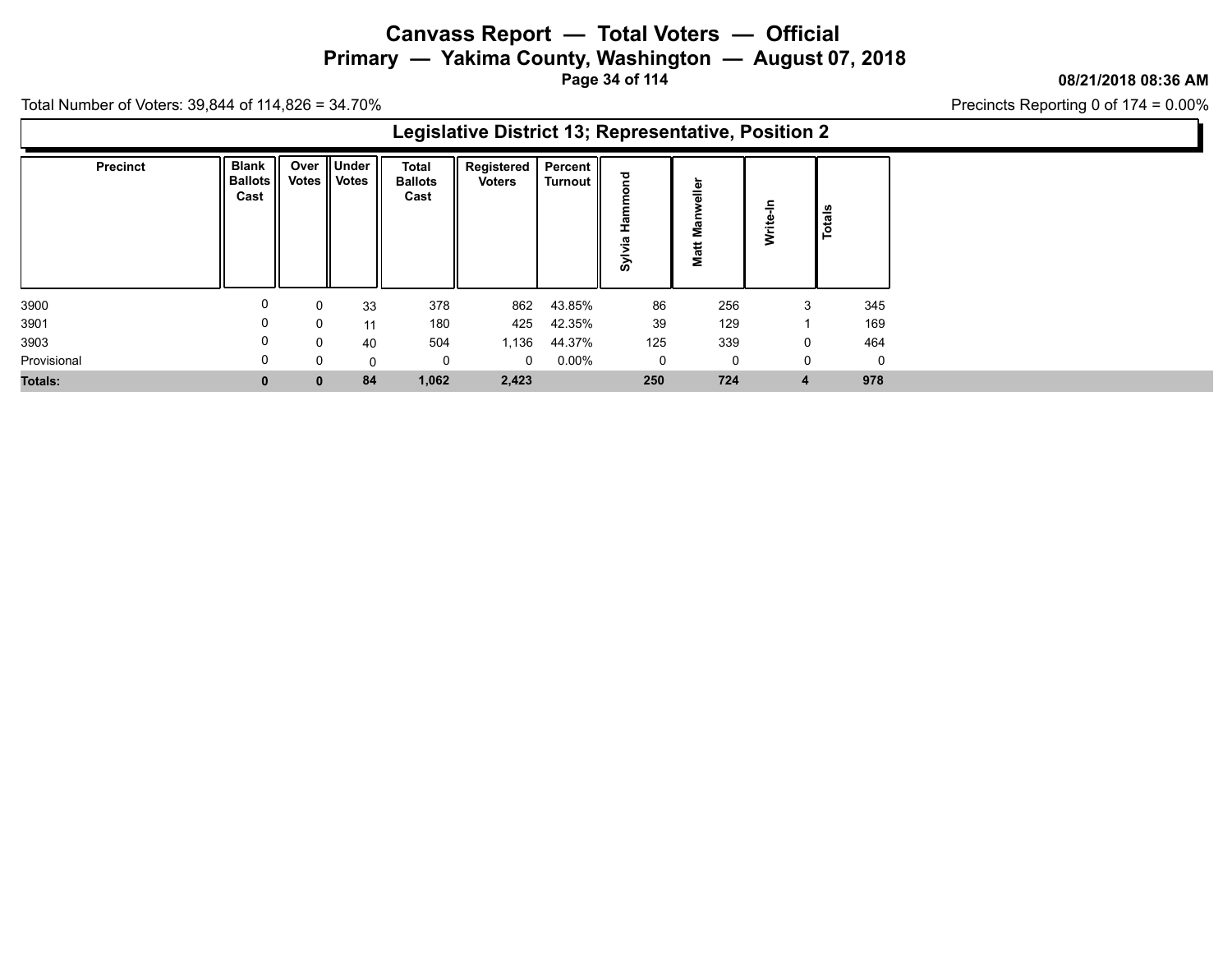**Primary — Yakima County, Washington — August 07, 2018**

**Page 35 of 114**

**08/21/2018 08:36 AM**

Precincts Reporting 0 of 174 = 0.00%

| Legislative District 14; Representative, Position 1 |                                        |                      |                         |                                        |                             |                           |             |              |               |                 |                  |        |  |
|-----------------------------------------------------|----------------------------------------|----------------------|-------------------------|----------------------------------------|-----------------------------|---------------------------|-------------|--------------|---------------|-----------------|------------------|--------|--|
| <b>Precinct</b>                                     | <b>Blank</b><br><b>Ballots</b><br>Cast | Over<br><b>Votes</b> | Under<br><b>Votes</b>   | <b>Total</b><br><b>Ballots</b><br>Cast | Registered<br><b>Voters</b> | Percent<br><b>Turnout</b> | Chris Corry | Kathy Coffey | Sasha Bentley | Earl Steven Lee | Write-In         | Totals |  |
| 0101                                                | 0                                      | $\mathbf{1}$         | 6                       | 141                                    | 431                         | 32.71%                    | $39\,$      | 36           | 43            | 16              | $\mathbf 0$      | 134    |  |
| 0102                                                | 0                                      | $\mathbf 0$          | $\overline{4}$          | 62                                     | 327                         | 18.96%                    | 21          | 14           | 19            | $\overline{4}$  | 0                | 58     |  |
| 0110                                                | $\mathbf 0$                            | $\mathbf 0$          | $\overline{\mathbf{c}}$ | 317                                    | 803                         | 39.48%                    | 101         | 73           | 124           | 17              | 0                | 315    |  |
| 0112                                                | $\mathbf 0$                            | $\mathbf 0$          | $\overline{\mathbf{c}}$ | 60                                     | 410                         | 14.63%                    | 15          | 11           | 24            | 8               | 0                | 58     |  |
| 0113                                                | $\Omega$                               | $\mathbf{1}$         | $\mathbf{1}$            | 153                                    | 1,087                       | 14.08%                    | 34          | 26           | 67            | 24              | 0                | 151    |  |
| 0116                                                | $\mathbf 0$                            | $\mathsf 0$          | 6                       | 156                                    | 538                         | 29.00%                    | 44          | $31$         | 67            | $\overline{7}$  | $\mathbf{1}$     | 150    |  |
| 0118                                                | 0                                      | $\mathbf 0$          | $\overline{\mathbf{c}}$ | 114                                    | 372                         | 30.65%                    | 24          | 35           | 38            | 15              | 0                | 112    |  |
| 0120                                                |                                        | $\mathbf 0$          | 8                       | 134                                    | 966                         | 13.87%                    | 34          | $20\,$       | 54            | 18              | 0                | 126    |  |
| 0126                                                | $\mathbf 0$                            | $\mathbf 0$          | 4                       | 138                                    | 832                         | 16.59%                    | 26          | 30           | 63            | 15              | 0                | 134    |  |
| 0127                                                | 0                                      | 0                    | $\overline{a}$          | 260                                    | 1,077                       | 24.14%                    | 76          | 52           | 92            | 38              | 0                | 258    |  |
| 0129                                                | $\mathbf 0$                            | $\mathbf 0$          | $\overline{2}$          | 179                                    | 647                         | 27.67%                    | 53          | $30\,$       | 77            | $17$            | $\mathsf{O}$     | 177    |  |
| 0130                                                | 0                                      | $\mathbf 0$          | 17                      | 404                                    | 1,149                       | 35.16%                    | 118         | 97           | 155           | 17              | 0                | 387    |  |
| 0131                                                | $\Omega$                               | $\pmb{0}$            | $\mathbf 5$             | 366                                    | 882                         | 41.50%                    | 108         | 71           | 164           | 17              | $\mathbf{1}$     | 361    |  |
| 0132                                                | 0                                      | $\mathbf 0$          | 11                      | 250                                    | 906                         | 27.59%                    | 82          | 63           | 80            | 14              | $\pmb{0}$        | 239    |  |
| 0133                                                | $\Omega$                               | $\mathsf 0$          | 9                       | 353                                    | 1,143                       | 30.88%                    | 140         | 88           | $90\,$        | 26              | 0                | 344    |  |
| 0134                                                | $\mathbf 0$                            | $\mathsf 0$          | 12                      | 502                                    | 1,151                       | 43.61%                    | 185         | 134          | 143           | 28              | $\mathsf 0$      | 490    |  |
| 0135                                                | 0                                      | $\mathbf 0$          | $\overline{7}$          | 284                                    | 572                         | 49.65%                    | 103         | 59           | 107           | 8               | 0                | 277    |  |
| 0138                                                | $\mathbf 0$                            | $\pmb{0}$            | 13                      | 507                                    | 1,043                       | 48.61%                    | 181         | 126          | 167           | 19              | $\mathbf{1}$     | 494    |  |
| 0139                                                | $\mathbf 0$                            | $\mathbf{1}$         | 17                      | 458                                    | 944                         | 48.52%                    | 160         | 111          | 133           | 36              | 0                | 440    |  |
| 0142                                                | -1                                     | $\mathsf 0$          | 5                       | 238                                    | 486                         | 48.97%                    | 100         | 54           | 63            | 15              | $\mathbf{1}$     | 233    |  |
| 0144                                                | $\mathbf{0}$                           | $\mathbf 0$          | $\mathbf 0$             | $\mathbf 0$                            | 5                           | 0.00%                     | 0           | 0            | $\mathbf 0$   | $\mathbf 0$     | $\mathbf 0$      | 0      |  |
| 0145                                                | 0                                      | $\overline{2}$       | $\overline{c}$          | 171                                    | 809                         | 21.14%                    | 49          | 32           | 69            | 17              | 0                | 167    |  |
| 0153                                                | 0                                      | $\pmb{0}$            | 6                       | 299                                    | 830                         | 36.02%                    | 141         | 61           | 81            | $10$            | 0                | 293    |  |
| 0154                                                | $\mathbf 0$                            | $\mathbf{1}$         | $12$                    | 368                                    | 1,189                       | 30.95%                    | 130         | 87           | 111           | 25              | $\overline{c}$   | 355    |  |
| 0163                                                | -1                                     | $\mathbf 0$          | 13                      | 454                                    | 804                         | 56.47%                    | 212         | 98           | 112           | 19              | 0                | 441    |  |
| 0167                                                | 0                                      | $\mathbf 0$          | 12                      | 479                                    | 956                         | 50.10%                    | 205         | 104          | 132           | 26              | $\mathbf 0$      | 467    |  |
| 0168                                                | 0                                      | $\mathbf 0$          | 12                      | 410                                    | 744                         | 55.11%                    | 164         | 104          | 119           | $10$            | $\mathbf{1}$     | 398    |  |
| 0169                                                | 0                                      | $\mathbf 0$          | 10                      | 519                                    | 1,071                       | 48.46%                    | 220         | 124          | 144           | 21              | 0                | 509    |  |
| 0170                                                | $\Omega$                               | $\pmb{0}$            | 4                       | 173                                    | 457                         | 37.86%                    | 58          | 31           | 72            | 8               | 0                | 169    |  |
| 0171                                                | $\Omega$                               | $\mathbf 0$          | 3                       | 145                                    | 333                         | 43.54%                    | $52\,$      | 33           | 47            | 8               | $\boldsymbol{2}$ | 142    |  |
| 0173                                                | $\mathbf 0$                            | $\mathbf 0$          | 5                       | 233                                    | 668                         | 34.88%                    | 93          | 55           | 76            | $\overline{4}$  | $\mathsf 0$      | 228    |  |
| 0177                                                | 0                                      | 0                    | 10                      | 444                                    | 1,048                       | 42.37%                    | 196         | 92           | 121           | 24              | $\mathbf{1}$     | 434    |  |
|                                                     |                                        |                      |                         |                                        |                             |                           |             |              |               |                 |                  |        |  |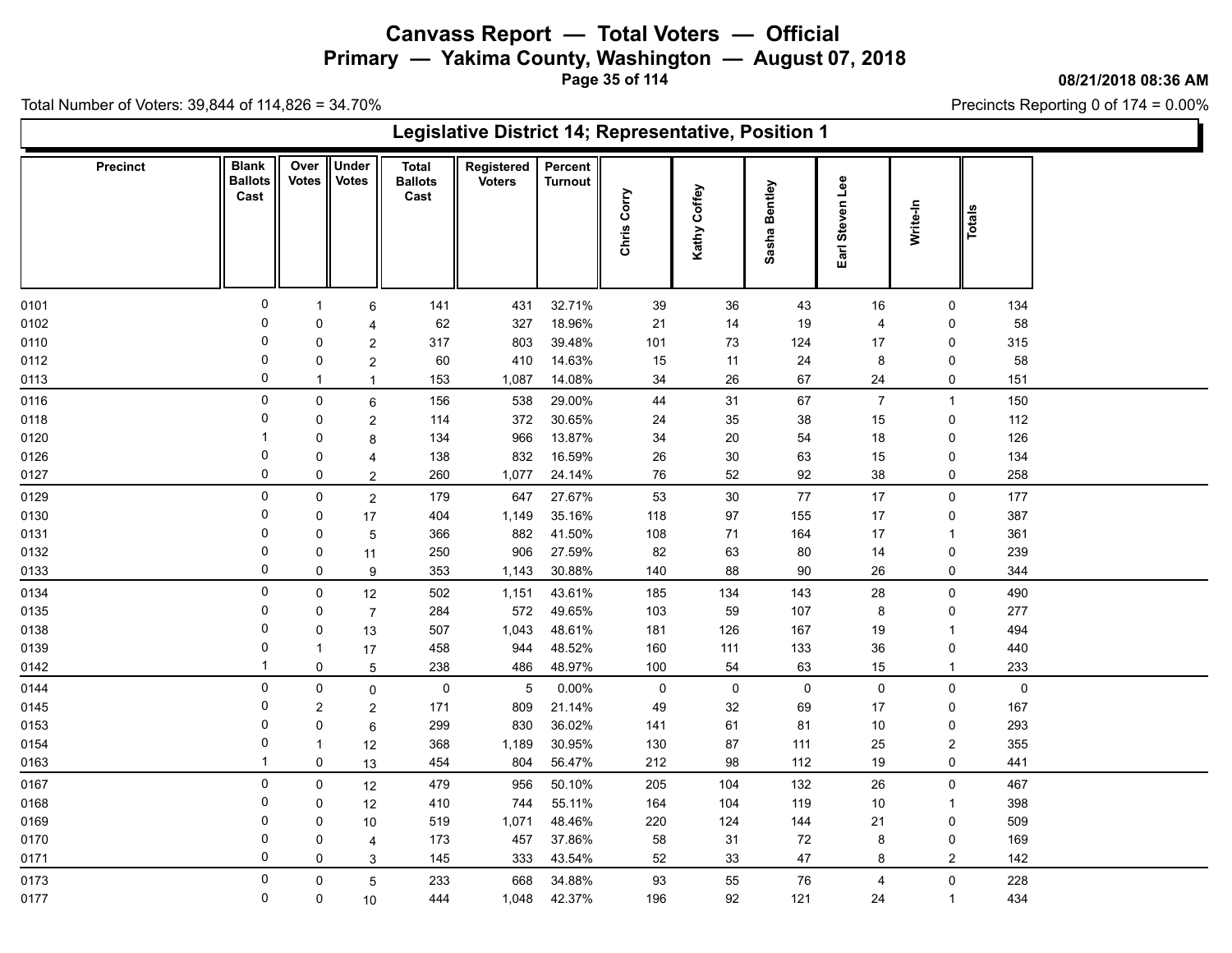**Primary — Yakima County, Washington — August 07, 2018**

**Page 36 of 114**

**08/21/2018 08:36 AM**

Precincts Reporting 0 of 174 = 0.00%

| Legislative District 14; Representative, Position 1 |                                        |                      |                              |                                        |                             |                           |                |                 |                  |                 |                |             |  |
|-----------------------------------------------------|----------------------------------------|----------------------|------------------------------|----------------------------------------|-----------------------------|---------------------------|----------------|-----------------|------------------|-----------------|----------------|-------------|--|
| <b>Precinct</b>                                     | <b>Blank</b><br><b>Ballots</b><br>Cast | Over<br><b>Votes</b> | <b>Under</b><br><b>Votes</b> | <b>Total</b><br><b>Ballots</b><br>Cast | Registered<br><b>Voters</b> | Percent<br><b>Turnout</b> | Chris Corry    | Coffey<br>Kathy | Sasha Bentley    | Earl Steven Lee | Write-In       | Totals      |  |
| 0179                                                | 0                                      | $\mathbf 0$          | 15                           | 427                                    | 894                         | 47.76%                    | 171            | 98              | 116              | 25              | $\overline{2}$ | 412         |  |
| 0180                                                | 0                                      | $\mathbf 0$          | $\,6$                        | 364                                    | 932                         | 39.06%                    | 148            | 90              | 98               | $20\,$          | $\overline{2}$ | 358         |  |
| 0181                                                | 0                                      | $\mathbf{1}$         | 13                           | 474                                    | 948                         | 50.00%                    | 232            | 98              | 104              | 26              | 0              | 460         |  |
| 0182                                                | -1                                     | $\overline{1}$       | 20                           | 561                                    | 1,270                       | 44.17%                    | 260            | 127             | 139              | $13$            | $\overline{1}$ | 540         |  |
| 0183                                                | 0                                      | 0                    | 8                            | 330                                    | 727                         | 45.39%                    | 145            | 88              | 78               | 11              | 0              | 322         |  |
| 0185                                                | -1                                     | 0                    | 16                           | 386                                    | 868                         | 44.47%                    | 175            | 96              | 83               | 16              | 0              | 370         |  |
| 0186                                                | 0                                      | 0                    | 4                            | 239                                    | 522                         | 45.79%                    | 119            | 54              | 56               | 6               | 0              | 235         |  |
| 0187                                                | $\mathbf 0$                            | 0                    | 11                           | 370                                    | 819                         | 45.18%                    | 212            | 56              | 79               | $12$            | 0              | 359         |  |
| 0188                                                | 0                                      | 0                    | 5                            | 327                                    | 738                         | 44.31%                    | 154            | 79              | 83               | 6               | $\mathbf 0$    | 322         |  |
| 0189                                                | $\Omega$                               | $\mathbf 0$          | 8                            | 338                                    | 750                         | 45.07%                    | 170            | 70              | 78               | $12$            | 0              | 330         |  |
| 0190                                                | 0                                      | 0                    | 5                            | 224                                    | 532                         | 42.11%                    | 102            | 51              | 60               | 6               | 0              | 219         |  |
| 0191                                                | $\Omega$                               | 0                    | 0                            | $\pmb{0}$                              | $\overline{\phantom{1}}$    | 0.00%                     | $\mathsf 0$    | $\pmb{0}$       | $\pmb{0}$        | 0               | 0              | $\mathsf 0$ |  |
| 0192                                                | $\mathbf 0$                            | 0                    | $\mathsf 0$                  | 193                                    | 703                         | 27.45%                    | 66             | 48              | 63               | 16              | 0              | 193         |  |
| 0193                                                | 0                                      | 0                    | 3                            | 222                                    | 417                         | 53.24%                    | 114            | 54              | 46               | $\overline{4}$  | $\overline{1}$ | 219         |  |
| 0701                                                | 0                                      | 0                    | 3                            | 75                                     | 270                         | 27.78%                    | 20             | 14              | 28               | 10              | 0              | 72          |  |
| 1301                                                | 0                                      | 0                    | 8                            | 200                                    | 475                         | 42.11%                    | 89             | 54              | 41               | 8               | 0              | 192         |  |
| 1901                                                | 0                                      | 0                    | $\mathbf{3}$                 | 109                                    | 437                         | 24.94%                    | 39             | 22              | 38               | $\overline{7}$  | 0              | 106         |  |
| 3004                                                | 0                                      | 0                    | $\mathbf 0$                  | 12                                     | 30                          | 40.00%                    | $\overline{7}$ | $\overline{c}$  | $\boldsymbol{2}$ | $\overline{1}$  | 0              | 12          |  |
| 3102                                                | 0                                      | $\mathbf{1}$         | $\overline{4}$               | 233                                    | 884                         | 26.36%                    | 89             | 42              | 71               | 26              | $\pmb{0}$      | 228         |  |
| 3203                                                | 0                                      | 0                    | 10                           | 354                                    | 840                         | 42.14%                    | 181            | 99              | 59               | $\mathbf 5$     | 0              | 344         |  |
| 3205                                                | 0                                      | 0                    | 17                           | 410                                    | 1,128                       | 36.35%                    | 208            | $90\,$          | 85               | 9               | $\overline{1}$ | 393         |  |
| 3208                                                | 0                                      | 0                    | $\overline{1}$               | 32                                     | 138                         | 23.19%                    | 15             | 10              | $\overline{5}$   | $\overline{1}$  | 0              | 31          |  |
| 3305                                                | $\mathbf 0$                            | 0                    | 12                           | 259                                    | 696                         | 37.21%                    | 118            | 80              | $37\,$           | $12$            | 0              | 247         |  |
| 3308                                                | -1                                     | 0                    | $\overline{7}$               | 293                                    | 779                         | 37.61%                    | 172            | 58              | 44               | $12$            | 0              | 286         |  |
| 3309                                                | 0                                      | $\mathbf 0$          | 6                            | 168                                    | 731                         | 22.98%                    | 34             | 59              | 58               | 11              | 0              | 162         |  |
| 3310                                                | 0                                      | 0                    | 12                           | 225                                    | 1,088                       | 20.68%                    | 70             | 40              | 86               | 16              | $\overline{1}$ | 213         |  |
| 3605                                                | -1                                     | 0                    | 10                           | 302                                    | 823                         | 36.70%                    | 146            | 83              | 54               | 9               | 0              | 292         |  |
| 3701                                                | 0                                      | $\mathbf 0$          | $\mathbf{3}$                 | 208                                    | 757                         | 27.48%                    | 100            | 40              | 48               | 17              | 0              | 205         |  |
| 3904                                                | 0                                      | 0                    | 8                            | 347                                    | 790                         | 43.92%                    | 149            | 91              | 88               | $10$            | $\overline{1}$ | 339         |  |
| 3905                                                | 0                                      | $\Omega$             | $\sqrt{2}$                   | 106                                    | 256                         | 41.41%                    | 61             | 19              | 19               | 5               | 0              | 104         |  |
| 4001                                                | 0                                      | $\mathbf 0$          | 0                            | 88                                     | 492                         | 17.89%                    | 24             | 28              | 25               | 11              | 0              | 88          |  |
| 4102                                                | 0                                      | 0                    | 16                           | 383                                    | 776                         | 49.36%                    | 208            | 81              | 64               | 14              | 0              | 367         |  |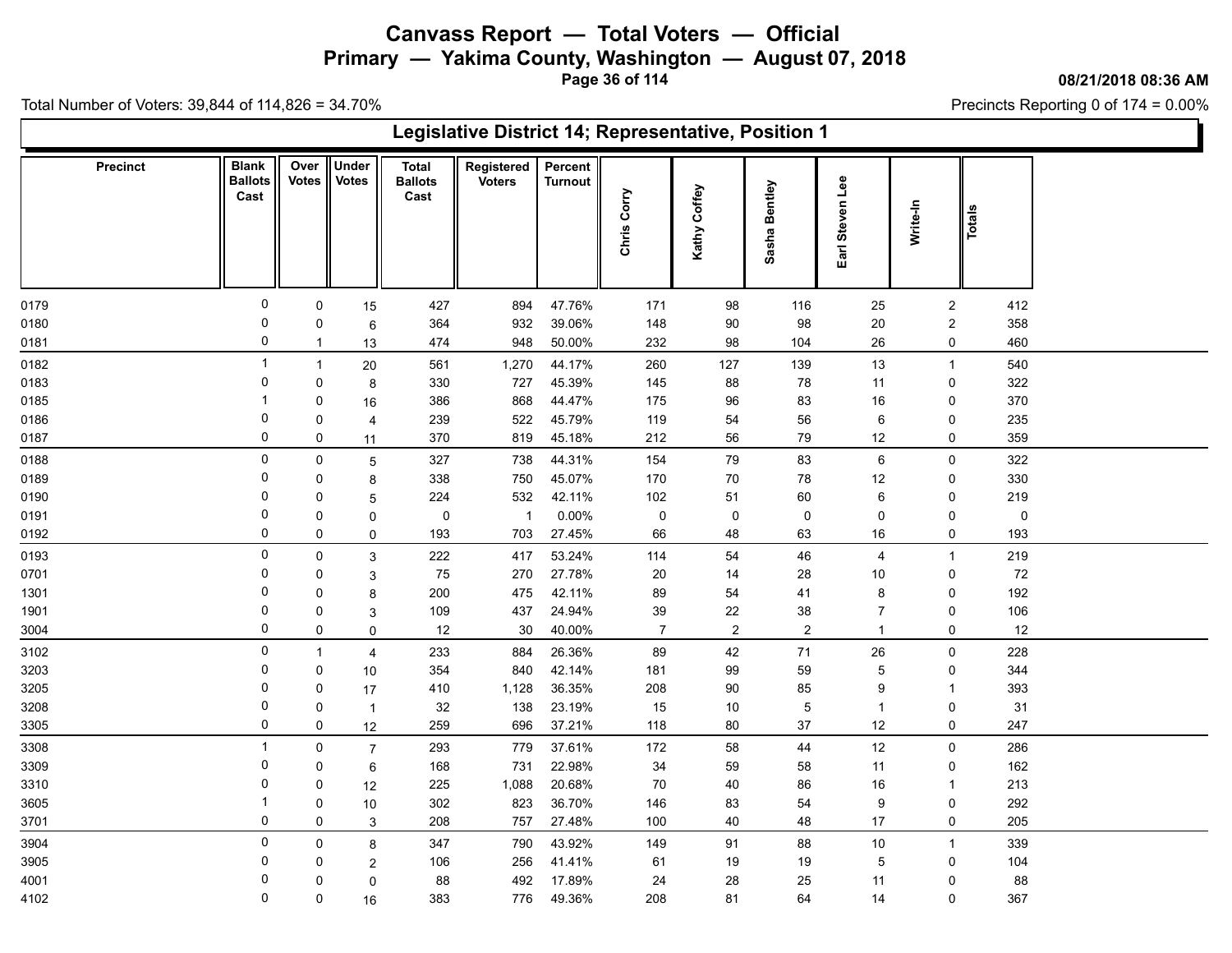**Primary — Yakima County, Washington — August 07, 2018**

**Page 37 of 114**

**08/21/2018 08:36 AM**

Precincts Reporting 0 of 174 = 0.00%

|                 |                                        |             |                        |                                        | Legislative District 14; Representative, Position 1 |                    |                    |                               |                      |                              |          |        |  |
|-----------------|----------------------------------------|-------------|------------------------|----------------------------------------|-----------------------------------------------------|--------------------|--------------------|-------------------------------|----------------------|------------------------------|----------|--------|--|
| <b>Precinct</b> | <b>Blank</b><br><b>Ballots</b><br>Cast | Over        | Under<br>Votes   Votes | <b>Total</b><br><b>Ballots</b><br>Cast | Registered<br><b>Voters</b>                         | Percent<br>Turnout | ΟLLO<br>ပ<br>Chris | offey<br>$\mathbf c$<br>Kathy | entley<br>m<br>Sasha | Lee<br>5<br>><br>Ste<br>Earl | Write-In | Totals |  |
| 4104            | 0                                      | 0           | 3                      | 231                                    | 640                                                 | 36.09%             | 96                 | 61                            | 55                   | 16                           | 0        | 228    |  |
| 4114            | 0                                      | 0           | 9                      | 286                                    | 782                                                 | 36.57%             | 138                | 80                            | 47                   | 12                           | 0        | 277    |  |
| 4115            |                                        | 0           | 10                     | 277                                    | 627                                                 | 44.18%             | 153                | 61                            | 45                   |                              |          | 267    |  |
| 4503            |                                        | 0           | 0                      | 33                                     | 73                                                  | 45.21%             | 19                 | 8                             | 5                    |                              |          | 33     |  |
| 4601            | 0                                      | 0           | 2                      | 148                                    | 303                                                 | 48.84%             | 67                 | 45                            | 29                   | 5                            | 0        | 146    |  |
| 4609            | 0                                      |             | 0                      | 125                                    | 337                                                 | 37.09%             | 76                 | 29                            | 16                   | 3                            | 0        | 124    |  |
| 4623            | 0                                      | 0           | 0                      | 39                                     | 118                                                 | 33.05%             | 26                 | $\overline{1}$                | 11                   |                              | $\Omega$ | 39     |  |
| 4801            |                                        | 0           | 9                      | 459                                    | 1,170                                               | 39.23%             | 266                | 111                           | 59                   | 13                           |          | 450    |  |
| 5003            |                                        | 0           | 6                      | 307                                    | 773                                                 | 39.72%             | 152                | 105                           | 36                   | $\overline{7}$               |          | 301    |  |
| 5010            | 0                                      | 0           | 5                      | 120                                    | 229                                                 | 52.40%             | 60                 | 33                            | 19                   | 3                            | 0        | 115    |  |
| 5012            | 0                                      | 0           |                        | 206                                    | 1,055                                               | 19.53%             | 81                 | 37                            | 62                   | 19                           | 0        | 199    |  |
| 5014            | 0                                      | 0           | 12                     | 314                                    | 803                                                 | 39.10%             | 134                | 93                            | 69                   | 6                            | 0        | 302    |  |
| 5020            |                                        | $\mathbf 0$ |                        | 217                                    | 460                                                 | 47.17%             | 111                | 54                            | 39                   | 5                            |          | 210    |  |
| Provisional     |                                        | 0           | 0                      | 0                                      | 0                                                   | $0.00\%$           | 0                  | 0                             | 0                    | 0                            | 0        | 0      |  |
| Totals:         |                                        | 10          | 530                    | 19,792                                 | 53,561                                              |                    | 8,341              | 4,621                         | 5,281                | 986                          | 23       | 19,252 |  |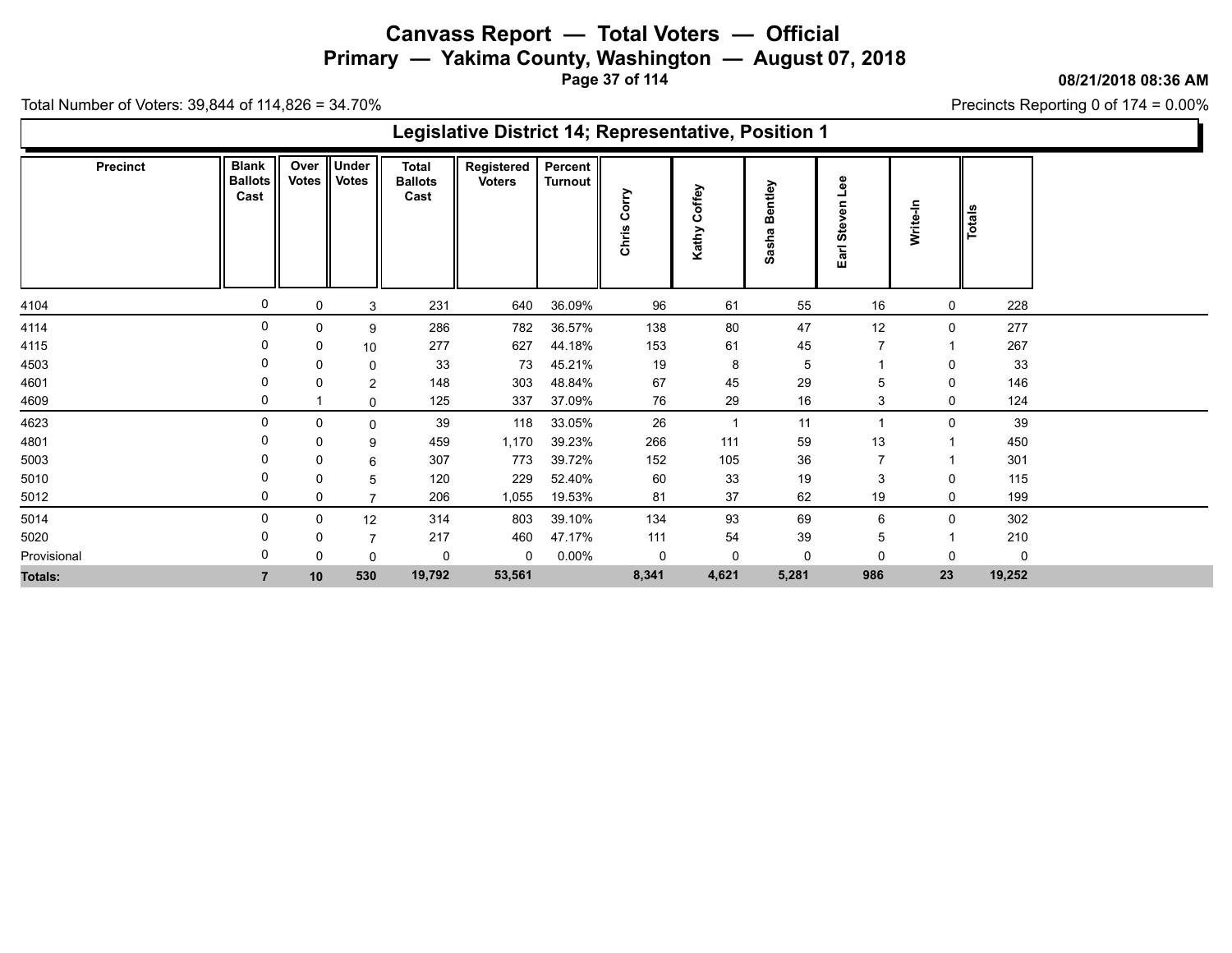**Primary — Yakima County, Washington — August 07, 2018**

**Page 38 of 114**

**08/21/2018 08:36 AM**

Precincts Reporting 0 of 174 = 0.00%

|                 | Legislative District 14; Representative, Position 2<br><b>Under</b><br><b>Blank</b><br>Over   <br>Registered<br>Percent<br><b>Total</b><br>Gina Mosbrucker<br><b>Votes</b><br><b>Ballots</b><br>Votes  <br><b>Ballots</b><br><b>Voters</b><br><b>Turnout</b><br>Noah Ramirez<br>Liz Hallock<br>Cast<br>Cast<br>Write-In<br>Totals<br>0<br>32.71%<br>42<br>$\mathbf 0$<br>141<br>431<br>32<br>58<br>$\mathbf 0$<br>9<br>$\overline{0}$<br>18.96%<br>62<br>327<br>17<br>15<br>26<br>0<br>-1<br>3<br>0<br>39.48%<br>117<br>317<br>803<br>39<br>145<br>$\overline{2}$<br>0<br>14<br>0<br>410<br>14.63%<br>23<br>16<br>60<br>19<br>0<br>0<br>$\overline{c}$<br>$\mathbf 0$<br>1,087<br>14.08%<br>56<br>49<br>45<br>$\overline{2}$<br>153<br>0<br>$\mathbf 1$<br>$\pmb{0}$<br>538<br>29.00%<br>21<br>60<br>67<br>0<br>$\overline{7}$<br>156<br>$\overline{1}$<br>$\overline{0}$<br>372<br>30.65%<br>$30\,$<br>42<br>0<br>114<br>36<br>0<br>6<br>134<br>966<br>13.87%<br>48<br>42<br>35<br>0<br>0<br>9<br>0<br>832<br>16.59%<br>33<br>138<br>53<br>48<br>0<br>$\overline{1}$<br>3<br>$\mathbf 0$<br>260<br>1,077<br>24.14%<br>53<br>89<br>108<br>0<br>0<br>10<br>0<br>27.67%<br>$\mathbf 0$<br>647<br>61<br>$\mathbf 0$<br>179<br>53<br>55<br>10<br>35.16%<br>$\overline{0}$<br>404<br>1,149<br>52<br>140<br>189<br>$\mathbf 0$<br>0<br>23<br>41.50%<br>0<br>366<br>882<br>48<br>139<br>159<br>0<br>$\overline{1}$<br>19<br>0<br>906<br>27.59%<br>38<br>78<br>120<br>250<br>0<br>0<br>14<br>$\mathbf 0$<br>95<br>353<br>1,143<br>30.88%<br>52<br>185<br>$\mathbf{1}$<br>0<br>20<br>$\mathsf 0$<br>43.61%<br>46<br>146<br>0<br>502<br>1,151<br>281<br>$\overline{1}$<br>28<br>0<br>572<br>284<br>49.65%<br>28<br>115<br>126<br>0<br>14<br>-1<br>0<br>166<br>507<br>1,043<br>48.61%<br>58<br>242<br>$\overline{1}$<br>39<br>$\overline{1}$<br>0<br>458<br>944<br>48.52%<br>36<br>147<br>243<br>0<br>31<br>$\mathbf 1$<br>$\mathbf{1}$<br>238<br>48.97%<br>28<br>65<br>0<br>$15\,$<br>486<br>129<br>$\mathbf{1}$ |                |                |     |       |        |    |              |             |                |     |  |  |  |
|-----------------|--------------------------------------------------------------------------------------------------------------------------------------------------------------------------------------------------------------------------------------------------------------------------------------------------------------------------------------------------------------------------------------------------------------------------------------------------------------------------------------------------------------------------------------------------------------------------------------------------------------------------------------------------------------------------------------------------------------------------------------------------------------------------------------------------------------------------------------------------------------------------------------------------------------------------------------------------------------------------------------------------------------------------------------------------------------------------------------------------------------------------------------------------------------------------------------------------------------------------------------------------------------------------------------------------------------------------------------------------------------------------------------------------------------------------------------------------------------------------------------------------------------------------------------------------------------------------------------------------------------------------------------------------------------------------------------------------------------------------------------------------------------------------------------------------------------------------------------------------------------------------------------------------------------------------------------------------------------------------------------------------------|----------------|----------------|-----|-------|--------|----|--------------|-------------|----------------|-----|--|--|--|
| <b>Precinct</b> |                                                                                                                                                                                                                                                                                                                                                                                                                                                                                                                                                                                                                                                                                                                                                                                                                                                                                                                                                                                                                                                                                                                                                                                                                                                                                                                                                                                                                                                                                                                                                                                                                                                                                                                                                                                                                                                                                                                                                                                                        |                |                |     |       |        |    |              |             |                |     |  |  |  |
| 0101            |                                                                                                                                                                                                                                                                                                                                                                                                                                                                                                                                                                                                                                                                                                                                                                                                                                                                                                                                                                                                                                                                                                                                                                                                                                                                                                                                                                                                                                                                                                                                                                                                                                                                                                                                                                                                                                                                                                                                                                                                        |                |                |     |       |        |    |              |             |                | 132 |  |  |  |
| 0102            |                                                                                                                                                                                                                                                                                                                                                                                                                                                                                                                                                                                                                                                                                                                                                                                                                                                                                                                                                                                                                                                                                                                                                                                                                                                                                                                                                                                                                                                                                                                                                                                                                                                                                                                                                                                                                                                                                                                                                                                                        |                |                |     |       |        |    |              |             |                | 58  |  |  |  |
| 0110            |                                                                                                                                                                                                                                                                                                                                                                                                                                                                                                                                                                                                                                                                                                                                                                                                                                                                                                                                                                                                                                                                                                                                                                                                                                                                                                                                                                                                                                                                                                                                                                                                                                                                                                                                                                                                                                                                                                                                                                                                        |                |                |     |       |        |    |              |             |                | 303 |  |  |  |
| 0112            |                                                                                                                                                                                                                                                                                                                                                                                                                                                                                                                                                                                                                                                                                                                                                                                                                                                                                                                                                                                                                                                                                                                                                                                                                                                                                                                                                                                                                                                                                                                                                                                                                                                                                                                                                                                                                                                                                                                                                                                                        |                |                |     |       |        |    |              |             |                | 58  |  |  |  |
| 0113            |                                                                                                                                                                                                                                                                                                                                                                                                                                                                                                                                                                                                                                                                                                                                                                                                                                                                                                                                                                                                                                                                                                                                                                                                                                                                                                                                                                                                                                                                                                                                                                                                                                                                                                                                                                                                                                                                                                                                                                                                        |                |                |     |       |        |    |              |             |                | 150 |  |  |  |
| 0116            |                                                                                                                                                                                                                                                                                                                                                                                                                                                                                                                                                                                                                                                                                                                                                                                                                                                                                                                                                                                                                                                                                                                                                                                                                                                                                                                                                                                                                                                                                                                                                                                                                                                                                                                                                                                                                                                                                                                                                                                                        |                |                |     |       |        |    |              |             |                | 149 |  |  |  |
| 0118            |                                                                                                                                                                                                                                                                                                                                                                                                                                                                                                                                                                                                                                                                                                                                                                                                                                                                                                                                                                                                                                                                                                                                                                                                                                                                                                                                                                                                                                                                                                                                                                                                                                                                                                                                                                                                                                                                                                                                                                                                        |                |                |     |       |        |    |              |             |                | 108 |  |  |  |
| 0120            |                                                                                                                                                                                                                                                                                                                                                                                                                                                                                                                                                                                                                                                                                                                                                                                                                                                                                                                                                                                                                                                                                                                                                                                                                                                                                                                                                                                                                                                                                                                                                                                                                                                                                                                                                                                                                                                                                                                                                                                                        |                |                |     |       |        |    |              |             |                | 125 |  |  |  |
| 0126            |                                                                                                                                                                                                                                                                                                                                                                                                                                                                                                                                                                                                                                                                                                                                                                                                                                                                                                                                                                                                                                                                                                                                                                                                                                                                                                                                                                                                                                                                                                                                                                                                                                                                                                                                                                                                                                                                                                                                                                                                        |                |                |     |       |        |    |              |             |                | 134 |  |  |  |
| 0127            |                                                                                                                                                                                                                                                                                                                                                                                                                                                                                                                                                                                                                                                                                                                                                                                                                                                                                                                                                                                                                                                                                                                                                                                                                                                                                                                                                                                                                                                                                                                                                                                                                                                                                                                                                                                                                                                                                                                                                                                                        |                |                |     |       |        |    |              |             |                | 250 |  |  |  |
| 0129            |                                                                                                                                                                                                                                                                                                                                                                                                                                                                                                                                                                                                                                                                                                                                                                                                                                                                                                                                                                                                                                                                                                                                                                                                                                                                                                                                                                                                                                                                                                                                                                                                                                                                                                                                                                                                                                                                                                                                                                                                        |                |                |     |       |        |    |              |             |                | 169 |  |  |  |
| 0130            |                                                                                                                                                                                                                                                                                                                                                                                                                                                                                                                                                                                                                                                                                                                                                                                                                                                                                                                                                                                                                                                                                                                                                                                                                                                                                                                                                                                                                                                                                                                                                                                                                                                                                                                                                                                                                                                                                                                                                                                                        |                |                |     |       |        |    |              |             |                | 381 |  |  |  |
| 0131            |                                                                                                                                                                                                                                                                                                                                                                                                                                                                                                                                                                                                                                                                                                                                                                                                                                                                                                                                                                                                                                                                                                                                                                                                                                                                                                                                                                                                                                                                                                                                                                                                                                                                                                                                                                                                                                                                                                                                                                                                        |                |                |     |       |        |    |              |             |                | 347 |  |  |  |
| 0132            |                                                                                                                                                                                                                                                                                                                                                                                                                                                                                                                                                                                                                                                                                                                                                                                                                                                                                                                                                                                                                                                                                                                                                                                                                                                                                                                                                                                                                                                                                                                                                                                                                                                                                                                                                                                                                                                                                                                                                                                                        |                |                |     |       |        |    |              |             |                | 236 |  |  |  |
| 0133            |                                                                                                                                                                                                                                                                                                                                                                                                                                                                                                                                                                                                                                                                                                                                                                                                                                                                                                                                                                                                                                                                                                                                                                                                                                                                                                                                                                                                                                                                                                                                                                                                                                                                                                                                                                                                                                                                                                                                                                                                        |                |                |     |       |        |    |              |             |                | 333 |  |  |  |
| 0134            |                                                                                                                                                                                                                                                                                                                                                                                                                                                                                                                                                                                                                                                                                                                                                                                                                                                                                                                                                                                                                                                                                                                                                                                                                                                                                                                                                                                                                                                                                                                                                                                                                                                                                                                                                                                                                                                                                                                                                                                                        |                |                |     |       |        |    |              |             |                | 474 |  |  |  |
| 0135            |                                                                                                                                                                                                                                                                                                                                                                                                                                                                                                                                                                                                                                                                                                                                                                                                                                                                                                                                                                                                                                                                                                                                                                                                                                                                                                                                                                                                                                                                                                                                                                                                                                                                                                                                                                                                                                                                                                                                                                                                        |                |                |     |       |        |    |              |             |                | 269 |  |  |  |
| 0138            |                                                                                                                                                                                                                                                                                                                                                                                                                                                                                                                                                                                                                                                                                                                                                                                                                                                                                                                                                                                                                                                                                                                                                                                                                                                                                                                                                                                                                                                                                                                                                                                                                                                                                                                                                                                                                                                                                                                                                                                                        |                |                |     |       |        |    |              |             |                | 467 |  |  |  |
| 0139            |                                                                                                                                                                                                                                                                                                                                                                                                                                                                                                                                                                                                                                                                                                                                                                                                                                                                                                                                                                                                                                                                                                                                                                                                                                                                                                                                                                                                                                                                                                                                                                                                                                                                                                                                                                                                                                                                                                                                                                                                        |                |                |     |       |        |    |              |             |                | 426 |  |  |  |
| 0142            |                                                                                                                                                                                                                                                                                                                                                                                                                                                                                                                                                                                                                                                                                                                                                                                                                                                                                                                                                                                                                                                                                                                                                                                                                                                                                                                                                                                                                                                                                                                                                                                                                                                                                                                                                                                                                                                                                                                                                                                                        |                |                |     |       |        |    |              |             |                | 223 |  |  |  |
| 0144            | $\mathbf 0$                                                                                                                                                                                                                                                                                                                                                                                                                                                                                                                                                                                                                                                                                                                                                                                                                                                                                                                                                                                                                                                                                                                                                                                                                                                                                                                                                                                                                                                                                                                                                                                                                                                                                                                                                                                                                                                                                                                                                                                            | 0              | $\mathbf 0$    | 0   | 5     | 0.00%  | 0  | $\mathsf{O}$ | $\mathbf 0$ | 0              | 0   |  |  |  |
| 0145            | 0                                                                                                                                                                                                                                                                                                                                                                                                                                                                                                                                                                                                                                                                                                                                                                                                                                                                                                                                                                                                                                                                                                                                                                                                                                                                                                                                                                                                                                                                                                                                                                                                                                                                                                                                                                                                                                                                                                                                                                                                      | $\overline{2}$ | 3              | 171 | 809   | 21.14% | 47 | 52           | 67          | 0              | 166 |  |  |  |
| 0153            | 0                                                                                                                                                                                                                                                                                                                                                                                                                                                                                                                                                                                                                                                                                                                                                                                                                                                                                                                                                                                                                                                                                                                                                                                                                                                                                                                                                                                                                                                                                                                                                                                                                                                                                                                                                                                                                                                                                                                                                                                                      | 0              | 13             | 299 | 830   | 36.02% | 36 | 72           | 178         | 0              | 286 |  |  |  |
| 0154            | 0                                                                                                                                                                                                                                                                                                                                                                                                                                                                                                                                                                                                                                                                                                                                                                                                                                                                                                                                                                                                                                                                                                                                                                                                                                                                                                                                                                                                                                                                                                                                                                                                                                                                                                                                                                                                                                                                                                                                                                                                      | $\mathbf 1$    | 26             | 368 | 1,189 | 30.95% | 52 | 102          | 186         | $\overline{1}$ | 341 |  |  |  |
| 0163            | $\overline{1}$                                                                                                                                                                                                                                                                                                                                                                                                                                                                                                                                                                                                                                                                                                                                                                                                                                                                                                                                                                                                                                                                                                                                                                                                                                                                                                                                                                                                                                                                                                                                                                                                                                                                                                                                                                                                                                                                                                                                                                                         | $\mathbf 0$    | 39             | 454 | 804   | 56.47% | 41 | 102          | 272         | $\mathbf 0$    | 415 |  |  |  |
| 0167            | $\mathbf 0$                                                                                                                                                                                                                                                                                                                                                                                                                                                                                                                                                                                                                                                                                                                                                                                                                                                                                                                                                                                                                                                                                                                                                                                                                                                                                                                                                                                                                                                                                                                                                                                                                                                                                                                                                                                                                                                                                                                                                                                            | $\pmb{0}$      | 28             | 479 | 956   | 50.10% | 63 | 108          | 279         | $\mathbf{1}$   | 451 |  |  |  |
| 0168            | 0                                                                                                                                                                                                                                                                                                                                                                                                                                                                                                                                                                                                                                                                                                                                                                                                                                                                                                                                                                                                                                                                                                                                                                                                                                                                                                                                                                                                                                                                                                                                                                                                                                                                                                                                                                                                                                                                                                                                                                                                      | $\mathbf 1$    | 27             | 410 | 744   | 55.11% | 34 | 109          | 238         | $\overline{1}$ | 382 |  |  |  |
| 0169            | 0                                                                                                                                                                                                                                                                                                                                                                                                                                                                                                                                                                                                                                                                                                                                                                                                                                                                                                                                                                                                                                                                                                                                                                                                                                                                                                                                                                                                                                                                                                                                                                                                                                                                                                                                                                                                                                                                                                                                                                                                      | 0              | 27             | 519 | 1,071 | 48.46% | 47 | 117          | 327         | $\mathbf{1}$   | 492 |  |  |  |
| 0170            | 0                                                                                                                                                                                                                                                                                                                                                                                                                                                                                                                                                                                                                                                                                                                                                                                                                                                                                                                                                                                                                                                                                                                                                                                                                                                                                                                                                                                                                                                                                                                                                                                                                                                                                                                                                                                                                                                                                                                                                                                                      | 0              | 12             | 173 | 457   | 37.86% | 28 | 61           | 72          | $\mathbf 0$    | 161 |  |  |  |
| 0171            | 0                                                                                                                                                                                                                                                                                                                                                                                                                                                                                                                                                                                                                                                                                                                                                                                                                                                                                                                                                                                                                                                                                                                                                                                                                                                                                                                                                                                                                                                                                                                                                                                                                                                                                                                                                                                                                                                                                                                                                                                                      | 0              | $\overline{4}$ | 145 | 333   | 43.54% | 18 | 54           | 67          | $\overline{2}$ | 141 |  |  |  |
| 0173            | $\mathbf 0$                                                                                                                                                                                                                                                                                                                                                                                                                                                                                                                                                                                                                                                                                                                                                                                                                                                                                                                                                                                                                                                                                                                                                                                                                                                                                                                                                                                                                                                                                                                                                                                                                                                                                                                                                                                                                                                                                                                                                                                            | $\mathsf 0$    | 13             | 233 | 668   | 34.88% | 25 | 60           | 134         | $\overline{1}$ | 220 |  |  |  |
| 0177            | 0                                                                                                                                                                                                                                                                                                                                                                                                                                                                                                                                                                                                                                                                                                                                                                                                                                                                                                                                                                                                                                                                                                                                                                                                                                                                                                                                                                                                                                                                                                                                                                                                                                                                                                                                                                                                                                                                                                                                                                                                      | 0              | 24             | 444 | 1,048 | 42.37% | 51 | 108          | 260         | $\overline{1}$ | 420 |  |  |  |
|                 |                                                                                                                                                                                                                                                                                                                                                                                                                                                                                                                                                                                                                                                                                                                                                                                                                                                                                                                                                                                                                                                                                                                                                                                                                                                                                                                                                                                                                                                                                                                                                                                                                                                                                                                                                                                                                                                                                                                                                                                                        |                |                |     |       |        |    |              |             |                |     |  |  |  |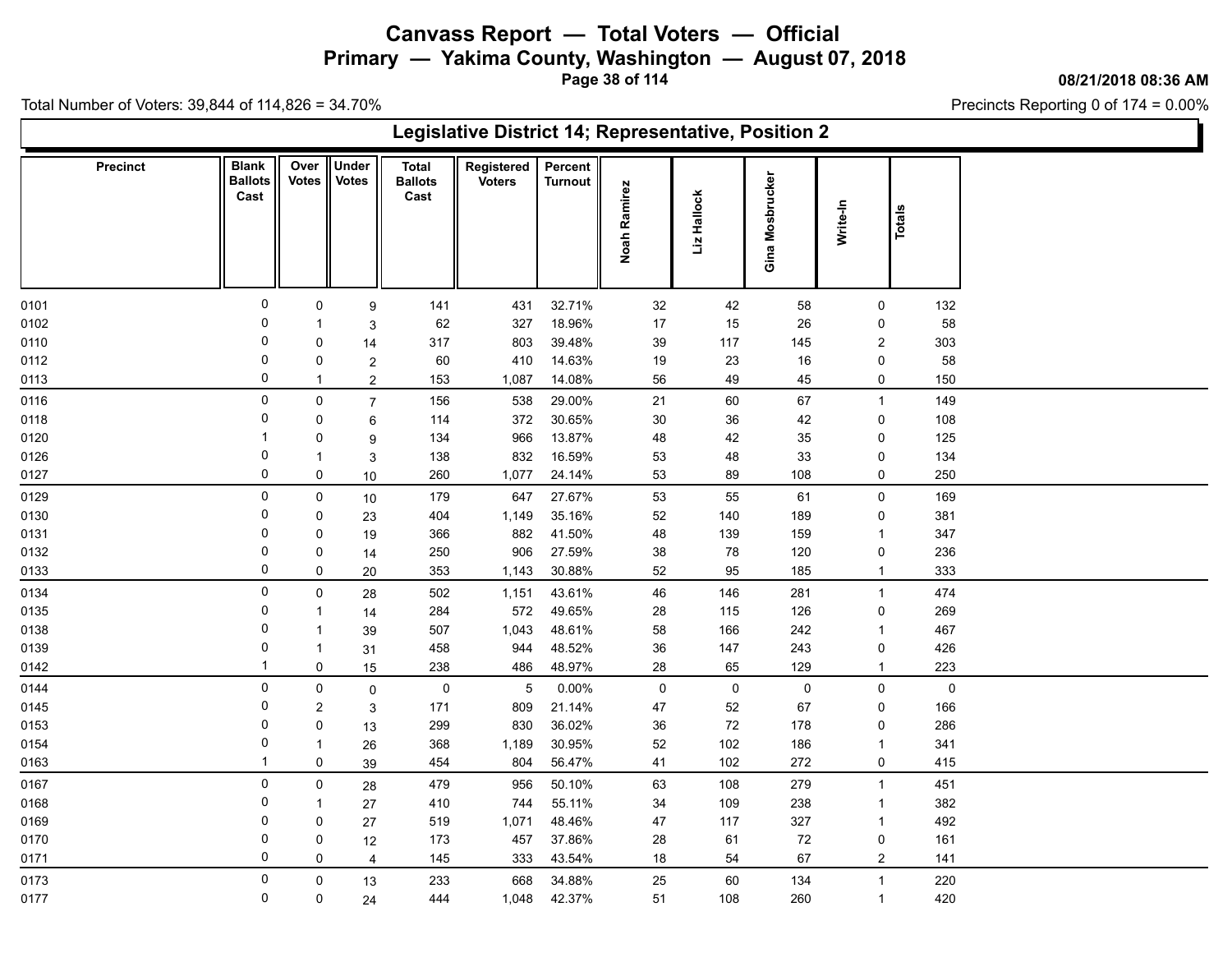**Primary — Yakima County, Washington — August 07, 2018**

**Page 39 of 114**

**08/21/2018 08:36 AM**

Precincts Reporting 0 of 174 = 0.00%

|              | Legislative District 14; Representative, Position 2<br>Under<br><b>Blank</b><br>Over<br>Registered<br>Percent<br><b>Precinct</b><br><b>Total</b><br>Gina Mosbrucker<br>Votes<br><b>Votes</b><br><b>Ballots</b><br><b>Ballots</b><br><b>Voters</b><br><b>Turnout</b><br><b>Noah Ramirez</b><br>Liz Hallock<br>Cast<br>Cast<br>Write-In<br><b>Totals</b><br>0<br>47.76%<br>$\pmb{0}$<br>427<br>894<br>47<br>106<br>245<br>$\overline{2}$<br>400<br>27<br>0<br>932<br>39.06%<br>40<br>92<br>212<br>364<br>$\overline{2}$<br>346<br>0<br>$18\,$<br>0<br>948<br>50.00%<br>34<br>99<br>309<br>442<br>474<br>0<br>0<br>32<br>$\overline{1}$<br>44.17%<br>53<br>133<br>$\mathbf{3}$<br>531<br>$\mathbf 0$<br>561<br>1,270<br>342<br>$30\,$<br>0<br>727<br>45.39%<br>31<br>78<br>313<br>330<br>203<br>$\overline{1}$<br>0<br>17<br>868<br>44.47%<br>$\mathbf 1$<br>386<br>25<br>93<br>232<br>351<br>0<br>$\overline{1}$<br>35<br>0<br>522<br>45.79%<br>24<br>227<br>0<br>239<br>44<br>159<br>0<br>12<br>0<br>45.18%<br>$36\,$<br>76<br>351<br>370<br>819<br>239<br>0<br>0<br>19<br>0<br>44.31%<br>28<br>72<br>315<br>$\mathbf 0$<br>327<br>738<br>215<br>$\mathsf{O}$<br>12<br>0<br>338<br>750<br>45.07%<br>37<br>74<br>210<br>321<br>0<br>0<br>17<br>532<br>42.11%<br>21<br>209<br>0<br>224<br>58<br>130<br>0<br>0<br>15<br>0<br>$\pmb{0}$<br>$\overline{1}$<br>$0.00\%$<br>$\pmb{0}$<br>$\mathsf{O}$<br>$\pmb{0}$<br>$\pmb{0}$<br>0<br>0<br>$\mathsf 0$<br>0<br>703<br>27.45%<br>36<br>91<br>181<br>193<br>54<br>0<br>0<br>12<br>0<br>209<br>$\pmb{0}$<br>222<br>417<br>53.24%<br>$\mathbf 5$<br>52<br>152<br>$\mathbf 0$<br>13<br>27.78%<br>0<br>75<br>270<br>13<br>$30\,$<br>31<br>$74\,$<br>0<br>0<br>$\overline{1}$<br>$\Omega$<br>200<br>475<br>42.11%<br>53<br>122<br>$\overline{2}$<br>186<br>9<br>0<br>14<br>437<br>24.94%<br>$26\,$<br>0<br>109<br>59<br>104<br>0<br>19<br>0<br>5<br>0<br>40.00%<br>5<br>0<br>12<br>$30\,$<br>$\mathsf 0$<br>$\overline{7}$<br>12<br>0<br>$\mathbf 0$<br>$\mathbf 0$<br>55<br>233<br>884<br>26.36%<br>46<br>120<br>$\mathbf 0$<br>221<br>$\mathbf{1}$<br>11<br>0<br>840<br>42.14%<br>62<br>258<br>339<br>354<br>18<br>$\overline{1}$<br>-1<br>14<br>0<br>36.35%<br>71<br>$\overline{2}$<br>410<br>1,128<br>28<br>282<br>383<br>0<br>27<br>$\mathbf 0$<br>$\sqrt{2}$<br>$21\,$<br>32<br>138<br>23.19%<br>6<br>29<br>0<br>0<br>3<br>$\Omega$<br>696<br>37.21%<br>15<br>182<br>259<br>44<br>241<br>0<br>18<br>0 |              |        |     |       |        |         |    |     |                |     |  |  |  |
|--------------|------------------------------------------------------------------------------------------------------------------------------------------------------------------------------------------------------------------------------------------------------------------------------------------------------------------------------------------------------------------------------------------------------------------------------------------------------------------------------------------------------------------------------------------------------------------------------------------------------------------------------------------------------------------------------------------------------------------------------------------------------------------------------------------------------------------------------------------------------------------------------------------------------------------------------------------------------------------------------------------------------------------------------------------------------------------------------------------------------------------------------------------------------------------------------------------------------------------------------------------------------------------------------------------------------------------------------------------------------------------------------------------------------------------------------------------------------------------------------------------------------------------------------------------------------------------------------------------------------------------------------------------------------------------------------------------------------------------------------------------------------------------------------------------------------------------------------------------------------------------------------------------------------------------------------------------------------------------------------------------------------------------------------------------------------------------------------------------------------------------------------------------------------------------------------------------------------------------------------------------------------------------------------------------------------------------------------------------------------------------------------------------------------------------------------------------------|--------------|--------|-----|-------|--------|---------|----|-----|----------------|-----|--|--|--|
|              |                                                                                                                                                                                                                                                                                                                                                                                                                                                                                                                                                                                                                                                                                                                                                                                                                                                                                                                                                                                                                                                                                                                                                                                                                                                                                                                                                                                                                                                                                                                                                                                                                                                                                                                                                                                                                                                                                                                                                                                                                                                                                                                                                                                                                                                                                                                                                                                                                                                |              |        |     |       |        |         |    |     |                |     |  |  |  |
| 0179         |                                                                                                                                                                                                                                                                                                                                                                                                                                                                                                                                                                                                                                                                                                                                                                                                                                                                                                                                                                                                                                                                                                                                                                                                                                                                                                                                                                                                                                                                                                                                                                                                                                                                                                                                                                                                                                                                                                                                                                                                                                                                                                                                                                                                                                                                                                                                                                                                                                                |              |        |     |       |        |         |    |     |                |     |  |  |  |
| 0180         |                                                                                                                                                                                                                                                                                                                                                                                                                                                                                                                                                                                                                                                                                                                                                                                                                                                                                                                                                                                                                                                                                                                                                                                                                                                                                                                                                                                                                                                                                                                                                                                                                                                                                                                                                                                                                                                                                                                                                                                                                                                                                                                                                                                                                                                                                                                                                                                                                                                |              |        |     |       |        |         |    |     |                |     |  |  |  |
| 0181         |                                                                                                                                                                                                                                                                                                                                                                                                                                                                                                                                                                                                                                                                                                                                                                                                                                                                                                                                                                                                                                                                                                                                                                                                                                                                                                                                                                                                                                                                                                                                                                                                                                                                                                                                                                                                                                                                                                                                                                                                                                                                                                                                                                                                                                                                                                                                                                                                                                                |              |        |     |       |        |         |    |     |                |     |  |  |  |
| 0182         |                                                                                                                                                                                                                                                                                                                                                                                                                                                                                                                                                                                                                                                                                                                                                                                                                                                                                                                                                                                                                                                                                                                                                                                                                                                                                                                                                                                                                                                                                                                                                                                                                                                                                                                                                                                                                                                                                                                                                                                                                                                                                                                                                                                                                                                                                                                                                                                                                                                |              |        |     |       |        |         |    |     |                |     |  |  |  |
| 0183         |                                                                                                                                                                                                                                                                                                                                                                                                                                                                                                                                                                                                                                                                                                                                                                                                                                                                                                                                                                                                                                                                                                                                                                                                                                                                                                                                                                                                                                                                                                                                                                                                                                                                                                                                                                                                                                                                                                                                                                                                                                                                                                                                                                                                                                                                                                                                                                                                                                                |              |        |     |       |        |         |    |     |                |     |  |  |  |
| 0185         |                                                                                                                                                                                                                                                                                                                                                                                                                                                                                                                                                                                                                                                                                                                                                                                                                                                                                                                                                                                                                                                                                                                                                                                                                                                                                                                                                                                                                                                                                                                                                                                                                                                                                                                                                                                                                                                                                                                                                                                                                                                                                                                                                                                                                                                                                                                                                                                                                                                |              |        |     |       |        |         |    |     |                |     |  |  |  |
| 0186<br>0187 |                                                                                                                                                                                                                                                                                                                                                                                                                                                                                                                                                                                                                                                                                                                                                                                                                                                                                                                                                                                                                                                                                                                                                                                                                                                                                                                                                                                                                                                                                                                                                                                                                                                                                                                                                                                                                                                                                                                                                                                                                                                                                                                                                                                                                                                                                                                                                                                                                                                |              |        |     |       |        |         |    |     |                |     |  |  |  |
|              |                                                                                                                                                                                                                                                                                                                                                                                                                                                                                                                                                                                                                                                                                                                                                                                                                                                                                                                                                                                                                                                                                                                                                                                                                                                                                                                                                                                                                                                                                                                                                                                                                                                                                                                                                                                                                                                                                                                                                                                                                                                                                                                                                                                                                                                                                                                                                                                                                                                |              |        |     |       |        |         |    |     |                |     |  |  |  |
| 0188<br>0189 |                                                                                                                                                                                                                                                                                                                                                                                                                                                                                                                                                                                                                                                                                                                                                                                                                                                                                                                                                                                                                                                                                                                                                                                                                                                                                                                                                                                                                                                                                                                                                                                                                                                                                                                                                                                                                                                                                                                                                                                                                                                                                                                                                                                                                                                                                                                                                                                                                                                |              |        |     |       |        |         |    |     |                |     |  |  |  |
| 0190         |                                                                                                                                                                                                                                                                                                                                                                                                                                                                                                                                                                                                                                                                                                                                                                                                                                                                                                                                                                                                                                                                                                                                                                                                                                                                                                                                                                                                                                                                                                                                                                                                                                                                                                                                                                                                                                                                                                                                                                                                                                                                                                                                                                                                                                                                                                                                                                                                                                                |              |        |     |       |        |         |    |     |                |     |  |  |  |
| 0191         |                                                                                                                                                                                                                                                                                                                                                                                                                                                                                                                                                                                                                                                                                                                                                                                                                                                                                                                                                                                                                                                                                                                                                                                                                                                                                                                                                                                                                                                                                                                                                                                                                                                                                                                                                                                                                                                                                                                                                                                                                                                                                                                                                                                                                                                                                                                                                                                                                                                |              |        |     |       |        |         |    |     |                |     |  |  |  |
| 0192         |                                                                                                                                                                                                                                                                                                                                                                                                                                                                                                                                                                                                                                                                                                                                                                                                                                                                                                                                                                                                                                                                                                                                                                                                                                                                                                                                                                                                                                                                                                                                                                                                                                                                                                                                                                                                                                                                                                                                                                                                                                                                                                                                                                                                                                                                                                                                                                                                                                                |              |        |     |       |        |         |    |     |                |     |  |  |  |
| 0193         |                                                                                                                                                                                                                                                                                                                                                                                                                                                                                                                                                                                                                                                                                                                                                                                                                                                                                                                                                                                                                                                                                                                                                                                                                                                                                                                                                                                                                                                                                                                                                                                                                                                                                                                                                                                                                                                                                                                                                                                                                                                                                                                                                                                                                                                                                                                                                                                                                                                |              |        |     |       |        |         |    |     |                |     |  |  |  |
| 0701         |                                                                                                                                                                                                                                                                                                                                                                                                                                                                                                                                                                                                                                                                                                                                                                                                                                                                                                                                                                                                                                                                                                                                                                                                                                                                                                                                                                                                                                                                                                                                                                                                                                                                                                                                                                                                                                                                                                                                                                                                                                                                                                                                                                                                                                                                                                                                                                                                                                                |              |        |     |       |        |         |    |     |                |     |  |  |  |
| 1301         |                                                                                                                                                                                                                                                                                                                                                                                                                                                                                                                                                                                                                                                                                                                                                                                                                                                                                                                                                                                                                                                                                                                                                                                                                                                                                                                                                                                                                                                                                                                                                                                                                                                                                                                                                                                                                                                                                                                                                                                                                                                                                                                                                                                                                                                                                                                                                                                                                                                |              |        |     |       |        |         |    |     |                |     |  |  |  |
| 1901         |                                                                                                                                                                                                                                                                                                                                                                                                                                                                                                                                                                                                                                                                                                                                                                                                                                                                                                                                                                                                                                                                                                                                                                                                                                                                                                                                                                                                                                                                                                                                                                                                                                                                                                                                                                                                                                                                                                                                                                                                                                                                                                                                                                                                                                                                                                                                                                                                                                                |              |        |     |       |        |         |    |     |                |     |  |  |  |
| 3004         |                                                                                                                                                                                                                                                                                                                                                                                                                                                                                                                                                                                                                                                                                                                                                                                                                                                                                                                                                                                                                                                                                                                                                                                                                                                                                                                                                                                                                                                                                                                                                                                                                                                                                                                                                                                                                                                                                                                                                                                                                                                                                                                                                                                                                                                                                                                                                                                                                                                |              |        |     |       |        |         |    |     |                |     |  |  |  |
| 3102         |                                                                                                                                                                                                                                                                                                                                                                                                                                                                                                                                                                                                                                                                                                                                                                                                                                                                                                                                                                                                                                                                                                                                                                                                                                                                                                                                                                                                                                                                                                                                                                                                                                                                                                                                                                                                                                                                                                                                                                                                                                                                                                                                                                                                                                                                                                                                                                                                                                                |              |        |     |       |        |         |    |     |                |     |  |  |  |
| 3203         |                                                                                                                                                                                                                                                                                                                                                                                                                                                                                                                                                                                                                                                                                                                                                                                                                                                                                                                                                                                                                                                                                                                                                                                                                                                                                                                                                                                                                                                                                                                                                                                                                                                                                                                                                                                                                                                                                                                                                                                                                                                                                                                                                                                                                                                                                                                                                                                                                                                |              |        |     |       |        |         |    |     |                |     |  |  |  |
| 3205         |                                                                                                                                                                                                                                                                                                                                                                                                                                                                                                                                                                                                                                                                                                                                                                                                                                                                                                                                                                                                                                                                                                                                                                                                                                                                                                                                                                                                                                                                                                                                                                                                                                                                                                                                                                                                                                                                                                                                                                                                                                                                                                                                                                                                                                                                                                                                                                                                                                                |              |        |     |       |        |         |    |     |                |     |  |  |  |
| 3208         |                                                                                                                                                                                                                                                                                                                                                                                                                                                                                                                                                                                                                                                                                                                                                                                                                                                                                                                                                                                                                                                                                                                                                                                                                                                                                                                                                                                                                                                                                                                                                                                                                                                                                                                                                                                                                                                                                                                                                                                                                                                                                                                                                                                                                                                                                                                                                                                                                                                |              |        |     |       |        |         |    |     |                |     |  |  |  |
| 3305         |                                                                                                                                                                                                                                                                                                                                                                                                                                                                                                                                                                                                                                                                                                                                                                                                                                                                                                                                                                                                                                                                                                                                                                                                                                                                                                                                                                                                                                                                                                                                                                                                                                                                                                                                                                                                                                                                                                                                                                                                                                                                                                                                                                                                                                                                                                                                                                                                                                                |              |        |     |       |        |         |    |     |                |     |  |  |  |
| 3308         | -1                                                                                                                                                                                                                                                                                                                                                                                                                                                                                                                                                                                                                                                                                                                                                                                                                                                                                                                                                                                                                                                                                                                                                                                                                                                                                                                                                                                                                                                                                                                                                                                                                                                                                                                                                                                                                                                                                                                                                                                                                                                                                                                                                                                                                                                                                                                                                                                                                                             | 0            | $16\,$ | 293 | 779   | 37.61% | 21      | 44 | 212 | 0              | 277 |  |  |  |
| 3309         | 0                                                                                                                                                                                                                                                                                                                                                                                                                                                                                                                                                                                                                                                                                                                                                                                                                                                                                                                                                                                                                                                                                                                                                                                                                                                                                                                                                                                                                                                                                                                                                                                                                                                                                                                                                                                                                                                                                                                                                                                                                                                                                                                                                                                                                                                                                                                                                                                                                                              | 0            | 8      | 168 | 731   | 22.98% | 41      | 42 | 77  | 0              | 160 |  |  |  |
| 3310         | 0                                                                                                                                                                                                                                                                                                                                                                                                                                                                                                                                                                                                                                                                                                                                                                                                                                                                                                                                                                                                                                                                                                                                                                                                                                                                                                                                                                                                                                                                                                                                                                                                                                                                                                                                                                                                                                                                                                                                                                                                                                                                                                                                                                                                                                                                                                                                                                                                                                              | 0            | 11     | 225 | 1,088 | 20.68% | 47      | 55 | 112 | 0              | 214 |  |  |  |
| 3605         | -1                                                                                                                                                                                                                                                                                                                                                                                                                                                                                                                                                                                                                                                                                                                                                                                                                                                                                                                                                                                                                                                                                                                                                                                                                                                                                                                                                                                                                                                                                                                                                                                                                                                                                                                                                                                                                                                                                                                                                                                                                                                                                                                                                                                                                                                                                                                                                                                                                                             | $\mathbf{1}$ | 21     | 302 | 823   | 36.70% | 17      | 50 | 210 | 3              | 280 |  |  |  |
| 3701         | 0                                                                                                                                                                                                                                                                                                                                                                                                                                                                                                                                                                                                                                                                                                                                                                                                                                                                                                                                                                                                                                                                                                                                                                                                                                                                                                                                                                                                                                                                                                                                                                                                                                                                                                                                                                                                                                                                                                                                                                                                                                                                                                                                                                                                                                                                                                                                                                                                                                              | $\mathbf 0$  | 5      | 208 | 757   | 27.48% | $36\,$  | 28 | 139 | $\mathbf 0$    | 203 |  |  |  |
| 3904         | 0                                                                                                                                                                                                                                                                                                                                                                                                                                                                                                                                                                                                                                                                                                                                                                                                                                                                                                                                                                                                                                                                                                                                                                                                                                                                                                                                                                                                                                                                                                                                                                                                                                                                                                                                                                                                                                                                                                                                                                                                                                                                                                                                                                                                                                                                                                                                                                                                                                              | $\mathbf{1}$ | 20     | 347 | 790   | 43.92% | 42      | 66 | 218 | $\mathbf 0$    | 326 |  |  |  |
| 3905         | 0                                                                                                                                                                                                                                                                                                                                                                                                                                                                                                                                                                                                                                                                                                                                                                                                                                                                                                                                                                                                                                                                                                                                                                                                                                                                                                                                                                                                                                                                                                                                                                                                                                                                                                                                                                                                                                                                                                                                                                                                                                                                                                                                                                                                                                                                                                                                                                                                                                              | $\mathbf 0$  | 4      | 106 | 256   | 41.41% | $\bf 8$ | 16 | 78  | 0              | 102 |  |  |  |
| 4001         | 0                                                                                                                                                                                                                                                                                                                                                                                                                                                                                                                                                                                                                                                                                                                                                                                                                                                                                                                                                                                                                                                                                                                                                                                                                                                                                                                                                                                                                                                                                                                                                                                                                                                                                                                                                                                                                                                                                                                                                                                                                                                                                                                                                                                                                                                                                                                                                                                                                                              | -1           | -1     | 88  | 492   | 17.89% | 22      | 20 | 44  | 0              | 86  |  |  |  |
| 4102         | 0                                                                                                                                                                                                                                                                                                                                                                                                                                                                                                                                                                                                                                                                                                                                                                                                                                                                                                                                                                                                                                                                                                                                                                                                                                                                                                                                                                                                                                                                                                                                                                                                                                                                                                                                                                                                                                                                                                                                                                                                                                                                                                                                                                                                                                                                                                                                                                                                                                              | 0            | 20     | 383 | 776   | 49.36% | 15      | 64 | 283 | $\overline{1}$ | 363 |  |  |  |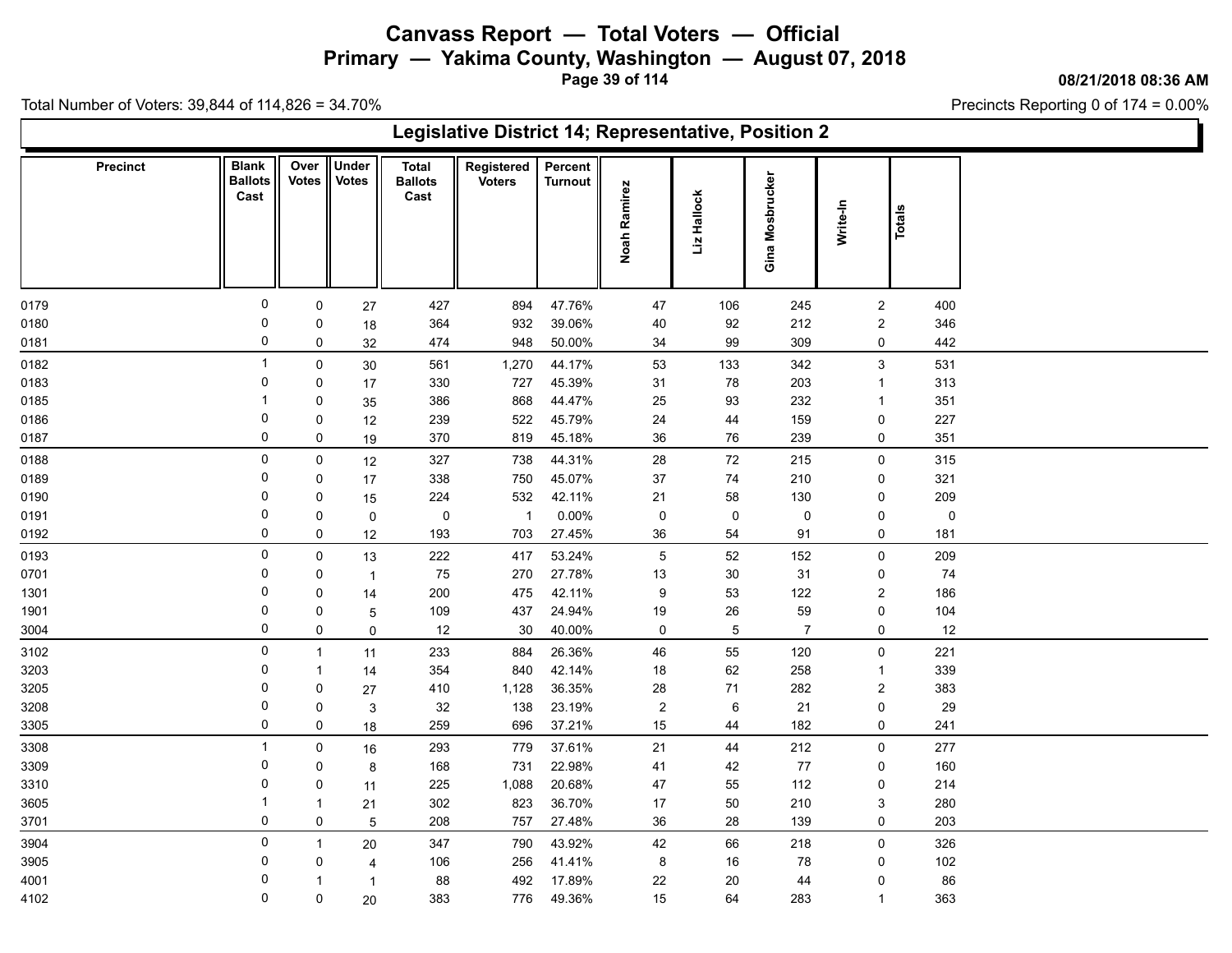**Primary — Yakima County, Washington — August 07, 2018**

**Page 40 of 114**

**08/21/2018 08:36 AM**

Ъ

Precincts Reporting 0 of 174 = 0.00%

Total Number of Voters: 39,844 of 114,826 = 34.70%

Г

|                 |                                        |               |                       |                                        | Legislative District 14; Representative, Position 2 |                           |                 |                     |                            |             |        |  |
|-----------------|----------------------------------------|---------------|-----------------------|----------------------------------------|-----------------------------------------------------|---------------------------|-----------------|---------------------|----------------------------|-------------|--------|--|
| <b>Precinct</b> | <b>Blank</b><br><b>Ballots</b><br>Cast | Over<br>Votes | Under<br><b>Votes</b> | <b>Total</b><br><b>Ballots</b><br>Cast | Registered<br><b>Voters</b>                         | Percent<br><b>Turnout</b> | Ramirez<br>Noah | lallock<br>I<br>Liz | sbrucker<br>۰<br>Σ<br>Gina | Write-In    | Totals |  |
| 4104            | 0                                      | 0             |                       | 231                                    | 640                                                 | 36.09%                    | 27              | 52                  | 144                        |             | 224    |  |
| 4114            | 0                                      | 0             | 9                     | 286                                    | 782                                                 | 36.57%                    | 28              | 47                  | 202                        | $\mathbf 0$ | 277    |  |
| 4115            |                                        | 0             | 13                    | 277                                    | 627                                                 | 44.18%                    | 16              | 39                  | 208                        |             | 264    |  |
| 4503            |                                        | 0             | 0                     | 33                                     | 73                                                  | 45.21%                    | $\overline{2}$  | $\overline{4}$      | 27                         | 0           | 33     |  |
| 4601            |                                        | 0             | 9                     | 148                                    | 303                                                 | 48.84%                    | 11              | 27                  | 101                        | 0           | 139    |  |
| 4609            |                                        |               | 3                     | 125                                    | 337                                                 | 37.09%                    | 12              | 15                  | 94                         | 0           | 121    |  |
| 4623            |                                        | 0             | $\overline{2}$        | 39                                     | 118                                                 | 33.05%                    | $\overline{7}$  | $\overline{7}$      | 23                         | 0           | $37\,$ |  |
| 4801            |                                        | 0             | 19                    | 459                                    | 1,170                                               | 39.23%                    | 19              | 56                  | 365                        | 0           | 440    |  |
| 5003            |                                        | 0             | 14                    | 307                                    | 773                                                 | 39.72%                    | 17              | 45                  | 230                        |             | 293    |  |
| 5010            |                                        | 0             | 7                     | 120                                    | 229                                                 | 52.40%                    | $\overline{7}$  | 24                  | 82                         | 0           | 113    |  |
| 5012            |                                        |               | 5                     | 206                                    | 1,055                                               | 19.53%                    | 28              | 50                  | 122                        | 0           | 200    |  |
| 5014            |                                        | 0             | 26                    | 314                                    | 803                                                 | 39.10%                    | 12              | 61                  | 215                        | $\mathbf 0$ | 288    |  |
| 5020            |                                        | 0             | 20                    | 217                                    | 460                                                 | 47.17%                    | 14              | 38                  | 144                        |             | 197    |  |
| Provisional     |                                        | 0             | $\Omega$              | 0                                      | 0                                                   | $0.00\%$                  | 0               | 0                   | 0                          | 0           | 0      |  |
| Totals:         |                                        | 17            | 1,086                 | 19,792                                 | 53,561                                              |                           | 2,265           | 4,845               | 11,541                     | 38          | 18,689 |  |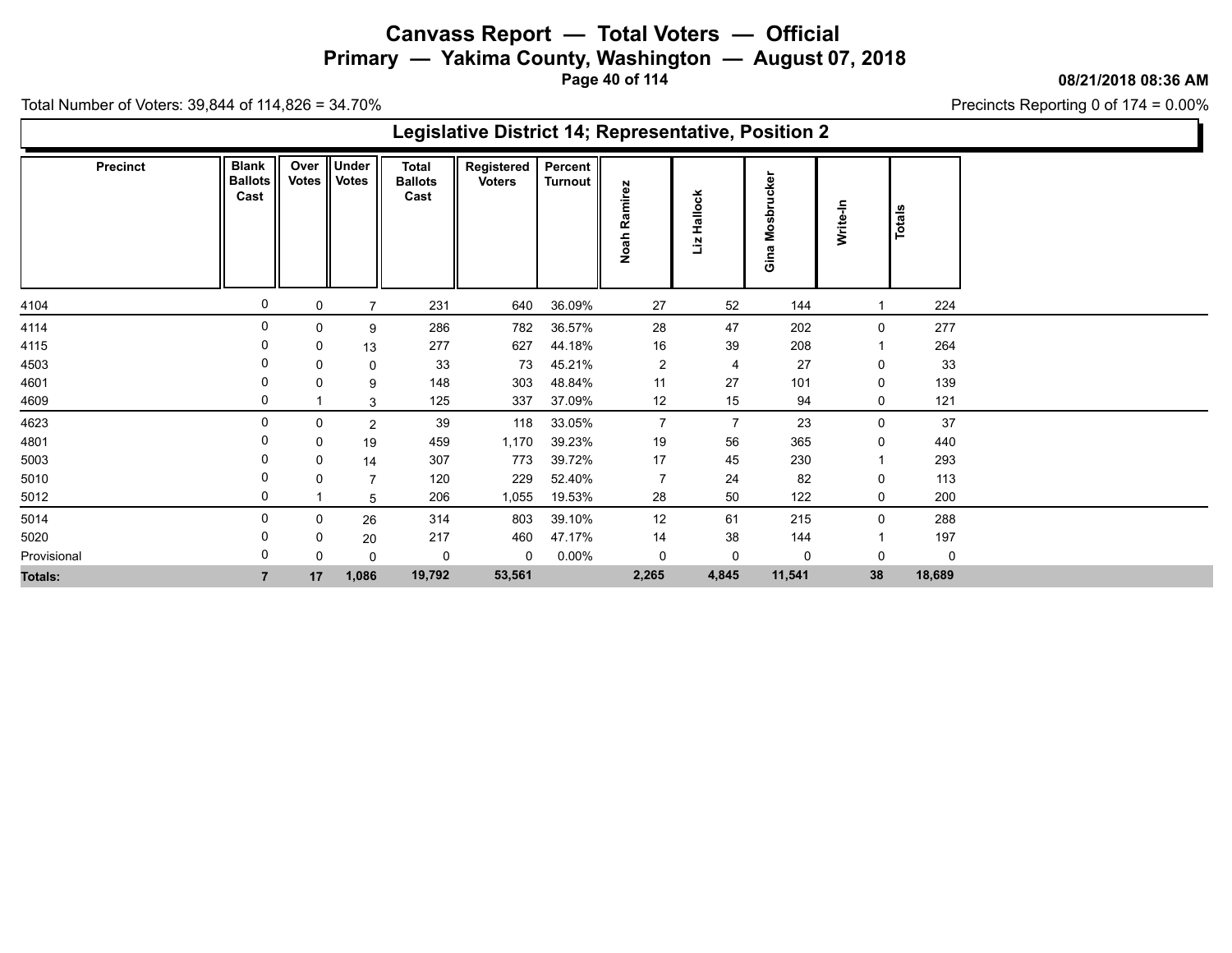**Primary — Yakima County, Washington — August 07, 2018**

**Page 41 of 114**

**08/21/2018 08:36 AM**

Precincts Reporting 0 of 174 = 0.00%

|          |                                        |                      |                              |                                        |                             |                           |                | <b>Legislative District 15; Senator</b> |                  |                |  |
|----------|----------------------------------------|----------------------|------------------------------|----------------------------------------|-----------------------------|---------------------------|----------------|-----------------------------------------|------------------|----------------|--|
| Precinct | <b>Blank</b><br><b>Ballots</b><br>Cast | Over<br><b>Votes</b> | <b>Under</b><br><b>Votes</b> | <b>Total</b><br><b>Ballots</b><br>Cast | Registered<br><b>Voters</b> | Percent<br><b>Turnout</b> | Jim Honeyford  | Bengie Aguilar                          | Write-In         | Totals         |  |
| 0103     | 0                                      | 0                    | 9                            | 117                                    | 564                         | 20.74%                    | 52             | 56                                      | 0                | 108            |  |
| 0104     | $\Omega$                               | 0                    | -1                           | 38                                     | 278                         | 13.67%                    | 11             | 26                                      | $\pmb{0}$        | 37             |  |
| 0105     | 0                                      | 0                    | 3                            | 74                                     | 504                         | 14.68%                    | $30\,$         | 41                                      | 0                | 71             |  |
| 0111     | $\Omega$                               | 0                    | 18                           | 268                                    | 855                         | 31.35%                    | 171            | $77\,$                                  | $\boldsymbol{2}$ | 250            |  |
| 0123     | $\mathbf 0$                            | $\mathbf 0$          | $\overline{2}$               | 41                                     | 325                         | 12.62%                    | $16\,$         | $23\,$                                  | $\pmb{0}$        | $39\,$         |  |
| 0124     | $\mathbf 0$                            | $\pmb{0}$            | $\sqrt{2}$                   | 72                                     | 554                         | 13.00%                    | 36             | 33                                      | $\mathbf{1}$     | $70\,$         |  |
| 0140     | 0                                      | 0                    | 5                            | 281                                    | 1,169                       | 24.04%                    | 166            | 109                                     | $\mathbf{1}$     | 276            |  |
| 0143     | 0                                      | 0                    | 3                            | 110                                    | 379                         | 29.02%                    | 49             | 58                                      | 0                | 107            |  |
| 0150     | $\Omega$                               | 0                    | 10                           | 170                                    | 766                         | 22.19%                    | 79             | 80                                      | $\mathbf{1}$     | 160            |  |
| 0155     | 0                                      | 0                    | 16                           | 357                                    | 873                         | 40.89%                    | 232            | 109                                     | $\pmb{0}$        | 341            |  |
| 0156     | $\mathbf 0$                            | $\mathbf 0$          | 10                           | 179                                    | 684                         | 26.17%                    | 87             | 80                                      | $\boldsymbol{2}$ | 169            |  |
| 0158     | 0                                      | 0                    | 10                           | 98                                     | 458                         | 21.40%                    | 43             | 43                                      | $\sqrt{2}$       | 88             |  |
| 0162     | $\Omega$                               | $\mathbf 0$          | 5                            | 96                                     | 263                         | 36.50%                    | 58             | 33                                      | $\pmb{0}$        | 91             |  |
| 0175     | 0                                      | 0                    | 6                            | 173                                    | 439                         | 39.41%                    | 109            | 58                                      | $\pmb{0}$        | 167            |  |
| 0301     | $\mathbf 0$                            | 0                    | $\mathbf 0$                  | 57                                     | 305                         | 18.69%                    | 28             | 29                                      | 0                | 57             |  |
| 0302     | 0                                      | $\mathbf 0$          | $\bf 8$                      | 185                                    | 871                         | 21.24%                    | 95             | 82                                      | $\pmb{0}$        | 177            |  |
| 0303     | $\Omega$                               | 0                    | 6                            | 202                                    | 964                         | 20.95%                    | 98             | 98                                      | $\pmb{0}$        | 196            |  |
| 0304     | 0                                      | 0                    | 3                            | 92                                     | 246                         | 37.40%                    | 52             | 37                                      | $\pmb{0}$        | 89             |  |
| 0305     | $\Omega$                               | 0                    | $\mathbf 0$                  | 8                                      | 33                          | 24.24%                    | $\overline{7}$ | $\overline{1}$                          | 0                | $\bf 8$        |  |
| 0306     | 0                                      | $\pmb{0}$            | $\ensuremath{\mathsf{3}}$    | 274                                    | 919                         | 29.82%                    | 155            | 115                                     | $\mathbf{1}$     | 271            |  |
| 0307     | $\mathbf 0$                            | $\pmb{0}$            | $\mathbf 0$                  | 13                                     | 74                          | 17.57%                    | 13             | $\pmb{0}$                               | $\pmb{0}$        | 13             |  |
| 0308     | 0                                      | 0                    | $\mathbf 0$                  | $\mathbf{1}$                           | 6                           | 16.67%                    | $\overline{1}$ | 0                                       | 0                | $\overline{1}$ |  |
| 0501     | $\Omega$                               | 0                    | $\overline{7}$               | 206                                    | 1,037                       | 19.86%                    | 78             | 121                                     | $\pmb{0}$        | 199            |  |
| 0901     | 0                                      | 0                    | $\mathbf{1}$                 | 126                                    | 623                         | 20.22%                    | 25             | 100                                     | 0                | 125            |  |
| 1101     | 0                                      | 0                    | 9                            | 270                                    | 1,017                       | 26.55%                    | 178            | 82                                      | $\mathbf{1}$     | 261            |  |
| 1103     | 0                                      | $\mathbf 0$          | $16\,$                       | 269                                    | 827                         | 32.53%                    | 190            | 63                                      | $\pmb{0}$        | 253            |  |
| 1501     | 0                                      | 0                    | 31                           | 298                                    | 882                         | 33.79%                    | 172            | 94                                      | $\mathbf{1}$     | 267            |  |
| 1502     | 0                                      | 0                    | 45                           | 512                                    | 1,143                       | 44.79%                    | 326            | 137                                     | $\overline{4}$   | 467            |  |
| 1503     | 0                                      | 0                    | 39                           | 426                                    | 869                         | 49.02%                    | 283            | 103                                     | $\mathbf{1}$     | 387            |  |
| 1504     | $\mathbf 0$                            | 0                    | 67                           | 473                                    | 1,084                       | 43.63%                    | 287            | 117                                     | $\overline{c}$   | 406            |  |
| 1701     | 0                                      | 0                    | $\ensuremath{\mathsf{3}}$    | 206                                    | 1,004                       | 20.52%                    | 78             | 123                                     | $\boldsymbol{2}$ | 203            |  |
| 1703     | $\mathbf 0$                            | $\mathsf 0$          | 6                            | 195                                    | 767                         | 25.42%                    | 103            | 86                                      | $\pmb{0}$        | 189            |  |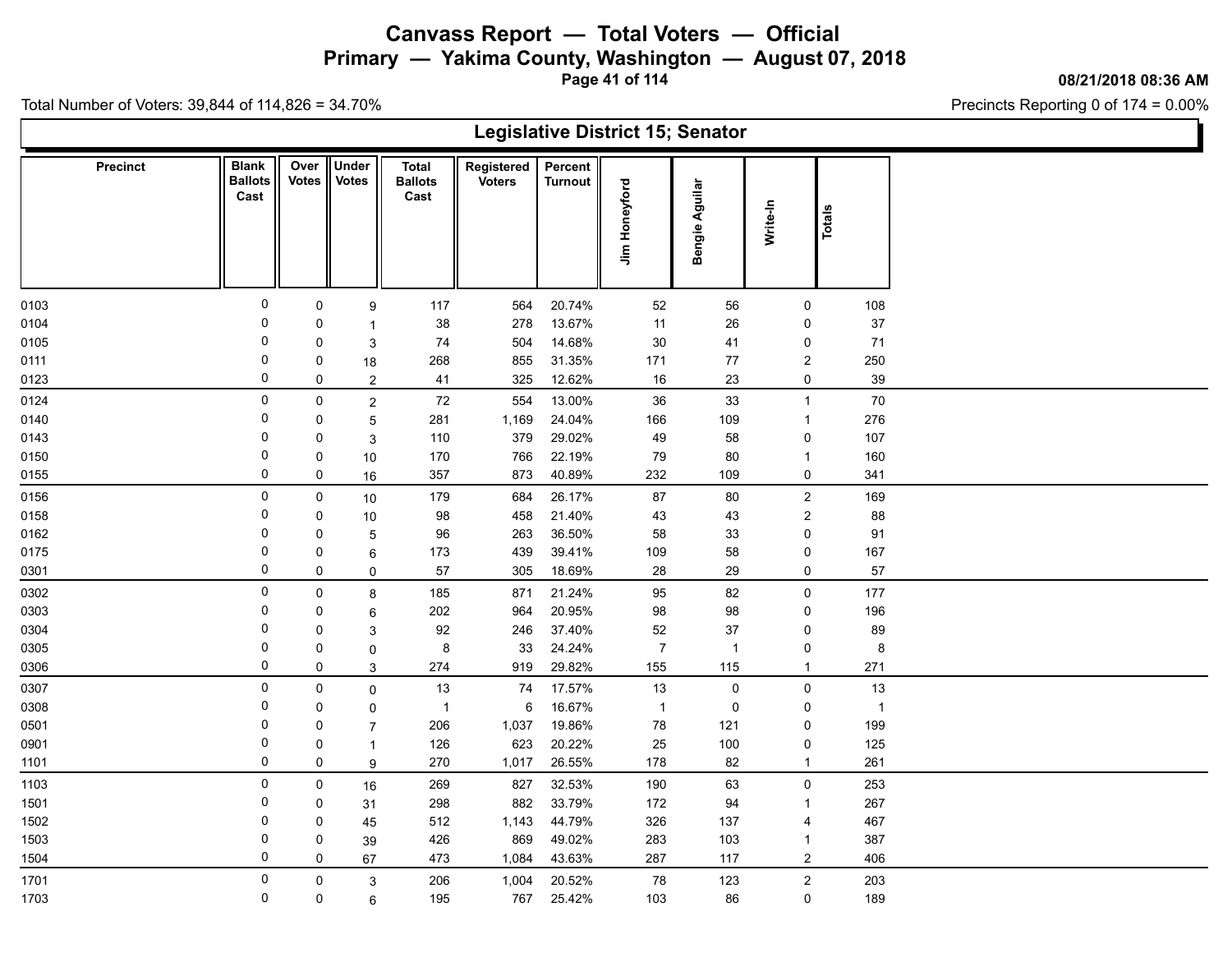**Primary — Yakima County, Washington — August 07, 2018**

**Page 42 of 114**

**08/21/2018 08:36 AM**

Precincts Reporting 0 of 174 = 0.00%

|                 |                                        |                      |                              |                                        |                             |                           |                | <b>Legislative District 15; Senator</b> |                             |                |  |
|-----------------|----------------------------------------|----------------------|------------------------------|----------------------------------------|-----------------------------|---------------------------|----------------|-----------------------------------------|-----------------------------|----------------|--|
| <b>Precinct</b> | <b>Blank</b><br><b>Ballots</b><br>Cast | Over<br><b>Votes</b> | <b>Under</b><br><b>Votes</b> | <b>Total</b><br><b>Ballots</b><br>Cast | Registered<br><b>Voters</b> | Percent<br><b>Turnout</b> | Jim Honeyford  | Bengie Aguilar                          | Write-In                    | Totals         |  |
| 1704            | 0                                      | 0                    | $\mathsf 0$                  | 0                                      | $\mathbf 0$                 | 0.00%                     | $\mathsf 0$    | 0                                       | 0                           | 0              |  |
| 1705            | 0                                      | 0                    | 8                            | 370                                    | 809                         | 45.74%                    | 211            | 150                                     | $\mathbf{1}$                | 362            |  |
| 1706            | 0                                      | 0                    | 5                            | 211                                    | 1,244                       | 16.96%                    | 82             | 124                                     | 0                           | 206            |  |
| 1708            | 0                                      | $\mathbf{1}$         | $\mathbf{3}$                 | 193                                    | 962                         | 20.06%                    | 83             | 105                                     | $\mathbf{1}$                | 189            |  |
| 2101            | 0                                      | 0                    | 11                           | 187                                    | 1,011                       | 18.50%                    | 62             | 114                                     | $\mathsf 0$                 | 176            |  |
| 2102            | 0                                      | 0                    | $\mathbf{3}$                 | 164                                    | 768                         | 21.35%                    | 68             | 93                                      | $\mathsf 0$                 | 161            |  |
| 2103            | 0                                      | 0                    | 6                            | 178                                    | 1,083                       | 16.44%                    | 65             | 107                                     | $\mathsf 0$                 | 172            |  |
| 2301            | 0                                      | 0                    | 9                            | 230                                    | 820                         | 28.05%                    | 136            | 85                                      | $\mathsf 0$                 | 221            |  |
| 2303            | 0                                      | 0                    | 10                           | 194                                    | 716                         | 27.09%                    | 122            | 62                                      | $\mathbf 0$                 | 184            |  |
| 2306            | 0                                      | 0                    | $10$                         | 284                                    | 1,125                       | 25.24%                    | 180            | 93                                      | $\mathbf{1}$                | 274            |  |
| 2501            | 0                                      | 0                    | 12                           | 160                                    | 988                         | 16.19%                    | 40             | 107                                     | $\mathbf{1}$                | 148            |  |
| 2502            | 0                                      | 0                    | $\pmb{0}$                    | 65                                     | 560                         | 11.61%                    | 16             | 49                                      | $\mathbf 0$                 | 65             |  |
| 2701            | 0                                      | 0                    | 6                            | 171                                    | 477                         | 35.85%                    | 118            | 47                                      | 0                           | 165            |  |
| 2702            | 2                                      | $\pmb{0}$            | 19                           | 431                                    | 1,015                       | 42.46%                    | 312            | 100                                     | $\mathbf 0$                 | 412            |  |
| 3002            | $\overline{\mathbf{1}}$                | 0                    | 4                            | 67                                     | 258                         | 25.97%                    | 48             | 13                                      | $\sqrt{2}$                  | 63             |  |
| 3100            | 0                                      | 0                    | 9                            | 273                                    | 834                         | 32.73%                    | 194            | 70                                      | $\pmb{0}$                   | 264            |  |
| 3101            | $\mathbf 0$<br>0                       | 0                    | 5                            | 151                                    | 431                         | 35.03%                    | 109            | 37                                      | $\pmb{0}$                   | 146            |  |
| 3103            |                                        | $\pmb{0}$            | $\mathsf{O}$                 | 159                                    | 711                         | 22.36%                    | 82             | 76                                      | $\mathbf{1}$                | 159            |  |
| 3104            | 0                                      | 0                    | $\overline{7}$               | 338                                    | 906                         | 37.31%                    | 237            | 93                                      | $\mathbf{1}$                | 331            |  |
| 3105            | 0<br>-1                                | 0                    | $\sqrt{2}$                   | 25                                     | 109                         | 22.94%                    | 20             | $\mathbf{3}$                            | 0                           | 23             |  |
| 3106            |                                        | 0                    | $10$                         | 263                                    | 688                         | 38.23%                    | 182            | 70                                      | $\mathbf{1}$                | 253            |  |
| 3206            | 0<br>0                                 | 0<br>0               | 25                           | 410                                    | 832<br>567                  | 49.28%<br>37.92%          | 289            | 95<br>47                                | $\mathbf{1}$<br>$\mathbf 0$ | 385<br>209     |  |
| 3301            |                                        |                      | 6                            | 215                                    |                             |                           | 162            |                                         |                             |                |  |
| 3303            | $\mathbf 0$                            | 0                    | 6                            | 116                                    | 426                         | 27.23%                    | 69             | 41                                      | 0                           | 110            |  |
| 3304            | 0<br>0                                 | 0                    | 12                           | 317                                    | 798                         | 39.72%                    | 238            | 65                                      | $\overline{2}$              | 305            |  |
| 3311<br>3401    | 0                                      | 0<br>$\mathsf 0$     | 15                           | 468<br>81                              | 1,041<br>526                | 44.96%<br>15.40%          | 355<br>$38\,$  | 98<br>42                                | 0<br>$\pmb{0}$              | 453<br>$80\,$  |  |
| 3504            | 0                                      | 0                    | $\mathbf{1}$<br>$\mathbf{1}$ | 8                                      | 22                          | 36.36%                    | $\overline{7}$ | 0                                       | $\mathsf 0$                 | $\overline{7}$ |  |
|                 | 0                                      |                      |                              |                                        |                             |                           |                |                                         |                             |                |  |
| 3601<br>3602    | 0                                      | 0                    | $\pmb{0}$                    | 32<br>465                              | 57<br>1,168                 | 56.14%<br>39.81%          | 29<br>336      | 3                                       | $\mathbf 0$                 | $32\,$<br>443  |  |
| 3902            | 0                                      | 0<br>0               | 22                           | 113                                    | 364                         | 31.04%                    | 79             | 107<br>32                               | 0<br>0                      | 111            |  |
| 4002            | 0                                      | 0                    | $\sqrt{2}$<br>3              | 82                                     | 321                         | 25.55%                    | 54             | 25                                      | $\mathsf{O}\xspace$         | $\bf 79$       |  |
|                 |                                        |                      |                              |                                        |                             |                           |                |                                         |                             |                |  |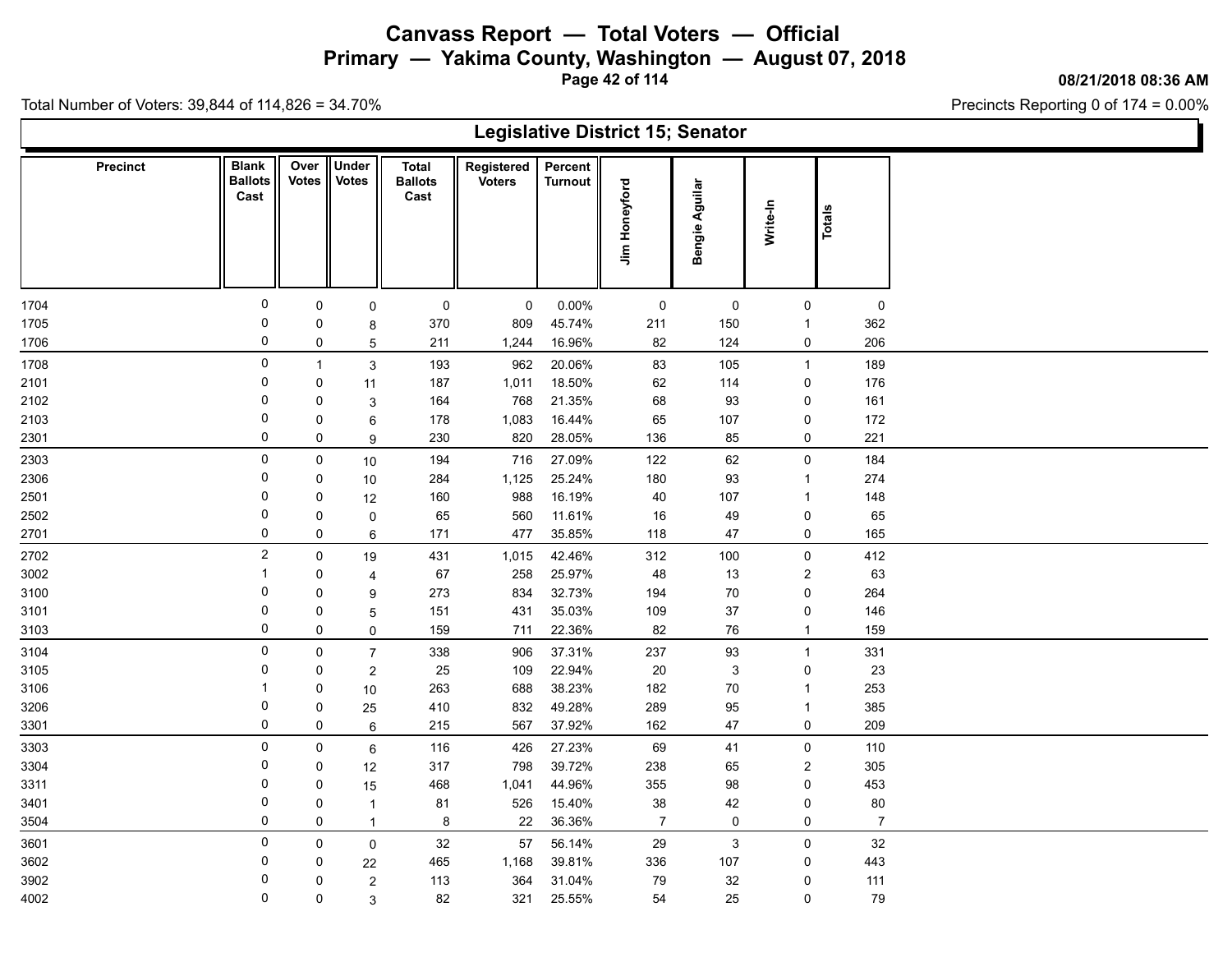**Primary — Yakima County, Washington — August 07, 2018**

**Page 43 of 114**

**08/21/2018 08:36 AM**

Precincts Reporting 0 of 174 = 0.00%

|                 |                                        |                      |                       |                                        |                             |                           | <b>Legislative District 15; Senator</b> |                |                  |               |  |
|-----------------|----------------------------------------|----------------------|-----------------------|----------------------------------------|-----------------------------|---------------------------|-----------------------------------------|----------------|------------------|---------------|--|
| <b>Precinct</b> | <b>Blank</b><br><b>Ballots</b><br>Cast | Over<br><b>Votes</b> | Under<br><b>Votes</b> | <b>Total</b><br><b>Ballots</b><br>Cast | Registered<br><b>Voters</b> | Percent<br><b>Turnout</b> | Jim Honeyford                           | Bengie Aguilar | Write-In         | <b>Totals</b> |  |
| 4003            | $\pmb{0}$                              | $\mathbf{1}$         | 22                    | 417                                    | 1,179                       | 35.37%                    | 314                                     | 79             | $\mathbf{1}$     | 394           |  |
| 4005            | $\pmb{0}$                              | $\mathsf 0$          | 8                     | 186                                    | 434                         | 42.86%                    | 135                                     | 42             | $\mathbf{1}$     | 178           |  |
| 4105            | 0                                      | 0                    | 6                     | 138                                    | 385                         | 35.84%                    | 107                                     | 25             | 0                | 132           |  |
| 4106            | $\mathbf 0$                            | 0                    | 8                     | 276                                    | 658                         | 41.95%                    | 210                                     | 57             | $\mathbf{1}$     | 268           |  |
| 4108            | 0                                      | 0                    | 25                    | 263                                    | 528                         | 49.81%                    | 171                                     | 65             | $\boldsymbol{2}$ | 238           |  |
| 4109            | 0                                      | 0                    | $\overline{5}$        | 371                                    | 1,148                       | 32.32%                    | 275                                     | $87\,$         | $\overline{4}$   | 366           |  |
| 4111            | 0                                      | 0                    | 22                    | 384                                    | 857                         | 44.81%                    | 274                                     | 88             | $\mathsf 0$      | 362           |  |
| 4112            | $\Omega$                               | 0                    | 50                    | 568                                    | 1,179                       | 48.18%                    | 381                                     | 137            | $\mathsf 0$      | 518           |  |
| 4303            |                                        | 0                    | 3                     | 88                                     | 270                         | 32.59%                    | 67                                      | $17$           | $\mathbf{1}$     | 85            |  |
| 4401            |                                        | 0                    | $\overline{7}$        | 167                                    | 430                         | 38.84%                    | 116                                     | 43             | $\mathbf{1}$     | 160           |  |
| 4402            | 0                                      | 0                    | 8                     | 234                                    | 562                         | 41.64%                    | 181                                     | 45             | $\mathsf 0$      | 226           |  |
| 4501            | 0                                      | 0                    | $\mathbf{3}$          | 63                                     | 291                         | 21.65%                    | 42                                      | 17             | $\mathbf{1}$     | 60            |  |
| 4504            |                                        | 0                    | $19$                  | 271                                    | 575                         | 47.13%                    | 178                                     | 74             | $\mathsf 0$      | 252           |  |
| 4602            | 0                                      | 0                    | 20                    | 217                                    | 543                         | 39.96%                    | 132                                     | 63             | $\boldsymbol{2}$ | 197           |  |
| 4603            | 0                                      | 0                    | 23                    | 446                                    | 889                         | 50.17%                    | 323                                     | 100            | $\pmb{0}$        | 423           |  |
| 4604            | 0                                      | $\mathbf 0$          | 16                    | 194                                    | 356                         | 54.49%                    | 138                                     | 40             | $\pmb{0}$        | 178           |  |
| 4605            | 0                                      | $\mathbf 0$          | $\overline{7}$        | 149                                    | 447                         | 33.33%                    | 121                                     | 21             | $\mathsf 0$      | 142           |  |
| 4606            |                                        | 0                    | 27                    | 441                                    | 1,061                       | 41.56%                    | 280                                     | 133            | $\mathbf{1}$     | 414           |  |
| 4615            | 0                                      | 0                    | 5                     | 210                                    | 708                         | 29.66%                    | 141                                     | 63             | $\mathbf{1}$     | 205           |  |
| 4616            | 0                                      | 0                    | $\overline{4}$        | 122                                    | 322                         | 37.89%                    | 98                                      | 20             | 0                | 118           |  |
| 4618            | 0                                      | 0                    | $\overline{a}$        | 182                                    | 566                         | 32.16%                    | 133                                     | 46             | $\mathbf{1}$     | 180           |  |
| 4624            | 0                                      | 0                    | $\mathfrak{S}$        | 150                                    | 322                         | 46.58%                    | 115                                     | 32             | $\mathbf 0$      | 147           |  |
| 4628            | 0                                      | 0                    | $\boldsymbol{2}$      | 100                                    | 355                         | 28.17%                    | 75                                      | 23             | 0                | 98            |  |
| 4802            | 0                                      | $\mathbf 0$          | 37                    | 597                                    | 1,232                       | 48.46%                    | 370                                     | 190            | 0                | 560           |  |
| 5001            | $\Omega$                               | $\pmb{0}$            | $\overline{1}$        | 75                                     | 261                         | 28.74%                    | 47                                      | 27             | 0                | 74            |  |
| 5016            | 0                                      | 0                    | $20\,$                | 202                                    | 474                         | 42.62%                    | 139                                     | 43             | $\pmb{0}$        | 182           |  |
| 5101            | 0                                      | $\mathbf 0$          | 8                     | 171                                    | 384                         | 44.53%                    | 119                                     | 43             | $\mathbf{1}$     | 163           |  |
| 5202            | $\Omega$                               | 0                    | 0                     | $\mathbf 0$                            | $\sqrt{5}$                  | 0.00%                     | $\pmb{0}$                               | 0              | $\mathbf 0$      | $\pmb{0}$     |  |
| Provisional     | $\Omega$                               | $\Omega$             | $\mathbf 0$           | 0                                      | 0                           | 0.00%                     | 0                                       | 0              | 0                | $\mathbf 0$   |  |
| <b>Totals:</b>  | 8                                      | 2 <sup>1</sup>       | 937                   | 18,990                                 | 58,840                      |                           | 12,013                                  | 5,987          | 51               | 18,051        |  |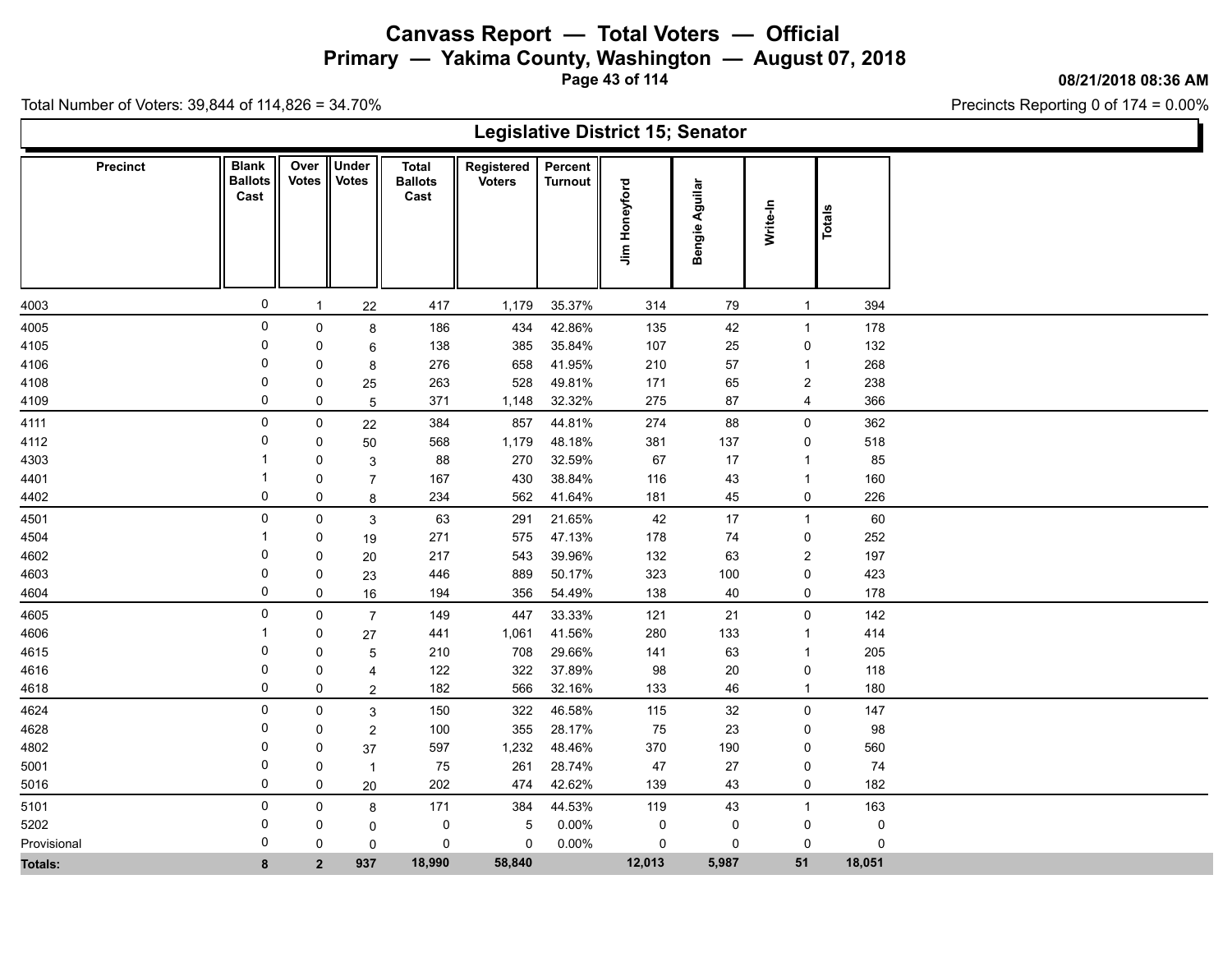**Primary — Yakima County, Washington — August 07, 2018**

**Page 44 of 114**

**08/21/2018 08:36 AM**

Precincts Reporting 0 of 174 = 0.00%

|                 | Legislative District 15; Representative, Position 1<br>Under<br><b>Blank</b><br>Over<br>Registered<br>Percent<br>Total<br>Votes<br><b>Votes</b><br>Chandler<br><b>Ballots</b><br><b>Ballots</b><br><b>Voters</b><br><b>Turnout</b><br>Jack McEntire<br>Cast<br>Cast<br>Write-In<br><b>Totals</b><br><b>Bruce</b><br>$\mathbf 0$<br>$\mathbf 0$<br>117<br>564<br>20.74%<br>$\mathsf{O}$<br>54<br>54<br>9<br>13.67%<br>0<br>38<br>278<br>9<br>26<br>0<br>0<br>3<br>$\mathbf 0$<br>14.68%<br>74<br>504<br>27<br>45<br>$\pmb{0}$<br>0<br>$\overline{c}$<br>0<br>31.35%<br>268<br>855<br>166<br>83<br>$\mathbf{1}$<br>0<br>18<br>0<br>325<br>12.62%<br>22<br>$\mathsf{O}$<br>41<br>17<br>0<br>$\overline{2}$<br>$\mathsf 0$<br>13.00%<br>$\mathsf{O}$<br>72<br>554<br>31<br>39<br>$\mathsf{O}$<br>$\overline{c}$ |              |                |                |       |        |                  |                |                |                |  |  |  |  |
|-----------------|-------------------------------------------------------------------------------------------------------------------------------------------------------------------------------------------------------------------------------------------------------------------------------------------------------------------------------------------------------------------------------------------------------------------------------------------------------------------------------------------------------------------------------------------------------------------------------------------------------------------------------------------------------------------------------------------------------------------------------------------------------------------------------------------------------------|--------------|----------------|----------------|-------|--------|------------------|----------------|----------------|----------------|--|--|--|--|
| <b>Precinct</b> |                                                                                                                                                                                                                                                                                                                                                                                                                                                                                                                                                                                                                                                                                                                                                                                                             |              |                |                |       |        |                  |                |                |                |  |  |  |  |
| 0103            |                                                                                                                                                                                                                                                                                                                                                                                                                                                                                                                                                                                                                                                                                                                                                                                                             |              |                |                |       |        |                  |                |                | 108            |  |  |  |  |
| 0104            |                                                                                                                                                                                                                                                                                                                                                                                                                                                                                                                                                                                                                                                                                                                                                                                                             |              |                |                |       |        |                  |                |                | 35             |  |  |  |  |
| 0105            |                                                                                                                                                                                                                                                                                                                                                                                                                                                                                                                                                                                                                                                                                                                                                                                                             |              |                |                |       |        |                  |                |                | $\bf 72$       |  |  |  |  |
| 0111            |                                                                                                                                                                                                                                                                                                                                                                                                                                                                                                                                                                                                                                                                                                                                                                                                             |              |                |                |       |        |                  |                |                | 250            |  |  |  |  |
| 0123            |                                                                                                                                                                                                                                                                                                                                                                                                                                                                                                                                                                                                                                                                                                                                                                                                             |              |                |                |       |        |                  |                |                | 39             |  |  |  |  |
| 0124            |                                                                                                                                                                                                                                                                                                                                                                                                                                                                                                                                                                                                                                                                                                                                                                                                             |              |                |                |       |        |                  |                |                | 70             |  |  |  |  |
| 0140            | 0                                                                                                                                                                                                                                                                                                                                                                                                                                                                                                                                                                                                                                                                                                                                                                                                           | 0            | 9              | 281            | 1,169 | 24.04% | 152              | 120            | 0              | 272            |  |  |  |  |
| 0143            | $\mathbf 0$                                                                                                                                                                                                                                                                                                                                                                                                                                                                                                                                                                                                                                                                                                                                                                                                 | 0            | 4              | 110            | 379   | 29.02% | 49               | 57             | 0              | 106            |  |  |  |  |
| 0150            | $\mathbf 0$                                                                                                                                                                                                                                                                                                                                                                                                                                                                                                                                                                                                                                                                                                                                                                                                 | 0            | 9              | 170            | 766   | 22.19% | 78               | 82             | $\mathbf{1}$   | 161            |  |  |  |  |
| 0155            | 0                                                                                                                                                                                                                                                                                                                                                                                                                                                                                                                                                                                                                                                                                                                                                                                                           | 0            | 18             | 357            | 873   | 40.89% | 224              | 115            | 0              | 339            |  |  |  |  |
| 0156            | $\mathbf 0$                                                                                                                                                                                                                                                                                                                                                                                                                                                                                                                                                                                                                                                                                                                                                                                                 | $\mathsf{O}$ | 11             | 179            | 684   | 26.17% | 92               | 76             | $\mathsf{O}$   | 168            |  |  |  |  |
| 0158            | 0                                                                                                                                                                                                                                                                                                                                                                                                                                                                                                                                                                                                                                                                                                                                                                                                           | 0            | 9              | 98             | 458   | 21.40% | 42               | 46             | $\mathbf{1}$   | 89             |  |  |  |  |
| 0162            | $\mathbf 0$                                                                                                                                                                                                                                                                                                                                                                                                                                                                                                                                                                                                                                                                                                                                                                                                 | 0            | 4              | 96             | 263   | 36.50% | 61               | 31             | 0              | 92             |  |  |  |  |
| 0175            | 0                                                                                                                                                                                                                                                                                                                                                                                                                                                                                                                                                                                                                                                                                                                                                                                                           | 0            | 9              | 173            | 439   | 39.41% | 103              | 61             | $\pmb{0}$      | 164            |  |  |  |  |
| 0301            | 0                                                                                                                                                                                                                                                                                                                                                                                                                                                                                                                                                                                                                                                                                                                                                                                                           | 0            | 3              | 57             | 305   | 18.69% | 25               | 29             | 0              | 54             |  |  |  |  |
| 0302            | $\mathbf 0$                                                                                                                                                                                                                                                                                                                                                                                                                                                                                                                                                                                                                                                                                                                                                                                                 | $\mathsf{O}$ | 12             | 185            | 871   | 21.24% | 87               | 86             | $\mathsf 0$    | 173            |  |  |  |  |
| 0303            | 0                                                                                                                                                                                                                                                                                                                                                                                                                                                                                                                                                                                                                                                                                                                                                                                                           | 0            | 14             | 202            | 964   | 20.95% | 98               | 90             | 0              | 188            |  |  |  |  |
| 0304            | $\mathbf 0$                                                                                                                                                                                                                                                                                                                                                                                                                                                                                                                                                                                                                                                                                                                                                                                                 | 0            | 4              | 92             | 246   | 37.40% | $57\,$           | 31             | 0              | 88             |  |  |  |  |
| 0305            | $\mathbf 0$                                                                                                                                                                                                                                                                                                                                                                                                                                                                                                                                                                                                                                                                                                                                                                                                 | 0            | 0              | 8              | 33    | 24.24% | $\boldsymbol{7}$ | $\overline{1}$ | 0              | 8              |  |  |  |  |
| 0306            | 0                                                                                                                                                                                                                                                                                                                                                                                                                                                                                                                                                                                                                                                                                                                                                                                                           | 0            | $\overline{7}$ | 274            | 919   | 29.82% | 166              | 101            | 0              | 267            |  |  |  |  |
| 0307            | $\mathbf 0$                                                                                                                                                                                                                                                                                                                                                                                                                                                                                                                                                                                                                                                                                                                                                                                                 | $\mathsf{O}$ | $\mathbf 0$    | 13             | 74    | 17.57% | 13               | 0              | $\mathsf{O}$   | 13             |  |  |  |  |
| 0308            | 0                                                                                                                                                                                                                                                                                                                                                                                                                                                                                                                                                                                                                                                                                                                                                                                                           | 0            | 0              | $\overline{1}$ | 6     | 16.67% | $\overline{1}$   | 0              | 0              | $\overline{1}$ |  |  |  |  |
| 0501            | $\mathbf 0$                                                                                                                                                                                                                                                                                                                                                                                                                                                                                                                                                                                                                                                                                                                                                                                                 | 0            | 14             | 206            | 1,037 | 19.86% | 87               | 105            | 0              | 192            |  |  |  |  |
| 0901            | 0                                                                                                                                                                                                                                                                                                                                                                                                                                                                                                                                                                                                                                                                                                                                                                                                           | 0            | 8              | 126            | 623   | 20.22% | 29               | 89             | 0              | 118            |  |  |  |  |
| 1101            | 0                                                                                                                                                                                                                                                                                                                                                                                                                                                                                                                                                                                                                                                                                                                                                                                                           | 0            | 12             | 270            | 1,017 | 26.55% | 171              | 87             | 0              | 258            |  |  |  |  |
| 1103            | 0                                                                                                                                                                                                                                                                                                                                                                                                                                                                                                                                                                                                                                                                                                                                                                                                           | $\mathsf{O}$ | 16             | 269            | 827   | 32.53% | 171              | 82             | $\pmb{0}$      | 253            |  |  |  |  |
| 1501            | 0                                                                                                                                                                                                                                                                                                                                                                                                                                                                                                                                                                                                                                                                                                                                                                                                           | 0            | 31             | 298            | 882   | 33.79% | 170              | 97             | 0              | 267            |  |  |  |  |
| 1502            | $\mathbf 0$                                                                                                                                                                                                                                                                                                                                                                                                                                                                                                                                                                                                                                                                                                                                                                                                 | 0            | 48             | 512            | 1,143 | 44.79% | 322              | 140            | $\overline{c}$ | 464            |  |  |  |  |
| 1503            | 0                                                                                                                                                                                                                                                                                                                                                                                                                                                                                                                                                                                                                                                                                                                                                                                                           | 0            | 38             | 426            | 869   | 49.02% | 277              | 110            | $\mathbf{1}$   | 388            |  |  |  |  |
| 1504            | $\mathbf 0$                                                                                                                                                                                                                                                                                                                                                                                                                                                                                                                                                                                                                                                                                                                                                                                                 | 0            | 64             | 473            | 1,084 | 43.63% | 277              | 131            | $\mathbf{1}$   | 409            |  |  |  |  |
| 1701            | $\mathsf 0$                                                                                                                                                                                                                                                                                                                                                                                                                                                                                                                                                                                                                                                                                                                                                                                                 | $\mathbf 0$  | 14             | 206            | 1,004 | 20.52% | 82               | 108            | $\overline{2}$ | 192            |  |  |  |  |
| 1703            | 0                                                                                                                                                                                                                                                                                                                                                                                                                                                                                                                                                                                                                                                                                                                                                                                                           | 0            | 13             | 195            | 767   | 25.42% | 106              | 76             | 0              | 182            |  |  |  |  |
|                 |                                                                                                                                                                                                                                                                                                                                                                                                                                                                                                                                                                                                                                                                                                                                                                                                             |              |                |                |       |        |                  |                |                |                |  |  |  |  |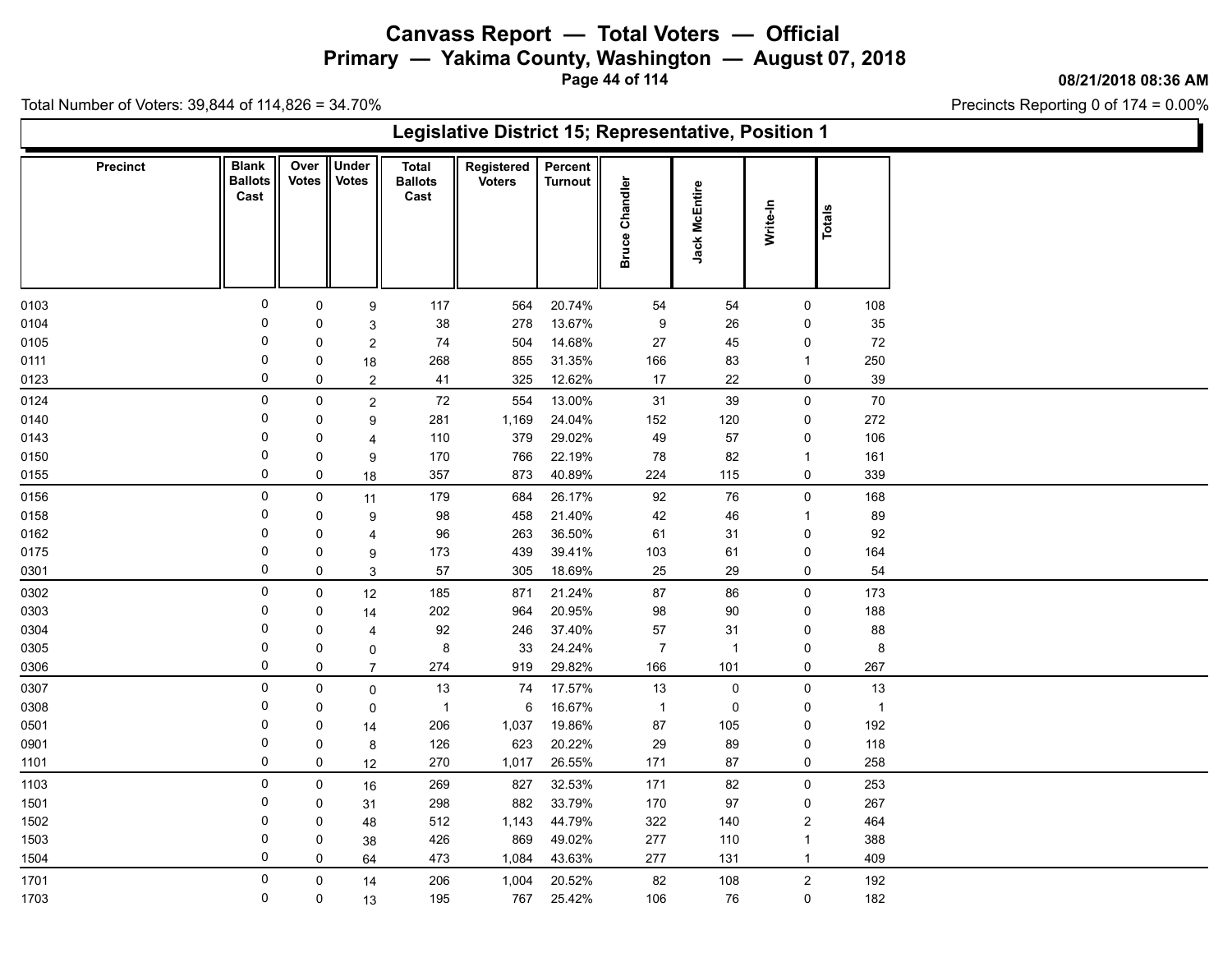**Primary — Yakima County, Washington — August 07, 2018**

**Page 45 of 114**

**08/21/2018 08:36 AM**

Precincts Reporting 0 of 174 = 0.00%

|      |                 | Legislative District 15; Representative, Position 1<br><b>Under</b><br><b>Blank</b><br>Over<br>Registered<br>Percent<br><b>Total</b><br><b>Votes</b><br><b>Votes</b><br>Chandler<br><b>Ballots</b><br><b>Ballots</b><br><b>Voters</b><br><b>Turnout</b><br>Jack McEntire<br>Cast<br>Cast<br>Write-In<br>Totals<br><b>Bruce</b><br>0<br>0<br>0.00%<br>$\mathsf 0$<br>$\mathsf 0$<br>$\mathbf 0$<br>$\mathbf 0$<br>0<br>$\mathsf 0$<br>0<br>45.74%<br>370<br>809<br>214<br>141<br>0<br>15<br>0<br>0<br>96<br>16.96%<br>104<br>$\mathbf 0$<br>0<br>211<br>1,244<br>11<br>0<br>193<br>962<br>20.06%<br>91<br>$\pmb{0}$<br>84<br>$\mathbf{1}$<br>17<br>18.50%<br>0<br>187<br>1,011<br>64<br>$\mathbf 0$<br>0<br>$\bf 8$<br>115<br>0<br>768<br>21.35%<br>164<br>71<br>85<br>0<br>0<br>8<br>0<br>1,083<br>16.44%<br>70<br>99<br>$\mathsf 0$<br>0<br>178<br>9<br>0<br>820<br>230<br>28.05%<br>120<br>101<br>$\mathbf 0$<br>0<br>$\boldsymbol{9}$<br>0<br>27.09%<br>$\pmb{0}$<br>194<br>716<br>117<br>65<br>0<br>12<br>25.24%<br>0<br>284<br>1,125<br>171<br>100<br>0<br>12<br>$\mathbf{1}$<br>0<br>988<br>16.19%<br>42<br>$\mathsf 0$<br>160<br>103<br>0<br>15<br>11.61%<br>0<br>560<br>$18\,$<br>45<br>$\pmb{0}$<br>0<br>65<br>$\overline{c}$<br>0<br>477<br>35.85%<br>120<br>0<br>171<br>44<br>6<br>$\mathbf{1}$<br>$\overline{2}$<br>42.46%<br>$\pmb{0}$<br>431<br>1,015<br>314<br>101<br>$\mathsf 0$<br>16<br>25.97%<br>$\overline{\mathbf{1}}$<br>67<br>258<br>48<br>15<br>0<br>0<br>$\overline{4}$<br>0<br>32.73%<br>273<br>834<br>192<br>72<br>0<br>0<br>9<br>0<br>35.03%<br>151<br>431<br>31<br>$\pmb{0}$<br>0<br>114<br>6<br>0<br>22.36%<br>78<br>79<br>0<br>159<br>711<br>$\mathbf{1}$<br>$\overline{1}$<br>0<br>338<br>906<br>37.31%<br>240<br>87<br>$\mathbf 0$<br>$10\,$<br>$\mathbf{1}$<br>0<br>25<br>109<br>22.94%<br>$19$<br>0<br>0<br>$\overline{2}$<br>4<br>38.23%<br>-1<br>263<br>688<br>170<br>0<br>0<br>12<br>81<br>0<br>410<br>832<br>49.28%<br>286<br>99<br>$\mathsf 0$<br>0<br>25 |             |                |     |       |        |         |        |                            |     |  |  |  |  |
|------|-----------------|---------------------------------------------------------------------------------------------------------------------------------------------------------------------------------------------------------------------------------------------------------------------------------------------------------------------------------------------------------------------------------------------------------------------------------------------------------------------------------------------------------------------------------------------------------------------------------------------------------------------------------------------------------------------------------------------------------------------------------------------------------------------------------------------------------------------------------------------------------------------------------------------------------------------------------------------------------------------------------------------------------------------------------------------------------------------------------------------------------------------------------------------------------------------------------------------------------------------------------------------------------------------------------------------------------------------------------------------------------------------------------------------------------------------------------------------------------------------------------------------------------------------------------------------------------------------------------------------------------------------------------------------------------------------------------------------------------------------------------------------------------------------------------------------------------------------------------------------------------------------------------------------------------------------------------------------------------------------------------------------------|-------------|----------------|-----|-------|--------|---------|--------|----------------------------|-----|--|--|--|--|
|      | <b>Precinct</b> |                                                                                                                                                                                                                                                                                                                                                                                                                                                                                                                                                                                                                                                                                                                                                                                                                                                                                                                                                                                                                                                                                                                                                                                                                                                                                                                                                                                                                                                                                                                                                                                                                                                                                                                                                                                                                                                                                                                                                                                                   |             |                |     |       |        |         |        |                            |     |  |  |  |  |
| 1704 |                 |                                                                                                                                                                                                                                                                                                                                                                                                                                                                                                                                                                                                                                                                                                                                                                                                                                                                                                                                                                                                                                                                                                                                                                                                                                                                                                                                                                                                                                                                                                                                                                                                                                                                                                                                                                                                                                                                                                                                                                                                   |             |                |     |       |        |         |        |                            | 0   |  |  |  |  |
| 1705 |                 |                                                                                                                                                                                                                                                                                                                                                                                                                                                                                                                                                                                                                                                                                                                                                                                                                                                                                                                                                                                                                                                                                                                                                                                                                                                                                                                                                                                                                                                                                                                                                                                                                                                                                                                                                                                                                                                                                                                                                                                                   |             |                |     |       |        |         |        |                            | 355 |  |  |  |  |
| 1706 |                 |                                                                                                                                                                                                                                                                                                                                                                                                                                                                                                                                                                                                                                                                                                                                                                                                                                                                                                                                                                                                                                                                                                                                                                                                                                                                                                                                                                                                                                                                                                                                                                                                                                                                                                                                                                                                                                                                                                                                                                                                   |             |                |     |       |        |         |        |                            | 200 |  |  |  |  |
| 1708 |                 |                                                                                                                                                                                                                                                                                                                                                                                                                                                                                                                                                                                                                                                                                                                                                                                                                                                                                                                                                                                                                                                                                                                                                                                                                                                                                                                                                                                                                                                                                                                                                                                                                                                                                                                                                                                                                                                                                                                                                                                                   |             |                |     |       |        |         |        |                            | 175 |  |  |  |  |
| 2101 |                 |                                                                                                                                                                                                                                                                                                                                                                                                                                                                                                                                                                                                                                                                                                                                                                                                                                                                                                                                                                                                                                                                                                                                                                                                                                                                                                                                                                                                                                                                                                                                                                                                                                                                                                                                                                                                                                                                                                                                                                                                   |             |                |     |       |        |         |        |                            | 179 |  |  |  |  |
| 2102 |                 |                                                                                                                                                                                                                                                                                                                                                                                                                                                                                                                                                                                                                                                                                                                                                                                                                                                                                                                                                                                                                                                                                                                                                                                                                                                                                                                                                                                                                                                                                                                                                                                                                                                                                                                                                                                                                                                                                                                                                                                                   |             |                |     |       |        |         |        |                            | 156 |  |  |  |  |
| 2103 |                 |                                                                                                                                                                                                                                                                                                                                                                                                                                                                                                                                                                                                                                                                                                                                                                                                                                                                                                                                                                                                                                                                                                                                                                                                                                                                                                                                                                                                                                                                                                                                                                                                                                                                                                                                                                                                                                                                                                                                                                                                   |             |                |     |       |        |         |        |                            | 169 |  |  |  |  |
| 2301 |                 |                                                                                                                                                                                                                                                                                                                                                                                                                                                                                                                                                                                                                                                                                                                                                                                                                                                                                                                                                                                                                                                                                                                                                                                                                                                                                                                                                                                                                                                                                                                                                                                                                                                                                                                                                                                                                                                                                                                                                                                                   |             |                |     |       |        |         |        |                            | 221 |  |  |  |  |
| 2303 |                 |                                                                                                                                                                                                                                                                                                                                                                                                                                                                                                                                                                                                                                                                                                                                                                                                                                                                                                                                                                                                                                                                                                                                                                                                                                                                                                                                                                                                                                                                                                                                                                                                                                                                                                                                                                                                                                                                                                                                                                                                   |             |                |     |       |        |         |        |                            | 182 |  |  |  |  |
| 2306 |                 |                                                                                                                                                                                                                                                                                                                                                                                                                                                                                                                                                                                                                                                                                                                                                                                                                                                                                                                                                                                                                                                                                                                                                                                                                                                                                                                                                                                                                                                                                                                                                                                                                                                                                                                                                                                                                                                                                                                                                                                                   |             |                |     |       |        |         |        |                            | 272 |  |  |  |  |
| 2501 |                 |                                                                                                                                                                                                                                                                                                                                                                                                                                                                                                                                                                                                                                                                                                                                                                                                                                                                                                                                                                                                                                                                                                                                                                                                                                                                                                                                                                                                                                                                                                                                                                                                                                                                                                                                                                                                                                                                                                                                                                                                   |             |                |     |       |        |         |        |                            | 145 |  |  |  |  |
| 2502 |                 |                                                                                                                                                                                                                                                                                                                                                                                                                                                                                                                                                                                                                                                                                                                                                                                                                                                                                                                                                                                                                                                                                                                                                                                                                                                                                                                                                                                                                                                                                                                                                                                                                                                                                                                                                                                                                                                                                                                                                                                                   |             |                |     |       |        |         |        |                            | 63  |  |  |  |  |
| 2701 |                 |                                                                                                                                                                                                                                                                                                                                                                                                                                                                                                                                                                                                                                                                                                                                                                                                                                                                                                                                                                                                                                                                                                                                                                                                                                                                                                                                                                                                                                                                                                                                                                                                                                                                                                                                                                                                                                                                                                                                                                                                   |             |                |     |       |        |         |        |                            | 165 |  |  |  |  |
| 2702 |                 |                                                                                                                                                                                                                                                                                                                                                                                                                                                                                                                                                                                                                                                                                                                                                                                                                                                                                                                                                                                                                                                                                                                                                                                                                                                                                                                                                                                                                                                                                                                                                                                                                                                                                                                                                                                                                                                                                                                                                                                                   |             |                |     |       |        |         |        |                            | 415 |  |  |  |  |
| 3002 |                 |                                                                                                                                                                                                                                                                                                                                                                                                                                                                                                                                                                                                                                                                                                                                                                                                                                                                                                                                                                                                                                                                                                                                                                                                                                                                                                                                                                                                                                                                                                                                                                                                                                                                                                                                                                                                                                                                                                                                                                                                   |             |                |     |       |        |         |        |                            | 63  |  |  |  |  |
| 3100 |                 |                                                                                                                                                                                                                                                                                                                                                                                                                                                                                                                                                                                                                                                                                                                                                                                                                                                                                                                                                                                                                                                                                                                                                                                                                                                                                                                                                                                                                                                                                                                                                                                                                                                                                                                                                                                                                                                                                                                                                                                                   |             |                |     |       |        |         |        |                            | 264 |  |  |  |  |
| 3101 |                 |                                                                                                                                                                                                                                                                                                                                                                                                                                                                                                                                                                                                                                                                                                                                                                                                                                                                                                                                                                                                                                                                                                                                                                                                                                                                                                                                                                                                                                                                                                                                                                                                                                                                                                                                                                                                                                                                                                                                                                                                   |             |                |     |       |        |         |        |                            | 145 |  |  |  |  |
| 3103 |                 |                                                                                                                                                                                                                                                                                                                                                                                                                                                                                                                                                                                                                                                                                                                                                                                                                                                                                                                                                                                                                                                                                                                                                                                                                                                                                                                                                                                                                                                                                                                                                                                                                                                                                                                                                                                                                                                                                                                                                                                                   |             |                |     |       |        |         |        |                            | 158 |  |  |  |  |
| 3104 |                 |                                                                                                                                                                                                                                                                                                                                                                                                                                                                                                                                                                                                                                                                                                                                                                                                                                                                                                                                                                                                                                                                                                                                                                                                                                                                                                                                                                                                                                                                                                                                                                                                                                                                                                                                                                                                                                                                                                                                                                                                   |             |                |     |       |        |         |        |                            | 328 |  |  |  |  |
| 3105 |                 |                                                                                                                                                                                                                                                                                                                                                                                                                                                                                                                                                                                                                                                                                                                                                                                                                                                                                                                                                                                                                                                                                                                                                                                                                                                                                                                                                                                                                                                                                                                                                                                                                                                                                                                                                                                                                                                                                                                                                                                                   |             |                |     |       |        |         |        |                            | 23  |  |  |  |  |
| 3106 |                 |                                                                                                                                                                                                                                                                                                                                                                                                                                                                                                                                                                                                                                                                                                                                                                                                                                                                                                                                                                                                                                                                                                                                                                                                                                                                                                                                                                                                                                                                                                                                                                                                                                                                                                                                                                                                                                                                                                                                                                                                   |             |                |     |       |        |         |        |                            | 251 |  |  |  |  |
| 3206 |                 | 0                                                                                                                                                                                                                                                                                                                                                                                                                                                                                                                                                                                                                                                                                                                                                                                                                                                                                                                                                                                                                                                                                                                                                                                                                                                                                                                                                                                                                                                                                                                                                                                                                                                                                                                                                                                                                                                                                                                                                                                                 |             |                |     |       |        |         |        |                            | 385 |  |  |  |  |
| 3301 |                 |                                                                                                                                                                                                                                                                                                                                                                                                                                                                                                                                                                                                                                                                                                                                                                                                                                                                                                                                                                                                                                                                                                                                                                                                                                                                                                                                                                                                                                                                                                                                                                                                                                                                                                                                                                                                                                                                                                                                                                                                   | 0           | 11             | 215 | 567   | 37.92% | 158     | 46     | 0                          | 204 |  |  |  |  |
| 3303 |                 | 0                                                                                                                                                                                                                                                                                                                                                                                                                                                                                                                                                                                                                                                                                                                                                                                                                                                                                                                                                                                                                                                                                                                                                                                                                                                                                                                                                                                                                                                                                                                                                                                                                                                                                                                                                                                                                                                                                                                                                                                                 | $\mathsf 0$ | $\overline{7}$ | 116 | 426   | 27.23% | 79      | 30     | $\mathsf 0$                | 109 |  |  |  |  |
| 3304 |                 | 0                                                                                                                                                                                                                                                                                                                                                                                                                                                                                                                                                                                                                                                                                                                                                                                                                                                                                                                                                                                                                                                                                                                                                                                                                                                                                                                                                                                                                                                                                                                                                                                                                                                                                                                                                                                                                                                                                                                                                                                                 | 0           | 11             | 317 | 798   | 39.72% | 237     | 68     | $\mathbf{1}$               | 306 |  |  |  |  |
| 3311 |                 | $\mathbf 0$                                                                                                                                                                                                                                                                                                                                                                                                                                                                                                                                                                                                                                                                                                                                                                                                                                                                                                                                                                                                                                                                                                                                                                                                                                                                                                                                                                                                                                                                                                                                                                                                                                                                                                                                                                                                                                                                                                                                                                                       | 0           | 21             | 468 | 1,041 | 44.96% | 349     | 98     | $\pmb{0}$                  | 447 |  |  |  |  |
| 3401 |                 | 0<br>0                                                                                                                                                                                                                                                                                                                                                                                                                                                                                                                                                                                                                                                                                                                                                                                                                                                                                                                                                                                                                                                                                                                                                                                                                                                                                                                                                                                                                                                                                                                                                                                                                                                                                                                                                                                                                                                                                                                                                                                            | 0           | 0              | 81  | 526   | 15.40% | $37\,$  | 44     | $\mathsf 0$<br>$\mathbf 0$ | 81  |  |  |  |  |
| 3504 |                 |                                                                                                                                                                                                                                                                                                                                                                                                                                                                                                                                                                                                                                                                                                                                                                                                                                                                                                                                                                                                                                                                                                                                                                                                                                                                                                                                                                                                                                                                                                                                                                                                                                                                                                                                                                                                                                                                                                                                                                                                   | 0           | $\mathbf 0$    | 8   | 22    | 36.36% | 8       | 0      |                            | 8   |  |  |  |  |
| 3601 |                 | 0                                                                                                                                                                                                                                                                                                                                                                                                                                                                                                                                                                                                                                                                                                                                                                                                                                                                                                                                                                                                                                                                                                                                                                                                                                                                                                                                                                                                                                                                                                                                                                                                                                                                                                                                                                                                                                                                                                                                                                                                 | 0           | $\mathsf 0$    | 32  | 57    | 56.14% | 29      | 3      | $\mathbf 0$                | 32  |  |  |  |  |
| 3602 |                 | 0                                                                                                                                                                                                                                                                                                                                                                                                                                                                                                                                                                                                                                                                                                                                                                                                                                                                                                                                                                                                                                                                                                                                                                                                                                                                                                                                                                                                                                                                                                                                                                                                                                                                                                                                                                                                                                                                                                                                                                                                 | 0           | 17             | 465 | 1,168 | 39.81% | 331     | 117    | 0                          | 448 |  |  |  |  |
| 3902 |                 | 0<br>0                                                                                                                                                                                                                                                                                                                                                                                                                                                                                                                                                                                                                                                                                                                                                                                                                                                                                                                                                                                                                                                                                                                                                                                                                                                                                                                                                                                                                                                                                                                                                                                                                                                                                                                                                                                                                                                                                                                                                                                            | 0           | 4              | 113 | 364   | 31.04% | $77 \,$ | $30\,$ | $\boldsymbol{2}$           | 109 |  |  |  |  |
| 4002 |                 |                                                                                                                                                                                                                                                                                                                                                                                                                                                                                                                                                                                                                                                                                                                                                                                                                                                                                                                                                                                                                                                                                                                                                                                                                                                                                                                                                                                                                                                                                                                                                                                                                                                                                                                                                                                                                                                                                                                                                                                                   | 0           | $\overline{2}$ | 82  | 321   | 25.55% | 58      | 22     | $\mathbf 0$                | 80  |  |  |  |  |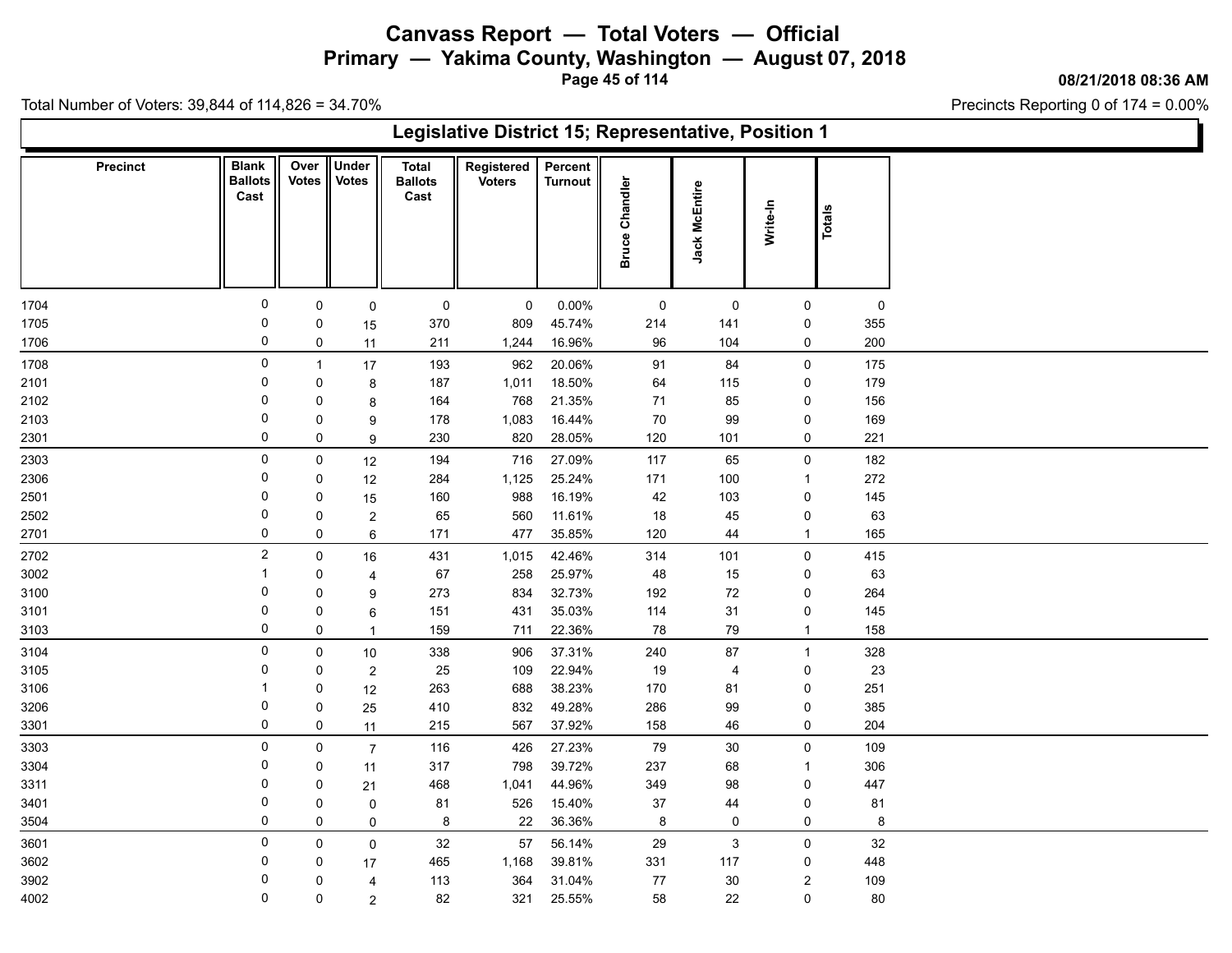**Primary — Yakima County, Washington — August 07, 2018**

**Page 46 of 114**

**08/21/2018 08:36 AM**

Precincts Reporting 0 of 174 = 0.00%

|                 |                                        |                      |                              |                                        | Legislative District 15; Representative, Position 1 |                           |                       |               |                |             |  |
|-----------------|----------------------------------------|----------------------|------------------------------|----------------------------------------|-----------------------------------------------------|---------------------------|-----------------------|---------------|----------------|-------------|--|
| <b>Precinct</b> | <b>Blank</b><br><b>Ballots</b><br>Cast | Over<br><b>Votes</b> | <b>Under</b><br><b>Votes</b> | <b>Total</b><br><b>Ballots</b><br>Cast | Registered<br><b>Voters</b>                         | Percent<br><b>Turnout</b> | <b>Bruce Chandler</b> | Jack McEntire | Write-In       | Totals      |  |
| 4003            | $\mathbf 0$                            |                      | $20\,$                       | 417                                    | 1,179                                               | 35.37%                    | 306                   | 89            | $\mathbf{1}$   | 396         |  |
| 4005            | 0                                      | $\mathbf 0$          | $\boldsymbol{9}$             | 186                                    | 434                                                 | 42.86%                    | 134                   | 43            | $\pmb{0}$      | 177         |  |
| 4105            | 0                                      | $\Omega$             | 6                            | 138                                    | 385                                                 | 35.84%                    | 107                   | 25            | 0              | 132         |  |
| 4106            | 0                                      | 0                    | 6                            | 276                                    | 658                                                 | 41.95%                    | 210                   | 60            | 0              | 270         |  |
| 4108            | $\Omega$                               | 0                    | 20                           | 263                                    | 528                                                 | 49.81%                    | 172                   | 71            | $\pmb{0}$      | 243         |  |
| 4109            | $\mathbf 0$                            | 0                    | 17                           | 371                                    | 1,148                                               | 32.32%                    | 255                   | 98            | $\mathbf{1}$   | 354         |  |
| 4111            | 0                                      | $\mathbf 0$          | 22                           | 384                                    | 857                                                 | 44.81%                    | 267                   | 95            | $\pmb{0}$      | 362         |  |
| 4112            | $\Omega$                               | 0                    | 51                           | 568                                    | 1,179                                               | 48.18%                    | 373                   | 142           | $\sqrt{2}$     | 517         |  |
| 4303            |                                        | 0                    | 6                            | 88                                     | 270                                                 | 32.59%                    | 65                    | 17            | $\pmb{0}$      | 82          |  |
| 4401            | 1                                      | 0                    | 8                            | 167                                    | 430                                                 | 38.84%                    | 115                   | 43            | $\mathbf{1}$   | 159         |  |
| 4402            | 0                                      | 0                    | 12                           | 234                                    | 562                                                 | 41.64%                    | 179                   | 43            | 0              | 222         |  |
| 4501            | 0                                      | 0                    | 4                            | 63                                     | 291                                                 | 21.65%                    | 35                    | 24            | $\pmb{0}$      | 59          |  |
| 4504            | -1                                     | 0                    | 18                           | 271                                    | 575                                                 | 47.13%                    | 184                   | 69            | 0              | 253         |  |
| 4602            | 0                                      | 0                    | 20                           | 217                                    | 543                                                 | 39.96%                    | 129                   | 66            | $\overline{c}$ | 197         |  |
| 4603            | 0                                      | 0                    | 23                           | 446                                    | 889                                                 | 50.17%                    | 322                   | 101           | $\pmb{0}$      | 423         |  |
| 4604            | $\mathbf 0$                            | $\pmb{0}$            | 11                           | 194                                    | 356                                                 | 54.49%                    | 143                   | 40            | $\pmb{0}$      | 183         |  |
| 4605            | 0                                      | $\mathbf 0$          | 8                            | 149                                    | 447                                                 | 33.33%                    | 115                   | 26            | $\pmb{0}$      | 141         |  |
| 4606            | -1                                     | 0                    | 28                           | 441                                    | 1,061                                               | 41.56%                    | 282                   | 131           | $\pmb{0}$      | 413         |  |
| 4615            | 0                                      | 0                    | 10                           | 210                                    | 708                                                 | 29.66%                    | 140                   | 60            | 0              | 200         |  |
| 4616            | 0                                      | 0                    | $\mathbf 5$                  | 122                                    | 322                                                 | 37.89%                    | 95                    | 22            | 0              | 117         |  |
| 4618            | $\mathbf 0$                            | $\mathbf 0$          | $\overline{7}$               | 182                                    | 566                                                 | 32.16%                    | 127                   | 48            | $\pmb{0}$      | 175         |  |
| 4624            | 0                                      | 0                    | $\,6\,$                      | 150                                    | 322                                                 | 46.58%                    | 112                   | 32            | $\pmb{0}$      | 144         |  |
| 4628            | 0                                      | 0                    | 0                            | 100                                    | 355                                                 | 28.17%                    | $77\,$                | 23            | $\pmb{0}$      | 100         |  |
| 4802            | 0                                      | 0                    | 31                           | 597                                    | 1,232                                               | 48.46%                    | 368                   | 198           | 0              | 566         |  |
| 5001            | $\Omega$                               | 0                    | $\sqrt{3}$                   | 75                                     | 261                                                 | 28.74%                    | 47                    | 25            | 0              | 72          |  |
| 5016            | 0                                      | $\mathbf 0$          | 20                           | 202                                    | 474                                                 | 42.62%                    | 137                   | 45            | $\pmb{0}$      | 182         |  |
| 5101            | $\mathbf 0$                            | $\mathbf 0$          | 9                            | 171                                    | 384                                                 | 44.53%                    | 117                   | 45            | $\pmb{0}$      | 162         |  |
| 5202            | 0                                      | 0                    | $\mathbf 0$                  | 0                                      | 5                                                   | 0.00%                     | $\mathsf 0$           | 0             | $\pmb{0}$      | $\pmb{0}$   |  |
| Provisional     | $\Omega$                               | $\Omega$             | $\mathbf 0$                  | 0                                      | 0                                                   | 0.00%                     | $\mathbf 0$           | 0             | 0              | $\mathbf 0$ |  |
| <b>Totals:</b>  | 8                                      | $\overline{2}$       | 1,069                        | 18,990                                 | 58,840                                              |                           | 11,882                | 6,014         | 23             | 17,919      |  |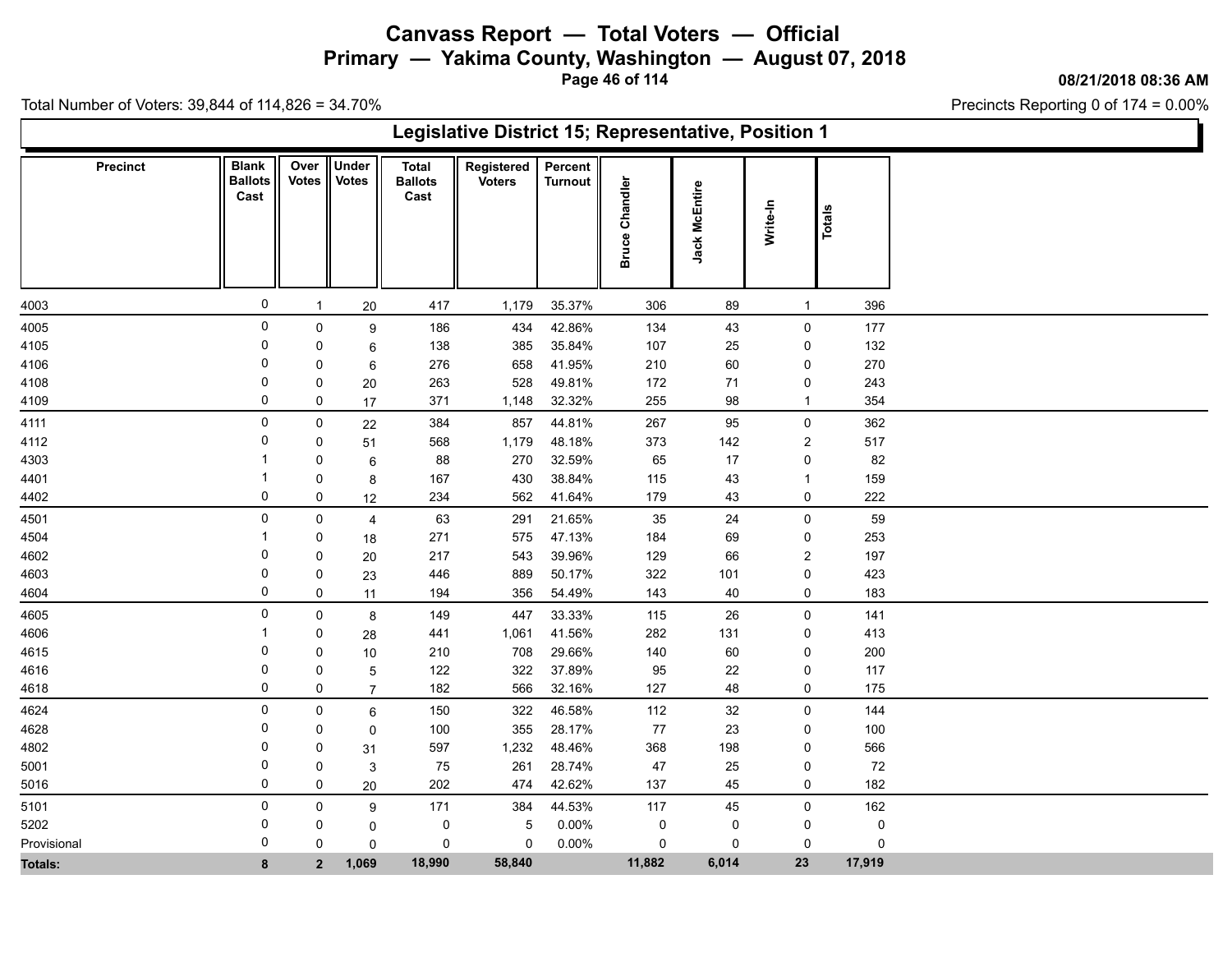**Primary — Yakima County, Washington — August 07, 2018**

**Page 47 of 114**

**08/21/2018 08:36 AM**

Precincts Reporting 0 of 174 = 0.00%

|                 | Legislative District 15; Representative, Position 2<br><b>Under</b><br><b>Blank</b><br>Over  <br><b>Total</b><br>Registered<br>Percent<br>Jeremie Dufault<br><b>Votes</b><br><b>Ballots</b><br>Votes  <br><b>Ballots</b><br><b>Turnout</b><br><b>Voters</b><br>Taylor<br><b>Mario Martinez</b><br>A.J. Cooper<br>Cast<br>Cast<br>Write-In<br>Totals<br>David V.<br>$\mathbf 0$<br>0<br>117<br>564<br>20.74%<br>32<br>26<br>39<br>12<br>109<br>8<br>0<br>0<br>278<br>13.67%<br>8<br>19<br>36<br>38<br>0<br>8<br>0<br>$\boldsymbol{2}$<br>$\mathbf 1$<br>$\mathbf 0$<br>14.68%<br>21<br>$10$<br>71<br>74<br>504<br>28<br>12<br>$\overline{c}$<br>0<br>-1<br>0<br>31.35%<br>268<br>855<br>135<br>52<br>59<br>13<br>260<br>0<br>8<br>$\overline{1}$<br>0<br>$\mathbf{3}$<br>325<br>12.62%<br>14<br>0<br>41<br>18<br>6<br>0<br>41<br>$\mathbf 0$<br>0<br>13.00%<br>$\sqrt{5}$<br>70<br>$\mathbf 0$<br>72<br>554<br>21<br>$16\,$<br>28<br>$\mathbf 0$<br>$\overline{c}$<br>0<br>281<br>1,169<br>24.04%<br>273<br>117<br>47<br>87<br>22<br>0<br>$\overline{7}$<br>-1<br>$\mathbf 0$<br>379<br>29.02%<br>110<br>39<br>17<br>38<br>10<br>104<br>0<br>0<br>6<br>$\overline{0}$<br>170<br>766<br>22.19%<br>55<br>31<br>62<br>12<br>$\overline{c}$<br>162<br>0<br>8 |                |                |                |       |        |                |              |                |                |                |                |  |  |
|-----------------|---------------------------------------------------------------------------------------------------------------------------------------------------------------------------------------------------------------------------------------------------------------------------------------------------------------------------------------------------------------------------------------------------------------------------------------------------------------------------------------------------------------------------------------------------------------------------------------------------------------------------------------------------------------------------------------------------------------------------------------------------------------------------------------------------------------------------------------------------------------------------------------------------------------------------------------------------------------------------------------------------------------------------------------------------------------------------------------------------------------------------------------------------------------------------------------------------------------------------------------------------------|----------------|----------------|----------------|-------|--------|----------------|--------------|----------------|----------------|----------------|----------------|--|--|
| <b>Precinct</b> |                                                                                                                                                                                                                                                                                                                                                                                                                                                                                                                                                                                                                                                                                                                                                                                                                                                                                                                                                                                                                                                                                                                                                                                                                                                         |                |                |                |       |        |                |              |                |                |                |                |  |  |
| 0103            |                                                                                                                                                                                                                                                                                                                                                                                                                                                                                                                                                                                                                                                                                                                                                                                                                                                                                                                                                                                                                                                                                                                                                                                                                                                         |                |                |                |       |        |                |              |                |                |                |                |  |  |
| 0104            |                                                                                                                                                                                                                                                                                                                                                                                                                                                                                                                                                                                                                                                                                                                                                                                                                                                                                                                                                                                                                                                                                                                                                                                                                                                         |                |                |                |       |        |                |              |                |                |                |                |  |  |
| 0105            |                                                                                                                                                                                                                                                                                                                                                                                                                                                                                                                                                                                                                                                                                                                                                                                                                                                                                                                                                                                                                                                                                                                                                                                                                                                         |                |                |                |       |        |                |              |                |                |                |                |  |  |
| 0111            |                                                                                                                                                                                                                                                                                                                                                                                                                                                                                                                                                                                                                                                                                                                                                                                                                                                                                                                                                                                                                                                                                                                                                                                                                                                         |                |                |                |       |        |                |              |                |                |                |                |  |  |
| 0123            |                                                                                                                                                                                                                                                                                                                                                                                                                                                                                                                                                                                                                                                                                                                                                                                                                                                                                                                                                                                                                                                                                                                                                                                                                                                         |                |                |                |       |        |                |              |                |                |                |                |  |  |
| 0124            |                                                                                                                                                                                                                                                                                                                                                                                                                                                                                                                                                                                                                                                                                                                                                                                                                                                                                                                                                                                                                                                                                                                                                                                                                                                         |                |                |                |       |        |                |              |                |                |                |                |  |  |
| 0140            |                                                                                                                                                                                                                                                                                                                                                                                                                                                                                                                                                                                                                                                                                                                                                                                                                                                                                                                                                                                                                                                                                                                                                                                                                                                         |                |                |                |       |        |                |              |                |                |                |                |  |  |
| 0143            |                                                                                                                                                                                                                                                                                                                                                                                                                                                                                                                                                                                                                                                                                                                                                                                                                                                                                                                                                                                                                                                                                                                                                                                                                                                         |                |                |                |       |        |                |              |                |                |                |                |  |  |
| 0150            |                                                                                                                                                                                                                                                                                                                                                                                                                                                                                                                                                                                                                                                                                                                                                                                                                                                                                                                                                                                                                                                                                                                                                                                                                                                         |                |                |                |       |        |                |              |                |                |                |                |  |  |
| 0155            | 0                                                                                                                                                                                                                                                                                                                                                                                                                                                                                                                                                                                                                                                                                                                                                                                                                                                                                                                                                                                                                                                                                                                                                                                                                                                       | -1             | 25             | 357            | 873   | 40.89% | 160            | 80           | 78             | $12$           | $\overline{1}$ | 331            |  |  |
| 0156            | $\mathbf 0$                                                                                                                                                                                                                                                                                                                                                                                                                                                                                                                                                                                                                                                                                                                                                                                                                                                                                                                                                                                                                                                                                                                                                                                                                                             | $\mathbf 0$    | 6              | 179            | 684   | 26.17% | 74             | 31           | 58             | 10             | $\mathsf{O}$   | 173            |  |  |
| 0158            | $\overline{0}$                                                                                                                                                                                                                                                                                                                                                                                                                                                                                                                                                                                                                                                                                                                                                                                                                                                                                                                                                                                                                                                                                                                                                                                                                                          | 0              | 10             | 98             | 458   | 21.40% | 28             | 17           | 32             | 10             | -1             | 88             |  |  |
| 0162            | 0                                                                                                                                                                                                                                                                                                                                                                                                                                                                                                                                                                                                                                                                                                                                                                                                                                                                                                                                                                                                                                                                                                                                                                                                                                                       | 0              | 3              | 96             | 263   | 36.50% | 43             | 19           | 27             | $\overline{4}$ | 0              | 93             |  |  |
| 0175            | $\mathbf 0$                                                                                                                                                                                                                                                                                                                                                                                                                                                                                                                                                                                                                                                                                                                                                                                                                                                                                                                                                                                                                                                                                                                                                                                                                                             | 0              | $\overline{7}$ | 173            | 439   | 39.41% | 81             | 28           | 50             | $\overline{7}$ | 0              | 166            |  |  |
| 0301            | 0                                                                                                                                                                                                                                                                                                                                                                                                                                                                                                                                                                                                                                                                                                                                                                                                                                                                                                                                                                                                                                                                                                                                                                                                                                                       | $\mathbf 0$    | $\mathbf{3}$   | 57             | 305   | 18.69% | 18             | $\bf 8$      | 22             | 6              | 0              | 54             |  |  |
| 0302            | $\mathbf 0$                                                                                                                                                                                                                                                                                                                                                                                                                                                                                                                                                                                                                                                                                                                                                                                                                                                                                                                                                                                                                                                                                                                                                                                                                                             | 0              | $\overline{7}$ | 185            | 871   | 21.24% | 69             | 24           | 68             | 17             | 0              | 178            |  |  |
| 0303            | 0                                                                                                                                                                                                                                                                                                                                                                                                                                                                                                                                                                                                                                                                                                                                                                                                                                                                                                                                                                                                                                                                                                                                                                                                                                                       | -1             | $\overline{7}$ | 202            | 964   | 20.95% | 84             | 22           | 70             | $18$           | $\mathbf 0$    | 194            |  |  |
| 0304            | 0                                                                                                                                                                                                                                                                                                                                                                                                                                                                                                                                                                                                                                                                                                                                                                                                                                                                                                                                                                                                                                                                                                                                                                                                                                                       | 0              | 0              | 92             | 246   | 37.40% | 44             | 14           | 26             | 8              | 0              | 92             |  |  |
| 0305            | 0                                                                                                                                                                                                                                                                                                                                                                                                                                                                                                                                                                                                                                                                                                                                                                                                                                                                                                                                                                                                                                                                                                                                                                                                                                                       | 0              | 0              | $\bf 8$        | 33    | 24.24% | $\overline{2}$ | $\mathbf{3}$ | $\overline{1}$ | $\overline{c}$ | 0              | 8              |  |  |
| 0306            | 0                                                                                                                                                                                                                                                                                                                                                                                                                                                                                                                                                                                                                                                                                                                                                                                                                                                                                                                                                                                                                                                                                                                                                                                                                                                       | 0              | 3              | 274            | 919   | 29.82% | 144            | 40           | 76             | 11             | 0              | 271            |  |  |
| 0307            | 0                                                                                                                                                                                                                                                                                                                                                                                                                                                                                                                                                                                                                                                                                                                                                                                                                                                                                                                                                                                                                                                                                                                                                                                                                                                       | $\mathbf 0$    | $\mathsf 0$    | 13             | 74    | 17.57% | 11             | $\sqrt{2}$   | $\mathbf 0$    | $\mathbf 0$    | $\mathsf{O}$   | 13             |  |  |
| 0308            | 0                                                                                                                                                                                                                                                                                                                                                                                                                                                                                                                                                                                                                                                                                                                                                                                                                                                                                                                                                                                                                                                                                                                                                                                                                                                       | 0              | 0              | $\overline{1}$ | 6     | 16.67% | $\overline{1}$ | $\pmb{0}$    | 0              | $\mathbf 0$    | $\mathbf 0$    | $\overline{1}$ |  |  |
| 0501            | $\mathbf 0$                                                                                                                                                                                                                                                                                                                                                                                                                                                                                                                                                                                                                                                                                                                                                                                                                                                                                                                                                                                                                                                                                                                                                                                                                                             | 0              | 12             | 206            | 1,037 | 19.86% | 44             | 27           | 91             | 32             | 0              | 194            |  |  |
| 0901            | 0                                                                                                                                                                                                                                                                                                                                                                                                                                                                                                                                                                                                                                                                                                                                                                                                                                                                                                                                                                                                                                                                                                                                                                                                                                                       | 0              | 5              | 126            | 623   | 20.22% | 8              | 14           | 72             | 27             | 0              | 121            |  |  |
| 1101            | $\mathbf 0$                                                                                                                                                                                                                                                                                                                                                                                                                                                                                                                                                                                                                                                                                                                                                                                                                                                                                                                                                                                                                                                                                                                                                                                                                                             | 0              | $\overline{4}$ | 270            | 1,017 | 26.55% | 124            | 65           | 60             | 16             | $\mathbf{1}$   | 266            |  |  |
| 1103            | $\mathbf 0$                                                                                                                                                                                                                                                                                                                                                                                                                                                                                                                                                                                                                                                                                                                                                                                                                                                                                                                                                                                                                                                                                                                                                                                                                                             | $\mathbf{1}$   | $12\,$         | 269            | 827   | 32.53% | 117            | 72           | 61             | 6              | $\mathsf{O}$   | 256            |  |  |
| 1501            | $\pmb{0}$                                                                                                                                                                                                                                                                                                                                                                                                                                                                                                                                                                                                                                                                                                                                                                                                                                                                                                                                                                                                                                                                                                                                                                                                                                               | 0              | 28             | 298            | 882   | 33.79% | 124            | 48           | 84             | 12             | 2              | 270            |  |  |
| 1502            | 0                                                                                                                                                                                                                                                                                                                                                                                                                                                                                                                                                                                                                                                                                                                                                                                                                                                                                                                                                                                                                                                                                                                                                                                                                                                       | -1             | 44             | 512            | 1,143 | 44.79% | 227            | 112          | 110            | 17             | $\overline{1}$ | 467            |  |  |
| 1503            | 0                                                                                                                                                                                                                                                                                                                                                                                                                                                                                                                                                                                                                                                                                                                                                                                                                                                                                                                                                                                                                                                                                                                                                                                                                                                       | 0              | 27             | 426            | 869   | 49.02% | 233            | 76           | 83             | $\overline{7}$ | 0              | 399            |  |  |
| 1504            | $\mathbf 0$                                                                                                                                                                                                                                                                                                                                                                                                                                                                                                                                                                                                                                                                                                                                                                                                                                                                                                                                                                                                                                                                                                                                                                                                                                             | $\mathbf 0$    | 40             | 473            | 1,084 | 43.63% | 239            | 75           | 109            | 9              | $\overline{1}$ | 433            |  |  |
| 1701            | 0                                                                                                                                                                                                                                                                                                                                                                                                                                                                                                                                                                                                                                                                                                                                                                                                                                                                                                                                                                                                                                                                                                                                                                                                                                                       | $\mathbf 1$    | 10             | 206            | 1,004 | 20.52% | 64             | 26           | 77             | 27             | $\overline{1}$ | 195            |  |  |
| 1703            | 0                                                                                                                                                                                                                                                                                                                                                                                                                                                                                                                                                                                                                                                                                                                                                                                                                                                                                                                                                                                                                                                                                                                                                                                                                                                       | $\overline{1}$ | 6              | 195            | 767   | 25.42% | 78             | 34           | 58             | 18             | $\mathsf{O}$   | 188            |  |  |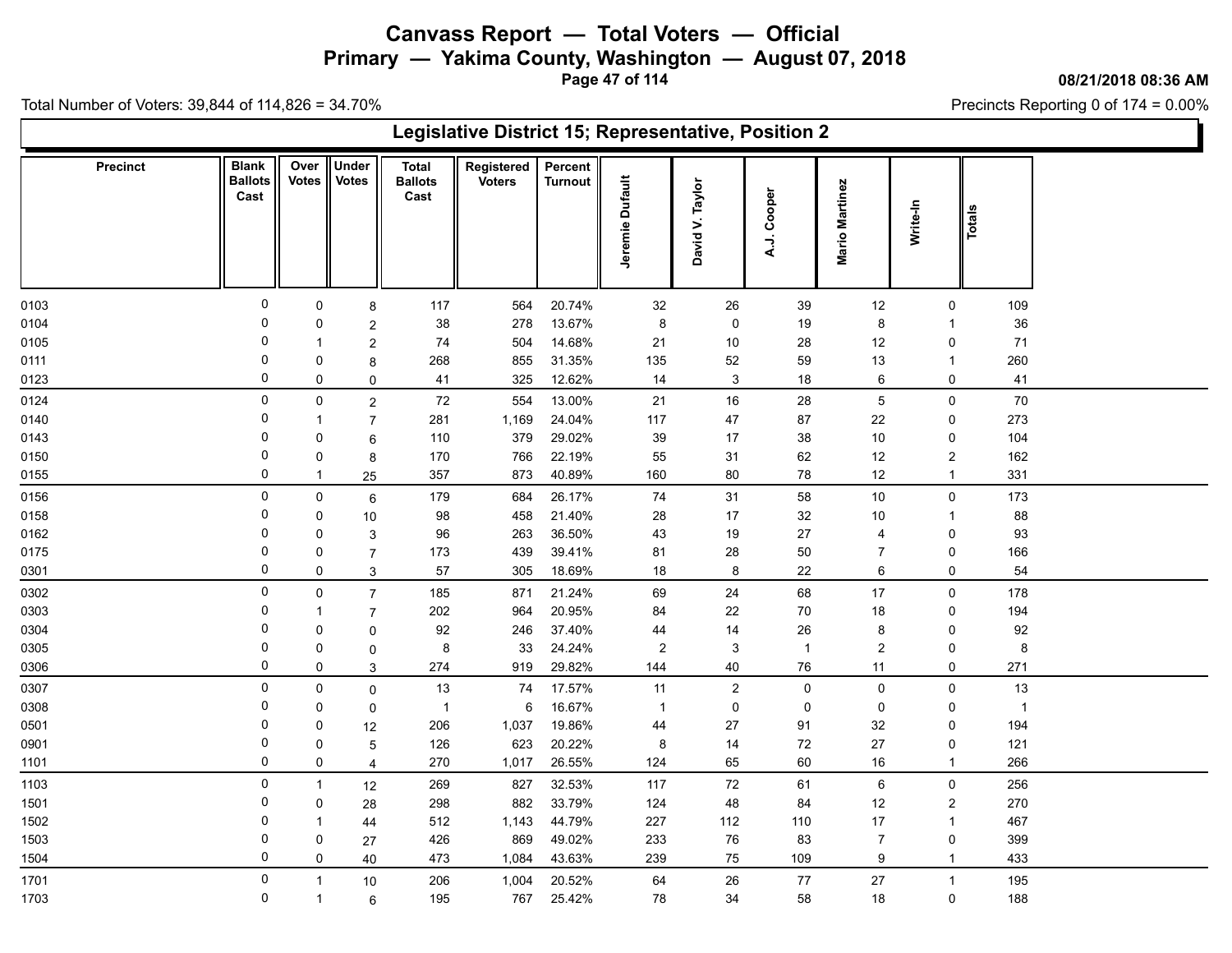**Primary — Yakima County, Washington — August 07, 2018**

**Page 48 of 114**

**08/21/2018 08:36 AM**

Precincts Reporting 0 of 174 = 0.00%

|      | Legislative District 15; Representative, Position 2<br>Under<br><b>Blank</b><br>Over<br>Percent<br><b>Total</b><br>Registered<br><b>Precinct</b><br>Jeremie Dufault<br><b>Votes</b><br><b>Votes</b><br><b>Ballots</b><br><b>Ballots</b><br><b>Voters</b><br><b>Turnout</b><br>David V. Taylor<br>Mario Martinez<br>A.J. Cooper<br>Cast<br>Cast<br>Write-In<br>Totals<br>0<br>0.00%<br>$\mathsf 0$<br>$\pmb{0}$<br>$\mathbf 0$<br>$\mathbf 0$<br>$\pmb{0}$<br>$\mathbf 0$<br>$\mathsf{O}$<br>$\mathbf 0$<br>$\mathbf 0$<br>0<br>0<br>370<br>45.74%<br>159<br>102<br>809<br>81<br>18<br>0<br>360<br>9<br>$\mathbf 1$<br>0<br>16.96%<br>62<br>32<br>86<br>21<br>201<br>211<br>1,244<br>0<br>0<br>10<br>0<br>20.06%<br>$28\,$<br>68<br>22<br>183<br>193<br>962<br>65<br>$\mathsf{O}$<br>$\boldsymbol{9}$<br>$\overline{1}$<br>18.50%<br>26<br>181<br>0<br>187<br>1,011<br>42<br>22<br>91<br>$\Omega$<br>6<br>0<br>21.35%<br>0<br>768<br>$20\,$<br>161<br>164<br>55<br>75<br>11<br>0<br>0<br>3<br>1,083<br>16.44%<br>52<br>33<br>$\Omega$<br>178<br>21<br>65<br>$\mathsf 0$<br>171<br>0<br>$\overline{7}$<br>$\mathbf 0$<br>820<br>28.05%<br>97<br>222<br>$\mathbf 0$<br>230<br>45<br>67<br>13<br>0<br>8 |              |                         |     |       |        |                         |             |                |                |                |                |  |  |  |
|------|-----------------------------------------------------------------------------------------------------------------------------------------------------------------------------------------------------------------------------------------------------------------------------------------------------------------------------------------------------------------------------------------------------------------------------------------------------------------------------------------------------------------------------------------------------------------------------------------------------------------------------------------------------------------------------------------------------------------------------------------------------------------------------------------------------------------------------------------------------------------------------------------------------------------------------------------------------------------------------------------------------------------------------------------------------------------------------------------------------------------------------------------------------------------------------------------------------|--------------|-------------------------|-----|-------|--------|-------------------------|-------------|----------------|----------------|----------------|----------------|--|--|--|
|      |                                                                                                                                                                                                                                                                                                                                                                                                                                                                                                                                                                                                                                                                                                                                                                                                                                                                                                                                                                                                                                                                                                                                                                                                     |              |                         |     |       |        |                         |             |                |                |                |                |  |  |  |
| 1704 |                                                                                                                                                                                                                                                                                                                                                                                                                                                                                                                                                                                                                                                                                                                                                                                                                                                                                                                                                                                                                                                                                                                                                                                                     |              |                         |     |       |        |                         |             |                |                |                |                |  |  |  |
| 1705 |                                                                                                                                                                                                                                                                                                                                                                                                                                                                                                                                                                                                                                                                                                                                                                                                                                                                                                                                                                                                                                                                                                                                                                                                     |              |                         |     |       |        |                         |             |                |                |                |                |  |  |  |
| 1706 |                                                                                                                                                                                                                                                                                                                                                                                                                                                                                                                                                                                                                                                                                                                                                                                                                                                                                                                                                                                                                                                                                                                                                                                                     |              |                         |     |       |        |                         |             |                |                |                |                |  |  |  |
| 1708 |                                                                                                                                                                                                                                                                                                                                                                                                                                                                                                                                                                                                                                                                                                                                                                                                                                                                                                                                                                                                                                                                                                                                                                                                     |              |                         |     |       |        |                         |             |                |                |                |                |  |  |  |
| 2101 |                                                                                                                                                                                                                                                                                                                                                                                                                                                                                                                                                                                                                                                                                                                                                                                                                                                                                                                                                                                                                                                                                                                                                                                                     |              |                         |     |       |        |                         |             |                |                |                |                |  |  |  |
| 2102 |                                                                                                                                                                                                                                                                                                                                                                                                                                                                                                                                                                                                                                                                                                                                                                                                                                                                                                                                                                                                                                                                                                                                                                                                     |              |                         |     |       |        |                         |             |                |                |                |                |  |  |  |
| 2103 |                                                                                                                                                                                                                                                                                                                                                                                                                                                                                                                                                                                                                                                                                                                                                                                                                                                                                                                                                                                                                                                                                                                                                                                                     |              |                         |     |       |        |                         |             |                |                |                |                |  |  |  |
| 2301 |                                                                                                                                                                                                                                                                                                                                                                                                                                                                                                                                                                                                                                                                                                                                                                                                                                                                                                                                                                                                                                                                                                                                                                                                     |              |                         |     |       |        |                         |             |                |                |                |                |  |  |  |
| 2303 | 0                                                                                                                                                                                                                                                                                                                                                                                                                                                                                                                                                                                                                                                                                                                                                                                                                                                                                                                                                                                                                                                                                                                                                                                                   | 0            | 11                      | 194 | 716   | 27.09% | 89                      | 38          | $42\,$         | 13             | $\overline{1}$ | 183            |  |  |  |
| 2306 | 0                                                                                                                                                                                                                                                                                                                                                                                                                                                                                                                                                                                                                                                                                                                                                                                                                                                                                                                                                                                                                                                                                                                                                                                                   | 0            | 8                       | 284 | 1,125 | 25.24% | 136                     | 64          | 62             | 14             | 0              | 276            |  |  |  |
| 2501 | $\Omega$                                                                                                                                                                                                                                                                                                                                                                                                                                                                                                                                                                                                                                                                                                                                                                                                                                                                                                                                                                                                                                                                                                                                                                                            | 0            | 9                       | 160 | 988   | 16.19% | 21                      | 16          | 77             | 37             | 0              | 151            |  |  |  |
| 2502 | 0                                                                                                                                                                                                                                                                                                                                                                                                                                                                                                                                                                                                                                                                                                                                                                                                                                                                                                                                                                                                                                                                                                                                                                                                   |              | $\mathbf 0$             | 65  | 560   | 11.61% | $10\,$                  | 9           | 31             | 14             | 0              | 64             |  |  |  |
| 2701 | 0                                                                                                                                                                                                                                                                                                                                                                                                                                                                                                                                                                                                                                                                                                                                                                                                                                                                                                                                                                                                                                                                                                                                                                                                   | $\mathbf 0$  | 6                       | 171 | 477   | 35.85% | 79                      | 43          | 35             | 8              | 0              | 165            |  |  |  |
| 2702 | $\overline{c}$                                                                                                                                                                                                                                                                                                                                                                                                                                                                                                                                                                                                                                                                                                                                                                                                                                                                                                                                                                                                                                                                                                                                                                                      | $\mathbf{1}$ | 18                      | 431 | 1,015 | 42.46% | 197                     | 114         | $90\,$         | 11             | $\mathbf 0$    | 412            |  |  |  |
| 3002 | -1                                                                                                                                                                                                                                                                                                                                                                                                                                                                                                                                                                                                                                                                                                                                                                                                                                                                                                                                                                                                                                                                                                                                                                                                  | 0            | $\overline{4}$          | 67  | 258   | 25.97% | 31                      | 18          | 11             | 3              | 0              | 63             |  |  |  |
| 3100 | 0                                                                                                                                                                                                                                                                                                                                                                                                                                                                                                                                                                                                                                                                                                                                                                                                                                                                                                                                                                                                                                                                                                                                                                                                   | 0            | 11                      | 273 | 834   | 32.73% | 126                     | 62          | 58             | 16             | $\mathbf 0$    | 262            |  |  |  |
| 3101 | 0                                                                                                                                                                                                                                                                                                                                                                                                                                                                                                                                                                                                                                                                                                                                                                                                                                                                                                                                                                                                                                                                                                                                                                                                   | -1           | 8                       | 151 | 431   | 35.03% | $76\,$                  | 36          | 25             | 5              | 0              | 142            |  |  |  |
| 3103 | $\mathbf 0$                                                                                                                                                                                                                                                                                                                                                                                                                                                                                                                                                                                                                                                                                                                                                                                                                                                                                                                                                                                                                                                                                                                                                                                         | $\mathbf 0$  | $\mathsf{O}\xspace$     | 159 | 711   | 22.36% | 44                      | $38\,$      | 70             | $\overline{7}$ | $\mathbf 0$    | 159            |  |  |  |
| 3104 | 0                                                                                                                                                                                                                                                                                                                                                                                                                                                                                                                                                                                                                                                                                                                                                                                                                                                                                                                                                                                                                                                                                                                                                                                                   | $\mathbf{1}$ | 11                      | 338 | 906   | 37.31% | 135                     | 93          | $\bf 79$       | $18$           | $\mathbf{1}$   | 326            |  |  |  |
| 3105 | 0                                                                                                                                                                                                                                                                                                                                                                                                                                                                                                                                                                                                                                                                                                                                                                                                                                                                                                                                                                                                                                                                                                                                                                                                   | 0            | $\sqrt{2}$              | 25  | 109   | 22.94% | 9                       | 10          | $\overline{c}$ | $\overline{c}$ | 0              | 23             |  |  |  |
| 3106 |                                                                                                                                                                                                                                                                                                                                                                                                                                                                                                                                                                                                                                                                                                                                                                                                                                                                                                                                                                                                                                                                                                                                                                                                     | 0            | 11                      | 263 | 688   | 38.23% | 126                     | 57          | 63             | 6              | 0              | 252            |  |  |  |
| 3206 | $\mathbf 0$                                                                                                                                                                                                                                                                                                                                                                                                                                                                                                                                                                                                                                                                                                                                                                                                                                                                                                                                                                                                                                                                                                                                                                                         | 0            | 22                      | 410 | 832   | 49.28% | 223                     | 79          | $77$           | 9              | 0              | 388            |  |  |  |
| 3301 | 0                                                                                                                                                                                                                                                                                                                                                                                                                                                                                                                                                                                                                                                                                                                                                                                                                                                                                                                                                                                                                                                                                                                                                                                                   | 0            | 9                       | 215 | 567   | 37.92% | 118                     | 47          | 36             | 5              | 0              | 206            |  |  |  |
| 3303 | 0                                                                                                                                                                                                                                                                                                                                                                                                                                                                                                                                                                                                                                                                                                                                                                                                                                                                                                                                                                                                                                                                                                                                                                                                   | 0            | $\sqrt{2}$              | 116 | 426   | 27.23% | 36                      | 42          | 27             | 9              | 0              | 114            |  |  |  |
| 3304 | 0                                                                                                                                                                                                                                                                                                                                                                                                                                                                                                                                                                                                                                                                                                                                                                                                                                                                                                                                                                                                                                                                                                                                                                                                   | 0            | 5                       | 317 | 798   | 39.72% | 117                     | 133         | 55             | $\overline{7}$ | 0              | 312            |  |  |  |
| 3311 | 0                                                                                                                                                                                                                                                                                                                                                                                                                                                                                                                                                                                                                                                                                                                                                                                                                                                                                                                                                                                                                                                                                                                                                                                                   | 0            | 16                      | 468 | 1,041 | 44.96% | 225                     | 130         | 85             | 12             | 0              | 452            |  |  |  |
| 3401 | 0                                                                                                                                                                                                                                                                                                                                                                                                                                                                                                                                                                                                                                                                                                                                                                                                                                                                                                                                                                                                                                                                                                                                                                                                   | 0            | $\boldsymbol{2}$        | 81  | 526   | 15.40% | 22                      | $10\,$      | 36             | 11             | 0              | $\bf 79$       |  |  |  |
| 3504 | $\mathbf 0$                                                                                                                                                                                                                                                                                                                                                                                                                                                                                                                                                                                                                                                                                                                                                                                                                                                                                                                                                                                                                                                                                                                                                                                         | $\mathbf 0$  | $\mathbf{1}$            | 8   | 22    | 36.36% | $\overline{\mathbf{4}}$ | $\mathsf 3$ | $\pmb{0}$      | $\mathsf 0$    | 0              | $\overline{7}$ |  |  |  |
| 3601 | 0                                                                                                                                                                                                                                                                                                                                                                                                                                                                                                                                                                                                                                                                                                                                                                                                                                                                                                                                                                                                                                                                                                                                                                                                   | 0            | $\pmb{0}$               | 32  | 57    | 56.14% | 11                      | 18          | $\mathbf{3}$   | $\mathbf 0$    | $\mathbf 0$    | 32             |  |  |  |
| 3602 | 0                                                                                                                                                                                                                                                                                                                                                                                                                                                                                                                                                                                                                                                                                                                                                                                                                                                                                                                                                                                                                                                                                                                                                                                                   | 0            | 23                      | 465 | 1,168 | 39.81% | 228                     | 121         | 82             | 10             | -1             | 442            |  |  |  |
| 3902 | 0                                                                                                                                                                                                                                                                                                                                                                                                                                                                                                                                                                                                                                                                                                                                                                                                                                                                                                                                                                                                                                                                                                                                                                                                   | 0            | $\overline{7}$          | 113 | 364   | 31.04% | 32                      | 44          | 25             | 5              | 0              | 106            |  |  |  |
| 4002 | $\mathbf 0$                                                                                                                                                                                                                                                                                                                                                                                                                                                                                                                                                                                                                                                                                                                                                                                                                                                                                                                                                                                                                                                                                                                                                                                         | $\mathbf 0$  | $\overline{\mathbf{4}}$ | 82  | 321   | 25.55% | 25                      | 23          | 25             | 5              | 0              | 78             |  |  |  |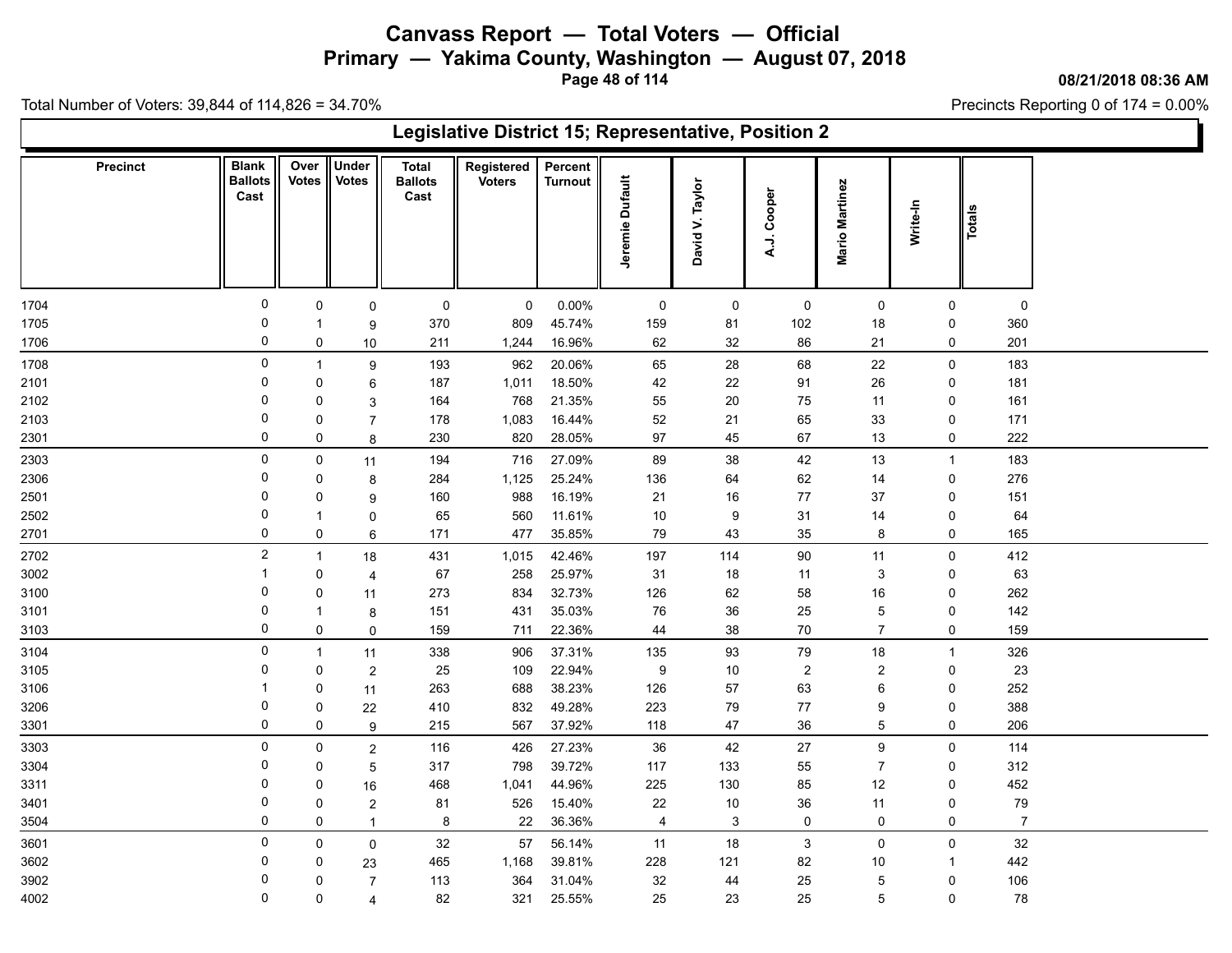**Primary — Yakima County, Washington — August 07, 2018**

**Page 49 of 114**

**08/21/2018 08:36 AM**

'n

Precincts Reporting 0 of 174 = 0.00%

|             | Legislative District 15; Representative, Position 2 |               |                              |                                        |                             |                           |                 |                                 |                  |                   |                |               |  |  |
|-------------|-----------------------------------------------------|---------------|------------------------------|----------------------------------------|-----------------------------|---------------------------|-----------------|---------------------------------|------------------|-------------------|----------------|---------------|--|--|
| Precinct    | <b>Blank</b><br><b>Ballots</b><br>Cast              | Over<br>Votes | <b>Under</b><br><b>Votes</b> | <b>Total</b><br><b>Ballots</b><br>Cast | Registered<br><b>Voters</b> | Percent<br><b>Turnout</b> | Jeremie Dufault | Taylor<br>$\mathbf{z}$<br>David | Cooper<br>:<br>خ | Martinez<br>Mario | Write-In       | <b>Totals</b> |  |  |
| 4003        | $\mathbf 0$                                         | $\mathbf{1}$  | 11                           | 417                                    | 1,179                       | 35.37%                    | 192             | 143                             | 60               | 10                | $\mathbf 0$    | 405           |  |  |
| 4005        | 0                                                   | $\mathsf 0$   | 5                            | 186                                    | 434                         | 42.86%                    | 87              | 58                              | 28               | 8                 | $\mathsf{O}$   | 181           |  |  |
| 4105        | 0                                                   | 0             | $\overline{5}$               | 138                                    | 385                         | 35.84%                    | 54              | 56                              | 21               | 2                 | 0              | 133           |  |  |
| 4106        | 0                                                   | 0             | 9                            | 276                                    | 658                         | 41.95%                    | 123             | 96                              | 42               | 6                 | 0              | 267           |  |  |
| 4108        | 0                                                   | 0             | 20                           | 263                                    | 528                         | 49.81%                    | 134             | 51                              | 54               | 3                 | -1             | 243           |  |  |
| 4109        | 0                                                   | 0             | 18                           | 371                                    | 1,148                       | 32.32%                    | 170             | 89                              | 79               | 15                | 0              | 353           |  |  |
| 4111        | 0                                                   | 0             | 18                           | 384                                    | 857                         | 44.81%                    | 182             | 91                              | 88               | $\overline{4}$    | $\overline{1}$ | 366           |  |  |
| 4112        | $\Omega$                                            | 0             | 45                           | 568                                    | 1,179                       | 48.18%                    | 279             | 111                             | 123              | 9                 | $\overline{1}$ | 523           |  |  |
| 4303        |                                                     | 0             | 3                            | 88                                     | 270                         | 32.59%                    | 43              | 28                              | 11               | 3                 | 0              | 85            |  |  |
| 4401        |                                                     | 0             | $\overline{7}$               | 167                                    | 430                         | 38.84%                    | 47              | 67                              | 40               | 6                 | 0              | 160           |  |  |
| 4402        | 0                                                   | 0             | 12                           | 234                                    | 562                         | 41.64%                    | 125             | 53                              | 35               | 8                 | $\overline{1}$ | 222           |  |  |
| 4501        | 0                                                   | 0             | $\overline{1}$               | 63                                     | 291                         | 21.65%                    | 28              | 13                              | 20               | $\overline{1}$    | 0              | 62            |  |  |
| 4504        |                                                     | 0             | 14                           | 271                                    | 575                         | 47.13%                    | 125             | 60                              | 68               | $\overline{4}$    | $\mathbf 0$    | 257           |  |  |
| 4602        | 0                                                   | 0             | 18                           | 217                                    | 543                         | 39.96%                    | 97              | 36                              | 60               | 5                 | $\overline{1}$ | 199           |  |  |
| 4603        | 0                                                   | 0             | 22                           | 446                                    | 889                         | 50.17%                    | 219             | 101                             | 90               | 14                | 0              | 424           |  |  |
| 4604        | 0                                                   | $\mathbf 0$   | 12                           | 194                                    | 356                         | 54.49%                    | 115             | 31                              | 29               | $\overline{7}$    | 0              | 182           |  |  |
| 4605        | 0                                                   | $\mathbf 0$   | 3                            | 149                                    | 447                         | 33.33%                    | 86              | 36                              | 21               | $\mathbf{3}$      | $\mathsf{O}$   | 146           |  |  |
| 4606        |                                                     | 0             | 19                           | 441                                    | 1,061                       | 41.56%                    | 239             | 63                              | 108              | 12                | 0              | 422           |  |  |
| 4615        | 0                                                   | -1            | 10                           | 210                                    | 708                         | 29.66%                    | 77              | 65                              | 39               | 18                | 0              | 199           |  |  |
| 4616        | 0                                                   | 0             | 3                            | 122                                    | 322                         | 37.89%                    | 72              | 32                              | 12               | 3                 | 0              | 119           |  |  |
| 4618        | 0                                                   | $\mathbf 0$   | 4                            | 182                                    | 566                         | 32.16%                    | 60              | 74                              | 37               | $\overline{7}$    | $\mathbf 0$    | 178           |  |  |
| 4624        | $\mathsf 0$                                         | 0             | 8                            | 150                                    | 322                         | 46.58%                    | 81              | 31                              | 28               | $\overline{2}$    | 0              | 142           |  |  |
| 4628        | 0                                                   | 0             | $\overline{2}$               | 100                                    | 355                         | 28.17%                    | 42              | 37                              | 17               | 2                 | 0              | 98            |  |  |
| 4802        | 0                                                   | $\mathbf 0$   | 21                           | 597                                    | 1,232                       | 48.46%                    | 280             | 125                             | 162              | 9                 | $\mathbf 0$    | 576           |  |  |
| 5001        | 0                                                   | 0             | $\overline{1}$               | 75                                     | 261                         | 28.74%                    | $27\,$          | 20                              | 21               | 6                 | 0              | 74            |  |  |
| 5016        | 0                                                   | 0             | 26                           | 202                                    | 474                         | 42.62%                    | 92              | 46                              | 31               | $\overline{7}$    | 0              | 176           |  |  |
| 5101        | $\mathbf 0$                                         | $\mathbf{1}$  | 7                            | 171                                    | 384                         | 44.53%                    | 83              | 39                              | 37               | $\overline{4}$    | 0              | 163           |  |  |
| 5202        | 0                                                   | 0             | 0                            | 0                                      | 5                           | 0.00%                     | 0               | 0                               | 0                | 0                 | 0              | 0             |  |  |
| Provisional | 0                                                   | 0             | $\mathbf 0$                  | 0                                      | 0                           | 0.00%                     | 0               | 0                               | 0                | 0                 | 0              | 0             |  |  |
| Totals:     | 8                                                   | 17            | 868                          | 18,990                                 | 58,840                      |                           | 8,270           | 4,188                           | 4,702            | 925               | 20             | 18,105        |  |  |
|             |                                                     |               |                              |                                        |                             |                           |                 |                                 |                  |                   |                |               |  |  |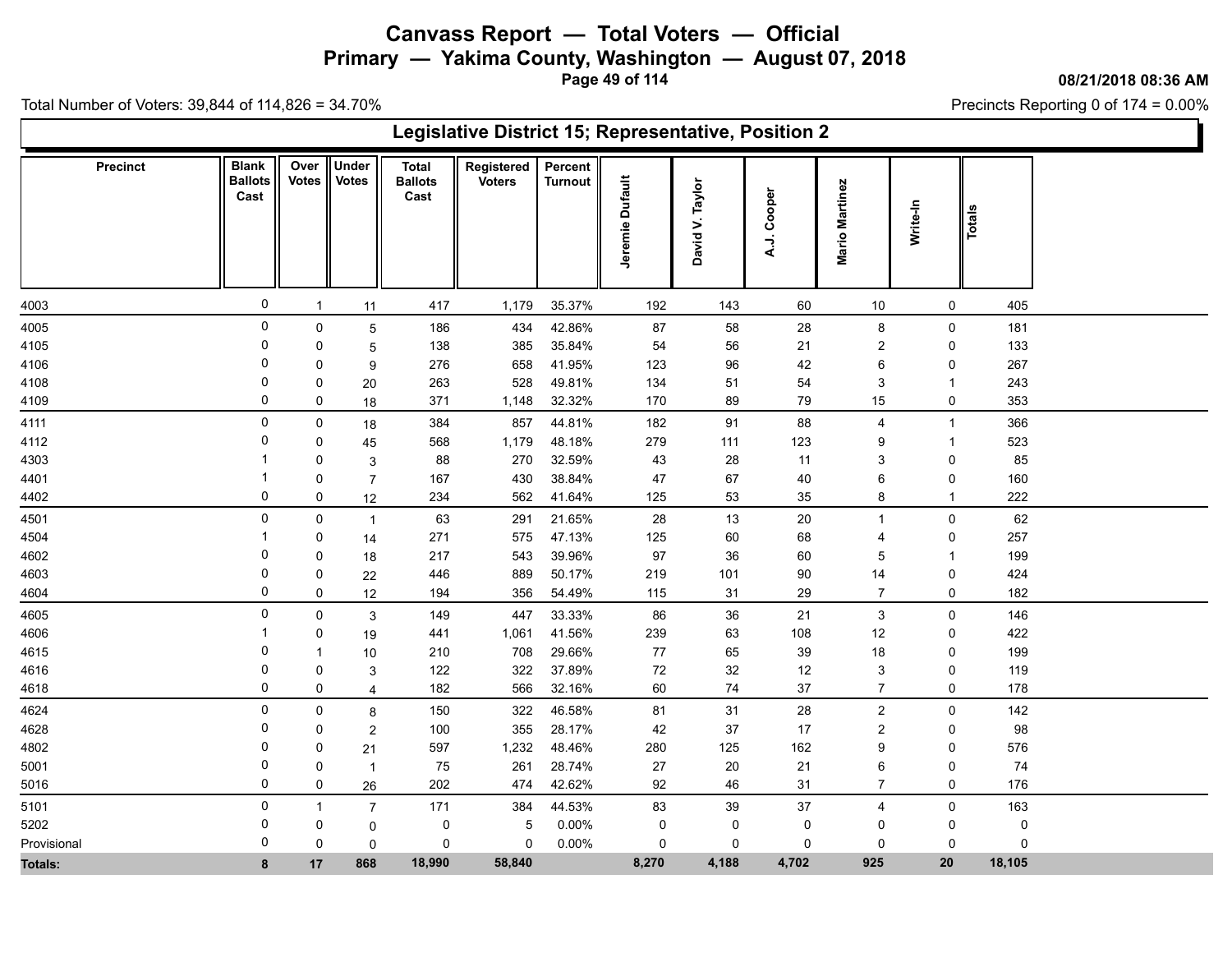**Primary — Yakima County, Washington — August 07, 2018**

**Page 50 of 114**

### **08/21/2018 08:36 AM**

Precincts Reporting 0 of 174 = 0.00%

|  | Assessor |  |  |
|--|----------|--|--|
|  |          |  |  |

| Precinct | <b>Blank</b><br><b>Ballots</b><br>Cast | Over<br><b>Votes</b> | Under<br><b>Votes</b> | <b>Total</b><br><b>Ballots</b><br>Cast | Registered<br><b>Voters</b> | Percent<br>Turnout | Dave Cook | Write-In                  | Totals      |
|----------|----------------------------------------|----------------------|-----------------------|----------------------------------------|-----------------------------|--------------------|-----------|---------------------------|-------------|
|          |                                        |                      |                       |                                        |                             |                    |           |                           |             |
| 0001     | $\mathbf 0$                            | 0                    | $\mathbf 0$           | $\mathsf{O}$                           | $\overline{2}$              | $0.00\%$           | 0         | $\mathbf 0$               | $\mathbf 0$ |
| 0101     | 0                                      | 0                    | 36                    | 141                                    | 431                         | 32.71%             | 104       | $\mathbf{1}$              | 105         |
| 0102     | 0                                      | $\mathsf 0$          | 13                    | 62                                     | 327                         | 18.96%             | 45        | $\overline{\mathbf{4}}$   | 49          |
| 0103     | 0                                      | $\mathsf 0$          | 31                    | 117                                    | 564                         | 20.74%             | 82        | 4                         | 86          |
| 0104     | $\mathbf 0$                            | $\mathbf 0$          | $\mathbf{3}$          | 38                                     | 278                         | 13.67%             | 31        | $\overline{4}$            | 35          |
| 0105     | 0                                      | $\pmb{0}$            | 24                    | $\bf 74$                               | 504                         | 14.68%             | 45        | $\overline{5}$            | 50          |
| 0110     | 0                                      | $\mathbf 0$          | 84                    | 317                                    | 803                         | 39.48%             | 219       | 14                        | 233         |
| 0111     | $\mathbf 0$                            | $\mathbf 0$          | 46                    | 268                                    | 855                         | 31.35%             | 215       | $\overline{7}$            | 222         |
| 0112     | 0                                      | $\mathbf 0$          | 12                    | 60                                     | 410                         | 14.63%             | 45        | $\ensuremath{\mathsf{3}}$ | 48          |
| 0113     | $\mathbf 0$                            | $\pmb{0}$            | 46                    | 153                                    | 1,087                       | 14.08%             | 98        | $\boldsymbol{9}$          | 107         |
| 0116     | 0                                      | $\mathsf 0$          | 52                    | 156                                    | 538                         | 29.00%             | 99        | $\sqrt{5}$                | 104         |
| 0118     | 0                                      | $\mathbf 0$          | 29                    | 114                                    | 372                         | 30.65%             | 83        | $\overline{2}$            | 85          |
| 0120     | $\overline{1}$                         | $\mathsf 0$          | 43                    | 134                                    | 966                         | 13.87%             | 87        | $\overline{4}$            | 91          |
| 0123     | 0                                      | $\mathsf 0$          | 11                    | 41                                     | 325                         | 12.62%             | $30\,$    | 0                         | 30          |
| 0124     | $\mathbf 0$                            | $\mathbf 0$          | 17                    | 72                                     | 554                         | 13.00%             | 55        | $\mathbf 0$               | 55          |
| 0126     | 0                                      | $\mathsf 0$          | 46                    | 138                                    | 832                         | 16.59%             | 85        | $\overline{7}$            | 92          |
| 0127     | $\mathbf 0$                            | 0                    | $47\,$                | 260                                    | 1,077                       | 24.14%             | 203       | $10\,$                    | 213         |
| 0129     | 0                                      | $\mathsf 0$          | 42                    | 179                                    | 647                         | 27.67%             | 130       | $\boldsymbol{7}$          | 137         |
| 0130     | 0                                      | $\mathsf 0$          | 116                   | 404                                    | 1,149                       | 35.16%             | 281       | $\overline{7}$            | 288         |
| 0131     | $\mathbf 0$                            | $\pmb{0}$            | 123                   | 366                                    | 882                         | 41.50%             | 232       | 11                        | 243         |
| 0132     | 0                                      | $\mathsf 0$          | 66                    | 250                                    | 906                         | 27.59%             | 177       | $\overline{7}$            | 184         |
| 0133     | 0                                      | $\mathbf 0$          | 68                    | 353                                    | 1,143                       | 30.88%             | 281       | $\overline{\mathbf{4}}$   | 285         |
| 0134     | 0                                      | $\mathbf 0$          | 117                   | 502                                    | 1,151                       | 43.61%             | 380       | $\mathbf 5$               | 385         |
| 0135     | 0                                      | $\mathsf 0$          | 74                    | 284                                    | 572                         | 49.65%             | 209       | $\mathbf{1}$              | 210         |
| 0138     | $\mathbf 0$                            | $\pmb{0}$            | 128                   | 507                                    | 1,043                       | 48.61%             | 370       | $\boldsymbol{9}$          | 379         |
| 0139     | 0                                      | $\mathsf 0$          | 101                   | 458                                    | 944                         | 48.52%             | 354       | $\mathsf 3$               | 357         |
| 0140     | 0                                      | $\mathbf 0$          | 58                    | 281                                    | 1,169                       | 24.04%             | 216       | $\overline{7}$            | 223         |
| 0142     | -1                                     | 0                    | 38                    | 238                                    | 486                         | 48.97%             | 197       | $\mathbf{3}$              | 200         |
| 0143     | 0                                      | $\pmb{0}$            | 31                    | 110                                    | 379                         | 29.02%             | 78        | $\mathbf{1}$              | 79          |
| 0144     | 0                                      | $\mathbf 0$          | $\pmb{0}$             | $\mathsf{O}$                           | $\,$ 5 $\,$                 | 0.00%              | 0         | $\mathbf 0$               | $\pmb{0}$   |
| 0145     | 0                                      | $\mathsf 0$          | 44                    | 171                                    | 809                         | 21.14%             | 124       | $\ensuremath{\mathsf{3}}$ | 127         |
| 0150     | $\mathbf 0$                            | $\mathbf 0$          | 50                    | 170                                    | 766                         | 22.19%             | 116       | $\overline{4}$            | 120         |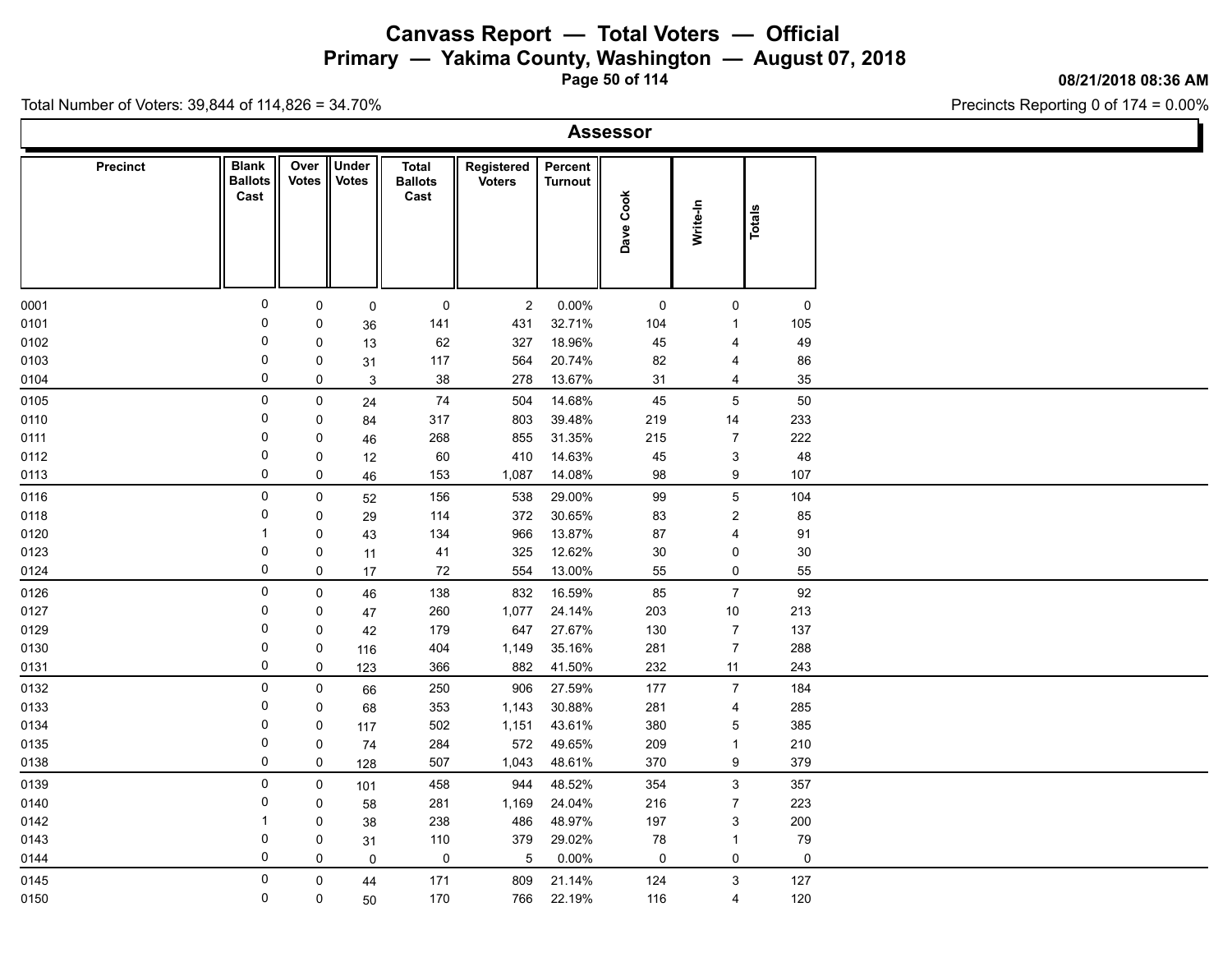**Primary — Yakima County, Washington — August 07, 2018**

**Page 51 of 114**

**08/21/2018 08:36 AM**

Precincts Reporting 0 of 174 = 0.00%

|  | Assessor |  |  |
|--|----------|--|--|
|  |          |  |  |

|      | Precinct | <b>Blank</b><br><b>Ballots</b><br>Cast | Over<br><b>Votes</b> | Under<br><b>Votes</b> | <b>Total</b><br><b>Ballots</b><br>Cast | Registered<br><b>Voters</b> | Percent<br><b>Turnout</b> | Dave Cook   | Write-In                  | Totals    |
|------|----------|----------------------------------------|----------------------|-----------------------|----------------------------------------|-----------------------------|---------------------------|-------------|---------------------------|-----------|
| 0153 |          | 0                                      | $\mathbf 0$          | 49                    | 299                                    | 830                         | 36.02%                    | 241         | $\boldsymbol{9}$          | 250       |
| 0154 |          | 0                                      | 0                    | 77                    | 368                                    | 1,189                       | 30.95%                    | 282         | 9                         | 291       |
| 0155 |          | 0                                      | $\mathbf 0$          | 66                    | 357                                    | 873                         | 40.89%                    | 284         | $\overline{7}$            | 291       |
| 0156 |          | 0                                      | $\mathbf 0$          | 35                    | 179                                    | 684                         | 26.17%                    | 138         | 6                         | 144       |
| 0158 |          | 0                                      | $\mathbf 0$          | 23                    | 98                                     | 458                         | 21.40%                    | 72          | $\ensuremath{\mathsf{3}}$ | 75        |
| 0162 |          | 0                                      | $\mathbf 0$          | 28                    | 96                                     | 263                         | 36.50%                    | 66          | $\boldsymbol{2}$          | 68        |
| 0163 |          | $\mathbf{1}$                           | $\pmb{0}$            | 107                   | 454                                    | 804                         | 56.47%                    | 345         | $\boldsymbol{2}$          | 347       |
| 0167 |          | 0                                      | $\mathbf 0$          | 105                   | 479                                    | 956                         | 50.10%                    | 365         | $\boldsymbol{9}$          | 374       |
| 0168 |          | 0                                      | $\mathbf 0$          | 89                    | 410                                    | 744                         | 55.11%                    | 315         | $\,6\,$                   | 321       |
| 0169 |          | 0                                      | $\mathbf 0$          | 122                   | 519                                    | 1,071                       | 48.46%                    | 387         | $10$                      | 397       |
| 0170 |          | 0                                      | $\mathbf 0$          | 54                    | 173                                    | 457                         | 37.86%                    | 114         | $\overline{5}$            | 119       |
| 0171 |          | 0                                      | $\mathbf 0$          | 33                    | 145                                    | 333                         | 43.54%                    | 106         | $\,6\,$                   | 112       |
| 0173 |          | 0                                      | $\mathbf 0$          | 52                    | 233                                    | 668                         | 34.88%                    | 176         | $\mathbf 5$               | 181       |
| 0175 |          | 0                                      | $\mathbf 0$          | 38                    | 173                                    | 439                         | 39.41%                    | 133         | $\overline{2}$            | 135       |
| 0177 |          | 0                                      | $\mathbf 0$          | 95                    | 444                                    | 1,048                       | 42.37%                    | 341         | $\bf 8$                   | 349       |
| 0179 |          | 0                                      | $\mathbf 0$          | 72                    | 427                                    | 894                         | 47.76%                    | 346         | $\boldsymbol{9}$          | 355       |
| 0180 |          | 0                                      | $\mathbf 0$          | 71                    | 364                                    | 932                         | 39.06%                    | 283         | $10$                      | 293       |
| 0181 |          | 0                                      | $\pmb{0}$            | 101                   | 474                                    | 948                         | 50.00%                    | 371         | $\boldsymbol{2}$          | 373       |
| 0182 |          | $\mathbf{1}$                           | $\mathbf 0$          | 101                   | 561                                    | 1,270                       | 44.17%                    | 453         | $\overline{7}$            | 460       |
| 0183 |          | 0                                      | $\mathbf 0$          | 68                    | 330                                    | 727                         | 45.39%                    | 261         | $\mathbf{1}$              | 262       |
| 0185 |          | $\mathbf{1}$                           | $\mathbf 0$          | 95                    | 386                                    | 868                         | 44.47%                    | 288         | $\mathbf{3}$              | 291       |
| 0186 |          | 0                                      | $\pmb{0}$            | 49                    | 239                                    | 522                         | 45.79%                    | 189         | $\mathbf{1}$              | 190       |
| 0187 |          | 0                                      | $\mathbf 0$          | 84                    | 370                                    | 819                         | 45.18%                    | 282         | $\overline{4}$            | 286       |
| 0188 |          | 0                                      | $\mathbf 0$          | 69                    | 327                                    | 738                         | 44.31%                    | 254         | $\overline{4}$            | 258       |
| 0189 |          | 0                                      | 0                    | 75                    | 338                                    | 750                         | 45.07%                    | 260         | $\ensuremath{\mathsf{3}}$ | 263       |
| 0190 |          | 0                                      | $\mathbf 0$          | 41                    | 224                                    | 532                         | 42.11%                    | 180         | $\ensuremath{\mathsf{3}}$ | 183       |
| 0191 |          | 0                                      | $\mathbf 0$          | $\mathbf 0$           | $\pmb{0}$                              | $\mathbf{1}$                | $0.00\%$                  | $\mathsf 0$ | 0                         | $\pmb{0}$ |
| 0192 |          | 0                                      | $\mathbf 0$          | 36                    | 193                                    | 703                         | 27.45%                    | 153         | $\overline{4}$            | 157       |
| 0193 |          | 0                                      | $\mathbf 0$          | 57                    | 222                                    | 417                         | 53.24%                    | 165         | $\mathsf 0$               | 165       |
| 0301 |          | 0                                      | 0                    | 14                    | 57                                     | 305                         | 18.69%                    | 42          | $\mathbf{1}$              | 43        |
| 0302 |          | 0                                      | $\Omega$             | 47                    | 185                                    | 871                         | 21.24%                    | 131         | $\boldsymbol{7}$          | 138       |
| 0303 |          | 0                                      | $\mathbf 0$          | 48                    | 202                                    | 964                         | 20.95%                    | 148         | $\,6\,$                   | 154       |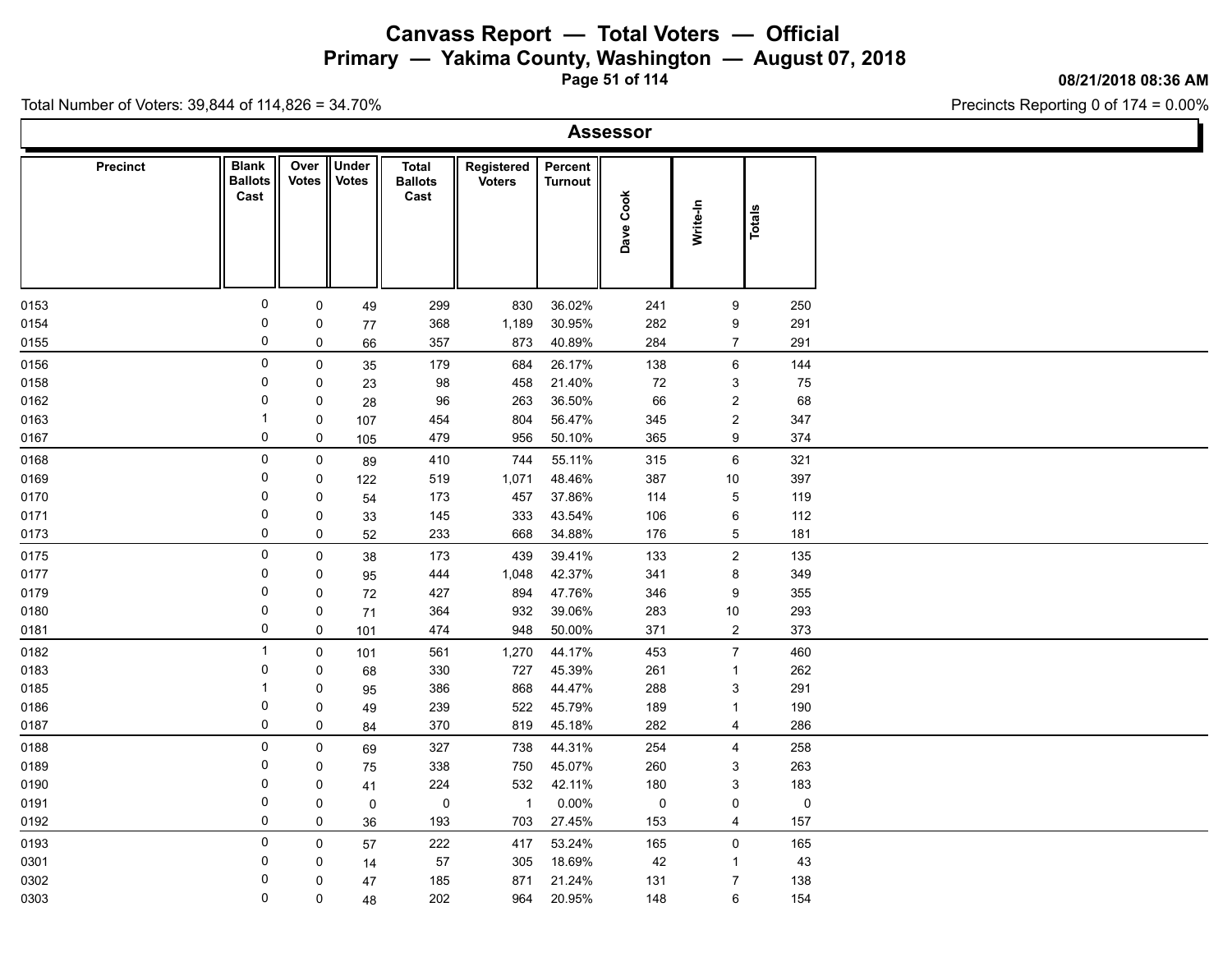**Primary — Yakima County, Washington — August 07, 2018**

**Page 52 of 114**

**08/21/2018 08:36 AM**

Precincts Reporting 0 of 174 = 0.00%

| <b>Precinct</b> | <b>Blank</b><br><b>Ballots</b><br>Cast | Over<br><b>Votes</b> | Under<br><b>Votes</b> | <b>Total</b><br><b>Ballots</b><br>Cast | Registered<br><b>Voters</b> | Percent<br><b>Turnout</b> | Dave Cook           | Write-In                  | Totals |                |  |  |  |
|-----------------|----------------------------------------|----------------------|-----------------------|----------------------------------------|-----------------------------|---------------------------|---------------------|---------------------------|--------|----------------|--|--|--|
| 0304            | $\mathsf{O}\xspace$                    | $\mathbf 0$          | $16\,$                | 92                                     | 246                         | 37.40%                    | 76                  | $\mathbf 0$               | 76     |                |  |  |  |
| 0305            | $\pmb{0}$                              | $\mathbf 0$          | $\mathbf{3}$          | 8                                      | 33                          | 24.24%                    | $\,$ 5 $\,$         | $\pmb{0}$                 |        | $\overline{5}$ |  |  |  |
| 0306            | 0                                      | $\mathbf 0$          | 58                    | 274                                    | 919                         | 29.82%                    | 209                 | $\overline{7}$            | 216    |                |  |  |  |
| 0307            | 0                                      | $\mathbf 0$          | $\overline{c}$        | 13                                     | 74                          | 17.57%                    | 11                  | $\mathbf 0$               | 11     |                |  |  |  |
| 0308            | 0                                      | $\pmb{0}$            | $\pmb{0}$             | $\overline{1}$                         | 6                           | 16.67%                    | $\overline{1}$      | $\pmb{0}$                 |        | $\overline{1}$ |  |  |  |
| 0501            | $\mathbf 0$                            | $\pmb{0}$            | 59                    | 206                                    | 1,037                       | 19.86%                    | 145                 | $\sqrt{2}$                | 147    |                |  |  |  |
| 0701            | $\pmb{0}$                              | $\mathsf 0$          | 22                    | 75                                     | 270                         | 27.78%                    | 51                  | $\mathbf 2$               | 53     |                |  |  |  |
| 0901            | $\mathsf 0$                            | $\mathbf 0$          | 43                    | 126                                    | 623                         | 20.22%                    | 76                  | $\overline{7}$            | 83     |                |  |  |  |
| 1101            | 0                                      | $\pmb{0}$            | 46                    | 270                                    | 1,017                       | 26.55%                    | 215                 | $\boldsymbol{9}$          | 224    |                |  |  |  |
| 1103            | $\mathsf 0$                            | $\pmb{0}$            | 49                    | 269                                    | 827                         | 32.53%                    | 218                 | $\sqrt{2}$                | 220    |                |  |  |  |
| 1301            | $\mathsf 0$                            | $\mathsf 0$          | 44                    | 200                                    | 475                         | 42.11%                    | 153                 | $\mathbf{3}$              | 156    |                |  |  |  |
| 1501            | 0                                      | $\mathsf 0$          | 76                    | 298                                    | 882                         | 33.79%                    | 217                 | $\mathbf 5$               | 222    |                |  |  |  |
| 1502            | 0                                      | $\pmb{0}$            | 125                   | 512                                    | 1,143                       | 44.79%                    | 373                 | 14                        | 387    |                |  |  |  |
| 1503            | 0                                      | $\pmb{0}$            | 98                    | 426                                    | 869                         | 49.02%                    | 322                 | $\,6\,$                   | 328    |                |  |  |  |
| 1504            | 0                                      | $\pmb{0}$            | 132                   | 473                                    | 1,084                       | 43.63%                    | 332                 | $\boldsymbol{9}$          | 341    |                |  |  |  |
| 1701            | $\mathsf 0$                            | $\mathbf 0$          | 58                    | 206                                    | 1,004                       | 20.52%                    | 140                 | 8                         | 148    |                |  |  |  |
| 1703            | $\pmb{0}$                              | $\mathsf 0$          | 45                    | 195                                    | 767                         | 25.42%                    | 144                 | $\,6\,$                   | 150    |                |  |  |  |
| 1704            | 0                                      | $\mathbf 0$          | $\mathsf 0$           | $\mathsf 0$                            | 0                           | 0.00%                     | $\mathsf{O}\xspace$ | $\mathbf 0$               |        | $\mathbf 0$    |  |  |  |
| 1705            | 0                                      | $\pmb{0}$            | 90                    | 370                                    | 809                         | 45.74%                    | 275                 | $\sqrt{5}$                | 280    |                |  |  |  |
| 1706            | $\pmb{0}$                              | $\pmb{0}$            | 41                    | 211                                    | 1,244                       | 16.96%                    | 167                 | $\ensuremath{\mathsf{3}}$ | 170    |                |  |  |  |
| 1708            | $\mathsf 0$                            | $\mathbf{1}$         | 58                    | 193                                    | 962                         | 20.06%                    | 131                 | $\sqrt{3}$                | 134    |                |  |  |  |
| 1901            | $\pmb{0}$                              | $\mathsf{O}$         | 23                    | 109                                    | 437                         | 24.94%                    | 82                  | $\overline{\mathbf{4}}$   | 86     |                |  |  |  |
| 2101            | 0                                      | $\mathbf 0$          | 64                    | 187                                    | 1,011                       | 18.50%                    | 116                 | $\overline{7}$            | 123    |                |  |  |  |
| 2102            | $\mathsf 0$                            | $\mathbf 0$          | 50                    | 164                                    | 768                         | 21.35%                    | 108                 | $\,6\,$                   | 114    |                |  |  |  |
| 2103            | 0                                      | $\pmb{0}$            | 56                    | 178                                    | 1,083                       | 16.44%                    | 122                 | 0                         | 122    |                |  |  |  |
| 2301            | $\mathsf 0$                            | $\mathsf 0$          | 54                    | 230                                    | 820                         | 28.05%                    | 172                 | 4                         | 176    |                |  |  |  |
| 2303            | $\pmb{0}$                              | $\mathsf 0$          | 49                    | 194                                    | 716                         | 27.09%                    | 137                 | $\bf 8$                   | 145    |                |  |  |  |
| 2306            | 0                                      | $\pmb{0}$            | 57                    | 284                                    | 1,125                       | 25.24%                    | 221                 | $\,6\,$                   | 227    |                |  |  |  |
| 2501            | 0                                      | $\pmb{0}$            | 66                    | 160                                    | 988                         | 16.19%                    | 86                  | $\bf 8$                   | 94     |                |  |  |  |
| 2502            | 0                                      | $\pmb{0}$            | 20                    | 65                                     | 560                         | 11.61%                    | 39                  | $\,6\,$                   |        | 45             |  |  |  |
| 2701            | $\mathsf 0$                            | 0                    | 28                    | 171                                    | 477                         | 35.85%                    | 142                 | $\mathbf{1}$              | 143    |                |  |  |  |
| 2702            | $\overline{2}$                         | $\pmb{0}$            | 90                    | 431                                    | 1,015                       | 42.46%                    | 339                 | $\sqrt{2}$                | 341    |                |  |  |  |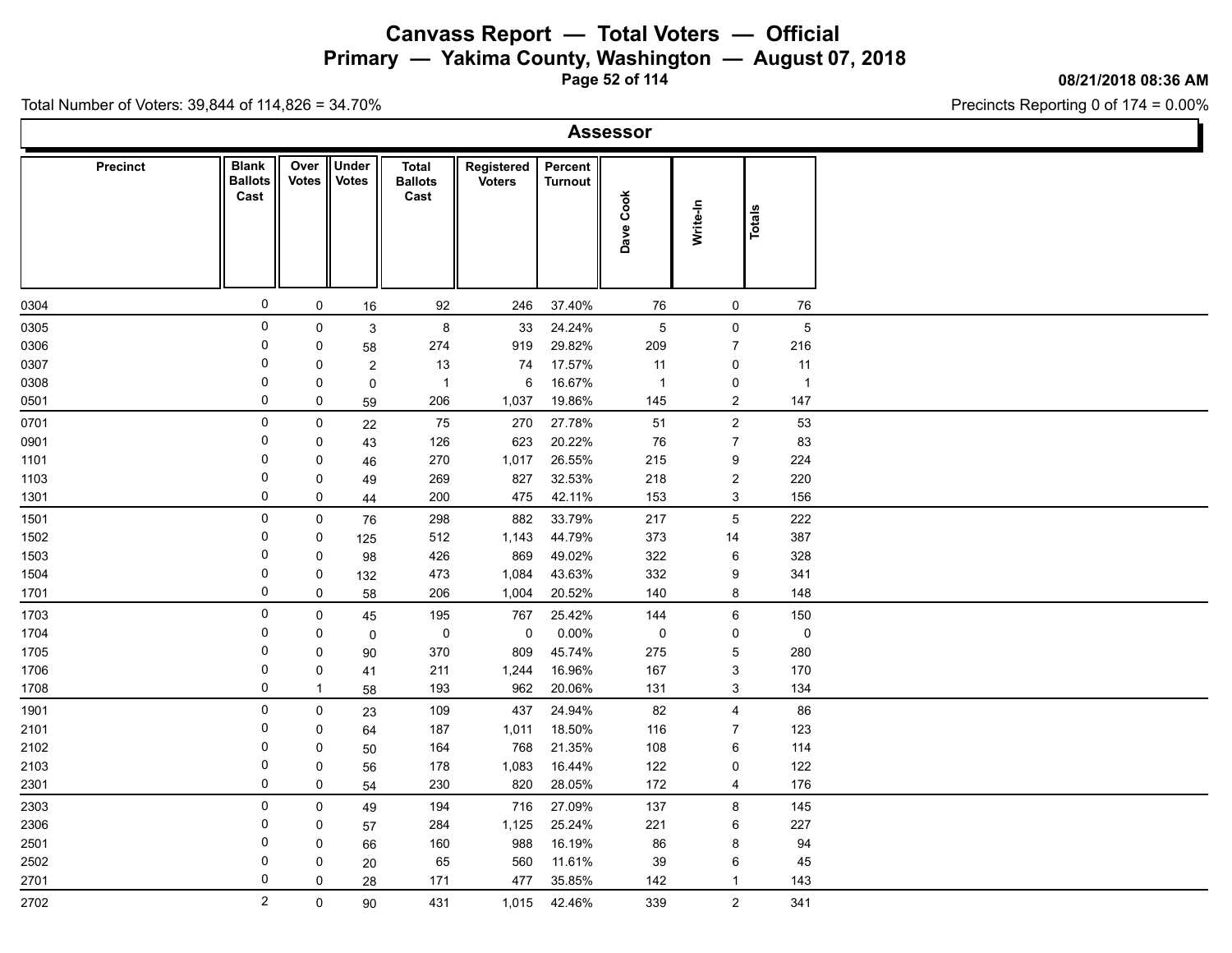**Primary — Yakima County, Washington — August 07, 2018**

**Page 53 of 114**

### **08/21/2018 08:36 AM**

Precincts Reporting 0 of 174 = 0.00%

|  | Assessor |  |  |
|--|----------|--|--|
|  |          |  |  |

| <b>Precinct</b> | <b>Blank</b><br><b>Ballots</b><br>Cast | Over<br><b>Votes</b> | Under<br><b>Votes</b> | <b>Total</b><br><b>Ballots</b><br>Cast | Registered<br><b>Voters</b> | Percent<br>Turnout | Dave Cook   | Write-In         | Totals         |
|-----------------|----------------------------------------|----------------------|-----------------------|----------------------------------------|-----------------------------|--------------------|-------------|------------------|----------------|
|                 |                                        |                      |                       |                                        |                             |                    |             |                  |                |
| 3002            | $\overline{\mathbf{1}}$                | 0                    | 13                    | 67                                     | 258                         | 25.97%             | 53          | $\mathbf{1}$     | 54             |
| 3004            | 0                                      | 0                    | $\sqrt{2}$            | 12                                     | 30                          | 40.00%             | 10          | $\mathbf 0$      | 10             |
| 3100            | 0                                      | $\mathsf 0$          | 53                    | 273                                    | 834                         | 32.73%             | 217         | $\mathbf{3}$     | 220            |
| 3101            | 0                                      | $\mathbf 0$          | 29                    | 151                                    | 431                         | 35.03%             | 117         | $\mathbf 5$      | 122            |
| 3102            | 0                                      | $\pmb{0}$            | 56                    | 233                                    | 884                         | 26.36%             | 171         | $\,6\,$          | 177            |
| 3103            | 0                                      | $\mathbf 0$          | 43                    | 159                                    | 711                         | 22.36%             | 108         | $\bf 8$          | 116            |
| 3104            | 0                                      | $\mathbf 0$          | 74                    | 338                                    | 906                         | 37.31%             | 259         | $\mathbf 5$      | 264            |
| 3105            | 0                                      | $\mathsf 0$          | $\overline{5}$        | 25                                     | 109                         | 22.94%             | $20\,$      | $\pmb{0}$        | 20             |
| 3106            | $\overline{1}$                         | $\pmb{0}$            | 56                    | 263                                    | 688                         | 38.23%             | 197         | 10               | 207            |
| 3203            | 0                                      | $\mathsf 0$          | 62                    | 354                                    | 840                         | 42.14%             | 289         | $\mathbf{3}$     | 292            |
| 3205            | 0                                      | $\mathsf 0$          | $77\,$                | 410                                    | 1,128                       | 36.35%             | 328         | $\overline{5}$   | 333            |
| 3206            | 0                                      | $\mathbf 0$          | 73                    | 410                                    | 832                         | 49.28%             | 329         | 8                | 337            |
| 3208            | 0                                      | $\mathsf 0$          | $\overline{4}$        | 32                                     | 138                         | 23.19%             | 28          | $\pmb{0}$        | 28             |
| 3301            | 0                                      | $\mathbf 0$          | 42                    | 215                                    | 567                         | 37.92%             | 171         | $\overline{c}$   | 173            |
| 3303            | 0                                      | $\mathsf 0$          | 34                    | 116                                    | 426                         | 27.23%             | 81          | $\mathbf{1}$     | 82             |
| 3304            | 0                                      | $\mathbf 0$          | 75                    | 317                                    | 798                         | 39.72%             | 240         | $\sqrt{2}$       | 242            |
| 3305            | 0                                      | 0                    | 56                    | 259                                    | 696                         | 37.21%             | 199         | $\overline{4}$   | 203            |
| 3308            | -1                                     | $\mathsf 0$          | 50                    | 293                                    | 779                         | 37.61%             | 239         | $\overline{4}$   | 243            |
| 3309            | 0                                      | $\mathsf 0$          | 45                    | 168                                    | 731                         | 22.98%             | 117         | 6                | 123            |
| 3310            | 0                                      | $\mathsf 0$          | 57                    | 225                                    | 1,088                       | 20.68%             | 165         | $\mathbf{3}$     | 168            |
| 3311            | 0                                      | $\mathsf 0$          | 88                    | 468                                    | 1,041                       | 44.96%             | 374         | $\,6$            | 380            |
| 3401            | 0                                      | $\mathbf 0$          | 28                    | 81                                     | 526                         | 15.40%             | 51          | $\boldsymbol{2}$ | 53             |
| 3504            | 0                                      | $\mathbf 0$          | $\mathbf{3}$          | 8                                      | 22                          | 36.36%             | $\,$ 5 $\,$ | 0                | $\overline{5}$ |
| 3601            | 0                                      | $\mathbf 0$          | $\overline{1}$        | 32                                     | 57                          | 56.14%             | 31          | $\mathsf 0$      | 31             |
| 3602            | 0                                      | $\mathsf 0$          | 84                    | 465                                    | 1,168                       | 39.81%             | 376         | $\overline{5}$   | 381            |
| 3605            | -1                                     | $\mathsf 0$          | 62                    | 302                                    | 823                         | 36.70%             | 230         | $10\,$           | 240            |
| 3701            | 0                                      | $\mathbf 0$          | 32                    | 208                                    | 757                         | 27.48%             | 173         | 3                | 176            |
| 3900            | 0                                      | $\mathsf 0$          | 59                    | 378                                    | 862                         | 43.85%             | 313         | 6                | 319            |
| 3901            | 0                                      | $\mathsf 0$          | 29                    | 180                                    | 425                         | 42.35%             | 150         | $\mathbf{1}$     | 151            |
|                 | 0                                      | $\mathbf 0$          |                       |                                        | 364                         | 31.04%             | $90\,$      | $\mathsf 0$      |                |
| 3902            | 0                                      |                      | 23                    | 113                                    |                             |                    |             |                  | $90\,$         |
| 3903            | $\mathbf 0$                            | $\pmb{0}$            | 102                   | 504                                    | 1,136                       | 44.37%             | 390         | 12               | 402            |
| 3904            |                                        | $\mathbf 0$          | 68                    | 347                                    | 790                         | 43.92%             | 270         | $\boldsymbol{9}$ | 279            |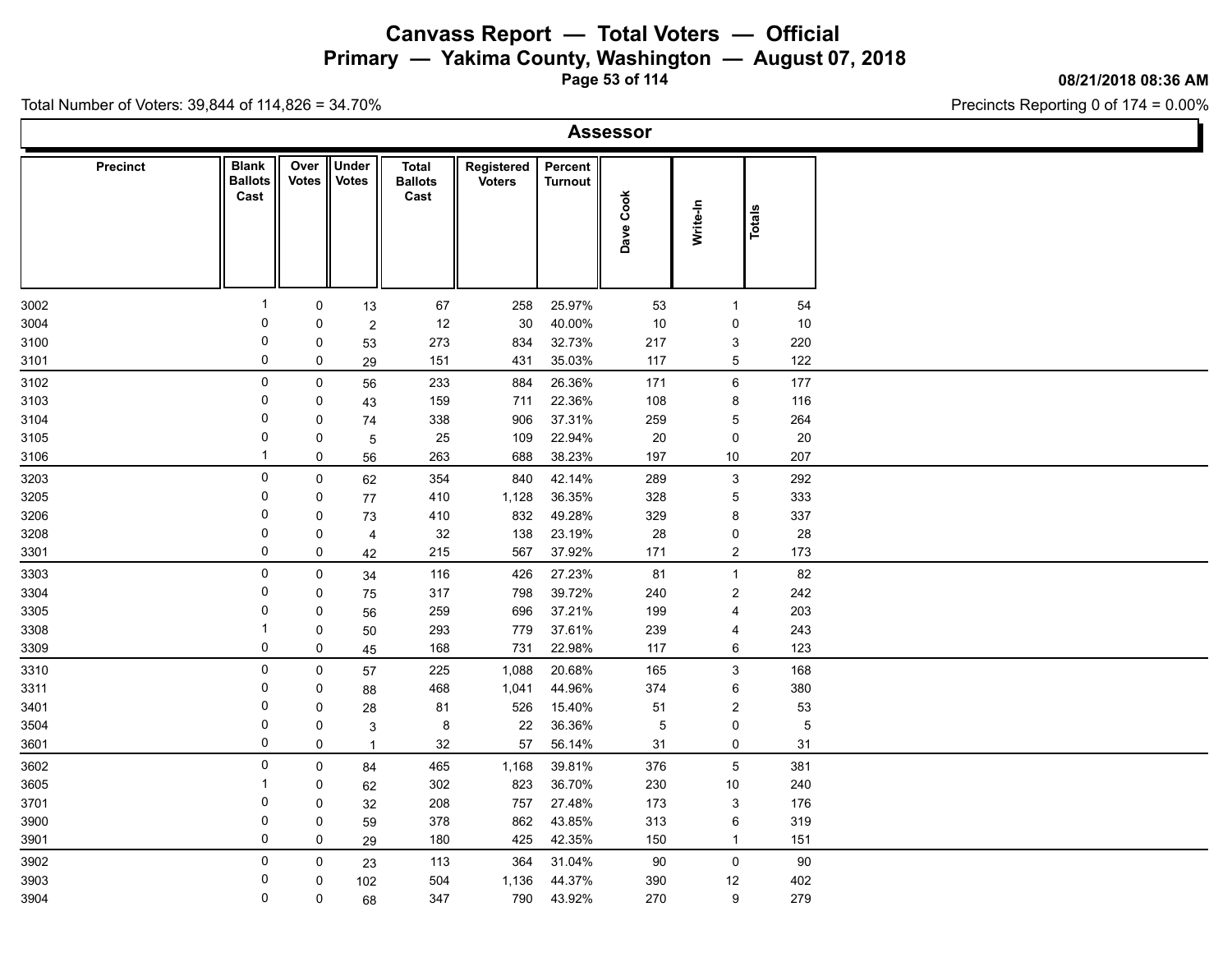**Primary — Yakima County, Washington — August 07, 2018**

**Page 54 of 114**

**08/21/2018 08:36 AM**

Precincts Reporting 0 of 174 = 0.00%

|  | Assessor |  |  |
|--|----------|--|--|
|  |          |  |  |

| Dave Cook<br>Write-In<br><b>Totals</b>                                                                                                                           |
|------------------------------------------------------------------------------------------------------------------------------------------------------------------|
|                                                                                                                                                                  |
| 0<br>256<br>41.41%<br>89<br>$\overline{2}$<br>$\mathsf 0$<br>106<br>91<br>3905<br>15                                                                             |
| 0<br>17.89%<br>$\boldsymbol{2}$<br>$\mathbf 0$<br>88<br>492<br>60<br>62<br>4001<br>26                                                                            |
| 0<br>25.55%<br>4002<br>82<br>321<br>63<br>$\overline{5}$<br>68<br>0<br>14                                                                                        |
| 35.37%<br>1,179<br>332<br>$\boldsymbol{9}$<br>341<br>4003<br>0<br>$\mathbf 0$<br>417<br>76                                                                       |
| 0<br>434<br>42.86%<br>155<br>$\mathbf 0$<br>186<br>154<br>4005<br>$\mathbf{1}$<br>31                                                                             |
| 0<br>49.36%<br>$\ensuremath{\mathsf{3}}$<br>$\mathsf 0$<br>776<br>308<br>311<br>4102<br>383<br>72                                                                |
| 0<br>36.09%<br>$\sqrt{3}$<br>$\mathbf 0$<br>640<br>186<br>4104<br>45<br>231<br>183                                                                               |
| 0<br>$\mathsf 0$<br>138<br>385<br>35.84%<br>110<br>$\mathbf{1}$<br>111<br>4105<br>27                                                                             |
| 0<br>658<br>41.95%<br>$\overline{7}$<br>228<br>4106<br>$\mathbf 0$<br>276<br>221<br>48                                                                           |
| $\mathbf 0$<br>528<br>49.81%<br>$\mathsf 0$<br>263<br>187<br>188<br>4108<br>75<br>$\mathbf{1}$                                                                   |
| 0<br>$\mathsf 0$<br>371<br>1,148<br>32.32%<br>287<br>$\ensuremath{\mathsf{3}}$<br>290<br>4109<br>81                                                              |
| 0<br>$\mathbf 0$<br>384<br>857<br>44.81%<br>308<br>$\overline{4}$<br>312<br>4111<br>$72\,$                                                                       |
| 0<br>48.18%<br>$\,6\,$<br>$\mathsf 0$<br>568<br>1,179<br>422<br>428<br>4112<br>140                                                                               |
| 782<br>36.57%<br>0<br>$\mathsf 0$<br>286<br>229<br>233<br>4114<br>$\overline{4}$<br>53                                                                           |
| 44.18%<br>0<br>$\mathbf 0$<br>277<br>627<br>227<br>$\ensuremath{\mathsf{3}}$<br>230<br>4115<br>47                                                                |
| 32.59%<br>88<br>270<br>66<br>67<br>-1<br>0<br>$\mathbf{1}$<br>4303<br>21<br>$\mathbf 1$                                                                          |
| 38.84%<br>$\mathbf 0$<br>430<br>123<br>127<br>4401<br>40<br>167<br>$\overline{4}$                                                                                |
| 0<br>41.64%<br>4402<br>562<br>$\overline{4}$<br>185<br>0<br>234<br>181<br>49                                                                                     |
| 21.65%<br>0<br>291<br>52<br>4501<br>0<br>63<br>48<br>$\overline{4}$<br>11                                                                                        |
| 0<br>73<br>45.21%<br>$\mathbf 0$<br>33<br>28<br>28<br>4503<br>5<br>0<br>47.13%<br>$\mathbf 1$                                                                    |
| $\mathbf 5$<br>$\mathsf 0$<br>271<br>575<br>205<br>210<br>4504<br>61<br>0<br>48.84%<br>$\boldsymbol{2}$<br>$\mathbf 0$<br>148<br>303<br>110<br>112<br>4601<br>36 |
|                                                                                                                                                                  |
| $\,6\,$<br>0<br>39.96%<br>160<br>$\mathsf 0$<br>543<br>154<br>4602<br>217<br>57<br>0<br>50.17%<br>$\overline{7}$<br>4603<br>$\mathbf 0$<br>889<br>343<br>350     |
| 446<br>96<br>54.49%<br>4604<br>0<br>194<br>356<br>135<br>136<br>0<br>58<br>$\mathbf{1}$                                                                          |
| 33.33%<br>0<br>$\mathsf 0$<br>149<br>447<br>130<br>$\mathsf 0$<br>130<br>4605<br>19                                                                              |
| $\overline{1}$<br>41.56%<br>$\mathbf 0$<br>441<br>1,061<br>339<br>11<br>350<br>4606<br>91                                                                        |
| 37.09%<br>$\mathbf 0$<br>4609<br>0<br>$\mathsf 0$<br>125<br>337<br>110<br>110                                                                                    |
| 15<br>708<br>29.66%<br>4615<br>0<br>$\mathsf 0$<br>210<br>158<br>$\mathsf 3$<br>161<br>49                                                                        |
| 37.89%<br>$\boldsymbol{2}$<br>0<br>$\mathsf 0$<br>122<br>322<br>100<br>102<br>4616<br>20                                                                         |
| 0<br>32.16%<br>0<br>143<br>4618<br>0<br>182<br>566<br>143<br>39                                                                                                  |
| $\mathbf 0$<br>$\mathbf 0$<br>4623<br>39<br>118<br>33.05%<br>26<br>$\mathbf 0$<br>26<br>13                                                                       |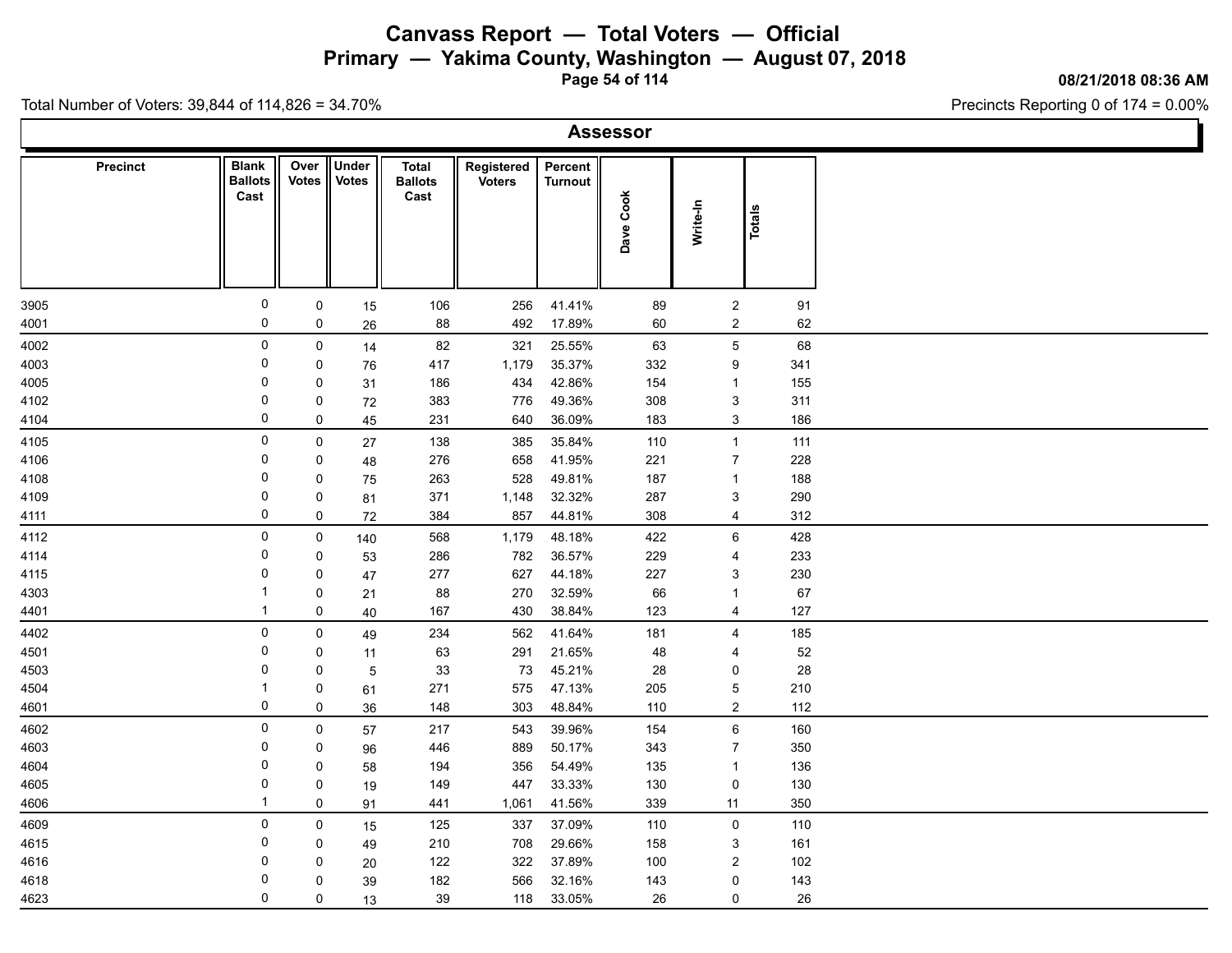**Primary — Yakima County, Washington — August 07, 2018**

**Page 55 of 114**

### **08/21/2018 08:36 AM**

Precincts Reporting 0 of 174 = 0.00%

|  | Assessor |  |  |
|--|----------|--|--|
|  |          |  |  |

| Precinct       | <b>Blank</b><br><b>Ballots</b><br>Cast | Over<br><b>Votes</b> | <b>Under</b><br>Votes | <b>Total</b><br><b>Ballots</b><br>Cast | Registered<br><b>Voters</b> | Percent<br><b>Turnout</b> | Cook<br>Dave | Write-In       | <b>Totals</b> |
|----------------|----------------------------------------|----------------------|-----------------------|----------------------------------------|-----------------------------|---------------------------|--------------|----------------|---------------|
|                |                                        |                      |                       |                                        |                             |                           |              |                |               |
| 4624           | 0                                      | 0                    | 29                    | 150                                    | 322                         | 46.58%                    | 120          | -1             | 121           |
| 4628           | 0                                      | 0                    | 8                     | 100                                    | 355                         | 28.17%                    | 90           | $\overline{2}$ | 92            |
| 4801           | 0                                      | 0                    | 81                    | 459                                    | 1,170                       | 39.23%                    | 374          | $\overline{4}$ | 378           |
| 4802           | 0                                      | 0                    | 159                   | 597                                    | 1,232                       | 48.46%                    | 436          | $\overline{c}$ | 438           |
| 5001           | 0                                      | 0                    | 15                    | 75                                     | 261                         | 28.74%                    | 59           |                | 60            |
| 5003           | 0                                      | 0                    | 55                    | 307                                    | 773                         | 39.72%                    | 247          | 5              | 252           |
| 5010           | 0                                      | 0                    | 23                    | 120                                    | 229                         | 52.40%                    | 94           | 3              | 97            |
| 5012           | 0                                      | 0                    | 57                    | 206                                    | 1,055                       | 19.53%                    | 148          | $\overline{1}$ | 149           |
| 5014           | 0                                      | 0                    | 69                    | 314                                    | 803                         | 39.10%                    | 242          | $\mathbf{3}$   | 245           |
| 5016           | 0                                      | 0                    | 53                    | 202                                    | 474                         | 42.62%                    | 149          | $\mathbf 0$    | 149           |
| 5020           | 0                                      | $\mathbf 0$          | 52                    | 217                                    | 460                         | 47.17%                    | 161          | $\overline{4}$ | 165           |
| 5101           | 0                                      | 0                    | 36                    | 171                                    | 384                         | 44.53%                    | 133          | $\overline{c}$ | 135           |
| 5202           | 0                                      | 0                    | $\mathbf 0$           | 0                                      | 5                           | $0.00\%$                  | 0            | 0              | $\mathbf 0$   |
| Provisional    | 0                                      | $\Omega$             | $\mathbf 0$           | 0                                      | 0                           | $0.00\%$                  | 0            | 0              | $\Omega$      |
| <b>Totals:</b> | 15                                     |                      | 8,843                 | 39,844                                 | 114,826                     |                           | 30,290       | 710            | 31,000        |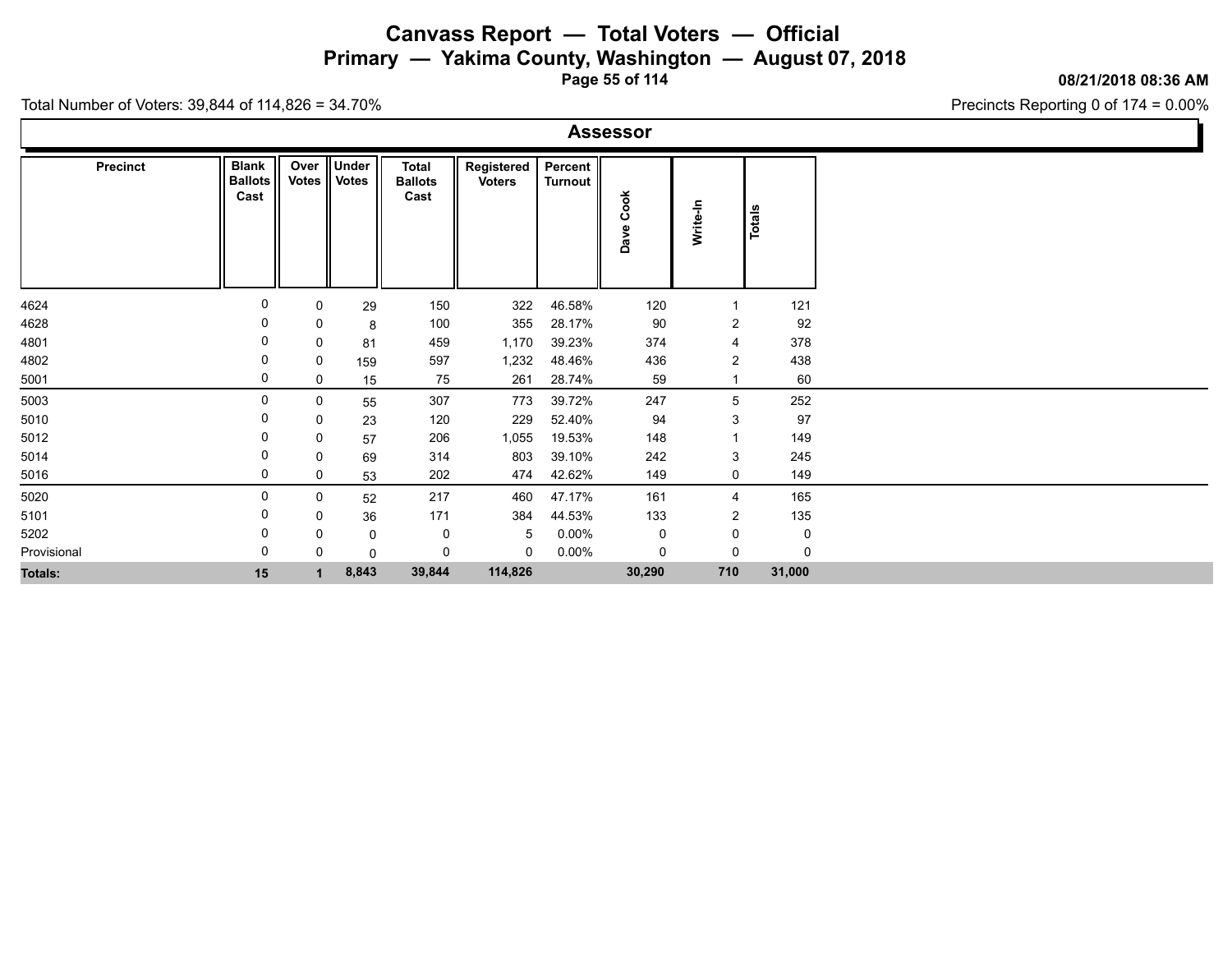**Primary — Yakima County, Washington — August 07, 2018**

**Page 56 of 114**

### **08/21/2018 08:36 AM**

Ъ

Precincts Reporting 0 of 174 = 0.00%

| <b>Auditor</b>  |                                        |                  |                       |                                 |                             |                           |                     |                     |              |  |  |
|-----------------|----------------------------------------|------------------|-----------------------|---------------------------------|-----------------------------|---------------------------|---------------------|---------------------|--------------|--|--|
| <b>Precinct</b> | <b>Blank</b><br><b>Ballots</b><br>Cast | Over II<br>Votes | Under<br><b>Votes</b> | Total<br><b>Ballots</b><br>Cast | Registered<br><b>Voters</b> | Percent<br><b>Turnout</b> | <b>Charles Ross</b> | Write-In            | Totals       |  |  |
| 0001            | 0                                      | $\mathbf 0$      | $\mathsf 0$           | $\mathsf{O}$                    | $\overline{2}$              | $0.00\%$                  | $\mathbf 0$         | $\mathsf 0$         | $\mathsf{O}$ |  |  |
| 0101            | 0                                      | 0                | 29                    | 141                             | 431                         | 32.71%                    | 110                 | $\overline{a}$      | 112          |  |  |
| 0102            | 0                                      | $\mathbf 0$      | 12                    | 62                              | 327                         | 18.96%                    | 46                  | 4                   | 50           |  |  |
| 0103            | 0                                      | 0                | 30                    | 117                             | 564                         | 20.74%                    | 84                  | 3                   | 87           |  |  |
| 0104            | $\mathbf 0$                            | $\mathsf{O}$     | $\mathsf 3$           | 38                              | 278                         | 13.67%                    | 31                  | $\overline{4}$      | 35           |  |  |
| 0105            | $\mathsf{O}$                           | $\mathsf{O}$     | 21                    | 74                              | 504                         | 14.68%                    | 48                  | $\overline{5}$      | 53           |  |  |
| 0110            | 0                                      | 0                | 86                    | 317                             | 803                         | 39.48%                    | 217                 | 14                  | 231          |  |  |
| 0111            | 0                                      | $\mathbf 0$      | 40                    | 268                             | 855                         | 31.35%                    | 219                 | 9                   | 228          |  |  |
| 0112            | 0                                      | 0                | 14                    | 60                              | 410                         | 14.63%                    | 43                  | $\mathbf{3}$        | 46           |  |  |
| 0113            | 0                                      | 0                | 44                    | 153                             | 1,087                       | 14.08%                    | 102                 | $\overline{7}$      | 109          |  |  |
| 0116            | $\mathbf 0$                            | $\mathbf 0$      | 50                    | 156                             | 538                         | 29.00%                    | 101                 | $5\phantom{.0}$     | 106          |  |  |
| 0118            | 0                                      | 0                | 26                    | 114                             | 372                         | 30.65%                    | 85                  | $\mathbf{3}$        | 88           |  |  |
| 0120            | $\overline{1}$                         | $\mathbf 0$      | 43                    | 134                             | 966                         | 13.87%                    | 88                  | $\mathbf{3}$        | 91           |  |  |
| 0123            | 0                                      | 0                | 13                    | 41                              | 325                         | 12.62%                    | 28                  | $\mathsf{O}$        | 28           |  |  |
| 0124            | $\mathbf 0$                            | 0                | 18                    | 72                              | 554                         | 13.00%                    | 54                  | $\mathsf{O}\xspace$ | 54           |  |  |
| 0126            | $\mathbf 0$                            | $\mathsf 0$      | 44                    | 138                             | 832                         | 16.59%                    | 88                  | $\,6\,$             | 94           |  |  |
| 0127            | 0                                      | 0                | 50                    | 260                             | 1,077                       | 24.14%                    | 201                 | 9                   | 210          |  |  |
| 0129            | 0                                      | $\mathbf 0$      | 40                    | 179                             | 647                         | 27.67%                    | 131                 | 8                   | 139          |  |  |
| 0130            | 0                                      | 0                | 102                   | 404                             | 1,149                       | 35.16%                    | 294                 | 8                   | 302          |  |  |
| 0131            | $\mathbf 0$                            | $\mathsf{O}$     | 115                   | 366                             | 882                         | 41.50%                    | 244                 | $\overline{7}$      | 251          |  |  |
| 0132            | $\mathbf 0$                            | $\mathbf 0$      | 57                    | 250                             | 906                         | 27.59%                    | 184                 | $9\,$               | 193          |  |  |
| 0133            | 0                                      | $\mathsf{O}$     | 75                    | 353                             | 1,143                       | 30.88%                    | 277                 | $\mathbf{1}$        | 278          |  |  |
| 0134            | 0                                      | $\mathbf 0$      | 112                   | 502                             | 1,151                       | 43.61%                    | 386                 | 4                   | 390          |  |  |
| 0135            | 0                                      | 0                | 78                    | 284                             | 572                         | 49.65%                    | 202                 | $\overline{4}$      | 206          |  |  |
| 0138            | 0                                      | $\mathbf 0$      | 118                   | 507                             | 1,043                       | 48.61%                    | 382                 | $\overline{7}$      | 389          |  |  |
| 0139            | $\mathbf 0$                            | $\mathbf 0$      | 97                    | 458                             | 944                         | 48.52%                    | 358                 | $\mathbf{3}$        | 361          |  |  |
| 0140            | 0                                      | 0                | 54                    | 281                             | 1,169                       | 24.04%                    | 221                 | 6                   | 227          |  |  |
| 0142            | $\overline{1}$                         | 0                | 36                    | 238                             | 486                         | 48.97%                    | 198                 | $\overline{4}$      | 202          |  |  |
| 0143            | 0                                      | 0                | 35                    | 110                             | 379                         | 29.02%                    | 74                  | $\mathbf{1}$        | 75           |  |  |
| 0144            | 0                                      | $\mathbf 0$      | 0                     | $\mathbf 0$                     | $5\phantom{.0}$             | $0.00\%$                  | $\mathbf 0$         | $\mathsf{O}$        | $\mathsf{O}$ |  |  |
| 0145            | $\mathbf 0$                            | $\mathsf{O}$     | 40                    | 171                             | 809                         | 21.14%                    | 128                 | $\mathbf{3}$        | 131          |  |  |
| 0150            | 0                                      | $\mathbf 0$      | 47                    | 170                             | 766                         | 22.19%                    | 120                 | 3                   | 123          |  |  |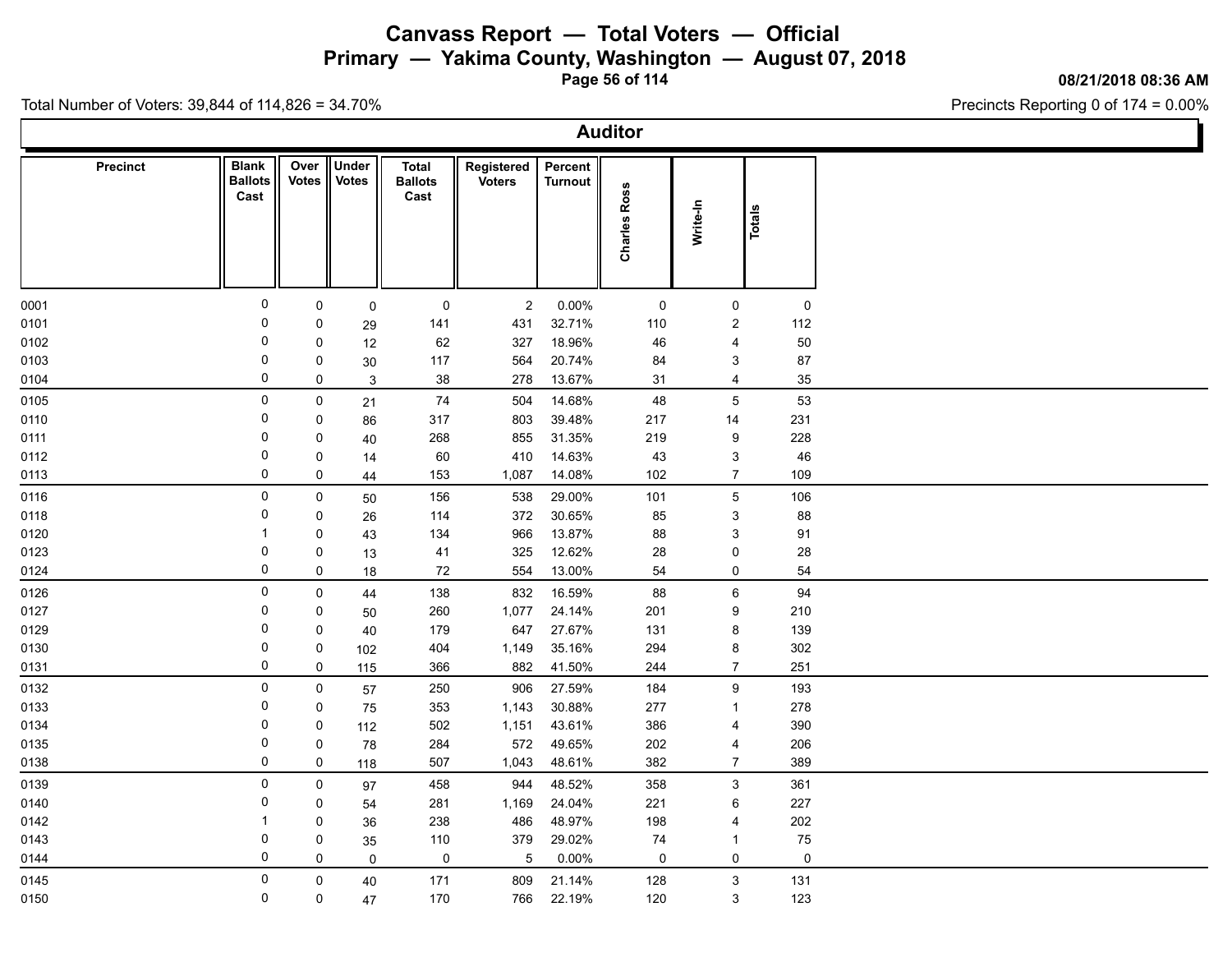**Primary — Yakima County, Washington — August 07, 2018**

**Page 57 of 114**

### **08/21/2018 08:36 AM**

Precincts Reporting 0 of 174 = 0.00%

| <b>Auditor</b>  |                                        |               |                       |                                 |                             |                           |                     |                     |           |  |  |  |
|-----------------|----------------------------------------|---------------|-----------------------|---------------------------------|-----------------------------|---------------------------|---------------------|---------------------|-----------|--|--|--|
| <b>Precinct</b> | <b>Blank</b><br><b>Ballots</b><br>Cast | Over<br>Votes | Under<br><b>Votes</b> | Total<br><b>Ballots</b><br>Cast | Registered<br><b>Voters</b> | Percent<br><b>Turnout</b> | <b>Charles Ross</b> | Write-In            | Totals    |  |  |  |
| 0153            | 0                                      | 0             | 50                    | 299                             | 830                         | 36.02%                    | 246                 | 3                   | 249       |  |  |  |
| 0154            | 0                                      | 0             | 80                    | 368                             | 1,189                       | 30.95%                    | 281                 | $\overline{7}$      | 288       |  |  |  |
| 0155            | 0                                      | 0             | 62                    | 357                             | 873                         | 40.89%                    | 287                 | 8                   | 295       |  |  |  |
| 0156            | 0                                      | $\mathbf 0$   | 35                    | 179                             | 684                         | 26.17%                    | 139                 | $5\phantom{.0}$     | 144       |  |  |  |
| 0158            | $\Omega$                               | 0             | 22                    | 98                              | 458                         | 21.40%                    | 72                  | $\overline{4}$      | 76        |  |  |  |
| 0162            | 0                                      | 0             | 27                    | 96                              | 263                         | 36.50%                    | 68                  | $\mathbf{1}$        | 69        |  |  |  |
| 0163            | -1                                     | 0             | 98                    | 454                             | 804                         | 56.47%                    | 355                 | $\mathbf{1}$        | 356       |  |  |  |
| 0167            | 0                                      | 0             | 99                    | 479                             | 956                         | 50.10%                    | 371                 | 9                   | 380       |  |  |  |
| 0168            | 0                                      | 0             | 86                    | 410                             | 744                         | 55.11%                    | 319                 | $\overline{5}$      | 324       |  |  |  |
| 0169            | 0                                      | 0             | 128                   | 519                             | 1,071                       | 48.46%                    | 384                 | $\overline{7}$      | 391       |  |  |  |
| 0170            | 0                                      | 0             | 52                    | 173                             | 457                         | 37.86%                    | 113                 | 8                   | 121       |  |  |  |
| 0171            | 0                                      | 0             | 35                    | 145                             | 333                         | 43.54%                    | 106                 | 4                   | 110       |  |  |  |
| 0173            | 0                                      | 0             | 53                    | 233                             | 668                         | 34.88%                    | 177                 | 3                   | 180       |  |  |  |
| 0175            | 0                                      | $\pmb{0}$     | 36                    | 173                             | 439                         | 39.41%                    | 137                 | $\mathbf 0$         | 137       |  |  |  |
| 0177            | 0                                      | 0             | 89                    | 444                             | 1,048                       | 42.37%                    | 342                 | 13                  | 355       |  |  |  |
| 0179            | 0                                      | 0             | 70                    | 427                             | 894                         | 47.76%                    | 348                 | 9                   | 357       |  |  |  |
| 0180            | 0                                      | 0             | 67                    | 364                             | 932                         | 39.06%                    | 288                 | 9                   | 297       |  |  |  |
| 0181            | 0                                      | 0             | 91                    | 474                             | 948                         | 50.00%                    | 381                 | $\overline{2}$      | 383       |  |  |  |
| 0182            | $\overline{1}$                         | $\mathbf 0$   | 101                   | 561                             | 1,270                       | 44.17%                    | 452                 | 8                   | 460       |  |  |  |
| 0183            | 0                                      | 0             | 62                    | 330                             | 727                         | 45.39%                    | 267                 | $\mathbf{1}$        | 268       |  |  |  |
| 0185            | $\mathbf 1$                            | 0             | 94                    | 386                             | 868                         | 44.47%                    | 285                 | $\overline{7}$      | 292       |  |  |  |
| 0186            | 0                                      | 0             | 48                    | 239                             | 522                         | 45.79%                    | 190                 | $\mathbf{1}$        | 191       |  |  |  |
| 0187            | 0                                      | 0             | 83                    | 370                             | 819                         | 45.18%                    | 283                 | $\overline{4}$      | 287       |  |  |  |
| 0188            | $\mathbf 0$                            | 0             | 64                    | 327                             | 738                         | 44.31%                    | 259                 | 4                   | 263       |  |  |  |
| 0189            | 0                                      | 0             | 73                    | 338                             | 750                         | 45.07%                    | 264                 | $\mathbf{1}$        | 265       |  |  |  |
| 0190            | 0                                      | 0             | 39                    | 224                             | 532                         | 42.11%                    | 182                 | $\mathbf{3}$        | 185       |  |  |  |
| 0191            | 0                                      | 0             | $\mathbf 0$           | $\pmb{0}$                       | $\overline{1}$              | 0.00%                     | $\mathsf 0$         | $\mathsf{O}\xspace$ | $\pmb{0}$ |  |  |  |
| 0192            | 0                                      | 0             | 32                    | 193                             | 703                         | 27.45%                    | 158                 | 3                   | 161       |  |  |  |
| 0193            | 0                                      | 0             | 51                    | 222                             | 417                         | 53.24%                    | 171                 | $\mathsf{O}$        | 171       |  |  |  |
| 0301            | 0                                      | 0             | 14                    | 57                              | 305                         | 18.69%                    | 43                  | 0                   | 43        |  |  |  |
| 0302            | 0                                      | 0             | 48                    | 185                             | 871                         | 21.24%                    | 132                 | $5\,$               | 137       |  |  |  |
| 0303            | $\mathbf 0$                            | 0             | 53                    | 202                             | 964                         | 20.95%                    | 144                 | 5                   | 149       |  |  |  |
|                 |                                        |               |                       |                                 |                             |                           |                     |                     |           |  |  |  |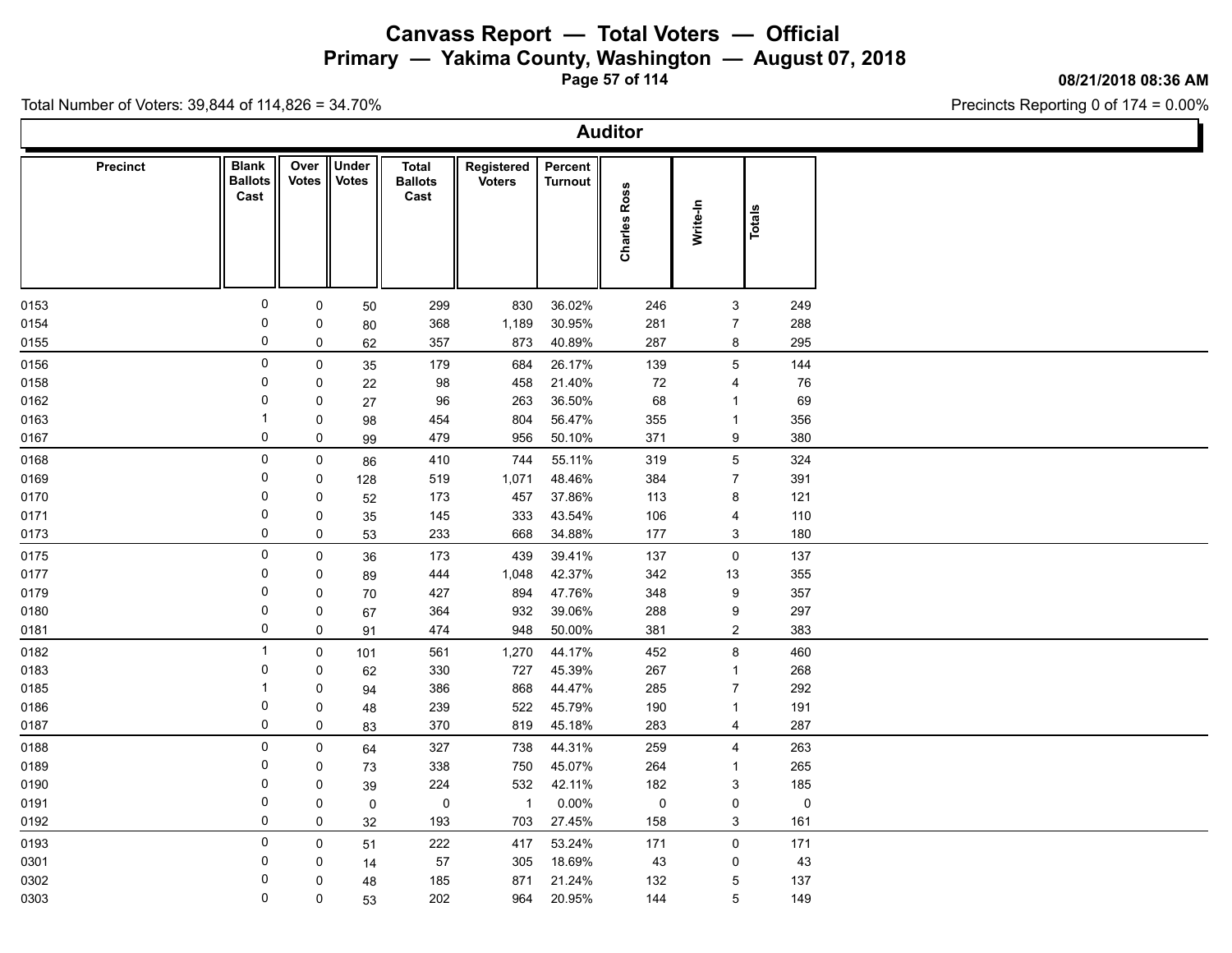**Primary — Yakima County, Washington — August 07, 2018**

**Page 58 of 114**

**08/21/2018 08:36 AM**

Ъ

Precincts Reporting 0 of 174 = 0.00%

Total Number of Voters: 39,844 of 114,826 = 34.70%

Г

|          | <b>Auditor</b>                         |                      |                       |                                        |                             |                    |                     |                           |        |                |  |  |  |
|----------|----------------------------------------|----------------------|-----------------------|----------------------------------------|-----------------------------|--------------------|---------------------|---------------------------|--------|----------------|--|--|--|
| Precinct | <b>Blank</b><br><b>Ballots</b><br>Cast | Over<br><b>Votes</b> | Under<br><b>Votes</b> | <b>Total</b><br><b>Ballots</b><br>Cast | Registered<br><b>Voters</b> | Percent<br>Turnout | <b>Charles Ross</b> | Write-In                  | Totals |                |  |  |  |
| 0304     | $\mathsf{O}$                           | 0                    | 16                    | 92                                     | 246                         | 37.40%             | 76                  | 0                         |        | 76             |  |  |  |
| 0305     | $\mathsf 0$                            | 0                    | $\mathbf{3}$          | $\bf 8$                                | 33                          | 24.24%             | $\overline{5}$      | $\mathsf{O}\xspace$       |        | $\sqrt{5}$     |  |  |  |
| 0306     | $\mathbf 0$                            | 0                    | 64                    | 274                                    | 919                         | 29.82%             | 204                 | 6                         |        | 210            |  |  |  |
| 0307     | $\mathbf 0$                            | $\pmb{0}$            | $\overline{c}$        | 13                                     | 74                          | 17.57%             | 11                  | $\mathsf 0$               |        | 11             |  |  |  |
| 0308     | $\mathbf 0$                            | 0                    | $\pmb{0}$             | $\overline{1}$                         | 6                           | 16.67%             | $\overline{1}$      | $\mathsf 0$               |        | $\overline{1}$ |  |  |  |
| 0501     | 0                                      | 0                    | 62                    | 206                                    | 1,037                       | 19.86%             | 142                 | $\boldsymbol{2}$          |        | 144            |  |  |  |
| 0701     | $\mathsf{O}$                           | 0                    | 21                    | 75                                     | 270                         | 27.78%             | $52\,$              | $\mathbf 2$               |        | 54             |  |  |  |
| 0901     | $\mathbf 0$                            | 0                    | 46                    | 126                                    | 623                         | 20.22%             | 73                  | $\overline{7}$            |        | 80             |  |  |  |
| 1101     | $\Omega$                               | 0                    | 44                    | 270                                    | 1,017                       | 26.55%             | 215                 | 11                        |        | 226            |  |  |  |
| 1103     | $\mathbf 0$                            | 0                    | 48                    | 269                                    | 827                         | 32.53%             | 219                 | $\mathbf 2$               |        | 221            |  |  |  |
| 1301     | 0                                      | 0                    | 27                    | 200                                    | 475                         | 42.11%             | 171                 | $\overline{c}$            |        | 173            |  |  |  |
| 1501     | $\mathsf{O}$                           | 0                    | 76                    | 298                                    | 882                         | 33.79%             | 217                 | $\mathbf 5$               |        | 222            |  |  |  |
| 1502     | 0                                      | 0                    | 125                   | 512                                    | 1,143                       | 44.79%             | 378                 | 9                         |        | 387            |  |  |  |
| 1503     | 0                                      | 0                    | 94                    | 426                                    | 869                         | 49.02%             | 325                 | $\overline{7}$            |        | 332            |  |  |  |
| 1504     | $\mathbf 0$                            | 0                    | 132                   | 473                                    | 1,084                       | 43.63%             | 335                 | $\,6\,$                   |        | 341            |  |  |  |
| 1701     | 0                                      | 0                    | 58                    | 206                                    | 1,004                       | 20.52%             | 138                 | $10\,$                    |        | 148            |  |  |  |
| 1703     | $\mathsf{O}$                           | 0                    | 44                    | 195                                    | 767                         | 25.42%             | 146                 | $\mathbf 5$               |        | 151            |  |  |  |
| 1704     | $\mathbf 0$                            | 0                    | $\mathbf 0$           | $\pmb{0}$                              | $\mathbf 0$                 | $0.00\%$           | $\pmb{0}$           | $\pmb{0}$                 |        | $\pmb{0}$      |  |  |  |
| 1705     | $\mathbf 0$                            | 0                    | 94                    | 370                                    | 809                         | 45.74%             | 271                 | $\mathbf 5$               |        | 276            |  |  |  |
| 1706     | $\mathbf 0$                            | $\pmb{0}$            | 44                    | 211                                    | 1,244                       | 16.96%             | 164                 | $\ensuremath{\mathsf{3}}$ |        | 167            |  |  |  |
| 1708     | 0                                      | $\mathbf{1}$         | 55                    | 193                                    | 962                         | 20.06%             | 135                 | $\boldsymbol{2}$          |        | 137            |  |  |  |
| 1901     | $\mathsf{O}$                           | 0                    | 22                    | 109                                    | 437                         | 24.94%             | 85                  | $\boldsymbol{2}$          |        | 87             |  |  |  |
| 2101     | $\mathbf 0$                            | 0                    | 63                    | 187                                    | 1,011                       | 18.50%             | 118                 | $\,6\,$                   |        | 124            |  |  |  |
| 2102     | $\mathbf 0$                            | 0                    | 48                    | 164                                    | 768                         | 21.35%             | 110                 | $\,6\,$                   |        | 116            |  |  |  |
| 2103     | $\mathbf 0$                            | 0                    | 55                    | 178                                    | 1,083                       | 16.44%             | 123                 | $\mathsf 0$               |        | 123            |  |  |  |
| 2301     | 0                                      | 0                    | 56                    | 230                                    | 820                         | 28.05%             | 172                 | $\boldsymbol{2}$          |        | 174            |  |  |  |
| 2303     | 0                                      | 0                    | 49                    | 194                                    | 716                         | 27.09%             | 138                 | $\boldsymbol{7}$          |        | 145            |  |  |  |
| 2306     | 0                                      | 0                    | 54                    | 284                                    | 1,125                       | 25.24%             | 223                 | $\overline{7}$            |        | 230            |  |  |  |
| 2501     | 0                                      | 0                    | 68                    | 160                                    | 988                         | 16.19%             | 85                  | $\overline{7}$            |        | 92             |  |  |  |
| 2502     | $\Omega$                               | 0                    | 21                    | 65                                     | 560                         | 11.61%             | 36                  | $\bf 8$                   |        | 44             |  |  |  |
| 2701     | 0                                      | 0                    | 30                    | 171                                    | 477                         | 35.85%             | 140                 | $\mathbf{1}$              |        | 141            |  |  |  |
| 2702     | $\overline{2}$                         | $\mathsf{O}\xspace$  | 88                    | 431                                    | 1,015                       | 42.46%             | 339                 | $\overline{\mathbf{4}}$   |        | 343            |  |  |  |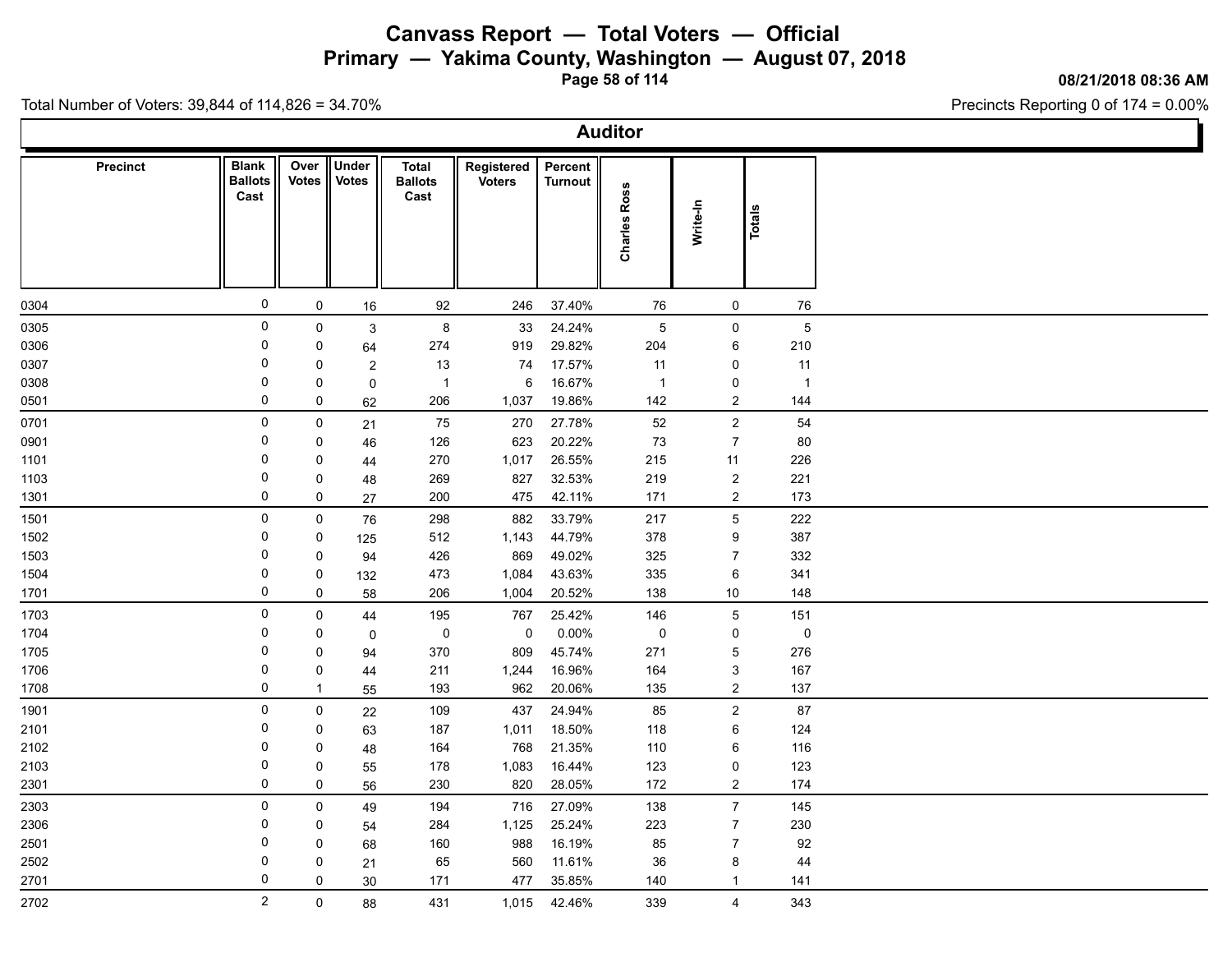**Primary — Yakima County, Washington — August 07, 2018**

**Page 59 of 114**

### **08/21/2018 08:36 AM**

Precincts Reporting 0 of 174 = 0.00%

| <b>Auditor</b>  |                                        |               |                       |                                        |                             |                    |                        |                     |             |  |  |  |
|-----------------|----------------------------------------|---------------|-----------------------|----------------------------------------|-----------------------------|--------------------|------------------------|---------------------|-------------|--|--|--|
| <b>Precinct</b> | <b>Blank</b><br><b>Ballots</b><br>Cast | Over<br>Votes | Under<br><b>Votes</b> | <b>Total</b><br><b>Ballots</b><br>Cast | Registered<br><b>Voters</b> | Percent<br>Turnout | <b>Ross</b><br>Charles | Write-In            | Totals      |  |  |  |
| 3002            | $\overline{1}$                         | $\mathsf{O}$  | 12                    | 67                                     | 258                         | 25.97%             | 54                     | $\mathbf{1}$        | 55          |  |  |  |
| 3004            | 0                                      | 0             | $\sqrt{2}$            | 12                                     | 30                          | 40.00%             | 10                     | 0                   | 10          |  |  |  |
| 3100            | 0                                      | 0             | 52                    | 273                                    | 834                         | 32.73%             | 217                    | 4                   | 221         |  |  |  |
| 3101            | 0                                      | 0             | 29                    | 151                                    | 431                         | 35.03%             | 117                    | 5                   | 122         |  |  |  |
| 3102            | $\mathsf 0$                            | $\mathsf{0}$  | 56                    | 233                                    | 884                         | 26.36%             | 172                    | $\overline{5}$      | 177         |  |  |  |
| 3103            | 0                                      | $\mathbf 0$   | 45                    | 159                                    | 711                         | 22.36%             | 106                    | 8                   | 114         |  |  |  |
| 3104            | 0                                      | $\mathbf 0$   | 67                    | 338                                    | 906                         | 37.31%             | 268                    | 3                   | 271         |  |  |  |
| 3105            | 0                                      | 0             | $\overline{5}$        | 25                                     | 109                         | 22.94%             | 20                     | 0                   | $20\,$      |  |  |  |
| 3106            | $\overline{1}$                         | 0             | 55                    | 263                                    | 688                         | 38.23%             | 199                    | 9                   | 208         |  |  |  |
| 3203            | $\mathsf 0$                            | $\mathsf 0$   | 52                    | 354                                    | 840                         | 42.14%             | 297                    | $\overline{5}$      | 302         |  |  |  |
| 3205            | 0                                      | 0             | 72                    | 410                                    | 1,128                       | 36.35%             | 333                    | $\overline{5}$      | 338         |  |  |  |
| 3206            | $\mathbf 0$                            | 0             | 70                    | 410                                    | 832                         | 49.28%             | 333                    | $\overline{7}$      | 340         |  |  |  |
| 3208            | 0                                      | 0             | $\overline{4}$        | 32                                     | 138                         | 23.19%             | 28                     | $\mathsf{O}$        | 28          |  |  |  |
| 3301            | 0                                      | 0             | 37                    | 215                                    | 567                         | 37.92%             | 175                    | 3                   | 178         |  |  |  |
| 3303            | $\mathbf 0$                            | $\mathsf{O}$  | 35                    | 116                                    | 426                         | 27.23%             | 81                     | $\mathsf{O}\xspace$ | 81          |  |  |  |
| 3304            | 0                                      | 0             | 73                    | 317                                    | 798                         | 39.72%             | 241                    | 3                   | 244         |  |  |  |
| 3305            | 0                                      | $\mathbf 0$   | 50                    | 259                                    | 696                         | 37.21%             | 203                    | $\,6\,$             | 209         |  |  |  |
| 3308            | $\overline{1}$                         | 0             | 44                    | 293                                    | 779                         | 37.61%             | 245                    | $\overline{4}$      | 249         |  |  |  |
| 3309            | $\mathbf 0$                            | 0             | 42                    | 168                                    | 731                         | 22.98%             | 121                    | $\overline{5}$      | 126         |  |  |  |
| 3310            | 0                                      | $\mathsf{O}$  | 58                    | 225                                    | 1,088                       | 20.68%             | 165                    | $\overline{2}$      | 167         |  |  |  |
| 3311            | $\mathbf 0$                            | 0             | 87                    | 468                                    | 1,041                       | 44.96%             | 375                    | $\,6\,$             | 381         |  |  |  |
| 3401            | 0                                      | 0             | 28                    | 81                                     | 526                         | 15.40%             | 50                     | 3                   | 53          |  |  |  |
| 3504            | $\mathbf 0$                            | $\mathbf 0$   | 3                     | 8                                      | 22                          | 36.36%             | 5                      | $\pmb{0}$           | $\mathbf 5$ |  |  |  |
| 3601            | 0                                      | $\mathbf 0$   | $\overline{1}$        | 32                                     | 57                          | 56.14%             | 31                     | $\mathsf{O}$        | 31          |  |  |  |
| 3602            | $\mathbf 0$                            | $\mathbf 0$   | 69                    | 465                                    | 1,168                       | 39.81%             | 392                    | $\overline{4}$      | 396         |  |  |  |
| 3605            | $\mathbf{1}$                           | 0             | 60                    | 302                                    | 823                         | 36.70%             | 232                    | 10 <sup>°</sup>     | 242         |  |  |  |
| 3701            | $\mathbf 0$                            | 0             | 35                    | 208                                    | 757                         | 27.48%             | 170                    | 3                   | 173         |  |  |  |
| 3900            | 0                                      | 0             | 62                    | 378                                    | 862                         | 43.85%             | 311                    | $\overline{5}$      | 316         |  |  |  |
| 3901            | $\mathbf 0$                            | 0             | 26                    | 180                                    | 425                         | 42.35%             | 152                    | $\overline{2}$      | 154         |  |  |  |
| 3902            | 0                                      | $\mathbf 0$   | 23                    | 113                                    | 364                         | 31.04%             | 90                     | $\mathsf{O}$        | 90          |  |  |  |
| 3903            | 0                                      | 0             | 107                   | 504                                    | 1,136                       | 44.37%             | 389                    | 8                   | 397         |  |  |  |
| 3904            | 0                                      | 0             | 60                    | 347                                    | 790                         | 43.92%             | 282                    | 5                   | 287         |  |  |  |
|                 |                                        |               |                       |                                        |                             |                    |                        |                     |             |  |  |  |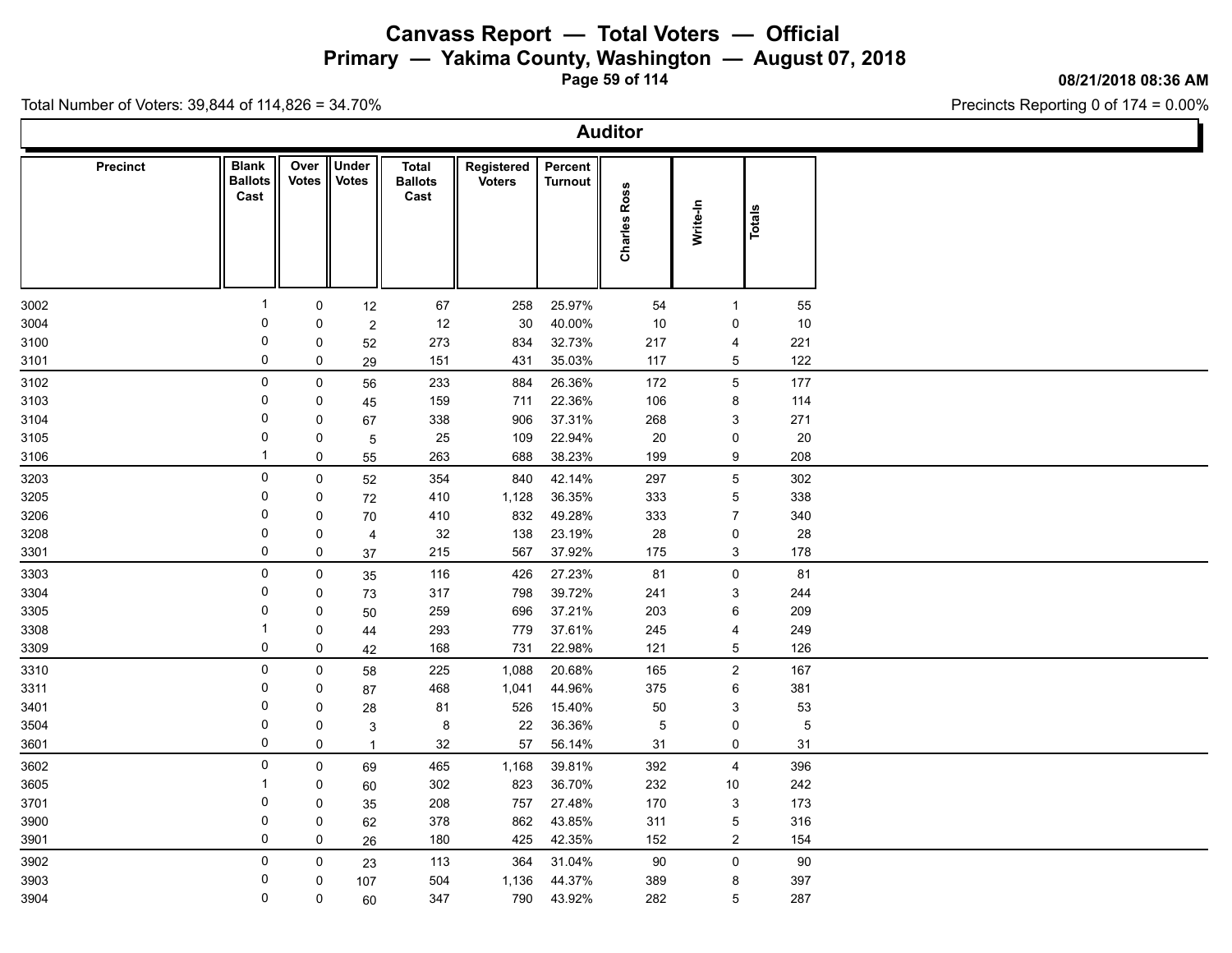**Primary — Yakima County, Washington — August 07, 2018**

**Page 60 of 114**

### **08/21/2018 08:36 AM**

Precincts Reporting 0 of 174 = 0.00%

| <b>Auditor</b>  |                                        |               |                       |                                 |                             |                           |                     |                |        |  |  |  |
|-----------------|----------------------------------------|---------------|-----------------------|---------------------------------|-----------------------------|---------------------------|---------------------|----------------|--------|--|--|--|
| <b>Precinct</b> | <b>Blank</b><br><b>Ballots</b><br>Cast | Over<br>Votes | Under<br><b>Votes</b> | Total<br><b>Ballots</b><br>Cast | Registered<br><b>Voters</b> | Percent<br><b>Turnout</b> | <b>Charles Ross</b> | Write-In       | Totals |  |  |  |
| 3905            | $\mathsf{O}$                           | $\mathbf 0$   | 12                    | 106                             | 256                         | 41.41%                    | 92                  | $\overline{2}$ | 94     |  |  |  |
| 4001            | 0                                      | 0             | 23                    | 88                              | 492                         | 17.89%                    | 63                  | $\overline{2}$ | 65     |  |  |  |
| 4002            | 0                                      | $\pmb{0}$     | 14                    | 82                              | 321                         | 25.55%                    | 63                  | $\,$ 5 $\,$    | 68     |  |  |  |
| 4003            | 0                                      | 0             | 69                    | 417                             | 1,179                       | 35.37%                    | 339                 | 9              | 348    |  |  |  |
| 4005            | 0                                      | 0             | 29                    | 186                             | 434                         | 42.86%                    | 157                 | 0              | 157    |  |  |  |
| 4102            | 0                                      | 0             | 63                    | 383                             | 776                         | 49.36%                    | 316                 | 4              | 320    |  |  |  |
| 4104            | 0                                      | $\pmb{0}$     | 42                    | 231                             | 640                         | 36.09%                    | 188                 | $\mathbf{1}$   | 189    |  |  |  |
| 4105            | 0                                      | 0             | 29                    | 138                             | 385                         | 35.84%                    | 108                 | $\overline{1}$ | 109    |  |  |  |
| 4106            | 0                                      | 0             | 43                    | 276                             | 658                         | 41.95%                    | 226                 | $\overline{7}$ | 233    |  |  |  |
| 4108            | 0                                      | 0             | 70                    | 263                             | 528                         | 49.81%                    | 192                 | $\mathbf{1}$   | 193    |  |  |  |
| 4109            | $\mathbf 0$                            | 0             | 88                    | 371                             | 1,148                       | 32.32%                    | 279                 | 4              | 283    |  |  |  |
| 4111            | 0                                      | 0             | 65                    | 384                             | 857                         | 44.81%                    | 317                 | $\overline{2}$ | 319    |  |  |  |
| 4112            | 0                                      | $\mathbf 0$   | 129                   | 568                             | 1,179                       | 48.18%                    | 432                 | $\overline{7}$ | 439    |  |  |  |
| 4114            | 0                                      | 0             | 55                    | 286                             | 782                         | 36.57%                    | 228                 | 3              | 231    |  |  |  |
| 4115            | 0                                      | 0             | 44                    | 277                             | 627                         | 44.18%                    | 230                 | $\mathbf{3}$   | 233    |  |  |  |
| 4303            | $\overline{1}$                         | 0             | 20                    | 88                              | 270                         | 32.59%                    | 67                  | $\mathbf{1}$   | 68     |  |  |  |
| 4401            | $\mathbf{\overline{1}}$                | 0             | 34                    | 167                             | 430                         | 38.84%                    | 130                 | $\mathbf{3}$   | 133    |  |  |  |
| 4402            | 0                                      | $\pmb{0}$     | 43                    | 234                             | 562                         | 41.64%                    | 188                 | $\mathbf{3}$   | 191    |  |  |  |
| 4501            | 0                                      | 0             | 9                     | 63                              | 291                         | 21.65%                    | 51                  | 3              | 54     |  |  |  |
| 4503            | 0                                      | 0             | 5                     | 33                              | 73                          | 45.21%                    | 28                  | 0              | 28     |  |  |  |
| 4504            | $\mathbf 1$                            | 0             | 59                    | 271                             | 575                         | 47.13%                    | 208                 | 4              | 212    |  |  |  |
| 4601            | 0                                      | 0             | 35                    | 148                             | 303                         | 48.84%                    | 113                 | 0              | 113    |  |  |  |
| 4602            | $\mathbf 0$                            | 0             | 51                    | 217                             | 543                         | 39.96%                    | 162                 | 4              | 166    |  |  |  |
| 4603            | 0                                      | 0             | 102                   | 446                             | 889                         | 50.17%                    | 338                 | 6              | 344    |  |  |  |
| 4604            | 0                                      | 0             | 57                    | 194                             | 356                         | 54.49%                    | 137                 | 0              | 137    |  |  |  |
| 4605            | 0                                      | 0             | 17                    | 149                             | 447                         | 33.33%                    | 132                 | $\mathsf{O}$   | 132    |  |  |  |
| 4606            | $\overline{1}$                         | 0             | 91                    | 441                             | 1,061                       | 41.56%                    | 342                 | 8              | 350    |  |  |  |
| 4609            | 0                                      | $\pmb{0}$     | 14                    | 125                             | 337                         | 37.09%                    | 111                 | $\mathsf 0$    | 111    |  |  |  |
| 4615            | 0                                      | 0             | 47                    | 210                             | 708                         | 29.66%                    | 160                 | 3              | 163    |  |  |  |
| 4616            | 0                                      | 0             | 20                    | 122                             | 322                         | 37.89%                    | 100                 | $\mathbf{2}$   | 102    |  |  |  |
| 4618            | 0                                      | 0             | 41                    | 182                             | 566                         | 32.16%                    | 141                 | 0              | 141    |  |  |  |
| 4623            | $\mathbf 0$                            | $\mathbf 0$   | 12                    | 39                              | 118                         | 33.05%                    | 27                  | 0              | 27     |  |  |  |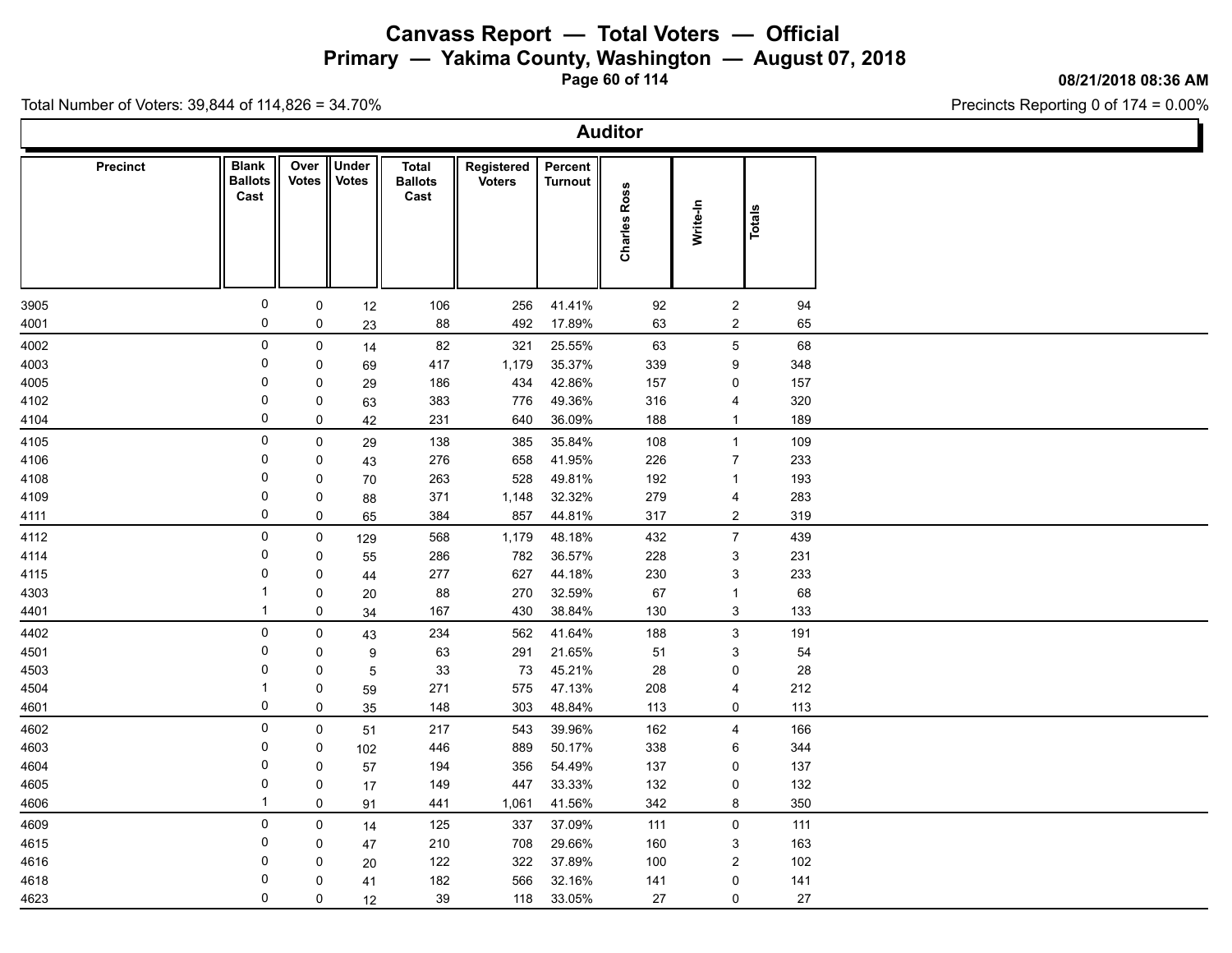**Primary — Yakima County, Washington — August 07, 2018**

**Page 61 of 114**

#### **08/21/2018 08:36 AM**

Precincts Reporting 0 of 174 = 0.00%

| Precinct       | <b>Blank</b><br><b>Ballots</b> | Over<br><b>Votes</b> | <b>Under</b><br><b>Votes</b> | <b>Total</b><br><b>Ballots</b> | Registered<br><b>Voters</b> | Percent<br><b>Turnout</b> |         |                         |             |
|----------------|--------------------------------|----------------------|------------------------------|--------------------------------|-----------------------------|---------------------------|---------|-------------------------|-------------|
|                | Cast                           |                      |                              | Cast                           |                             |                           | Ross    |                         |             |
|                |                                |                      |                              |                                |                             |                           |         |                         | Totals      |
|                |                                |                      |                              |                                |                             |                           |         | Write-In                |             |
|                |                                |                      |                              |                                |                             |                           | Charles |                         |             |
|                |                                |                      |                              |                                |                             |                           |         |                         |             |
|                |                                |                      |                              |                                |                             |                           |         |                         |             |
| 4624           | 0                              | 0                    | 28                           | 150                            | 322                         | 46.58%                    | 122     | 0                       | 122         |
| 4628           | 0                              | 0                    | 12                           | 100                            | 355                         | 28.17%                    | 85      | $\mathbf{3}$            | 88          |
| 4801           | 0                              | 0                    | 75                           | 459                            | 1,170                       | 39.23%                    | 382     | $\overline{c}$          | 384         |
| 4802           | 0                              | 0                    | 150                          | 597                            | 1,232                       | 48.46%                    | 445     | $\overline{c}$          | 447         |
| 5001           | 0                              | 0                    | 16                           | 75                             | 261                         | 28.74%                    | 58      |                         | 59          |
| 5003           | 0                              | 0                    | 51                           | 307                            | 773                         | 39.72%                    | 253     | 3                       | 256         |
| 5010           | 0                              | 0                    | 23                           | 120                            | 229                         | 52.40%                    | 94      | 3                       | 97          |
| 5012           | 0                              | 0                    | 58                           | 206                            | 1,055                       | 19.53%                    | 148     | 0                       | 148         |
| 5014           | 0                              | 0                    | 62                           | 314                            | 803                         | 39.10%                    | 251     | $\overline{\mathbf{1}}$ | 252         |
| 5016           | 0                              | 0                    | 54                           | 202                            | 474                         | 42.62%                    | 148     | 0                       | 148         |
| 5020           | 0                              | 0                    | 50                           | 217                            | 460                         | 47.17%                    | 165     | $\overline{2}$          | 167         |
| 5101           | 0                              | 0                    | 38                           | 171                            | 384                         | 44.53%                    | 132     |                         | 133         |
| 5202           | 0                              | 0                    | $\mathbf 0$                  | 0                              | 5                           | $0.00\%$                  | 0       | 0                       | $\mathbf 0$ |
| Provisional    | 0                              | 0                    | $\mathbf 0$                  | 0                              | 0                           | $0.00\%$                  | 0       | 0                       | $\mathbf 0$ |
| <b>Totals:</b> | 15                             | $\mathbf{1}$         | 8,550                        | 39,844                         | 114,826                     |                           | 30,647  | 646                     | 31,293      |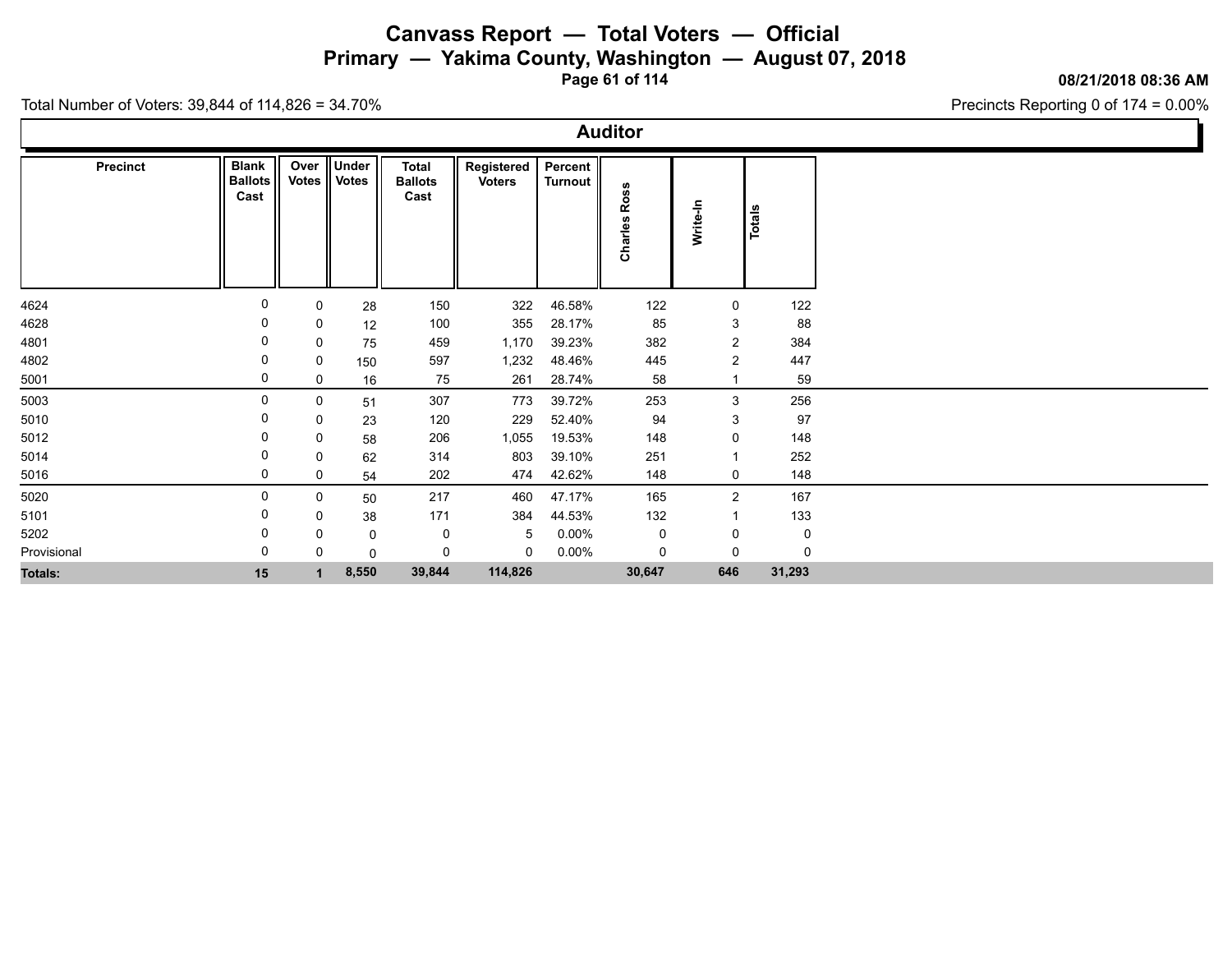**Primary — Yakima County, Washington — August 07, 2018**

**Page 62 of 114**

#### **08/21/2018 08:36 AM**

Precincts Reporting 0 of 174 = 0.00%

| <b>Precinct</b> | <b>Blank</b><br><b>Ballots</b><br>Cast | Over<br><b>Votes</b> | Under<br><b>Votes</b> | <b>Total</b><br><b>Ballots</b><br>Cast | Registered<br><b>Voters</b> | Percent<br><b>Turnout</b> |                     |               |                 |               |  |
|-----------------|----------------------------------------|----------------------|-----------------------|----------------------------------------|-----------------------------|---------------------------|---------------------|---------------|-----------------|---------------|--|
|                 |                                        |                      |                       |                                        |                             |                           | Janelle Riddle      | Tracey Slagle | Write-In        | <b>Totals</b> |  |
|                 |                                        |                      |                       |                                        |                             |                           |                     |               |                 |               |  |
| 0001            | 0                                      | 0                    | $\mathbf 0$           | 0                                      | $\overline{2}$              | $0.00\%$                  | $\mathsf{O}\xspace$ | $\mathbf 0$   | $\mathsf{O}$    | $\mathbf 0$   |  |
| 0101            | $\Omega$                               | 0                    | 24                    | 141                                    | 431                         | 32.71%                    | 45                  | $70\,$        | $\overline{2}$  | 117           |  |
| 0102            | 0                                      | $\mathbf 0$          | 8                     | 62                                     | 327                         | 18.96%                    | 22                  | 28            | $\overline{4}$  | 54            |  |
| 0103            | 0                                      | 0                    | 17                    | 117                                    | 564                         | 20.74%                    | $38\,$              | 59            | $\mathbf{3}$    | 100           |  |
| 0104            | $\mathbf 0$                            | $\mathsf 0$          | $\overline{4}$        | 38                                     | 278                         | 13.67%                    | 13                  | 17            | $\overline{4}$  | 34            |  |
| 0105            | 0                                      | $\mathsf 0$          | 12                    | 74                                     | 504                         | 14.68%                    | 18                  | 41            | $\mathbf{3}$    | 62            |  |
| 0110            | 0                                      | $\mathbf 0$          | 46                    | 317                                    | 803                         | 39.48%                    | 38                  | 225           | 8               | 271           |  |
| 0111            | 0                                      | $\mathbf 0$          | 23                    | 268                                    | 855                         | 31.35%                    | 47                  | 192           | 6               | 245           |  |
| 0112            | 0                                      | $\mathbf 0$          | $\overline{7}$        | 60                                     | 410                         | 14.63%                    | 22                  | $30\,$        | $\overline{1}$  | 53            |  |
| 0113            | 0                                      | $\mathbf 0$          | 31                    | 153                                    | 1,087                       | 14.08%                    | 38                  | 76            | $\bf 8$         | 122           |  |
| 0116            | 0                                      | 0                    | 23                    | 156                                    | 538                         | 29.00%                    | 21                  | 107           | $5\phantom{.0}$ | 133           |  |
| 0118            | 0                                      | $\mathsf 0$          | 16                    | 114                                    | 372                         | 30.65%                    | 35                  | 62            | $\overline{1}$  | 98            |  |
| 0120            | $\overline{1}$                         | $\mathsf 0$          | 30                    | 134                                    | 966                         | 13.87%                    | 36                  | 64            | $\overline{4}$  | 104           |  |
| 0123            | 0                                      | $\mathsf 0$          | 11                    | 41                                     | 325                         | 12.62%                    | 14                  | 16            | $\pmb{0}$       | $30\,$        |  |
| 0124            | 0                                      | $\mathsf 0$          | 13                    | 72                                     | 554                         | 13.00%                    | 24                  | 35            | $\mathbf 0$     | 59            |  |
| 0126            | 0                                      | $\mathbf 0$          | 39                    | 138                                    | 832                         | 16.59%                    | $37\,$              | 57            | $\overline{5}$  | 99            |  |
| 0127            | 0                                      | 0                    | 27                    | 260                                    | 1,077                       | 24.14%                    | 58                  | 167           | 8               | 233           |  |
| 0129            | 0                                      | $\mathbf 0$          | 23                    | 179                                    | 647                         | 27.67%                    | 55                  | 95            | $\,6\,$         | 156           |  |
| 0130            | 0                                      | $\mathsf 0$          | 57                    | 404                                    | 1,149                       | 35.16%                    | 67                  | 277           | $\mathbf{3}$    | 347           |  |
| 0131            | $\mathbf 0$                            | $\pmb{0}$            | 53                    | 366                                    | 882                         | 41.50%                    | 43                  | 263           | $\overline{7}$  | 313           |  |
| 0132            | 0                                      | $\mathbf 0$          | 38                    | 250                                    | 906                         | 27.59%                    | 55                  | 152           | $\,$ 5 $\,$     | 212           |  |
| 0133            | 0                                      | $\mathsf 0$          | 48                    | 353                                    | 1,143                       | 30.88%                    | 86                  | 218           | $\mathbf{1}$    | 305           |  |
| 0134            | 0                                      | $\mathbf 0$          | 54                    | 502                                    | 1,151                       | 43.61%                    | 78                  | 366           | $\overline{4}$  | 448           |  |
| 0135            | $\mathbf 0$                            | 0                    | 44                    | 284                                    | 572                         | 49.65%                    | 35                  | 204           | $\overline{1}$  | 240           |  |
| 0138            | 0                                      | $\mathsf 0$          | 58                    | 507                                    | 1,043                       | 48.61%                    | 67                  | 378           | $\overline{4}$  | 449           |  |
| 0139            | 0                                      | $\mathbf 0$          | 55                    | 458                                    | 944                         | 48.52%                    | 94                  | 307           | $\overline{2}$  | 403           |  |
| 0140            | 0                                      | $\mathbf{1}$         | 34                    | 281                                    | 1,169                       | 24.04%                    | $52\,$              | 188           | $\,6\,$         | 246           |  |
| 0142            | $\overline{1}$                         | $\mathsf 0$          | 21                    | 238                                    | 486                         | 48.97%                    | 55                  | 155           | $\overline{7}$  | 217           |  |
| 0143            | 0                                      | $\mathsf 0$          | 25                    | 110                                    | 379                         | 29.02%                    | 23                  | 61            | $\mathbf{1}$    | 85            |  |
| 0144            | $\mathbf 0$                            | $\mathbf 0$          | $\mathbf 0$           | $\mathsf 0$                            | $\overline{5}$              | 0.00%                     | $\mathbf 0$         | $\mathbf 0$   | $\mathbf 0$     | $\mathbf 0$   |  |
| 0145            | 0                                      | $\mathsf 0$          | 26                    | 171                                    | 809                         | 21.14%                    | 55                  | 88            | $\sqrt{2}$      | 145           |  |
| 0150            | 0                                      | $\mathbf 0$          | 30                    | 170                                    | 766                         | 22.19%                    | 42                  | 96            | $\overline{2}$  | 140           |  |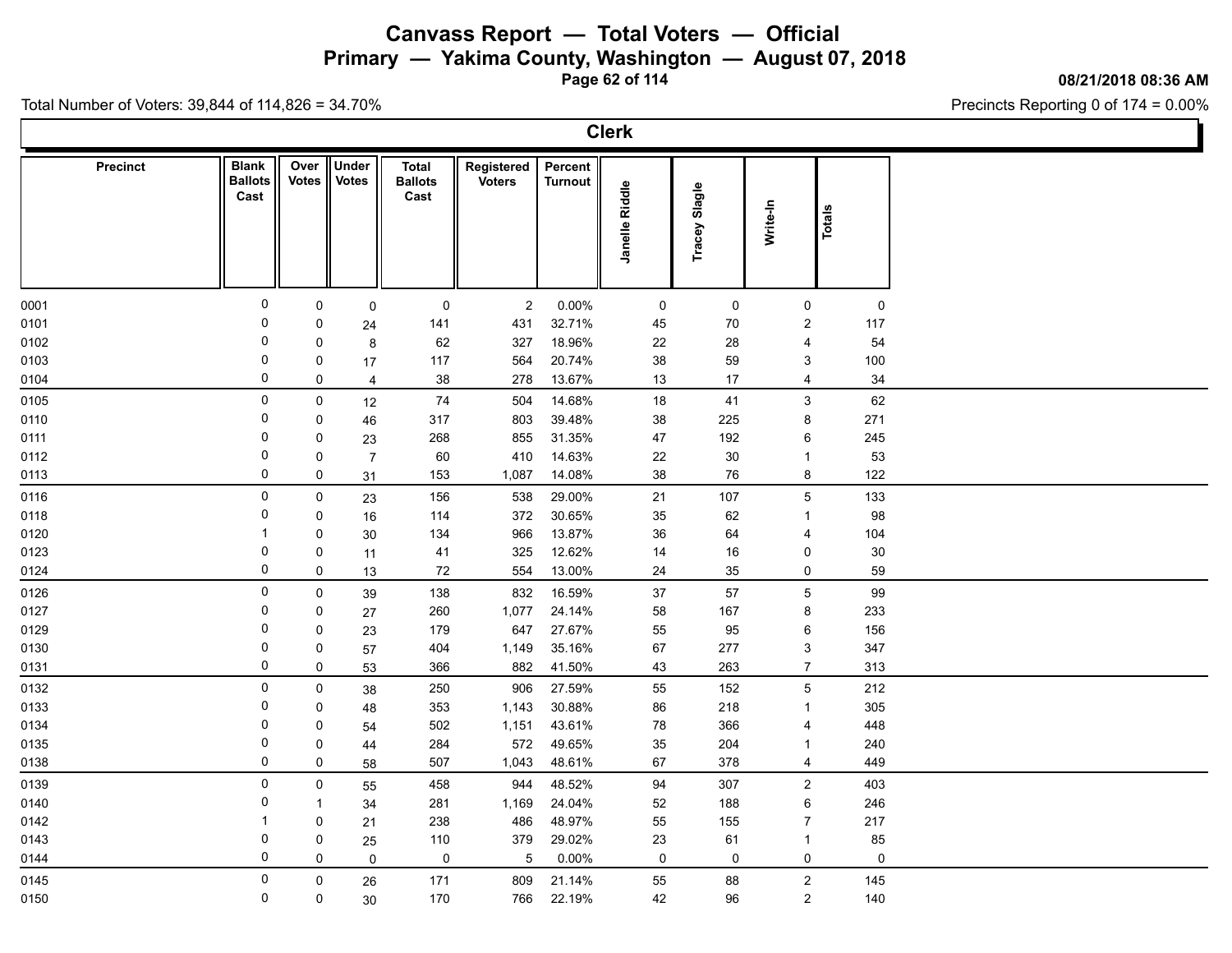**Primary — Yakima County, Washington — August 07, 2018**

**Page 63 of 114**

**08/21/2018 08:36 AM**

Precincts Reporting 0 of 174 = 0.00%

|                 |                                        |                  |                       |                                 |                             |                           | <b>Clerk</b>   |                  |                             |                    |  |
|-----------------|----------------------------------------|------------------|-----------------------|---------------------------------|-----------------------------|---------------------------|----------------|------------------|-----------------------------|--------------------|--|
| <b>Precinct</b> | <b>Blank</b><br><b>Ballots</b><br>Cast | Over<br>Votes    | Under<br><b>Votes</b> | Total<br><b>Ballots</b><br>Cast | Registered<br><b>Voters</b> | Percent<br><b>Turnout</b> | Janelle Riddle | Slagle<br>Tracey | Write-In                    | Totals             |  |
| 0153            | 0                                      | $\mathsf{O}$     | 24                    | 299                             | 830                         | 36.02%                    | 49             | 223              | 3                           | 275                |  |
| 0154            | 0                                      | -1               | 47                    | 368                             | 1,189                       | 30.95%                    | 81             | 233              | 6                           | 320                |  |
| 0155            | 0                                      | 0                | 27                    | 357                             | 873                         | 40.89%                    | 59             | 266              | 5                           | 330                |  |
| 0156            | $\mathbf 0$                            | $\mathsf{O}$     | 31                    | 179                             | 684                         | 26.17%                    | 39             | 106              | $\mathbf{3}$                | 148                |  |
| 0158            | $\mathbf 0$                            | 0                | 15                    | 98                              | 458                         | 21.40%                    | 25             | 57               | $\mathbf{1}$                | 83                 |  |
| 0162            | 0                                      | 0                | 12                    | 96                              | 263                         | 36.50%                    | 16             | 67               | $\mathbf{1}$                | 84                 |  |
| 0163            | -1                                     | 0                | 40                    | 454                             | 804                         | 56.47%                    | 57             | 357              | 0                           | 414                |  |
| 0167            | 0                                      | 0                | 51                    | 479                             | 956                         | 50.10%                    | 74             | 345              | 9                           | 428                |  |
| 0168            | $\mathsf 0$                            | $\mathbf 0$      | 37                    | 410                             | 744                         | 55.11%                    | 48             | 320              | 5                           | 373                |  |
| 0169            | 0                                      | 0                | 48                    | 519                             | 1,071                       | 48.46%                    | 67             | 398              | 6                           | 471                |  |
| 0170            | 0                                      | $\mathbf 0$      | 25                    | 173                             | 457                         | 37.86%                    | 29             | 113              | 6                           | 148                |  |
| 0171            | 0                                      | 0                | 14                    | 145                             | 333                         | 43.54%                    | 16             | 113              | $\overline{2}$              | 131                |  |
| 0173            | 0                                      | $\mathbf{1}$     | 22                    | 233                             | 668                         | 34.88%                    | 40             | 167              | 3                           | 210                |  |
| 0175            | $\mathbf 0$                            | $\mathsf{0}$     | 23                    | 173                             | 439                         | 39.41%                    | 27             | 123              | $\mathsf 0$                 | 150                |  |
| 0177            | 0                                      | 0                | 51                    | 444                             | 1,048                       | 42.37%                    | 63             | 320              | 10                          | 393                |  |
| 0179            | $\mathbf 0$                            | 0                | 45                    | 427                             | 894                         | 47.76%                    | 63             | 313              | $\,6\,$                     | 382                |  |
| 0180            | 0<br>$\mathbf 0$                       | 0                | 43                    | 364                             | 932                         | 39.06%                    | 61             | 254              | 6                           | 321                |  |
| 0181            |                                        | 0                | 48                    | 474                             | 948                         | 50.00%                    | 90             | 333              | 3                           | 426                |  |
| 0182            | $\overline{1}$                         | $\mathbf 0$      | 56                    | 561                             | 1,270                       | 44.17%                    | 96             | 403              | 6                           | 505                |  |
| 0183            | 0                                      | $\mathbf 0$      | 26                    | 330                             | 727                         | 45.39%                    | 41             | 263              | 0                           | 304                |  |
| 0185            | -1                                     | 0                | 56                    | 386                             | 868                         | 44.47%                    | 56             | 273              | $\mathbf{1}$                | 330                |  |
| 0186            | 0<br>0                                 | 0<br>0           | 19                    | 239<br>370                      | 522<br>819                  | 45.79%<br>45.18%          | 25<br>58       | 195<br>275       | 0<br>$\overline{2}$         | 220<br>335         |  |
| 0187            |                                        |                  | 35                    |                                 |                             |                           |                |                  |                             |                    |  |
| 0188            | $\mathbf 0$                            | $\mathsf{O}$     | 28                    | 327                             | 738                         | 44.31%                    | 60             | 238              | $\mathbf{1}$                | 299                |  |
| 0189            | $\mathbf 0$<br>0                       | 0                | 48                    | 338                             | 750                         | 45.07%                    | 40             | 249              | $\mathbf{1}$                | 290                |  |
| 0190            | $\mathbf 0$                            | 0<br>0           | 17                    | 224<br>0                        | 532<br>$\overline{1}$       | 42.11%<br>$0.00\%$        | 46<br>0        | 159<br>0         | $\overline{2}$<br>$\pmb{0}$ | 207<br>$\mathbf 0$ |  |
| 0191<br>0192    | 0                                      | 0                | $\mathbf 0$<br>25     | 193                             | 703                         | 27.45%                    | 32             | 133              | 3                           | 168                |  |
|                 | $\mathbf 0$                            |                  |                       |                                 |                             |                           |                |                  |                             |                    |  |
| 0193            | 0                                      | $\mathbf 0$<br>0 | 28                    | 222<br>57                       | 417<br>305                  | 53.24%<br>18.69%          | 31             | 163<br>21        | $\mathsf{O}$<br>0           | 194                |  |
| 0301<br>0302    | 0                                      | $\mathbf 0$      | 14                    | 185                             | 871                         | 21.24%                    | 22<br>59       | 80               | $\overline{5}$              | 43<br>144          |  |
| 0303            | 0                                      | $\mathbf 0$      | 41<br>42              | 202                             | 964                         | 20.95%                    | 62             | 93               | 5                           | 160                |  |
|                 |                                        |                  |                       |                                 |                             |                           |                |                  |                             |                    |  |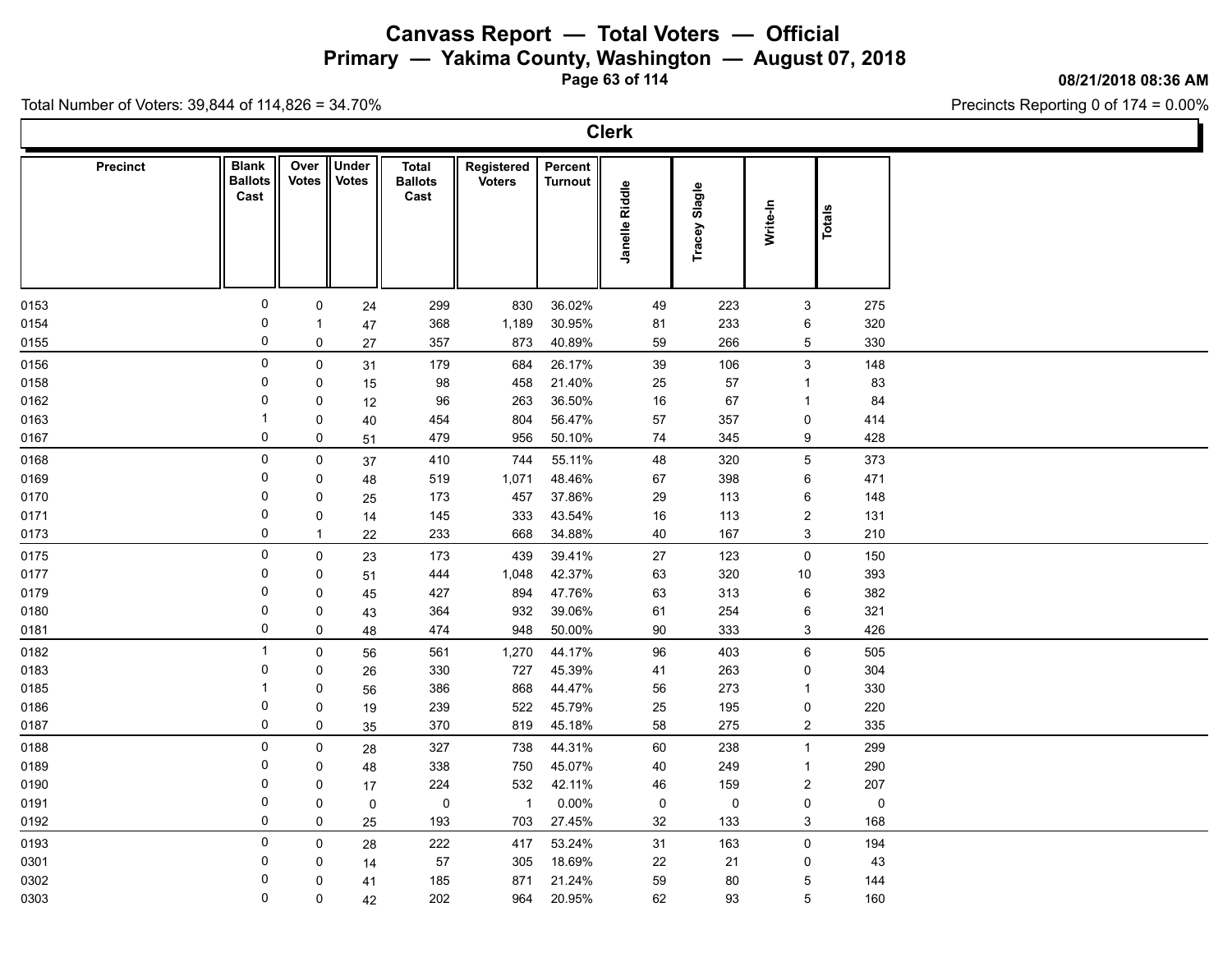**Primary — Yakima County, Washington — August 07, 2018**

**Page 64 of 114**

#### **08/21/2018 08:36 AM**

Precincts Reporting 0 of 174 = 0.00%

|                 |                                        |                      |                       |                                        |                             |                           | <b>Clerk</b>   |                  |                           |                |  |
|-----------------|----------------------------------------|----------------------|-----------------------|----------------------------------------|-----------------------------|---------------------------|----------------|------------------|---------------------------|----------------|--|
| <b>Precinct</b> | <b>Blank</b><br><b>Ballots</b><br>Cast | Over<br><b>Votes</b> | Under<br><b>Votes</b> | <b>Total</b><br><b>Ballots</b><br>Cast | Registered<br><b>Voters</b> | Percent<br><b>Turnout</b> | Janelle Riddle | Slagle<br>Tracey | Write-In                  | <b>Totals</b>  |  |
| 0304            | $\mathsf{O}$                           | 0                    | 12                    | 92                                     | 246                         | 37.40%                    | 32             | 48               | $\mathbf 0$               | 80             |  |
| 0305            | $\mathbf 0$                            | 0                    | $\mathbf{1}$          | $\bf 8$                                | 33                          | 24.24%                    | $\mathbf{1}$   | $\,6\,$          | 0                         | $\overline{7}$ |  |
| 0306            | 0                                      | 0                    | 48                    | 274                                    | 919                         | 29.82%                    | 77             | 143              | 6                         | 226            |  |
| 0307            | 0                                      | 0                    | 3                     | 13                                     | 74                          | 17.57%                    | $\overline{7}$ | 3                | 0                         | 10             |  |
| 0308            | 0                                      | 0                    | $\pmb{0}$             | $\mathbf{1}$                           | 6                           | 16.67%                    | $\mathbf 0$    | $\overline{1}$   | 0                         | $\overline{1}$ |  |
| 0501            | $\mathbf 0$                            | 0                    | 39                    | 206                                    | 1,037                       | 19.86%                    | 63             | 102              | $\overline{c}$            | 167            |  |
| 0701            | $\mathbf 0$                            | 0                    | 16                    | 75                                     | 270                         | 27.78%                    | $20\,$         | 38               | $\mathbf{1}$              | 59             |  |
| 0901            | 0                                      | 0                    | 38                    | 126                                    | 623                         | 20.22%                    | 34             | 47               | $\boldsymbol{7}$          | 88             |  |
| 1101            | 0                                      | 0                    | 28                    | 270                                    | 1,017                       | 26.55%                    | 75             | 162              | $\mathbf 5$               | 242            |  |
| 1103            | $\mathbf 0$                            | $\pmb{0}$            | 25                    | 269                                    | 827                         | 32.53%                    | 54             | 188              | $\boldsymbol{2}$          | 244            |  |
| 1301            | 0                                      | 0                    | 14                    | 200                                    | 475                         | 42.11%                    | 40             | 145              | $\mathbf{1}$              | 186            |  |
| 1501            | $\mathbf 0$                            | 0                    | 55                    | 298                                    | 882                         | 33.79%                    | 85             | 155              | $\ensuremath{\mathsf{3}}$ | 243            |  |
| 1502            | $\Omega$                               | -1                   | 94                    | 512                                    | 1,143                       | 44.79%                    | 114            | 298              | $\mathbf 5$               | 417            |  |
| 1503            | 0                                      | 0                    | 64                    | 426                                    | 869                         | 49.02%                    | 72             | 288              | $\overline{c}$            | 362            |  |
| 1504            | $\mathbf 0$                            | 0                    | 91                    | 473                                    | 1,084                       | 43.63%                    | 100            | 278              | $\overline{4}$            | 382            |  |
| 1701            | $\mathbf 0$                            | 0                    | 51                    | 206                                    | 1,004                       | 20.52%                    | 53             | 95               | $\overline{7}$            | 155            |  |
| 1703            | $\mathbf 0$                            | 0                    | 40                    | 195                                    | 767                         | 25.42%                    | 63             | 91               | $\mathbf{1}$              | 155            |  |
| 1704            | 0                                      | 0                    | $\pmb{0}$             | $\mathsf 0$                            | 0                           | $0.00\%$                  | $\mathbf 0$    | 0                | $\mathbf 0$               | $\mathsf 0$    |  |
| 1705            | 0                                      | 0                    | 62                    | 370                                    | 809                         | 45.74%                    | 93             | 212              | 3                         | 308            |  |
| 1706            | $\mathbf 0$                            | 0                    | 38                    | 211                                    | 1,244                       | 16.96%                    | 70             | 99               | 4                         | 173            |  |
| 1708            | 0                                      | $\mathbf{1}$         | 49                    | 193                                    | 962                         | 20.06%                    | 60             | 81               | $\boldsymbol{2}$          | 143            |  |
| 1901            | $\mathbf 0$                            | 0                    | 17                    | 109                                    | 437                         | 24.94%                    | 23             | 66               | $\ensuremath{\mathsf{3}}$ | 92             |  |
| 2101            | 0                                      | 0                    | 56                    | 187                                    | 1,011                       | 18.50%                    | 40             | 86               | $\mathbf 5$               | 131            |  |
| 2102            | 0                                      | 0                    | 35                    | 164                                    | 768                         | 21.35%                    | 35             | 92               | $\overline{c}$            | 129            |  |
| 2103            | 0                                      | 0                    | 39                    | 178                                    | 1,083                       | 16.44%                    | 45             | 94               | $\pmb{0}$                 | 139            |  |
| 2301            | $\mathbf 0$                            | $\mathbf 0$          | 41                    | 230                                    | 820                         | 28.05%                    | 55             | 130              | $\overline{4}$            | 189            |  |
| 2303            | $\mathbf 0$                            | $\pmb{0}$            | 30                    | 194                                    | 716                         | 27.09%                    | 41             | 118              | $\mathbf 5$               | 164            |  |
| 2306            | 0                                      | 0                    | 30                    | 284                                    | 1,125                       | 25.24%                    | 71             | 176              | $\overline{7}$            | 254            |  |
| 2501            | 0                                      | 0                    | 44                    | 160                                    | 988                         | 16.19%                    | 24             | 86               | 6                         | 116            |  |
| 2502            | 0                                      | -1                   | 13                    | 65                                     | 560                         | 11.61%                    | 16             | 27               | 8                         | 51             |  |
| 2701            | $\mathbf 0$                            | $\mathbf 0$          | 19                    | 171                                    | 477                         | 35.85%                    | 39             | 111              | $\boldsymbol{2}$          | 152            |  |
| 2702            | $\overline{2}$                         | $\mathbf{1}$         | 58                    | 431                                    | 1,015                       | 42.46%                    | 99             | 271              | $\sqrt{2}$                | 372            |  |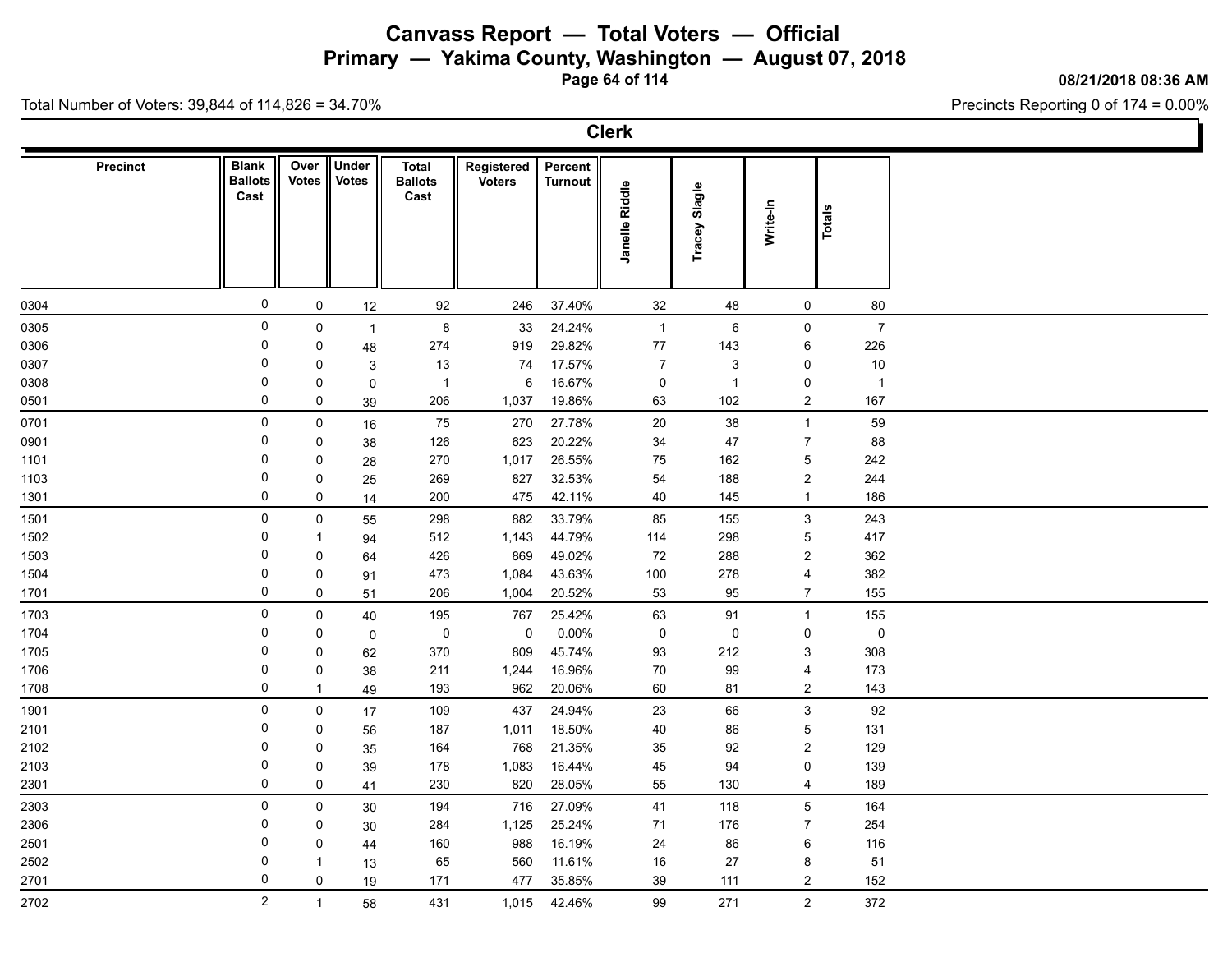**Primary — Yakima County, Washington — August 07, 2018**

**Page 65 of 114**

#### **08/21/2018 08:36 AM**

Precincts Reporting 0 of 174 = 0.00%

| <b>Precinct</b> | <b>Blank</b><br><b>Ballots</b> | <b>Votes</b> | Over Under<br><b>Votes</b> | <b>Total</b><br><b>Ballots</b> | Registered<br><b>Voters</b> | Percent<br><b>Turnout</b> |                     |               |                         |            |  |
|-----------------|--------------------------------|--------------|----------------------------|--------------------------------|-----------------------------|---------------------------|---------------------|---------------|-------------------------|------------|--|
|                 | Cast                           |              |                            | Cast                           |                             |                           | Janelle Riddle      | Tracey Slagle | Write-In                | Totals     |  |
|                 |                                |              |                            |                                |                             |                           |                     |               |                         |            |  |
| 3002            | 1                              | $\mathsf 0$  | 11                         | 67                             | 258                         | 25.97%                    | 20                  | 36            | $\mathsf 0$             | 56         |  |
| 3004            | $\mathbf 0$                    | $\mathsf 0$  | $\mathsf 0$                | 12                             | 30                          | 40.00%                    | $\mathbf{3}$        | $9\,$         | $\pmb{0}$               | 12         |  |
| 3100            | 0                              | 0            | 42                         | 273                            | 834                         | 32.73%                    | 89                  | 141           | $\overline{1}$          | 231        |  |
| 3101            | 0                              | $\mathbf 0$  | 16                         | 151                            | 431                         | 35.03%                    | $47\,$              | 86            | $\overline{2}$          | 135        |  |
| 3102            | 0                              | $\mathbf 0$  | 31                         | 233                            | 884                         | 26.36%                    | 40                  | 158           | $\overline{4}$          | 202        |  |
| 3103            | 0                              | $\mathbf 0$  | 30                         | 159                            | 711                         | 22.36%                    | 49                  | 73            | $\overline{7}$          | 129        |  |
| 3104            | 0                              | $\mathbf 0$  | 47                         | 338                            | 906                         | 37.31%                    | 66                  | 221           | $\overline{4}$          | 291        |  |
| 3105            | 0                              | $\mathsf 0$  | 6                          | 25                             | 109                         | 22.94%                    | $\boldsymbol{9}$    | $10$          | $\pmb{0}$               | 19         |  |
| 3106            | $\mathbf{1}$                   | $\mathbf{1}$ | $30\,$                     | 263                            | 688                         | 38.23%                    | 48                  | 178           | $\,6\,$                 | 232        |  |
| 3203            | 0                              | $\mathsf 0$  | 36                         | 354                            | 840                         | 42.14%                    | $57\,$              | 261           | $\pmb{0}$               | 318        |  |
| 3205            | 0                              | $\mathbf 0$  | 47                         | 410                            | 1,128                       | 36.35%                    | 49                  | 312           | $\overline{\mathbf{c}}$ | 363        |  |
| 3206            | 0                              | $\mathbf 0$  | 44                         | 410                            | 832                         | 49.28%                    | 58                  | 303           | $\overline{5}$          | 366        |  |
| 3208            | $\mathbf 0$                    | $\mathbf 0$  | $\ensuremath{\mathsf{3}}$  | 32                             | 138                         | 23.19%                    | $\overline{1}$      | 28            | $\pmb{0}$               | 29         |  |
| 3301            | 0                              | $\mathbf 0$  | 16                         | 215                            | 567                         | 37.92%                    | 49                  | 149           | $\overline{1}$          | 199        |  |
| 3303            | 0                              | $\mathbf 0$  | 17                         | 116                            | 426                         | 27.23%                    | 32                  | 67            | $\pmb{0}$               | 99         |  |
| 3304            | 0                              | $\mathbf 0$  | 27                         | 317                            | 798                         | 39.72%                    | 82                  | 207           | $\overline{1}$          | 290        |  |
| 3305            | 0                              | $\mathsf 0$  | 20                         | 259                            | 696                         | 37.21%                    | $77$                | 161           | $\overline{1}$          | 239        |  |
| 3308            | 1                              | $\mathbf 0$  | 25                         | 293                            | 779                         | 37.61%                    | 50                  | 216           | $\sqrt{2}$              | 268        |  |
| 3309            | 0                              | $\mathbf 0$  | 14                         | 168                            | 731                         | 22.98%                    | $50\,$              | 99            | $\sqrt{5}$              | 154        |  |
| 3310            | 0                              | $\mathbf 0$  | 37                         | 225                            | 1,088                       | 20.68%                    | 62                  | 124           | $\sqrt{2}$              | 188        |  |
| 3311            | 0                              | 0            | 58                         | 468                            | 1,041                       | 44.96%                    | 95                  | 314           | $\overline{1}$          | 410        |  |
| 3401            | 0                              | $\mathbf 0$  | 15                         | 81                             | 526                         | 15.40%                    | 13                  | 51            | $\sqrt{2}$              | 66         |  |
| 3504            | 0                              | $\mathsf 0$  | 3                          | $\bf 8$                        | 22                          | 36.36%                    | $\mathsf{O}\xspace$ | 4             | $\overline{1}$          | $\sqrt{5}$ |  |
| 3601            | 0                              | $\mathbf 0$  | $\pmb{0}$                  | 32                             | 57                          | 56.14%                    | 15                  | 17            | $\mathsf 0$             | 32         |  |
| 3602            | 0                              | $\mathbf 0$  | 42                         | 465                            | 1,168                       | 39.81%                    | $80\,$              | 341           | $\sqrt{2}$              | 423        |  |
| 3605            | 1                              | $\mathbf 0$  | 33                         | 302                            | 823                         | 36.70%                    | 59                  | 205           | $\sqrt{5}$              | 269        |  |
| 3701            | 0                              | $\mathbf 0$  | 27                         | 208                            | 757                         | 27.48%                    | $40\,$              | 138           | $\mathbf{3}$            | 181        |  |
| 3900            | 0                              | $\mathbf 0$  | 45                         | 378                            | 862                         | 43.85%                    | 82                  | 249           | $\sqrt{2}$              | 333        |  |
| 3901            | 0                              | $\mathbf 0$  | 17                         | 180                            | 425                         | 42.35%                    | 48                  | 114           | $\mathbf{1}$            | 163        |  |
| 3902            | 0                              | $\mathbf 0$  | 17                         | 113                            | 364                         | 31.04%                    | 24                  | 72            | $\pmb{0}$               | 96         |  |
| 3903            | 0                              | $\mathbf 0$  | 68                         | 504                            | 1,136                       | 44.37%                    | 125                 | 305           | $\,6\,$                 | 436        |  |
| 3904            | 0                              | $\mathbf 0$  | 34                         | 347                            | 790                         | 43.92%                    | 55                  | 254           | $\overline{4}$          | 313        |  |
|                 |                                |              |                            |                                |                             |                           |                     |               |                         |            |  |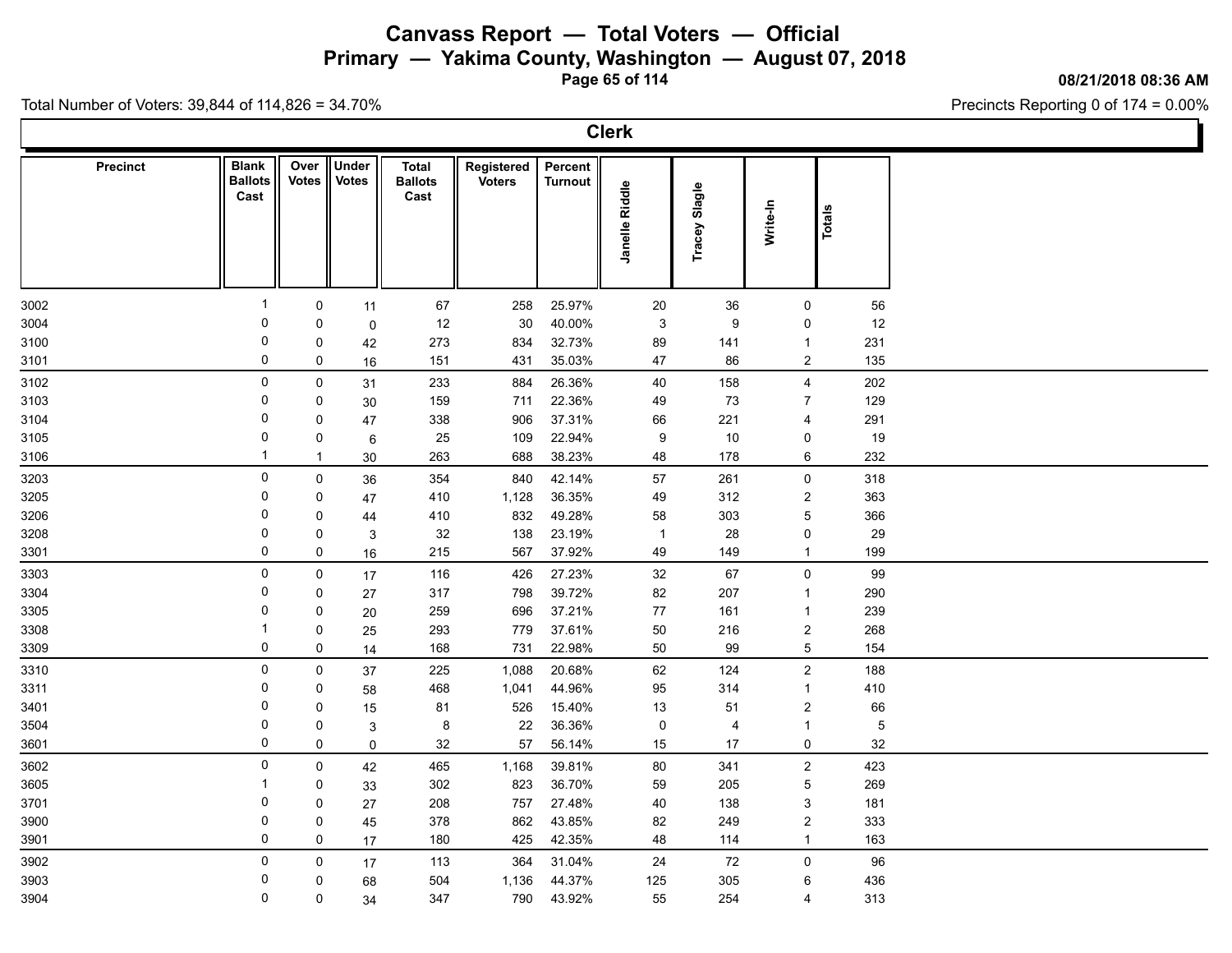**Primary — Yakima County, Washington — August 07, 2018**

**Page 66 of 114**

#### **08/21/2018 08:36 AM**

Precincts Reporting 0 of 174 = 0.00%

| <b>Precinct</b> | <b>Blank</b><br><b>Ballots</b><br>Cast | Over<br><b>Votes</b> | Under<br><b>Votes</b> | <b>Total</b><br><b>Ballots</b><br>Cast | Registered<br><b>Voters</b> | Percent<br><b>Turnout</b> | Janelle Riddle | Tracey Slagle | Write-In       | <b>Totals</b> |  |
|-----------------|----------------------------------------|----------------------|-----------------------|----------------------------------------|-----------------------------|---------------------------|----------------|---------------|----------------|---------------|--|
| 3905            | 0                                      | $\mathsf 0$          | $\sqrt{3}$            | 106                                    | 256                         | 41.41%                    | 22             | $80\,$        | $\overline{1}$ | 103           |  |
| 4001            | 0                                      | 0                    | 11                    | 88                                     | 492                         | 17.89%                    | 18             | 59            | $\mathsf 0$    | 77            |  |
| 4002            | 0                                      | 0                    | 12                    | 82                                     | 321                         | 25.55%                    | 27             | 39            | $\overline{4}$ | 70            |  |
| 4003            | $\mathbf 0$                            | $\mathbf{1}$         | 43                    | 417                                    | 1,179                       | 35.37%                    | 76             | 293           | $\overline{4}$ | 373           |  |
| 4005            | 0                                      | $\mathbf 0$          | 18                    | 186                                    | 434                         | 42.86%                    | 24             | 143           | $\overline{1}$ | 168           |  |
| 4102            | 0                                      | 0                    | 30                    | 383                                    | 776                         | 49.36%                    | 77             | 275           | $\overline{1}$ | 353           |  |
| 4104            | 0                                      | $\mathbf 0$          | 19                    | 231                                    | 640                         | 36.09%                    | 46             | 162           | $\overline{4}$ | 212           |  |
| 4105            | 0                                      | $\pmb{0}$            | $27\,$                | 138                                    | 385                         | 35.84%                    | 38             | 72            | $\overline{1}$ | 111           |  |
| 4106            | 0                                      | $\mathsf 0$          | 25                    | 276                                    | 658                         | 41.95%                    | 73             | 177           | $\mathbf{1}$   | 251           |  |
| 4108            | 0                                      | 0                    | 46                    | 263                                    | 528                         | 49.81%                    | 43             | 173           | $\overline{1}$ | 217           |  |
| 4109            | 0                                      | 0                    | 62                    | 371                                    | 1,148                       | 32.32%                    | 97             | 208           | $\overline{4}$ | 309           |  |
| 4111            | 0                                      | $\mathsf 0$          | 23                    | 384                                    | 857                         | 44.81%                    | 81             | 278           | $\overline{2}$ | 361           |  |
| 4112            | 0                                      | 0                    | 83                    | 568                                    | 1,179                       | 48.18%                    | 104            | 376           | $\overline{5}$ | 485           |  |
| 4114            | $\mathbf 0$                            | 0                    | 16                    | 286                                    | 782                         | 36.57%                    | 46             | 223           | $\overline{1}$ | 270           |  |
| 4115            | 0                                      | $\mathsf 0$          | 27                    | 277                                    | 627                         | 44.18%                    | 59             | 188           | $\mathbf{3}$   | 250           |  |
| 4303            | -1                                     | $\mathbf 0$          | 11                    | 88                                     | 270                         | 32.59%                    | $22\,$         | 54            | $\overline{1}$ | 77            |  |
| 4401            | -1                                     | 0                    | 19                    | 167                                    | 430                         | 38.84%                    | 38             | 107           | $\mathbf{3}$   | 148           |  |
| 4402            | 0                                      | $\mathbf 0$          | 37                    | 234                                    | 562                         | 41.64%                    | 48             | 146           | $\mathbf{3}$   | 197           |  |
| 4501            | $\mathbf 0$                            | 0                    | 8                     | 63                                     | 291                         | 21.65%                    | 13             | 40            | $\overline{c}$ | 55            |  |
| 4503            | 0                                      | $\mathsf 0$          | $\mathbf 0$           | 33                                     | 73                          | 45.21%                    | 9              | 24            | $\pmb{0}$      | 33            |  |
| 4504            | -1                                     | 0                    | 42                    | 271                                    | 575                         | 47.13%                    | 28             | 197           | $\overline{4}$ | 229           |  |
| 4601            | 0                                      | $\mathsf 0$          | 13                    | 148                                    | 303                         | 48.84%                    | 12             | 123           | $\mathsf 0$    | 135           |  |
| 4602            | 0                                      | $\mathsf 0$          | $37\,$                | 217                                    | 543                         | 39.96%                    | 53             | 124           | $\mathbf 3$    | 180           |  |
| 4603            | 0                                      | 0                    | 80                    | 446                                    | 889                         | 50.17%                    | 111            | 251           | $\overline{4}$ | 366           |  |
| 4604            | 0                                      | $\mathbf 0$          | 21                    | 194                                    | 356                         | 54.49%                    | 39             | 134           | $\pmb{0}$      | 173           |  |
| 4605            | 0                                      | $\mathbf 0$          | 15                    | 149                                    | 447                         | 33.33%                    | 30             | 103           | $\overline{1}$ | 134           |  |
| 4606            | $\overline{1}$                         | $\mathsf 0$          | 54                    | 441                                    | 1,061                       | 41.56%                    | 98             | 281           | $\bf 8$        | 387           |  |
| 4609            | 0                                      | $\mathbf 0$          | $\overline{4}$        | 125                                    | 337                         | 37.09%                    | 24             | 97            | $\mathsf 0$    | 121           |  |
| 4615            | 0                                      | 0                    | 42                    | 210                                    | 708                         | 29.66%                    | 56             | 111           | $\overline{1}$ | 168           |  |
| 4616            | $\Omega$                               | $\mathbf{1}$         | 15                    | 122                                    | 322                         | 37.89%                    | 34             | 71            | $\overline{1}$ | 106           |  |
| 4618            | 0                                      | $\mathsf 0$          | 30                    | 182                                    | 566                         | 32.16%                    | 51             | 101           | $\pmb{0}$      | 152           |  |
| 4623            | $\mathbf 0$                            | $\mathbf 0$          | 3                     | 39                                     | 118                         | 33.05%                    | 8              | 28            | $\mathbf 0$    | 36            |  |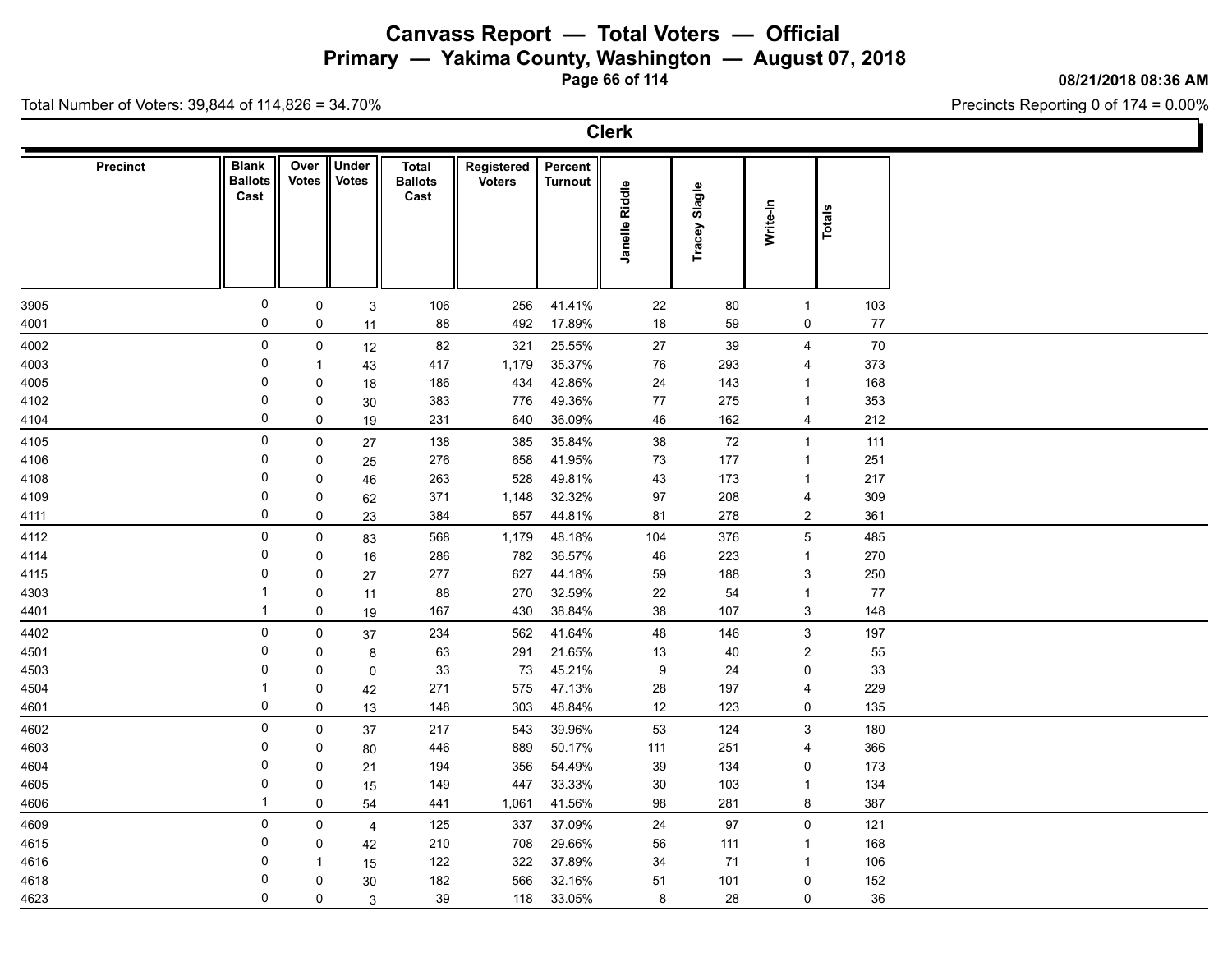**Primary — Yakima County, Washington — August 07, 2018**

**Page 67 of 114**

#### **08/21/2018 08:36 AM**

Precincts Reporting 0 of 174 = 0.00%

| Precinct       | <b>Blank</b><br><b>Ballots</b><br>Cast | Over<br><b>Votes</b> | <b>Under</b><br>Votes | <b>Total</b><br><b>Ballots</b><br>Cast | Registered<br><b>Voters</b> | Percent<br><b>Turnout</b> | Riddle<br>Janelle | Slagle<br>Tracey | Write-In       | <b>Totals</b> |
|----------------|----------------------------------------|----------------------|-----------------------|----------------------------------------|-----------------------------|---------------------------|-------------------|------------------|----------------|---------------|
|                |                                        |                      |                       |                                        |                             |                           |                   |                  |                |               |
| 4624           | 0                                      | 0                    | 12                    | 150                                    | 322                         | 46.58%                    | 36                | 102              | $\mathbf 0$    | 138           |
| 4628           | 0                                      | 0                    | 6                     | 100                                    | 355                         | 28.17%                    | 27                | 63               | $\overline{4}$ | 94            |
| 4801           | 0                                      | 0                    | 30                    | 459                                    | 1,170                       | 39.23%                    | 70                | 357              | $\overline{2}$ | 429           |
| 4802           | 0                                      | 0                    | 78                    | 597                                    | 1,232                       | 48.46%                    | 93                | 426              | $\mathbf 0$    | 519           |
| 5001           | 0                                      | 0                    | 8                     | 75                                     | 261                         | 28.74%                    | 23                | 44               | 0              | 67            |
| 5003           | 0                                      | 0                    | 26                    | 307                                    | 773                         | 39.72%                    | 60                | 217              | $\overline{4}$ | 281           |
| 5010           | 0                                      | 0                    | 8                     | 120                                    | 229                         | 52.40%                    | 12                | 99               | -1             | 112           |
| 5012           | 0                                      | 0                    | 33                    | 206                                    | 1,055                       | 19.53%                    | 58                | 115              | 0              | 173           |
| 5014           | 0                                      | 0                    | 30                    | 314                                    | 803                         | 39.10%                    | 66                | 217              |                | 284           |
| 5016           | 0                                      | 0                    | 30                    | 202                                    | 474                         | 42.62%                    | 41                | 131              | 0              | 172           |
| 5020           | 0                                      |                      | 29                    | 217                                    | 460                         | 47.17%                    | 34                | 150              | $\mathbf{3}$   | 187           |
| 5101           | 0                                      | 0                    | 21                    | 171                                    | 384                         | 44.53%                    | 26                | 123              |                | 150           |
| 5202           | 0                                      | 0                    | $\mathbf 0$           | 0                                      | 5                           | $0.00\%$                  | $\pmb{0}$         | $\mathbf 0$      | 0              | 0             |
| Provisional    | 0                                      | $\Omega$             | $\mathbf 0$           | 0                                      | 0                           | $0.00\%$                  | $\pmb{0}$         | $\mathbf 0$      | $\Omega$       | $\Omega$      |
| <b>Totals:</b> | 15                                     | 11                   | 5,130                 | 39,844                                 | 114,826                     |                           | 8,071             | 26,169           | 463            | 34,703        |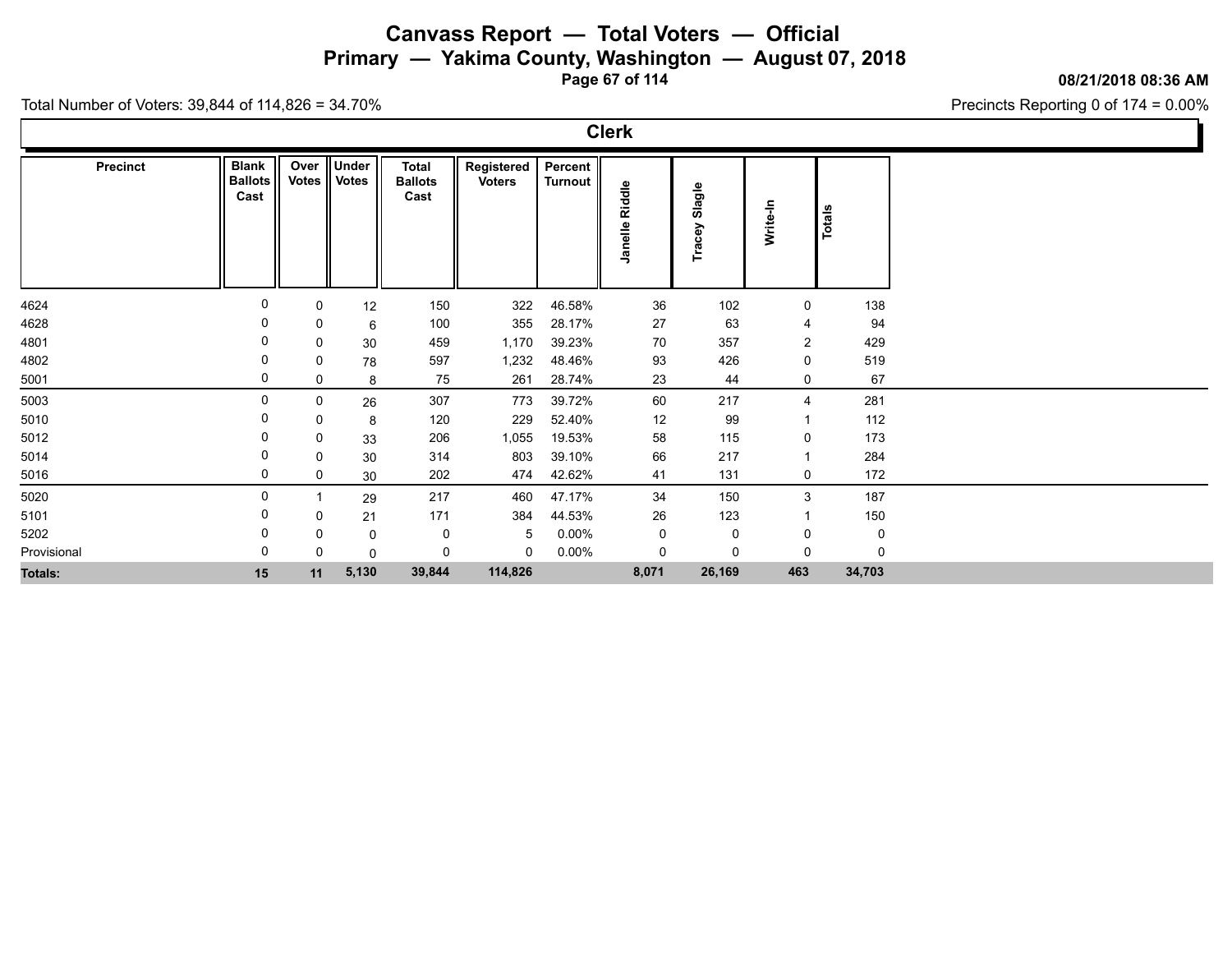**Primary — Yakima County, Washington — August 07, 2018**

**Page 68 of 114**

**08/21/2018 08:36 AM**

Precincts Reporting 0 of 174 = 0.00%

| <b>Precinct</b> | <b>Blank</b><br><b>Ballots</b><br>Cast | Over<br><b>Votes</b> | Under<br><b>Votes</b> | <b>Total</b><br><b>Ballots</b><br>Cast | Registered<br><b>Voters</b> | Percent<br><b>Turnout</b> | <b>B. Hawkins</b><br><b>Jack</b> | James (Jim) Curtice | Dan Williams   | Write-In       | Totals           |                     |  |  |
|-----------------|----------------------------------------|----------------------|-----------------------|----------------------------------------|-----------------------------|---------------------------|----------------------------------|---------------------|----------------|----------------|------------------|---------------------|--|--|
| 0001            | $\mathsf{O}\xspace$                    | 0                    | $\mathbf 0$           | 0                                      | $\overline{a}$              | $0.00\%$                  | $\mathbf 0$                      | $\mathsf 0$         | $\mathsf 0$    |                | 0                | 0                   |  |  |
| 0101            | 0                                      | 0                    | 25                    | 141                                    | 431                         | 32.71%                    | 62                               | 22                  | 30             |                | $\overline{c}$   | 116                 |  |  |
| 0102            | 0                                      | $\mathbf 0$          | 11                    | 62                                     | 327                         | 18.96%                    | 21                               | 13                  | 16             |                |                  | 51                  |  |  |
| 0103            | 0                                      | $\pmb{0}$            | 22                    | 117                                    | 564                         | 20.74%                    | 48                               | 24                  | 21             |                | $\overline{2}$   | 95                  |  |  |
| 0104            | $\mathbf 0$                            | $\mathbf 0$          | $\mathbf{3}$          | 38                                     | 278                         | 13.67%                    | 17                               | $\,6\,$             | 8              |                | $\overline{4}$   | 35                  |  |  |
| 0105            | 0                                      | $\pmb{0}$            | 12                    | 74                                     | 504                         | 14.68%                    | 28                               | 21                  | 12             |                | $\mathbf{1}$     | 62                  |  |  |
| 0110            | $\pmb{0}$                              | $\pmb{0}$            | 49                    | 317                                    | 803                         | 39.48%                    | 128                              | 79                  | 55             |                | $\,6\,$          | 268                 |  |  |
| 0111            | $\pmb{0}$                              | $\mathbf 0$          | 42                    | 268                                    | 855                         | 31.35%                    | 104                              | 62                  | 53             |                | $\overline{7}$   | 226                 |  |  |
| 0112            | 0                                      | 0                    | $\overline{7}$        | 60                                     | 410                         | 14.63%                    | 19                               | 18                  | 16             |                | 0                | 53                  |  |  |
| 0113            | $\mathbf 0$                            | $\mathbf 0$          | 27                    | 153                                    | 1,087                       | 14.08%                    | 55                               | $30\,$              | 33             |                | 8                | 126                 |  |  |
| 0116            | 0                                      | $\pmb{0}$            | 23                    | 156                                    | 538                         | 29.00%                    | 59                               | 43                  | 27             |                | $\overline{4}$   | 133                 |  |  |
| 0118            | 0                                      | $\pmb{0}$            | 17                    | 114                                    | 372                         | 30.65%                    | 44                               | 25                  | 25             |                | 3                | 97                  |  |  |
| 0120            | 1                                      | $\mathbf 0$          | 24                    | 134                                    | 966                         | 13.87%                    | 56                               | 26                  | 27             | $\overline{1}$ |                  | 110                 |  |  |
| 0123            | 0                                      | $\mathbf{1}$         | $\bf 8$               | 41                                     | 325                         | 12.62%                    | 14                               | 11                  | $\overline{7}$ |                | 0                | 32                  |  |  |
| 0124            | 0                                      | $\pmb{0}$            | 12                    | 72                                     | 554                         | 13.00%                    | 25                               | 19                  | 16             |                | 0                | 60                  |  |  |
| 0126            | $\mathbf 0$                            | $\mathbf 0$          | 30                    | 138                                    | 832                         | 16.59%                    | 47                               | 28                  | 30             |                | 3                | 108                 |  |  |
| 0127            | 0                                      | $\mathbf 0$          | 27                    | 260                                    | 1,077                       | 24.14%                    | 95                               | 73                  | 62             |                | 3                | 233                 |  |  |
| 0129            | 0                                      | $\pmb{0}$            | 32                    | 179                                    | 647                         | 27.67%                    | 76                               | 35                  | 32             |                | 4                | 147                 |  |  |
| 0130            | $\pmb{0}$                              | $\pmb{0}$            | $72\,$                | 404                                    | 1,149                       | 35.16%                    | 143                              | 116                 | 67             |                | 6                | 332                 |  |  |
| 0131            | $\pmb{0}$                              | $\pmb{0}$            | 66                    | 366                                    | 882                         | 41.50%                    | 139                              | 115                 | 41             |                | $5\phantom{.0}$  | 300                 |  |  |
| 0132            | $\mathsf{O}\xspace$                    | $\pmb{0}$            | 46                    | 250                                    | 906                         | 27.59%                    | 84                               | 65                  | 50             |                | $\overline{5}$   | 204                 |  |  |
| 0133            | 0                                      | $\pmb{0}$            | 53                    | 353                                    | 1,143                       | 30.88%                    | 135                              | 101                 | 62             |                | $\boldsymbol{2}$ | 300                 |  |  |
| 0134            | $\pmb{0}$                              | $\pmb{0}$            | 69                    | 502                                    | 1,151                       | 43.61%                    | 209                              | 146                 | 74             |                | 4                | 433                 |  |  |
| 0135            | 0                                      | $\pmb{0}$            | 60                    | 284                                    | 572                         | 49.65%                    | 124                              | 67                  | 32             |                | $\mathbf{1}$     | 224                 |  |  |
| 0138            | $\mathbf 0$                            | $\pmb{0}$            | 84                    | 507                                    | 1,043                       | 48.61%                    | 209                              | 134                 | 76             |                | $\overline{4}$   | 423                 |  |  |
| 0139            | 0                                      | $\pmb{0}$            | 62                    | 458                                    | 944                         | 48.52%                    | 205                              | 100                 | 89             |                | $\overline{2}$   | 396                 |  |  |
| 0140            | $\mathbf 0$                            | $\mathbf 0$          | 32                    | 281                                    | 1,169                       | 24.04%                    | 110                              | 54                  | 81             |                | 4                | 249                 |  |  |
| 0142            | 1                                      | $\pmb{0}$            | 26                    | 238                                    | 486                         | 48.97%                    | 105                              | 48                  | 57             |                | $\overline{c}$   | 212                 |  |  |
| 0143            | 0                                      | $\mathbf 0$          | 21                    | 110                                    | 379                         | 29.02%                    | 49                               | 21                  | 19             |                | $\mathbf 0$      | 89                  |  |  |
| 0144            | $\mathbf 0$                            | $\mathbf 0$          | $\mathbf 0$           | $\mathsf{O}\xspace$                    | 5                           | $0.00\%$                  | 0                                | $\mathbf 0$         | $\mathsf 0$    |                | 0                | $\mathsf{O}\xspace$ |  |  |
| 0145            | $\mathbf 0$                            | $\mathbf{1}$         | 26                    | 171                                    | 809                         | 21.14%                    | 58                               | 32                  | 53             | $\overline{1}$ |                  | 144                 |  |  |
| 0150            | 0                                      | $\mathbf 0$          | 30                    | 170                                    | 766                         | 22.19%                    | 51                               | 53                  | 34             |                | $\overline{2}$   | 140                 |  |  |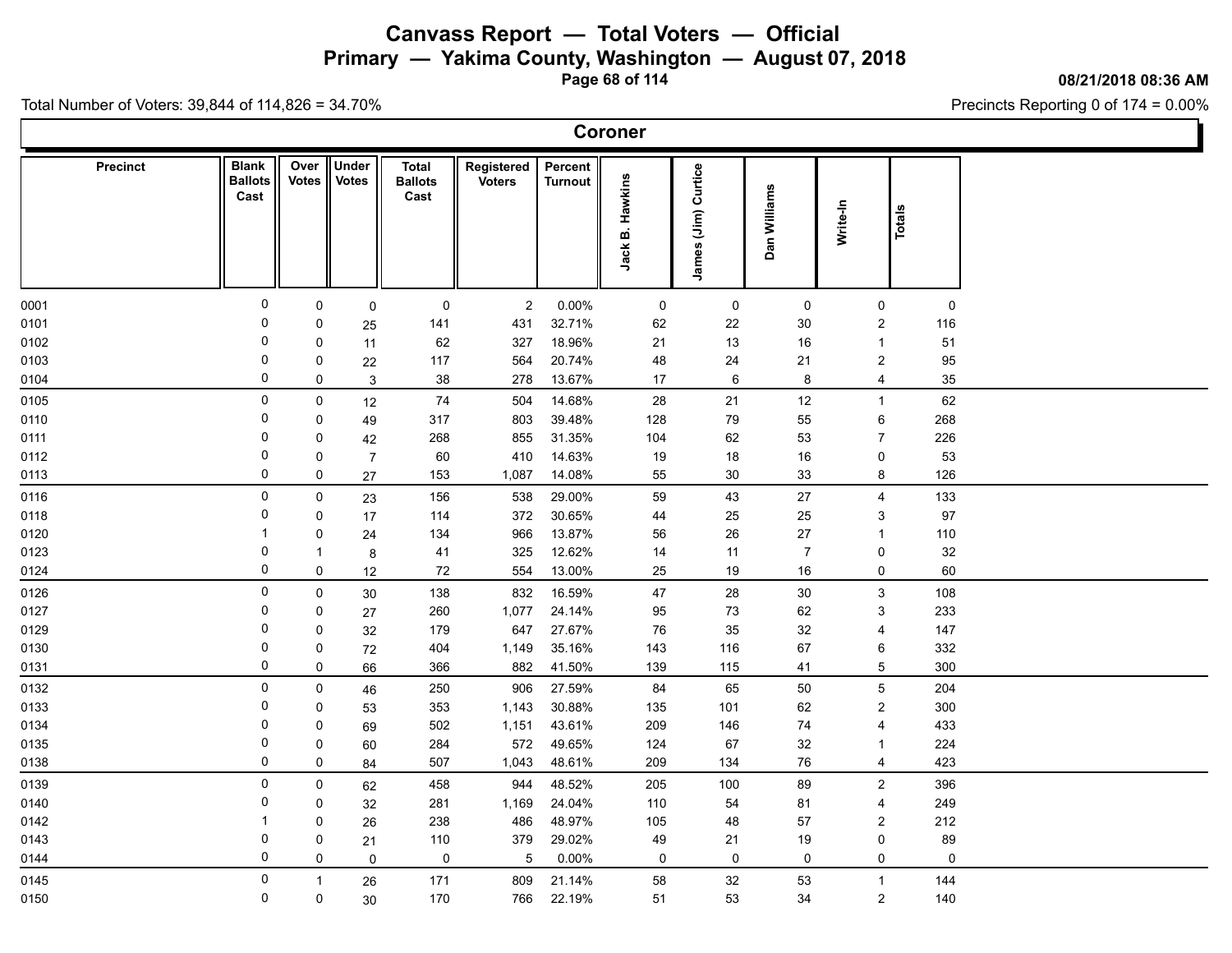**Primary — Yakima County, Washington — August 07, 2018**

**Page 69 of 114**

**08/21/2018 08:36 AM**

Ъ

Precincts Reporting 0 of 174 = 0.00%

| Coroner         |                                        |               |                       |                                 |                             |                           |                      |                        |                                  |                         |               |  |  |
|-----------------|----------------------------------------|---------------|-----------------------|---------------------------------|-----------------------------|---------------------------|----------------------|------------------------|----------------------------------|-------------------------|---------------|--|--|
| <b>Precinct</b> | <b>Blank</b><br><b>Ballots</b><br>Cast | Over<br>Votes | Under<br><b>Votes</b> | Total<br><b>Ballots</b><br>Cast | Registered<br><b>Voters</b> | Percent<br><b>Turnout</b> | Hawkins<br>ø<br>Jack | Curtice<br>James (Jim) | an Williams<br>$\mathbf{\Omega}$ | Write-In                | <b>Totals</b> |  |  |
| 0153            | $\mathbf 0$                            | $\mathsf{O}$  | 31                    | 299                             | 830                         | 36.02%                    | 137                  | 73                     | 57                               | $\overline{1}$          | 268           |  |  |
| 0154            | 0                                      | $\mathbf 1$   | 52                    | 368                             | 1,189                       | 30.95%                    | 157                  | 100                    | 53                               | $5\,$                   | 315           |  |  |
| 0155            | 0                                      | $\mathsf{O}$  | 39                    | 357                             | 873                         | 40.89%                    | 158                  | 91                     | 62                               | $\overline{7}$          | 318           |  |  |
| 0156            | $\mathbf 0$                            | $\mathsf 0$   | 23                    | 179                             | 684                         | 26.17%                    | 74                   | 40                     | 39                               | $\mathbf{3}$            | 156           |  |  |
| 0158            | 0                                      | 0             | 16                    | 98                              | 458                         | 21.40%                    | 37                   | 24                     | 20                               | $\overline{1}$          | 82            |  |  |
| 0162            | 0                                      | $\mathbf 0$   | 16                    | 96                              | 263                         | 36.50%                    | 41                   | 27                     | 11                               | $\overline{1}$          | 80            |  |  |
| 0163            | -1                                     | 0             | 58                    | 454                             | 804                         | 56.47%                    | 194                  | 134                    | 68                               | 0                       | 396           |  |  |
| 0167            | 0                                      | $\mathbf 0$   | 56                    | 479                             | 956                         | 50.10%                    | 219                  | 126                    | 72                               | 6                       | 423           |  |  |
| 0168            | 0                                      | $\mathsf{0}$  | 60                    | 410                             | 744                         | 55.11%                    | 192                  | 106                    | 49                               | 3                       | 350           |  |  |
| 0169            | 0                                      | $\mathbf 0$   | 85                    | 519                             | 1,071                       | 48.46%                    | 232                  | 103                    | 93                               | 6                       | 434           |  |  |
| 0170            | $\mathbf 0$                            | 0             | 29                    | 173                             | 457                         | 37.86%                    | 62                   | 48                     | 28                               | 6                       | 144           |  |  |
| 0171            | 0                                      | 0             | 27                    | 145                             | 333                         | 43.54%                    | 54                   | 39                     | 23                               | $\overline{2}$          | 118           |  |  |
| 0173            | 0                                      | $\mathbf 0$   | 26                    | 233                             | 668                         | 34.88%                    | 114                  | 46                     | 43                               | 4                       | 207           |  |  |
| 0175            | $\mathbf 0$                            | $\mathsf{O}$  | 24                    | 173                             | 439                         | 39.41%                    | 87                   | 37                     | 25                               | $\mathbf 0$             | 149           |  |  |
| 0177            | 0                                      | 0             | 56                    | 444                             | 1,048                       | 42.37%                    | 210                  | 99                     | 69                               | 10                      | 388           |  |  |
| 0179            | $\mathbf 0$                            | 0             | 57                    | 427                             | 894                         | 47.76%                    | 174                  | 117                    | 74                               | $\sqrt{5}$              | 370           |  |  |
| 0180            | 0                                      | 0             | 54                    | 364                             | 932                         | 39.06%                    | 149                  | 102                    | 53                               | 6                       | 310           |  |  |
| 0181            | $\mathbf 0$                            | $\mathbf 0$   | 56                    | 474                             | 948                         | 50.00%                    | 192                  | 119                    | 104                              | 3                       | 418           |  |  |
| 0182            | $\overline{1}$                         | $\mathbf 0$   | 67                    | 561                             | 1,270                       | 44.17%                    | 245                  | 128                    | 120                              | $\overline{1}$          | 494           |  |  |
| 0183            | 0                                      | $\mathbf 0$   | 44                    | 330                             | 727                         | 45.39%                    | 152                  | 83                     | 51                               | $\mathbf 0$             | 286           |  |  |
| 0185            | -1                                     | 0             | 71                    | 386                             | 868                         | 44.47%                    | 135                  | 111                    | 68                               | $\overline{1}$          | 315           |  |  |
| 0186            | 0                                      | 0             | 34                    | 239                             | 522                         | 45.79%                    | 126                  | 54                     | 23                               | $\overline{2}$          | 205           |  |  |
| 0187            | 0                                      | 0             | 46                    | 370                             | 819                         | 45.18%                    | 168                  | 115                    | 40                               | $\mathbf{1}$            | 324           |  |  |
| 0188            | $\mathbf 0$                            | $\mathsf{O}$  | 49                    | 327                             | 738                         | 44.31%                    | 131                  | 102                    | 44                               | $\overline{1}$          | 278           |  |  |
| 0189            | 0                                      | 0             | 50                    | 338                             | 750                         | 45.07%                    | 132                  | 98                     | 57                               | $\overline{1}$          | 288           |  |  |
| 0190            | 0                                      | 0             | 23                    | 224                             | 532                         | 42.11%                    | 104                  | 61                     | 35                               | $\overline{1}$          | 201           |  |  |
| 0191            | 0                                      | 0             | 0                     | 0                               | $\overline{1}$              | $0.00\%$                  | 0                    | $\mathsf{O}$           | 0                                | $\mathbf 0$             | 0             |  |  |
| 0192            | 0                                      | $\mathbf 0$   | 20                    | 193                             | 703                         | 27.45%                    | 84                   | 47                     | 39                               | 3                       | 173           |  |  |
| 0193            | $\mathsf 0$                            | $\mathsf{O}$  | 39                    | 222                             | 417                         | 53.24%                    | 99                   | 55                     | 29                               | $\mathsf{O}$            | 183           |  |  |
| 0301            | 0                                      | 0             | 13                    | 57                              | 305                         | 18.69%                    | 24                   | 10                     | 10                               | 0                       | 44            |  |  |
| 0302            | $\mathbf 0$                            | $\mathbf{0}$  | 40                    | 185                             | 871                         | 21.24%                    | 78                   | 24                     | 42                               | -1                      | 145           |  |  |
| 0303            | $\mathbf 0$                            | $\mathbf{0}$  | 33                    | 202                             | 964                         | 20.95%                    | 86                   | 37                     | 42                               | $\overline{\mathbf{4}}$ | 169           |  |  |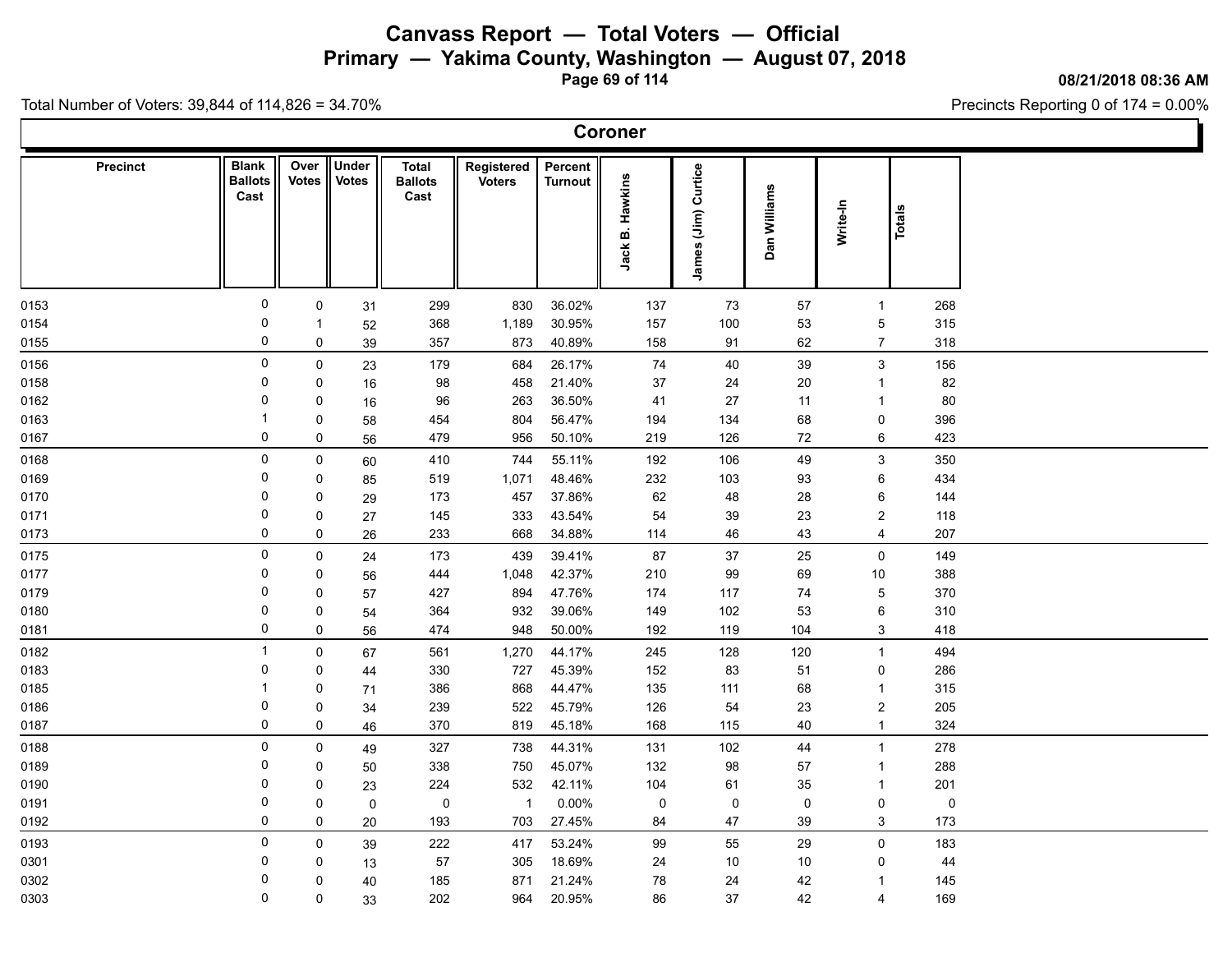**Primary — Yakima County, Washington — August 07, 2018**

**Page 70 of 114**

**08/21/2018 08:36 AM**

Ъ

Precincts Reporting 0 of 174 = 0.00%

Total Number of Voters: 39,844 of 114,826 = 34.70%

 $\Gamma$ 

|                 |                                        |                      |                       |                                        |                             |                           | Coroner              |                           |                |          |                                |                |  |
|-----------------|----------------------------------------|----------------------|-----------------------|----------------------------------------|-----------------------------|---------------------------|----------------------|---------------------------|----------------|----------|--------------------------------|----------------|--|
| <b>Precinct</b> | <b>Blank</b><br><b>Ballots</b><br>Cast | Over<br><b>Votes</b> | Under<br><b>Votes</b> | <b>Total</b><br><b>Ballots</b><br>Cast | Registered<br><b>Voters</b> | Percent<br><b>Turnout</b> | Hawkins<br>ø<br>Jack | James (Jim) Curtice       | Dan Williams   | Write-In | <b>Totals</b>                  |                |  |
| 0304            | 0                                      | $\mathsf{O}$         | 18                    | 92                                     | 246                         | 37.40%                    | 32                   | 19                        | 23             |          | 0                              | 74             |  |
| 0305            | $\mathbf 0$                            | $\mathsf 0$          | $\overline{1}$        | 8                                      | 33                          | 24.24%                    | $\overline{4}$       | $\mathbf{3}$              | $\mathsf 0$    |          | $\mathsf{O}$                   | $\overline{7}$ |  |
| 0306            | 0                                      | $\mathbf 0$          | 40                    | 274                                    | 919                         | 29.82%                    | 121                  | 37                        | 70             |          | 6                              | 234            |  |
| 0307            | $\Omega$                               | $\mathbf 0$          | 3                     | 13                                     | 74                          | 17.57%                    | 4                    | $\ensuremath{\mathsf{3}}$ | $\sqrt{3}$     |          | 0                              | $10$           |  |
| 0308            | 0                                      | $\mathbf 0$          | $\pmb{0}$             | $\overline{1}$                         | 6                           | 16.67%                    | 0                    | 0                         | $\overline{1}$ |          | 0                              | $\overline{1}$ |  |
| 0501            | $\Omega$                               | $\mathbf 0$          | 29                    | 206                                    | 1,037                       | 19.86%                    | 107                  | 28                        | 40             |          | $\overline{2}$                 | 177            |  |
| 0701            | 0                                      | $\mathbf 0$          | 17                    | 75                                     | 270                         | 27.78%                    | 35                   | 15                        | $\overline{7}$ |          | $\mathbf{1}$                   | 58             |  |
| 0901            | 0                                      | $\mathbf 0$          | 41                    | 126                                    | 623                         | 20.22%                    | 41                   | 11                        | 27             |          | 6                              | 85             |  |
| 1101            | 0                                      | $\mathbf 0$          | 25                    | 270                                    | 1,017                       | 26.55%                    | 88                   | 95                        | 57             |          | 5                              | 245            |  |
| 1103            | $\Omega$                               | $\mathbf 0$          | 34                    | 269                                    | 827                         | 32.53%                    | 117                  | 76                        | 40             |          | $\overline{2}$                 | 235            |  |
| 1301            | $\mathbf 0$                            | 0                    | 23                    | 200                                    | 475                         | 42.11%                    | 58                   | 91                        | 27             |          | $\mathbf{1}$                   | 177            |  |
| 1501            | $\mathbf 0$                            | 0                    | 66                    | 298                                    | 882                         | 33.79%                    | 96                   | 71                        | 62             |          | 3                              | 232            |  |
| 1502            | $\Omega$                               | $\overline{1}$       | 115                   | 512                                    | 1,143                       | 44.79%                    | 170                  | 132                       | 89             |          | 5                              | 396            |  |
| 1503            | 0                                      | $\mathbf 0$          | 86                    | 426                                    | 869                         | 49.02%                    | 145                  | 124                       | 68             |          | 3                              | 340            |  |
| 1504            | $\mathbf 0$                            | 0                    | 103                   | 473                                    | 1,084                       | 43.63%                    | 163                  | 119                       | 83             |          | 5                              | 370            |  |
| 1701            | $\mathbf 0$                            | 0                    | 38                    | 206                                    | 1,004                       | 20.52%                    | 70                   | 44                        | 50             |          | $\overline{4}$                 | 168            |  |
| 1703            | $\mathbf 0$                            | $\mathsf 0$          | 41                    | 195                                    | 767                         | 25.42%                    | $76\,$               | 43                        | 34             |          | $\mathbf{1}$                   | 154            |  |
| 1704            | 0                                      | $\mathbf 0$          | $\pmb{0}$             | 0                                      | 0                           | 0.00%                     | $\pmb{0}$            | 0                         | 0              |          | 0                              | $\mathsf 0$    |  |
| 1705            | 0                                      | $\mathbf 0$          | 67                    | 370                                    | 809                         | 45.74%                    | 170                  | 60                        | 70             |          | 3                              | 303            |  |
| 1706            | $\Omega$                               | $\mathsf 0$          | 33                    | 211                                    | 1,244                       | 16.96%                    | 97                   | 46                        | 32             |          | $\mathbf{3}$                   | 178            |  |
| 1708            | 0                                      | $\mathbf{1}$         | 43                    | 193                                    | 962                         | 20.06%                    | 83                   | 39                        | 26             |          | $\mathbf{1}$                   | 149            |  |
| 1901            | 0                                      | $\mathsf 0$          | 17                    | 109                                    | 437                         | 24.94%                    | 39                   | 22                        | 31             |          | $\mathbf 0$                    | 92             |  |
| 2101            | 0                                      | 0                    | 47                    | 187                                    | 1,011                       | 18.50%                    | 66                   | 35                        | 35             |          | 4                              | 140            |  |
| 2102            | 0                                      | 0                    | 40                    | 164                                    | 768                         | 21.35%                    | $70\,$               | 31                        | 21             |          | $\overline{c}$                 | 124            |  |
| 2103            | 0<br>0                                 | $\mathbf 0$          | 36                    | 178                                    | 1,083                       | 16.44%                    | 79                   | 27                        | 36             |          | 0                              | 142            |  |
| 2301            |                                        | 0                    | 38                    | 230                                    | 820                         | 28.05%                    | 96                   | 48                        | 46             |          | $\overline{2}$                 | 192            |  |
| 2303            | $\mathbf 0$                            | $\mathbf{1}$         | 41                    | 194                                    | 716                         | 27.09%                    | 75                   | 41                        | 33             |          | $\mathbf{3}$                   | 152            |  |
| 2306            | $\Omega$                               | $\mathbf 0$          | 31                    | 284                                    | 1,125                       | 25.24%                    | 122                  | 72                        | 54             |          | 5                              | 253            |  |
| 2501            | $\Omega$<br>0                          | $\mathbf 0$          | 39                    | 160                                    | 988                         | 16.19%                    | 67                   | 23                        | 26             |          | 5                              | 121            |  |
| 2502            | $\Omega$                               | $\mathbf{1}$         | 11                    | 65<br>171                              | 560<br>477                  | 11.61%<br>35.85%          | 23<br>59             | 16                        | 10             |          | $\overline{4}$<br>$\mathbf{1}$ | 53<br>148      |  |
| 2701            |                                        | 0                    | 23                    |                                        |                             |                           |                      | 61                        | 27             |          |                                |                |  |
| 2702            | $\overline{2}$                         | $\overline{2}$       | 64                    | 431                                    | 1,015                       | 42.46%                    | 172                  | 107                       | 86             |          | $\mathbf 0$                    | 365            |  |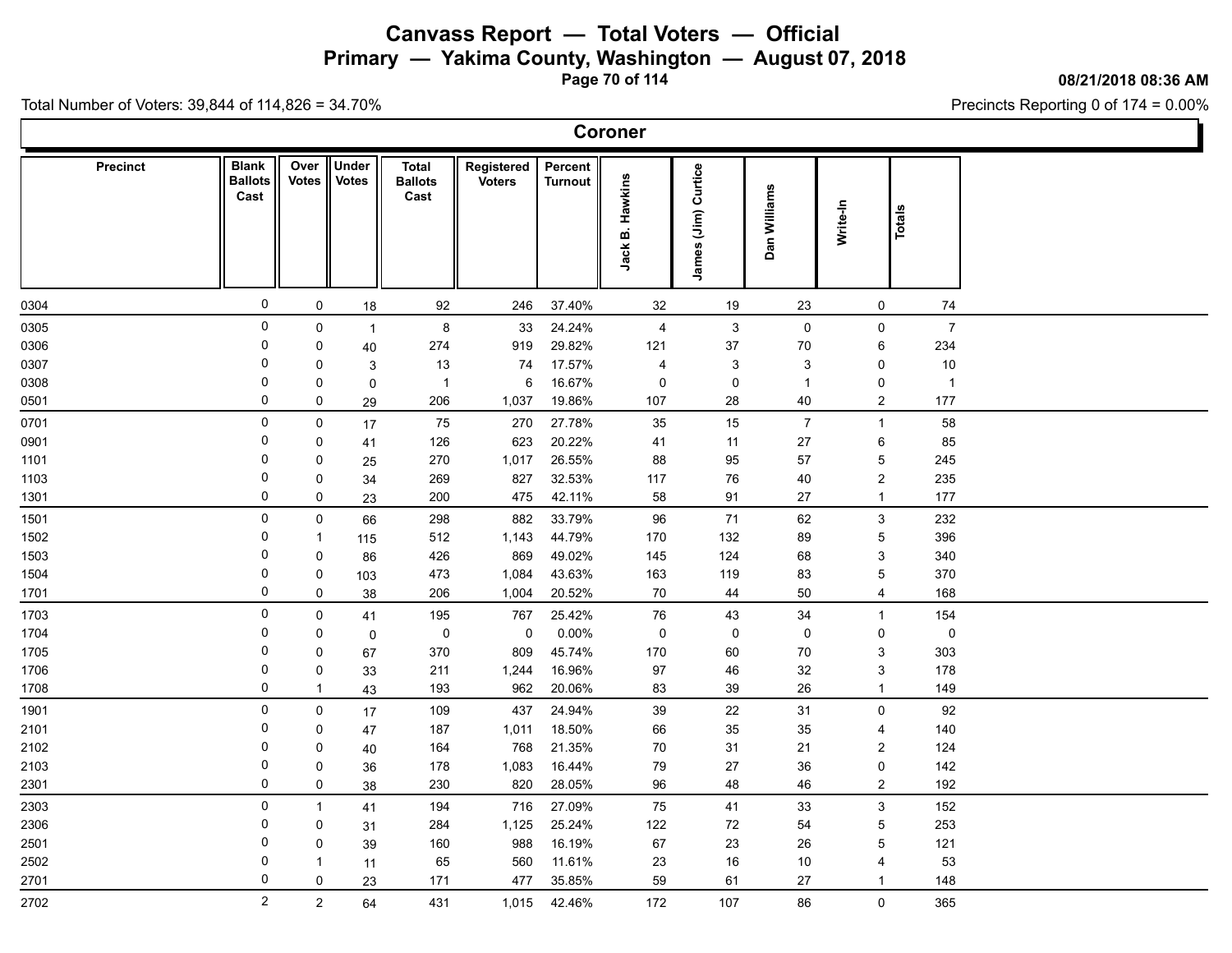**Primary — Yakima County, Washington — August 07, 2018**

**Page 71 of 114**

**08/21/2018 08:36 AM**

Precincts Reporting 0 of 174 = 0.00%

| <b>Coroner</b> |  |
|----------------|--|
|----------------|--|

| <b>Precinct</b> | <b>Blank</b><br><b>Ballots</b><br>Cast | Over<br><b>Votes</b> | Under<br><b>Votes</b> | <b>Total</b><br><b>Ballots</b><br>Cast | Registered<br><b>Voters</b> | Percent<br><b>Turnout</b> | <b>B. Hawkins</b><br><b>Jack</b> | James (Jim) Curtice | Dan Williams   | Write-In       | Totals              |        |  |
|-----------------|----------------------------------------|----------------------|-----------------------|----------------------------------------|-----------------------------|---------------------------|----------------------------------|---------------------|----------------|----------------|---------------------|--------|--|
| 3002            | $\mathbf{1}$                           | 0                    | $\boldsymbol{9}$      | 67                                     | 258                         | 25.97%                    | 31                               | 12                  | 14             |                | $\mathbf{1}$        | 58     |  |
| 3004            | 0                                      | 0                    | $\mathbf 0$           | 12                                     | 30                          | 40.00%                    | $\boldsymbol{9}$                 | $\pmb{0}$           | $\mathbf{3}$   |                | 0                   | 12     |  |
| 3100            | 0                                      | 0                    | 48                    | 273                                    | 834                         | 32.73%                    | 123                              | 50                  | 52             |                | 0                   | 225    |  |
| 3101            | 0                                      | $\pmb{0}$            | 17                    | 151                                    | 431                         | 35.03%                    | 72                               | 37                  | 25             |                | 0                   | 134    |  |
| 3102            | 0                                      | $\pmb{0}$            | 33                    | 233                                    | 884                         | 26.36%                    | 116                              | 37                  | 45             |                | $\overline{2}$      | 200    |  |
| 3103            | 0                                      | 0                    | 32                    | 159                                    | 711                         | 22.36%                    | 67                               | 24                  | 30             |                | 6                   | 127    |  |
| 3104            | 0                                      | $\pmb{0}$            | 58                    | 338                                    | 906                         | 37.31%                    | 160                              | 65                  | 54             | $\overline{1}$ |                     | 280    |  |
| 3105            | $\pmb{0}$                              | $\pmb{0}$            | $\bf 8$               | 25                                     | 109                         | 22.94%                    | $\overline{7}$                   | $\mathbf{3}$        | $\overline{7}$ |                | 0                   | 17     |  |
| 3106            | $\mathbf{1}$                           | $\mathbf{1}$         | 38                    | 263                                    | 688                         | 38.23%                    | 114                              | 65                  | 39             |                | 6                   | 224    |  |
| 3203            | 0                                      | $\mathbf 0$          | 32                    | 354                                    | 840                         | 42.14%                    | 152                              | 109                 | 60             |                | $\mathbf{1}$        | 322    |  |
| 3205            | 0                                      | 0                    | 61                    | 410                                    | 1,128                       | 36.35%                    | 160                              | 124                 | 61             |                | $\overline{4}$      | 349    |  |
| 3206            | $\pmb{0}$                              | $\mathbf 0$          | 64                    | 410                                    | 832                         | 49.28%                    | 190                              | 86                  | 64             |                | 6                   | 346    |  |
| 3208            | 0                                      | $\pmb{0}$            | $\overline{5}$        | 32                                     | 138                         | 23.19%                    | $\bf 8$                          | 13                  | $\,6\,$        |                | 0                   | 27     |  |
| 3301            | 0                                      | $\pmb{0}$            | 24                    | 215                                    | 567                         | 37.92%                    | 107                              | 46                  | 37             |                | $\mathbf{1}$        | 191    |  |
| 3303            | 0                                      | $\pmb{0}$            | 20                    | 116                                    | 426                         | 27.23%                    | 46                               | 30                  | 20             |                | $\mathsf{O}\xspace$ | 96     |  |
| 3304            | 0                                      | $\mathbf 0$          | 37                    | 317                                    | 798                         | 39.72%                    | 116                              | 104                 | 60             |                | 0                   | 280    |  |
| 3305            | 0                                      | $\pmb{0}$            | 26                    | 259                                    | 696                         | 37.21%                    | 97                               | 74                  | 62             |                | 0                   | 233    |  |
| 3308            | $\mathbf{1}$                           | $\pmb{0}$            | 29                    | 293                                    | 779                         | 37.61%                    | 113                              | 76                  | 75             |                | $\pmb{0}$           | 264    |  |
| 3309            | 0                                      | $\mathbf 0$          | 16                    | 168                                    | 731                         | 22.98%                    | 81                               | 26                  | 40             |                | $\overline{5}$      | 152    |  |
| 3310            | 0                                      | $\mathbf 0$          | 29                    | 225                                    | 1,088                       | 20.68%                    | 99                               | 49                  | 47             |                | $\mathbf{1}$        | 196    |  |
| 3311            | 0                                      | $\pmb{0}$            | 64                    | 468                                    | 1,041                       | 44.96%                    | 186                              | 108                 | 108            |                | $\overline{c}$      | 404    |  |
| 3401            | $\pmb{0}$                              | $\pmb{0}$            | 13                    | 81                                     | 526                         | 15.40%                    | 35                               | 17                  | 16             |                | $\mathbf 0$         | 68     |  |
| 3504            | 0                                      | $\pmb{0}$            | $\overline{c}$        | 8                                      | 22                          | 36.36%                    | $\boldsymbol{2}$                 | $\sqrt{3}$          | $\pmb{0}$      | $\overline{1}$ |                     | 6      |  |
| 3601            | $\mathbf 0$                            | $\mathbf 0$          | $\mathbf{1}$          | 32                                     | 57                          | 56.14%                    | 15                               | $\,6\,$             | 10             |                | $\mathbf 0$         | 31     |  |
| 3602            | 0                                      | $\pmb{0}$            | 55                    | 465                                    | 1,168                       | 39.81%                    | 151                              | 175                 | 82             |                | $\overline{2}$      | 410    |  |
| 3605            | 1                                      | 0                    | 45                    | 302                                    | 823                         | 36.70%                    | 118                              | 91                  | 44             |                | 4                   | 257    |  |
| 3701            | 0                                      | $\pmb{0}$            | 23                    | 208                                    | 757                         | 27.48%                    | 90                               | 41                  | 49             |                | 5                   | 185    |  |
| 3900            | 0                                      | $\pmb{0}$            | 49                    | 378                                    | 862                         | 43.85%                    | 146                              | 81                  | 99             |                | 3                   | 329    |  |
| 3901            | 0                                      | $\pmb{0}$            | 27                    | 180                                    | 425                         | 42.35%                    | 67                               | 51                  | 35             |                | $\mathsf{O}\xspace$ | 153    |  |
| 3902            | 0                                      | $\pmb{0}$            | 23                    | 113                                    | 364                         | 31.04%                    | 44                               | 24                  | 22             |                | 0                   | $90\,$ |  |
| 3903            | 0                                      | $\pmb{0}$            | 71                    | 504                                    | 1,136                       | 44.37%                    | 185                              | 129                 | 115            |                | $\overline{4}$      | 433    |  |
| 3904            | $\mathbf{0}$                           | $\mathbf 0$          | 50                    | 347                                    | 790                         | 43.92%                    | 141                              | 99                  | 52             |                | 5                   | 297    |  |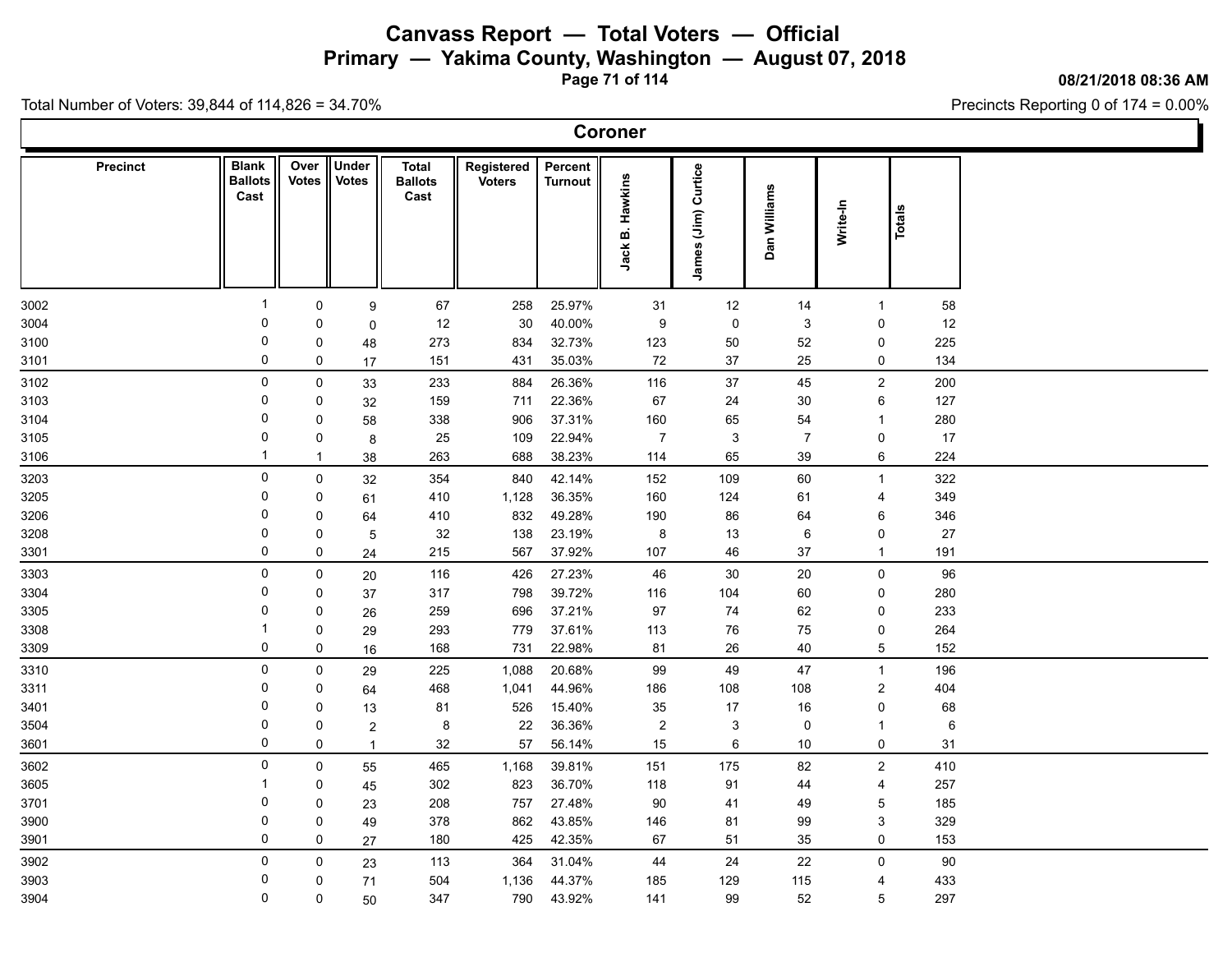**Primary — Yakima County, Washington — August 07, 2018**

**Page 72 of 114**

**08/21/2018 08:36 AM**

Precincts Reporting 0 of 174 = 0.00%

| <b>Coroner</b> |  |
|----------------|--|
|----------------|--|

| Precinct | <b>Blank</b><br><b>Ballots</b><br>Cast | Over<br><b>Votes</b> | Under<br><b>Votes</b> | <b>Total</b><br><b>Ballots</b><br>Cast | Registered<br><b>Voters</b> | Percent<br><b>Turnout</b> |                 |                     |              |          |                            |  |
|----------|----------------------------------------|----------------------|-----------------------|----------------------------------------|-----------------------------|---------------------------|-----------------|---------------------|--------------|----------|----------------------------|--|
|          |                                        |                      |                       |                                        |                             |                           | Jack B. Hawkins | James (Jim) Curtice | Dan Williams | Write-In | Totals                     |  |
| 3905     | $\mathsf{O}\xspace$                    | $\pmb{0}$            | $\overline{5}$        | 106                                    | 256                         | 41.41%                    | 46              | 45                  | 10           |          | $\mathsf{O}\xspace$<br>101 |  |
| 4001     | $\mathsf{O}\xspace$                    | $\mathbf 0$          | $\bf 8$               | 88                                     | 492                         | 17.89%                    | 47              | 17                  | 15           |          | 80<br>$\overline{1}$       |  |
| 4002     | 0                                      | $\pmb{0}$            | 13                    | 82                                     | 321                         | 25.55%                    | $37\,$          | $\boldsymbol{9}$    | 19           |          | 69<br>4                    |  |
| 4003     | 0                                      | $\mathbf{1}$         | 56                    | 417                                    | 1,179                       | 35.37%                    | 174             | 107                 | 77           |          | $\overline{2}$<br>360      |  |
| 4005     | 0                                      | 0                    | 28                    | 186                                    | 434                         | 42.86%                    | 75              | $47\,$              | 35           |          | 158<br>$\mathbf{1}$        |  |
| 4102     | 0                                      | $\pmb{0}$            | 44                    | 383                                    | 776                         | 49.36%                    | 164             | 109                 | 65           |          | 339<br>$\mathbf{1}$        |  |
| 4104     | $\pmb{0}$                              | $\mathbf 0$          | 27                    | 231                                    | 640                         | 36.09%                    | 100             | 44                  | 58           |          | $\overline{2}$<br>204      |  |
| 4105     | 0                                      | $\pmb{0}$            | 19                    | 138                                    | 385                         | 35.84%                    | 49              | $30\,$              | 39           |          | 119<br>$\mathbf{1}$        |  |
| 4106     | 0                                      | 0                    | 38                    | 276                                    | 658                         | 41.95%                    | 102             | 81                  | 51           |          | 238<br>4                   |  |
| 4108     | $\pmb{0}$                              | $\mathbf 0$          | 68                    | 263                                    | 528                         | 49.81%                    | 76              | 79                  | 39           |          | 195<br>$\overline{1}$      |  |
| 4109     | 0                                      | 0                    | 55                    | 371                                    | 1,148                       | 32.32%                    | 175             | 68                  | 71           |          | $\overline{2}$<br>316      |  |
| 4111     | 0                                      | $\pmb{0}$            | 32                    | 384                                    | 857                         | 44.81%                    | 143             | 146                 | 62           |          | 352<br>$\mathbf{1}$        |  |
| 4112     | 0                                      | $\pmb{0}$            | 97                    | 568                                    | 1,179                       | 48.18%                    | 216             | 147                 | 106          |          | $\mathbf{2}$<br>471        |  |
| 4114     | 0                                      | $\mathbf 0$          | 30                    | 286                                    | 782                         | 36.57%                    | 122             | 90                  | 44           |          | $\pmb{0}$<br>256           |  |
| 4115     | 0                                      | $\mathbf 0$          | 35                    | 277                                    | 627                         | 44.18%                    | 83              | 111                 | 45           |          | 3<br>242                   |  |
| 4303     | 1                                      | $\mathbf 0$          | 21                    | 88                                     | 270                         | 32.59%                    | 31              | 19                  | 17           |          | 67<br>$\mathbf 0$          |  |
| 4401     | $\mathbf{1}$                           | $\mathbf 0$          | 23                    | 167                                    | 430                         | 38.84%                    | 64              | 57                  | 21           |          | $\overline{2}$<br>144      |  |
| 4402     | $\mathbf 0$                            | $\mathbf 0$          | 42                    | 234                                    | 562                         | 41.64%                    | 81              | 66                  | 41           |          | 192<br>4                   |  |
| 4501     | 0                                      | $\mathbf 0$          | $\overline{7}$        | 63                                     | 291                         | 21.65%                    | 18              | $\boldsymbol{9}$    | 26           |          | 56<br>$\mathbf{3}$         |  |
| 4503     | 0                                      | $\pmb{0}$            | $\mathbf{1}$          | 33                                     | 73                          | 45.21%                    | 8               | 13                  | 11           |          | 32<br>$\mathbf 0$          |  |
| 4504     | 1                                      | $\mathbf 0$          | 47                    | 271                                    | 575                         | 47.13%                    | 120             | 55                  | 45           |          | 224<br>4                   |  |
| 4601     | $\pmb{0}$                              | $\mathbf 0$          | 19                    | 148                                    | 303                         | 48.84%                    | 65              | 43                  | 21           |          | 129<br>$\mathbf 0$         |  |
| 4602     | 0                                      | $\pmb{0}$            | 35                    | 217                                    | 543                         | 39.96%                    | 77              | 62                  | 40           |          | $\mathbf{3}$<br>182        |  |
| 4603     | 0                                      | $\pmb{0}$            | 85                    | 446                                    | 889                         | 50.17%                    | 177             | 115                 | 64           |          | $\mathbf 5$<br>361         |  |
| 4604     | 0                                      | $\mathbf 0$          | 34                    | 194                                    | 356                         | 54.49%                    | 67              | 74                  | 19           |          | 160<br>0                   |  |
| 4605     | 0                                      | $\pmb{0}$            | 17                    | 149                                    | 447                         | 33.33%                    | 62              | 41                  | 29           |          | 132<br>0                   |  |
| 4606     | $\mathbf{1}$                           | $\mathbf 0$          | 61                    | 441                                    | 1,061                       | 41.56%                    | 174             | 117                 | 83           |          | 6<br>380                   |  |
| 4609     | 0                                      | $\pmb{0}$            | $\overline{4}$        | 125                                    | 337                         | 37.09%                    | 68              | 26                  | 27           |          | $\mathsf{O}$<br>121        |  |
| 4615     | 0                                      | $\mathbf 0$          | 41                    | 210                                    | 708                         | 29.66%                    | 85              | 48                  | 35           |          | 169<br>$\overline{1}$      |  |
| 4616     | 0                                      | $\pmb{0}$            | 15                    | 122                                    | 322                         | 37.89%                    | 56              | 25                  | 25           |          | 107<br>$\mathbf{1}$        |  |
| 4618     | $\Omega$                               | $\pmb{0}$            | 21                    | 182                                    | 566                         | 32.16%                    | 87              | 33                  | 39           |          | $\sqrt{2}$<br>161          |  |
| 4623     | $\mathbf{0}$                           | $\mathbf 0$          | $\overline{4}$        | 39                                     | 118                         | 33.05%                    | 19              | $\bf 8$             | 8            |          | $\mathbf 0$<br>35          |  |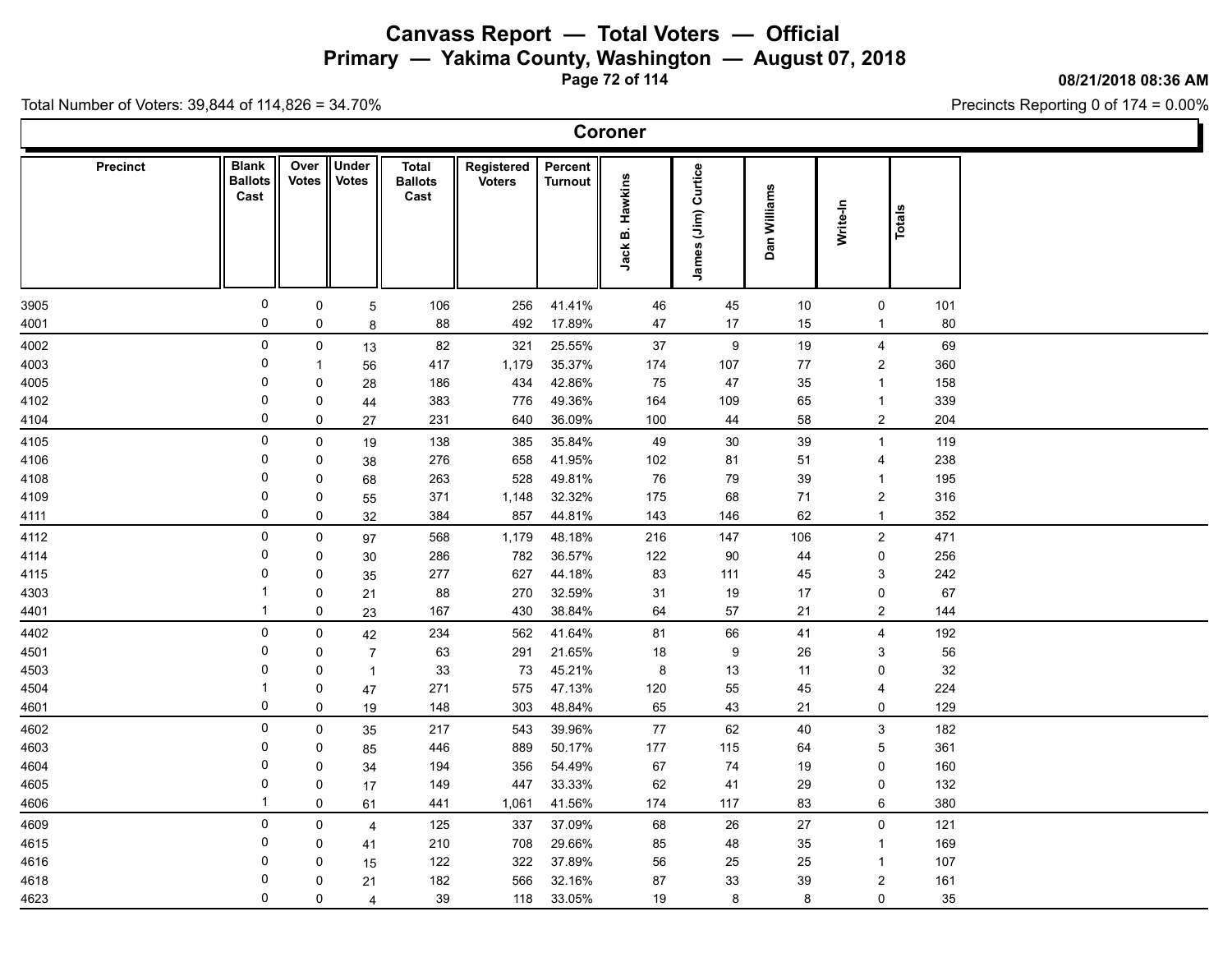**Primary — Yakima County, Washington — August 07, 2018**

**Page 73 of 114**

**08/21/2018 08:36 AM**

Precincts Reporting 0 of 174 = 0.00%

Total Number of Voters: 39,844 of 114,826 = 34.70%

Γ

|                 | Coroner                                |                      |                       |                                        |                             |                    |                      |                                       |                 |                |               |  |  |  |
|-----------------|----------------------------------------|----------------------|-----------------------|----------------------------------------|-----------------------------|--------------------|----------------------|---------------------------------------|-----------------|----------------|---------------|--|--|--|
| <b>Precinct</b> | <b>Blank</b><br><b>Ballots</b><br>Cast | Over<br><b>Votes</b> | Under<br><b>Votes</b> | <b>Total</b><br><b>Ballots</b><br>Cast | Registered<br><b>Voters</b> | Percent<br>Turnout | Hawkins<br>m<br>Jack | Curtice<br>์<br>เรื่อง<br>อิ<br>James | Williams<br>Dan | Write-In       | <b>Totals</b> |  |  |  |
| 4624            |                                        | $\mathbf 0$          | 19                    | 150                                    | 322                         | 46.58%             | 86                   | 30                                    | 15              | 0              | 131           |  |  |  |
| 4628            |                                        | 0                    | 5                     | 100                                    | 355                         | 28.17%             | 47                   | 23                                    | 23              | 2              | 95            |  |  |  |
| 4801            |                                        | 0                    | 38                    | 459                                    | 1,170                       | 39.23%             | 208                  | 136                                   | 76              |                | 421           |  |  |  |
| 4802            |                                        | $\mathbf 0$          | 95                    | 597                                    | 1,232                       | 48.46%             | 262                  | 142                                   | 98              | 0              | 502           |  |  |  |
| 5001            | 0                                      | 0                    | 11                    | 75                                     | 261                         | 28.74%             | 34                   | 12                                    | 18              | 0              | 64            |  |  |  |
| 5003            | 0                                      | 0                    | 31                    | 307                                    | 773                         | 39.72%             | 139                  | 84                                    | 52              |                | 276           |  |  |  |
| 5010            |                                        | 0                    | 18                    | 120                                    | 229                         | 52.40%             | 46                   | 31                                    | 23              | $\overline{c}$ | 102           |  |  |  |
| 5012            |                                        | 0                    | 35                    | 206                                    | 1,055                       | 19.53%             | 100                  | 43                                    | 28              | 0              | 171           |  |  |  |
| 5014            |                                        | 0                    | 38                    | 314                                    | 803                         | 39.10%             | 137                  | 85                                    | 53              |                | 276           |  |  |  |
| 5016            | 0                                      | 0                    | 28                    | 202                                    | 474                         | 42.62%             | 82                   | 50                                    | 42              | 0              | 174           |  |  |  |
| 5020            | 0                                      | $\mathbf 0$          | 35                    | 217                                    | 460                         | 47.17%             | 96                   | 58                                    | 25              | 3              | 182           |  |  |  |
| 5101            | 0                                      | 0                    | 35                    | 171                                    | 384                         | 44.53%             | 65                   | 50                                    | 20              |                | 136           |  |  |  |
| 5202            | 0                                      | 0                    | 0                     | 0                                      | 5                           | $0.00\%$           | 0                    | $\mathbf 0$                           | 0               | 0              | 0             |  |  |  |
| Provisional     | 0                                      | $\Omega$             | $\mathbf 0$           | 0                                      | $\mathbf 0$                 | $0.00\%$           | 0                    | $\mathbf 0$                           | $\Omega$        | $\Omega$       | $\Omega$      |  |  |  |
| <b>Totals:</b>  | 15                                     | 11                   | 5,951                 | 39,844                                 | 114,826                     |                    | 16,329               | 10,022                                | 7,155           | 376            | 33,882        |  |  |  |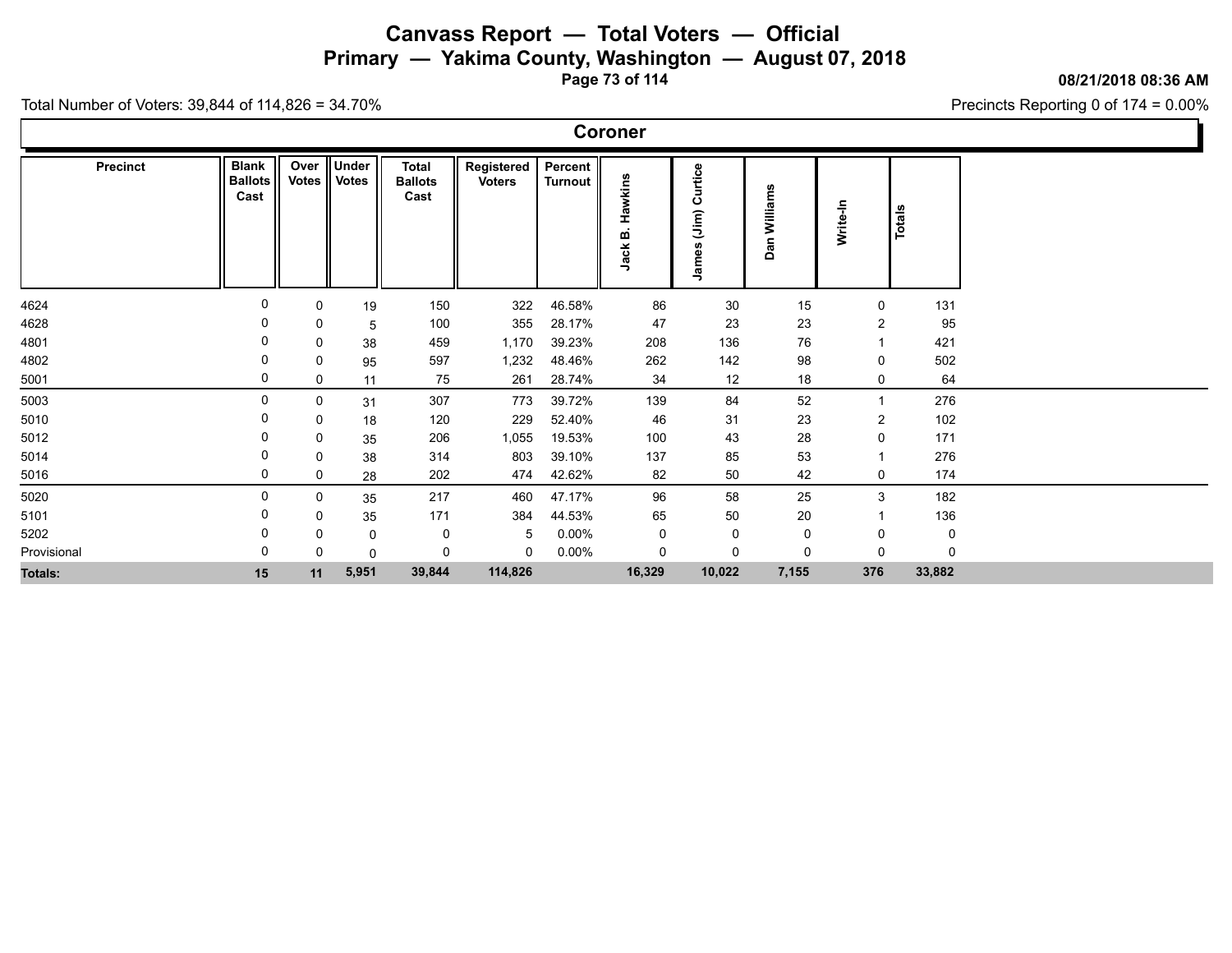**Primary — Yakima County, Washington — August 07, 2018**

**Page 74 of 114**

**08/21/2018 08:36 AM**

Precincts Reporting 0 of 174 = 0.00%

| <b>Prosecuting Attorney</b> |                                        |             |                            |                                        |                             |                           |                            |                 |             |  |  |  |  |
|-----------------------------|----------------------------------------|-------------|----------------------------|----------------------------------------|-----------------------------|---------------------------|----------------------------|-----------------|-------------|--|--|--|--|
| <b>Precinct</b>             | <b>Blank</b><br><b>Ballots</b><br>Cast | Votes       | Over Under<br><b>Votes</b> | <b>Total</b><br><b>Ballots</b><br>Cast | Registered<br><b>Voters</b> | Percent<br><b>Turnout</b> | <b>Brusic</b><br>Joseph A. | Write-In        | Totals      |  |  |  |  |
| 0001                        | $\mathbf 0$                            | 0           | $\mathsf 0$                | 0                                      | $\overline{c}$              | $0.00\%$                  | 0                          | $\mathbf 0$     | $\mathbf 0$ |  |  |  |  |
| 0101                        | 0                                      | 0           | 37                         | 141                                    | 431                         | 32.71%                    | 101                        | 3               | 104         |  |  |  |  |
| 0102                        | $\mathbf 0$                            | 0           | 17                         | 62                                     | 327                         | 18.96%                    | 42                         | $\mathbf{3}$    | 45          |  |  |  |  |
| 0103                        | 0                                      | 0           | 31                         | 117                                    | 564                         | 20.74%                    | 84                         | $\overline{c}$  | 86          |  |  |  |  |
| 0104                        | 0                                      | 0           | 4                          | 38                                     | 278                         | 13.67%                    | 29                         | $\mathbf 5$     | 34          |  |  |  |  |
| 0105                        | $\mathsf{O}\xspace$                    | $\mathsf 0$ | 21                         | $74$                                   | 504                         | 14.68%                    | 49                         | $\overline{4}$  | 53          |  |  |  |  |
| 0110                        | 0                                      | 0           | 85                         | 317                                    | 803                         | 39.48%                    | 219                        | 13              | 232         |  |  |  |  |
| 0111                        | 0                                      | 0           | 45                         | 268                                    | 855                         | 31.35%                    | 216                        | $\overline{7}$  | 223         |  |  |  |  |
| 0112                        | 0                                      | 0           | 12                         | 60                                     | 410                         | 14.63%                    | 46                         | $\overline{2}$  | 48          |  |  |  |  |
| 0113                        | 0                                      | 0           | 47                         | 153                                    | 1,087                       | 14.08%                    | 99                         | $\overline{7}$  | 106         |  |  |  |  |
| 0116                        | 0                                      | 0           | 49                         | 156                                    | 538                         | 29.00%                    | 101                        | $6\phantom{.}6$ | 107         |  |  |  |  |
| 0118                        | 0                                      | $\mathbf 0$ | 33                         | 114                                    | 372                         | 30.65%                    | 79                         | $\overline{2}$  | 81          |  |  |  |  |
| 0120                        | -1                                     | 0           | 40                         | 134                                    | 966                         | 13.87%                    | 89                         | 5               | 94          |  |  |  |  |
| 0123                        | 0                                      | 0           | 11                         | 41                                     | 325                         | 12.62%                    | 29                         | $\mathbf{1}$    | $30\,$      |  |  |  |  |
| 0124                        | 0                                      | 0           | 17                         | 72                                     | 554                         | 13.00%                    | 53                         | $\overline{a}$  | 55          |  |  |  |  |
| 0126                        | $\mathbf 0$                            | $\mathbf 0$ | 50                         | 138                                    | 832                         | 16.59%                    | 84                         | $\overline{4}$  | 88          |  |  |  |  |
| 0127                        | 0                                      | 0           | 51                         | 260                                    | 1,077                       | 24.14%                    | 198                        | 11              | 209         |  |  |  |  |
| 0129                        | 0                                      | 0           | 40                         | 179                                    | 647                         | 27.67%                    | 128                        | 11              | 139         |  |  |  |  |
| 0130                        | 0                                      | 0           | 110                        | 404                                    | 1,149                       | 35.16%                    | 287                        | $\overline{7}$  | 294         |  |  |  |  |
| 0131                        | 0                                      | 0           | 118                        | 366                                    | 882                         | 41.50%                    | 240                        | 8               | 248         |  |  |  |  |
| 0132                        | 0                                      | $\mathbf 0$ | 59                         | 250                                    | 906                         | 27.59%                    | 183                        | 8               | 191         |  |  |  |  |
| 0133                        | 0                                      | 0           | 75                         | 353                                    | 1,143                       | 30.88%                    | 275                        | $\mathbf{3}$    | 278         |  |  |  |  |
| 0134                        | 0                                      | 0           | 110                        | 502                                    | 1,151                       | 43.61%                    | 386                        | 6               | 392         |  |  |  |  |
| 0135                        | 0                                      | 0           | 76                         | 284                                    | 572                         | 49.65%                    | 206                        | $\overline{c}$  | 208         |  |  |  |  |
| 0138                        | 0                                      | 0           | 112                        | 507                                    | 1,043                       | 48.61%                    | 387                        | 8               | 395         |  |  |  |  |
| 0139                        | $\mathbf 0$                            | 0           | 98                         | 458                                    | 944                         | 48.52%                    | 357                        | $\mathbf{3}$    | 360         |  |  |  |  |
| 0140                        | 0                                      | 0           | 57                         | 281                                    | 1,169                       | 24.04%                    | 218                        | 6               | 224         |  |  |  |  |
| 0142                        | $\mathbf{1}$                           | 0           | 41                         | 238                                    | 486                         | 48.97%                    | 193                        | 4               | 197         |  |  |  |  |
| 0143                        | 0                                      | 0           | 31                         | 110                                    | 379                         | 29.02%                    | 78                         | -1              | 79          |  |  |  |  |
| 0144                        | $\mathbf 0$                            | $\mathbf 0$ | $\mathbf 0$                | 0                                      | $\overline{5}$              | 0.00%                     | $\mathbf 0$                | $\mathsf{O}$    | 0           |  |  |  |  |
| 0145                        | 0                                      | $\mathsf 0$ | 38                         | 171                                    | 809                         | 21.14%                    | 127                        | $6\phantom{.}6$ | 133         |  |  |  |  |
| 0150                        | 0                                      | 0           | 46                         | 170                                    | 766                         | 22.19%                    | 120                        | 4               | 124         |  |  |  |  |
|                             |                                        |             |                            |                                        |                             |                           |                            |                 |             |  |  |  |  |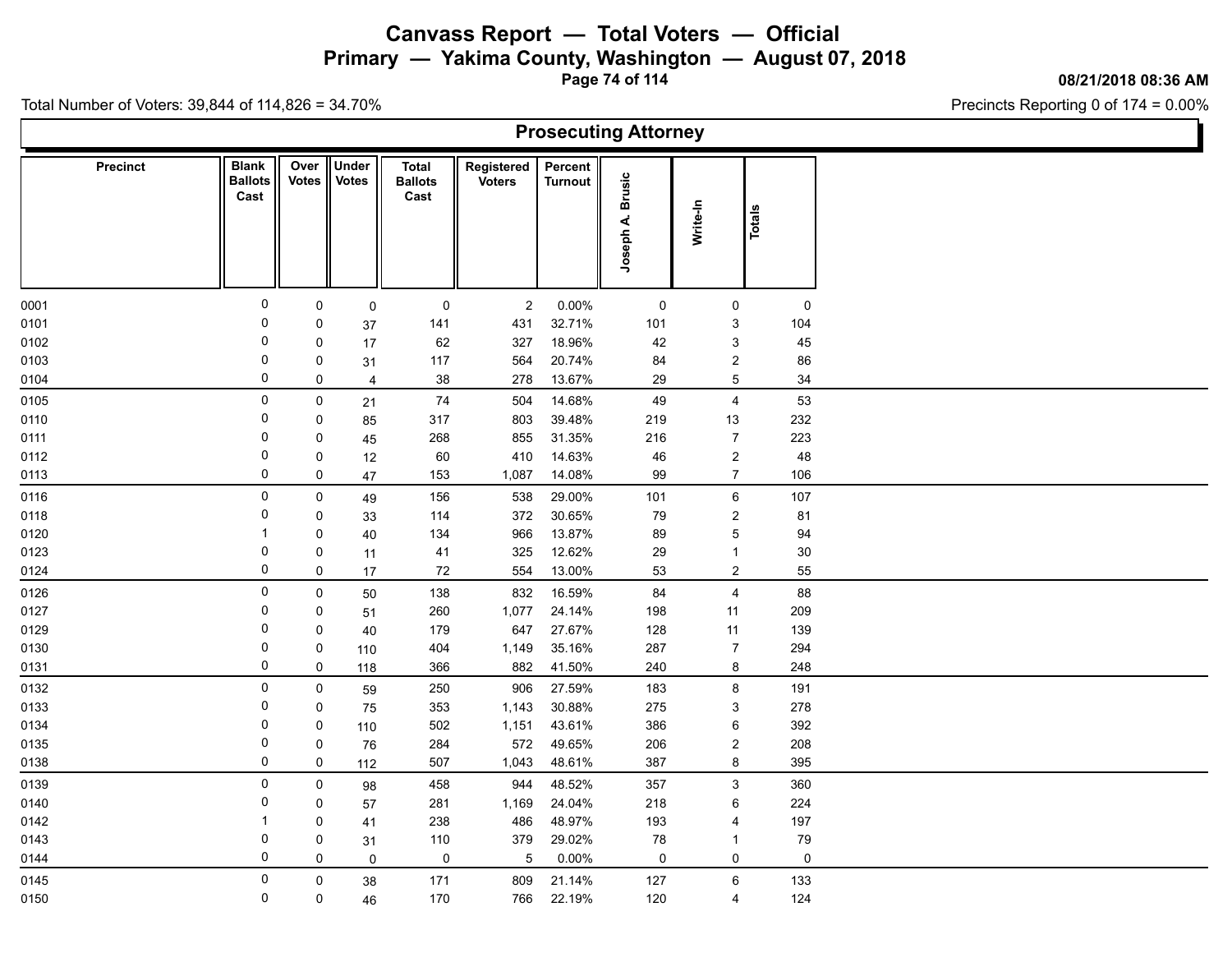**Primary — Yakima County, Washington — August 07, 2018**

**Page 75 of 114**

**08/21/2018 08:36 AM**

Ъ

Precincts Reporting 0 of 174 = 0.00%

Total Number of Voters: 39,844 of 114,826 = 34.70%

Г

| <b>Prosecuting Attorney</b> |                                        |                      |                              |                                        |                             |                    |                            |                         |           |  |  |  |  |
|-----------------------------|----------------------------------------|----------------------|------------------------------|----------------------------------------|-----------------------------|--------------------|----------------------------|-------------------------|-----------|--|--|--|--|
| <b>Precinct</b>             | <b>Blank</b><br><b>Ballots</b><br>Cast | Over<br><b>Votes</b> | <b>Under</b><br><b>Votes</b> | <b>Total</b><br><b>Ballots</b><br>Cast | Registered<br><b>Voters</b> | Percent<br>Turnout | <b>Brusic</b><br>Joseph A. | Write-In                | Totals    |  |  |  |  |
| 0153                        | 0                                      | $\mathbf 0$          | 60                           | 299                                    | 830                         | 36.02%             | 235                        | 4                       | 239       |  |  |  |  |
| 0154                        | 0                                      | $\mathbf 0$          | 78                           | 368                                    | 1,189                       | 30.95%             | 279                        | 11                      | 290       |  |  |  |  |
| 0155                        | $\mathsf 0$                            | $\mathbf 0$          | 72                           | 357                                    | 873                         | 40.89%             | 280                        | 5                       | 285       |  |  |  |  |
| 0156                        | 0                                      | $\mathbf 0$          | 39                           | 179                                    | 684                         | 26.17%             | 135                        | 5                       | 140       |  |  |  |  |
| 0158                        | $\mathbf 0$                            | $\mathbf 0$          | 29                           | 98                                     | 458                         | 21.40%             | 68                         | $\mathbf{1}$            | 69        |  |  |  |  |
| 0162                        | $\mathbf{0}$                           | 0                    | 24                           | 96                                     | 263                         | 36.50%             | $70\,$                     | $\overline{\mathbf{c}}$ | 72        |  |  |  |  |
| 0163                        |                                        | $\mathbf 0$          | 98                           | 454                                    | 804                         | 56.47%             | 351                        | $\overline{5}$          | 356       |  |  |  |  |
| 0167                        | 0                                      | 0                    | 96                           | 479                                    | 956                         | 50.10%             | 372                        | 11                      | 383       |  |  |  |  |
| 0168                        | 0                                      | $\mathbf 0$          | 87                           | 410                                    | 744                         | 55.11%             | 317                        | 6                       | 323       |  |  |  |  |
| 0169                        | $\mathbf 0$                            | $\mathsf{O}$         | 128                          | 519                                    | 1,071                       | 48.46%             | 383                        | 8                       | 391       |  |  |  |  |
| 0170                        | 0                                      | 0                    | 53                           | 173                                    | 457                         | 37.86%             | 115                        | 5                       | 120       |  |  |  |  |
| 0171                        | 0                                      | 0                    | 31                           | 145                                    | 333                         | 43.54%             | 110                        | $\overline{4}$          | 114       |  |  |  |  |
| 0173                        | 0                                      | 0                    | 44                           | 233                                    | 668                         | 34.88%             | 186                        | 3                       | 189       |  |  |  |  |
| 0175                        | 0                                      | $\mathbf 0$          | 40                           | 173                                    | 439                         | 39.41%             | 133                        | $\mathsf{O}\xspace$     | 133       |  |  |  |  |
| 0177                        | $\Omega$                               | $\mathbf 0$          | 92                           | 444                                    | 1,048                       | 42.37%             | 339                        | 13                      | 352       |  |  |  |  |
| 0179                        | 0                                      | 0                    | 77                           | 427                                    | 894                         | 47.76%             | 344                        | $\,6$                   | 350       |  |  |  |  |
| 0180                        | 0                                      | 0                    | $72\,$                       | 364                                    | 932                         | 39.06%             | 280                        | $12$                    | 292       |  |  |  |  |
| 0181                        | $\mathbf 0$                            | $\mathsf{O}\xspace$  | 102                          | 474                                    | 948                         | 50.00%             | 370                        | $\overline{\mathbf{c}}$ | 372       |  |  |  |  |
| 0182                        | -1                                     | $\mathbf 0$          | 104                          | 561                                    | 1,270                       | 44.17%             | 451                        | 6                       | 457       |  |  |  |  |
| 0183                        | 0                                      | 0                    | 65                           | 330                                    | 727                         | 45.39%             | 264                        | $\mathbf{1}$            | 265       |  |  |  |  |
| 0185                        |                                        | 0                    | 90                           | 386                                    | 868                         | 44.47%             | 296                        | 0                       | 296       |  |  |  |  |
| 0186                        | 0                                      | $\mathbf 0$          | 42                           | 239                                    | 522                         | 45.79%             | 196                        | $\mathbf{1}$            | 197       |  |  |  |  |
| 0187                        | $\mathbf 0$                            | 0                    | 82                           | 370                                    | 819                         | 45.18%             | 282                        | 6                       | 288       |  |  |  |  |
| 0188                        | $\mathbf 0$                            | $\mathbf 0$          | 74                           | 327                                    | 738                         | 44.31%             | 251                        | $\overline{\mathbf{c}}$ | 253       |  |  |  |  |
| 0189                        | 0                                      | 0                    | 68                           | 338                                    | 750                         | 45.07%             | 269                        | $\mathbf{1}$            | 270       |  |  |  |  |
| 0190                        | 0                                      | 0                    | 39                           | 224                                    | 532                         | 42.11%             | 182                        | 3                       | 185       |  |  |  |  |
| 0191                        | 0                                      | $\pmb{0}$            | $\mathsf{O}\xspace$          | $\pmb{0}$                              | $\overline{1}$              | $0.00\%$           | $\pmb{0}$                  | $\pmb{0}$               | $\pmb{0}$ |  |  |  |  |
| 0192                        | 0                                      | 0                    | 34                           | 193                                    | 703                         | 27.45%             | 156                        | $\mathfrak{S}$          | 159       |  |  |  |  |
| 0193                        | $\mathbf 0$                            | $\mathbf 0$          | 51                           | 222                                    | 417                         | 53.24%             | 171                        | 0                       | 171       |  |  |  |  |
| 0301                        | 0                                      | 0                    | 16                           | 57                                     | 305                         | 18.69%             | 40                         | $\mathbf{1}$            | 41        |  |  |  |  |
| 0302                        | 0                                      | $\mathbf 0$          | 57                           | 185                                    | 871                         | 21.24%             | 124                        | 4                       | 128       |  |  |  |  |
| 0303                        | $\mathbf 0$                            | 0                    | 55                           | 202                                    | 964                         | 20.95%             | 144                        | 3                       | 147       |  |  |  |  |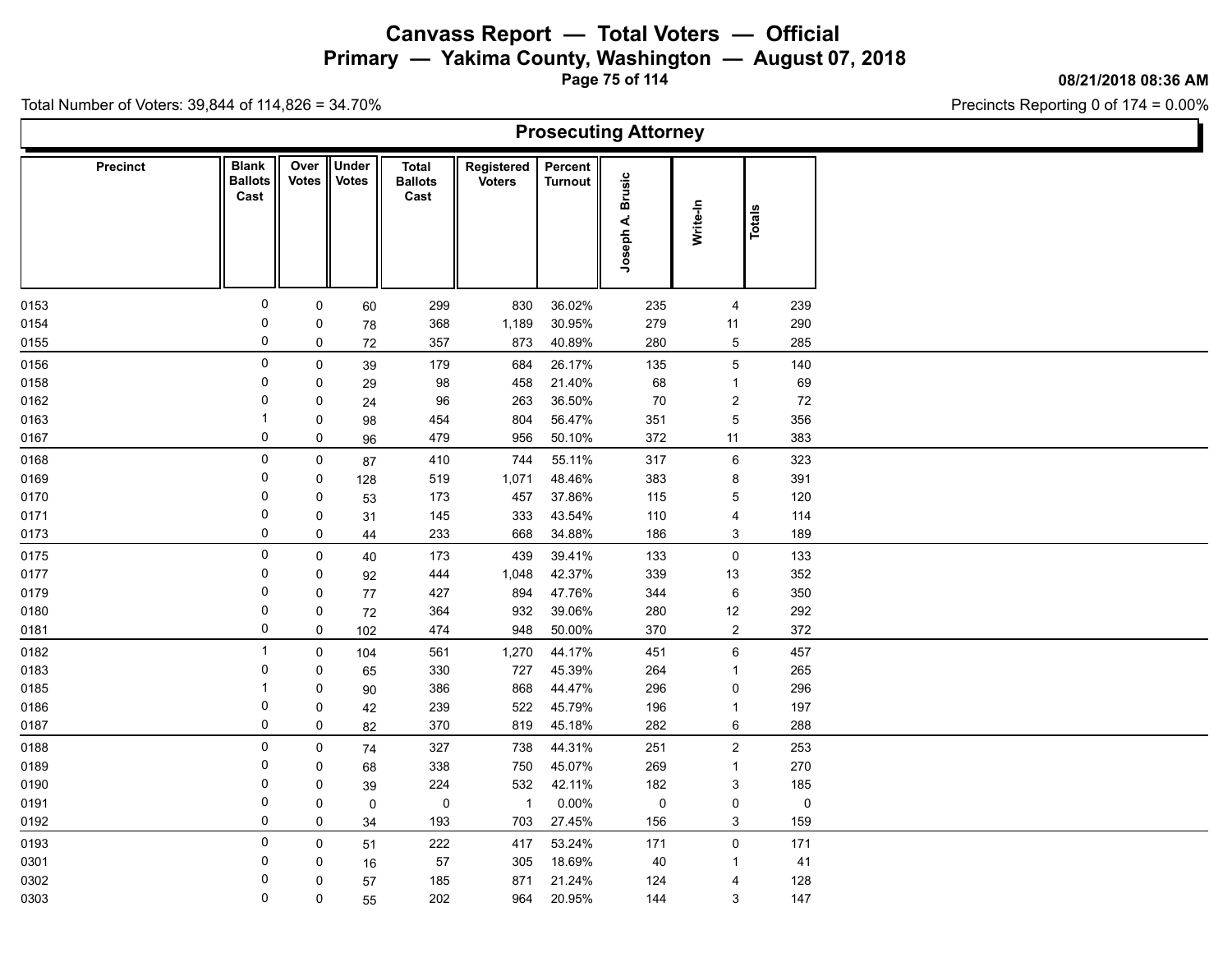**Primary — Yakima County, Washington — August 07, 2018**

**Page 76 of 114**

**08/21/2018 08:36 AM**

Precincts Reporting 0 of 174 = 0.00%

Total Number of Voters: 39,844 of 114,826 = 34.70%

 $\Gamma$ 

| <b>Prosecuting Attorney</b> |                                        |               |                              |                                        |                             |                           |                              |                           |                |  |  |  |  |
|-----------------------------|----------------------------------------|---------------|------------------------------|----------------------------------------|-----------------------------|---------------------------|------------------------------|---------------------------|----------------|--|--|--|--|
| Precinct                    | <b>Blank</b><br><b>Ballots</b><br>Cast | Over<br>Votes | <b>Under</b><br><b>Votes</b> | <b>Total</b><br><b>Ballots</b><br>Cast | Registered<br><b>Voters</b> | Percent<br><b>Turnout</b> | <b>Brusic</b><br>4<br>Joseph | Write-In                  | Totals         |  |  |  |  |
| 0304                        | $\mathsf{O}\xspace$                    | $\mathsf{O}$  | 18                           | 92                                     | 246                         | 37.40%                    | 73                           | $\mathbf{1}$              | 74             |  |  |  |  |
| 0305                        | $\mathsf{O}\xspace$                    | 0             | $\overline{4}$               | $\bf 8$                                | 33                          | 24.24%                    | $\overline{4}$               | $\pmb{0}$                 | $\overline{4}$ |  |  |  |  |
| 0306                        | $\mathbf 0$                            | $\pmb{0}$     | 70                           | 274                                    | 919                         | 29.82%                    | 198                          | 6                         | 204            |  |  |  |  |
| 0307                        | 0                                      | 0             | $\mathsf 3$                  | 13                                     | 74                          | 17.57%                    | $10$                         | $\mathbf 0$               | $10$           |  |  |  |  |
| 0308                        | 0                                      | 0             | $\mathsf{O}\xspace$          | $\overline{1}$                         | 6                           | 16.67%                    | $\overline{1}$               | $\mathsf 0$               | $\overline{1}$ |  |  |  |  |
| 0501                        | $\mathsf{O}\xspace$                    | 0             | 51                           | 206                                    | 1,037                       | 19.86%                    | 149                          | $\,6\,$                   | 155            |  |  |  |  |
| 0701                        | $\mathsf{O}\xspace$                    | 0             | 18                           | 75                                     | 270                         | 27.78%                    | 56                           | $\mathbf{1}$              | 57             |  |  |  |  |
| 0901                        | 0                                      | 0             | 50                           | 126                                    | 623                         | 20.22%                    | 67                           | 9                         | 76             |  |  |  |  |
| 1101                        | 0                                      | 0             | 49                           | 270                                    | 1,017                       | 26.55%                    | 216                          | $\mathbf 5$               | 221            |  |  |  |  |
| 1103                        | 0                                      | 0             | 55                           | 269                                    | 827                         | 32.53%                    | 211                          | $\ensuremath{\mathsf{3}}$ | 214            |  |  |  |  |
| 1301                        | 0                                      | 0             | 46                           | 200                                    | 475                         | 42.11%                    | 154                          | $\mathsf 0$               | 154            |  |  |  |  |
| 1501                        | 0                                      | 0             | 81                           | 298                                    | 882                         | 33.79%                    | 213                          | $\overline{4}$            | 217            |  |  |  |  |
| 1502                        | 0                                      | 0             | 127                          | 512                                    | 1,143                       | 44.79%                    | 378                          | $\overline{7}$            | 385            |  |  |  |  |
| 1503                        | 0                                      | $\pmb{0}$     | 107                          | 426                                    | 869                         | 49.02%                    | 312                          | $\boldsymbol{7}$          | 319            |  |  |  |  |
| 1504                        | 0                                      | $\pmb{0}$     | 141                          | 473                                    | 1,084                       | 43.63%                    | 325                          | $\overline{7}$            | 332            |  |  |  |  |
| 1701                        | 0                                      | $\mathbf 0$   | 59                           | 206                                    | 1,004                       | 20.52%                    | 143                          | $\overline{4}$            | 147            |  |  |  |  |
| 1703                        | $\pmb{0}$                              | $\pmb{0}$     | 45                           | 195                                    | 767                         | 25.42%                    | 146                          | $\overline{\mathbf{4}}$   | 150            |  |  |  |  |
| 1704                        | 0                                      | $\pmb{0}$     | $\mathsf 0$                  | $\pmb{0}$                              | $\pmb{0}$                   | $0.00\%$                  | $\mathsf{O}$                 | $\pmb{0}$                 | $\pmb{0}$      |  |  |  |  |
| 1705                        | 0                                      | 0             | 94                           | 370                                    | 809                         | 45.74%                    | 266                          | 10                        | 276            |  |  |  |  |
| 1706                        | 0                                      | 0             | 46                           | 211                                    | 1,244                       | 16.96%                    | 162                          | $\ensuremath{\mathsf{3}}$ | 165            |  |  |  |  |
| 1708                        | $\mathsf{O}\xspace$                    | $\mathbf{1}$  | 62                           | 193                                    | 962                         | 20.06%                    | 126                          | $\overline{4}$            | 130            |  |  |  |  |
| 1901                        | 0                                      | $\mathsf{O}$  | 22                           | 109                                    | 437                         | 24.94%                    | 85                           | $\boldsymbol{2}$          | 87             |  |  |  |  |
| 2101                        | 0                                      | 0             | 60                           | 187                                    | 1,011                       | 18.50%                    | 120                          | $\boldsymbol{7}$          | 127            |  |  |  |  |
| 2102                        | 0                                      | 0             | 53                           | 164                                    | 768                         | 21.35%                    | 109                          | $\boldsymbol{2}$          | 111            |  |  |  |  |
| 2103                        | 0                                      | $\pmb{0}$     | 62                           | 178                                    | 1,083                       | 16.44%                    | 115                          | $\mathbf{1}$              | 116            |  |  |  |  |
| 2301                        | 0                                      | $\mathsf{O}$  | 59                           | 230                                    | 820                         | 28.05%                    | 165                          | $\,6\,$                   | 171            |  |  |  |  |
| 2303                        | $\mathsf{O}\xspace$                    | $\mathsf{O}$  | 55                           | 194                                    | 716                         | 27.09%                    | 131                          | $\bf 8$                   | 139            |  |  |  |  |
| 2306                        | 0                                      | 0             | 50                           | 284                                    | 1,125                       | 25.24%                    | 230                          | 4                         | 234            |  |  |  |  |
| 2501                        | 0                                      | $\pmb{0}$     | 63                           | 160                                    | 988                         | 16.19%                    | 94                           | 3                         | 97             |  |  |  |  |
| 2502                        | 0                                      | 0             | 20                           | 65                                     | 560                         | 11.61%                    | 39                           | $\,6\,$                   | 45             |  |  |  |  |
| 2701                        | 0                                      | $\mathbf 0$   | 32                           | 171                                    | 477                         | 35.85%                    | 135                          | $\overline{4}$            | 139            |  |  |  |  |
| 2702                        | $\overline{2}$                         | $\pmb{0}$     | 90                           | 431                                    | 1,015                       | 42.46%                    | 340                          | $\mathbf{1}$              | 341            |  |  |  |  |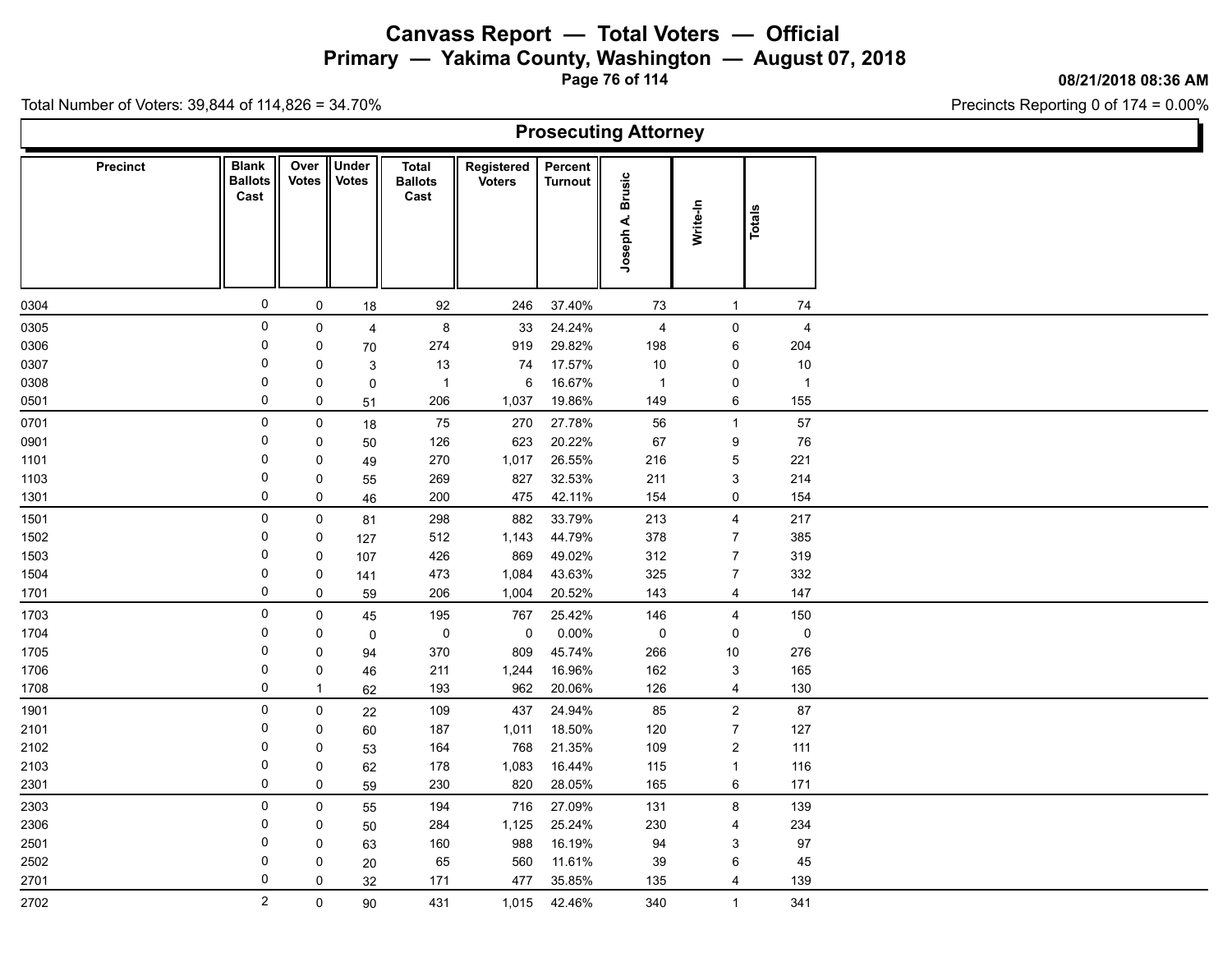**Primary — Yakima County, Washington — August 07, 2018**

**Page 77 of 114**

**08/21/2018 08:36 AM**

Precincts Reporting 0 of 174 = 0.00%

| <b>Prosecuting Attorney</b> |                 |                                        |                 |                              |                                        |                             |                           |                            |                           |        |                |  |  |
|-----------------------------|-----------------|----------------------------------------|-----------------|------------------------------|----------------------------------------|-----------------------------|---------------------------|----------------------------|---------------------------|--------|----------------|--|--|
|                             | <b>Precinct</b> | <b>Blank</b><br><b>Ballots</b><br>Cast | Over  <br>Votes | <b>Under</b><br><b>Votes</b> | <b>Total</b><br><b>Ballots</b><br>Cast | Registered<br><b>Voters</b> | Percent<br><b>Turnout</b> | <b>Brusic</b><br>Joseph A. | Write-In                  | Totals |                |  |  |
| 3002                        |                 | -1                                     | $\mathbf 0$     | $10\,$                       | 67                                     | 258                         | 25.97%                    | 56                         | $\mathbf{1}$              | 57     |                |  |  |
| 3004                        |                 | 0                                      | 0               | $\overline{c}$               | 12                                     | 30                          | 40.00%                    | 10                         | 0                         | 10     |                |  |  |
| 3100                        |                 | 0                                      | 0               | 51                           | 273                                    | 834                         | 32.73%                    | 218                        | 4                         | 222    |                |  |  |
| 3101                        |                 | 0                                      | 0               | 32                           | 151                                    | 431                         | 35.03%                    | 115                        | $\overline{4}$            | 119    |                |  |  |
| 3102                        |                 | $\mathbf 0$                            | $\mathbf 0$     | 59                           | 233                                    | 884                         | 26.36%                    | 170                        | $\overline{4}$            | 174    |                |  |  |
| 3103                        |                 | 0                                      | 0               | 44                           | 159                                    | 711                         | 22.36%                    | 108                        | $\overline{7}$            | 115    |                |  |  |
| 3104                        |                 | 0                                      | 0               | 79                           | 338                                    | 906                         | 37.31%                    | 255                        | $\overline{\mathbf{4}}$   | 259    |                |  |  |
| 3105                        |                 | 0                                      | 0               | 6                            | 25                                     | 109                         | 22.94%                    | 19                         | 0                         | 19     |                |  |  |
| 3106                        |                 | $\mathbf 1$                            | 0               | 63                           | 263                                    | 688                         | 38.23%                    | 194                        | 6                         | 200    |                |  |  |
| 3203                        |                 | 0                                      | $\mathbf 0$     | 56                           | 354                                    | 840                         | 42.14%                    | 293                        | $5\phantom{.0}$           | 298    |                |  |  |
| 3205                        |                 | $\pmb{0}$                              | 0               | 82                           | 410                                    | 1,128                       | 36.35%                    | 321                        | $\overline{7}$            | 328    |                |  |  |
| 3206                        |                 | 0                                      | 0               | 69                           | 410                                    | 832                         | 49.28%                    | 335                        | 6                         | 341    |                |  |  |
| 3208                        |                 | 0                                      | 0               | 6                            | 32                                     | 138                         | 23.19%                    | 26                         | 0                         |        | 26             |  |  |
| 3301                        |                 | 0                                      | $\mathbf 0$     | 44                           | 215                                    | 567                         | 37.92%                    | 170                        | $\mathbf{1}$              | 171    |                |  |  |
| 3303                        |                 | $\mathsf 0$                            | $\mathbf 0$     | 33                           | 116                                    | 426                         | 27.23%                    | 83                         | $\mathsf{O}\xspace$       |        | 83             |  |  |
| 3304                        |                 | 0                                      | 0               | 78                           | 317                                    | 798                         | 39.72%                    | 236                        | $\ensuremath{\mathsf{3}}$ | 239    |                |  |  |
| 3305                        |                 | 0                                      | 0               | 61                           | 259                                    | 696                         | 37.21%                    | 193                        | $\overline{5}$            | 198    |                |  |  |
| 3308                        |                 | -1                                     | 0               | 54                           | 293                                    | 779                         | 37.61%                    | 231                        | 8                         | 239    |                |  |  |
| 3309                        |                 | 0                                      | 0               | 39                           | 168                                    | 731                         | 22.98%                    | 123                        | 6                         | 129    |                |  |  |
| 3310                        |                 | $\mathbf 0$                            | $\mathbf 0$     | 64                           | 225                                    | 1,088                       | 20.68%                    | 158                        | $\mathbf{3}$              | 161    |                |  |  |
| 3311                        |                 | 0                                      | 0               | 94                           | 468                                    | 1,041                       | 44.96%                    | 370                        | 4                         | 374    |                |  |  |
| 3401                        |                 | 0                                      | 0               | $30\,$                       | 81                                     | 526                         | 15.40%                    | 48                         | $\ensuremath{\mathsf{3}}$ | 51     |                |  |  |
| 3504                        |                 | 0                                      | 0               | 3                            | 8                                      | 22                          | 36.36%                    | 5                          | 0                         |        | $\overline{5}$ |  |  |
| 3601                        |                 | 0                                      | 0               | $\overline{1}$               | 32                                     | 57                          | 56.14%                    | 31                         | 0                         | 31     |                |  |  |
| 3602                        |                 | $\mathbf 0$                            | 0               | 69                           | 465                                    | 1,168                       | 39.81%                    | 389                        | $\overline{7}$            | 396    |                |  |  |
| 3605                        |                 |                                        | 0               | 65                           | 302                                    | 823                         | 36.70%                    | 231                        | $\,6\,$                   | 237    |                |  |  |
| 3701                        |                 | 0                                      | 0               | 36                           | 208                                    | 757                         | 27.48%                    | 168                        | 4                         | 172    |                |  |  |
| 3900                        |                 | 0                                      | 0               | 61                           | 378                                    | 862                         | 43.85%                    | 312                        | $\overline{5}$            | 317    |                |  |  |
| 3901                        |                 | 0                                      | 0               | 31                           | 180                                    | 425                         | 42.35%                    | 148                        | $\mathbf{1}$              | 149    |                |  |  |
| 3902                        |                 | 0                                      | 0               | 29                           | 113                                    | 364                         | 31.04%                    | 84                         | $\mathsf{O}$              | 84     |                |  |  |
| 3903                        |                 | 0                                      | 0               | 106                          | 504                                    | 1,136                       | 44.37%                    | 388                        | 10                        | 398    |                |  |  |
| 3904                        |                 | 0                                      | $\mathbf 0$     | 78                           | 347                                    | 790                         | 43.92%                    | 263                        | 6                         | 269    |                |  |  |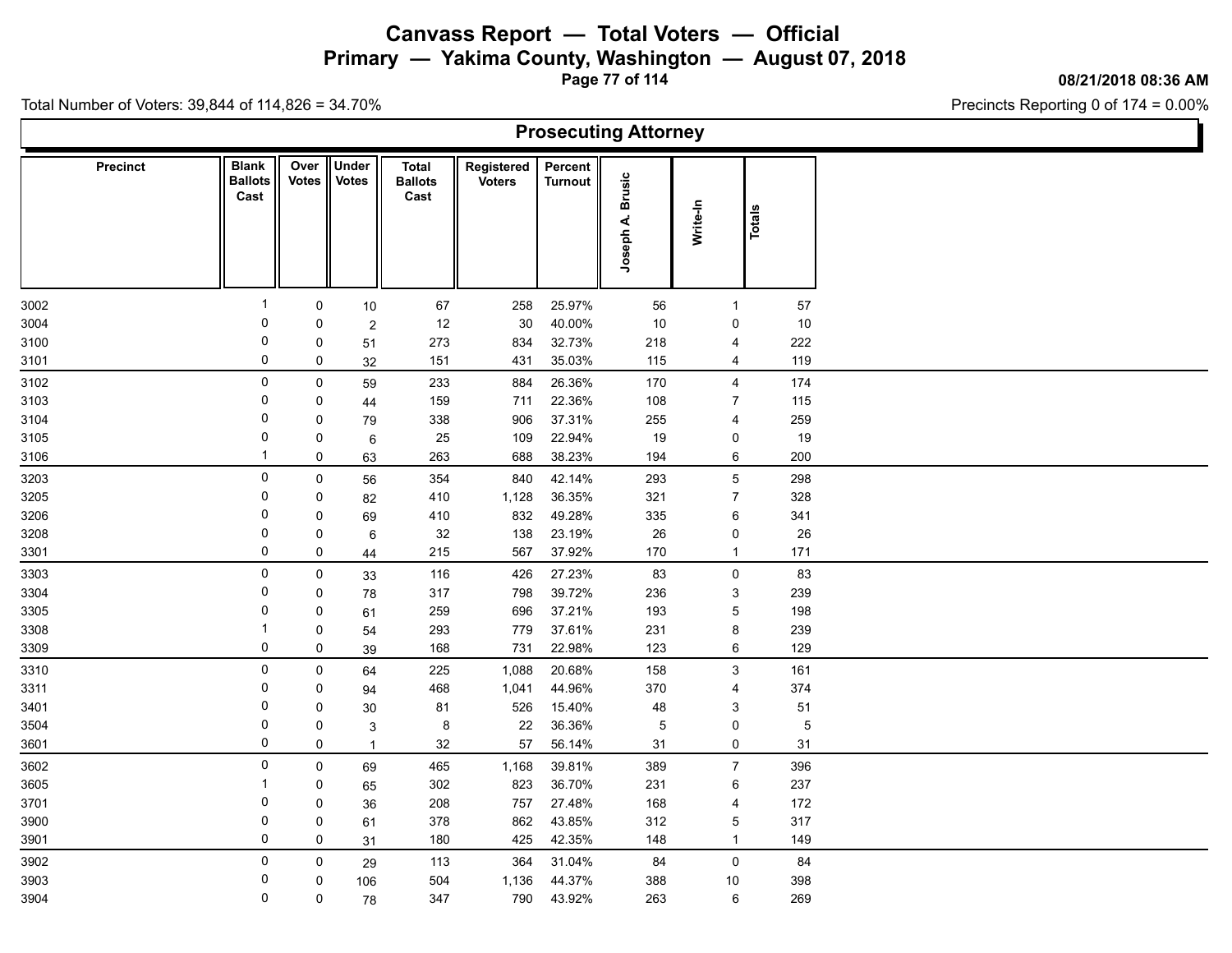**Primary — Yakima County, Washington — August 07, 2018**

**Page 78 of 114**

**08/21/2018 08:36 AM**

Ъ

Precincts Reporting 0 of 174 = 0.00%

Total Number of Voters: 39,844 of 114,826 = 34.70%

Г

| <b>Prosecuting Attorney</b> |                 |                                        |                      |                              |                                        |                             |                    |                            |                         |               |     |  |  |
|-----------------------------|-----------------|----------------------------------------|----------------------|------------------------------|----------------------------------------|-----------------------------|--------------------|----------------------------|-------------------------|---------------|-----|--|--|
|                             | <b>Precinct</b> | <b>Blank</b><br><b>Ballots</b><br>Cast | Over<br><b>Votes</b> | <b>Under</b><br><b>Votes</b> | <b>Total</b><br><b>Ballots</b><br>Cast | Registered<br><b>Voters</b> | Percent<br>Turnout | <b>Brusic</b><br>Joseph A. | Write-In                | <b>Totals</b> |     |  |  |
| 3905                        |                 | $\mathsf 0$                            | $\pmb{0}$            | 15                           | 106                                    | 256                         | 41.41%             | 88                         | $\mathbf{3}$            |               | 91  |  |  |
| 4001                        |                 | 0                                      | 0                    | 24                           | 88                                     | 492                         | 17.89%             | 61                         | 3                       |               | 64  |  |  |
| 4002                        |                 | 0                                      | 0                    | 17                           | 82                                     | 321                         | 25.55%             | 61                         | 4                       |               | 65  |  |  |
| 4003                        |                 | 0                                      | 0                    | 77                           | 417                                    | 1,179                       | 35.37%             | 335                        | 5                       |               | 340 |  |  |
| 4005                        |                 | 0                                      | 0                    | 28                           | 186                                    | 434                         | 42.86%             | 156                        | $\overline{\mathbf{c}}$ |               | 158 |  |  |
| 4102                        |                 | 0                                      | 0                    | 76                           | 383                                    | 776                         | 49.36%             | 306                        | $\mathbf{1}$            |               | 307 |  |  |
| 4104                        |                 | $\mathbf 0$                            | 0                    | 49                           | 231                                    | 640                         | 36.09%             | 177                        | 5                       |               | 182 |  |  |
| 4105                        |                 | 0                                      | $\mathsf 0$          | $40\,$                       | 138                                    | 385                         | 35.84%             | $97\,$                     | $\overline{1}$          |               | 98  |  |  |
| 4106                        |                 | 0                                      | 0                    | 46                           | 276                                    | 658                         | 41.95%             | 225                        | 5                       |               | 230 |  |  |
| 4108                        |                 | 0                                      | 0                    | 75                           | 263                                    | 528                         | 49.81%             | 186                        | $\overline{c}$          |               | 188 |  |  |
| 4109                        |                 | $\mathbf 0$                            | 0                    | 81                           | 371                                    | 1,148                       | 32.32%             | 281                        | 9                       |               | 290 |  |  |
| 4111                        |                 | 0                                      | 0                    | 73                           | 384                                    | 857                         | 44.81%             | 306                        | 5                       |               | 311 |  |  |
| 4112                        |                 | 0                                      | $\mathbf 0$          | 138                          | 568                                    | 1,179                       | 48.18%             | 422                        | 8                       |               | 430 |  |  |
| 4114                        |                 | 0                                      | 0                    | 57                           | 286                                    | 782                         | 36.57%             | 227                        | $\overline{\mathbf{c}}$ |               | 229 |  |  |
| 4115                        |                 | 0                                      | 0                    | 50                           | 277                                    | 627                         | 44.18%             | 219                        | 8                       |               | 227 |  |  |
| 4303                        |                 | $\mathbf 1$                            | 0                    | 19                           | 88                                     | 270                         | 32.59%             | 68                         | $\mathbf{1}$            |               | 69  |  |  |
| 4401                        |                 | $\mathbf{1}$                           | $\mathsf 0$          | 36                           | 167                                    | 430                         | 38.84%             | 127                        | $\overline{4}$          |               | 131 |  |  |
| 4402                        |                 | 0                                      | 0                    | 48                           | 234                                    | 562                         | 41.64%             | 182                        | 4                       |               | 186 |  |  |
| 4501                        |                 | 0                                      | 0                    | 9                            | 63                                     | 291                         | 21.65%             | 52                         | $\overline{\mathbf{c}}$ |               | 54  |  |  |
| 4503                        |                 | $\Omega$                               | 0                    | 5                            | 33                                     | 73                          | 45.21%             | 28                         | 0                       |               | 28  |  |  |
| 4504                        |                 | $\mathbf 1$                            | $\pmb{0}$            | 58                           | 271                                    | 575                         | 47.13%             | 209                        | 4                       |               | 213 |  |  |
| 4601                        |                 | $\mathbf 0$                            | 0                    | 31                           | 148                                    | 303                         | 48.84%             | 116                        | $\overline{1}$          |               | 117 |  |  |
| 4602                        |                 | 0                                      | 0                    | 54                           | 217                                    | 543                         | 39.96%             | 160                        | 3                       |               | 163 |  |  |
| 4603                        |                 | 0                                      | 0                    | 107                          | 446                                    | 889                         | 50.17%             | 333                        | 6                       |               | 339 |  |  |
| 4604                        |                 | 0                                      | 0                    | 60                           | 194                                    | 356                         | 54.49%             | 134                        | 0                       |               | 134 |  |  |
| 4605                        |                 | 0                                      | 0                    | 21                           | 149                                    | 447                         | 33.33%             | 127                        | $\mathbf{1}$            |               | 128 |  |  |
| 4606                        |                 | $\mathbf 1$                            | 0                    | 94                           | 441                                    | 1,061                       | 41.56%             | 338                        | 9                       |               | 347 |  |  |
| 4609                        |                 | 0                                      | $\mathbf 0$          | 24                           | 125                                    | 337                         | 37.09%             | 100                        | $\overline{1}$          |               | 101 |  |  |
| 4615                        |                 | 0                                      | 0                    | 49                           | 210                                    | 708                         | 29.66%             | 155                        | 6                       |               | 161 |  |  |
| 4616                        |                 | 0                                      | 0                    | 24                           | 122                                    | 322                         | 37.89%             | 97                         | -1                      |               | 98  |  |  |
| 4618                        |                 | 0                                      | 0                    | 49                           | 182                                    | 566                         | 32.16%             | 131                        | $\overline{\mathbf{c}}$ |               | 133 |  |  |
| 4623                        |                 | $\mathbf 0$                            | $\mathbf 0$          | 11                           | $39\,$                                 | 118                         | 33.05%             | 28                         | 0                       |               | 28  |  |  |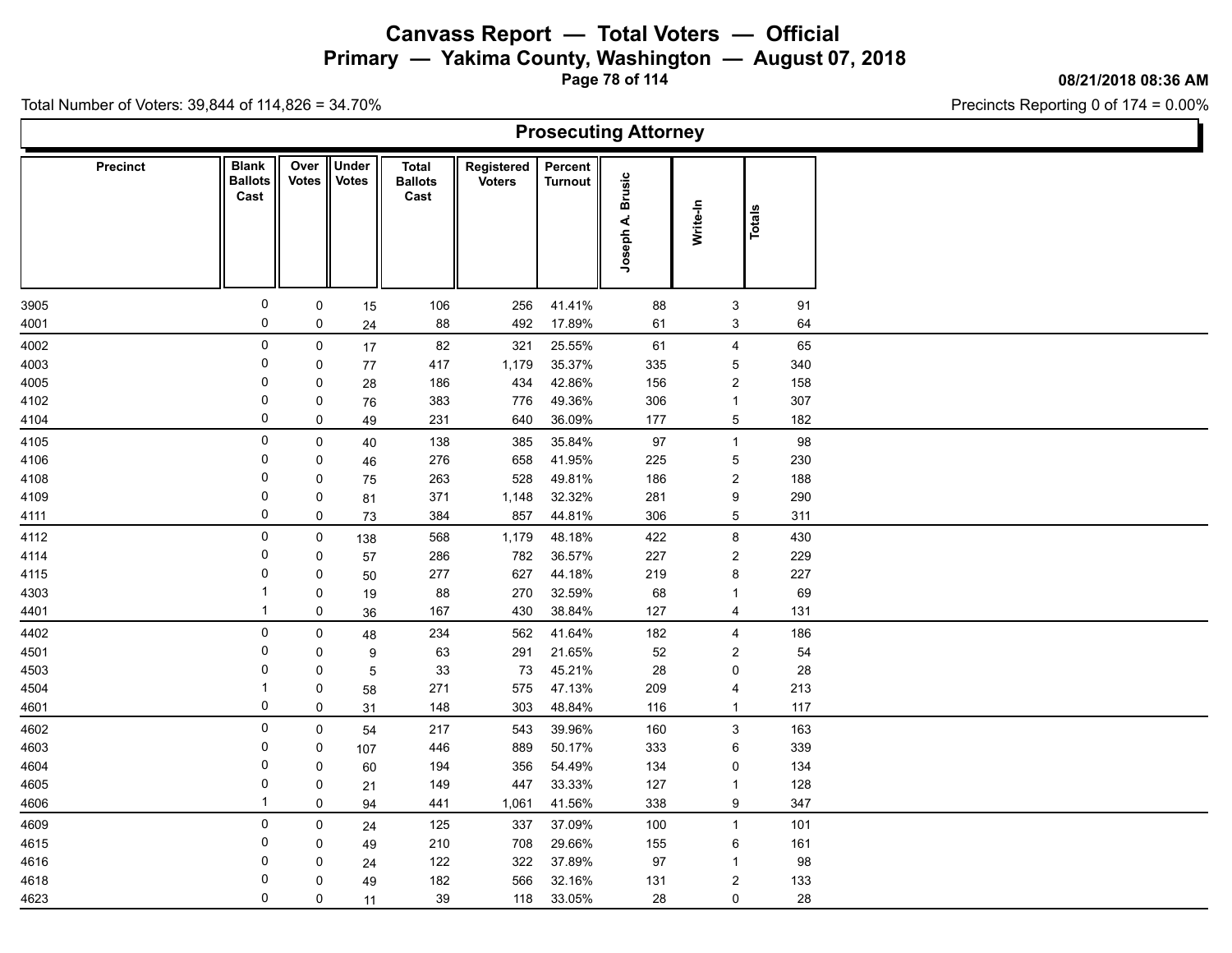**Primary — Yakima County, Washington — August 07, 2018**

**Page 79 of 114**

**08/21/2018 08:36 AM**

Ъ

Precincts Reporting 0 of 174 = 0.00%

| <b>Prosecuting Attorney</b> |                                        |             |                         |                                        |                             |                      |                               |                |        |  |  |  |  |
|-----------------------------|----------------------------------------|-------------|-------------------------|----------------------------------------|-----------------------------|----------------------|-------------------------------|----------------|--------|--|--|--|--|
| <b>Precinct</b>             | <b>Blank</b><br><b>Ballots</b><br>Cast | Over        | Under<br>Votes    Votes | <b>Total</b><br><b>Ballots</b><br>Cast | Registered<br><b>Voters</b> | Percent  <br>Turnout | usic<br>≃<br>⋖<br>loseph<br>っ | Write-In       | Totals |  |  |  |  |
| 4624                        | 0                                      | 0           | 33                      | 150                                    | 322                         | 46.58%               | 117                           | 0              | 117    |  |  |  |  |
| 4628                        | 0                                      | 0           | 12                      | 100                                    | 355                         | 28.17%               | 87                            |                | 88     |  |  |  |  |
| 4801                        | 0                                      | 0           | 73                      | 459                                    | 1,170                       | 39.23%               | 382                           | 4              | 386    |  |  |  |  |
| 4802                        | 0                                      | 0           | 165                     | 597                                    | 1,232                       | 48.46%               | 429                           | $\mathbf{3}$   | 432    |  |  |  |  |
| 5001                        | 0                                      | 0           | 12                      | 75                                     | 261                         | 28.74%               | 56                            | 7              | 63     |  |  |  |  |
| 5003                        | 0                                      | $\mathbf 0$ | 54                      | 307                                    | 773                         | 39.72%               | 249                           | $\overline{4}$ | 253    |  |  |  |  |
| 5010                        | 0                                      | 0           | 24                      | 120                                    | 229                         | 52.40%               | 93                            | 3              | 96     |  |  |  |  |
| 5012                        |                                        | 0           | 63                      | 206                                    | 1,055                       | 19.53%               | 142                           |                | 143    |  |  |  |  |
| 5014                        | 0                                      | 0           | 69                      | 314                                    | 803                         | 39.10%               | 243                           | $\overline{2}$ | 245    |  |  |  |  |
| 5016                        | 0                                      | 0           | 58                      | 202                                    | 474                         | 42.62%               | 144                           | 0              | 144    |  |  |  |  |
| 5020                        | 0                                      | 0           | 48                      | 217                                    | 460                         | 47.17%               | 166                           | 3              | 169    |  |  |  |  |
| 5101                        | 0                                      | 0           | 39                      | 171                                    | 384                         | 44.53%               | 130                           | $\overline{2}$ | 132    |  |  |  |  |
| 5202                        | 0                                      | 0           | 0                       | 0                                      | -5                          | $0.00\%$             | 0                             | 0              | 0      |  |  |  |  |
| Provisional                 | 0                                      | 0           | 0                       | 0                                      | $\mathbf 0$                 | $0.00\%$             | 0                             | $\mathbf 0$    | 0      |  |  |  |  |
| Totals:                     | 15                                     |             | 8,982                   | 39,844                                 | 114,826                     |                      | 30,190                        | 671            | 30,861 |  |  |  |  |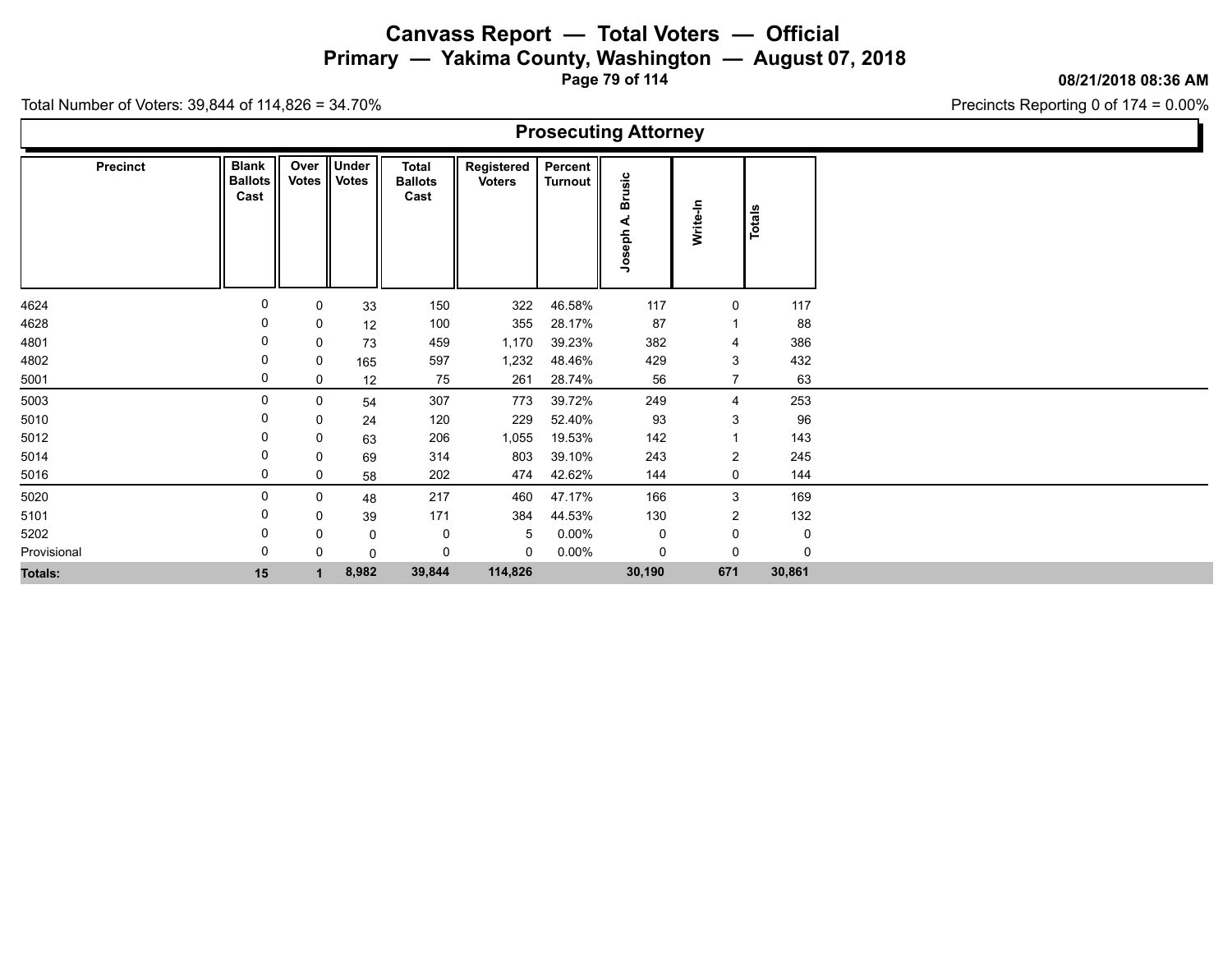**Primary — Yakima County, Washington — August 07, 2018**

**Page 80 of 114**

#### **08/21/2018 08:36 AM**

Ъ

Precincts Reporting 0 of 174 = 0.00%

Total Number of Voters: 39,844 of 114,826 = 34.70%

Г

|                 |                                        |                      |                       |                                        |                             |                           | <b>Sheriff</b>  |                 |                     |                |                |        |  |
|-----------------|----------------------------------------|----------------------|-----------------------|----------------------------------------|-----------------------------|---------------------------|-----------------|-----------------|---------------------|----------------|----------------|--------|--|
| <b>Precinct</b> | <b>Blank</b><br><b>Ballots</b><br>Cast | Over<br><b>Votes</b> | Under<br><b>Votes</b> | <b>Total</b><br><b>Ballots</b><br>Cast | Registered<br><b>Voters</b> | Percent<br><b>Turnout</b> | Robert C. Udell | Simmons<br>Dave | <b>Rick Mottice</b> | Nolan Wentz    | Write-In       | Totals |  |
| 0001            | 0                                      | 0                    | $\mathsf{O}$          | $\mathbf 0$                            | $\overline{2}$              | 0.00%                     | $\mathsf{O}$    | 0               | 0                   | $\mathsf{O}$   | 0              | 0      |  |
| 0101            | 0                                      | $\mathbf{1}$         | 31                    | 141                                    | 431                         | 32.71%                    | 57              | 25              | 8                   | 17             | 2              | 109    |  |
| 0102            | $\mathbf 0$                            | $\mathbf 0$          | 11                    | 62                                     | 327                         | 18.96%                    | 17              | 14              | $\overline{7}$      | 12             | $\mathbf{1}$   | 51     |  |
| 0103            | 0                                      | 0                    | 21                    | 117                                    | 564                         | 20.74%                    | 38              | 33              | $\overline{7}$      | 16             | 2              | 96     |  |
| 0104            | $\Omega$                               | $\mathsf{O}$         | $\mathbf{3}$          | 38                                     | 278                         | 13.67%                    | 11              | 9               | 3                   | 8              | $\overline{4}$ | 35     |  |
| 0105            | $\mathbf 0$                            | $\mathsf{O}$         | 14                    | 74                                     | 504                         | 14.68%                    | 23              | 15              | 3                   | 14             | 5              | 60     |  |
| 0110            | 0                                      | $\mathbf 0$          | 53                    | 317                                    | 803                         | 39.48%                    | 122             | 41              | 19                  | 74             | 8              | 264    |  |
| 0111            | $\Omega$                               | 0                    | 36                    | 268                                    | 855                         | 31.35%                    | 114             | 43              | 23                  | 47             | 5              | 232    |  |
| 0112            | 0                                      | $\mathbf 0$          | 6                     | 60                                     | 410                         | 14.63%                    | 28              | 15              | 6                   | $\overline{4}$ | $\mathbf{1}$   | 54     |  |
| 0113            | $\Omega$                               | 0                    | 23                    | 153                                    | 1,087                       | 14.08%                    | 55              | 39              | 6                   | 24             | 6              | 130    |  |
| 0116            | $\mathbf 0$                            | 0                    | 25                    | 156                                    | 538                         | 29.00%                    | 55              | 21              | $\overline{7}$      | 42             | 6              | 131    |  |
| 0118            | $\Omega$                               | $\mathbf 0$          | 19                    | 114                                    | 372                         | 30.65%                    | 41              | 22              | 5                   | 25             | $\overline{c}$ | 95     |  |
| 0120            | -1                                     | $\mathbf 0$          | 35                    | 134                                    | 966                         | 13.87%                    | 48              | 29              | $\overline{4}$      | 15             | 3              | 99     |  |
| 0123            | $\mathbf 0$                            | $\overline{1}$       | 10                    | 41                                     | 325                         | 12.62%                    | $17\,$          | 6               | $\sqrt{2}$          | 5              | 0              | $30\,$ |  |
| 0124            | $\Omega$                               | 0                    | 11                    | 72                                     | 554                         | 13.00%                    | 26              | 18              | 5                   | 10             | $\overline{2}$ | 61     |  |
| 0126            | 0                                      | $\mathbf 0$          | 41                    | 138                                    | 832                         | 16.59%                    | 38              | 35              | $\,6$               | 15             | 3              | 97     |  |
| 0127            | $\mathbf 0$                            | 0                    | 30                    | 260                                    | 1,077                       | 24.14%                    | 89              | 56              | 19                  | 56             | 10             | 230    |  |
| 0129            | 0                                      | $\mathbf 0$          | 25                    | 179                                    | 647                         | 27.67%                    | 68              | 29              | 15                  | 36             | 6              | 154    |  |
| 0130            | $\Omega$                               | $\mathbf 0$          | 63                    | 404                                    | 1,149                       | 35.16%                    | 166             | 45              | 18                  | 106            | 6              | 341    |  |
| 0131            | 0                                      | $\mathsf 0$          | 61                    | 366                                    | 882                         | 41.50%                    | 161             | 56              | 14                  | 68             | 6              | 305    |  |
| 0132            | $\mathbf 0$                            | $\mathbf 0$          | 38                    | 250                                    | 906                         | 27.59%                    | 103             | 45              | 13                  | 48             | 3              | 212    |  |
| 0133            | 0                                      | $\mathbf{1}$         | 45                    | 353                                    | 1,143                       | 30.88%                    | 143             | 80              | 16                  | 66             | $\overline{c}$ | 307    |  |
| 0134            | $\Omega$                               | 0                    | 74                    | 502                                    | 1,151                       | 43.61%                    | 219             | 71              | 43                  | 92             | 3              | 428    |  |
| 0135            | 0                                      | $\mathbf 0$          | 70                    | 284                                    | 572                         | 49.65%                    | 111             | 34              | 12                  | 56             | $\mathbf{1}$   | 214    |  |
| 0138            | $\Omega$                               | $\mathsf{O}$         | 76                    | 507                                    | 1,043                       | 48.61%                    | 238             | 62              | 27                  | 99             | 5              | 431    |  |
| 0139            | 0                                      | 0                    | 65                    | 458                                    | 944                         | 48.52%                    | 198             | 50              | 41                  | 102            | $\overline{2}$ | 393    |  |
| 0140            | 0                                      | $\mathbf{1}$         | 37                    | 281                                    | 1,169                       | 24.04%                    | 93              | 53              | 20                  | 72             | 5              | 243    |  |
| 0142            | -1                                     | $\mathbf 0$          | 25                    | 238                                    | 486                         | 48.97%                    | 110             | 32              | 13                  | 57             | $\mathbf{1}$   | 213    |  |
| 0143            | $\Omega$                               | 3                    | 24                    | 110                                    | 379                         | 29.02%                    | $36\,$          | 32              | $\sqrt{3}$          | 12             | 0              | 83     |  |
| 0144            | $\mathbf 0$                            | $\mathbf 0$          | 0                     | $\mathsf 0$                            | 5                           | 0.00%                     | 0               | 0               | $\mathsf 0$         | 0              | 0              | 0      |  |
| 0145            | 0                                      | $\mathbf{1}$         | 31                    | 171                                    | 809                         | 21.14%                    | 52              | 32              | 8                   | 45             | $\mathbf{2}$   | 139    |  |
| 0150            | $\mathbf 0$                            | $\pmb{0}$            | 33                    | 170                                    | 766                         | 22.19%                    | 51              | 42              | 12                  | 30             | $\overline{2}$ | 137    |  |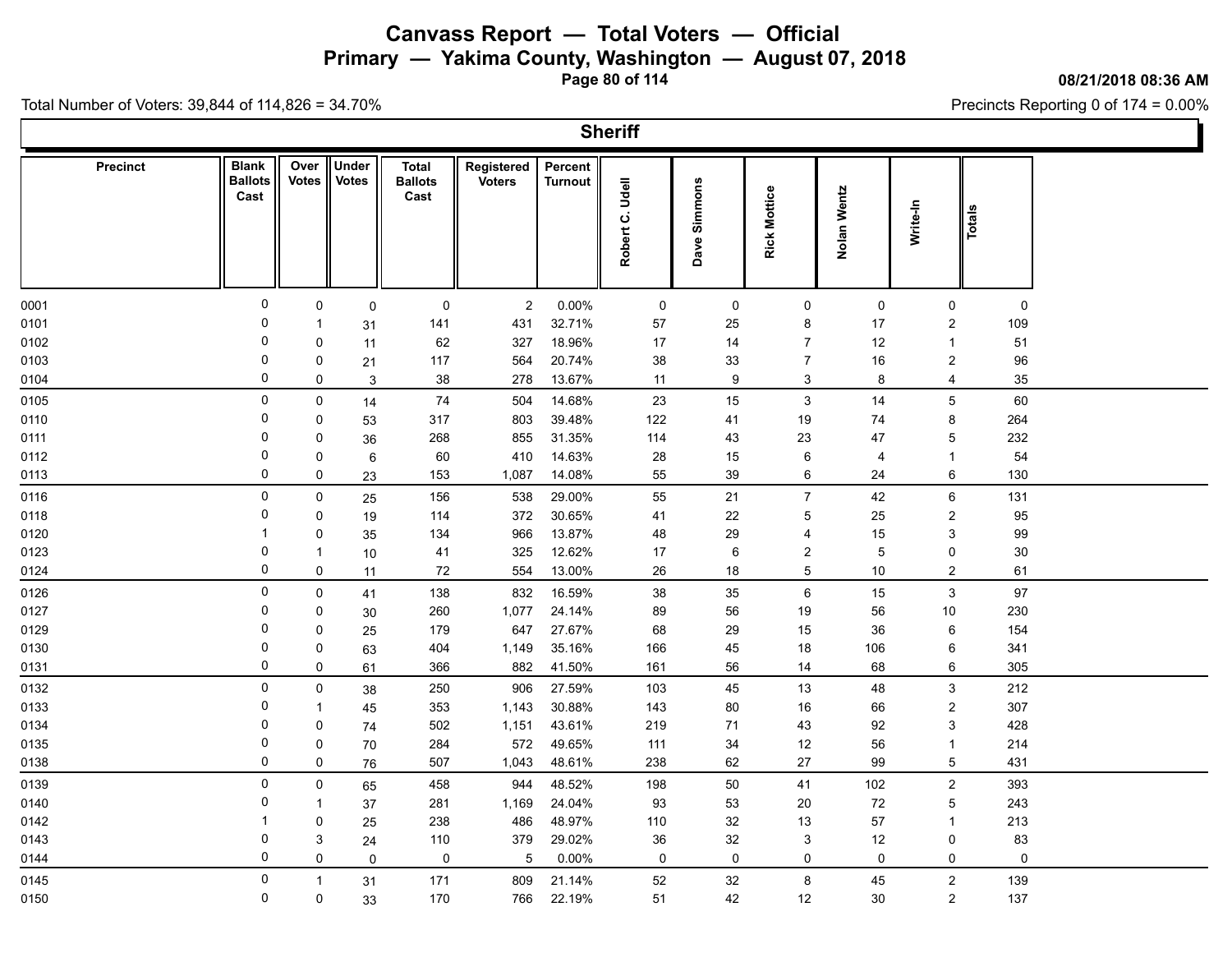**Primary — Yakima County, Washington — August 07, 2018**

**Page 81 of 114**

#### **08/21/2018 08:36 AM**

Ъ

Precincts Reporting 0 of 174 = 0.00%

Total Number of Voters: 39,844 of 114,826 = 34.70%

Г

|                 |                                        |                      |                       |                                        |                             |                           | <b>Sheriff</b>  |              |                     |             |                  |           |  |
|-----------------|----------------------------------------|----------------------|-----------------------|----------------------------------------|-----------------------------|---------------------------|-----------------|--------------|---------------------|-------------|------------------|-----------|--|
| <b>Precinct</b> | <b>Blank</b><br><b>Ballots</b><br>Cast | Over<br><b>Votes</b> | Under<br><b>Votes</b> | <b>Total</b><br><b>Ballots</b><br>Cast | Registered<br><b>Voters</b> | Percent<br><b>Turnout</b> | Robert C. Udell | Dave Simmons | <b>Rick Mottice</b> | Nolan Wentz | Write-In         | Totals    |  |
| 0153            | $\pmb{0}$                              | 0                    | 36                    | 299                                    | 830                         | 36.02%                    | 133             | 47           | 18                  | 64          | $\mathbf{1}$     | 263       |  |
| 0154            | 0                                      | $\mathbf 1$          | 44                    | 368                                    | 1,189                       | 30.95%                    | 171             | 61           | 23                  | 64          | 4                | 323       |  |
| 0155            | 0                                      | $\overline{1}$       | 38                    | 357                                    | 873                         | 40.89%                    | 142             | 60           | 16                  | 98          | $\overline{2}$   | 318       |  |
| 0156            | 0                                      | $\mathbf{3}$         | 29                    | 179                                    | 684                         | 26.17%                    | 58              | 41           | 6                   | 39          | $\mathfrak{S}$   | 147       |  |
| 0158            | $\Omega$                               | 0                    | 12                    | 98                                     | 458                         | 21.40%                    | 26              | 39           | 8                   | 11          | $\boldsymbol{2}$ | 86        |  |
| 0162            | $\Omega$                               | 0                    | 12                    | 96                                     | 263                         | 36.50%                    | 52              | 15           | 4                   | 12          | $\mathbf{1}$     | 84        |  |
| 0163            |                                        | $\mathbf 0$          | 51                    | 454                                    | 804                         | 56.47%                    | 232             | 52           | 19                  | 100         | 0                | 403       |  |
| 0167            | 0                                      | $\mathsf 0$          | 43                    | 479                                    | 956                         | 50.10%                    | 235             | 59           | 26                  | 109         | $\overline{7}$   | 436       |  |
| 0168            | $\pmb{0}$                              | 0                    | 54                    | 410                                    | 744                         | 55.11%                    | 195             | 44           | $19$                | 94          | 4                | 356       |  |
| 0169            | $\mathbf 0$                            | $\mathbf{1}$         | 75                    | 519                                    | 1,071                       | 48.46%                    | 211             | 63           | 36                  | 128         | 5                | 443       |  |
| 0170            | $\Omega$                               | 0                    | 29                    | 173                                    | 457                         | 37.86%                    | 76              | 18           | 8                   | 38          | 4                | 144       |  |
| 0171            | $\mathbf 0$                            | 0                    | 20                    | 145                                    | 333                         | 43.54%                    | 65              | 17           | 4                   | 36          | 3                | 125       |  |
| 0173            | 0                                      | 0                    | 25                    | 233                                    | 668                         | 34.88%                    | 119             | 39           | $\overline{7}$      | 41          | $\overline{2}$   | 208       |  |
| 0175            | 0                                      | $\mathbf 0$          | 29                    | 173                                    | 439                         | 39.41%                    | 86              | 19           | $\,6\,$             | 33          | $\mathbf 0$      | 144       |  |
| 0177            | $\Omega$                               | $\mathsf 0$          | 56                    | 444                                    | 1,048                       | 42.37%                    | 199             | 59           | 29                  | 95          | 6                | 388       |  |
| 0179            | 0                                      | $\mathbf 0$          | 54                    | 427                                    | 894                         | 47.76%                    | 172             | 80           | 25                  | 91          | 5                | 373       |  |
| 0180            | $\Omega$                               | 0                    | 38                    | 364                                    | 932                         | 39.06%                    | 149             | 67           | $20\,$              | 84          | 6                | 326       |  |
| 0181            | 0                                      | $\mathbf 0$          | 51                    | 474                                    | 948                         | 50.00%                    | 208             | 82           | 50                  | 81          | $\overline{c}$   | 423       |  |
| 0182            | $\mathbf 1$                            | $\pmb{0}$            | 60                    | 561                                    | 1,270                       | 44.17%                    | 284             | 66           | 38                  | 107         | 6                | 501       |  |
| 0183            | 0                                      | 0                    | 38                    | 330                                    | 727                         | 45.39%                    | 170             | 31           | 19                  | 72          | 0                | 292       |  |
| 0185            |                                        | 0                    | 57                    | 386                                    | 868                         | 44.47%                    | 180             | 50           | 18                  | $80\,$      | $\mathbf{1}$     | 329       |  |
| 0186            | 0                                      | 0                    | 26                    | 239                                    | 522                         | 45.79%                    | 107             | 35           | 11                  | 60          | $\mathbf 0$      | 213       |  |
| 0187            | 0                                      | 0                    | 41                    | 370                                    | 819                         | 45.18%                    | 186             | 49           | 19                  | 73          | $\overline{c}$   | 329       |  |
| 0188            | 0                                      | 0                    | 27                    | 327                                    | 738                         | 44.31%                    | 161             | 50           | 16                  | 71          | $\overline{c}$   | 300       |  |
| 0189            | 0                                      | 0                    | 51                    | 338                                    | 750                         | 45.07%                    | 152             | 56           | 16                  | 62          | $\mathbf{1}$     | 287       |  |
| 0190            | $\Omega$                               | 0                    | 20                    | 224                                    | 532                         | 42.11%                    | 102             | 40           | 9                   | 52          | $\mathbf{1}$     | 204       |  |
| 0191            | $\mathbf 0$                            | $\mathbf 0$          | $\pmb{0}$             | $\mathsf 0$                            | -1                          | $0.00\%$                  | $\pmb{0}$       | 0            | $\mathsf 0$         | $\pmb{0}$   | $\mathbf 0$      | $\pmb{0}$ |  |
| 0192            | 0                                      | $\mathsf{O}$         | 21                    | 193                                    | 703                         | 27.45%                    | 83              | 35           | 13                  | 38          | 3                | 172       |  |
| 0193            | 0                                      | $\mathbf 0$          | $30\,$                | 222                                    | 417                         | 53.24%                    | 97              | 31           | 18                  | 46          | $\mathbf 0$      | 192       |  |
| 0301            | 0                                      | 0                    | 12                    | 57                                     | 305                         | 18.69%                    | 11              | 8            | 20                  | 6           | 0                | 45        |  |
| 0302            | 0                                      | $\mathbf 0$          | 34                    | 185                                    | 871                         | 21.24%                    | 27              | 29           | 73                  | 20          | 2                | 151       |  |
| 0303            | $\mathbf 0$                            | $\mathbf{1}$         | 36                    | 202                                    | 964                         | 20.95%                    | 26              | 33           | 90                  | 13          | $\mathbf{3}$     | 165       |  |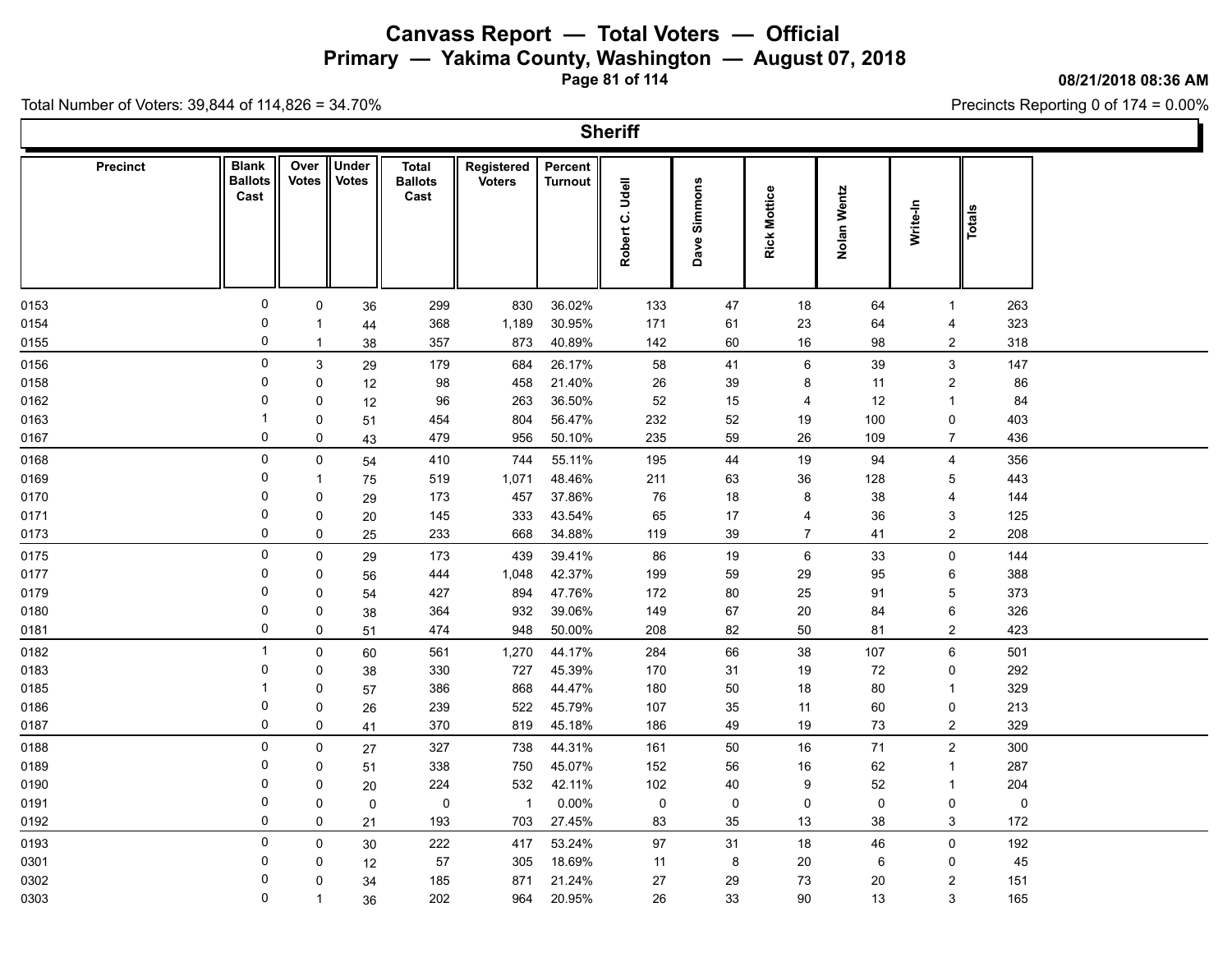**Primary — Yakima County, Washington — August 07, 2018**

**Page 82 of 114**

**08/21/2018 08:36 AM**

Precincts Reporting 0 of 174 = 0.00%

Total Number of Voters: 39,844 of 114,826 = 34.70%

 $\Gamma$ 

|                 |                                        |                      |                       |                                        |                             |                    | <b>Sheriff</b>     |              |                     |             |                     |                |  |
|-----------------|----------------------------------------|----------------------|-----------------------|----------------------------------------|-----------------------------|--------------------|--------------------|--------------|---------------------|-------------|---------------------|----------------|--|
| <b>Precinct</b> | <b>Blank</b><br><b>Ballots</b><br>Cast | Over<br><b>Votes</b> | Under<br><b>Votes</b> | <b>Total</b><br><b>Ballots</b><br>Cast | Registered<br><b>Voters</b> | Percent<br>Turnout | Udell<br>Robert C. | Dave Simmons | <b>Rick Mottice</b> | Nolan Wentz | Write-In            | <b>Totals</b>  |  |
| 0304            | $\mathsf{O}\xspace$                    | 0                    | 10                    | 92                                     | 246                         | 37.40%             | 18                 | $10$         | 49                  | $\mathbf 5$ | $\mathsf{O}$        | 82             |  |
| 0305            | $\mathsf 0$                            | 0                    | $\mathbf{1}$          | 8                                      | 33                          | 24.24%             | $\mathbf 0$        | $\mathbf 5$  | $\overline{c}$      | 0           | 0                   | $\overline{7}$ |  |
| 0306            | $\mathbf 0$                            | $\mathbf{1}$         | 32                    | 274                                    | 919                         | 29.82%             | 52                 | 26           | 129                 | 28          | 6                   | 241            |  |
| 0307            | 0                                      | 0                    | $\mathbf 0$           | 13                                     | 74                          | 17.57%             | 8                  | $\mathbf{1}$ | $\overline{2}$      | 2           | 0                   | 13             |  |
| 0308            | $\mathbf 0$                            | 0                    | $\mathbf 0$           | $\mathbf{1}$                           | 6                           | 16.67%             | 0                  | 0            | $\overline{1}$      | 0           | 0                   | $\overline{1}$ |  |
| 0501            | 0                                      | 3                    | $37\,$                | 206                                    | 1,037                       | 19.86%             | 61                 | 58           | 28                  | 17          | $\overline{2}$      | 166            |  |
| 0701            | 0                                      | 0                    | 12                    | 75                                     | 270                         | 27.78%             | 39                 | 12           | 3                   | 8           | $\mathbf{1}$        | 63             |  |
| 0901            | $\Omega$                               | 0                    | 43                    | 126                                    | 623                         | 20.22%             | $30\,$             | 22           | 16                  | 8           | $\overline{7}$      | 83             |  |
| 1101            | $\mathbf 0$                            | 0                    | 26                    | 270                                    | 1,017                       | 26.55%             | 109                | 64           | 30                  | 36          | $\mathbf 5$         | 244            |  |
| 1103            | $\mathbf 0$                            | 3                    | 35                    | 269                                    | 827                         | 32.53%             | 122                | 48           | 23                  | 36          | $\sqrt{2}$          | 231            |  |
| 1301            | $\mathbf 0$                            | 0                    | 18                    | 200                                    | 475                         | 42.11%             | 77                 | 35           | 14                  | 55          | $\mathbf{1}$        | 182            |  |
| 1501            | $\pmb{0}$                              | $\pmb{0}$            | 58                    | 298                                    | 882                         | 33.79%             | 104                | $72\,$       | 23                  | 36          | $\mathbf 5$         | 240            |  |
| 1502            | $\mathbf 0$                            | $\mathbf{1}$         | 108                   | 512                                    | 1,143                       | 44.79%             | 237                | 67           | 38                  | 55          | 6                   | 403            |  |
| 1503            | 0                                      | $\mathbf{1}$         | 74                    | 426                                    | 869                         | 49.02%             | 184                | 59           | 37                  | 69          | $\overline{c}$      | 351            |  |
| 1504            | $\mathbf 0$                            | $\mathbf{1}$         | 87                    | 473                                    | 1,084                       | 43.63%             | 194                | 66           | $30\,$              | 92          | $\mathbf{3}$        | 385            |  |
| 1701            | $\pmb{0}$                              | 0                    | 45                    | 206                                    | 1,004                       | 20.52%             | 55                 | 57           | $16\,$              | 27          | 6                   | 161            |  |
| 1703            | $\mathsf 0$                            | $\mathfrak{S}$       | 39                    | 195                                    | 767                         | 25.42%             | 51                 | 53           | 22                  | 26          | $\mathbf{1}$        | 153            |  |
| 1704            | $\mathbf 0$                            | 0                    | $\mathbf 0$           | $\pmb{0}$                              | 0                           | 0.00%              | 0                  | 0            | $\pmb{0}$           | $\mathbf 0$ | 0                   | $\pmb{0}$      |  |
| 1705            | 0                                      | $\pmb{0}$            | 76                    | 370                                    | 809                         | 45.74%             | 103                | 89           | 58                  | 41          | 3                   | 294            |  |
| 1706            | $\mathbf 0$                            | $\mathbf{1}$         | 36                    | 211                                    | 1,244                       | 16.96%             | 65                 | 63           | 26                  | $16\,$      | 4                   | 174            |  |
| 1708            | 0                                      | $\mathbf{1}$         | 47                    | 193                                    | 962                         | 20.06%             | 57                 | 47           | 20                  | 19          | $\overline{c}$      | 145            |  |
| 1901            | $\pmb{0}$                              | 0                    | 15                    | 109                                    | 437                         | 24.94%             | 49                 | 21           | $\overline{5}$      | 19          | $\mathsf{O}\xspace$ | 94             |  |
| 2101            | $\mathbf 0$                            | $\mathbf{1}$         | 50                    | 187                                    | 1,011                       | 18.50%             | 46                 | 38           | $10$                | 33          | 9                   | 136            |  |
| 2102            | $\mathbf 0$                            | $\overline{a}$       | 39                    | 164                                    | 768                         | 21.35%             | 41                 | $33\,$       | 9                   | 38          | $\overline{2}$      | 123            |  |
| 2103            | $\mathbf 0$                            | 0                    | 34                    | 178                                    | 1,083                       | 16.44%             | 57                 | 52           | $\overline{7}$      | 28          | 0                   | 144            |  |
| 2301            | $\mathsf 0$                            | 3                    | 36                    | 230                                    | 820                         | 28.05%             | 84                 | 40           | 20                  | 44          | 3                   | 191            |  |
| 2303            | $\mathsf{O}$                           | 0                    | 40                    | 194                                    | 716                         | 27.09%             | 68                 | 24           | 19                  | 39          | $\overline{4}$      | 154            |  |
| 2306            | 0                                      | $\mathbf{1}$         | 34                    | 284                                    | 1,125                       | 25.24%             | 117                | 44           | 11                  | 72          | $\overline{5}$      | 249            |  |
| 2501            | $\mathbf 0$                            | $\mathbf{1}$         | 43                    | 160                                    | 988                         | 16.19%             | 35                 | 48           | 13                  | 16          | 4                   | 116            |  |
| 2502            | $\mathbf 0$                            | 3                    | $\boldsymbol{9}$      | 65                                     | 560                         | 11.61%             | 12                 | 22           | $\boldsymbol{2}$    | 11          | 6                   | 53             |  |
| 2701            | 0                                      | $\mathbf{1}$         | 13                    | 171                                    | 477                         | 35.85%             | 80                 | 48           | 8                   | 20          | $\mathbf{1}$        | 157            |  |
| 2702            | $\overline{2}$                         | $\overline{a}$       | 32                    | 431                                    | 1,015                       | 42.46%             | 201                | 122          | 29                  | 45          | $\mathbf 0$         | 397            |  |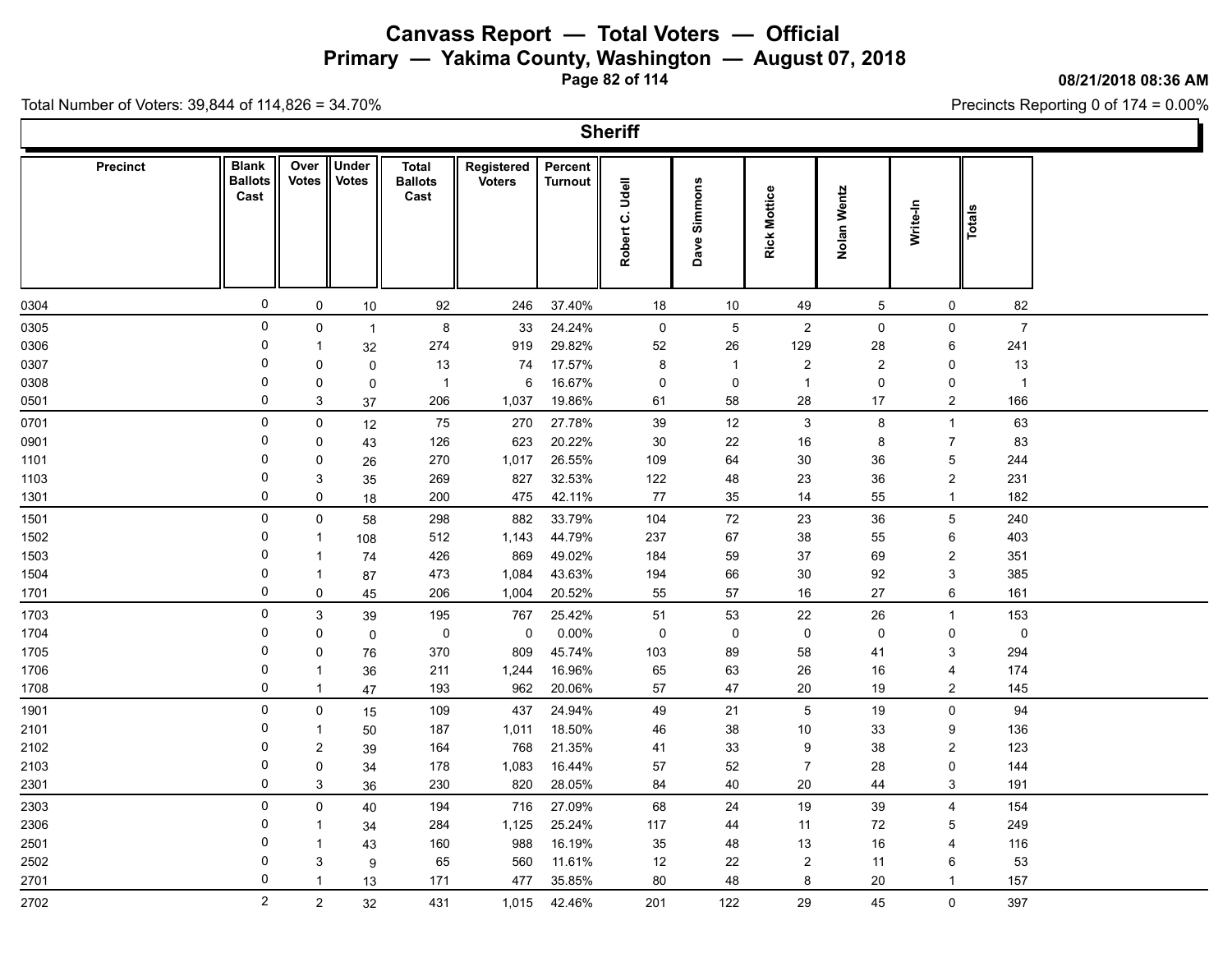**Primary — Yakima County, Washington — August 07, 2018**

**Page 83 of 114**

#### **08/21/2018 08:36 AM**

Ì.

Precincts Reporting 0 of 174 = 0.00%

Total Number of Voters: 39,844 of 114,826 = 34.70%

 $\mathbf{L}$ 

|                 |                                        |                      |                       |                                        |                             |                           | <b>Sheriff</b>                        |                     |                     |                |                 |         |  |
|-----------------|----------------------------------------|----------------------|-----------------------|----------------------------------------|-----------------------------|---------------------------|---------------------------------------|---------------------|---------------------|----------------|-----------------|---------|--|
| <b>Precinct</b> | <b>Blank</b><br><b>Ballots</b><br>Cast | Over<br><b>Votes</b> | Under<br><b>Votes</b> | <b>Total</b><br><b>Ballots</b><br>Cast | Registered<br><b>Voters</b> | Percent<br><b>Turnout</b> | Udell<br>$\dot{\mathbf{o}}$<br>Robert | Dave Simmons        | <b>Rick Mottice</b> | Nolan Wentz    | Write-In        | Totals  |  |
| 3002            | -1                                     | 0                    | 9                     | 67                                     | 258                         | 25.97%                    | 33                                    | 11                  | 6                   | $\overline{7}$ | $\mathbf{1}$    | 58      |  |
| 3004            | 0                                      | 0                    | $\mathbf 0$           | 12                                     | 30                          | 40.00%                    | 4                                     | $\overline{1}$      | $\overline{2}$      | $\overline{5}$ | 0               | 12      |  |
| 3100            | $\mathbf 0$                            | 0                    | 32                    | 273                                    | 834                         | 32.73%                    | 64                                    | 26                  | 123                 | 28             | 0               | 241     |  |
| 3101            | 0                                      | 0                    | 18                    | 151                                    | 431                         | 35.03%                    | 45                                    | $\overline{7}$      | 73                  | 8              | 0               | 133     |  |
| 3102            | 0                                      | $\mathsf 0$          | 34                    | 233                                    | 884                         | 26.36%                    | 93                                    | 47                  | 15                  | 40             | 4               | 199     |  |
| 3103            | 0                                      | 0                    | 29                    | 159                                    | 711                         | 22.36%                    | 37                                    | 27                  | 15                  | 47             | 4               | 130     |  |
| 3104            | 0                                      | -1                   | 49                    | 338                                    | 906                         | 37.31%                    | 156                                   | 84                  | 12                  | 35             | 1               | 288     |  |
| 3105            | $\Omega$                               | $\pmb{0}$            | 9                     | 25                                     | 109                         | 22.94%                    | $\boldsymbol{2}$                      | $\mathbf{2}$        | 9                   | $\sqrt{3}$     | 0               | 16      |  |
| 3106            | $\mathbf 1$                            | $\mathbf{1}$         | 31                    | 263                                    | 688                         | 38.23%                    | 110                                   | 43                  | 15                  | 57             | 6               | 231     |  |
| 3203            | 0                                      | $\mathsf 0$          | 37                    | 354                                    | 840                         | 42.14%                    | 186                                   | 33                  | 27                  | 70             | $\mathbf{1}$    | 317     |  |
| 3205            | 0                                      | 0                    | 51                    | 410                                    | 1,128                       | 36.35%                    | 187                                   | 57                  | 26                  | 85             | 4               | 359     |  |
| 3206            | 0                                      | 3                    | 52                    | 410                                    | 832                         | 49.28%                    | 199                                   | 52                  | 36                  | 61             | $\overline{7}$  | 355     |  |
| 3208            | 0                                      | 0                    | $\overline{4}$        | 32                                     | 138                         | 23.19%                    | 15                                    | 4                   | $\overline{5}$      | 4              | 0               | 28      |  |
| 3301            | $\Omega$                               | $\mathsf{O}$         | 18                    | 215                                    | 567                         | 37.92%                    | 93                                    | 46                  | $10\,$              | 47             | $\mathbf{1}$    | 197     |  |
| 3303            | $\mathbf 0$                            | $\overline{1}$       | 20                    | 116                                    | 426                         | 27.23%                    | 44                                    | $37\,$              | 3                   | 11             | $\mathbf 0$     | 95      |  |
| 3304            | 0                                      | $\mathbf{1}$         | 37                    | 317                                    | 798                         | 39.72%                    | 153                                   | 40                  | 47                  | 38             | $\mathbf{1}$    | 279     |  |
| 3305            | $\mathbf 0$                            | 0                    | 29                    | 259                                    | 696                         | 37.21%                    | 88                                    | 33                  | 24                  | 84             | $\mathbf{1}$    | 230     |  |
| 3308            |                                        | $\mathbf 0$          | 17                    | 293                                    | 779                         | 37.61%                    | 186                                   | 29                  | 18                  | 42             | $\mathbf{1}$    | 276     |  |
| 3309            | $\mathbf 0$                            | 0                    | 22                    | 168                                    | 731                         | 22.98%                    | 55                                    | 43                  | 11                  | 31             | 6               | 146     |  |
| 3310            | 0                                      | 0                    | 24                    | 225                                    | 1,088                       | 20.68%                    | 104                                   | 51                  | 14                  | 31             | $\mathbf{1}$    | 201     |  |
| 3311            | $\Omega$                               | $\mathbf 1$          | 39                    | 468                                    | 1,041                       | 44.96%                    | 219                                   | 113                 | 29                  | 66             | $\mathbf{1}$    | 428     |  |
| 3401            | 0                                      | 0                    | 8                     | 81                                     | 526                         | 15.40%                    | 30                                    | 17                  | 10                  | 14             | $\overline{c}$  | $73\,$  |  |
| 3504            | $\Omega$                               | 0                    | $\overline{c}$        | 8                                      | 22                          | 36.36%                    | $\sqrt{2}$                            | $\mathsf{O}\xspace$ | $\mathsf 0$         | 3              | $\mathbf{1}$    | $\,6\,$ |  |
| 3601            | 0                                      | 0                    | 0                     | 32                                     | 57                          | 56.14%                    | 8                                     | 12                  | 8                   | 4              | 0               | 32      |  |
| 3602            | 0                                      | $\mathbf{1}$         | 41                    | 465                                    | 1,168                       | 39.81%                    | 231                                   | 70                  | 45                  | 76             | $\mathbf{1}$    | 423     |  |
| 3605            | -1                                     | 0                    | 39                    | 302                                    | 823                         | 36.70%                    | 134                                   | 53                  | 6                   | 65             | $\overline{5}$  | 263     |  |
| 3701            | $\Omega$                               | $\mathbf 0$          | 21                    | 208                                    | 757                         | 27.48%                    | 86                                    | 48                  | 18                  | 31             | 4               | 187     |  |
| 3900            | 0                                      | 0                    | 49                    | 378                                    | 862                         | 43.85%                    | 157                                   | 70                  | $30\,$              | 70             | $\overline{c}$  | 329     |  |
| 3901            | 0                                      | $\mathbf 1$          | 18                    | 180                                    | 425                         | 42.35%                    | 82                                    | 34                  | 11                  | 34             | 0               | 161     |  |
| 3902            | $\mathbf 0$                            | 0                    | 12                    | 113                                    | 364                         | 31.04%                    | 52                                    | 24                  | 12                  | 13             | 0               | 101     |  |
| 3903            | 0                                      | $\mathbf 0$          | 68                    | 504                                    | 1,136                       | 44.37%                    | 227                                   | 96                  | 37                  | 72             | 4               | 436     |  |
| 3904            | $\mathbf 0$                            | 0                    | 27                    | 347                                    | 790                         | 43.92%                    | 203                                   | 28                  | 20                  | 64             | $5\phantom{.0}$ | 320     |  |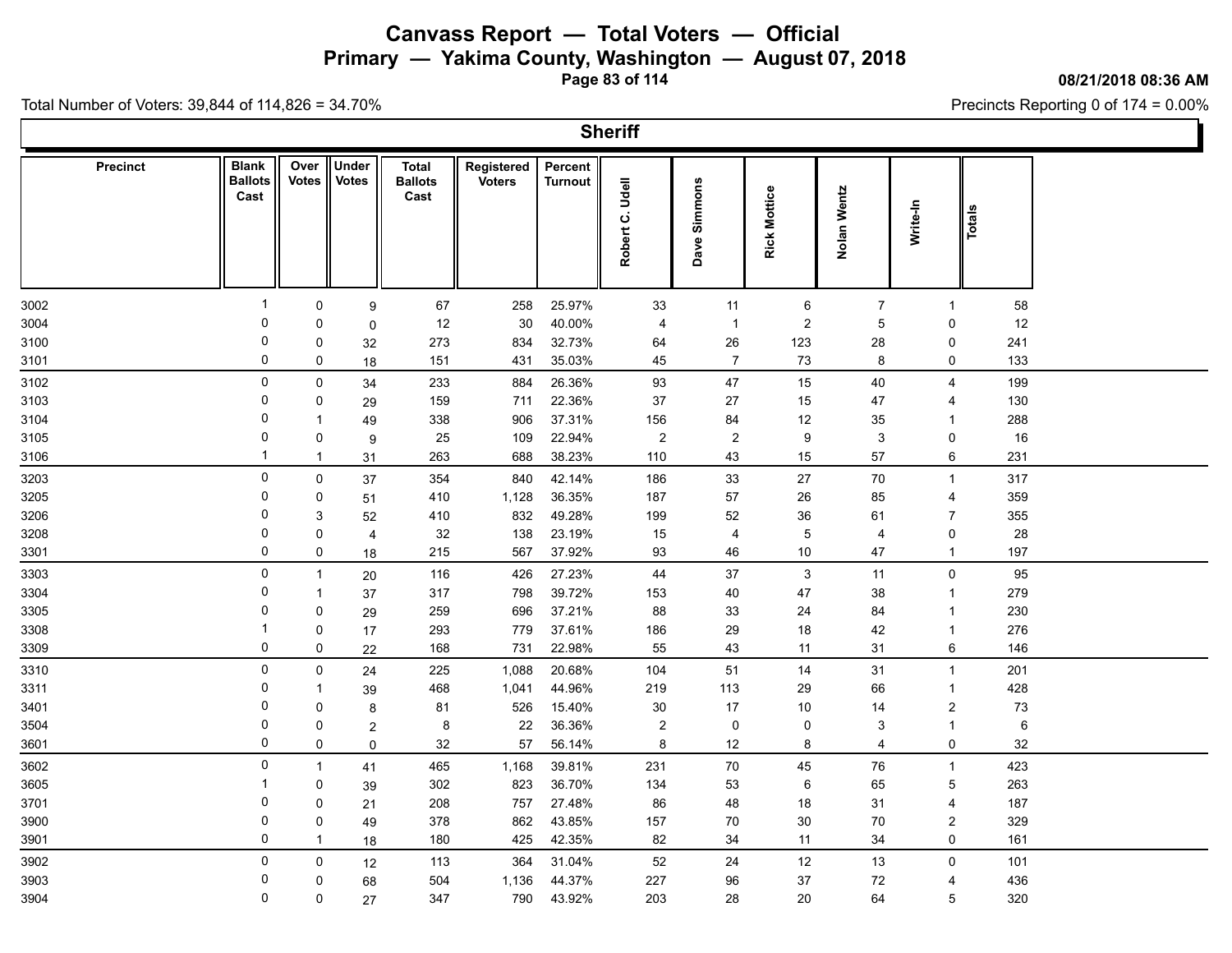**Primary — Yakima County, Washington — August 07, 2018**

**Page 84 of 114**

#### **08/21/2018 08:36 AM**

Ъ

Precincts Reporting 0 of 174 = 0.00%

Total Number of Voters: 39,844 of 114,826 = 34.70%

Г

|                 |                                        |                      |                              |                                        |                             |                           | <b>Sheriff</b>                        |                |                     |                 |                         |            |  |
|-----------------|----------------------------------------|----------------------|------------------------------|----------------------------------------|-----------------------------|---------------------------|---------------------------------------|----------------|---------------------|-----------------|-------------------------|------------|--|
| <b>Precinct</b> | <b>Blank</b><br><b>Ballots</b><br>Cast | Over<br><b>Votes</b> | <b>Under</b><br><b>Votes</b> | <b>Total</b><br><b>Ballots</b><br>Cast | Registered<br><b>Voters</b> | Percent<br><b>Turnout</b> | Udell<br>$\dot{\mathbf{o}}$<br>Robert | Dave Simmons   | <b>Rick Mottice</b> | Nolan Wentz     | Write-In                | Totals     |  |
| 3905            | $\pmb{0}$                              | 0                    | $\overline{7}$               | 106                                    | 256                         | 41.41%                    | 57                                    | 19             | 8                   | 15              | 0                       | 99         |  |
| 4001            | 0                                      | 0                    | 9                            | 88                                     | 492                         | 17.89%                    | 32                                    | 12             | 5                   | 30              | 0                       | 79         |  |
| 4002            | 0                                      | $\mathbf 0$          | 6                            | 82                                     | 321                         | 25.55%                    | 17                                    | 17             | 28                  | 9               | 5                       | 76         |  |
| 4003            | 0                                      | $\overline{1}$       | 58                           | 417                                    | 1,179                       | 35.37%                    | 194                                   | 56             | 37                  | 67              | 4                       | 358        |  |
| 4005            | $\Omega$                               | 0                    | 15                           | 186                                    | 434                         | 42.86%                    | 91                                    | 33             | 16                  | 30              | $\mathbf{1}$            | 171        |  |
| 4102            | 0                                      | 0                    | 36                           | 383                                    | 776                         | 49.36%                    | 174                                   | 76             | 25                  | 71              | $\mathbf{1}$            | 347        |  |
| 4104            | 0                                      | $\mathbf 0$          | 20                           | 231                                    | 640                         | 36.09%                    | 111                                   | 30             | 15                  | 53              | $\overline{c}$          | 211        |  |
| 4105            | $\mathbf 0$                            | $\mathsf{O}$         | 15                           | 138                                    | 385                         | 35.84%                    | 32                                    | 14             | 71                  | 5               | $\mathbf{1}$            | 123        |  |
| 4106            | 0                                      | 0                    | 36                           | 276                                    | 658                         | 41.95%                    | 120                                   | 52             | 18                  | 45              | 5                       | 240        |  |
| 4108            | $\mathbf 0$                            | 0                    | 55                           | 263                                    | 528                         | 49.81%                    | 116                                   | 39             | 11                  | 41              | $\mathbf{1}$            | 208        |  |
| 4109            | $\Omega$                               | 0                    | 60                           | 371                                    | 1,148                       | 32.32%                    | 129                                   | 98             | 59                  | 23              | $\overline{c}$          | 311        |  |
| 4111            | $\mathbf 0$                            | $\mathbf{1}$         | 38                           | 384                                    | 857                         | 44.81%                    | 177                                   | 45             | 42                  | 80              | $\mathbf{1}$            | 345        |  |
| 4112            | $\mathbf 0$                            | $\overline{1}$       | 88                           | 568                                    | 1,179                       | 48.18%                    | 225                                   | 123            | 40                  | 88              | $\mathfrak{S}$          | 479        |  |
| 4114            | 0                                      | $\mathbf 0$          | 26                           | 286                                    | 782                         | 36.57%                    | 118                                   | 43             | 27                  | 71              | $\mathbf{1}$            | 260        |  |
| 4115            | $\Omega$                               | $\pmb{0}$            | 33                           | 277                                    | 627                         | 44.18%                    | 139                                   | 39             | 19                  | 44              | 3                       | 244        |  |
| 4303            |                                        | $\mathbf 0$          | 12                           | 88                                     | 270                         | 32.59%                    | 40                                    | 12             | 12                  | 11              | $\mathbf{1}$            | 76         |  |
| 4401            | -1                                     | 0                    | 19                           | 167                                    | 430                         | 38.84%                    | 79                                    | $37\,$         | $\boldsymbol{9}$    | 22              | $\mathbf{1}$            | 148        |  |
| 4402            | $\pmb{0}$                              | $\overline{1}$       | 31                           | 234                                    | 562                         | 41.64%                    | 109                                   | 31             | 13                  | 44              | 5                       | 202        |  |
| 4501            | $\mathbf 0$                            | 0                    | 9                            | 63                                     | 291                         | 21.65%                    | 26                                    | 12             | 0                   | 14              | $\overline{\mathbf{c}}$ | 54         |  |
| 4503            | 0                                      | 0                    | $\mathbf 0$                  | 33                                     | 73                          | 45.21%                    | 17                                    | $\overline{7}$ | $\mathbf{1}$        | 8               | 0                       | 33         |  |
| 4504            | 0                                      | $\mathbf 1$          | 50                           | 271                                    | 575                         | 47.13%<br>48.84%          | 130                                   | $39\,$<br>18   | 12                  | 36              | 3<br>0                  | 220<br>128 |  |
| 4601            |                                        | 0                    | 20                           | 148                                    | 303                         |                           | 71                                    |                | 13                  | 26              |                         |            |  |
| 4602            | 0<br>$\Omega$                          | $\mathbf{1}$         | 39                           | 217                                    | 543                         | 39.96%                    | 89                                    | 45             | $\bf 8$             | 33              | $\overline{c}$          | 177        |  |
| 4603            | 0                                      | $\overline{1}$       | 70                           | 446                                    | 889                         | 50.17%                    | 216                                   | 72             | 26                  | 56              | 5                       | 375        |  |
| 4604            | $\Omega$                               | $\mathbf 0$          | 27                           | 194                                    | 356                         | 54.49%                    | 104                                   | 30             | $\overline{5}$      | 28              | 0                       | 167        |  |
| 4605<br>4606    |                                        | 0<br>$\mathbf 0$     | 15                           | 149<br>441                             | 447<br>1,061                | 33.33%<br>41.56%          | 66<br>186                             | 34<br>75       | 8<br>29             | 26<br>81        | 0<br>6                  | 134<br>377 |  |
|                 |                                        |                      | 64                           |                                        |                             |                           |                                       |                |                     |                 |                         |            |  |
| 4609            | $\mathbf 0$<br>0                       | 0                    | $\overline{5}$               | 125                                    | 337                         | 37.09%                    | 76                                    | 14             | 11                  | 19              | $\mathsf{O}\xspace$     | 120        |  |
| 4615            | $\Omega$                               | $\mathbf 0$          | 42                           | 210                                    | 708                         | 29.66%                    | 68                                    | 35             | 44                  | 19              | $\overline{c}$          | 168        |  |
| 4616<br>4618    | 0                                      | 0<br>$\mathbf 0$     | 14                           | 122<br>182                             | 322<br>566                  | 37.89%<br>32.16%          | 49<br>57                              | 17<br>33       | 29<br>34            | 11<br>32        | $\overline{c}$<br>2     | 108<br>158 |  |
| 4623            | $\Omega$                               | 0                    | 24<br>$\overline{4}$         | 39                                     | 118                         | 33.05%                    | 18                                    | 8              | 4                   | $5\phantom{.0}$ | 0                       | 35         |  |
|                 |                                        |                      |                              |                                        |                             |                           |                                       |                |                     |                 |                         |            |  |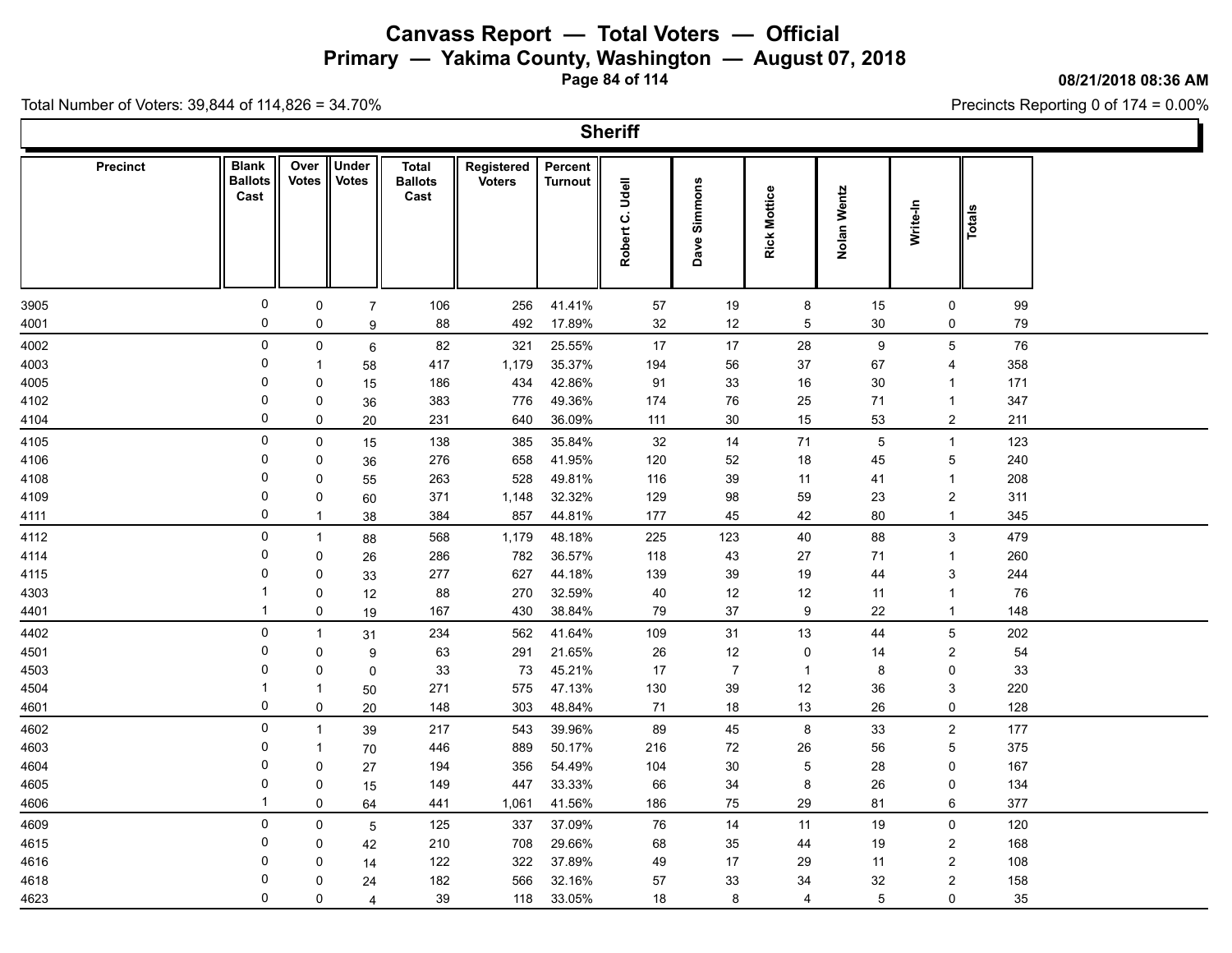**Primary — Yakima County, Washington — August 07, 2018**

**Page 85 of 114**

**08/21/2018 08:36 AM**

Ъ

Precincts Reporting 0 of 174 = 0.00%

|                 |                                        |             |                        |                                 |                             |                           | <b>Sheriff</b>       |                      |                        |                |                |               |  |
|-----------------|----------------------------------------|-------------|------------------------|---------------------------------|-----------------------------|---------------------------|----------------------|----------------------|------------------------|----------------|----------------|---------------|--|
| <b>Precinct</b> | <b>Blank</b><br><b>Ballots</b><br>Cast | Over        | Under<br>Votes   Votes | Total<br><b>Ballots</b><br>Cast | Registered<br><b>Voters</b> | Percent<br><b>Turnout</b> | Udell<br>ပ<br>Robert | ons<br>Simme<br>Dave | <b>Mottice</b><br>Rick | Wentz<br>Nolan | Write-In       | <b>Totals</b> |  |
| 4624            | 0                                      |             | 9                      | 150                             | 322                         | 46.58%                    | 92                   | 16                   | 3                      | 29             | 0              | 140           |  |
| 4628            | 0                                      | 0           | 10                     | 100                             | 355                         | 28.17%                    | 35                   | 23                   | 20                     | 10             | $\overline{2}$ | 90            |  |
| 4801            | 0                                      | 0           | 33                     | 459                             | 1,170                       | 39.23%                    | 236                  | 47                   | 31                     | 112            | 0              | 426           |  |
| 4802            | 0                                      | 0           | 85                     | 597                             | 1,232                       | 48.46%                    | 268                  | 106                  | 35                     | 101            | $\overline{2}$ | 512           |  |
| 5001            | 0                                      | 0           | 9                      | 75                              | 261                         | 28.74%                    | 18                   | 19                   | 20                     | 9              | 0              | 66            |  |
| 5003            | 0                                      | $\mathbf 0$ | 29                     | 307                             | 773                         | 39.72%                    | 151                  | 44                   | 27                     | 54             | $\overline{2}$ | 278           |  |
| 5010            | 0                                      | 0           | 17                     | 120                             | 229                         | 52.40%                    | 62                   | 10                   | $\overline{7}$         | 22             | $\overline{2}$ | 103           |  |
| 5012            | 0                                      | 0           | 19                     | 206                             | 1,055                       | 19.53%                    | 95                   | 44                   | 26                     | 21             |                | 187           |  |
| 5014            | 0                                      | 0           | 23                     | 314                             | 803                         | 39.10%                    | 151                  | 34                   | 18                     | 85             | 3              | 291           |  |
| 5016            | 0                                      | 0           | 22                     | 202                             | 474                         | 42.62%                    | 100                  | 31                   | 12                     | 37             | $\mathbf 0$    | 180           |  |
| 5020            | 0                                      | 0           | 30                     | 217                             | 460                         | 47.17%                    | 109                  | 24                   | 17                     | 34             | 3              | 187           |  |
| 5101            | 0                                      | 0           | 23                     | 171                             | 384                         | 44.53%                    | 92                   | 17                   | 13                     | 24             | $\overline{2}$ | 148           |  |
| 5202            | 0                                      | 0           | 0                      | 0                               | -5                          | $0.00\%$                  | 0                    | $\mathbf 0$          | 0                      | 0              | 0              | 0             |  |
| Provisional     | 0                                      | 0           | 0                      | 0                               | $\mathbf 0$                 | $0.00\%$                  | 0                    | $\mathbf 0$          | 0                      | $\Omega$       | $\Omega$       | $\mathbf{0}$  |  |
| Totals:         | 15                                     | 62          | 5,416                  | 39,844                          | 114,826                     |                           | 16,826               | 6,673                | 3,394                  | 7,059          | 414            | 34,366        |  |
|                 |                                        |             |                        |                                 |                             |                           |                      |                      |                        |                |                |               |  |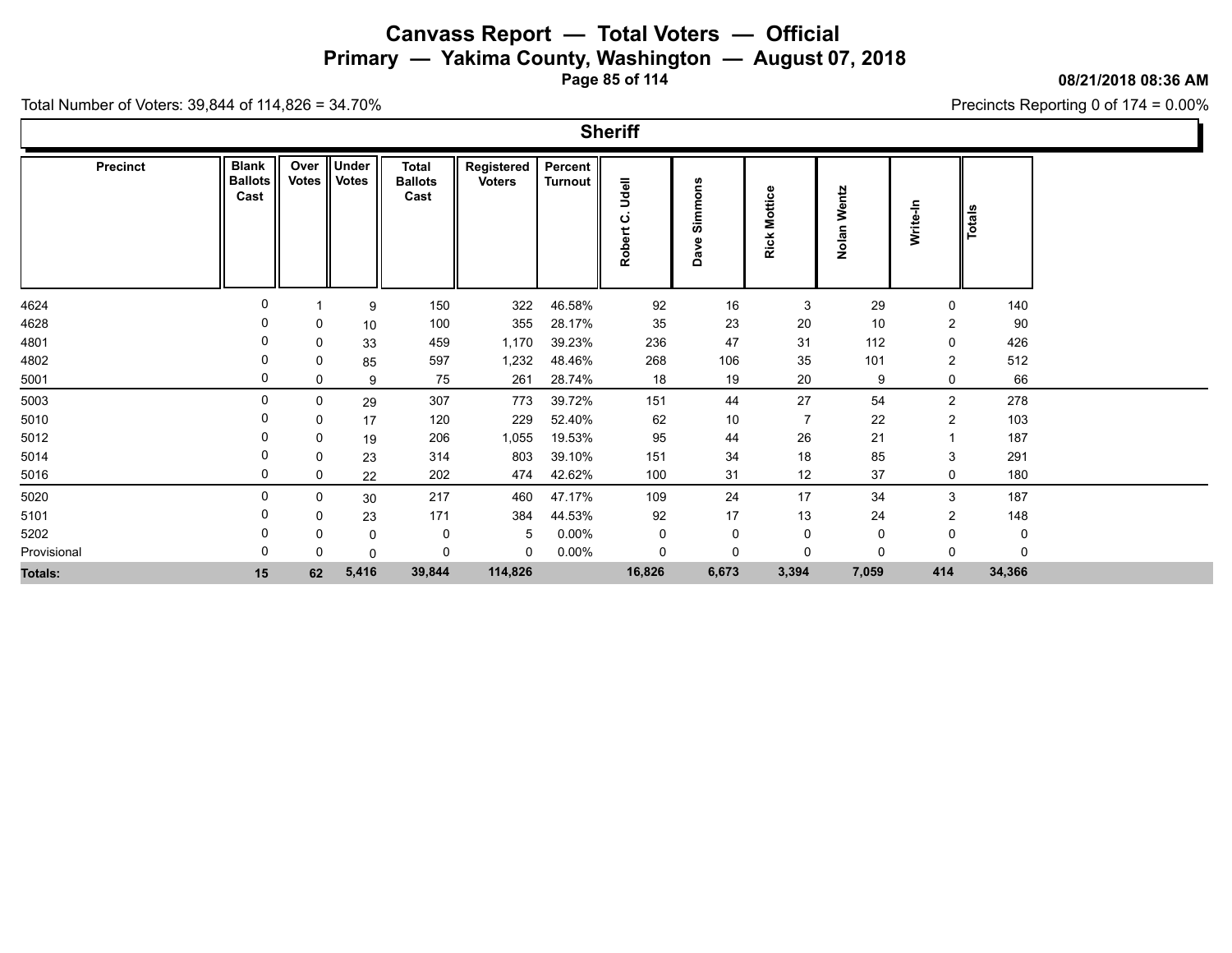**Primary — Yakima County, Washington — August 07, 2018**

**Page 86 of 114**

#### **08/21/2018 08:36 AM**

Precincts Reporting 0 of 174 = 0.00%

| <b>Precinct</b> | <b>Blank</b><br><b>Ballots</b><br>Cast | Over<br><b>Votes</b> | Under<br><b>Votes</b> | <b>Total</b><br><b>Ballots</b><br>Cast | Registered<br><b>Voters</b> | Percent<br><b>Turnout</b> | <b>Ilene Thomson</b> | Write-In                | Totals    |
|-----------------|----------------------------------------|----------------------|-----------------------|----------------------------------------|-----------------------------|---------------------------|----------------------|-------------------------|-----------|
| 0001            | 0                                      | $\mathbf 0$          | $\mathbf 0$           | $\mathsf 0$                            | $\overline{2}$              | $0.00\%$                  | 0                    | $\mathsf 0$             | $\pmb{0}$ |
| 0101            | $\Omega$                               | 0                    | 40                    | 141                                    | 431                         | 32.71%                    | 99                   | $\sqrt{2}$              | 101       |
| 0102            | 0                                      | 0                    | 17                    | 62                                     | 327                         | 18.96%                    | 42                   | 3                       | 45        |
| 0103            | 0                                      | $\mathsf 0$          | 30                    | 117                                    | 564                         | 20.74%                    | 85                   | $\boldsymbol{2}$        | 87        |
| 0104            | 0                                      | $\mathbf 0$          | 6                     | 38                                     | 278                         | 13.67%                    | 28                   | $\overline{4}$          | 32        |
| 0105            | 0                                      | $\mathsf 0$          | 20                    | 74                                     | 504                         | 14.68%                    | 50                   | $\overline{\mathbf{4}}$ | 54        |
| 0110            | 0                                      | $\mathsf 0$          | 91                    | 317                                    | 803                         | 39.48%                    | 213                  | $13$                    | 226       |
| 0111            | 0                                      | $\mathbf 0$          | 52                    | 268                                    | 855                         | 31.35%                    | 210                  | $\,6\,$                 | 216       |
| 0112            | 0                                      | $\mathbf 0$          | 12                    | 60                                     | 410                         | 14.63%                    | 47                   | $\mathbf{1}$            | 48        |
| 0113            | 0                                      | $\mathsf 0$          | 49                    | 153                                    | 1,087                       | 14.08%                    | 98                   | $\,6\,$                 | 104       |
| 0116            | 0                                      | $\mathsf 0$          | 56                    | 156                                    | 538                         | 29.00%                    | 96                   | $\overline{\mathbf{4}}$ | 100       |
| 0118            | 0                                      | $\mathbf 0$          | 29                    | 114                                    | 372                         | 30.65%                    | 81                   | $\overline{4}$          | 85        |
| 0120            | $\overline{1}$                         | $\mathbf 0$          | 42                    | 134                                    | 966                         | 13.87%                    | 88                   | $\overline{4}$          | 92        |
| 0123            | 0                                      | $\mathsf 0$          | 12                    | 41                                     | 325                         | 12.62%                    | 28                   | $\mathbf{1}$            | 29        |
| 0124            | 0                                      | $\mathbf 0$          | 15                    | 72                                     | 554                         | 13.00%                    | 55                   | $\boldsymbol{2}$        | 57        |
| 0126            | 0                                      | $\mathsf 0$          | 50                    | 138                                    | 832                         | 16.59%                    | 84                   | $\overline{4}$          | 88        |
| 0127            | 0                                      | $\mathbf 0$          | 53                    | 260                                    | 1,077                       | 24.14%                    | 198                  | 9                       | 207       |
| 0129            | $\mathbf 0$                            | 0                    | 40                    | 179                                    | 647                         | 27.67%                    | 133                  | 6                       | 139       |
| 0130            | 0                                      | $\pmb{0}$            | 116                   | 404                                    | 1,149                       | 35.16%                    | 282                  | $\,6\,$                 | 288       |
| 0131            | 0                                      | $\pmb{0}$            | 128                   | 366                                    | 882                         | 41.50%                    | 232                  | $\,6\,$                 | 238       |
| 0132            | 0                                      | $\mathbf 0$          | 70                    | 250                                    | 906                         | 27.59%                    | 174                  | 6                       | 180       |
| 0133            | 0                                      | $\mathsf 0$          | 75                    | 353                                    | 1,143                       | 30.88%                    | 275                  | $\mathbf{3}$            | 278       |
| 0134            | 0                                      | $\mathbf 0$          | 121                   | 502                                    | 1,151                       | 43.61%                    | 377                  | $\overline{4}$          | 381       |
| 0135            | 0                                      | $\mathsf 0$          | 86                    | 284                                    | 572                         | 49.65%                    | 196                  | $\overline{2}$          | 198       |
| 0138            | 0                                      | $\mathbf 0$          | 121                   | 507                                    | 1,043                       | 48.61%                    | 379                  | $\overline{7}$          | 386       |
| 0139            | $\mathsf{O}\xspace$                    | $\mathsf 0$          | 103                   | 458                                    | 944                         | 48.52%                    | 353                  | $\overline{2}$          | 355       |
| 0140            | 0                                      | $\mathbf 0$          | 60                    | 281                                    | 1,169                       | 24.04%                    | 214                  | $\overline{7}$          | 221       |
| 0142            | $\mathbf{1}$                           | $\mathbf 0$          | 37                    | 238                                    | 486                         | 48.97%                    | 197                  | $\overline{4}$          | 201       |
| 0143            | 0                                      | 0                    | 31                    | 110                                    | 379                         | 29.02%                    | 78                   | $\mathbf{1}$            | 79        |
| 0144            | 0                                      | $\mathsf 0$          | $\mathsf 0$           | $\mathsf{O}$                           | $\overline{5}$              | $0.00\%$                  | $\mathbf 0$          | $\mathsf 0$             | $\pmb{0}$ |
| 0145            | 0                                      | 0                    | 44                    | 171                                    | 809                         | 21.14%                    | 125                  | $\overline{2}$          | 127       |
| 0150            | 0                                      | $\mathsf 0$          | 50                    | 170                                    | 766                         | 22.19%                    | 117                  | $\mathbf{3}$            | 120       |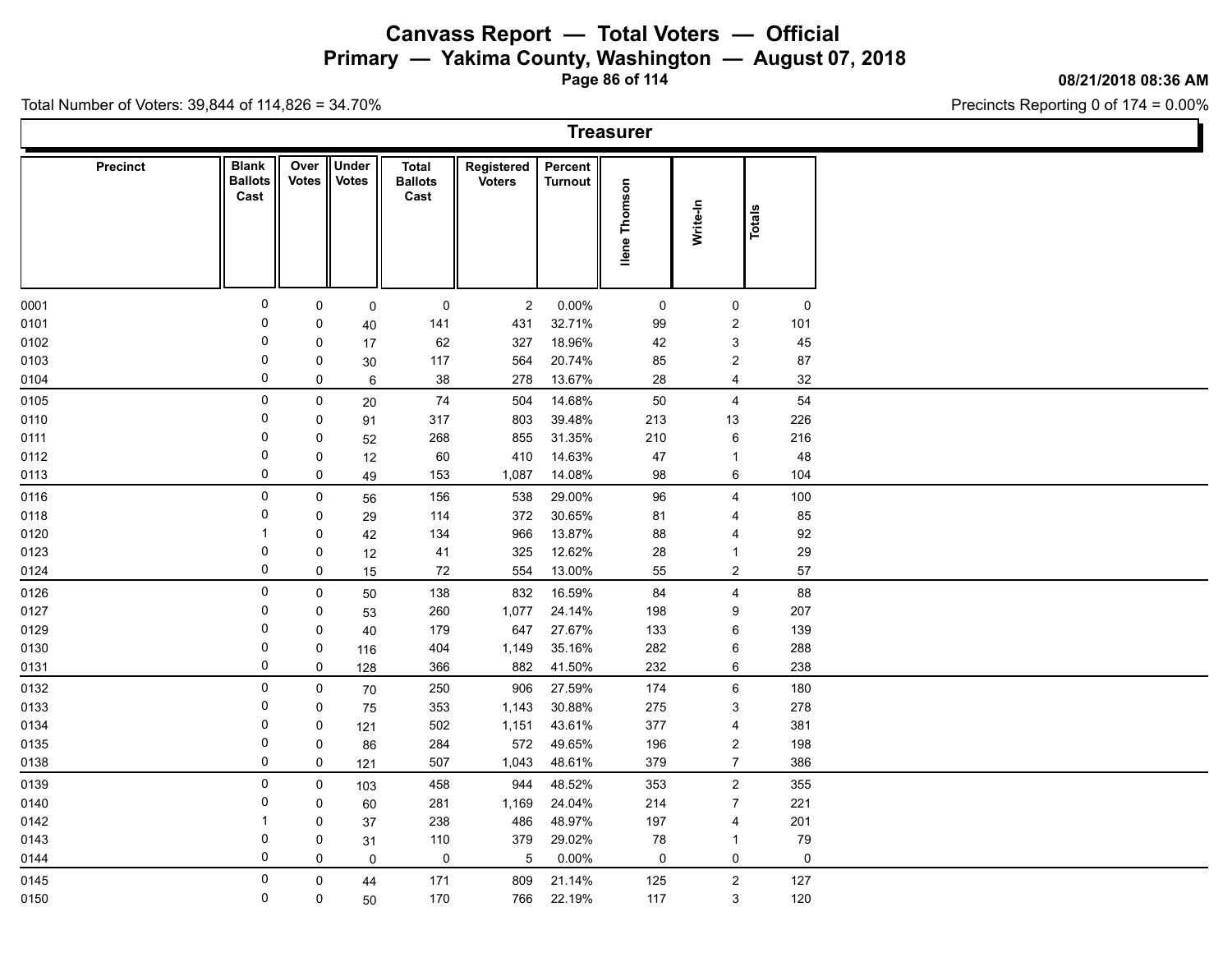**Primary — Yakima County, Washington — August 07, 2018**

**Page 87 of 114**

#### **08/21/2018 08:36 AM**

Precincts Reporting 0 of 174 = 0.00%

| <b>Treasurer</b> |                                        |                  |                       |                                 |                             |                           |                  |                     |             |  |  |  |  |
|------------------|----------------------------------------|------------------|-----------------------|---------------------------------|-----------------------------|---------------------------|------------------|---------------------|-------------|--|--|--|--|
| <b>Precinct</b>  | <b>Blank</b><br><b>Ballots</b><br>Cast | Over II<br>Votes | Under<br><b>Votes</b> | Total<br><b>Ballots</b><br>Cast | Registered<br><b>Voters</b> | Percent<br><b>Turnout</b> | Thomson<br>llene | Write-In            | Totals      |  |  |  |  |
| 0153             | 0                                      | $\mathsf{O}$     | 62                    | 299                             | 830                         | 36.02%                    | 233              | $\overline{4}$      | 237         |  |  |  |  |
| 0154             | 0                                      | 0                | 87                    | 368                             | 1,189                       | 30.95%                    | 272              | 9                   | 281         |  |  |  |  |
| 0155             | 0                                      | 0                | 66                    | 357                             | 873                         | 40.89%                    | 285              | 6                   | 291         |  |  |  |  |
| 0156             | $\mathbf 0$                            | $\mathsf{O}$     | 38                    | 179                             | 684                         | 26.17%                    | 135              | $6\phantom{.}$      | 141         |  |  |  |  |
| 0158             | $\mathbf 0$                            | 0                | 25                    | 98                              | 458                         | 21.40%                    | 70               | $\mathbf{3}$        | 73          |  |  |  |  |
| 0162             | 0                                      | 0                | 24                    | 96                              | 263                         | 36.50%                    | 71               | $\mathbf{1}$        | 72          |  |  |  |  |
| 0163             | -1                                     | 0                | 95                    | 454                             | 804                         | 56.47%                    | 357              | $\overline{c}$      | 359         |  |  |  |  |
| 0167             | 0                                      | $\mathsf{O}$     | 106                   | 479                             | 956                         | 50.10%                    | 364              | 9                   | 373         |  |  |  |  |
| 0168             | $\mathsf 0$                            | $\mathbf 0$      | 95                    | 410                             | 744                         | 55.11%                    | 311              | $\overline{4}$      | 315         |  |  |  |  |
| 0169             | 0                                      | $\mathbf 0$      | 130                   | 519                             | 1,071                       | 48.46%                    | 383              | 6                   | 389         |  |  |  |  |
| 0170             | 0                                      | 0                | 60                    | 173                             | 457                         | 37.86%                    | 107              | 6                   | 113         |  |  |  |  |
| 0171             | 0                                      | 0                | 37                    | 145                             | 333                         | 43.54%                    | 104              | 4                   | 108         |  |  |  |  |
| 0173             | 0                                      | $\mathbf 0$      | 50                    | 233                             | 668                         | 34.88%                    | 181              | $\overline{2}$      | 183         |  |  |  |  |
| 0175             | $\mathbf 0$                            | $\mathbf 0$      | 40                    | 173                             | 439                         | 39.41%                    | 133              | $\mathsf{O}\xspace$ | 133         |  |  |  |  |
| 0177             | 0                                      | 0                | 97                    | 444                             | 1,048                       | 42.37%                    | 338              | 9                   | 347         |  |  |  |  |
| 0179             | $\mathbf 0$                            | 0                | 77                    | 427                             | 894                         | 47.76%                    | 345              | $\sqrt{5}$          | 350         |  |  |  |  |
| 0180             | 0                                      | 0                | 73                    | 364                             | 932                         | 39.06%                    | 283              | 8                   | 291         |  |  |  |  |
| 0181             | $\mathbf 0$                            | 0                | 102                   | 474                             | 948                         | 50.00%                    | 370              | $\overline{2}$      | 372         |  |  |  |  |
| 0182             | $\overline{1}$                         | $\mathsf{0}$     | 115                   | 561                             | 1,270                       | 44.17%                    | 440              | 6                   | 446         |  |  |  |  |
| 0183             | 0                                      | $\mathbf 0$      | 72                    | 330                             | 727                         | 45.39%                    | 258              | 0                   | 258         |  |  |  |  |
| 0185             | -1                                     | 0                | 101                   | 386                             | 868                         | 44.47%                    | 281              | 4                   | 285         |  |  |  |  |
| 0186             | 0                                      | 0                | 49                    | 239                             | 522                         | 45.79%                    | 189              | $\overline{1}$      | 190         |  |  |  |  |
| 0187             | 0                                      | 0                | 78                    | 370                             | 819                         | 45.18%                    | 291              | $\mathbf{1}$        | 292         |  |  |  |  |
| 0188             | $\mathbf 0$                            | $\mathsf{O}$     | 74                    | 327                             | 738                         | 44.31%                    | 250              | $\mathbf{3}$        | 253         |  |  |  |  |
| 0189             | $\mathbf 0$                            | 0                | 78                    | 338                             | 750                         | 45.07%                    | 257              | 3                   | 260         |  |  |  |  |
| 0190             | 0                                      | 0                | 44                    | 224                             | 532                         | 42.11%                    | 179              | $\mathbf{1}$        | 180         |  |  |  |  |
| 0191             | $\mathbf 0$                            | 0                | 0                     | 0                               | $\overline{1}$              | $0.00\%$                  | 0                | $\mathsf{O}\xspace$ | $\mathbf 0$ |  |  |  |  |
| 0192             | 0                                      | $\mathsf{O}$     | 37                    | 193                             | 703                         | 27.45%                    | 153              | $\mathbf{3}$        | 156         |  |  |  |  |
| 0193             | $\mathbf 0$                            | $\mathbf 0$      | 55                    | 222                             | 417                         | 53.24%                    | 167              | $\mathsf{O}$        | 167         |  |  |  |  |
| 0301             | 0                                      | 0                | 17                    | 57                              | 305                         | 18.69%                    | 40               | 0                   | 40          |  |  |  |  |
| 0302             | 0                                      | $\mathbf 0$      | 51                    | 185                             | 871                         | 21.24%                    | 131              | 3                   | 134         |  |  |  |  |
| 0303             | 0                                      | $\mathbf 0$      | 53                    | 202                             | 964                         | 20.95%                    | 145              | $\overline{4}$      | 149         |  |  |  |  |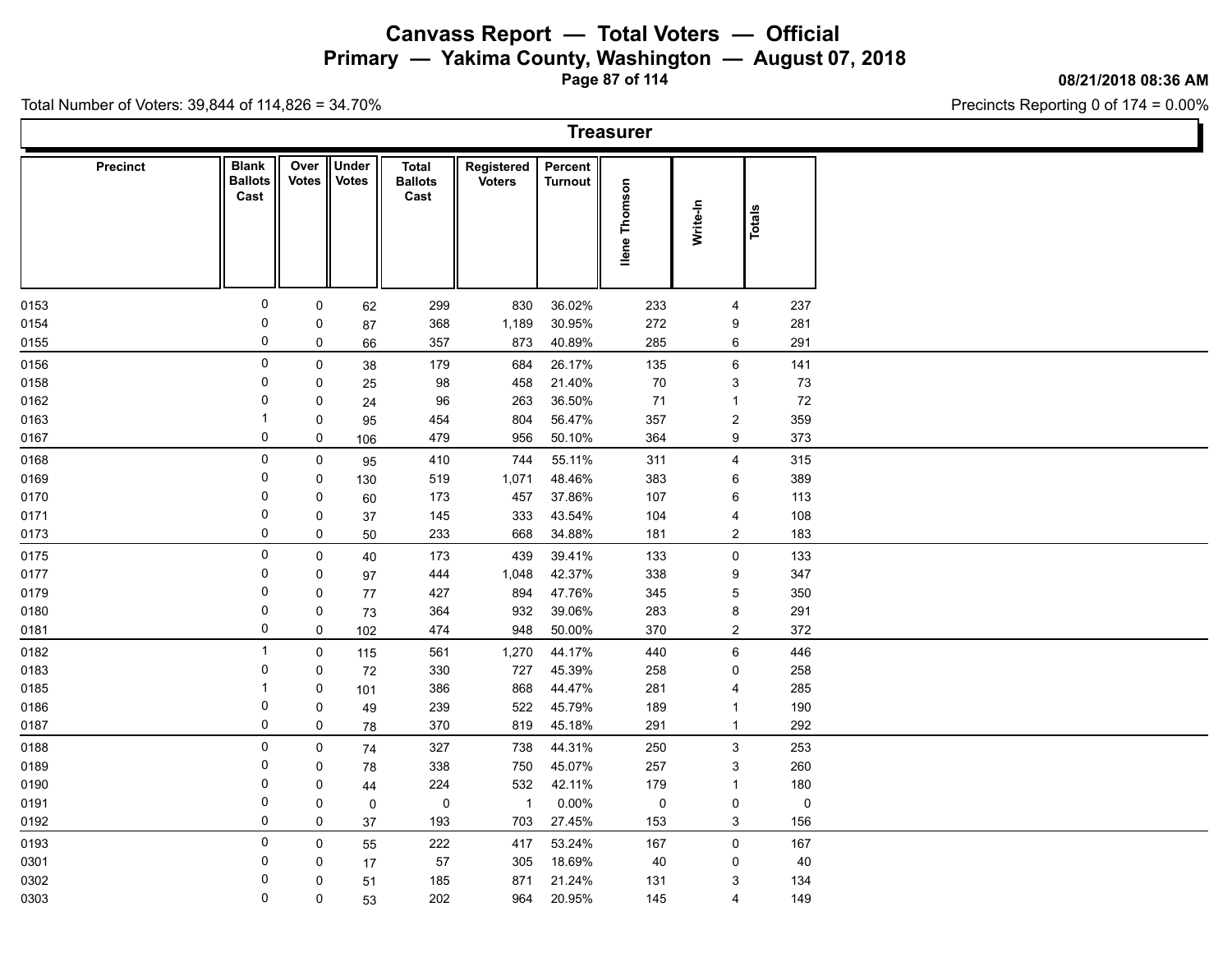**Primary — Yakima County, Washington — August 07, 2018**

**Page 88 of 114**

**08/21/2018 08:36 AM**

Ì.

Precincts Reporting 0 of 174 = 0.00%

Total Number of Voters: 39,844 of 114,826 = 34.70%

|              |                 |                                        |                           |                       |                                        |                             |                    | <b>Treasurer</b> |                                          |                |  |
|--------------|-----------------|----------------------------------------|---------------------------|-----------------------|----------------------------------------|-----------------------------|--------------------|------------------|------------------------------------------|----------------|--|
|              | <b>Precinct</b> | <b>Blank</b><br><b>Ballots</b><br>Cast | Over<br><b>Votes</b>      | Under<br><b>Votes</b> | <b>Total</b><br><b>Ballots</b><br>Cast | Registered<br><b>Voters</b> | Percent<br>Turnout | llene Thomson    | Write-In                                 | Totals         |  |
| 0304         |                 | $\mathsf{O}$                           | 0                         | 19                    | 92                                     | 246                         | 37.40%             | 73               | 0                                        | 73             |  |
| 0305         |                 | $\mathsf 0$                            | 0                         | $\mathfrak{S}$        | $\bf 8$                                | 33                          | 24.24%             | $\overline{5}$   | $\mathsf 0$                              | $\sqrt{5}$     |  |
| 0306         |                 | 0                                      | 0                         | 65                    | 274                                    | 919                         | 29.82%             | 205              | $\overline{4}$                           | 209            |  |
| 0307         |                 | $\mathbf 0$                            | 0                         | $\overline{c}$        | 13                                     | 74                          | 17.57%             | 11               | 0                                        | 11             |  |
| 0308         |                 | $\mathbf 0$                            | 0                         | $\pmb{0}$             | $\mathbf{1}$                           | 6                           | 16.67%             | $\overline{1}$   | $\mathsf 0$                              | $\overline{1}$ |  |
| 0501         |                 | 0                                      | 0                         | 54                    | 206                                    | 1,037                       | 19.86%             | 150              | $\boldsymbol{2}$                         | 152            |  |
| 0701         |                 | 0                                      | 0                         | 22                    | 75                                     | 270                         | 27.78%             | 51               | $\boldsymbol{2}$                         | 53             |  |
| 0901         |                 | $\mathbf 0$                            | 0                         | 42                    | 126                                    | 623                         | 20.22%             | $77$             | $\boldsymbol{7}$                         | 84             |  |
| 1101         |                 | 0                                      | 0                         | 48                    | 270                                    | 1,017                       | 26.55%             | 215              | $\boldsymbol{7}$                         | 222            |  |
| 1103         |                 | $\mathbf 0$                            | $\pmb{0}$                 | 52                    | 269                                    | 827                         | 32.53%             | 216              | $\mathbf{1}$                             | 217            |  |
| 1301         |                 | 0                                      | 0                         | 48                    | 200                                    | 475                         | 42.11%             | 150              | $\boldsymbol{2}$                         | 152            |  |
| 1501         |                 | $\mathsf{O}\xspace$                    | 0                         | 80                    | 298                                    | 882                         | 33.79%             | 213              | $\mathbf 5$                              | 218            |  |
| 1502         |                 | $\mathbf 0$                            | 0                         | 132                   | 512                                    | 1,143                       | 44.79%             | 374              | $\,6\,$                                  | 380            |  |
| 1503         |                 | $\mathbf 0$                            | 0                         | 103                   | 426                                    | 869                         | 49.02%             | 318              | $\mathbf 5$                              | 323            |  |
| 1504         |                 | $\mathbf 0$                            | $\pmb{0}$                 | 137                   | 473                                    | 1,084                       | 43.63%             | 331              | $\mathbf 5$                              | 336            |  |
| 1701         |                 | 0                                      | 0                         | 59                    | 206                                    | 1,004                       | 20.52%             | 143              | $\overline{4}$                           | 147            |  |
| 1703         |                 | $\mathsf{O}\xspace$                    | 0                         | 49                    | 195                                    | 767                         | 25.42%             | 142              | 4                                        | 146            |  |
| 1704         |                 | $\mathbf 0$                            | 0                         | $\pmb{0}$             | $\pmb{0}$                              | $\mathbf 0$                 | $0.00\%$           | $\mathsf 0$      | 0                                        | $\pmb{0}$      |  |
| 1705         |                 | $\mathbf 0$<br>$\mathbf 0$             | 0                         | 105                   | 370                                    | 809                         | 45.74%             | 261              | 4                                        | 265            |  |
| 1706         |                 | $\pmb{0}$                              | $\pmb{0}$<br>$\mathbf{1}$ | 40                    | 211<br>193                             | 1,244<br>962                | 16.96%             | 167              | 4<br>$\overline{c}$                      | 171<br>130     |  |
| 1708         |                 |                                        |                           | 62                    |                                        |                             | 20.06%             | 128              |                                          |                |  |
| 1901         |                 | $\mathsf 0$<br>$\mathbf 0$             | 0                         | 24                    | 109                                    | 437                         | 24.94%             | 85               | $\mathsf 0$                              | 85             |  |
| 2101         |                 | 0                                      | 0<br>0                    | 63                    | 187                                    | 1,011<br>768                | 18.50%<br>21.35%   | 118              | $\,6$                                    | 124<br>117     |  |
| 2102<br>2103 |                 | $\mathbf 0$                            | 0                         | 47                    | 164<br>178                             | 1,083                       | 16.44%             | 114<br>122       | $\ensuremath{\mathsf{3}}$<br>$\mathsf 0$ | 122            |  |
| 2301         |                 | 0                                      | 0                         | 56<br>63              | 230                                    | 820                         | 28.05%             | 163              | $\overline{4}$                           | 167            |  |
|              |                 | $\mathsf{O}\xspace$                    |                           |                       |                                        |                             |                    |                  |                                          |                |  |
| 2303         |                 | 0                                      | 0                         | 51                    | 194                                    | 716                         | 27.09%<br>25.24%   | 139              | $\overline{\mathbf{4}}$                  | 143            |  |
| 2306<br>2501 |                 | $\mathbf 0$                            | 0<br>0                    | 56                    | 284<br>160                             | 1,125<br>988                | 16.19%             | 223<br>92        | $\mathbf 5$<br>4                         | 228<br>96      |  |
| 2502         |                 | $\mathbf 0$                            | 0                         | 64<br>20              | 65                                     | 560                         | 11.61%             | 37               | $\bf 8$                                  | 45             |  |
| 2701         |                 | 0                                      | $\mathbf 0$               | 33                    | 171                                    | 477                         | 35.85%             | 137              | $\mathbf{1}$                             | 138            |  |
| 2702         |                 | $\overline{c}$                         | 0                         |                       | 431                                    | 1,015                       | 42.46%             | 333              | $\overline{c}$                           | 335            |  |
|              |                 |                                        |                           | 96                    |                                        |                             |                    |                  |                                          |                |  |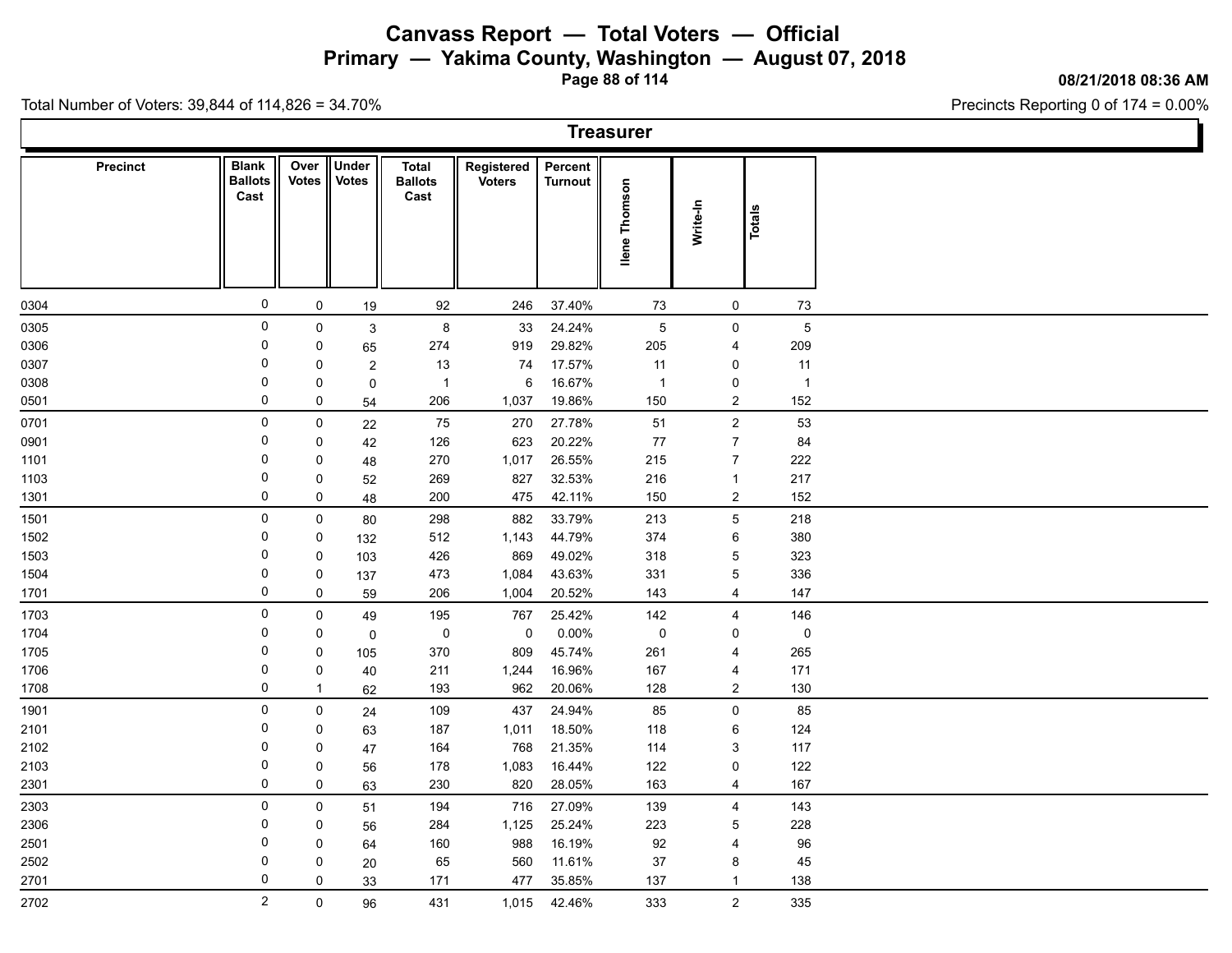**Primary — Yakima County, Washington — August 07, 2018**

**Page 89 of 114**

#### **08/21/2018 08:36 AM**

Precincts Reporting 0 of 174 = 0.00%

|                 |                                        |               |                       |                                 |                             |                           | <b>Treasurer</b> |                     |                |  |
|-----------------|----------------------------------------|---------------|-----------------------|---------------------------------|-----------------------------|---------------------------|------------------|---------------------|----------------|--|
| <b>Precinct</b> | <b>Blank</b><br><b>Ballots</b><br>Cast | Over<br>Votes | Under<br><b>Votes</b> | Total<br><b>Ballots</b><br>Cast | Registered<br><b>Voters</b> | Percent<br><b>Turnout</b> | Thomson<br>llene | Write-In            | Totals         |  |
| 3002            | $\overline{1}$                         | $\mathbf 0$   | 11                    | 67                              | 258                         | 25.97%                    | 56               | $\mathsf{O}$        | 56             |  |
| 3004            | 0                                      | 0             | $\overline{c}$        | 12                              | 30                          | 40.00%                    | 10               | 0                   | 10             |  |
| 3100            | $\mathbf 0$                            | 0             | 54                    | 273                             | 834                         | 32.73%                    | 217              | $\overline{2}$      | 219            |  |
| 3101            | 0                                      | 0             | 30                    | 151                             | 431                         | 35.03%                    | 118              | 3                   | 121            |  |
| 3102            | $\mathbf 0$                            | $\mathbf 0$   | 57                    | 233                             | 884                         | 26.36%                    | 172              | $\overline{4}$      | 176            |  |
| 3103            | 0                                      | 0             | 41                    | 159                             | 711                         | 22.36%                    | 111              | $\overline{7}$      | 118            |  |
| 3104            | $\mathbf 0$                            | 0             | 82                    | 338                             | 906                         | 37.31%                    | 253              | $\mathbf{3}$        | 256            |  |
| 3105            | 0                                      | $\mathbf 0$   | 5                     | 25                              | 109                         | 22.94%                    | 20               | 0                   | 20             |  |
| 3106            | $\overline{1}$                         | 0             | 61                    | 263                             | 688                         | 38.23%                    | 196              | 6                   | 202            |  |
| 3203            | 0                                      | $\mathbf 0$   | 70                    | 354                             | 840                         | 42.14%                    | 281              | $\mathbf{3}$        | 284            |  |
| 3205            | $\mathbf 0$                            | 0             | 85                    | 410                             | 1,128                       | 36.35%                    | 322              | 3                   | 325            |  |
| 3206            | 0                                      | 0             | 84                    | 410                             | 832                         | 49.28%                    | 320              | 6                   | 326            |  |
| 3208            | 0                                      | 0             | $5\,$                 | 32                              | 138                         | 23.19%                    | 27               | 0                   | 27             |  |
| 3301            | $\mathbf 0$                            | $\mathbf 0$   | 46                    | 215                             | 567                         | 37.92%                    | 167              | $\overline{2}$      | 169            |  |
| 3303            | $\mathbf 0$                            | $\mathbf 0$   | 35                    | 116                             | 426                         | 27.23%                    | 81               | $\mathsf{O}\xspace$ | 81             |  |
| 3304            | 0                                      | 0             | 79                    | 317                             | 798                         | 39.72%                    | 237              | $\mathbf{1}$        | 238            |  |
| 3305            | 0                                      | 0             | 57                    | 259                             | 696                         | 37.21%                    | 201              | $\mathbf{1}$        | 202            |  |
| 3308            | $\overline{1}$                         | $\mathbf 0$   | 53                    | 293                             | 779                         | 37.61%                    | 239              | $\mathbf{1}$        | 240            |  |
| 3309            | 0                                      | 0             | 46                    | 168                             | 731                         | 22.98%                    | 118              | $\overline{4}$      | 122            |  |
| 3310            | $\mathbf 0$                            | $\mathsf{O}$  | 56                    | 225                             | 1,088                       | 20.68%                    | 168              | $\mathbf{1}$        | 169            |  |
| 3311            | 0                                      | 0             | 88                    | 468                             | 1,041                       | 44.96%                    | 377              | $\mathbf{3}$        | 380            |  |
| 3401            | 0                                      | 0             | 28                    | 81                              | 526                         | 15.40%                    | 51               | $\overline{c}$      | 53             |  |
| 3504            | 0                                      | 0             | 3                     | 8                               | 22                          | 36.36%                    | 4                | $\overline{1}$      | $\overline{5}$ |  |
| 3601            | $\mathbf 0$                            | $\mathbf 0$   | 2                     | 32                              | 57                          | 56.14%                    | 30               | $\mathbf 0$         | 30             |  |
| 3602            | $\pmb{0}$                              | $\mathbf 0$   | 87                    | 465                             | 1,168                       | 39.81%                    | 373              | $5\,$               | 378            |  |
| 3605            | -1                                     | $\mathbf 0$   | 70                    | 302                             | 823                         | 36.70%                    | 223              | 9                   | 232            |  |
| 3701            | 0                                      | 0             | 35                    | 208                             | 757                         | 27.48%                    | 168              | 5                   | 173            |  |
| 3900            | 0                                      | 0             | 65                    | 378                             | 862                         | 43.85%                    | 307              | $\,6\,$             | 313            |  |
| 3901            | $\mathsf 0$                            | 0             | 33                    | 180                             | 425                         | 42.35%                    | 147              | 0                   | 147            |  |
| 3902            | 0                                      | 0             | 26                    | 113                             | 364                         | 31.04%                    | 87               | $\mathbf 0$         | 87             |  |
| 3903            | 0                                      | 0             | 110                   | 504                             | 1,136                       | 44.37%                    | 387              | $\overline{7}$      | 394            |  |
| 3904            | 0                                      | 0             | 76                    | 347                             | 790                         | 43.92%                    | 267              | $\overline{4}$      | 271            |  |
|                 |                                        |               |                       |                                 |                             |                           |                  |                     |                |  |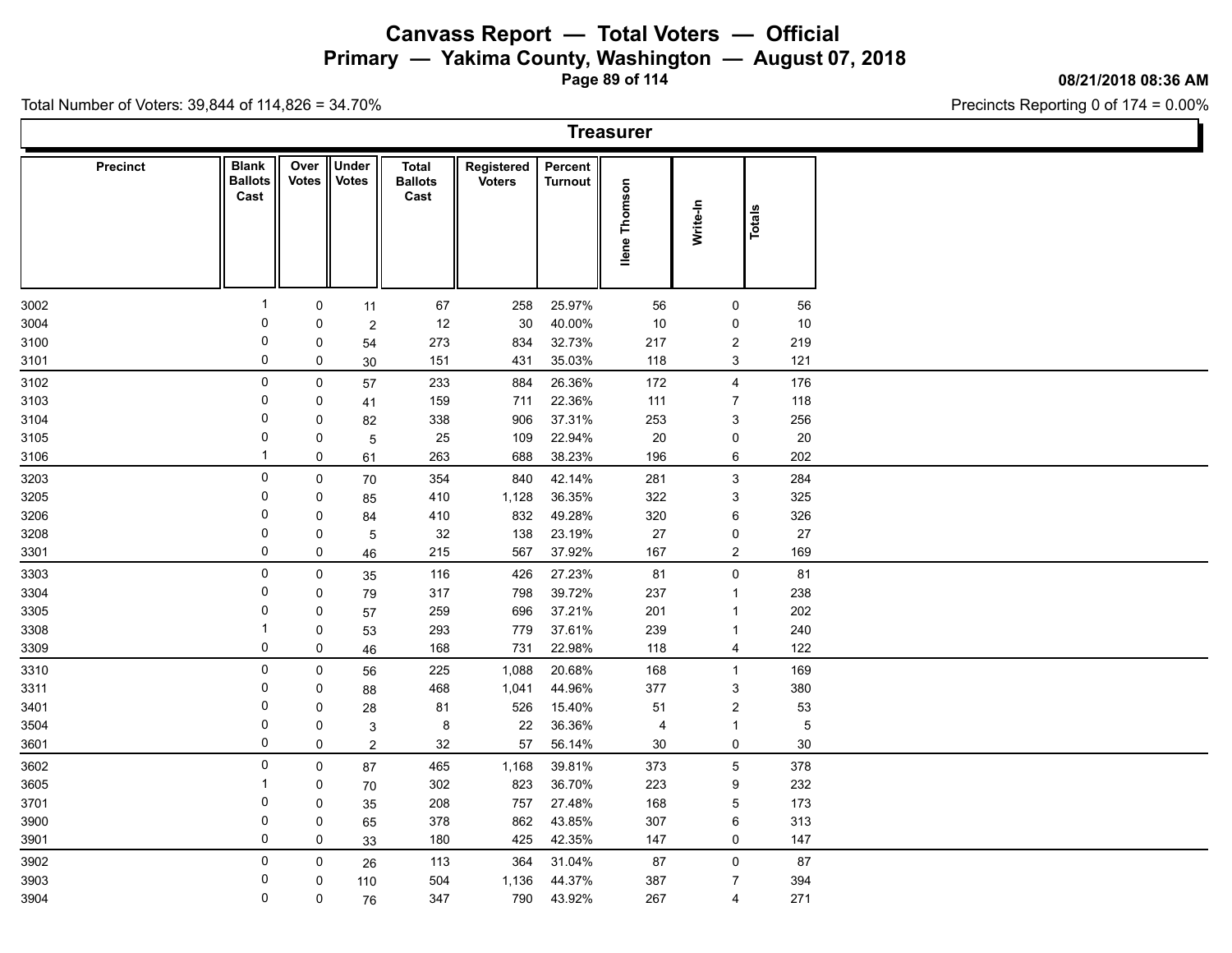**Primary — Yakima County, Washington — August 07, 2018**

**Page 90 of 114**

#### **08/21/2018 08:36 AM**

Precincts Reporting 0 of 174 = 0.00%

|                 |                                        |               |                       |                                 |                             |                           | <b>Treasurer</b> |                           |        |  |
|-----------------|----------------------------------------|---------------|-----------------------|---------------------------------|-----------------------------|---------------------------|------------------|---------------------------|--------|--|
| <b>Precinct</b> | <b>Blank</b><br><b>Ballots</b><br>Cast | Over<br>Votes | Under<br><b>Votes</b> | Total<br><b>Ballots</b><br>Cast | Registered<br><b>Voters</b> | Percent<br><b>Turnout</b> | Thomson<br>llene | Write-In                  | Totals |  |
| 3905            | $\mathbf 0$                            | $\mathbf 0$   | 16                    | 106                             | 256                         | 41.41%                    | 89               | $\overline{1}$            | 90     |  |
| 4001            | 0                                      | 0             | 18                    | 88                              | 492                         | 17.89%                    | 69               | $\mathbf{1}$              | 70     |  |
| 4002            | 0                                      | $\mathsf{O}$  | 14                    | 82                              | 321                         | 25.55%                    | 63               | $5\phantom{.0}$           | 68     |  |
| 4003            | 0                                      | 0             | 74                    | 417                             | 1,179                       | 35.37%                    | 336              | $\overline{7}$            | 343    |  |
| 4005            | $\mathbf 0$                            | 0             | 33                    | 186                             | 434                         | 42.86%                    | 151              | $\overline{c}$            | 153    |  |
| 4102            | 0                                      | 0             | 77                    | 383                             | 776                         | 49.36%                    | 305              | $\mathbf{1}$              | 306    |  |
| 4104            | 0                                      | $\mathsf{O}$  | 44                    | 231                             | 640                         | 36.09%                    | 185              | $\overline{2}$            | 187    |  |
| 4105            | 0                                      | $\mathsf{O}$  | 29                    | 138                             | 385                         | 35.84%                    | 108              | $\mathbf{1}$              | 109    |  |
| 4106            | $\mathbf 0$                            | 0             | 53                    | 276                             | 658                         | 41.95%                    | 216              | $\overline{7}$            | 223    |  |
| 4108            | 0                                      | 0             | 80                    | 263                             | 528                         | 49.81%                    | 182              | $\mathbf{1}$              | 183    |  |
| 4109            | $\mathbf 0$                            | 0             | 83                    | 371                             | 1,148                       | 32.32%                    | 284              | $\overline{4}$            | 288    |  |
| 4111            | 0                                      | 0             | 70                    | 384                             | 857                         | 44.81%                    | 311              | 3                         | 314    |  |
| 4112            | $\mathbf 0$                            | $\mathbf 0$   | 137                   | 568                             | 1,179                       | 48.18%                    | 428              | $\mathbf{3}$              | 431    |  |
| 4114            | 0                                      | 0             | 52                    | 286                             | 782                         | 36.57%                    | 233              | $\mathbf{1}$              | 234    |  |
| 4115            | $\mathbf 0$                            | 0             | 55                    | 277                             | 627                         | 44.18%                    | 219              | $\ensuremath{\mathsf{3}}$ | 222    |  |
| 4303            | $\overline{1}$                         | 0             | $20\,$                | 88                              | 270                         | 32.59%                    | 67               | $\mathbf{1}$              | 68     |  |
| 4401            | $\overline{1}$                         | $\mathsf{O}$  | 39                    | 167                             | 430                         | 38.84%                    | 126              | $\overline{2}$            | 128    |  |
| 4402            | $\mathsf{O}$                           | $\mathsf{O}$  | 51                    | 234                             | 562                         | 41.64%                    | 179              | $\overline{4}$            | 183    |  |
| 4501            | $\mathbf 0$                            | 0             | 12                    | 63                              | 291                         | 21.65%                    | 48               | 3                         | 51     |  |
| 4503            | 0                                      | 0             | $\overline{4}$        | 33                              | 73                          | 45.21%                    | 29               | 0                         | 29     |  |
| 4504            | $\overline{1}$                         | 0             | 65                    | 271                             | 575                         | 47.13%                    | 203              | $\ensuremath{\mathsf{3}}$ | 206    |  |
| 4601            | 0                                      | $\mathsf{O}$  | 34                    | 148                             | 303                         | 48.84%                    | 111              | $\mathbf{3}$              | 114    |  |
| 4602            | $\mathbf 0$                            | 0             | 55                    | 217                             | 543                         | 39.96%                    | 158              | $\overline{4}$            | 162    |  |
| 4603            | 0                                      | 0             | 104                   | 446                             | 889                         | 50.17%                    | 336              | 6                         | 342    |  |
| 4604            | 0                                      | 0             | 61                    | 194                             | 356                         | 54.49%                    | 132              | $\mathbf{1}$              | 133    |  |
| 4605            | 0                                      | 0             | 21                    | 149                             | 447                         | 33.33%                    | 128              | $\mathbf 0$               | 128    |  |
| 4606            | $\overline{1}$                         | $\mathsf{O}$  | 99                    | 441                             | 1,061                       | 41.56%                    | 333              | 9                         | 342    |  |
| 4609            | 0                                      | $\mathsf{O}$  | 16                    | 125                             | 337                         | 37.09%                    | 109              | $\mathbf 0$               | 109    |  |
| 4615            | 0                                      | 0             | 53                    | 210                             | 708                         | 29.66%                    | 155              | $\overline{2}$            | 157    |  |
| 4616            | 0                                      | $\mathbf 0$   | 22                    | 122                             | 322                         | 37.89%                    | 98               | $\overline{2}$            | 100    |  |
| 4618            | 0                                      | 0             | 43                    | 182                             | 566                         | 32.16%                    | 139              | 0                         | 139    |  |
| 4623            | 0                                      | $\mathbf 0$   | 14                    | 39                              | 118                         | 33.05%                    | 25               | $\mathsf{O}$              | 25     |  |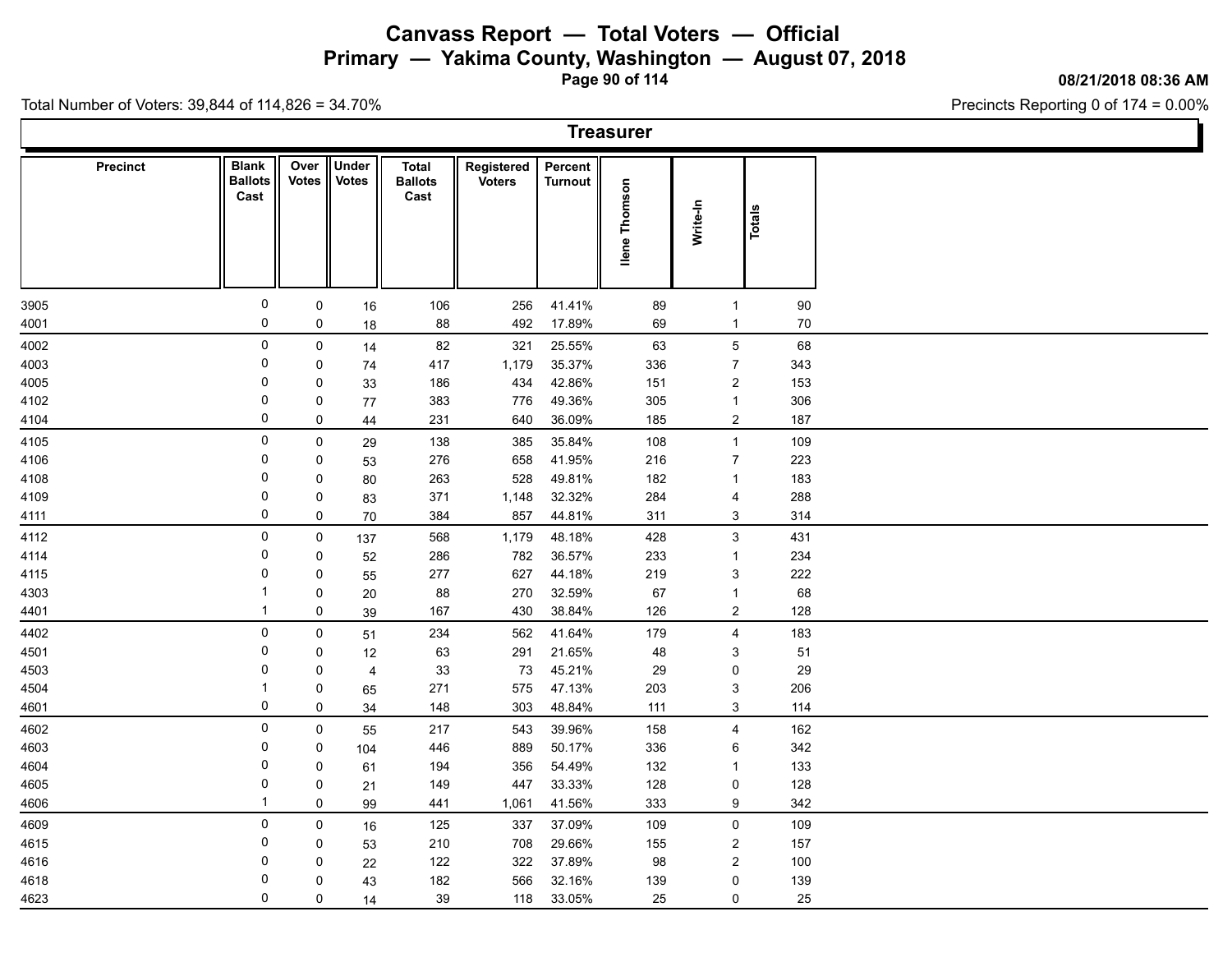**Primary — Yakima County, Washington — August 07, 2018**

**Page 91 of 114**

#### **08/21/2018 08:36 AM**

Precincts Reporting 0 of 174 = 0.00%

| <b>Treasurer</b> |
|------------------|
|------------------|

| Precinct       | <b>Blank</b><br><b>Ballots</b><br>Cast | Over<br>Votes | ∥Under<br><b>Votes</b> | <b>Total</b><br><b>Ballots</b><br>Cast | Registered<br><b>Voters</b> | Percent<br><b>Turnout</b> | ã<br>Thoms<br>llene | Write-In         | Totals      |
|----------------|----------------------------------------|---------------|------------------------|----------------------------------------|-----------------------------|---------------------------|---------------------|------------------|-------------|
|                | 0                                      | 0             |                        |                                        |                             |                           |                     |                  |             |
| 4624           | 0                                      |               | 35                     | 150                                    | 322                         | 46.58%                    | 115                 | 0<br>3           | 115         |
| 4628           |                                        | 0<br>0        | 11                     | 100<br>459                             | 355<br>1,170                | 28.17%<br>39.23%          | 86<br>374           | $\overline{c}$   | 89<br>376   |
| 4801           | 0                                      |               | 83                     |                                        |                             |                           |                     | $\mathbf 1$      |             |
| 4802           | 0                                      | 0             | 168                    | 597                                    | 1,232                       | 48.46%                    | 428                 |                  | 429         |
| 5001           |                                        | 0             | 18                     | 75                                     | 261                         | 28.74%                    | 57                  | 0                | 57          |
| 5003           |                                        | 0             | 52                     | 307                                    | 773                         | 39.72%                    | 251                 | $\overline{4}$   | 255         |
| 5010           |                                        | 0             | 28                     | 120                                    | 229                         | 52.40%                    | 91                  | $\overline{1}$   | 92          |
| 5012           |                                        | 0             | 60                     | 206                                    | 1,055                       | 19.53%                    | 146                 | 0                | 146         |
| 5014           |                                        | 0             | 69                     | 314                                    | 803                         | 39.10%                    | 243                 | $\boldsymbol{2}$ | 245         |
| 5016           |                                        | 0             | 54                     | 202                                    | 474                         | 42.62%                    | 148                 | 0                | 148         |
| 5020           | 0                                      | $\mathbf 0$   | 54                     | 217                                    | 460                         | 47.17%                    | 160                 | 3                | 163         |
| 5101           |                                        | 0             | 38                     | 171                                    | 384                         | 44.53%                    | 130                 | 3                | 133         |
| 5202           |                                        | 0             | $\mathbf 0$            | 0                                      | 5                           | $0.00\%$                  | 0                   | 0                | $\mathbf 0$ |
| Provisional    |                                        | 0             | $\Omega$               | 0                                      | 0                           | $0.00\%$                  | 0                   | $\Omega$         | $\mathbf 0$ |
| <b>Totals:</b> | 15                                     | $\mathbf 1$   | 9,239                  | 39,844                                 | 114,826                     |                           | 30,070              | 534              | 30,604      |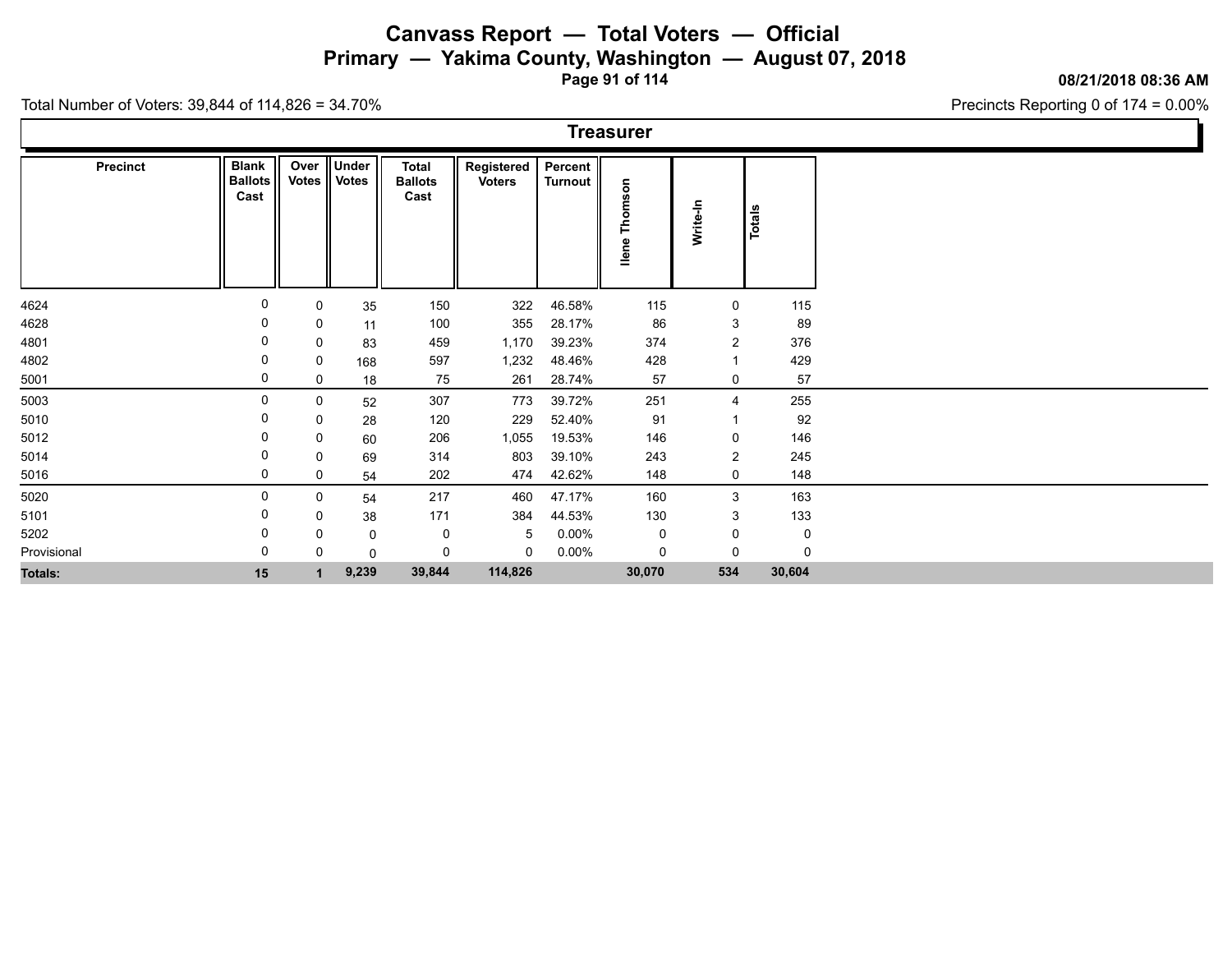**Primary — Yakima County, Washington — August 07, 2018**

**Page 92 of 114**

#### **08/21/2018 08:36 AM**

Precincts Reporting 0 of 174 = 0.00%

|                 |                                        |                      |                              |                                        | <b>County Commissioner, District 3</b> |                           |                   |                                |                           |                       |                |                     |                     |                       |  |
|-----------------|----------------------------------------|----------------------|------------------------------|----------------------------------------|----------------------------------------|---------------------------|-------------------|--------------------------------|---------------------------|-----------------------|----------------|---------------------|---------------------|-----------------------|--|
| <b>Precinct</b> | <b>Blank</b><br><b>Ballots</b><br>Cast | Over<br><b>Votes</b> | <b>Under</b><br><b>Votes</b> | <b>Total</b><br><b>Ballots</b><br>Cast | Registered<br><b>Voters</b>            | Percent<br><b>Turnout</b> | A. Homer<br>Lisa. | Palmer<br>Soto<br><b>Susan</b> | <b>Summer Derrey</b>      | Trevino<br>₹.<br>Jose | Norm Childress | Changala<br>Stephen | <b>Brent Knautz</b> | Continued<br>Write-In |  |
| 0101            | $\mathbf 0$                            |                      | $\overline{4}$               | 141                                    | 431                                    | 32.71%                    | 23                | 61                             | 13                        | 13                    | $13$           | $\overline{4}$      | 9                   | $\Omega$              |  |
| 0102            | $\Omega$                               |                      | $\mathbf 0$                  | 62                                     | 327                                    | 18.96%                    | $\overline{7}$    | 28                             | 9                         | $\overline{4}$        | 3              | 3                   | $\overline{7}$      | $\Omega$              |  |
| 0103            | $\Omega$                               | 0                    | 5                            | 117                                    | 564                                    | 20.74%                    | 29                | 44                             | $10\,$                    | 8                     | 8              | 8                   | 4                   |                       |  |
| 0120            | 1                                      | 0                    | 8                            | 134                                    | 966                                    | 13.87%                    | 17                | 69                             | $\sqrt{5}$                | 19                    | 5              |                     | 10                  | $\Omega$              |  |
| 0123            | 0                                      | $\mathbf 1$          | $\overline{2}$               | 41                                     | 325                                    | 12.62%                    | $\overline{5}$    | 20                             | 0                         | 8                     | $\overline{2}$ | $\mathbf 0$         | 3                   | 0                     |  |
| 0124            | 0                                      | $\mathbf{1}$         | 5                            | 72                                     | 554                                    | 13.00%                    | 17                | 30                             | $\mathbf{3}$              | 5                     | 5              | 3                   | 3                   | $\mathbf 0$           |  |
| 0126            | $\Omega$                               | $\mathbf 0$          | 8                            | 138                                    | 832                                    | 16.59%                    | 19                | 74                             | 9                         | 13                    | $\overline{7}$ | $\overline{c}$      | 6                   | $\mathbf 0$           |  |
| 0144            | 0                                      | $\mathbf 0$          | $\mathbf 0$                  | 0                                      | 5                                      | 0.00%                     | 0                 | 0                              | $\pmb{0}$                 | $\mathbf 0$           | $\mathbf 0$    | $\mathbf{0}$        | $\Omega$            | $\mathbf 0$           |  |
| 0301            | $\Omega$                               | $\mathbf 0$          | $\overline{2}$               | 57                                     | 305                                    | 18.69%                    | 3                 | 25                             | $\ensuremath{\mathsf{3}}$ | 3                     | 16             | $\overline{c}$      | 3                   | $\mathbf 0$           |  |
| 0302            | $\mathbf 0$                            | $\mathbf 0$          | $\overline{7}$               | 185                                    | 871                                    | 21.24%                    | 15                | 64                             | 6                         | 12                    | 63             | $\overline{2}$      | 16                  | $\mathbf 0$           |  |
| 0303            | $\mathbf 0$                            | $\overline{1}$       | 12                           | 202                                    | 964                                    | 20.95%                    | 18                | 68                             | 17                        | 22                    | 45             | $\overline{2}$      | 17                  | $\Omega$              |  |
| 0304            | $\Omega$                               | $\mathbf 0$          | $\overline{c}$               | 92                                     | 246                                    | 37.40%                    | 5                 | 19                             | $\mathbf{3}$              | $\overline{4}$        | 48             | 3                   | 8                   | $\Omega$              |  |
| 0305            | 0                                      | $\Omega$             | $\mathbf 0$                  | 8                                      | 33                                     | 24.24%                    | 3                 | $\overline{1}$                 | 0                         | -1                    | $\overline{c}$ | 0                   | $\overline{1}$      | 0                     |  |
| 0306            | $\Omega$                               | 0                    | $\overline{4}$               | 274                                    | 919                                    | 29.82%                    | 25                | ${\bf 74}$                     | 15                        | 8                     | 106            | 13                  | 29                  | $\mathbf 0$           |  |
| 0307            | $\Omega$                               | $\mathbf 0$          | $\overline{2}$               | 13                                     | 74                                     | 17.57%                    | $\mathbf 0$       | $\overline{1}$                 | $\mathbf{1}$              | 0                     | 9              | 0                   | 0                   | $\mathbf 0$           |  |
| 0308            | $\mathbf 0$                            | $\mathbf 0$          | $\mathbf 0$                  | $\mathbf{1}$                           | 6                                      | 16.67%                    | $\mathbf{1}$      | $\mathbf 0$                    | $\mathbf 0$               | $\mathbf 0$           | $\mathbf 0$    | $\mathbf 0$         | 0                   | $\mathbf 0$           |  |
| 0501            | 0                                      | 0                    | 5                            | 206                                    | 1,037                                  | 19.86%                    | 16                | 86                             | 15                        | 41                    | 24             | 14                  | 5                   | $\mathbf 0$           |  |
| 1101            | $\Omega$                               | $\Omega$             | $\overline{7}$               | 270                                    | 1,017                                  | 26.55%                    | 40                | 58                             | 51                        | 26                    | 21             | 20                  | 45                  | $\overline{2}$        |  |
| 1103            | $\Omega$                               | $\mathbf 0$          | 20                           | 269                                    | 827                                    | 32.53%                    | 35                | 52                             | $36\,$                    | 14                    | 30             | 39                  | 43                  | $\mathbf 0$           |  |
| 1701            | $\mathbf 0$                            | -1                   | 14                           | 206                                    | 1,004                                  | 20.52%                    | 16                | $92\,$                         | 11                        | 23                    | 37             | 5                   | 5                   | $\boldsymbol{2}$      |  |
| 1703            | $\mathbf 0$                            |                      | 15                           | 195                                    | 767                                    | 25.42%                    | 24                | 61                             | 4                         | 21                    | 46             | 12                  | 11                  | $\pmb{0}$             |  |
| 1704            | $\Omega$                               | $\mathbf 0$          | $\mathbf 0$                  | $\mathbf 0$                            | $\mathbf 0$                            | 0.00%                     | $\mathbf 0$       | 0                              | $\mathbf 0$               | $\mathbf 0$           | $\mathbf 0$    | $\mathbf 0$         | 0                   | $\mathbf 0$           |  |
| 1705            | 0                                      | $\mathbf 0$          | 11                           | 370                                    | 809                                    | 45.74%                    | 41                | 101                            | 47                        | 42                    | 101            | 13                  | 13                  |                       |  |
| 1706            | $\mathbf 0$                            | -1                   | 12                           | 211                                    | 1,244                                  | 16.96%                    | 20                | 97                             | $\mathbf 5$               | 22                    | 40             | 9                   | $\overline{5}$      | $\Omega$              |  |
| 1708            | $\mathbf 0$                            | -1                   | 5                            | 193                                    | 962                                    | 20.06%                    | 17                | 82                             | 21                        | $10$                  | 42             | $\overline{4}$      | 10                  | $\mathbf 1$           |  |
| 2701            | 0                                      | $\mathbf 0$          | 8                            | 171                                    | 477                                    | 35.85%                    | 21                | $30\,$                         | $73\,$                    | $\overline{7}$        | 8              | 17                  | 6                   | $\overline{1}$        |  |
| 2702            | $\overline{c}$                         | $\overline{2}$       | 22                           | 431                                    | 1,015                                  | 42.46%                    | 35                | 77                             | 154                       | 28                    | 43             | 39                  | 31                  | $\mathbf 0$           |  |
| 3100            | $\Omega$                               | $\mathbf{0}$         | $\overline{7}$               | 273                                    | 834                                    | 32.73%                    | 19                | 50                             | $18$                      | 17                    | 122            | $\mathbf 5$         | 35                  | $\mathbf 0$           |  |
| 3101            | $\Omega$                               | $\mathbf 0$          | 6                            | 151                                    | 431                                    | 35.03%                    | 11                | 24                             | 9                         | 3                     | 53             | 18                  | 27                  | 0                     |  |
| 3104            | $\mathbf 0$                            | -1                   | 10                           | 338                                    | 906                                    | 37.31%                    | 31                | 77                             | 98                        | 25                    | 36             | 40                  | 18                  | $\overline{c}$        |  |
| 3206            | 0                                      |                      | 34                           | 410                                    | 832                                    | 49.28%                    | 59                | 61                             | 62                        | 23                    | 63             | 43                  | 64                  | $\pmb{0}$             |  |
| 3303            | $\mathbf 0$                            | $\mathbf 0$          | 12                           | 116                                    | 426                                    | 27.23%                    | 15                | 27                             | 17                        | 16                    | $19$           | $\overline{4}$      | 6                   | $\pmb{0}$             |  |
|                 |                                        |                      |                              |                                        |                                        |                           |                   |                                |                           |                       |                |                     |                     |                       |  |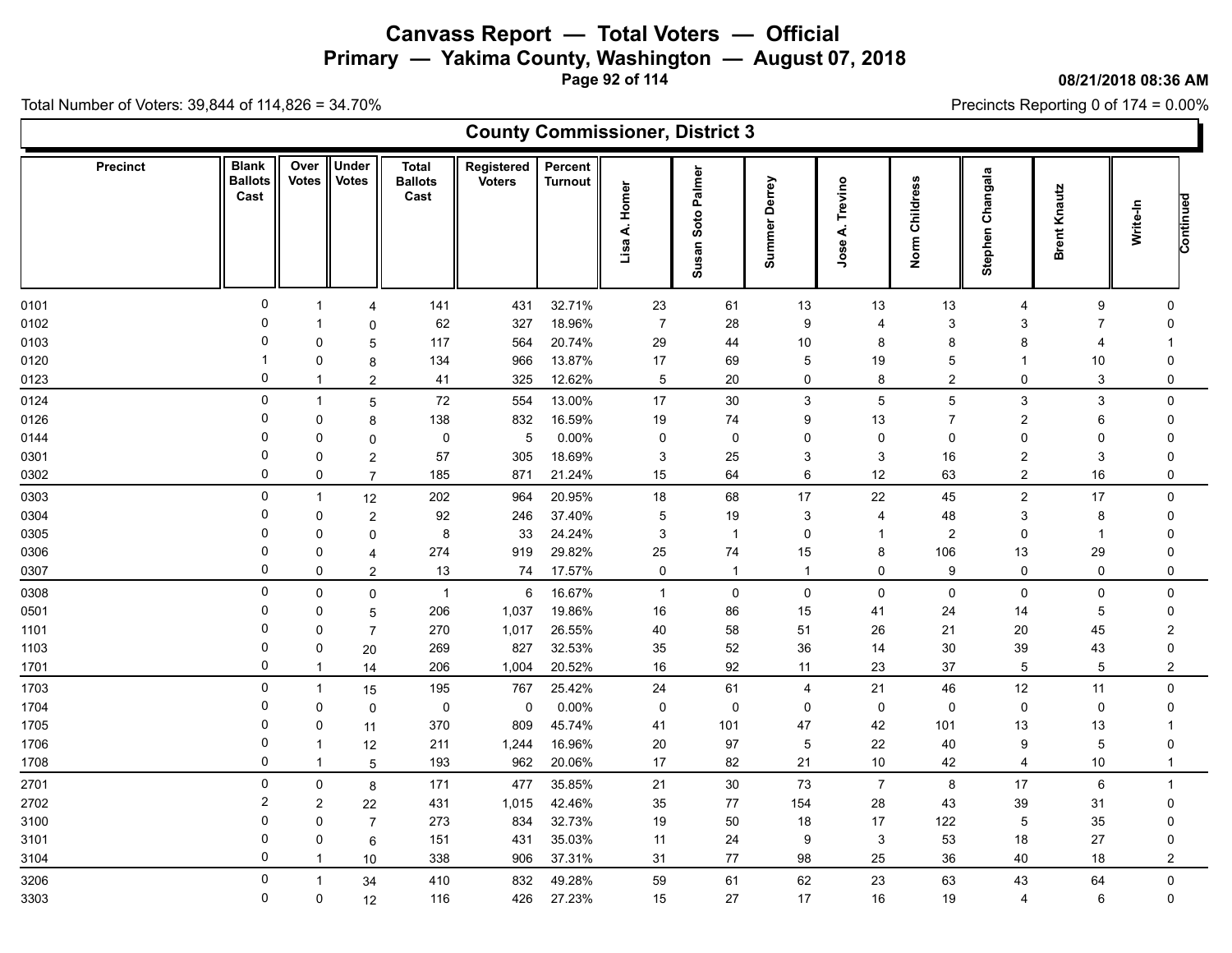**Primary — Yakima County, Washington — August 07, 2018**

**Page 93 of 114**

**County Commissioner, District 3**

**08/21/2018 08:36 AM**

Precincts Reporting 0 of 174 = 0.00%

| <b>Precinct</b> | <b>Blank</b><br><b>Ballots</b><br>Cast | Over<br>Votes | <b>Under</b><br><b>Votes</b> | <b>Total</b><br><b>Ballots</b><br>Cast | Registered<br><b>Voters</b> | Percent<br><b>Turnout</b> | Homer<br>∢<br>Lisa | Palmer<br>Soto<br>Susan | Derrey<br>Summer | Trevino<br>∢<br>Jose | Childress<br>Norm | angala<br>$\ddot{\epsilon}$<br>Stephen | Knautz<br><b>Brent</b> | Continued<br>Write-In |  |
|-----------------|----------------------------------------|---------------|------------------------------|----------------------------------------|-----------------------------|---------------------------|--------------------|-------------------------|------------------|----------------------|-------------------|----------------------------------------|------------------------|-----------------------|--|
| 3304            | $\Omega$                               | 0             | 9                            | 317                                    | 798                         | 39.72%                    | 37                 | 60                      | 26               | 19                   | 45                | 65                                     | 56                     | $\Omega$              |  |
| 3311            |                                        | 0             | 19                           | 468                                    | 1,041                       | 44.96%                    | 59                 | $73\,$                  | 144              | 33                   | 58                | 56                                     | 26                     |                       |  |
| 3504            | 0                                      | 0             |                              | 8                                      | 22                          | 36.36%                    | $\overline{2}$     | $\mathsf{O}$            | 0                | $\overline{2}$       | $\overline{2}$    | 0                                      | $\mathbf 0$            |                       |  |
| 3902            | 0                                      | 0             | $\mathbf 0$                  | 113                                    | 364                         | 31.04%                    | 3                  | 30                      | 16               | 17                   | 32                | 13                                     | 2                      | 0                     |  |
| 4003            | 0                                      |               | 18                           | 417                                    | 1,179                       | 35.37%                    | 42                 | 68                      | 73               | 26                   | 51                | 83                                     | 55                     | $\Omega$              |  |
| 4005            |                                        | $\Omega$      | 6                            | 186                                    | 434                         | 42.86%                    | 18                 | 32                      | 30               | -4                   | 18                | 34                                     | 44                     |                       |  |
| 4105            |                                        | 0             | 10                           | 138                                    | 385                         | 35.84%                    | 22                 | $18\,$                  | 6                | 5                    | 45                | 13                                     | 19                     |                       |  |
| 4106            | 0                                      | 0             | 10                           | 276                                    | 658                         | 41.95%                    | 37                 | 37                      | 38               | 19                   | 23                | 39                                     | 72                     |                       |  |
| 4109            | 0                                      | 0             | 20                           | 371                                    | 1,148                       | 32.32%                    | 32                 | 89                      | 27               | 34                   | 97                | 43                                     | 28                     |                       |  |
| 4303            |                                        | $\Omega$      | 6                            | 88                                     | 270                         | 32.59%                    | 12                 | 13                      | 10               | $\overline{2}$       | 19                | 22                                     | $\overline{4}$         | $\Omega$              |  |
| 4401            |                                        | 0             | 7                            | 167                                    | 430                         | 38.84%                    | 10                 | 33                      | 30               | 13                   | 14                | 44                                     | 16                     |                       |  |
| 4504            |                                        | 0             | 12                           | 271                                    | 575                         | 47.13%                    | 30                 | 58                      | 57               | 12                   | 25                | 38                                     | 39                     |                       |  |
| 4606            |                                        | 0             | 24                           | 441                                    | 1,061                       | 41.56%                    | 80                 | 92                      | 74               | 29                   | 36                | 57                                     | 48                     |                       |  |
| 4615            | 0                                      | 0             | 12                           | 210                                    | 708                         | 29.66%                    | 16                 | 51                      | 21               | 16                   | 57                | 25                                     | 12                     | $\Omega$              |  |
| 4616            | 0                                      | $\Omega$      | 6                            | 122                                    | 322                         | 37.89%                    | 19                 | 14                      | 10               | 8                    | 49                | 9                                      | 6                      |                       |  |
| 4618            |                                        | 0             | 9                            | 182                                    | 566                         | 32.16%                    | 20                 | 43                      | 10               | 12                   | 55                | 16                                     | 17                     |                       |  |
| 4628            |                                        | 0             | 3                            | 100                                    | 355                         | 28.17%                    | 13                 | 20                      | 11               | 8                    | 21                | 13                                     | 11                     | $\Omega$              |  |
| 4802            | 0                                      | 0             | 34                           | 597                                    | 1,232                       | 48.46%                    | 64                 | 152                     | 97               | 37                   | 43                | 80                                     | 90                     | 0                     |  |
| 5001            | 0                                      | $\mathbf 0$   | $\overline{2}$               | 75                                     | 261                         | 28.74%                    | $\overline{c}$     | 26                      | $\mathbf{3}$     | $5\,$                | 13                | 16                                     | 8                      | $\mathbf{0}$          |  |
| 5101            | -0                                     | 0             | 11                           | 171                                    | 384                         | 44.53%                    | 28                 | 30                      | 30               | 8                    | 9                 | 25                                     | 29                     |                       |  |
| 5202            |                                        | $\Omega$      | 0                            | 0                                      | -5                          | 0.00%                     | 0                  | $\mathbf 0$             | 0                | 0                    | 0                 | 0                                      | $\Omega$               |                       |  |
| Provisional     | <sup>0</sup>                           | $\mathbf{0}$  | 0                            | $\Omega$                               | $\Omega$                    | $0.00\%$                  | 0                  | 0                       | $\mathbf 0$      | $\Omega$             | $\Omega$          | $\Omega$                               | $\Omega$               | $\Omega$              |  |
| Totals:         |                                        | 14            | 468                          | 10,065                                 | 32,208                      |                           | 1,133              | 2,492                   | 1,428            | 747                  | 1,729             | 1,016                                  | 1,022                  | 16                    |  |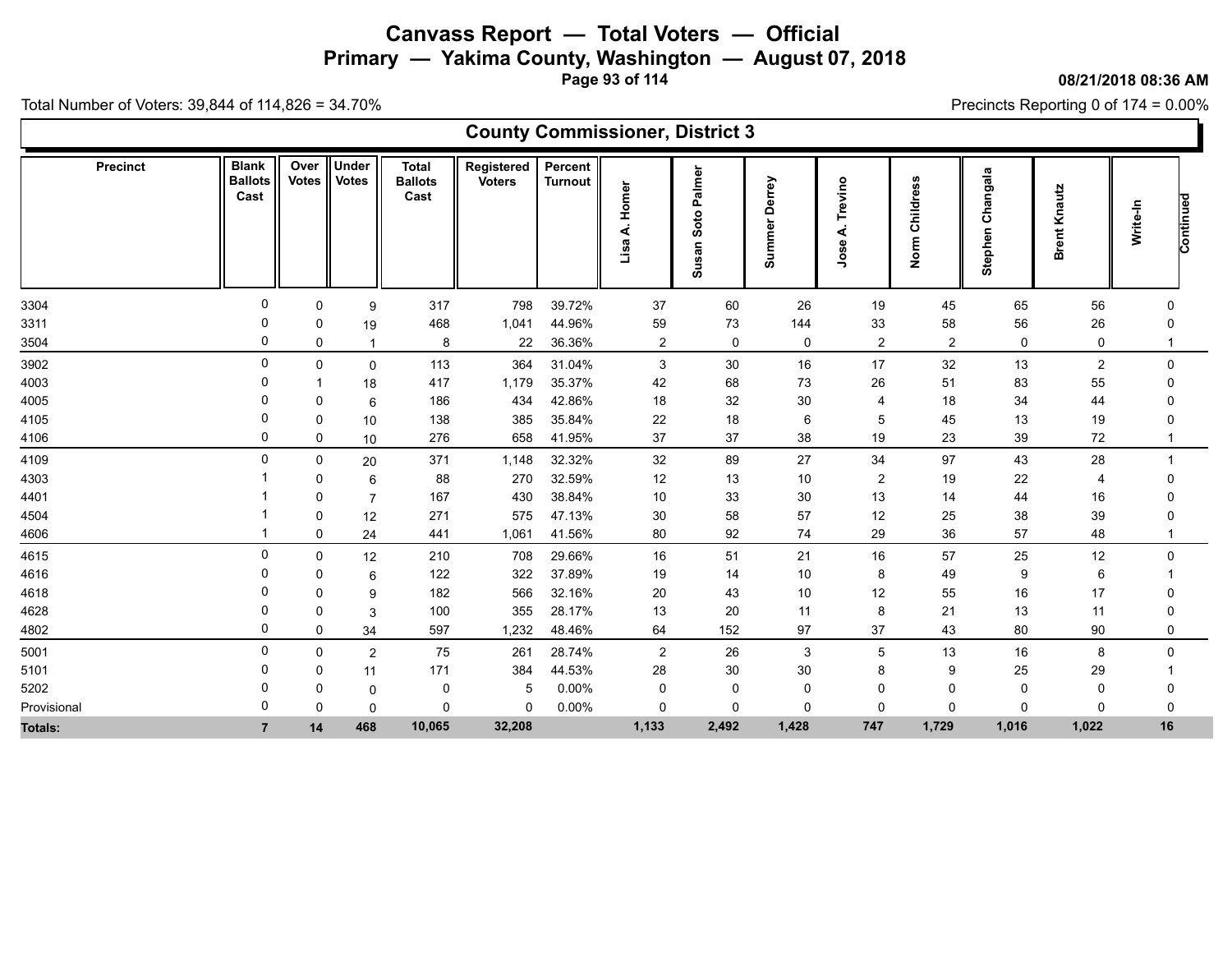#### **Canvass Report — Total Voters — Official Primary — Yakima County, Washington — August 07, 2018**

**Page 94 of 114**

#### **08/21/2018 08:36 AM**

Precincts Reporting 0 of 174 = 0.00%

Total Number of Voters: 39,844 of 114,826 = 34.70%

 $\Gamma$ 

|                 |                                        |                      |                         |                                        |                             |                           |                | <b>County Commissioner, District 3</b> |
|-----------------|----------------------------------------|----------------------|-------------------------|----------------------------------------|-----------------------------|---------------------------|----------------|----------------------------------------|
|                 |                                        |                      |                         |                                        |                             | Continued                 |                |                                        |
| <b>Precinct</b> | <b>Blank</b><br><b>Ballots</b><br>Cast | Over<br><b>Votes</b> | Under<br><b>Votes</b>   | <b>Total</b><br><b>Ballots</b><br>Cast | Registered<br><b>Voters</b> | Percent<br><b>Turnout</b> | Totals         |                                        |
| 0101            | $\mathsf{O}$                           | $\overline{1}$       | 4                       | 141                                    | 431                         | 32.71%                    | 136            |                                        |
| 0102            | 0                                      | $\mathbf{1}$         | 0                       | 62                                     | 327                         | 18.96%                    | 61             |                                        |
| 0103            | 0                                      | $\mathbf 0$          | 5                       | 117                                    | 564                         | 20.74%                    | 112            |                                        |
| 0120            | -1                                     | 0                    | 8                       | 134                                    | 966                         | 13.87%                    | 126            |                                        |
| 0123            | 0                                      | $\overline{1}$       | $\overline{2}$          | 41                                     | 325                         | 12.62%                    | 38             |                                        |
| 0124            | $\pmb{0}$                              | $\overline{1}$       | 5                       | 72                                     | 554                         | 13.00%                    | 66             |                                        |
| 0126            | 0                                      | $\mathbf 0$          | 8                       | 138                                    | 832                         | 16.59%                    | 130            |                                        |
| 0144            | 0                                      | $\mathbf 0$          | 0                       | $\pmb{0}$                              | $\overline{5}$              | $0.00\%$                  | 0              |                                        |
| 0301            | 0                                      | $\mathsf 0$          | $\overline{\mathbf{c}}$ | 57                                     | 305                         | 18.69%                    | 55             |                                        |
| 0302            | 0                                      | $\mathbf 0$          | $\overline{7}$          | 185                                    | 871                         | 21.24%                    | 178            |                                        |
| 0303            | 0                                      | $\overline{1}$       | 12                      | 202                                    | 964                         | 20.95%                    | 189            |                                        |
| 0304            | 0                                      | $\mathbf 0$          | $\overline{\mathbf{c}}$ | 92                                     | 246                         | 37.40%                    | $90\,$         |                                        |
| 0305            | 0                                      | $\mathbf 0$          | 0                       | 8                                      | 33                          | 24.24%                    | 8              |                                        |
| 0306            | 0                                      | 0                    | 4                       | 274                                    | 919                         | 29.82%                    | 270            |                                        |
| 0307            | 0                                      | $\mathbf 0$          | $\overline{a}$          | 13                                     | 74                          | 17.57%                    | 11             |                                        |
| 0308            | $\mathbf 0$                            | $\mathbf 0$          | 0                       | $\overline{1}$                         | $6\overline{6}$             | 16.67%                    | $\overline{1}$ |                                        |
| 0501            | 0                                      | $\mathbf 0$          | 5                       | 206                                    | 1,037                       | 19.86%                    | 201            |                                        |
| 1101            | 0                                      | $\mathbf 0$          | $\overline{7}$          | 270                                    | 1,017                       | 26.55%                    | 263            |                                        |
| 1103            | 0                                      | $\pmb{0}$            | 20                      | 269                                    | 827                         | 32.53%                    | 249            |                                        |
| 1701            | 0                                      | $\overline{1}$       | 14                      | 206                                    | 1,004                       | 20.52%                    | 191            |                                        |
| 1703            | $\mathbf 0$                            | $\overline{1}$       | 15                      | 195                                    | 767                         | 25.42%                    | 179            |                                        |
| 1704            | 0                                      | $\mathbf 0$          | 0                       | $\mathbf 0$                            | 0                           | $0.00\%$                  | $\pmb{0}$      |                                        |
| 1705            | 0                                      | $\mathbf 0$          | 11                      | 370                                    | 809                         | 45.74%                    | 359            |                                        |
| 1706            | 0                                      | $\mathbf{1}$         | 12                      | 211                                    | 1,244                       | 16.96%                    | 198            |                                        |
| 1708            | 0                                      | $\overline{1}$       | 5                       | 193                                    | 962                         | 20.06%                    | 187            |                                        |
| 2701            | $\mathbf 0$                            | $\mathsf 0$          | 8                       | 171                                    | 477                         | 35.85%                    | 163            |                                        |
| 2702            | $\overline{c}$                         | $\sqrt{2}$           | $22\,$                  | 431                                    | 1,015                       | 42.46%                    | 407            |                                        |
| 3100            | 0                                      | $\mathbf 0$          | $\overline{7}$          | 273                                    | 834                         | 32.73%                    | 266            |                                        |
| 3101            | 0                                      | 0                    | 6                       | 151                                    | 431                         | 35.03%                    | 145            |                                        |
| 3104            | 0                                      | $\overline{1}$       | 10                      | 338                                    | 906                         | 37.31%                    | 327            |                                        |
| 3206            | $\mathbf 0$                            | $\overline{1}$       | 34                      | 410                                    |                             | 832 49.28%                | 375            |                                        |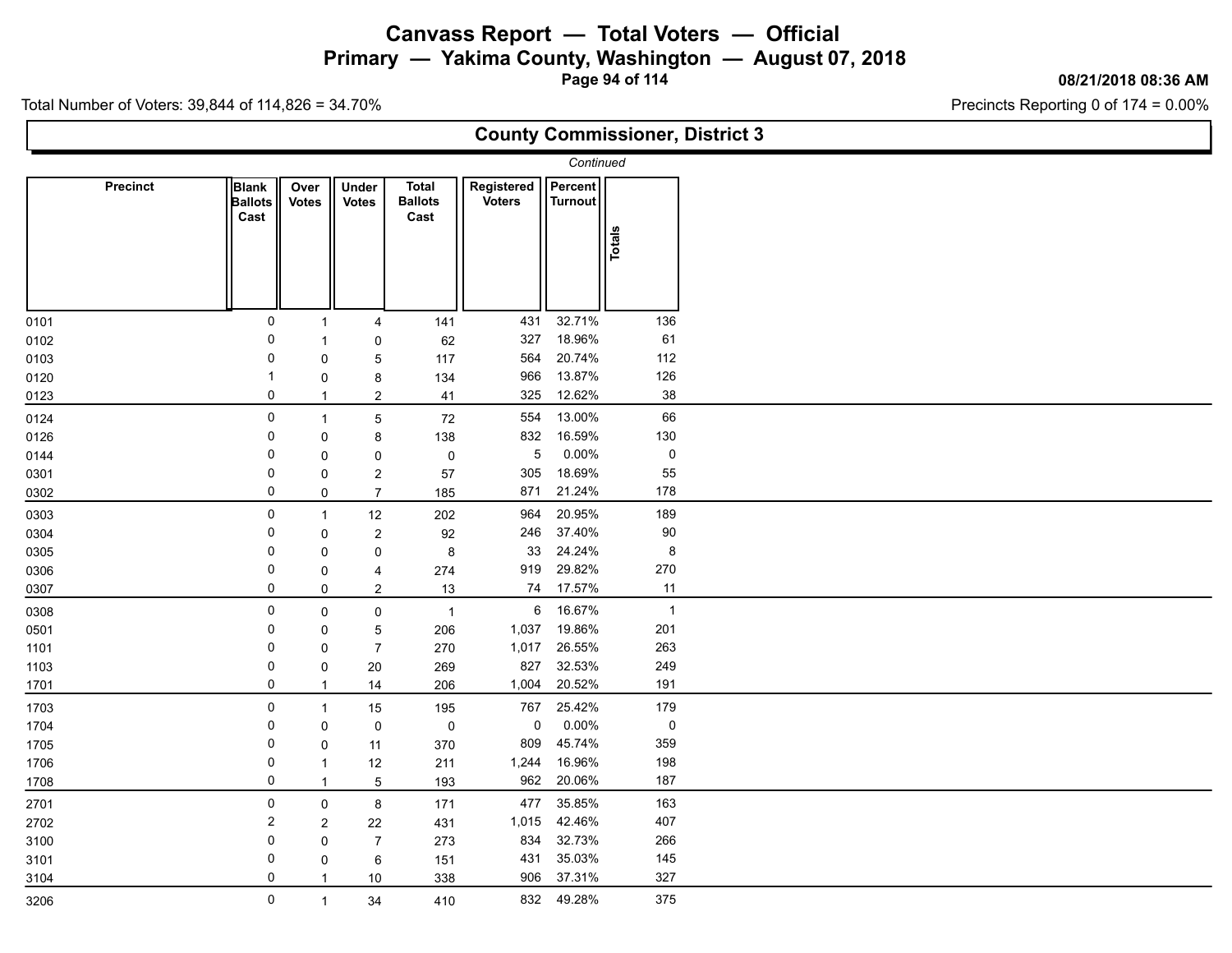**Primary — Yakima County, Washington — August 07, 2018**

**Page 95 of 114**

#### **08/21/2018 08:36 AM**

Precincts Reporting 0 of 174 = 0.00%

Total Number of Voters: 39,844 of 114,826 = 34.70%

#### **County Commissioner, District 3**

|                 |                                 |                      |                              |                                        |                             | Continued                        |                |  |
|-----------------|---------------------------------|----------------------|------------------------------|----------------------------------------|-----------------------------|----------------------------------|----------------|--|
| <b>Precinct</b> | Blank<br><b>Ballots</b><br>Cast | Over<br><b>Votes</b> | <b>Under</b><br><b>Votes</b> | <b>Total</b><br><b>Ballots</b><br>Cast | Registered<br><b>Voters</b> | <b>Percent</b><br><b>Turnout</b> | Totals         |  |
| 3303            | 0                               | 0                    | 12                           | 116                                    | 426                         | 27.23%                           | 104            |  |
| 3304            | 0                               | 0                    | $\boldsymbol{9}$             | 317                                    | 798                         | 39.72%                           | 308            |  |
| 3311            | 0                               | 0                    | 19                           | 468                                    | 1,041                       | 44.96%                           | 449            |  |
| 3504            | $\mathbf 0$                     | 0                    | $\mathbf{1}$                 | $\bf 8$                                | 22                          | 36.36%                           | $\overline{7}$ |  |
| 3902            | $\mathbf 0$                     | $\mathbf 0$          | $\mathbf 0$                  | 113                                    | 364                         | 31.04%                           | 113            |  |
| 4003            | 0                               |                      | 18                           | 417                                    | 1,179                       | 35.37%                           | 398            |  |
| 4005            | 0                               | 0                    | 6                            | 186                                    | 434                         | 42.86%                           | 180            |  |
| 4105            | 0                               | 0                    | 10                           | 138                                    | 385                         | 35.84%                           | 128            |  |
| 4106            | $\mathbf 0$                     | 0                    | 10                           | 276                                    | 658                         | 41.95%                           | 266            |  |
| 4109            | 0                               | 0                    | 20                           | 371                                    | 1,148                       | 32.32%                           | 351            |  |
| 4303            |                                 | 0                    | 6                            | 88                                     | 270                         | 32.59%                           | 82             |  |
| 4401            |                                 | 0                    | $\overline{7}$               | 167                                    | 430                         | 38.84%                           | 160            |  |
| 4504            |                                 | 0                    | 12                           | 271                                    | 575                         | 47.13%                           | 259            |  |
| 4606            |                                 | 0                    | 24                           | 441                                    | 1,061                       | 41.56%                           | 417            |  |
| 4615            | $\mathbf 0$                     | 0                    | 12                           | 210                                    | 708                         | 29.66%                           | 198            |  |
| 4616            | 0                               | 0                    | 6                            | 122                                    | 322                         | 37.89%                           | 116            |  |
| 4618            | 0                               | $\mathbf 0$          | 9                            | 182                                    | 566                         | 32.16%                           | 173            |  |
| 4628            | 0                               | 0                    | 3                            | 100                                    | 355                         | 28.17%                           | 97             |  |
| 4802            | $\mathbf 0$                     | 0                    | 34                           | 597                                    | 1,232                       | 48.46%                           | 563            |  |
| 5001            | 0                               | 0                    | $\overline{c}$               | 75                                     | 261                         | 28.74%                           | 73             |  |
| 5101            | 0                               | 0                    | 11                           | 171                                    | 384                         | 44.53%                           | 160            |  |
| 5202            | 0                               | 0                    | 0                            | 0                                      | 5                           | 0.00%                            | $\mathbf 0$    |  |
| Provisional     | $\mathbf 0$                     | $\mathbf 0$          | $\pmb{0}$                    | $\mathbf 0$                            | 0                           | 0.00%                            | 0              |  |
| <b>Totals:</b>  | $\overline{7}$                  | 14                   | 468                          | 10,065                                 | 32,208                      |                                  | 9,583          |  |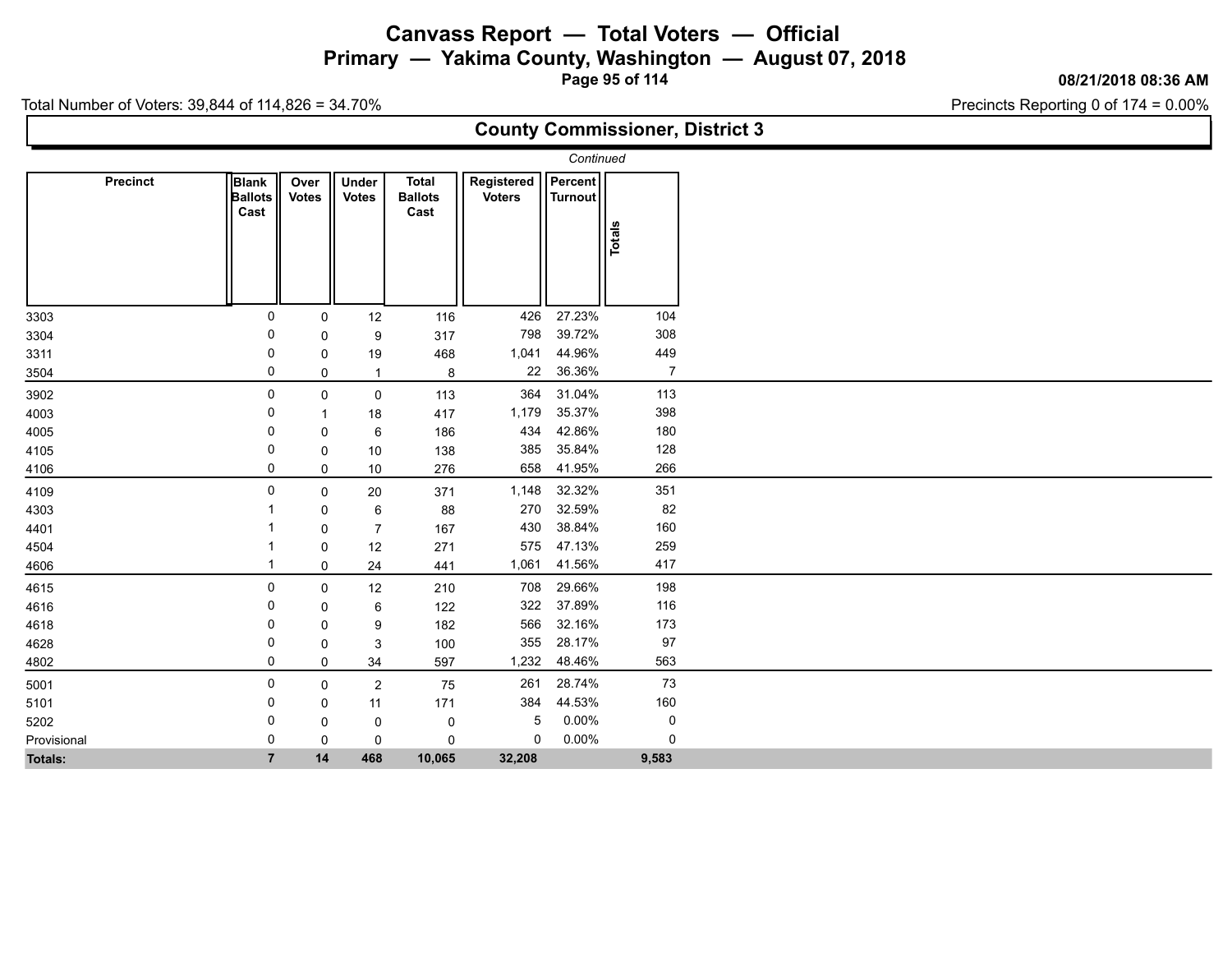**Primary — Yakima County, Washington — August 07, 2018**

**Page 96 of 114**

**08/21/2018 08:36 AM**

Precincts Reporting 0 of 174 = 0.00%

Total Number of Voters: 39,844 of 114,826 = 34.70%

#### **Yakima County Fire Protection District No. 4 Proposition No. 1 - Levy Lid Lift**

| <b>Precinct</b> | <b>Blank</b><br><b>Ballots</b><br>Cast |             | Over Under<br>Votes    Votes | <b>Total</b><br><b>Ballots</b><br>Cast | Registered<br><b>Voters</b> | <b>Percent</b><br>Turnout | ਠ              |             |             |
|-----------------|----------------------------------------|-------------|------------------------------|----------------------------------------|-----------------------------|---------------------------|----------------|-------------|-------------|
|                 |                                        |             |                              |                                        |                             |                           | Approved       | Rejected    | Totals      |
| 1101            | 0                                      | 0           | 13                           | 270                                    | 1,017                       | 26.55%                    | 143            | 114         | 257         |
| 1103            |                                        | 0           | 18                           | 269                                    | 827                         | 32.53%                    | 146            | 105         | 251         |
| 3106            |                                        | 0           | 19                           | 263                                    | 688                         | 38.23%                    | 136            | 108         | 244         |
| 3206            | 0                                      | 0           | 30                           | 410                                    | 832                         | 49.28%                    | 247            | 133         | 380         |
| 3304            | 0                                      | 0           | 13                           | 309                                    | 778                         | 39.72%                    | 148            | 148         | 296         |
| 3504            | 0                                      | $\mathbf 0$ | 0                            | 8                                      | 22                          | 36.36%                    | $\overline{2}$ | 6           | 8           |
| 4003            | 0                                      |             | 29                           | 417                                    | 1,179                       | 35.37%                    | 204            | 183         | 387         |
| 4005            |                                        | 0           | $\overline{7}$               | 186                                    | 434                         | 42.86%                    | 89             | 90          | 179         |
| 4106            |                                        | 0           | 10                           | 276                                    | 658                         | 41.95%                    | 152            | 114         | 266         |
| 4401            |                                        | 0           | 0                            | $\mathsf{O}$                           | $\overline{2}$              | $0.00\%$                  | 0              | 0           | $\mathbf 0$ |
| 4501            | $\Omega$                               | $\mathbf 0$ | 4                            | 63                                     | 291                         | 21.65%                    | 34             | 25          | 59          |
| 4504            |                                        | 0           | 18                           | 271                                    | 575                         | 47.13%                    | 160            | 93          | 253         |
| 4606            |                                        | 0           | 27                           | 441                                    | 1,061                       | 41.56%                    | 251            | 163         | 414         |
| 4802            | 0                                      | 0           | 34                           | 597                                    | 1,232                       | 48.46%                    | 342            | 221         | 563         |
| 5101            | 0                                      | 0           | 9                            | 171                                    | 384                         | 44.53%                    | 112            | 50          | 162         |
| Provisional     | 0                                      | $\mathbf 0$ | $\mathbf 0$                  | $\mathsf{O}$                           | $\mathbf 0$                 | $0.00\%$                  | $\pmb{0}$      | $\mathbf 0$ | $\mathbf 0$ |
| <b>Totals:</b>  | 4                                      | 1           | 231                          | 3,951                                  | 9,980                       |                           | 2,166          | 1,553       | 3,719       |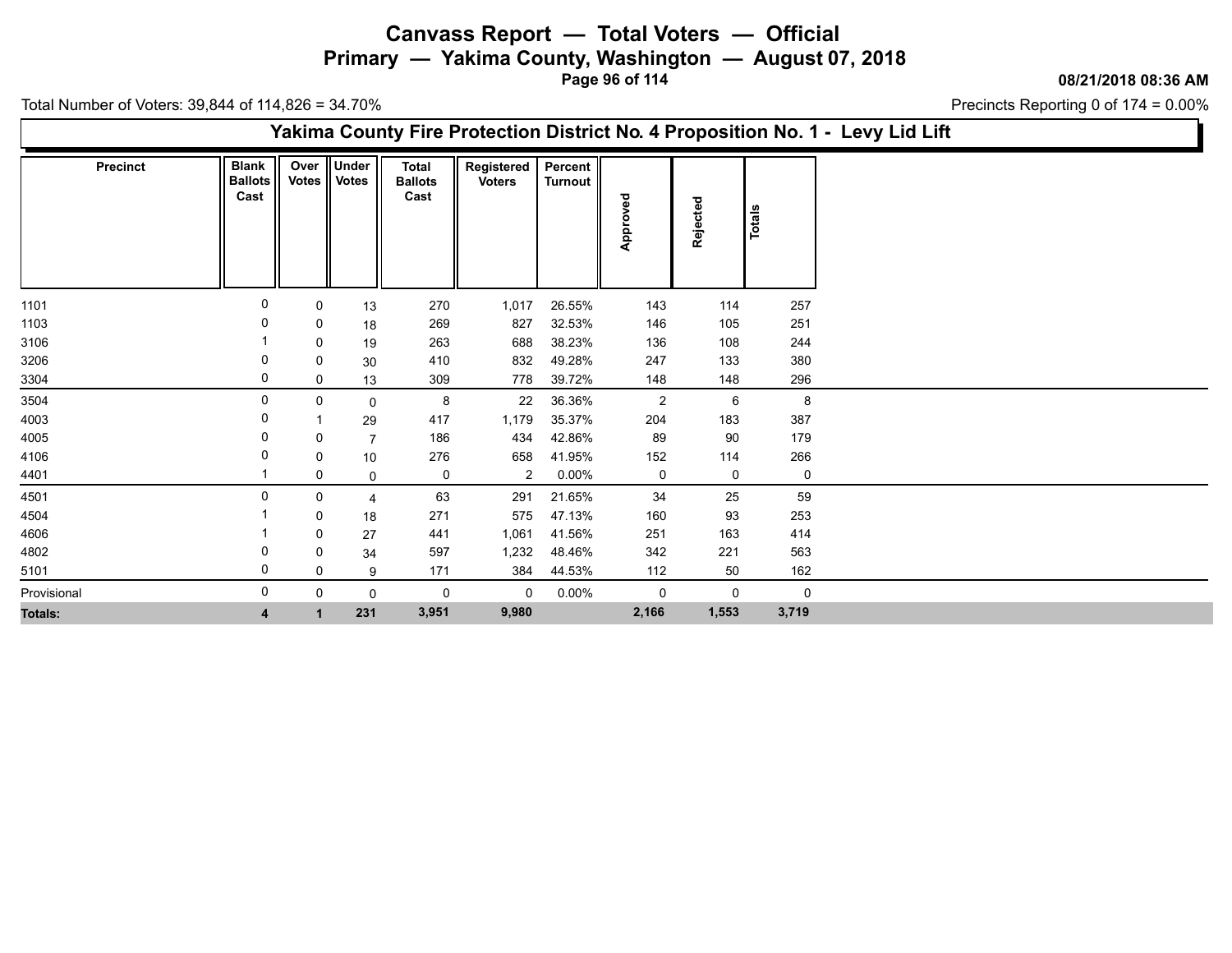**Primary — Yakima County, Washington — August 07, 2018**

**Page 97 of 114**

**08/21/2018 08:36 AM**

Precincts Reporting 0 of 174 = 0.00%

|                 |                                        |              |                             |                                 | Selah Park & Recreation Service Area Proposition No. 1 - 6 year Levy |                           |       |                                    |        |
|-----------------|----------------------------------------|--------------|-----------------------------|---------------------------------|----------------------------------------------------------------------|---------------------------|-------|------------------------------------|--------|
| <b>Precinct</b> | <b>Blank</b><br><b>Ballots</b><br>Cast |              | Over Under<br>Votes   Votes | Total<br><b>Ballots</b><br>Cast | Registered<br><b>Voters</b>                                          | Percent<br><b>Turnout</b> | Yes   | $\overset{\mathtt{o}}{\mathtt{z}}$ | Totals |
| 1501            | $\Omega$                               | 0            | 8                           | 298                             | 882                                                                  | 33.79%                    | 172   | 118                                | 290    |
| 1502            |                                        | 0            | 11                          | 512                             | 1,143                                                                | 44.79%                    | 324   | 177                                | 501    |
| 1503            |                                        | 0            | 8                           | 426                             | 869                                                                  | 49.02%                    | 269   | 149                                | 418    |
| 1504            |                                        | 0            | 15                          | 473                             | 1,084                                                                | 43.63%                    | 295   | 163                                | 458    |
| 3504            | 0                                      | 0            | 0                           | 8                               | 22                                                                   | 36.36%                    | 0     | 8                                  | 8      |
| 3602            | 0                                      | 0            | $\overline{2}$              | 20                              | 32                                                                   | 62.50%                    | 15    | 3                                  | 18     |
| 3900            | 0                                      | 0            | 4                           | 378                             | 862                                                                  | 43.85%                    | 201   | 173                                | 374    |
| 3901            | 0                                      | 0            |                             | 180                             | 425                                                                  | 42.35%                    | 83    | 96                                 | 179    |
| 3903            |                                        | 0            | 11                          | 504                             | 1,136                                                                | 44.37%                    | 272   | 221                                | 493    |
| 4108            | 0                                      | 0            | 6                           | 252                             | 510                                                                  | 49.41%                    | 148   | 98                                 | 246    |
| 4112            | 0                                      | 0            | 18                          | 568                             | 1,179                                                                | 48.18%                    | 330   | 220                                | 550    |
| 4115            |                                        | 0            | 0                           | 8                               | 15                                                                   | 53.33%                    | 3     | $5\,$                              | 8      |
| 4402            | 0                                      | 0            | 15                          | 234                             | 562                                                                  | 41.64%                    | 119   | 100                                | 219    |
| 4602            | 0                                      | 0            | 7                           | 217                             | 543                                                                  | 39.96%                    | 137   | 73                                 | 210    |
| 4603            | 0                                      | 0            | 19                          | 446                             | 889                                                                  | 50.17%                    | 241   | 186                                | 427    |
| 4604            | 0                                      | 0            | $\overline{\mathbf{1}}$     | 194                             | 356                                                                  | 54.49%                    | 103   | 90                                 | 193    |
| 4605            | 0                                      | 0            | 10                          | 149                             | 447                                                                  | 33.33%                    | 80    | 59                                 | 139    |
| 5016            | -0                                     | 0            | 8                           | 202                             | 474                                                                  | 42.62%                    | 122   | 72                                 | 194    |
| Provisional     | 0                                      | 0            | 0                           | 0                               | 0                                                                    | $0.00\%$                  | 0     | 0                                  | 0      |
| Totals:         | $\bf{0}$                               | $\mathbf{0}$ | 144                         | 5,069                           | 11,430                                                               |                           | 2,914 | 2,011                              | 4,925  |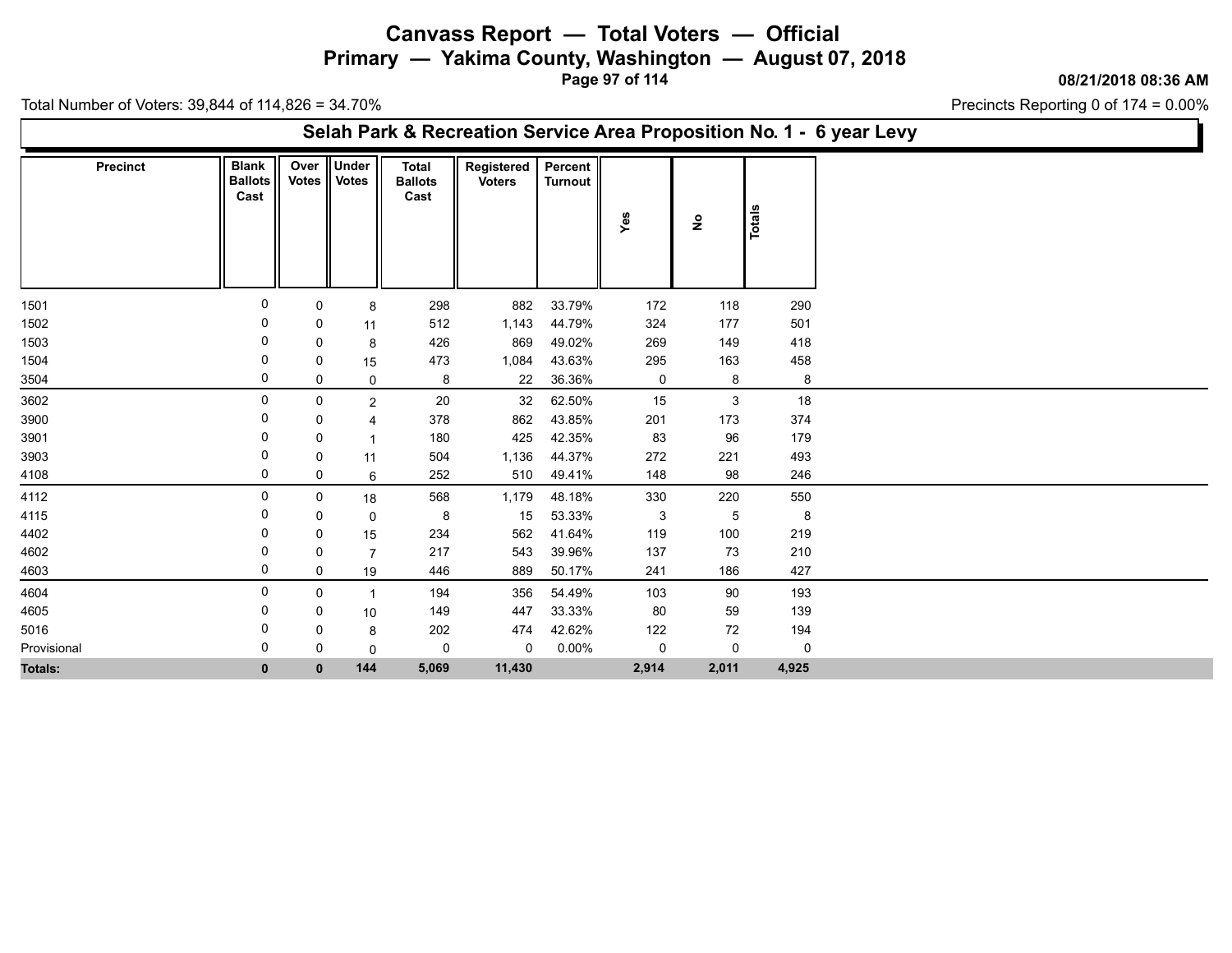**Primary — Yakima County, Washington — August 07, 2018**

**Page 98 of 114**

### **08/21/2018 08:36 AM**

Precincts Reporting 0 of 174 = 0.00%

|                 |                                               |     |                             |                                        |                               |                       | 0132 Precinct Committee Officer |                                  |        |
|-----------------|-----------------------------------------------|-----|-----------------------------|----------------------------------------|-------------------------------|-----------------------|---------------------------------|----------------------------------|--------|
| <b>Precinct</b> | <b>Blank</b><br>   Ballots    Votes  <br>Cast | -11 | Over ∥Under<br><b>Votes</b> | <b>Total</b><br><b>Ballots</b><br>Cast | Registered  <br><b>Voters</b> | Percent   <br>Turnout | ಸಿ<br>⋍<br>><br>යී              | ckhar<br>၌ ခူ<br>Am<br>R<br>Mary | Totals |
| 0132            |                                               | 0   | 106                         | 250                                    | 906                           | 27.59%                | 57                              | 87                               | 144    |
| Provisional     |                                               |     |                             | 0                                      | $\Omega$                      | $0.00\%$              | 0                               | 0                                |        |
| <b>Totals:</b>  |                                               |     | 106                         | 250                                    | 906                           |                       | 57                              | 87                               | 144    |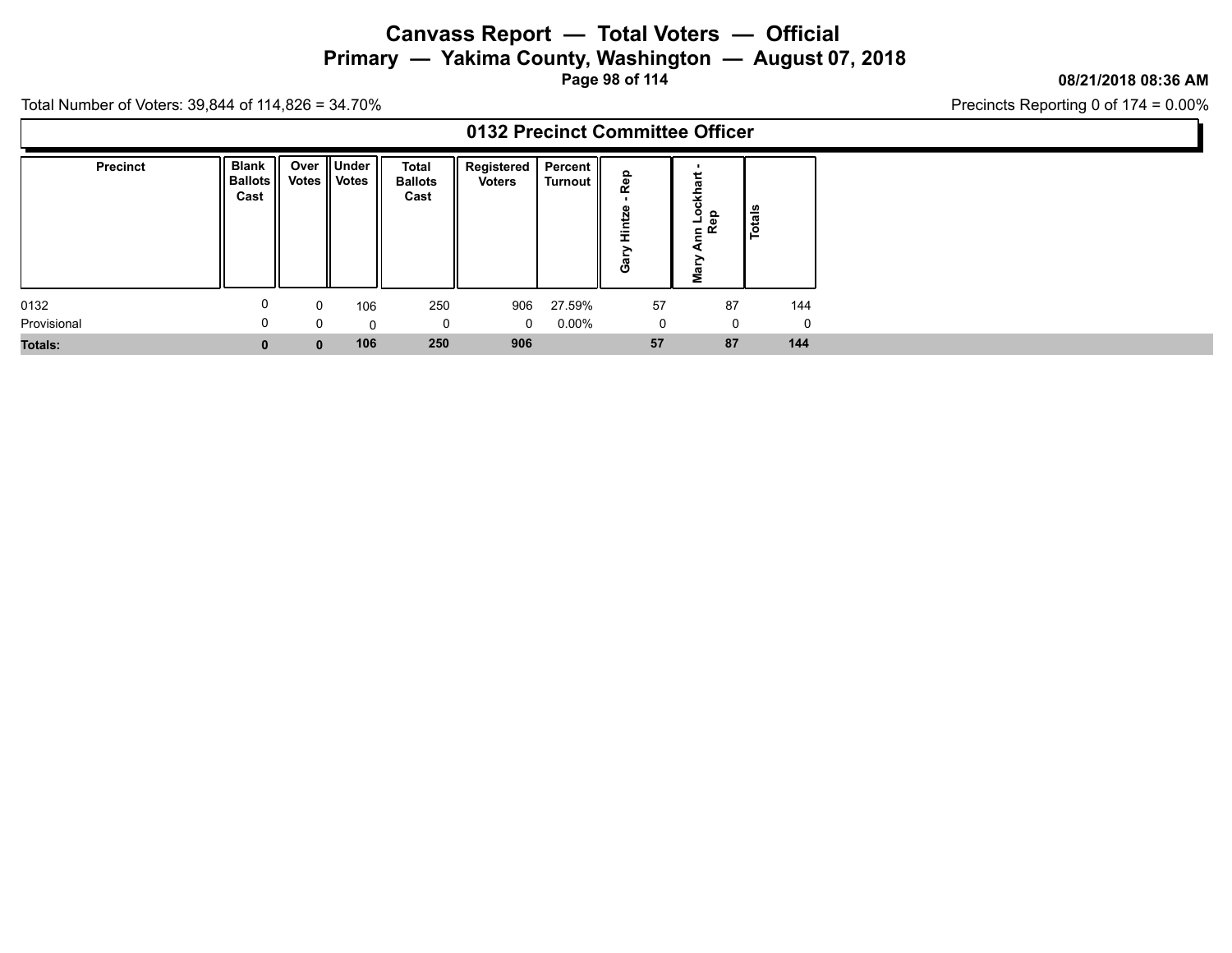# **Canvass Report — Total Voters — Official Primary — Yakima County, Washington — August 07, 2018**

**Page 99 of 114**

#### **08/21/2018 08:36 AM**

Precincts Reporting 0 of 174 = 0.00%

|                 |                                      |                      |                            |                                 | 0133 Precinct Committee Officer |                       |                                          |                                     |        |
|-----------------|--------------------------------------|----------------------|----------------------------|---------------------------------|---------------------------------|-----------------------|------------------------------------------|-------------------------------------|--------|
| <b>Precinct</b> | <b>Blank</b><br>  Ballots   <br>Cast | Over<br><b>Votes</b> | . ∥Under '<br><b>Votes</b> | Total<br><b>Ballots</b><br>Cast | Registered<br><b>Voters</b>     | Percent   <br>Turnout | Δ<br>ത<br>►<br>≅<br>--<br>$\omega$<br>န် | ger<br>G)<br>호 동<br>등 후<br>ਠ<br>Ran | Totals |
| 0133            | 0                                    |                      | 149                        | 353                             | 1,143                           | 30.88%                | 133                                      | 71                                  | 204    |
| Provisional     | 0                                    |                      | 0                          | 0                               | $\Omega$                        | 0.00%                 | - 0                                      | 0                                   |        |
| <b>Totals:</b>  | 0                                    |                      | 149                        | 353                             | 1,143                           |                       | 133                                      | 71                                  | 204    |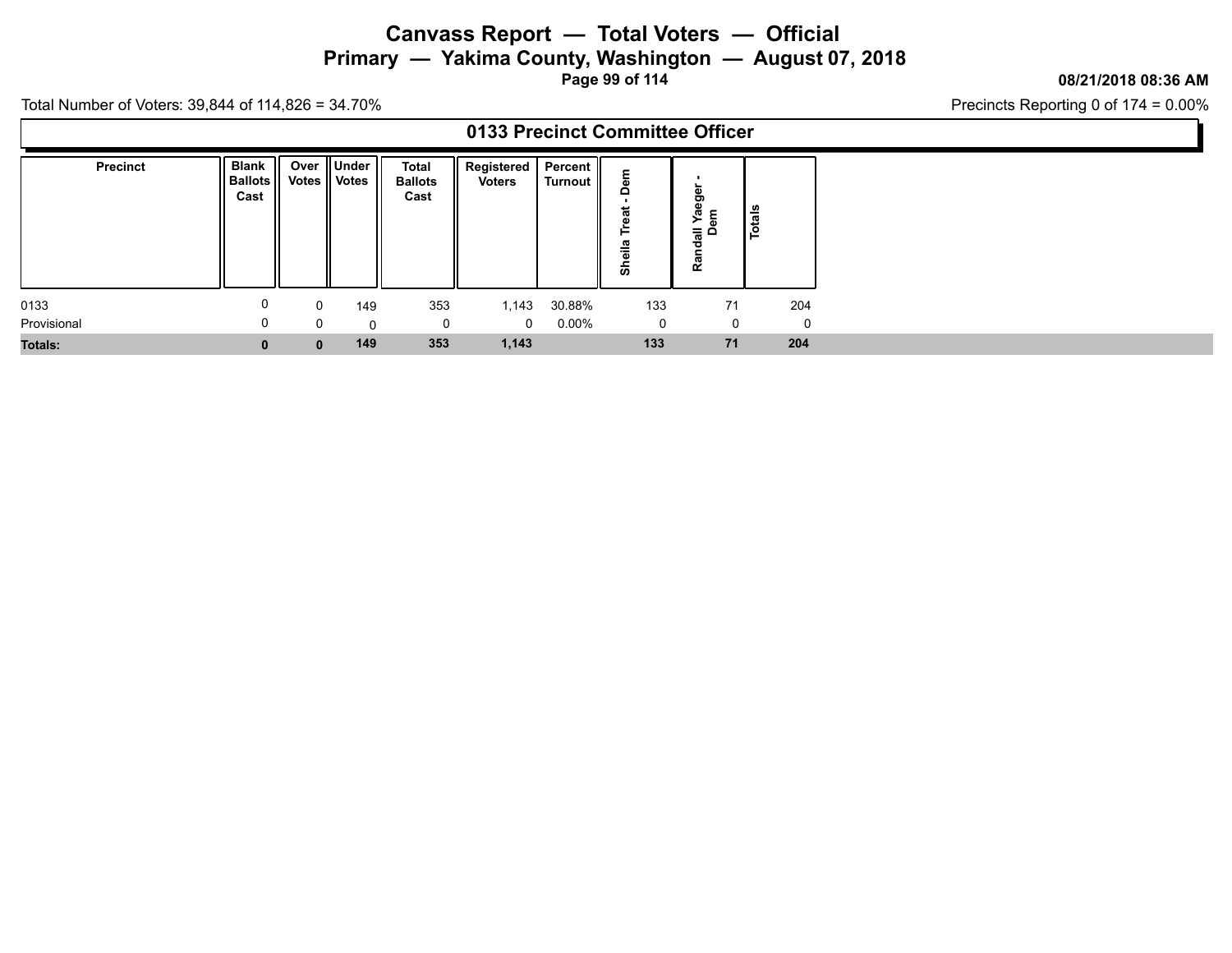**Primary — Yakima County, Washington — August 07, 2018**

**Page 100 of 114**

### **08/21/2018 08:36 AM**

Precincts Reporting 0 of 174 = 0.00%

|                 |                                |              |                              |                                        | 0134 Precinct Committee Officer          |          |                       |             |                      |          |
|-----------------|--------------------------------|--------------|------------------------------|----------------------------------------|------------------------------------------|----------|-----------------------|-------------|----------------------|----------|
| <b>Precinct</b> | Blank<br>   Ballots   <br>Cast |              | Over Under<br>Votes    Votes | <b>Total</b><br><b>Ballots</b><br>Cast | Registered   Percent   <br><b>Voters</b> | Turnout  | ۵<br>=<br>௨<br>혼<br>å | ω<br>≏<br>ن | $\frac{1}{\sqrt{2}}$ |          |
| 0134            | U                              | $\mathbf 0$  | 298                          | 502                                    | 1,151                                    | 43.61%   | 132                   |             | 72                   | 204      |
| Provisional     | 0                              | $\Omega$     | $\Omega$                     | 0                                      | $\mathbf{0}$                             | $0.00\%$ | 0                     |             |                      | $\Omega$ |
| <b>Totals:</b>  | U                              | $\mathbf{0}$ | 298                          | 502                                    | 1,151                                    |          | 132                   |             | 72                   | 204      |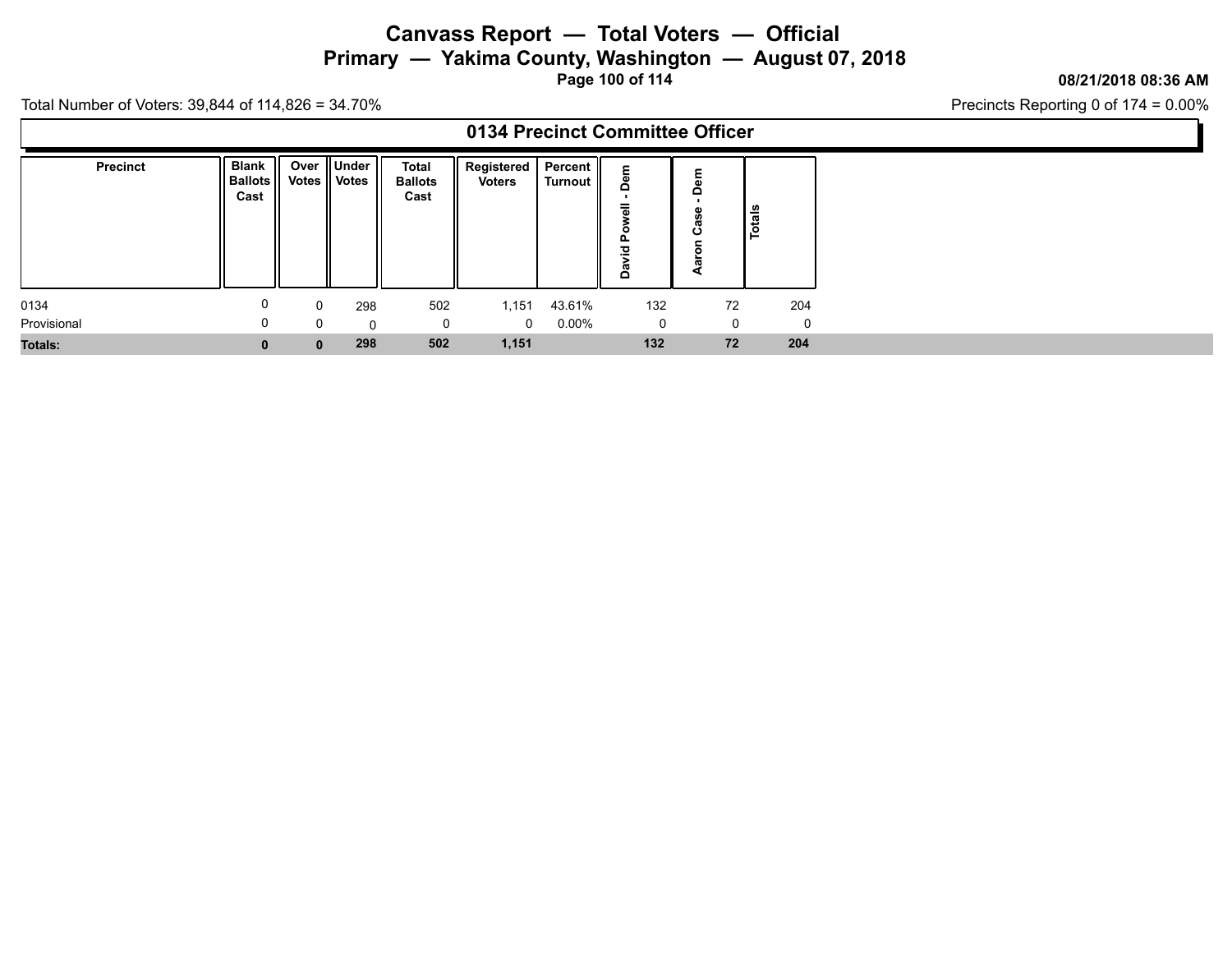**Primary — Yakima County, Washington — August 07, 2018**

**Page 101 of 114**

### **08/21/2018 08:36 AM**

Precincts Reporting 0 of 174 = 0.00%

|                |                                      |             |                                    |                                 |                                |                | 0167 Precinct Committee Officer             |                                    |        |
|----------------|--------------------------------------|-------------|------------------------------------|---------------------------------|--------------------------------|----------------|---------------------------------------------|------------------------------------|--------|
| Precinct       | <b>Blank</b><br>  Ballots   <br>Cast |             | Over    Under   <br>Votes    Votes | Total<br><b>Ballots</b><br>Cast | Registered   Percent<br>Voters | <b>Turnout</b> | ௨<br>Re<br>ket<br><b>Pic</b><br>ℼ<br>≒<br>ω | ∽<br>n,<br>McKin<br>Rep<br>£<br>යී | Totals |
| 0167           |                                      | $\mathbf 0$ | 188                                | 479                             | 956                            | 50.10%         | 176                                         | 115                                | 291    |
| Provisional    |                                      | $\Omega$    | $\mathbf{0}$                       | 0                               | $\mathbf 0$                    | $0.00\%$       | 0                                           | - 0                                |        |
| <b>Totals:</b> |                                      |             | 188                                | 479                             | 956                            |                | 176                                         | 115                                | 291    |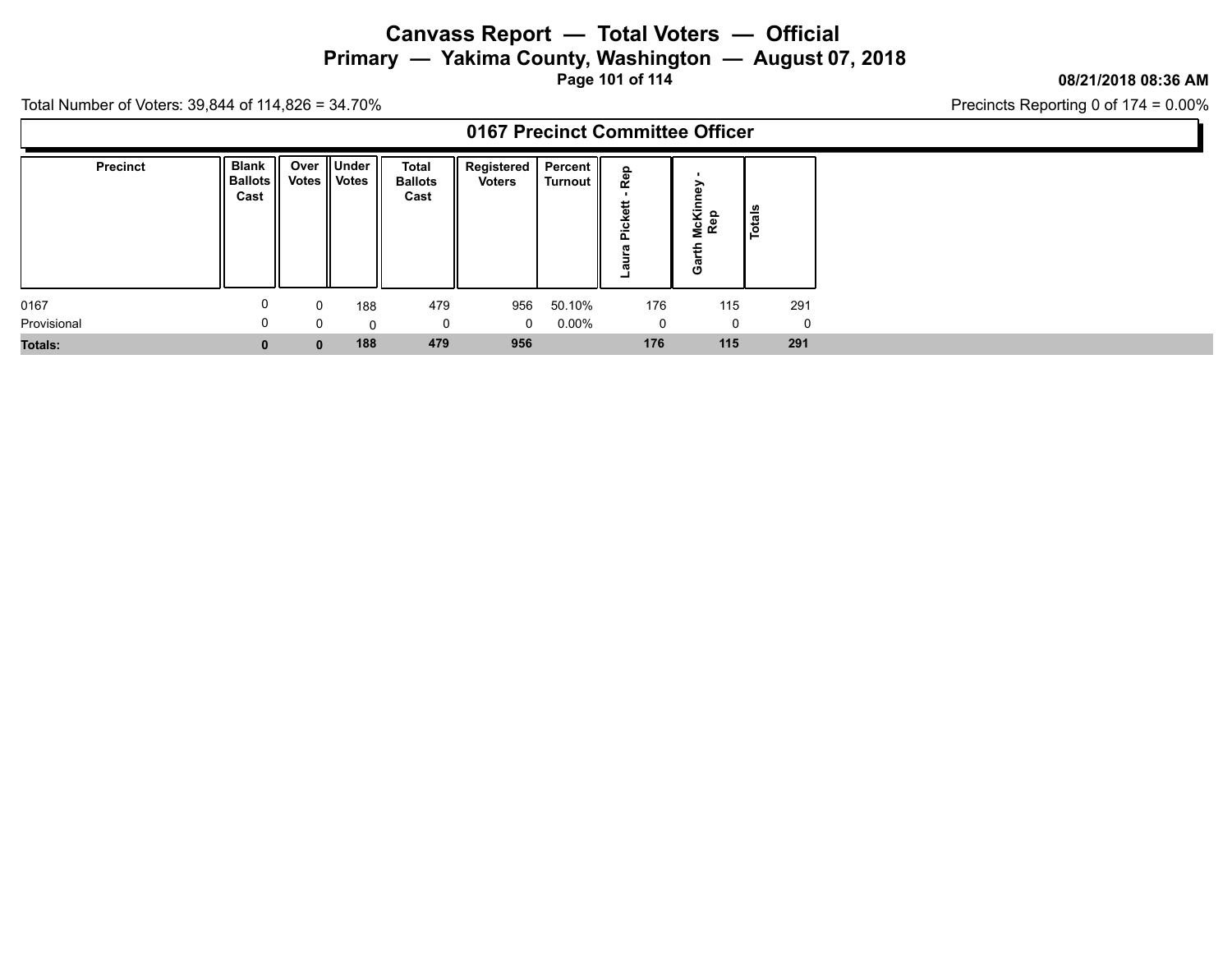# **Canvass Report — Total Voters — Official Primary — Yakima County, Washington — August 07, 2018**

**Page 102 of 114**

#### **08/21/2018 08:36 AM**

Precincts Reporting 0 of 174 = 0.00%

|                 |                                     |       |                                  |                                        |                        |                       | 0169 Precinct Committee Officer         |                          |          |
|-----------------|-------------------------------------|-------|----------------------------------|----------------------------------------|------------------------|-----------------------|-----------------------------------------|--------------------------|----------|
| <b>Precinct</b> | <b>Blank</b><br>  Ballots  <br>Cast | Votes | Over    Under   <br><b>Votes</b> | <b>Total</b><br><b>Ballots</b><br>Cast | Registered  <br>Voters | Percent   <br>Turnout | ⋍<br>Juccii<br>Rep<br>௳<br>≂<br>$\circ$ | Rep<br>Belze<br>ㅎ<br>ິສັ | Totals   |
| 0169            |                                     | 0     | 160                              | 519                                    | 1,071                  | 48.46%                | 226                                     | 133                      | 359      |
| Provisional     | 0                                   |       | $\Omega$                         | $\mathbf 0$                            | $\Omega$               | $0.00\%$              | $\mathbf 0$                             | 0                        | $\Omega$ |
| <b>Totals:</b>  | 0                                   | 0     | 160                              | 519                                    | 1,071                  |                       | 226                                     | 133                      | 359      |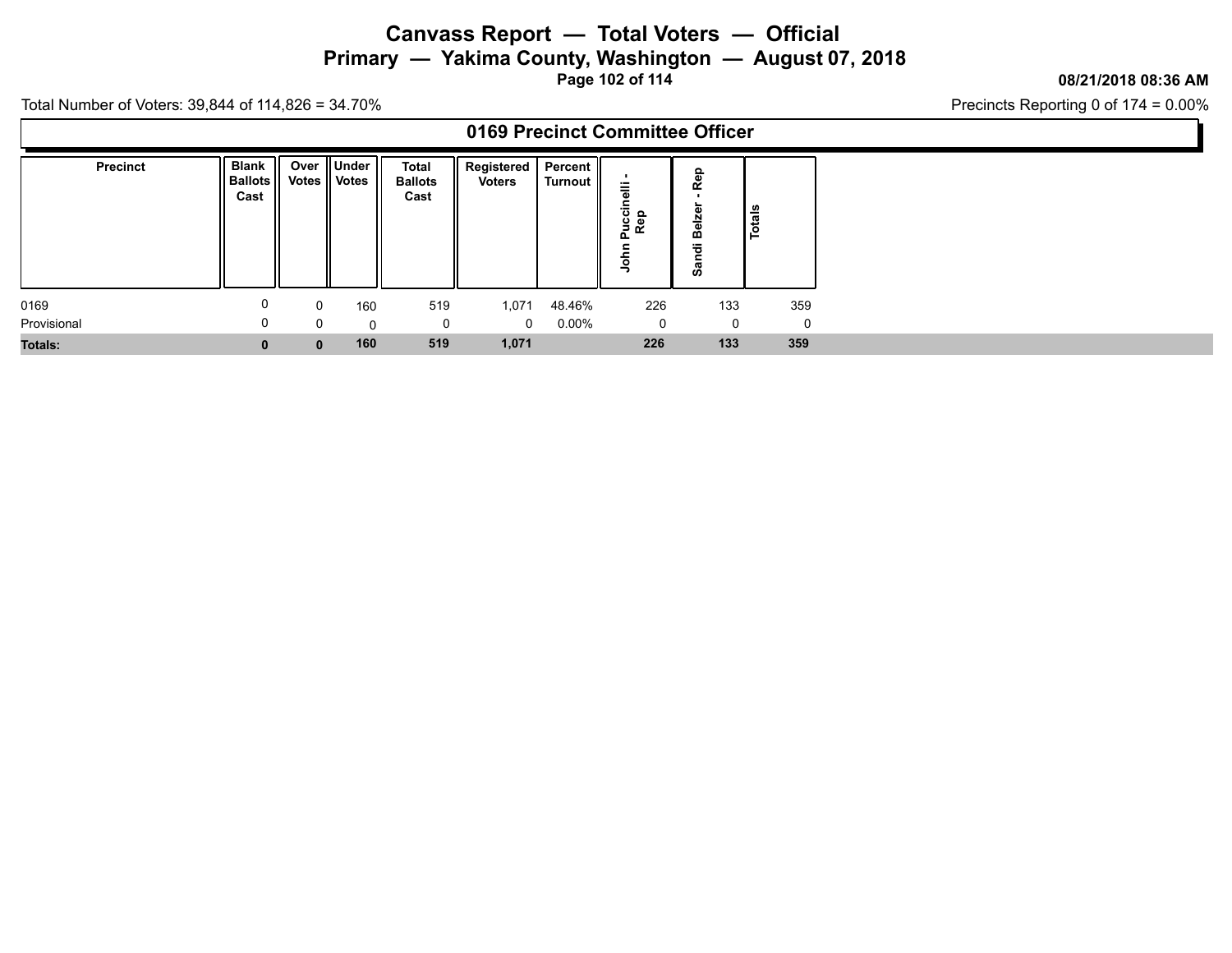**Primary — Yakima County, Washington — August 07, 2018**

**Page 103 of 114**

### **08/21/2018 08:36 AM**

Precincts Reporting 0 of 174 = 0.00%

|                 |                                     |               |                                               |                                 | 0175 Precinct Committee Officer |                       |                         |                                            |    |          |
|-----------------|-------------------------------------|---------------|-----------------------------------------------|---------------------------------|---------------------------------|-----------------------|-------------------------|--------------------------------------------|----|----------|
| <b>Precinct</b> | <b>Blank</b><br>  Ballots  <br>Cast | Over<br>Votes | $\parallel$ Under $\parallel$<br><b>Votes</b> | Total<br><b>Ballots</b><br>Cast | Registered  <br><b>Voters</b>   | Percent II<br>Turnout | ൦<br>ř<br>௨<br>$\Omega$ | Rep<br>ā<br>శె<br><b>SO</b><br>∽<br>ನ<br>O |    | Totals   |
| 0175            |                                     | 0             | 71                                            | 173                             | 439                             | 39.41%                | 66                      |                                            | 36 | 102      |
| Provisional     |                                     | 0             | 0                                             | 0                               | $\Omega$                        | $0.00\%$              |                         | 0                                          | 0  | $\Omega$ |
| <b>Totals:</b>  | 0                                   | 0             | 71                                            | 173                             | 439                             |                       | 66                      |                                            | 36 | 102      |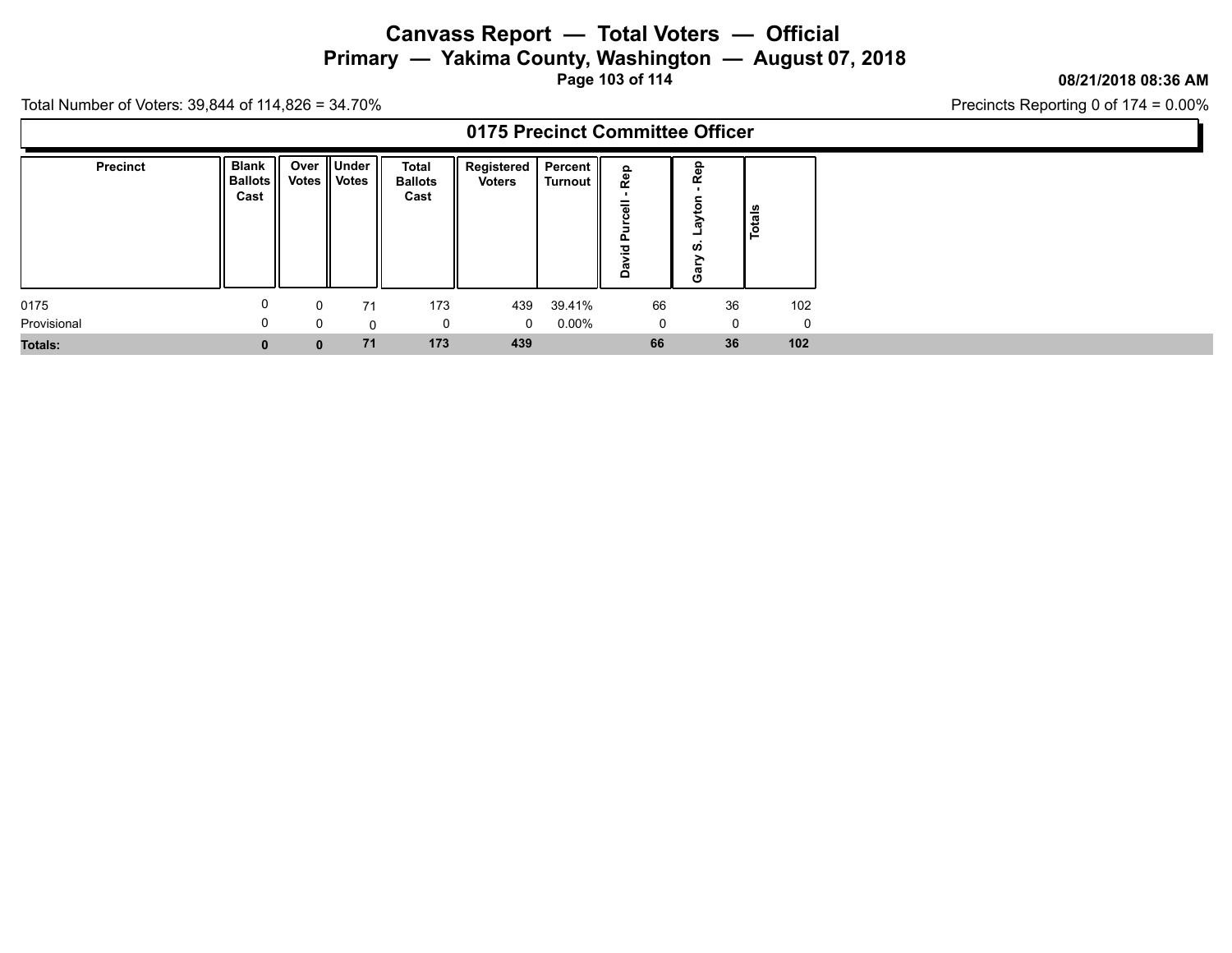**Primary — Yakima County, Washington — August 07, 2018**

**Page 104 of 114**

### **08/21/2018 08:36 AM**

Precincts Reporting 0 of 174 = 0.00%

|                 |                                  |              |                                 |                                        | 0193 Precinct Committee Officer   |          |                                                               |                                     |          |
|-----------------|----------------------------------|--------------|---------------------------------|----------------------------------------|-----------------------------------|----------|---------------------------------------------------------------|-------------------------------------|----------|
| <b>Precinct</b> | Blank   <br>  Ballots   <br>Cast |              | Over Under   <br>Votes    Votes | <b>Total</b><br><b>Ballots</b><br>Cast | Registered   Percent   <br>Voters | Turnout  | ௨<br><b>Re</b><br>$\sim$<br>$\sim$<br>≏<br>$\bar{\mathsf{S}}$ | ௨<br><b>Re</b><br>۵Ì<br>ౘ<br>ω<br>ঔ | Totals   |
| 0193            | U                                | $\mathbf 0$  | 105                             | 222                                    | 417                               | 53.24%   | 53                                                            | 64                                  | 117      |
| Provisional     | 0                                | $\Omega$     | $\Omega$                        | 0                                      | $\Omega$                          | $0.00\%$ | 0                                                             | 0                                   | $\Omega$ |
| <b>Totals:</b>  |                                  | $\mathbf{0}$ | 105                             | 222                                    | 417                               |          | 53                                                            | 64                                  | 117      |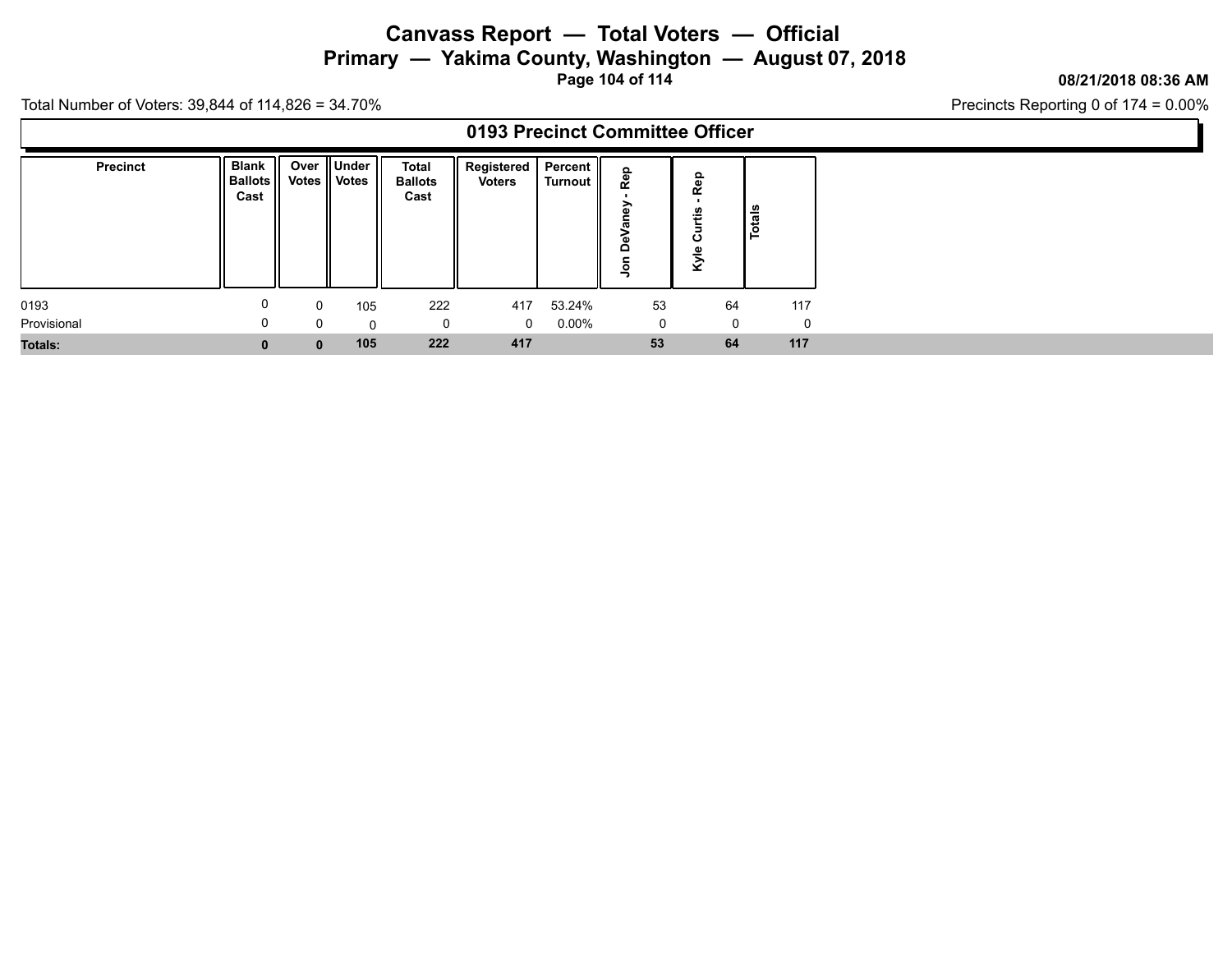# **Canvass Report — Total Voters — Official Primary — Yakima County, Washington — August 07, 2018**

**Page 105 of 114**

#### **08/21/2018 08:36 AM**

Precincts Reporting 0 of 174 = 0.00%

|                 |                                        |              |                                    |                                 | <b>1504 Precinct Committee Officer</b> |          |                       |              |                    |
|-----------------|----------------------------------------|--------------|------------------------------------|---------------------------------|----------------------------------------|----------|-----------------------|--------------|--------------------|
| <b>Precinct</b> | <b>Blank</b><br><b>Ballots</b><br>Cast |              | Over    Under   <br>Votes    Votes | Total<br><b>Ballots</b><br>Cast | Registered   Percent   <br>Voters      | Turnout  | -<br>၂<br>၁<br>၉<br>၁ | ۹ē<br>œ<br>≏ | <u>l ទឹ</u><br>ء ا |
| 1504            | 0                                      | $\Omega$     | 201                                | 473                             | 1,084                                  | 43.63%   | 88                    | 184          | 272                |
| Provisional     | 0                                      |              | 0                                  | $\Omega$                        | $\Omega$                               | $0.00\%$ | $\mathbf{0}$          | 0            | 0                  |
| <b>Totals:</b>  | $\bf{0}$                               | $\mathbf{0}$ | 201                                | 473                             | 1,084                                  |          | 88                    | 184          | 272                |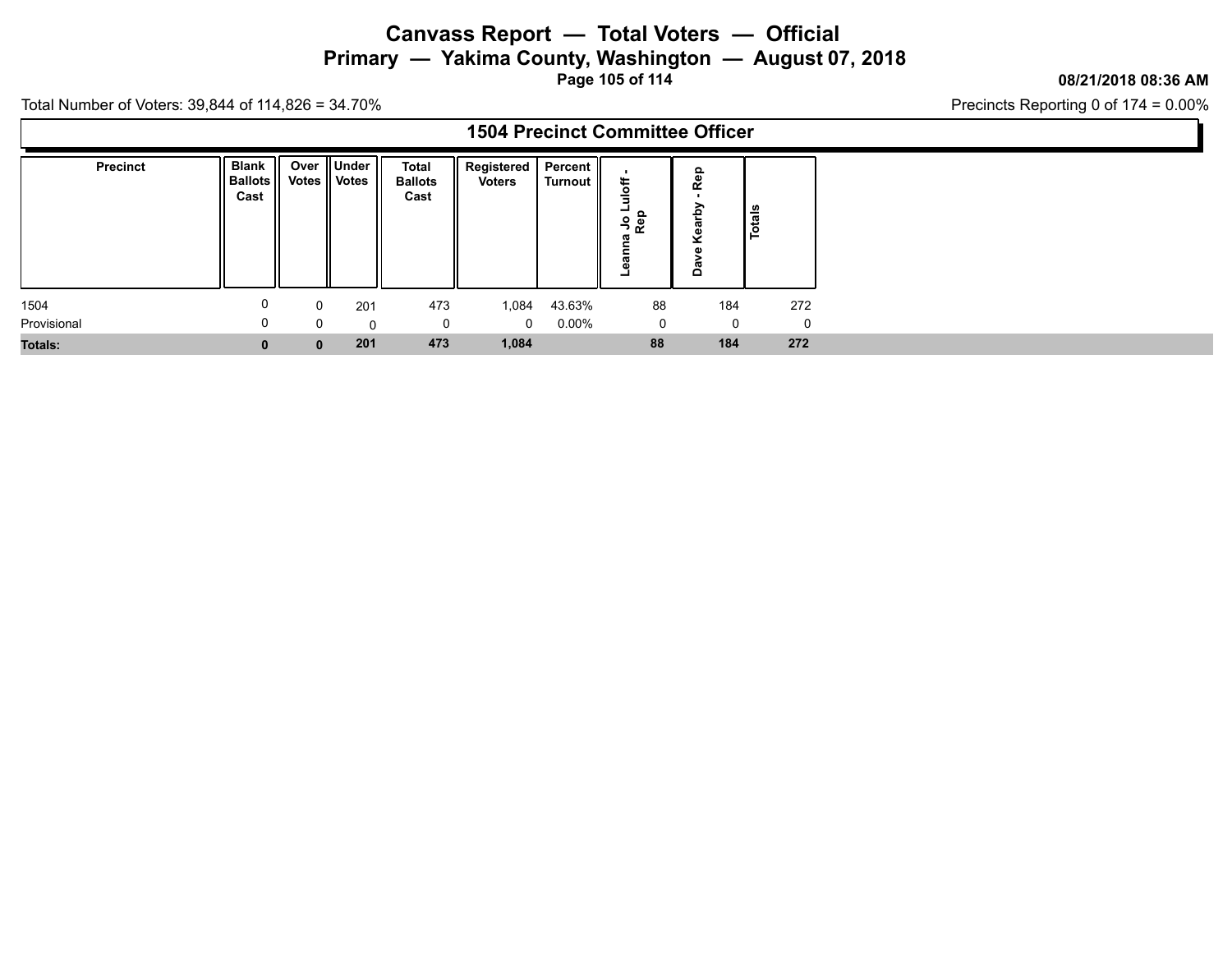**Primary — Yakima County, Washington — August 07, 2018**

**Page 106 of 114**

### **08/21/2018 08:36 AM**

Precincts Reporting 0 of 174 = 0.00%

|                 |                                       |              |                                    |                                 |                                  |                | 2301 Precinct Committee Officer              |                                          |        |
|-----------------|---------------------------------------|--------------|------------------------------------|---------------------------------|----------------------------------|----------------|----------------------------------------------|------------------------------------------|--------|
| <b>Precinct</b> | <b>Blank</b><br>   Ballots   <br>Cast |              | Over    Under   <br>Votes    Votes | Total<br><b>Ballots</b><br>Cast | Registered   Percent  <br>Voters | <b>Turnout</b> | N<br>ь.<br>senl<br>Rep<br><u>م</u><br>Ĕ<br>ပ | Rep<br>$\circ$<br>$rac{6}{5}$<br>ق<br>កី | Totals |
| 2301            | 0                                     | $\Omega$     | 54                                 | 230                             | 820                              | 28.05%         | 92                                           | 84                                       | 176    |
| Provisional     | 0                                     | $\Omega$     | $\mathbf{0}$                       | 0                               | $\mathbf{0}$                     | $0.00\%$       | 0                                            | $\Omega$                                 | - 0    |
| <b>Totals:</b>  | 0                                     | $\mathbf{0}$ | 54                                 | 230                             | 820                              |                | 92                                           | 84                                       | 176    |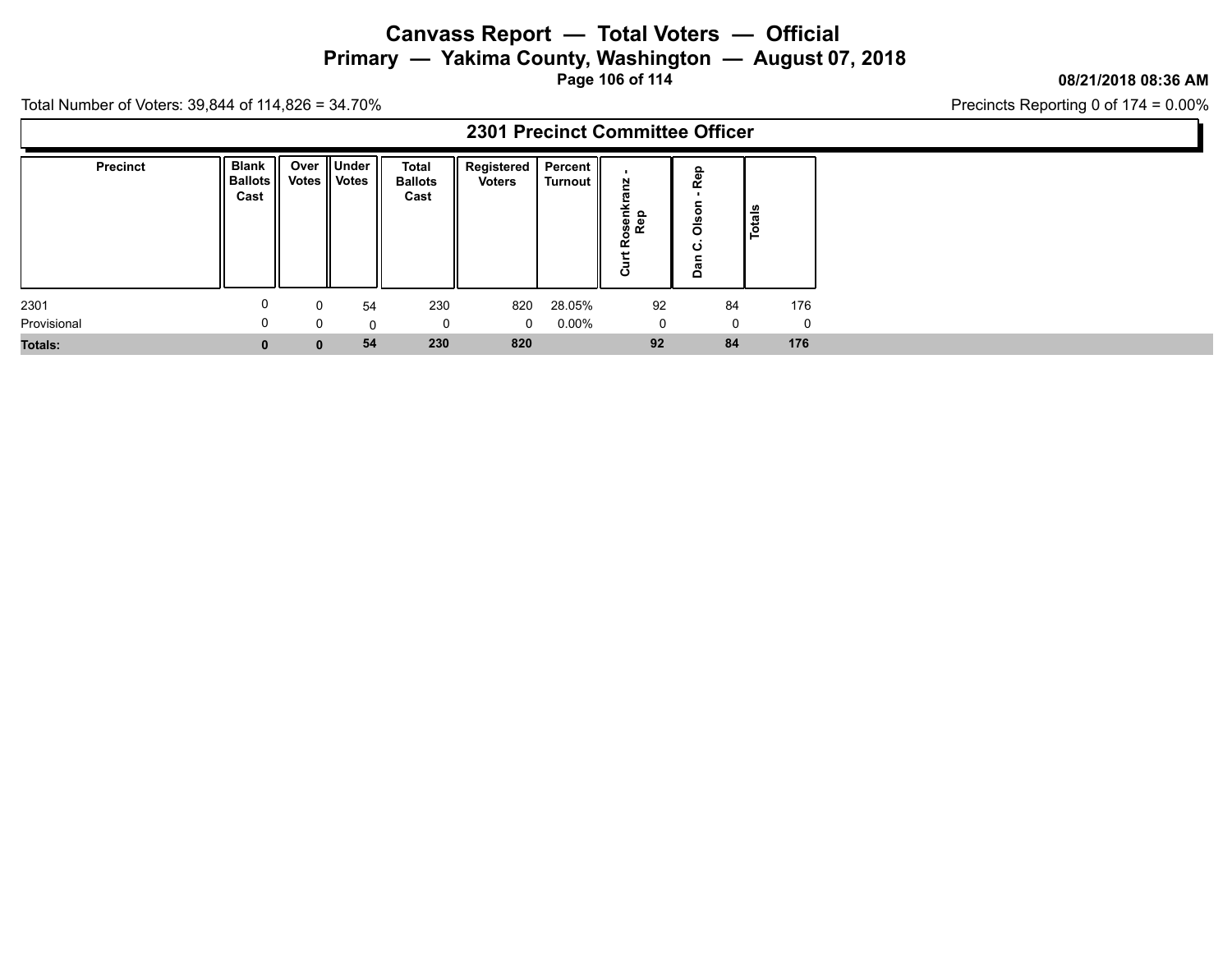**Primary — Yakima County, Washington — August 07, 2018**

**Page 107 of 114**

#### **08/21/2018 08:36 AM**

Precincts Reporting 0 of 174 = 0.00%

|                 |                                        |              |                                   |                                        | 2306 Precinct Committee Officer |                    |                                                                     |                             |        |
|-----------------|----------------------------------------|--------------|-----------------------------------|----------------------------------------|---------------------------------|--------------------|---------------------------------------------------------------------|-----------------------------|--------|
| <b>Precinct</b> | <b>Blank</b><br><b>Ballots</b><br>Cast |              | Over    Under  <br>Votes    Votes | <b>Total</b><br><b>Ballots</b><br>Cast | Registered  <br><b>Voters</b>   | Percent<br>Turnout | am<br>- Rep<br>ಕ<br>로 등<br>ಕ<br>⊆<br>œ<br>$\circ$<br>Micha<br>MacDo | ω<br>Waldba<br>Rep<br>Della | Totals |
| 2306            | 0                                      | 0            | 102                               | 284                                    | 1,125                           | 25.24%             | 113                                                                 | 69                          | 182    |
| Provisional     | $\Omega$                               | 0            | $\Omega$                          |                                        | $\mathbf{0}$                    | $0.00\%$           | 0                                                                   | 0                           | 0      |
| Totals:         | $\bf{0}$                               | $\mathbf{0}$ | 102                               | 284                                    | 1,125                           |                    | 113                                                                 | 69                          | 182    |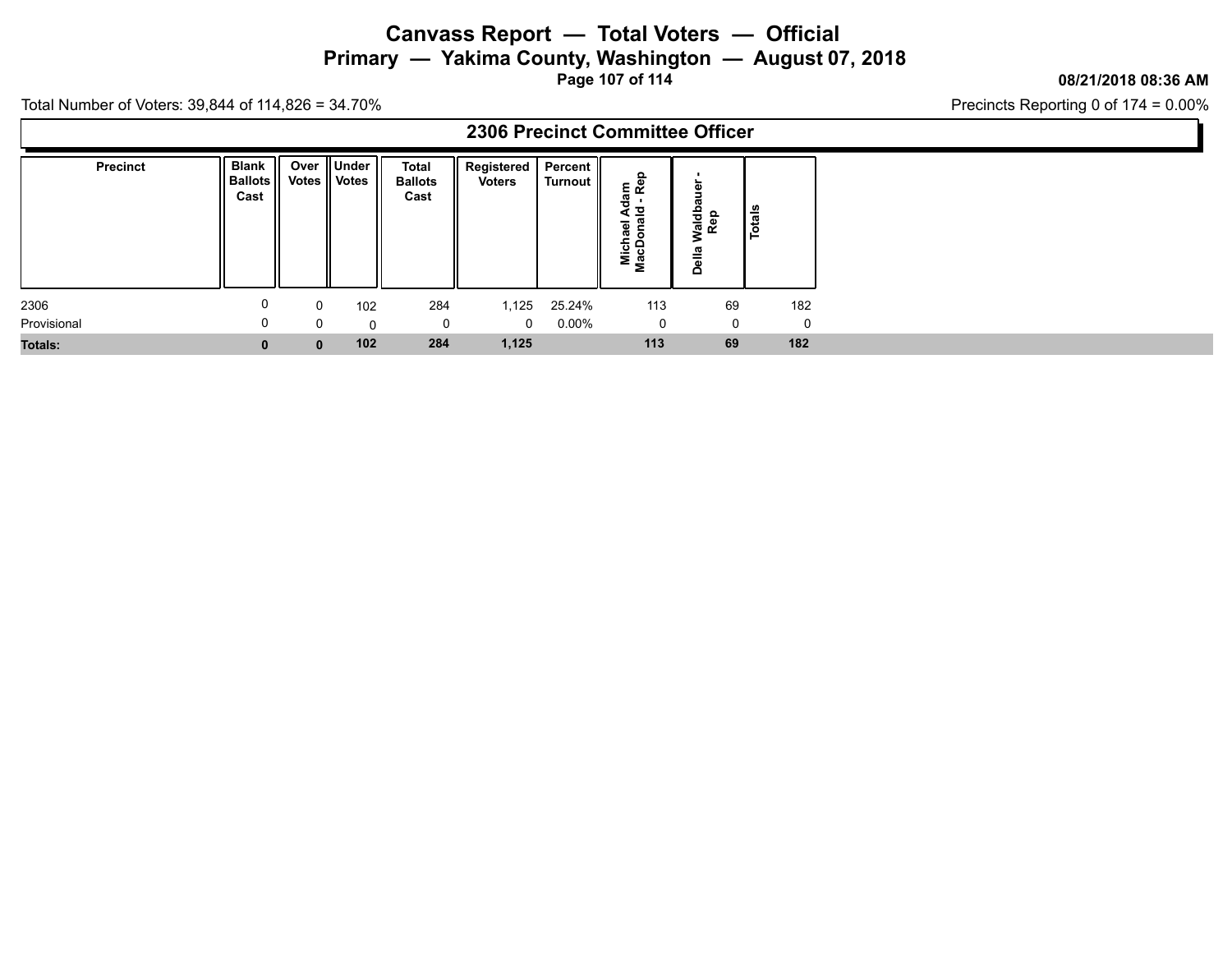**Primary — Yakima County, Washington — August 07, 2018**

**Page 108 of 114**

### **08/21/2018 08:36 AM**

Precincts Reporting 0 of 174 = 0.00%

|                |                                 |              |                                 |                                        |                                   |          | 3104 Precinct Committee Officer                |                      |                |
|----------------|---------------------------------|--------------|---------------------------------|----------------------------------------|-----------------------------------|----------|------------------------------------------------|----------------------|----------------|
| Precinct       | <b>Blank</b><br>Ballots<br>Cast | Over         | <b>∥Under</b><br>Votes    Votes | <b>Total</b><br><b>Ballots</b><br>Cast | Registered   Percent   <br>Voters | Turnout  | ၕ<br>≃<br>u.<br><b>alling</b><br>ن<br>œ<br>ohn | Rep<br>Mille<br>Εric | $\frac{1}{10}$ |
| 3104           | 0                               | 0            | 122                             | 338                                    | 906                               | 37.31%   | 110                                            | 106                  | 216            |
| Provisional    | 0                               |              | $\Omega$                        | $\mathbf 0$                            | $\mathbf{0}$                      | $0.00\%$ | 0                                              | $\Omega$             | $\Omega$       |
| <b>Totals:</b> | $\mathbf{0}$                    | $\mathbf{0}$ | 122                             | 338                                    | 906                               |          | 110                                            | 106                  | 216            |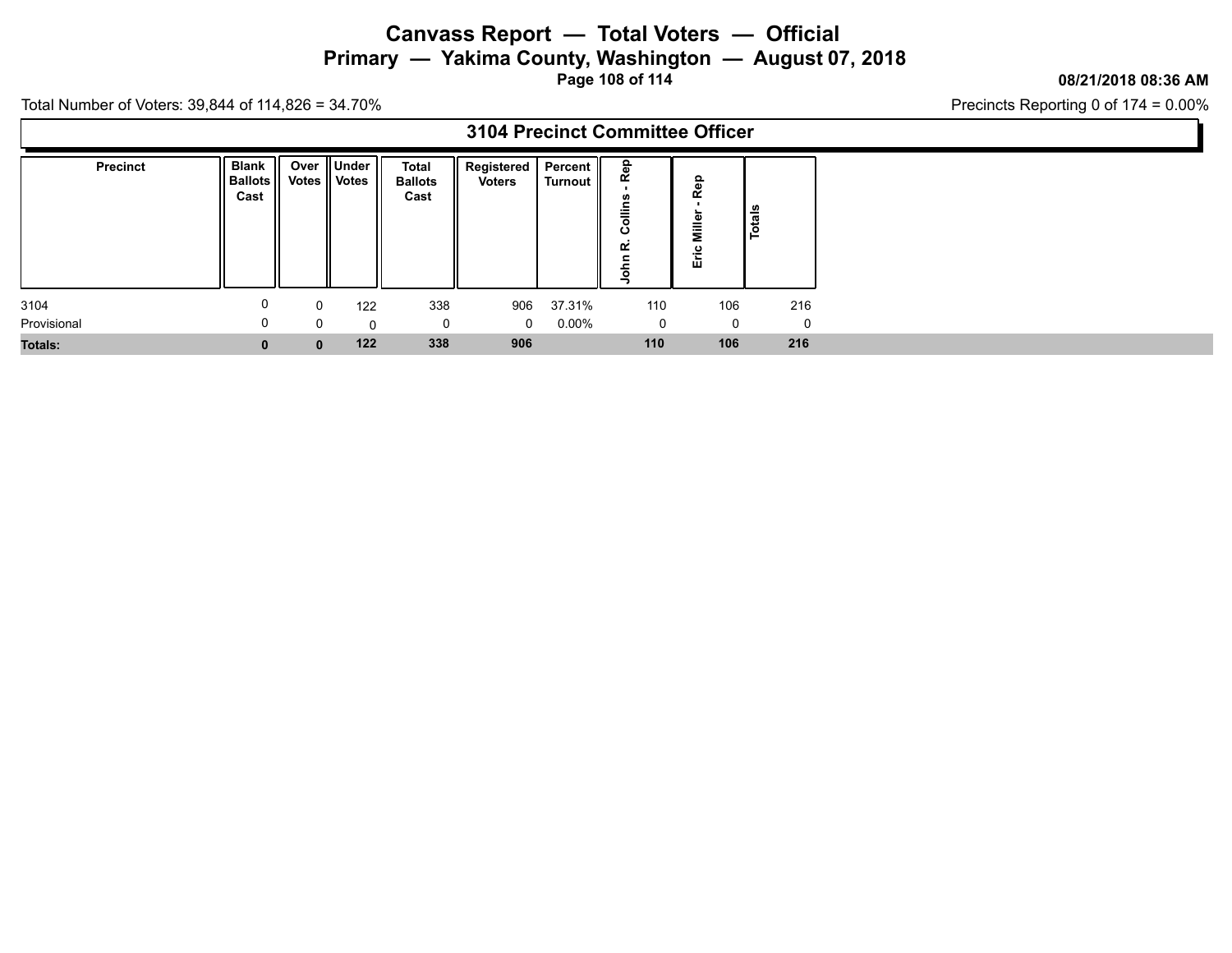**Primary — Yakima County, Washington — August 07, 2018**

**Page 109 of 114**

### **08/21/2018 08:36 AM**

Precincts Reporting 0 of 174 = 0.00%

|                |                                 |              |                          |                                        |                                   |          | 3205 Precinct Committee Officer            |                                |          |
|----------------|---------------------------------|--------------|--------------------------|----------------------------------------|-----------------------------------|----------|--------------------------------------------|--------------------------------|----------|
| Precinct       | <b>Blank</b><br>Ballots<br>Cast | Over         | ∥Under<br>Votes    Votes | <b>Total</b><br><b>Ballots</b><br>Cast | Registered   Percent   <br>Voters | Turnout  | ௨<br>Rej<br>ling<br>$\overline{2}$<br>Matt | ∍<br>۰<br>–<br>Emma<br>:kersha | Totals   |
| 3205           | 0                               | 0            | 137                      | 410                                    | 1,128                             | 36.35%   | 149                                        | 124                            | 273      |
| Provisional    | 0                               |              | $\Omega$                 | $\mathbf 0$                            | $\mathbf{0}$                      | $0.00\%$ | 0                                          | $\Omega$                       | $\Omega$ |
| <b>Totals:</b> | $\mathbf{0}$                    | $\mathbf{0}$ | 137                      | 410                                    | 1,128                             |          | 149                                        | 124                            | 273      |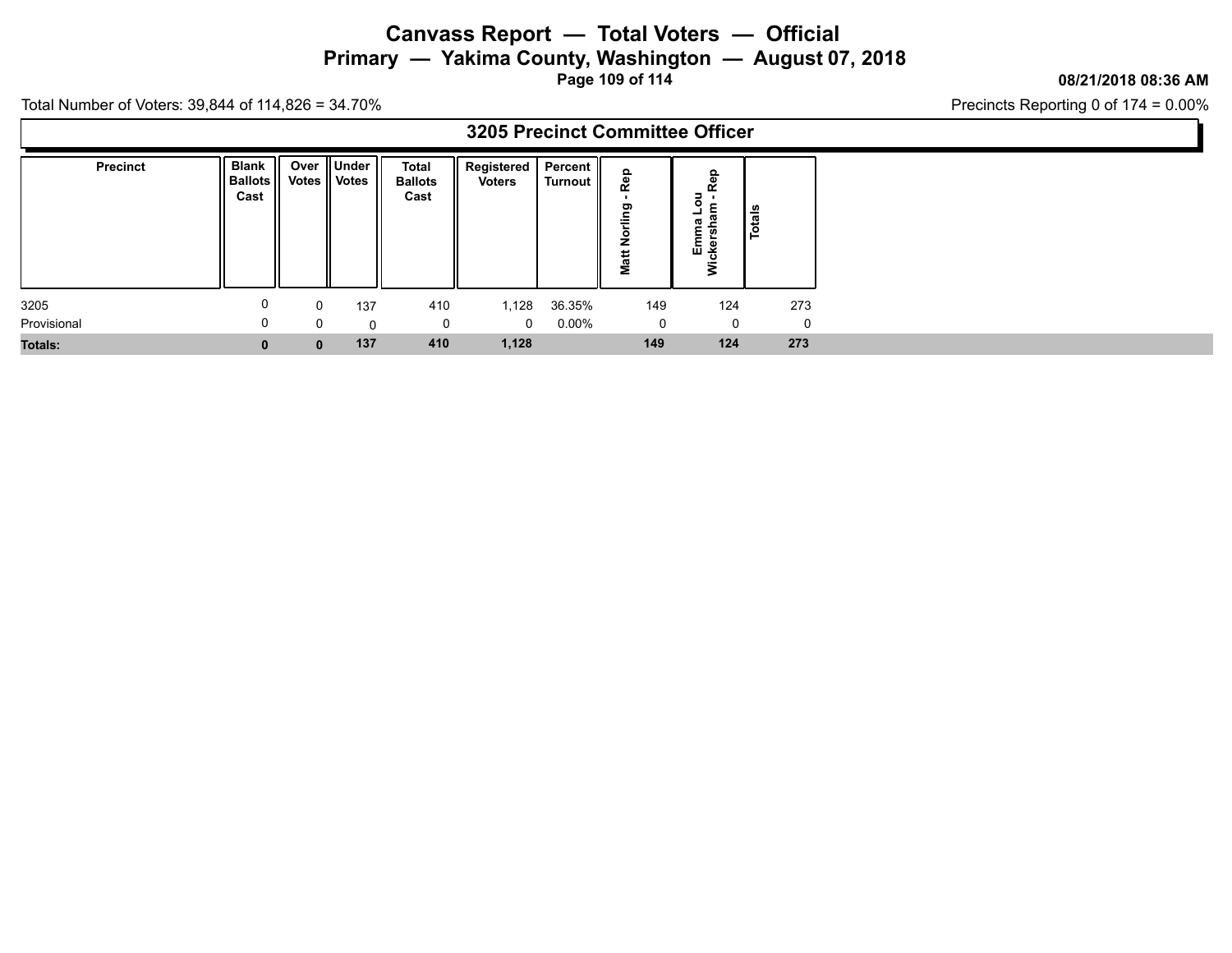# **Canvass Report — Total Voters — Official Primary — Yakima County, Washington — August 07, 2018**

**Page 110 of 114**

#### **08/21/2018 08:36 AM**

Precincts Reporting 0 of 174 = 0.00%

|                 |                                        |              |                              |                                 | 3305 Precinct Committee Officer |                      |                               |                  |               |
|-----------------|----------------------------------------|--------------|------------------------------|---------------------------------|---------------------------------|----------------------|-------------------------------|------------------|---------------|
| <b>Precinct</b> | <b>Blank</b><br><b>Ballots</b><br>Cast |              | Over Under<br>Votes    Votes | Total<br><b>Ballots</b><br>Cast | Registered  <br>Voters          | Percent  <br>Turnout | c<br>≻<br>္မေ<br>∢∝<br>c<br>ω | Rep<br>QBD<br>Ő. | <b>Totals</b> |
| 3305            | 0                                      | 0            | 62                           | 259                             | 696                             | 37.21%               | 86                            | 111              | 197           |
| Provisional     | 0                                      | 0            | $\Omega$                     |                                 | $\mathbf 0$                     | $0.00\%$             | 0                             | 0                | 0             |
| Totals:         | $\bf{0}$                               | $\mathbf{0}$ | 62                           | 259                             | 696                             |                      | 86                            | 111              | 197           |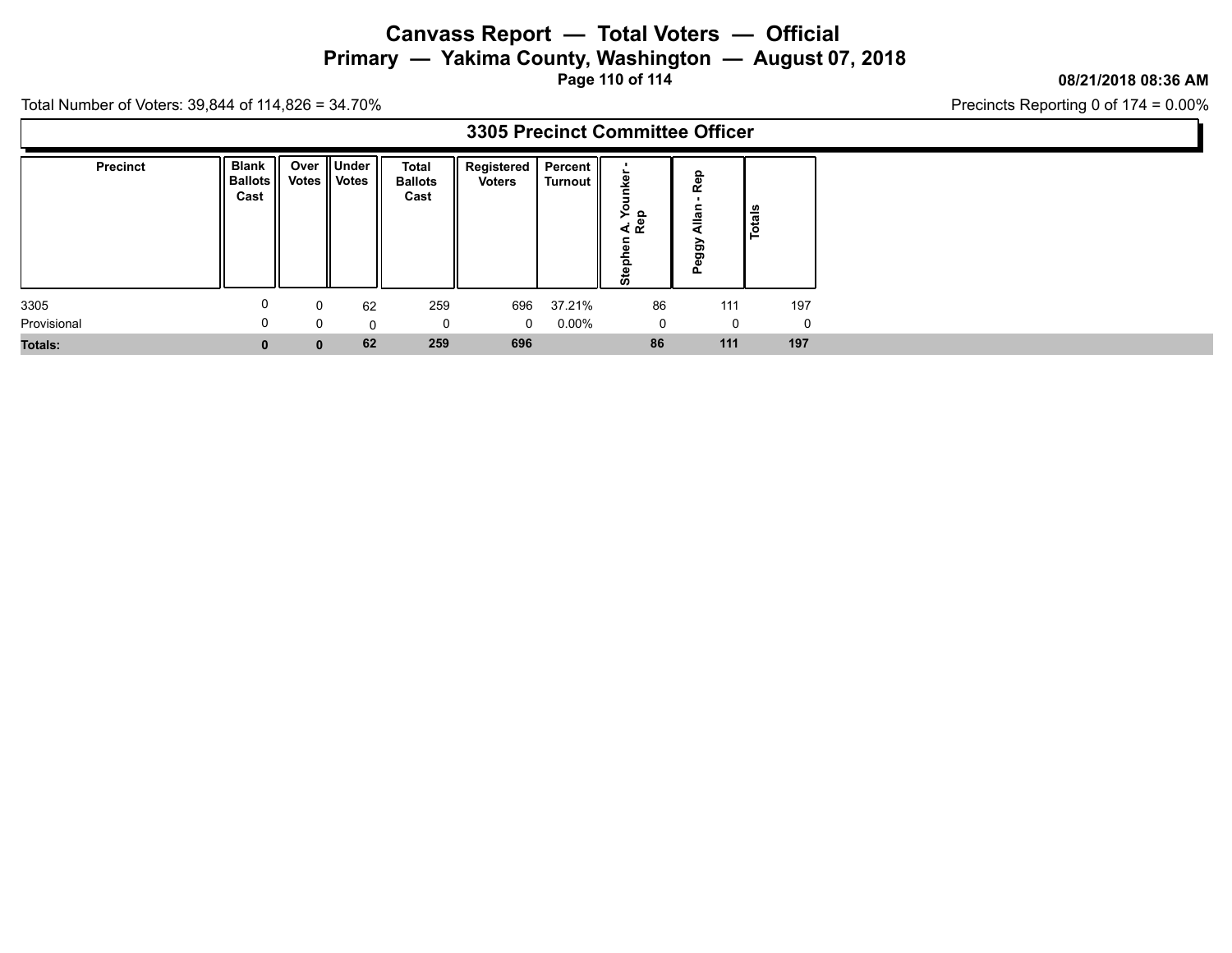**Primary — Yakima County, Washington — August 07, 2018**

**Page 111 of 114**

### **08/21/2018 08:36 AM**

Precincts Reporting 0 of 174 = 0.00%

|                 |                                  |              |                                   |                                        | 3311 Precinct Committee Officer |                    |                        |                                  |               |
|-----------------|----------------------------------|--------------|-----------------------------------|----------------------------------------|---------------------------------|--------------------|------------------------|----------------------------------|---------------|
| <b>Precinct</b> | Blank   <br>  Ballots   <br>Cast |              | Over    Under  <br>Votes    Votes | <b>Total</b><br><b>Ballots</b><br>Cast | Registered  <br>Voters          | Percent<br>Turnout | $\Omega$<br>능 le<br>శె | ≃<br>$M.1$<br>Rep<br>ω<br>ŧ<br>Σ | <b>Totals</b> |
| 3311            |                                  | 0            | 106                               | 468                                    | 1,041                           | 44.96%             | 207                    | 155                              | 362           |
| Provisional     | 0                                | $\Omega$     | $\Omega$                          | 0                                      | $\mathbf{0}$                    | $0.00\%$           | $\mathbf{0}$           | 0                                | 0             |
| <b>Totals:</b>  |                                  | $\mathbf{0}$ | 106                               | 468                                    | 1,041                           |                    | 207                    | 155                              | 362           |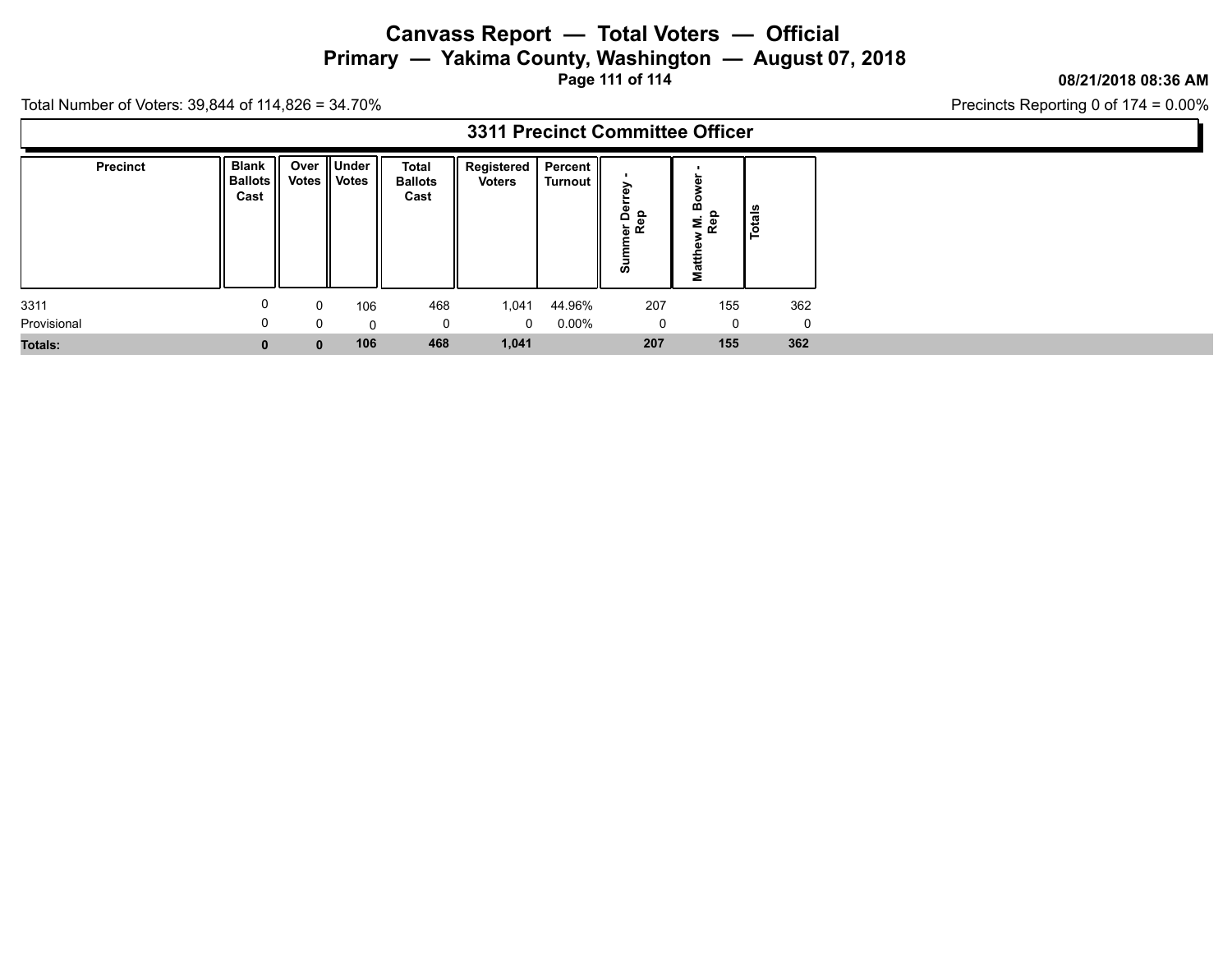# **Canvass Report — Total Voters — Official Primary — Yakima County, Washington — August 07, 2018**

**Page 112 of 114**

#### **08/21/2018 08:36 AM**

Precincts Reporting 0 of 174 = 0.00%

|                |                                        |          |                             |                                        | 3905 Precinct Committee Officer          |          |                            |                             |               |
|----------------|----------------------------------------|----------|-----------------------------|----------------------------------------|------------------------------------------|----------|----------------------------|-----------------------------|---------------|
| Precinct       | <b>Blank</b><br><b>Ballots</b><br>Cast |          | Over Under<br>Votes   Votes | <b>Total</b><br><b>Ballots</b><br>Cast | Registered   Percent   <br><b>Voters</b> | Turnout  | ۾ <del>خ</del><br>ت ت<br>έ | Rep<br>oste<br>ட<br>든<br>යි | <b>Totals</b> |
| 3905           | υ                                      | $\Omega$ | 26                          | 106                                    | 256                                      | 41.41%   | 46                         | 34                          | 80            |
| Provisional    | 0                                      |          | $\Omega$                    | 0                                      | $\Omega$                                 | $0.00\%$ | 0                          | $\mathbf{0}$                | $\Omega$      |
| <b>Totals:</b> | $\mathbf{0}$                           |          | 26                          | 106                                    | 256                                      |          | 46                         | 34                          | 80            |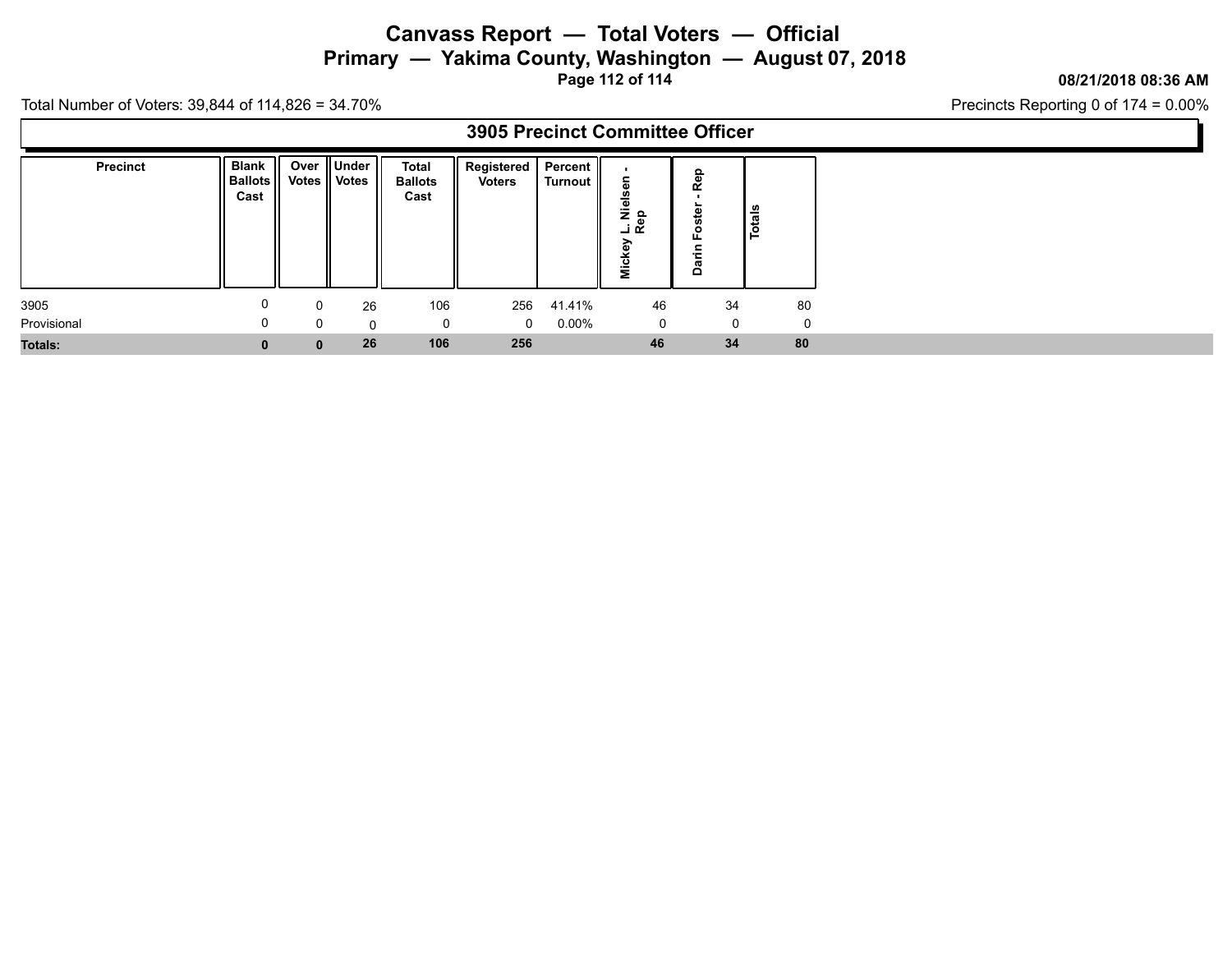**Primary — Yakima County, Washington — August 07, 2018**

**Page 113 of 114**

### **08/21/2018 08:36 AM**

Precincts Reporting 0 of 174 = 0.00%

|                 |                                        |              |                                   |                                 | 4108 Precinct Committee Officer  |          |                           |                            |             |    |
|-----------------|----------------------------------------|--------------|-----------------------------------|---------------------------------|----------------------------------|----------|---------------------------|----------------------------|-------------|----|
| <b>Precinct</b> | <b>Blank</b><br><b>Ballots</b><br>Cast |              | Over    Under  <br>Votes    Votes | Total<br><b>Ballots</b><br>Cast | Registered   Percent  <br>Voters | Turnout  | Skelto<br>em<br>م ءِ<br>Ē | $\Omega$<br>≂<br>McEn<br>ပ | Totals      |    |
| 4108            | 0                                      | 0            | 187                               | 263                             | 528                              | 49.81%   | 30                        |                            | 46          | 76 |
| Provisional     | 0                                      | 0            | $\Omega$                          |                                 | $\mathbf{0}$                     | $0.00\%$ | 0                         |                            | $\mathbf 0$ | 0  |
| Totals:         | $\mathbf{0}$                           | $\mathbf{0}$ | 187                               | 263                             | 528                              |          | 30 <sub>o</sub>           |                            | 46          | 76 |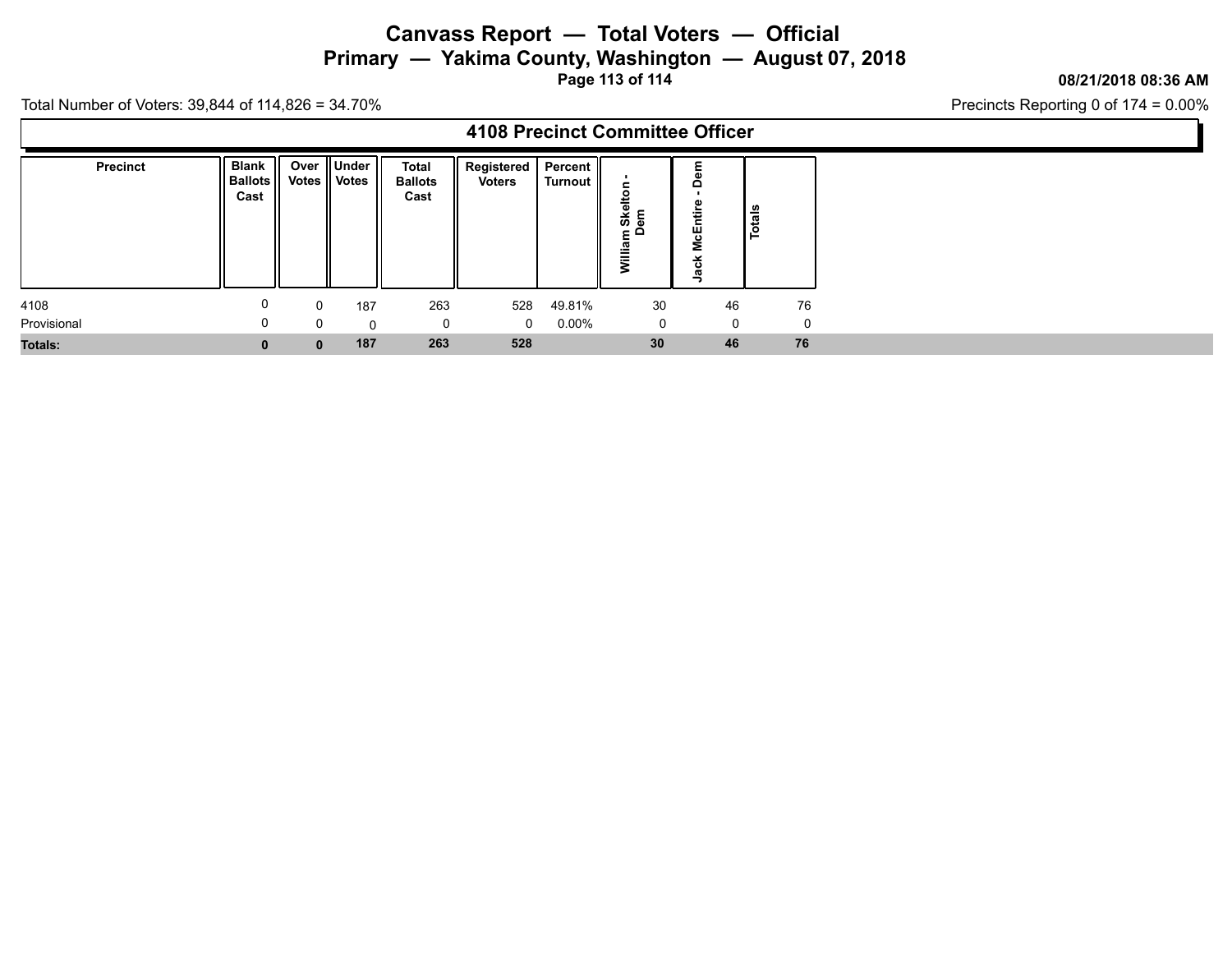# **Canvass Report — Total Voters — Official Primary — Yakima County, Washington — August 07, 2018**

**Page 114 of 114**

### **08/21/2018 08:36 AM**

Precincts Reporting 0 of 174 = 0.00%

|                 |                                        |              |                                   |                                 | 5012 Precinct Committee Officer |                      |                         |                  |                                    |        |     |
|-----------------|----------------------------------------|--------------|-----------------------------------|---------------------------------|---------------------------------|----------------------|-------------------------|------------------|------------------------------------|--------|-----|
| <b>Precinct</b> | <b>Blank</b><br><b>Ballots</b><br>Cast |              | Over    Under  <br>Votes    Votes | Total<br><b>Ballots</b><br>Cast | Registered  <br>Voters          | Percent  <br>Turnout | ௨<br><b>S</b><br>÷<br>œ |                  | Dean \<br>- Rep<br>$=$<br>$\Omega$ | Totals |     |
| 5012            | 0                                      | 0            | 62                                | 206                             | 1,055                           | 19.53%               |                         | $52\phantom{.0}$ | 92                                 |        | 144 |
| Provisional     | 0                                      | 0            | $\Omega$                          |                                 | $\overline{0}$                  | $0.00\%$             |                         | 0                | $\mathbf 0$                        |        | 0   |
| Totals:         | $\bf{0}$                               | $\mathbf{0}$ | 62                                | 206                             | 1,055                           |                      |                         | 52               | 92                                 | 144    |     |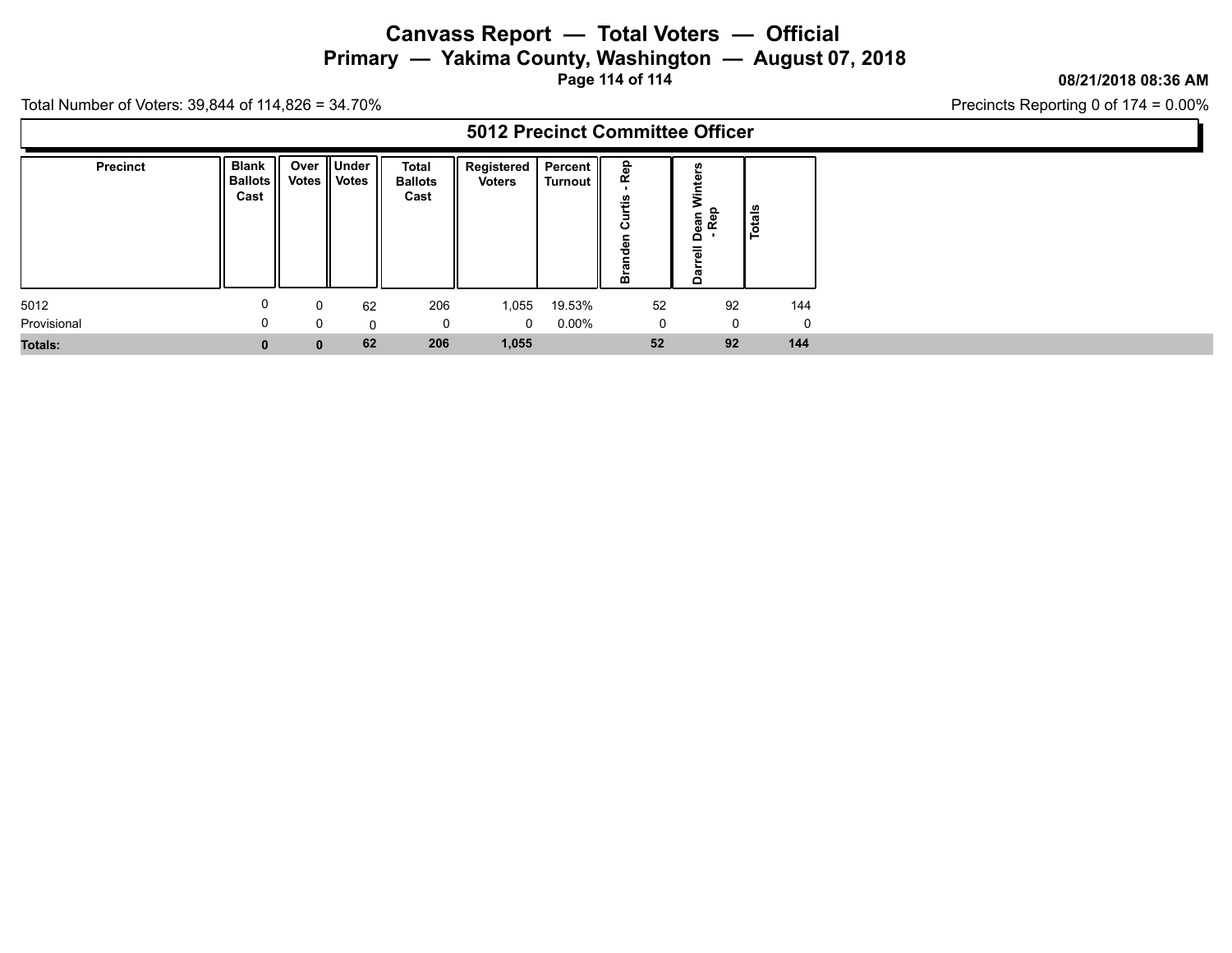**Page 1 of 53**

#### Total Number of Voters : 39,844 of 114,826 = 34.70%

Partisan Office; U.S. Senator

**Contest Title Number of Votes Number of Votes** 

Precincts Reporting 0 of 174 = 0.00%

|                                              | Total number of votes:         | 70                           |
|----------------------------------------------|--------------------------------|------------------------------|
| Total Unresolved Write-In Names for Contest: | 38                             |                              |
|                                              | William Needham                | 1                            |
|                                              | Vigrent Carrillo               | 1                            |
|                                              | <b>Travis Watkins</b>          |                              |
|                                              | <b>Thomas McCormick</b>        | $\overline{2}$               |
|                                              | <b>Richard Shenyer</b>         | $\mathbf{1}$<br>$\mathbf{1}$ |
|                                              | Peter Verbrugge                |                              |
|                                              | Pamela L. Brown                | $\mathbf{1}$<br>$\mathbf{1}$ |
|                                              | Not a valid vote               | 27                           |
|                                              | Nick Day                       |                              |
|                                              | Myles Chavez                   | 1<br>1                       |
|                                              | Miles Goodwin                  |                              |
|                                              | <b>Michael Bastinelli</b>      | 1                            |
|                                              |                                | 1                            |
|                                              | Kerrie Drennen<br>Mario Chavez | 1                            |
|                                              | Kathy Fisher                   | 1                            |
|                                              | John Patriot                   | 3                            |
|                                              | Joe Mora                       | 1<br>1                       |
|                                              | Joe Kim                        |                              |
|                                              | Jim Restucci                   | 1                            |
|                                              | Jerry Tenbusch                 | 1                            |
|                                              | Jeremie Dufault                | 1                            |
|                                              | James "Jim" Sund               | 1                            |
|                                              | Dylan T Warren                 | 1                            |
|                                              | Dino Rossi                     | $\overline{2}$               |
|                                              | Deborah Evans                  | 1<br>$\overline{2}$          |
|                                              | David Rand                     | 1                            |
|                                              | <b>Curtis Pulliam</b>          | 1                            |
|                                              | <b>Clint Didier</b>            | 1                            |
|                                              | <b>Clint Diddlier</b>          | 1                            |
|                                              | <b>Bryan Gerkin</b>            | 1                            |
|                                              | <b>Brent E Alexander</b>       | 1                            |
|                                              | <b>Brandon Perry</b>           | $\mathbf{1}$                 |
|                                              | <b>Benjamin Trickett</b>       | 2                            |
|                                              | Bengie Agilar                  | 1                            |
|                                              | <b>Andrew Detwiler</b>         | 1                            |
|                                              | Alan M Dillmon                 | 1                            |
|                                              | Aaron Roberts                  | 1                            |

Aaron J. Roberts 1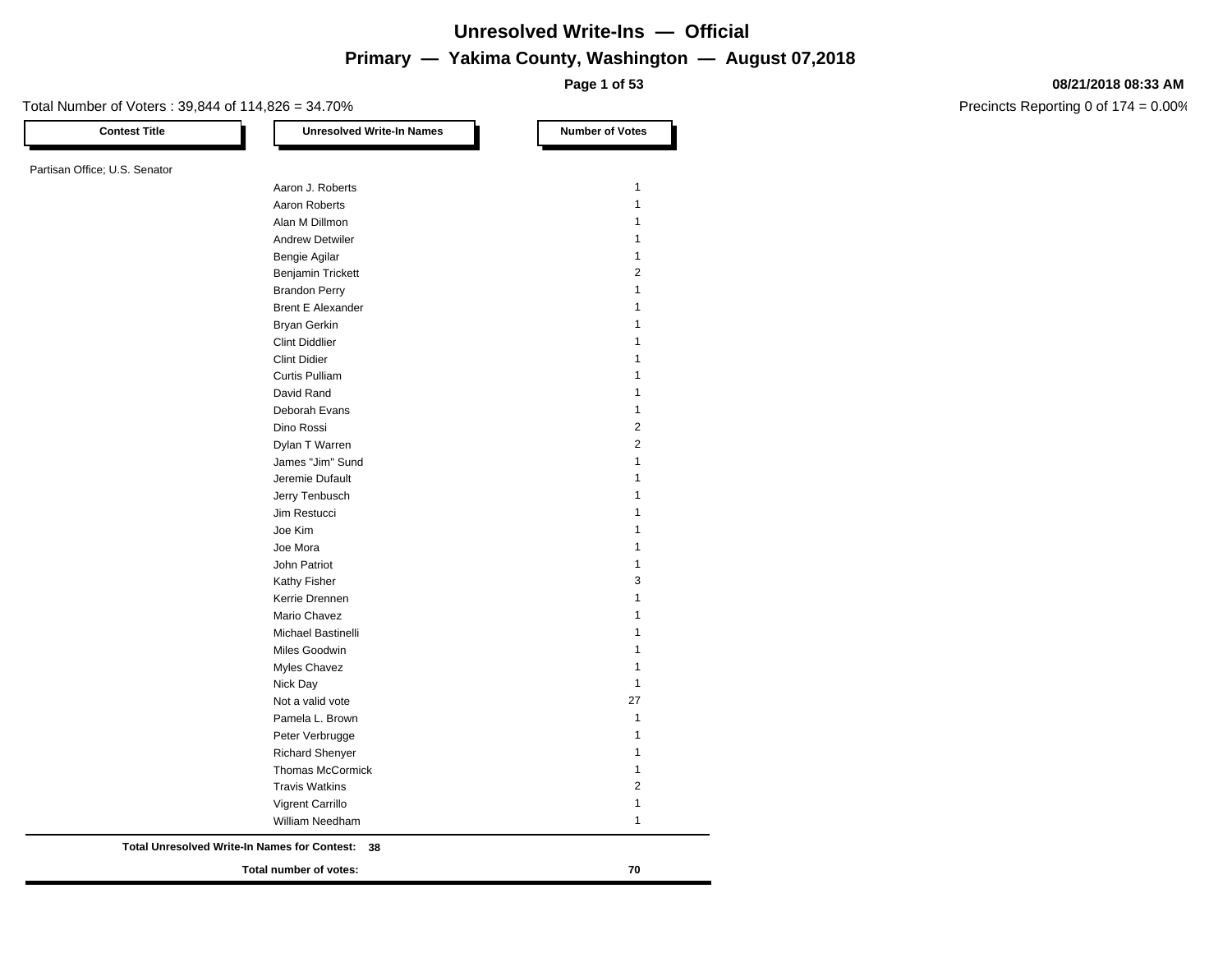**Page 2 of 53**

#### **08/21/2018 08:33 AM**

Precincts Reporting 0 of 174 = 0.00%

Total Number of Voters : 39,844 of 114,826 = 34.70%

**Contest Title Number of Votes Number of Votes** 

| Partisan Office; Congressional District 4; U.S. Representative |                       |                         |
|----------------------------------------------------------------|-----------------------|-------------------------|
|                                                                | A. J. Cooper          | $\mathbf{1}$            |
|                                                                | Aaron Fowler          | $\mathbf{1}$            |
|                                                                | Abby Hanson           | 1                       |
|                                                                | Andrew Smith          | $\mathbf{1}$            |
|                                                                | <b>Brandon Perry</b>  | 1                       |
|                                                                | <b>Charles Cripps</b> | $\sqrt{2}$              |
|                                                                | <b>Charles Ross</b>   | 1                       |
|                                                                | <b>Clint Cidier</b>   | $\mathbf{1}$            |
|                                                                | <b>Clint Diddier</b>  | 4                       |
|                                                                | <b>Clint Diddlier</b> | 1                       |
|                                                                | <b>Clint Dideir</b>   | $\mathbf{1}$            |
|                                                                | <b>Clint Didier</b>   | 23                      |
|                                                                | <b>Clint Didler</b>   | $\mathbf{1}$            |
|                                                                | <b>Clint Dittier</b>  | $\mathsf 3$             |
|                                                                | <b>Curt Diddier</b>   | $\mathbf{1}$            |
|                                                                | Dave Bartley          | $\sqrt{2}$              |
|                                                                | Deborah Evans         | 1                       |
|                                                                | Doc Hastings          | $\mathbf{1}$            |
|                                                                | Don Padelford         | $\mathbf{1}$            |
|                                                                | Duff Dwitt            | 1                       |
|                                                                | Duke Gutierrez        | 1                       |
|                                                                | Fritz S Hitler        | $\mathbf{1}$            |
|                                                                | Gary Clark            | $\mathbf{1}$            |
|                                                                | Good Space Guy        | 1                       |
|                                                                | Grace Perrotti        | 1                       |
|                                                                | Harry Richard         | $\mathbf{1}$            |
|                                                                | Henry Bosma           | $\mathbf{1}$            |
|                                                                | lan Horn              | $\mathbf{1}$            |
|                                                                | <b>Isaac Becker</b>   | $\overline{2}$          |
|                                                                | J J Sandlin           | 1                       |
|                                                                | Jack Parker           | 1                       |
|                                                                | James Kennedy         | $\mathbf{1}$            |
|                                                                | Jim Brezo             | $\mathbf{1}$            |
|                                                                | Josh Smith            | 1                       |
|                                                                | Kathleen Smith        | 1                       |
|                                                                | Keith Brown           | 1                       |
|                                                                | Kevin Bouchey         | $\mathbf{1}$            |
|                                                                | Lance Torme           | $\overline{\mathbf{c}}$ |
|                                                                | Liz Anderson          | $\mathbf{1}$            |
|                                                                | Mario Chavez          | 1                       |
|                                                                | Matthew Shea          | 1                       |
|                                                                | <b>Mick Howel</b>     | 1                       |
|                                                                | Norm Childress        | $\mathbf{1}$            |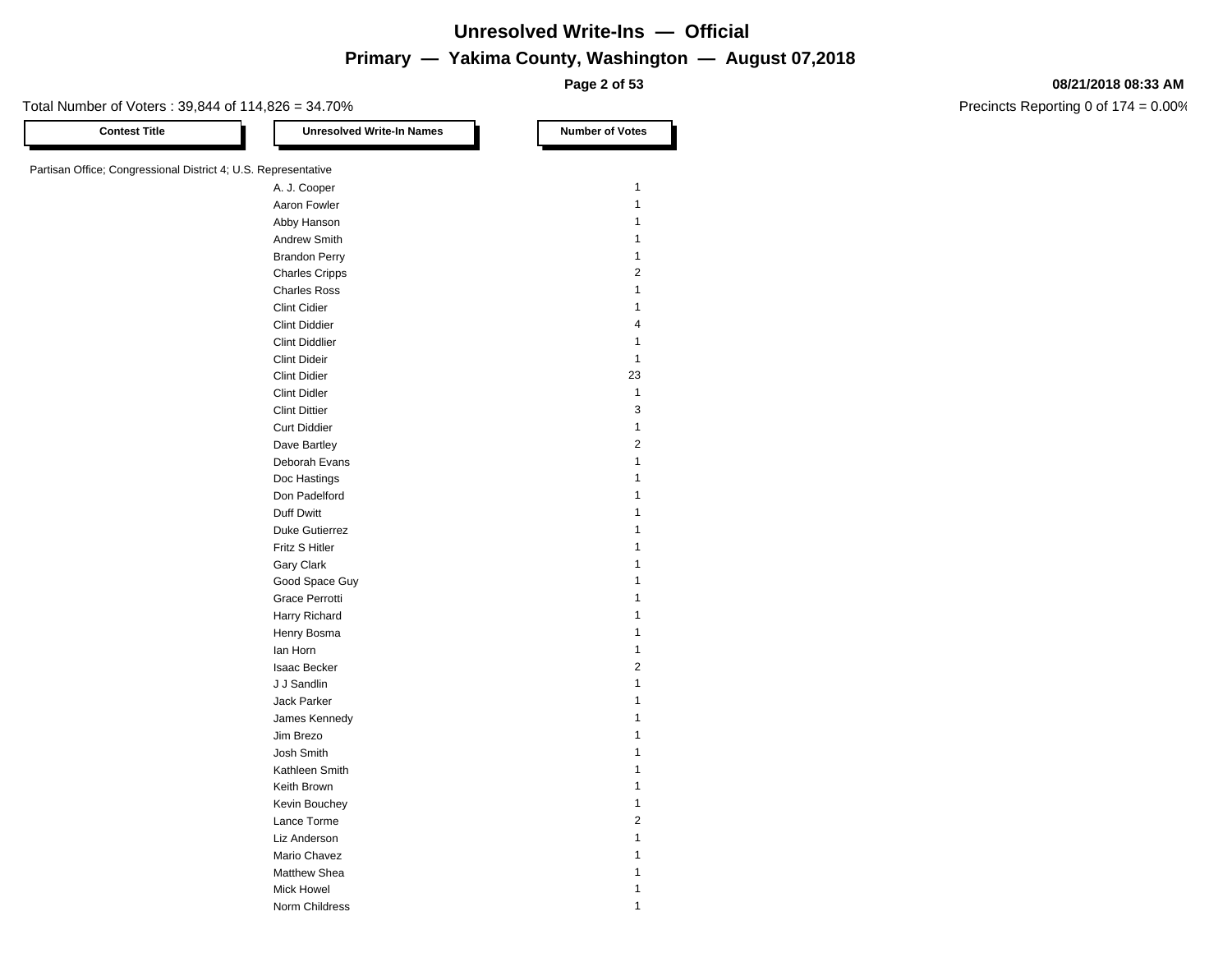**Page 3 of 53**

#### Total Number of Voters : 39,844 of 114,826 = 34.70%

| <b>Contest Title</b>                                           | <b>Unresolved Write-In Names</b>                | <b>Number of Votes</b> |
|----------------------------------------------------------------|-------------------------------------------------|------------------------|
| Partisan Office; Congressional District 4; U.S. Representative |                                                 | Continued              |
|                                                                | Not a valid vote                                | 51                     |
|                                                                | Paul Filicetti                                  |                        |
|                                                                | Piper Hale                                      | 2                      |
|                                                                | Rhonda Gabbard                                  |                        |
|                                                                | Richard Herriman                                | 2                      |
|                                                                | Richard T Camp III                              |                        |
|                                                                | Robert Swanson                                  |                        |
|                                                                | Ron Paul                                        |                        |
|                                                                | Teb Ferga                                       |                        |
|                                                                | <b>Ted Denlea</b>                               |                        |
|                                                                | Tim Owen                                        |                        |
|                                                                | <b>Todd Ferguson</b>                            |                        |
|                                                                | Tom Warnock                                     |                        |
|                                                                | <b>Travis Watkins</b>                           | 2                      |
|                                                                | Total Unresolved Write-In Names for Contest: 57 |                        |
|                                                                | Total number of votes:                          | 141                    |

#### **08/21/2018 08:33 AM**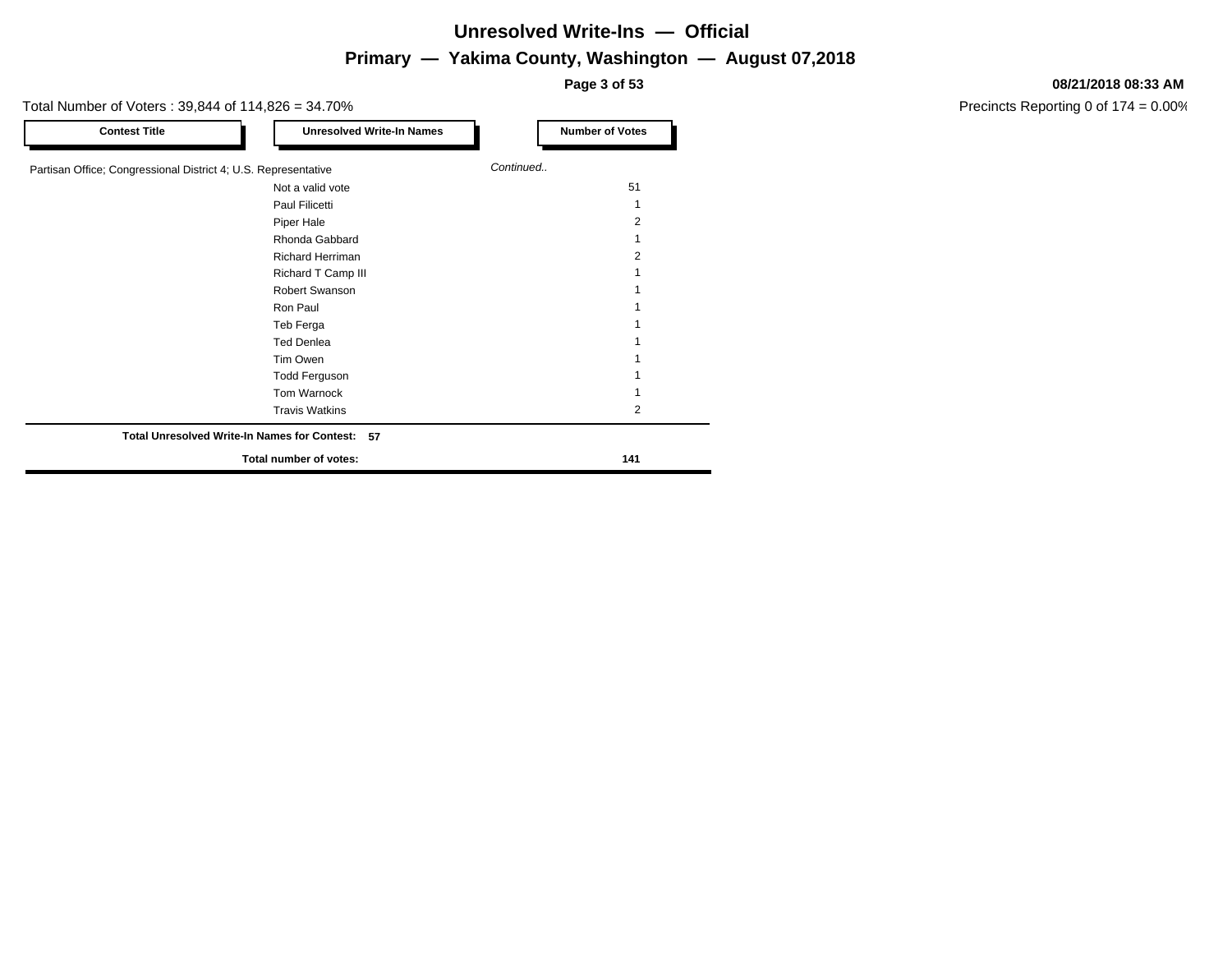**Page 4 of 53**

Total Number of Voters : 39,844 of 114,826 = 34.70%

| <b>Contest Title</b>             | <b>Unresolved Write-In Names</b>                | <b>Number of Votes</b> |
|----------------------------------|-------------------------------------------------|------------------------|
| Legislative District 13; Senator |                                                 |                        |
|                                  | Crispen Willmarth                               | $\overline{2}$         |
|                                  | Debbie Noonan                                   |                        |
|                                  | Doug W Scott                                    |                        |
|                                  | Good Space Guy                                  |                        |
|                                  | John Wanamaker D                                |                        |
|                                  | Kathryn Lambert                                 |                        |
|                                  | Kathy Lambert                                   |                        |
|                                  | Lynn Davis                                      |                        |
|                                  | <b>Mary Wilcox</b>                              |                        |
|                                  | Not a valid vote                                | 9                      |
|                                  | Raeleen Wehrman                                 |                        |
|                                  | <b>Theodore Hancock</b>                         |                        |
|                                  | Tim Brezo                                       |                        |
|                                  | <b>Travis Watkins</b>                           | 2                      |
|                                  | Total Unresolved Write-In Names for Contest: 14 |                        |
|                                  | Total number of votes:                          | 25                     |

#### **08/21/2018 08:33 AM**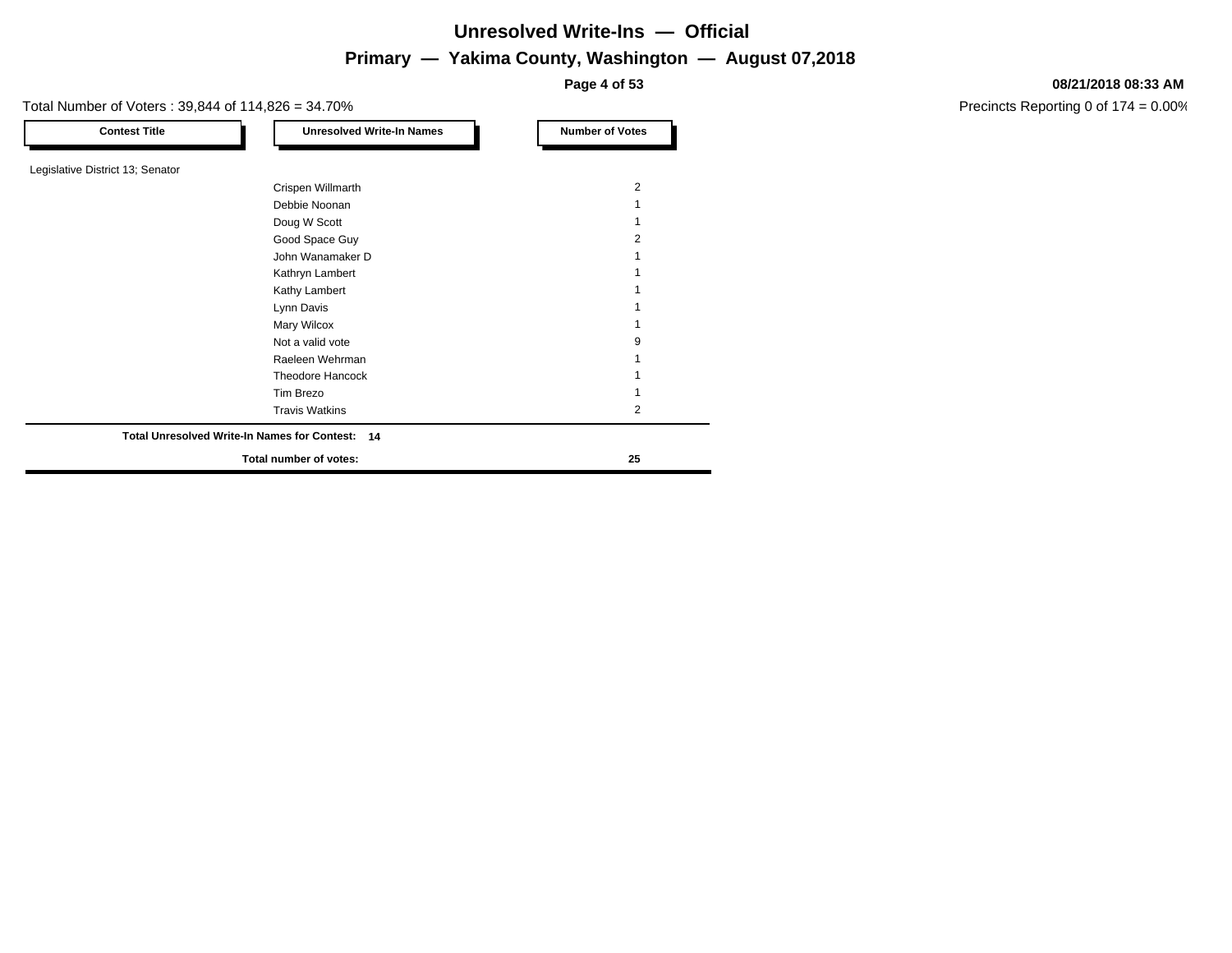### **Unresolved Write-Ins — Official**

# **Primary — Yakima County, Washington — August 07,2018**

**Page 5 of 53**

Total Number of Voters : 39,844 of 114,826 = 34.70%

| <b>Contest Title</b>                                | <b>Unresolved Write-In Names</b> | <b>Number of Votes</b> |  |
|-----------------------------------------------------|----------------------------------|------------------------|--|
| Legislative District 13; Representative, Position 1 |                                  |                        |  |
|                                                     | <b>Travis Watkins</b>            |                        |  |
| <b>Total Unresolved Write-In Names for Contest:</b> |                                  |                        |  |
|                                                     | Total number of votes:           |                        |  |

**08/21/2018 08:33 AM**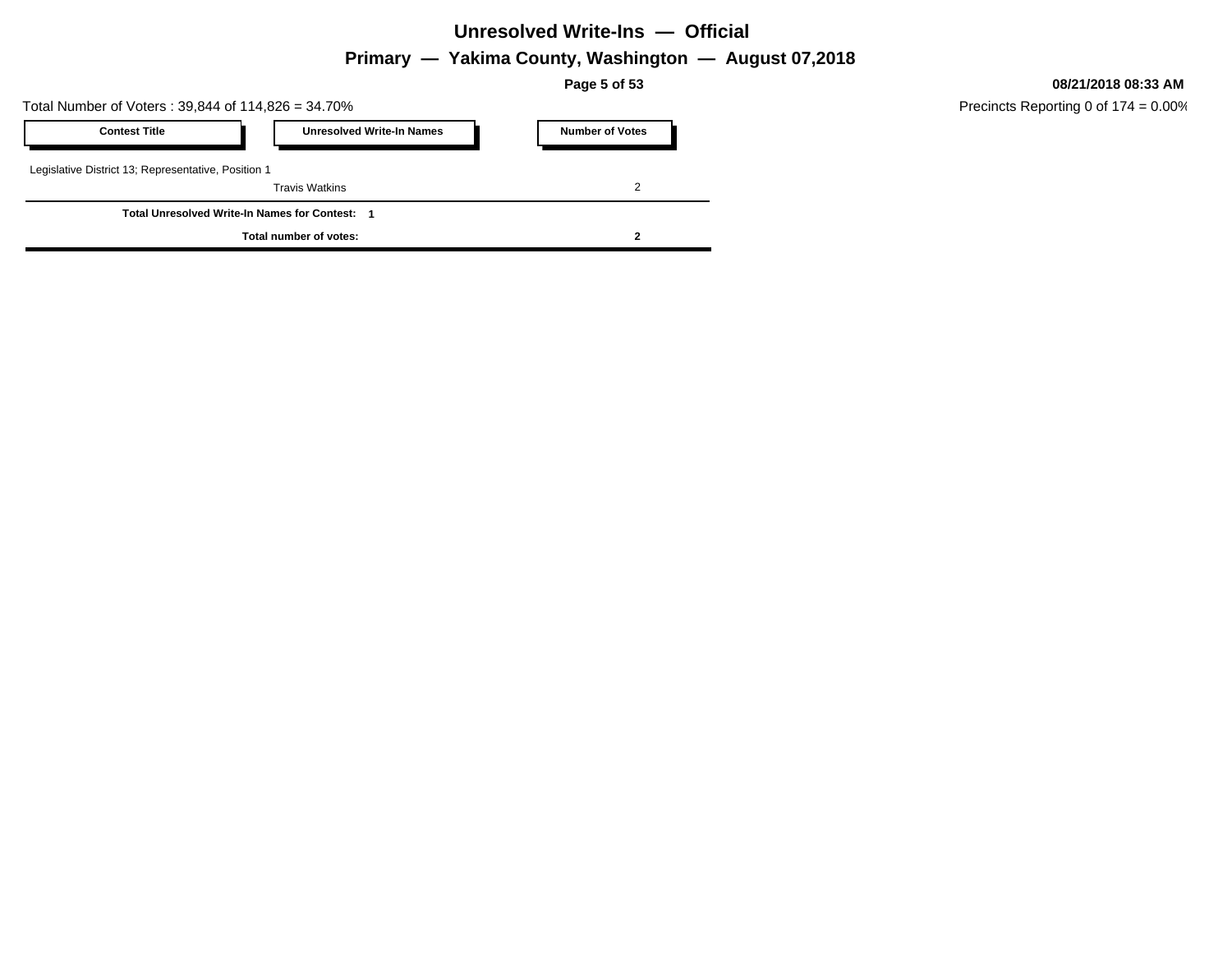### **Unresolved Write-Ins — Official**

# **Primary — Yakima County, Washington — August 07,2018**

**Page 6 of 53**

Total Number of Voters : 39,844 of 114,826 = 34.70%

| <b>Contest Title</b>                                | <b>Unresolved Write-In Names</b>               | <b>Number of Votes</b> |
|-----------------------------------------------------|------------------------------------------------|------------------------|
| Legislative District 13; Representative, Position 2 |                                                |                        |
|                                                     | Jeremie Dufault                                |                        |
|                                                     | Mike McCandless                                |                        |
|                                                     | <b>Travis Watkins</b>                          | 2                      |
|                                                     | Total Unresolved Write-In Names for Contest: 3 |                        |
|                                                     | Total number of votes:                         | 4                      |

**08/21/2018 08:33 AM**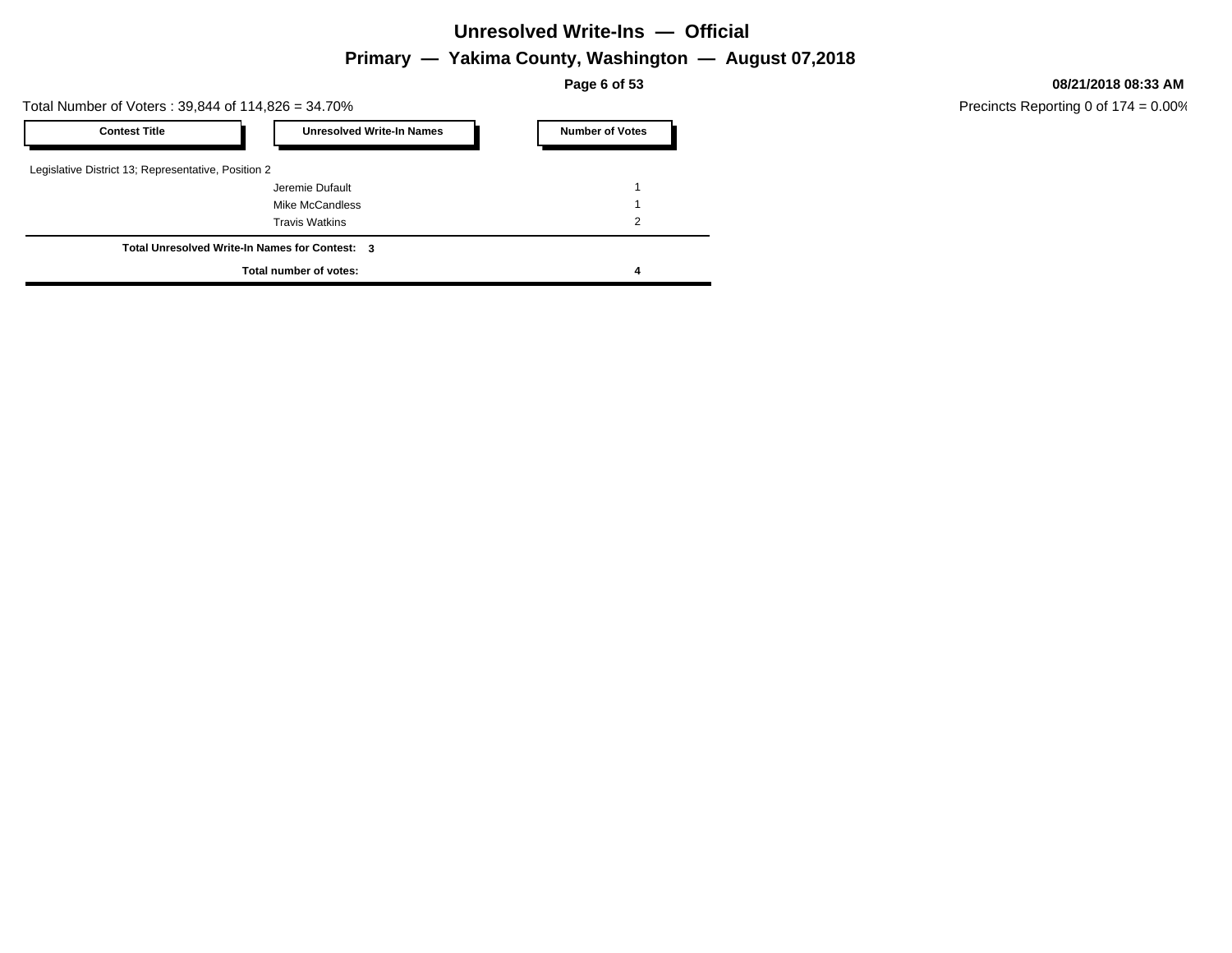**Page 7 of 53**

Total Number of Voters : 39,844 of 114,826 = 34.70%

| <b>Contest Title</b>                                | <b>Unresolved Write-In Names</b>                | <b>Number of Votes</b> |
|-----------------------------------------------------|-------------------------------------------------|------------------------|
|                                                     |                                                 |                        |
| Legislative District 14; Representative, Position 1 |                                                 |                        |
|                                                     | Aaron Fowler                                    |                        |
|                                                     | <b>Brandon Perry</b>                            |                        |
|                                                     | David Amos                                      |                        |
|                                                     | Earl J. Hickey                                  |                        |
|                                                     | Erick Amundson                                  |                        |
|                                                     | Erik Warren                                     |                        |
|                                                     | Gary Meagher                                    |                        |
|                                                     | Keith Brown                                     |                        |
|                                                     | Lisa Homer                                      | 2                      |
|                                                     | Not a valid vote                                | 10                     |
|                                                     | <b>Summer Derrey</b>                            |                        |
|                                                     | Yurma Mah                                       |                        |
|                                                     | Total Unresolved Write-In Names for Contest: 12 |                        |
|                                                     | Total number of votes:                          | 23                     |

#### **08/21/2018 08:33 AM**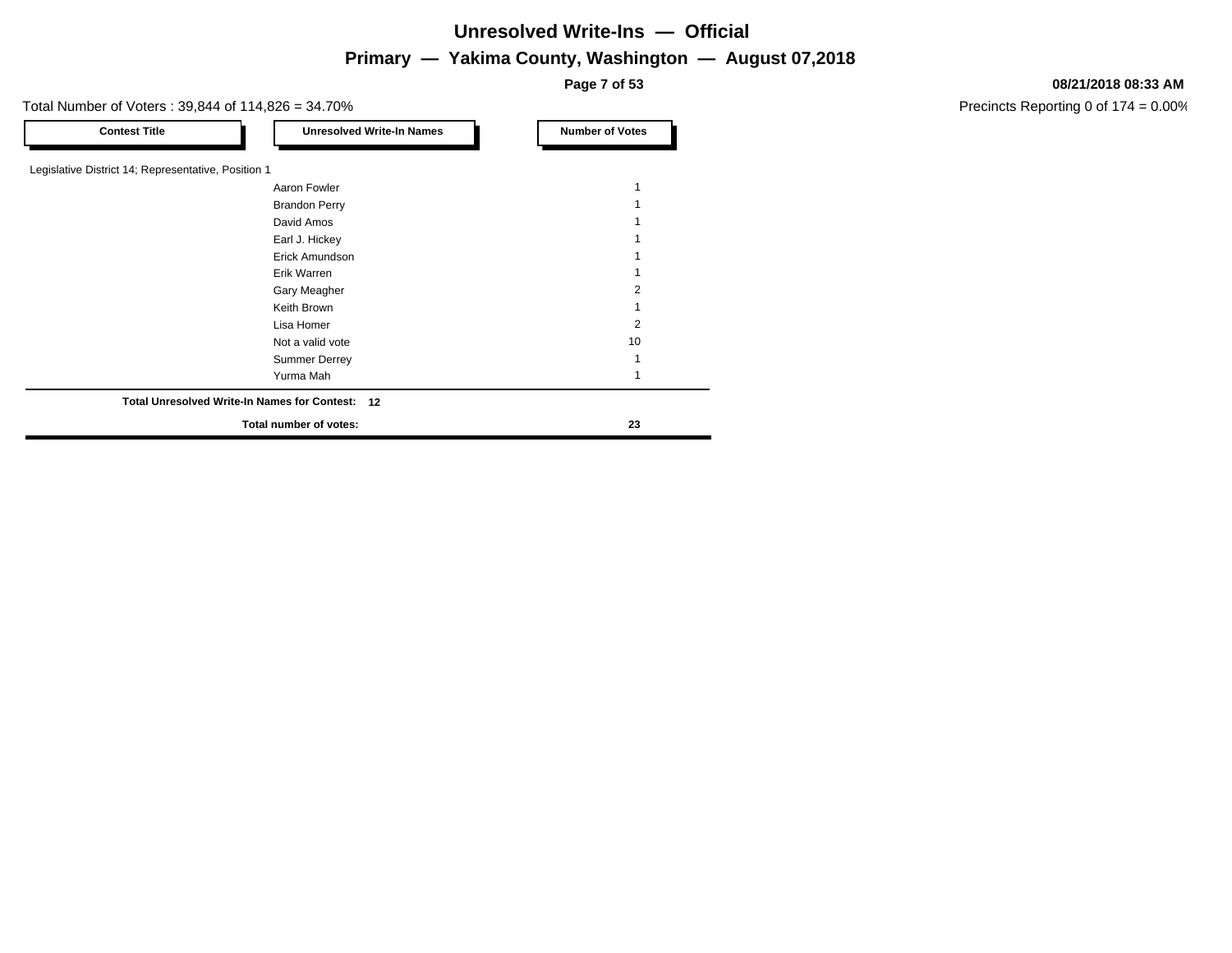**Page 8 of 53**

### Total Number of Voters : 39,844 of 114,826 = 34.70%

#### **08/21/2018 08:33 AM**

| <b>Contest Title</b>                                | <b>Unresolved Write-In Names</b>                | <b>Number of Votes</b> |
|-----------------------------------------------------|-------------------------------------------------|------------------------|
|                                                     |                                                 |                        |
| Legislative District 14; Representative, Position 2 |                                                 |                        |
|                                                     | Aaron Fowler                                    |                        |
|                                                     | <b>Brandon Perry</b>                            |                        |
|                                                     | <b>Bruce Smith</b>                              |                        |
|                                                     | Chad Thorn                                      |                        |
|                                                     | <b>Clint Didier</b>                             | $\overline{2}$         |
|                                                     | David Amos                                      |                        |
|                                                     | Doug Federspiel                                 |                        |
|                                                     | Eric Spurbeck                                   |                        |
|                                                     | Gregg Dumas                                     |                        |
|                                                     | Gregory Deccio                                  |                        |
|                                                     | Joseph Walsh                                    |                        |
|                                                     | Keith Brown                                     |                        |
|                                                     | Kelli Mansfield                                 | 2                      |
|                                                     | <b>Krystal Moberly</b>                          |                        |
|                                                     | Laura G Pickett                                 |                        |
|                                                     | Mary Meagher                                    | $\overline{2}$         |
|                                                     | Michael Caulfield                               | 1                      |
|                                                     | Not a valid vote                                | 14                     |
|                                                     | Orlanth A Coleman                               |                        |
|                                                     | Pamela L. Brown                                 |                        |
|                                                     | Robert McLaughlin                               |                        |
|                                                     | <b>Thomas Singrey</b>                           |                        |
|                                                     | Total Unresolved Write-In Names for Contest: 22 |                        |
|                                                     | Total number of votes:                          | 38                     |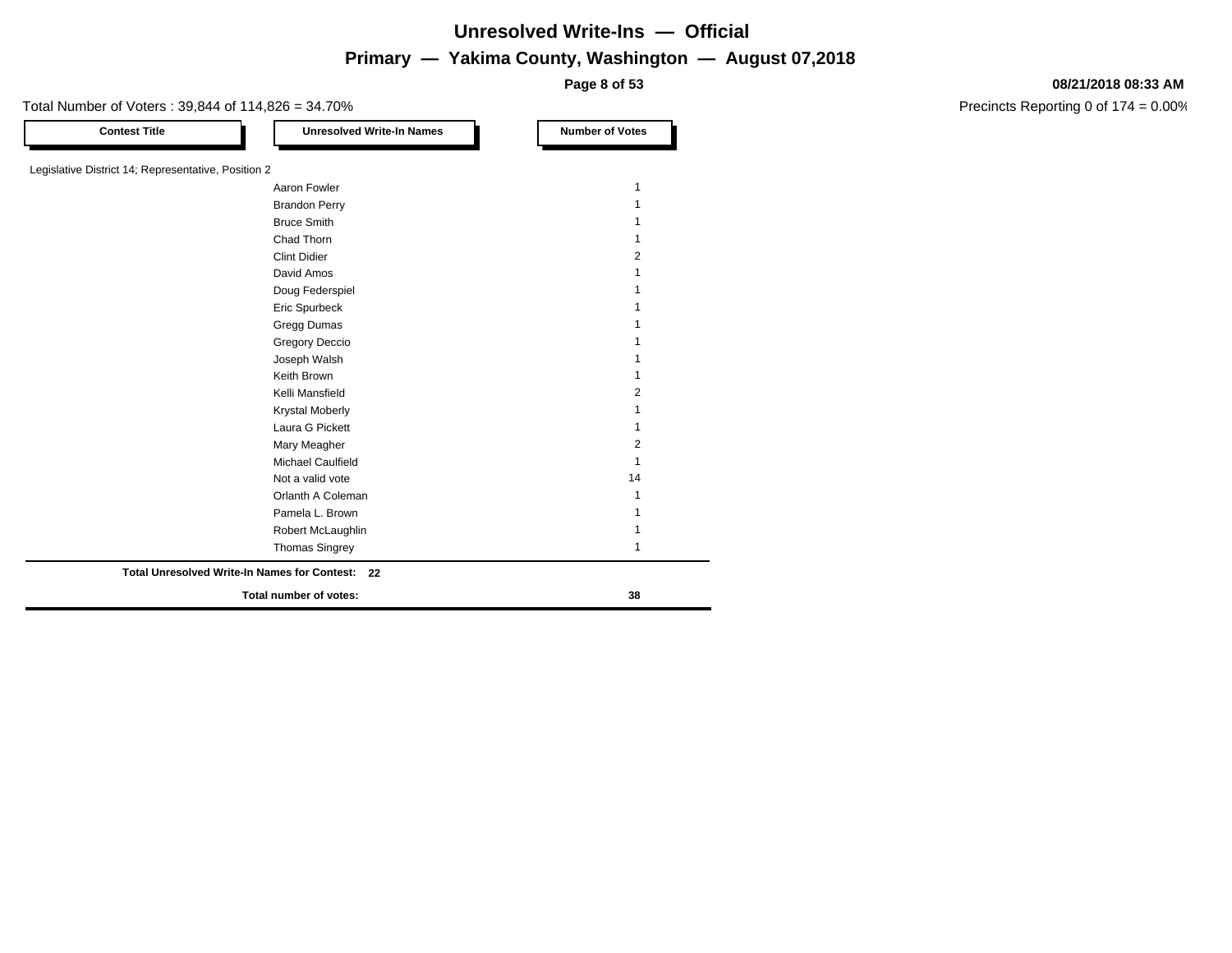**Page 9 of 53**

#### **08/21/2018 08:33 AM**

Precincts Reporting 0 of 174 = 0.00%

**Contest Title Number of Votes Number of Votes** Legislative District 15; Senator Barry Wagert 1 and 1 and 1 and 1 and 1 and 1 and 1 and 1 and 1 and 1 and 1 and 1 and 1 and 1 and 1 and 1 and 1 Bob Hurst 1 and 1 and 1 and 1 and 1 and 1 and 1 and 1 and 1 and 1 and 1 and 1 and 1 and 1 and 1 and 1 and 1 and 1 and 1 and 1 and 1 and 1 and 1 and 1 and 1 and 1 and 1 and 1 and 1 and 1 and 1 and 1 and 1 and 1 and 1 and 1 Ceaser Chavez **1** Elme Ward 1 Evangeline Aguilar 1 **James Weaver** 1 **Jason White** 1 Jay Hester 2020 12:00 12:00 12:00 12:00 12:00 12:00 12:00 12:00 12:00 12:00 12:00 12:00 12:00 12:00 12:00 12:00 12:00 12:00 12:00 12:00 12:00 12:00 12:00 12:00 12:00 12:00 12:00 12:00 12:00 12:00 12:00 12:00 12:00 12:00 12 Jeff Sampson 1 Jenny Frank 1 Jered Eliason 1 Jeremy Van Dam 1 Joe Mora 1 Kenny Stinnett 1 Kerrie Drennen 11 Kevin Bouchey **1** and 1 Kevin James Teeman 1 Mario Chavez 2008 120 and 2008 120 and 2008 120 and 2008 120 and 2008 120 and 2008 120 and 2008 120 and 2008 1 Michael W Condardo 1 Myles Chavez 2008 and 2009 and 2009 and 2009 and 2009 and 2009 and 2009 and 2009 and 2009 and 2009 and 2009 and 2009 and 2009 and 2009 and 2009 and 2009 and 2009 and 2009 and 2009 and 2009 and 2009 and 2009 and 2009 and 20 Not a valid vote 28 Raymond A Walker 1988 and 1989 and 1989 and 1989 and 1989 and 1989 and 1989 and 1989 and 1989 and 1989 and 198 Robert Christenson 1 Travis Allan 11 **Total number of votes: 51 Total Unresolved Write-In Names for Contest: 24**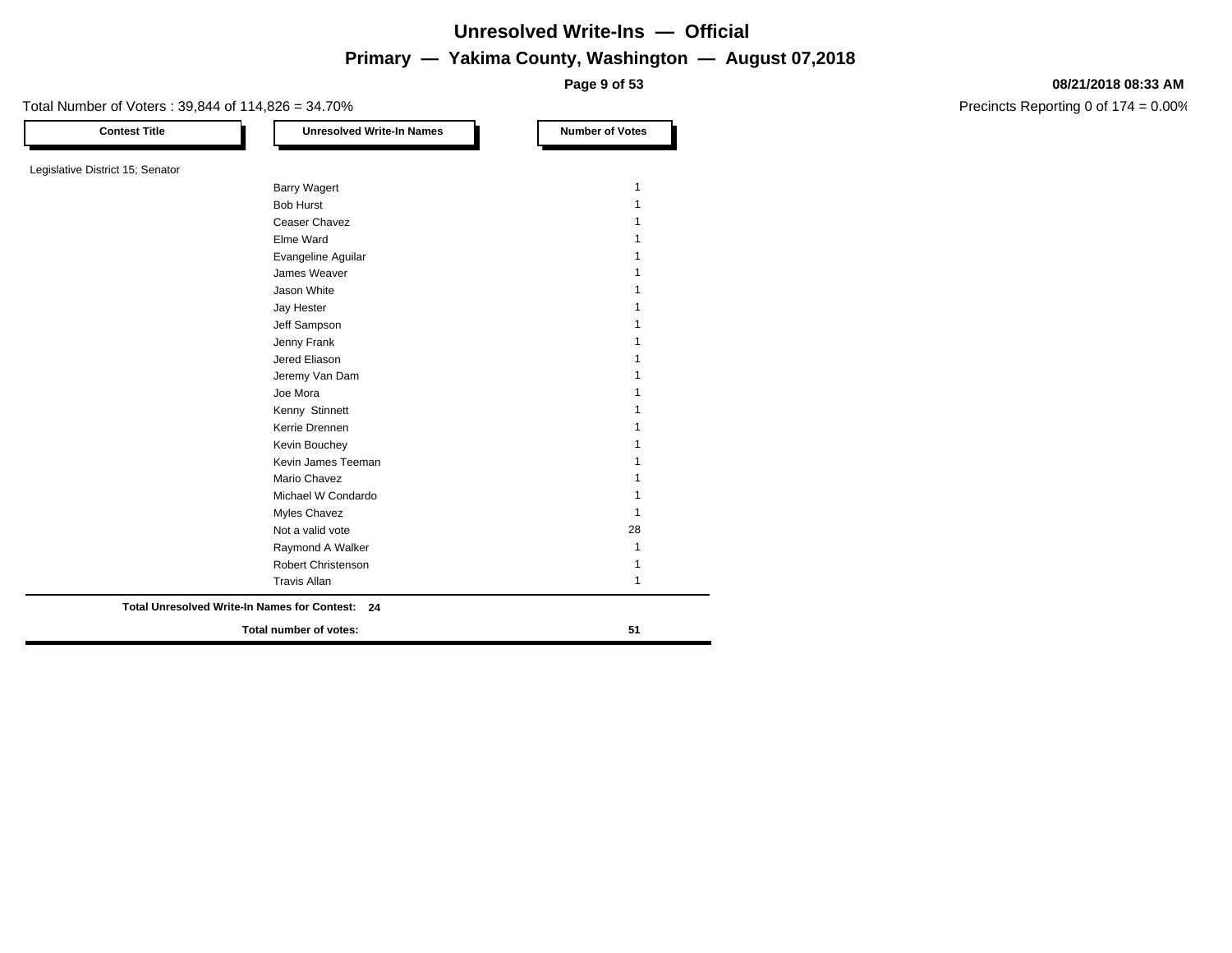# **Unresolved Write-Ins — Official**

# **Primary — Yakima County, Washington — August 07,2018**

**Page 10 of 53**

Total Number of Voters : 39,844 of 114,826 = 34.70%

| Legislative District 15; Representative, Position 1 |                |
|-----------------------------------------------------|----------------|
|                                                     |                |
|                                                     |                |
| Bryan Sandlin                                       | $\overline{2}$ |
| Chris Brown                                         |                |
| David Taylor                                        |                |
| Deborah Evans                                       |                |
| Jeremie Dufault                                     |                |
| Kelly Allan                                         |                |
| Kevin Bouchey                                       |                |
| Mario Chavez                                        |                |
| Michael W Condardo                                  |                |
| Not a valid vote                                    | 13             |
| Total Unresolved Write-In Names for Contest: 10     |                |
| Total number of votes:                              | 23             |
|                                                     |                |

#### **08/21/2018 08:33 AM**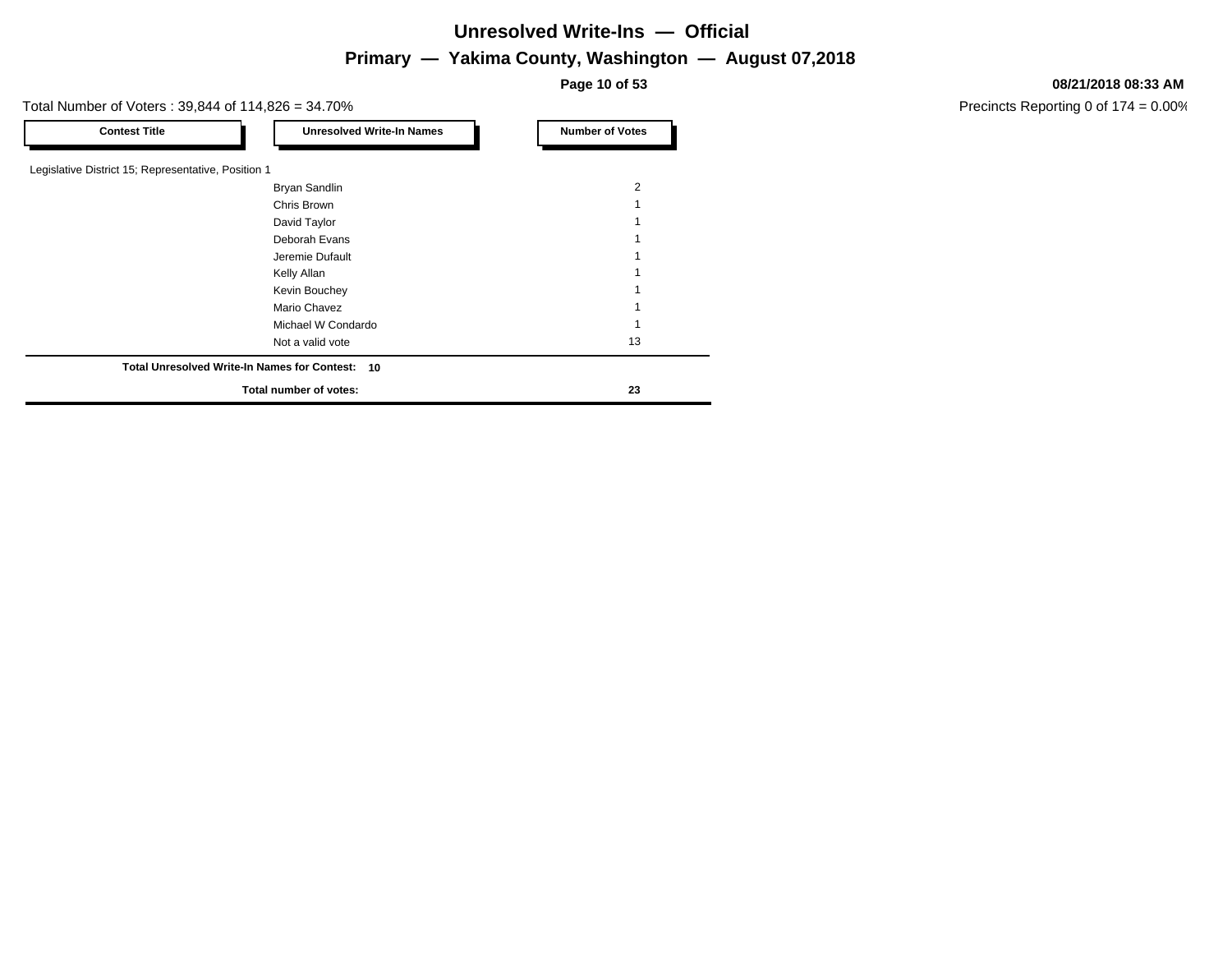**Page 11 of 53**

Total Number of Voters : 39,844 of 114,826 = 34.70%

| <b>Contest Title</b>                                | <b>Unresolved Write-In Names</b>                | <b>Number of Votes</b> |
|-----------------------------------------------------|-------------------------------------------------|------------------------|
|                                                     |                                                 |                        |
| Legislative District 15; Representative, Position 2 |                                                 |                        |
|                                                     | Christina Becker                                |                        |
|                                                     | Deborah Evans                                   |                        |
|                                                     | Kelliann Ergason                                |                        |
|                                                     | Lisa Bradme                                     |                        |
|                                                     | Lisa Fresco                                     |                        |
|                                                     | Liz Hallock                                     |                        |
|                                                     | Mario Chavez                                    |                        |
|                                                     | Michele Pecheos                                 |                        |
|                                                     | Not a valid vote                                |                        |
|                                                     | <b>Terry Swan</b>                               |                        |
|                                                     | <b>Thomas Francis McCormick</b>                 |                        |
|                                                     | <b>Tracey Slagle</b>                            |                        |
|                                                     | Total Unresolved Write-In Names for Contest: 12 |                        |
|                                                     | Total number of votes:                          | 20                     |

#### **08/21/2018 08:33 AM**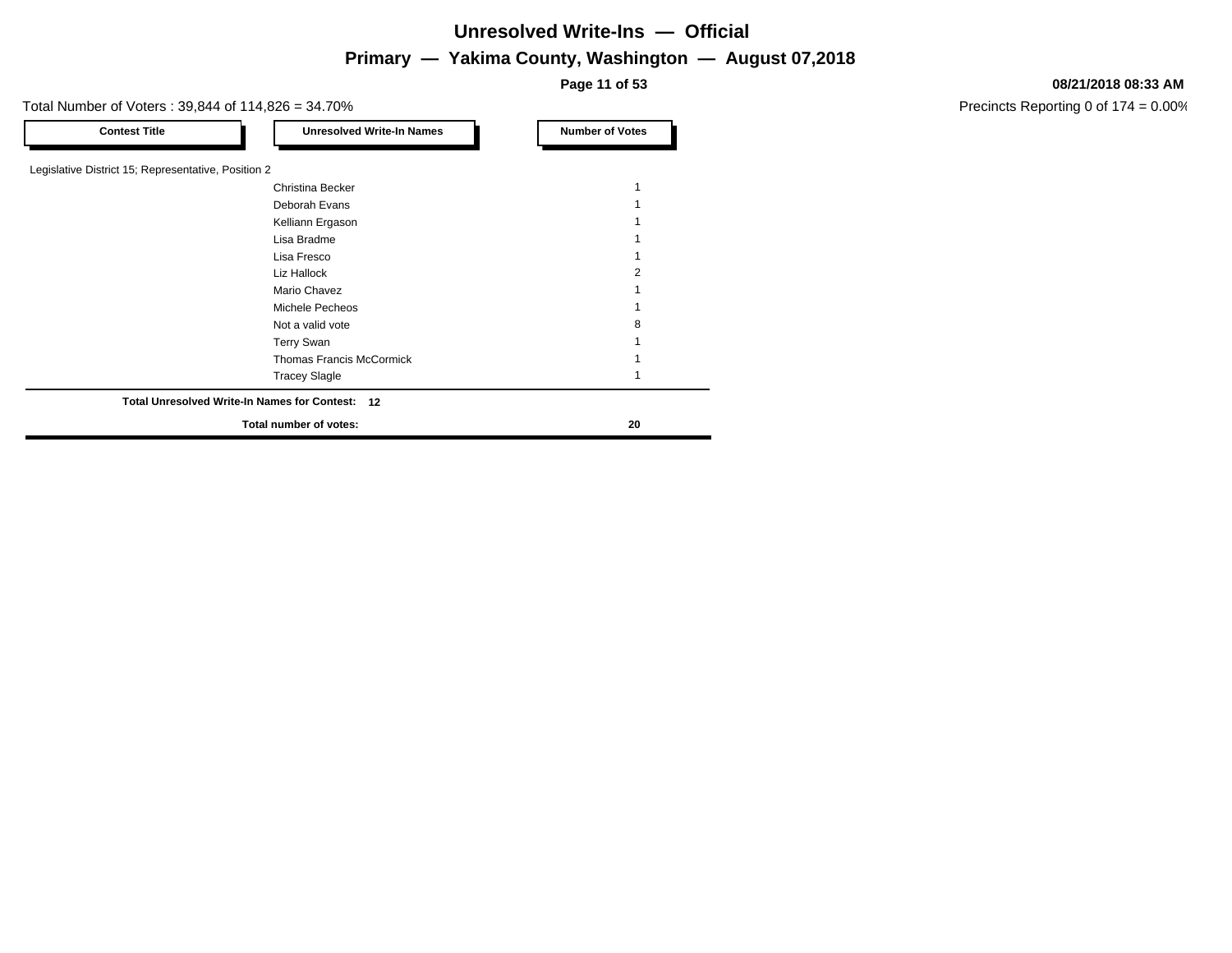**Page 12 of 53**

#### Total Number of Voters : 39,844 of 114,826 = 34.70%

Assessor

**Contest Title Number of Votes Number of Votes** A.J. Cooper 1 Aaron Fowler 1 and 1 and 1 and 1 and 1 and 1 and 1 and 1 and 1 and 1 and 1 and 1 and 1 and 1 and 1 and 1 and 1 Abner Vazquez 1 Akira Kurosawa 1 Alexander Hancock 1 Alexandria Ocasio - Cortez 1 Alondra Diaz 1 Amanda Kelley 1988 and 2008 and 2008 and 2008 and 2008 and 2008 and 2008 and 2008 and 2008 and 2008 and 2008 and 2008 and 2008 and 2008 and 2008 and 2008 and 2008 and 2008 and 2008 and 2008 and 2008 and 2008 and 2008 and 2 Amber Gutswilder 1986 and 1987 and 1988 and 1988 and 1988 and 1988 and 1988 and 1988 and 1988 and 1988 and 1988 and 1988 and 1988 and 1988 and 1988 and 1988 and 1988 and 1988 and 1988 and 1988 and 1988 and 1988 and 1988 an Andrea Bongaars 1986 and 1987 and 1988 and 1988 and 1988 and 1988 and 1988 and 1988 and 1988 and 1988 and 1988 and 1988 and 1988 and 1988 and 1988 and 1988 and 1988 and 1988 and 1988 and 1988 and 1988 and 1988 and 1988 and Andrew S. Roberts 1 Andrew Smith 1 and 1 and 1 and 1 and 1 and 1 and 1 and 1 and 1 and 1 and 1 and 1 and 1 and 1 and 1 and 1 and 1 and 1 and 1 and 1 and 1 and 1 and 1 and 1 and 1 and 1 and 1 and 1 and 1 and 1 and 1 and 1 and 1 and 1 and 1 and Andrew T Smith 1 Araaly Magana 1 and 2008 and 2008 and 2008 and 2008 and 2008 and 2008 and 2008 and 2008 and 2008 and 2008 and 2008 and 2008 and 2008 and 2008 and 2008 and 2008 and 2008 and 2008 and 2008 and 2008 and 2008 and 2008 and 2008 Aracely Magana 1 and 2008 and 2008 and 2008 and 2008 and 2008 and 2008 and 2008 and 2008 and 2008 and 2008 and 2008 and 2008 and 2008 and 2008 and 2008 and 2008 and 2008 and 2008 and 2008 and 2008 and 2008 and 2008 and 200 Art Coday 2012 12:00 12:00 12:00 12:00 12:00 12:00 12:00 12:00 12:00 12:00 12:00 12:00 12:00 12:00 12:00 12:00 12:00 12:00 12:00 12:00 12:00 12:00 12:00 12:00 12:00 12:00 12:00 12:00 12:00 12:00 12:00 12:00 12:00 12:00 12: Asa Washines 1988 and 2008 and 2008 and 2008 and 2008 and 2008 and 2008 and 2008 and 2008 and 2008 and 2008 and 2008 and 2008 and 2008 and 2008 and 2008 and 2008 and 2008 and 2008 and 2008 and 2008 and 2008 and 2008 and 20 Aubreigh Morse **1** Audel Mejia 1 Avena M Smith 1 and 1 and 1 and 1 and 1 and 1 and 1 and 1 and 1 and 1 and 1 and 1 and 1 and 1 and 1 and 1 and 1 Berenice Ponce 1 and 1 Bernal Boca 1 and 1 and 1 and 1 and 1 and 1 and 1 and 1 and 1 and 1 and 1 and 1 and 1 and 1 and 1 and 1 and 1 and 1 and 1 and 1 and 1 and 1 and 1 and 1 and 1 and 1 and 1 and 1 and 1 and 1 and 1 and 1 and 1 and 1 and 1 and Bernie Sanders 3 Bertha Alvarez 1 Bill Hicks 2 Bill McEntire 2012 12:00:00 12:00:00 12:00:00 12:00:00 12:00:00 12:00:00 12:00:00 12:00:00 12:00:00 12:00:00 12:00:00 12:00:00 12:00:00 12:00:00 12:00:00 12:00:00 12:00:00 12:00:00 12:00:00 12:00:00 12:00:00 12:00:00 12:00 Bob Dexter 2012 12:00 12:00 12:00 12:00 12:00 12:00 12:00 12:00 12:00 12:00 12:00 12:00 12:00 12:00 12:00 12:00 12:00 12:00 12:00 12:00 12:00 12:00 12:00 12:00 12:00 12:00 12:00 12:00 12:00 12:00 12:00 12:00 12:00 12:00 12 Bob Ross 2 Bobby Lahlay 1 and 1 and 1 and 1 and 1 and 1 and 1 and 1 and 1 and 1 and 1 and 1 and 1 and 1 and 1 and 1 and 1 Brad Hill 2 Brad Purdy 1 and 2008 1 and 2008 1 and 2008 1 and 2008 1 and 2008 1 and 2008 1 and 2008 1 and 2008 1 and 2008 1  $\sim$ Brandon Allen 1986 and 1987 and 1988 and 1988 and 1988 and 1988 and 1988 and 1988 and 1988 and 1988 and 1988 and 1988 and 1988 and 1988 and 1988 and 1988 and 1988 and 1988 and 1988 and 1988 and 1988 and 1988 and 1988 and 1 Brandon Perry 1 Brandon Rogers 11 and 12 and 12 and 12 and 12 and 12 and 12 and 12 and 12 and 12 and 12 and 12 and 12 and 12 and 12 and 12 and 12 and 12 and 12 and 12 and 12 and 12 and 12 and 12 and 12 and 12 and 12 and 12 and 12 and 12 a Brent Knautz 3 Brian Briskey 1988 and 1989 and 1989 and 1989 and 1989 and 1989 and 1989 and 1989 and 1989 and 1989 and 1989 and 1989 and 1989 and 1989 and 1989 and 1989 and 1989 and 1989 and 1989 and 1989 and 1989 and 1989 and 1989 and 1 Brian Moneymaker 5 Brock Splawn 1 Bryce Buck 1 and 1 and 1 and 1 and 1 and 1 and 1 and 1 and 1 and 1 and 1 and 1 and 1 and 1 and 1 and 1 and 1 and 1 and 1 and 1 and 1 and 1 and 1 and 1 and 1 and 1 and 1 and 1 and 1 and 1 and 1 and 1 and 1 and 1 and 1 and 1 Carmen Mendez 1 Catrina Mcquen 1 Cesar Camacho 2

Charles K. Wickenhagen 1

#### **08/21/2018 08:33 AM**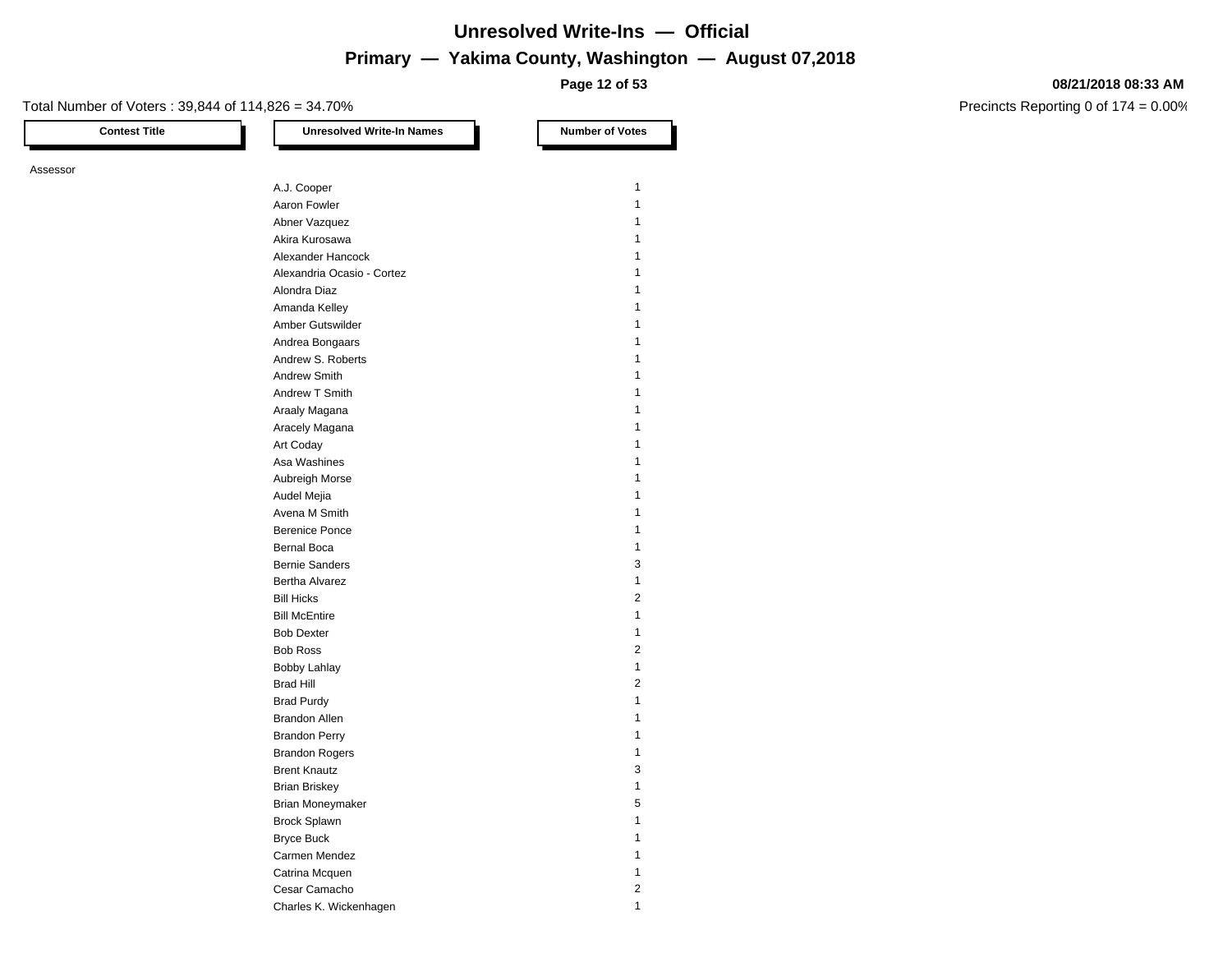**Page 13 of 53**

#### **08/21/2018 08:33 AM**

| <b>Contest Title</b> | <b>Unresolved Write-In Names</b> |           | <b>Number of Votes</b> |
|----------------------|----------------------------------|-----------|------------------------|
| Assessor             |                                  | Continued |                        |
|                      | <b>Charles Ross</b>              |           | $\mathbf{1}$           |
|                      | Charles Wickenhagan              |           | $\mathbf{1}$           |
|                      |                                  |           | 1                      |
|                      | Chase Porter                     |           | 1                      |
|                      | Chelsea Mack                     |           |                        |
|                      | Chris Brown                      |           | 1                      |
|                      | <b>Chris Farley</b>              |           | 1                      |
|                      | <b>Chris Hayes</b>               |           | 1                      |
|                      | Chris Patten                     |           | 1                      |
|                      | <b>Chris Roberts</b>             |           | 1                      |
|                      | Christopher Hurl                 |           | 1                      |
|                      | <b>Christy Fordice</b>           |           | 1                      |
|                      | Cliff Burton                     |           | 1                      |
|                      | <b>Clint Diddlier</b>            |           | $\mathbf{1}$           |
|                      | <b>Clint Didier</b>              |           | $\mathbf{1}$           |
|                      | Clint R Tannehill                |           | 1                      |
|                      | Connor Swan                      |           | 1                      |
|                      | Craig Williams                   |           | 1                      |
|                      | Crispen Willmarth                |           | 1                      |
|                      | Dale Eamsen                      |           | 1                      |
|                      | Dan Olson                        |           | 1                      |
|                      | Dana Moore                       |           | $\mathbf{1}$           |
|                      | Dane Cook                        |           | $\mathbf{1}$           |
|                      | Daniel Sands                     |           | $\overline{2}$         |
|                      | Daniel Valdez                    |           | $\mathbf{1}$           |
|                      |                                  |           | 1                      |
|                      | Danielle Surkatty                |           |                        |
|                      | Dave Crook                       |           | 1                      |
|                      | Dave Simmons                     |           | 1                      |
|                      | Dave Zumwalt                     |           | 1                      |
|                      | David Bell                       |           | 1                      |
|                      | David C Lewis                    |           | 1                      |
|                      | David Gilmour                    |           | 1                      |
|                      | David M Belair                   |           | 1                      |
|                      | David Minnich                    |           | 1                      |
|                      | Deborah Evans                    |           | $\mathbf{1}$           |
|                      | Deborah Parker                   |           | $\mathbf{1}$           |
|                      | Debra K Manjarrez                |           | 1                      |
|                      | Del Holden                       |           | 1                      |
|                      | Dennis Smith                     |           | 1                      |
|                      | Don Easstridge                   |           | 1                      |
|                      | Don Hinman                       |           | $\mathbf{1}$           |
|                      | Don L Rivers                     |           | $\overline{c}$         |
|                      | Don Reynolds                     |           | $\mathbf{1}$           |
|                      | Donald Lee Hendrickson           |           | 1                      |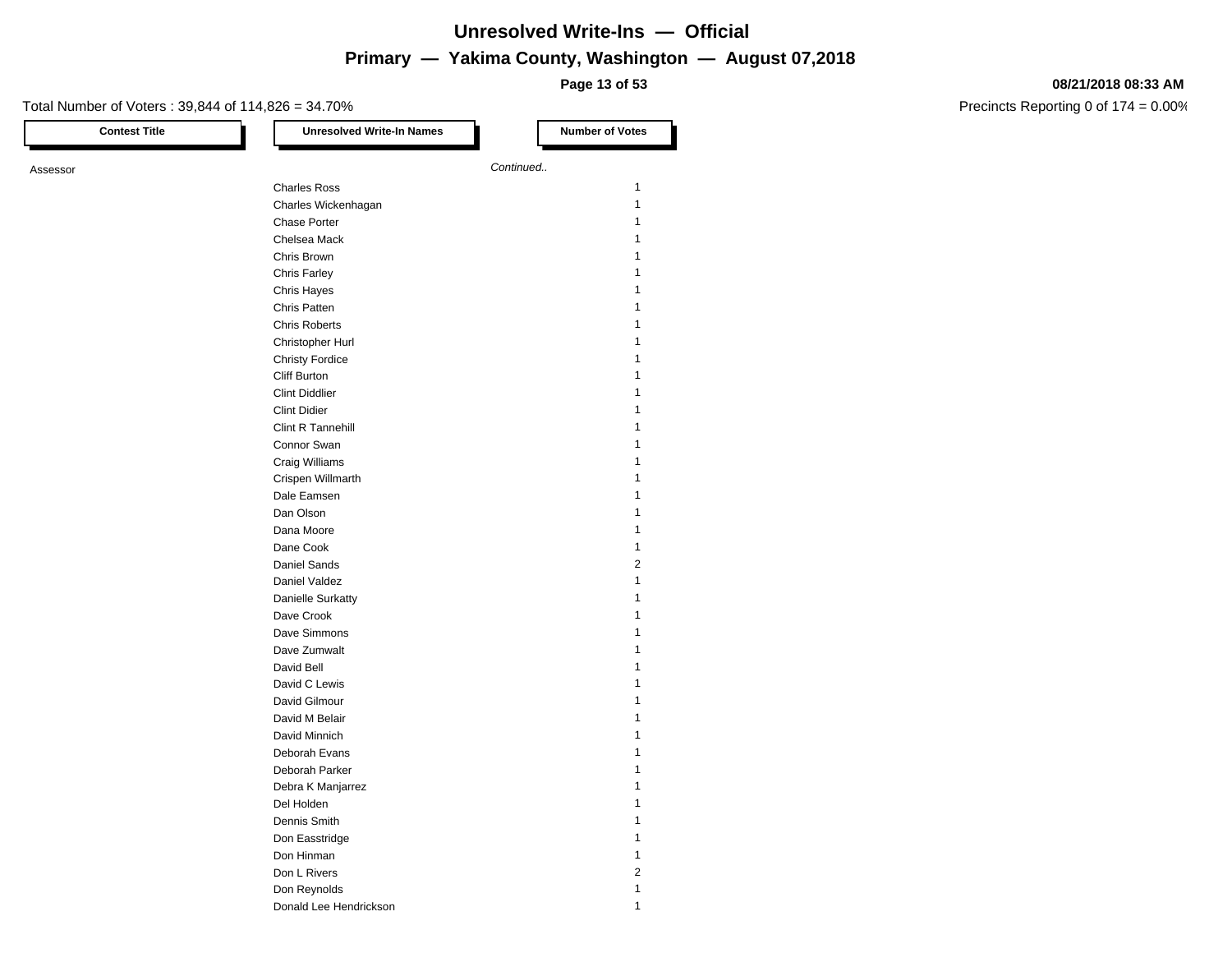**Page 14 of 53**

#### **08/21/2018 08:33 AM**

Precincts Reporting 0 of 174 = 0.00%

| <b>Contest Title</b> | <b>Unresolved Write-In Names</b> |           | <b>Number of Votes</b>  |
|----------------------|----------------------------------|-----------|-------------------------|
| Assessor             |                                  | Continued |                         |
|                      | Donovan Verfeger                 |           | $\mathbf{1}$            |
|                      | Doug W Scott                     |           | $\mathbf{1}$            |
|                      | Douglas W McCracken              |           | $\mathbf{1}$            |
|                      | Duane Reid                       |           | 1                       |
|                      | Earl Steven Lee                  |           | 1                       |
|                      | Eric Jones                       |           | 1                       |
|                      | Esteven A. Hardford              |           | 1                       |
|                      | Eugene Debs                      |           | 1                       |
|                      | Eunsil Kim                       |           | 1                       |
|                      | Francisco Silva                  |           | 1                       |
|                      | Frank R. Summers                 |           | 1                       |
|                      | Gabriela Smith                   |           | 1                       |
|                      | <b>Garron Quill</b>              |           | 1                       |
|                      | Gary L Zumwalt                   |           | 1                       |
|                      | George Galvan                    |           | 1                       |
|                      | George Kalberer                  |           | 1                       |
|                      | Glenn Rasmussen                  |           | $\mathbf{1}$            |
|                      | Good Space Guy                   |           | $\overline{7}$          |
|                      | GoodSpaceGuy                     |           | 1                       |
|                      | Gordon Kaestler                  |           | 1                       |
|                      | Gordon L Martin                  |           | 1                       |
|                      | Gordon Martin                    |           | 1                       |
|                      | Gui Blouroe                      |           | 1                       |
|                      | Gwendolyn Harrison               |           | 1                       |
|                      | <b>Hector Castilla</b>           |           | 1                       |
|                      | <b>Henry Miller</b>              |           | 1                       |
|                      | Ignatius Foley                   |           | 1                       |
|                      | Irene Schouweiler                |           | 1                       |
|                      | Jacb Tate                        |           | 1                       |
|                      | Jace Tucker                      |           | 1                       |
|                      | Jaci Holzer                      |           | 1                       |
|                      | Jack Ryan                        |           | 1                       |
|                      | Jacob Bilsky                     |           | $\mathbf{1}$            |
|                      | Jacob Cleveringa                 |           | $\mathbf{1}$            |
|                      | Jacob Tate                       |           | 3                       |
|                      | Jaime Esqueda                    |           | $\mathbf{1}$            |
|                      | Jake Tate                        |           | 1                       |
|                      | James Barker                     |           | 1                       |
|                      | James Robert                     |           | 1                       |
|                      | James Robert Deal                |           | 1                       |
|                      | Jamie Abhold                     |           | 1                       |
|                      | Janelle Riddle                   |           | $\overline{\mathbf{4}}$ |

Janseh Onfray 1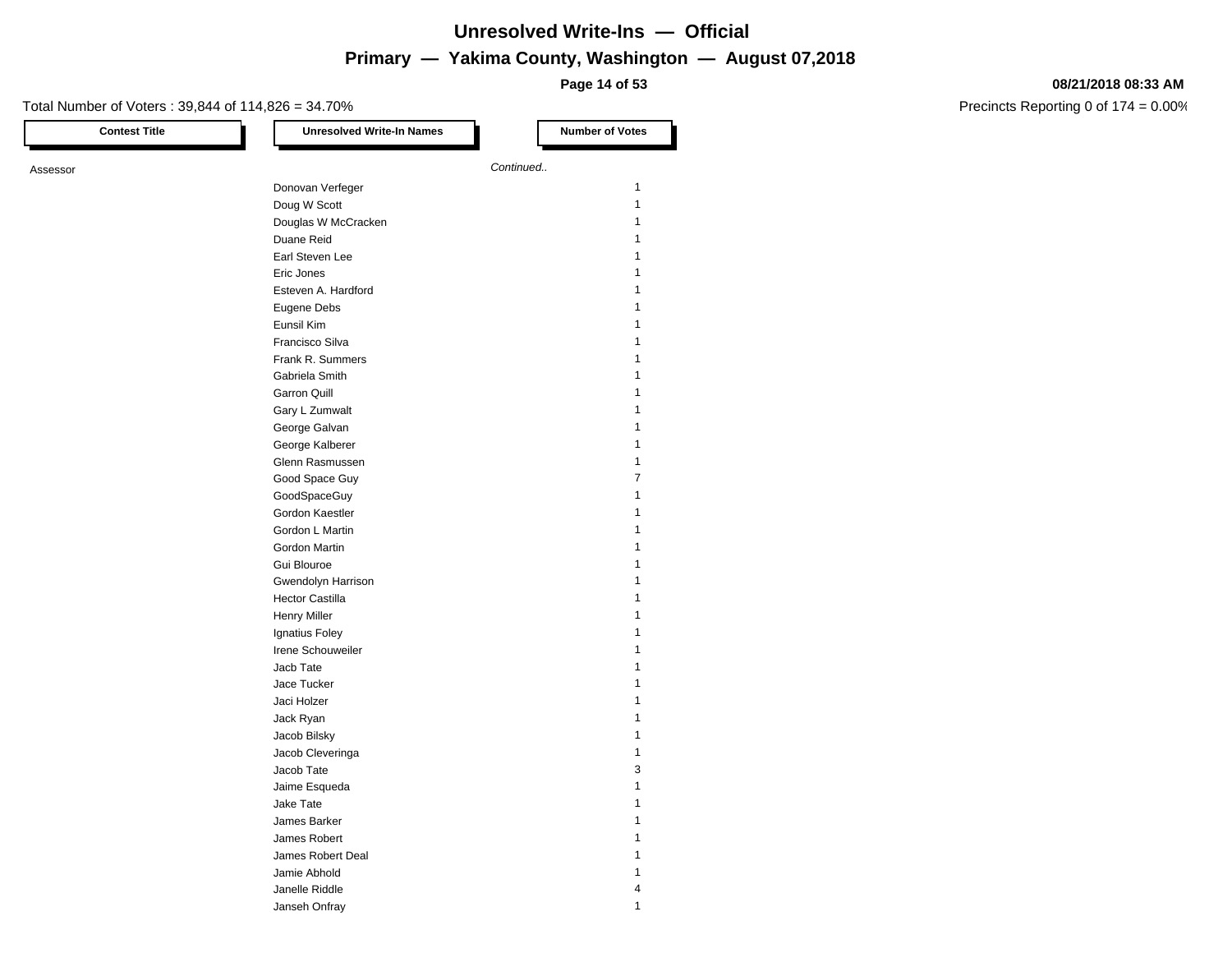**Page 15 of 53**

#### **08/21/2018 08:33 AM**

| <b>Contest Title</b> | <b>Unresolved Write-In Names</b>       | <b>Number of Votes</b>  |
|----------------------|----------------------------------------|-------------------------|
| Assessor             |                                        | Continued               |
|                      | Jared Marquis                          | 1                       |
|                      | Jason I Fairchild                      | 2                       |
|                      | Jason Ray                              | 1                       |
|                      | Jean Ragland                           | 1                       |
|                      | Jeff Evans                             | 1                       |
|                      | Jeff Perkins                           | 1                       |
|                      | Jeff Place                             | 1                       |
|                      | Jeffrey Feen                           | 1                       |
|                      | Jeffry Lebowski                        | 2                       |
|                      |                                        | 1                       |
|                      | Jennifer G Ferguson<br>Jeremie Dufault | 2                       |
|                      |                                        | 1                       |
|                      | Jerome Brooks                          |                         |
|                      | Jerry Hinkle                           | 1                       |
|                      | Jerry Mellen                           | 1                       |
|                      | Jesus Segura                           | 1                       |
|                      | Jetsen Cheshier                        | 1                       |
|                      | Jim Colbert                            | 1                       |
|                      | Jim Dooley                             | 1                       |
|                      | Jim Noren Stein                        | 1                       |
|                      | Joe Fritts                             | 1                       |
|                      | Joe Peoples                            | 1                       |
|                      | Joe Walkehiere                         | 1                       |
|                      | John Alba                              | 1                       |
|                      | John Baule                             | 2                       |
|                      | John Hulick                            | 1                       |
|                      | John Moore                             | 1                       |
|                      | John Olives                            | 1                       |
|                      | Jonathan Hibbs                         | 1                       |
|                      | Jose Mendez                            | 2                       |
|                      | Jose Refugio                           | 1                       |
|                      | Jose Rios                              | 1                       |
|                      | Jose Salinas                           | 1                       |
|                      | Joseph Barrientes                      | 2                       |
|                      | Joseph Gonzales                        | 1                       |
|                      | Joshua Barboza                         |                         |
|                      | Juan Aquilar                           | 1                       |
|                      | Juan J Aguilar                         | 4                       |
|                      | Juan J. Aguilar                        | 1                       |
|                      | Kara Danvers                           | $\mathbf{1}$            |
|                      | Kathi Bonlender                        | $\overline{\mathbf{c}}$ |
|                      | Kathy Blachly                          | $\mathbf{1}$            |
|                      | Kay Funk                               | $\sqrt{2}$              |
|                      | Keith Brown                            | $\mathbf{1}$            |
|                      |                                        |                         |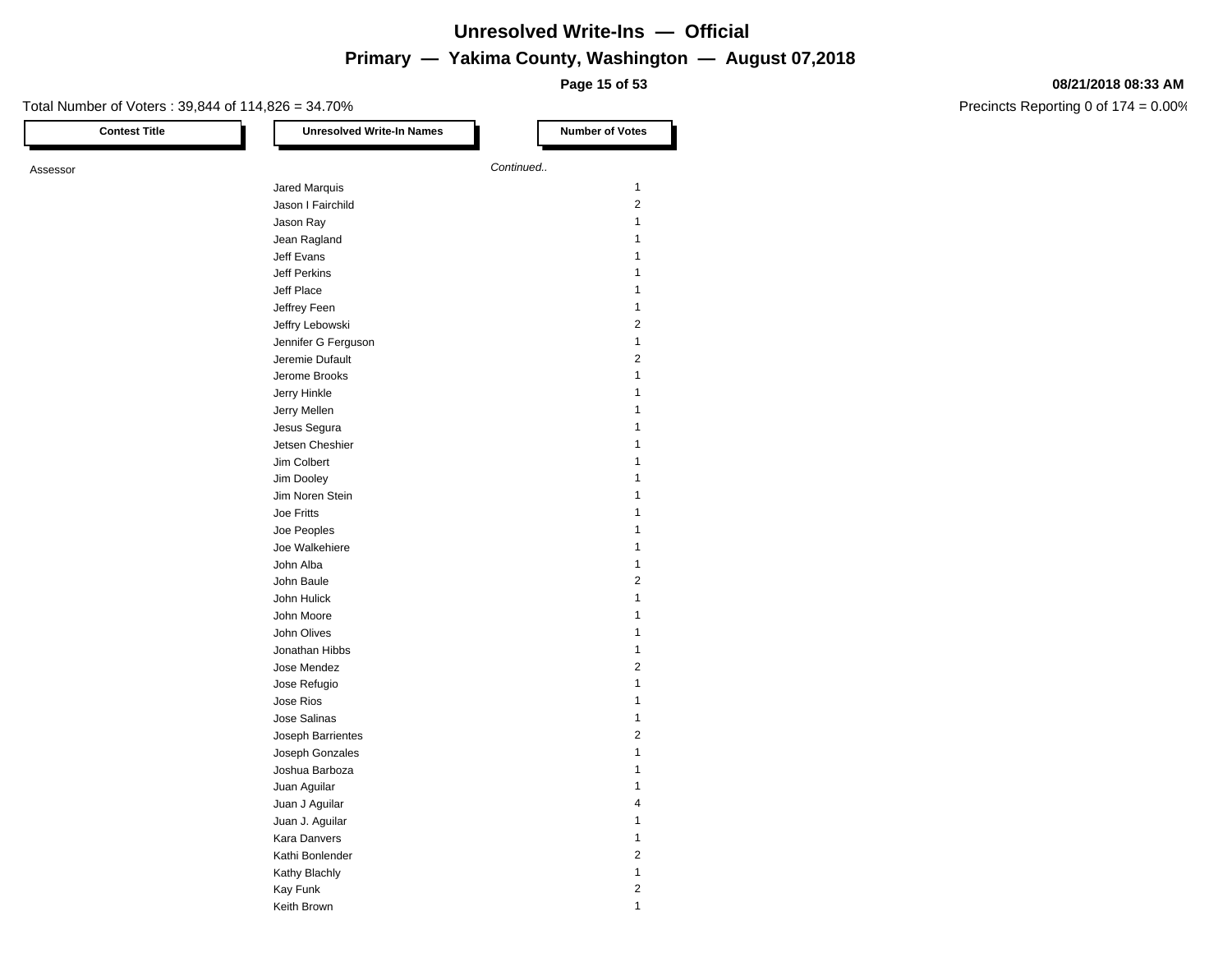**Page 16 of 53**

#### **08/21/2018 08:33 AM**

| <b>Contest Title</b> | <b>Unresolved Write-In Names</b> | <b>Number of Votes</b>  |
|----------------------|----------------------------------|-------------------------|
| Assessor             |                                  | Continued               |
|                      | Keith Swank                      | 1                       |
|                      | Ken Flaks                        | $\mathbf{1}$            |
|                      | Kenneth Dorais                   | 1                       |
|                      | Kerrie Drennen                   | 1                       |
|                      | Kevin Suave                      | 1                       |
|                      | Kim Schrier                      | 1                       |
|                      | Kit Hawver                       | 1                       |
|                      | Kona Kelley                      | 1                       |
|                      | Kristi Foster                    | 1                       |
|                      |                                  | 1                       |
|                      | <b>Kristy Bailey</b>             | 1                       |
|                      | Kunu Albert                      | 1                       |
|                      | L. L. Breer (D)                  |                         |
|                      | Larry White                      | 1                       |
|                      | Leroy Whitekiller                | 1                       |
|                      | <b>Liberty Valance</b>           | 1                       |
|                      | Lilia Ojeda                      | 1                       |
|                      | Lincoln Ryals                    | 1                       |
|                      | Linda Hall                       | 1                       |
|                      | Lisa Boger                       | 1                       |
|                      | Lisa Fresco                      | 1                       |
|                      | Lisa Graham                      | 1                       |
|                      | Lizzy Glenski                    | 1                       |
|                      | Loretta Apodaca                  | 1                       |
|                      | Lourdes Rosas                    | 1                       |
|                      | Lowell Krueger                   | $\overline{\mathbf{c}}$ |
|                      | Lucas Clark                      | 1                       |
|                      | Luke Hillman                     | 2                       |
|                      | Lulu Assink                      | 1                       |
|                      | Maria Cantwell                   | 2                       |
|                      | Mariano Morales                  | 1                       |
|                      | Mario Chavez                     | 1                       |
|                      | <b>Mario Martinez</b>            | 2                       |
|                      | Mark Koffler                     | $\overline{\mathbf{c}}$ |
|                      | Mark McLemore                    | 1                       |
|                      | Marty Layman (Dem)               |                         |
|                      | Mary Wilcox                      | 1                       |
|                      | Matt Brown                       | 1                       |
|                      | Matt Sagen                       | 1                       |
|                      | Matthew Kollman                  | 1                       |
|                      | <b>Matthew Tomaskin</b>          |                         |
|                      |                                  | 1                       |
|                      | Max Renecker                     | 1                       |
|                      | Maxwell Rutter                   | $\mathbf{1}$            |
|                      | Meg Spurgin                      | 1                       |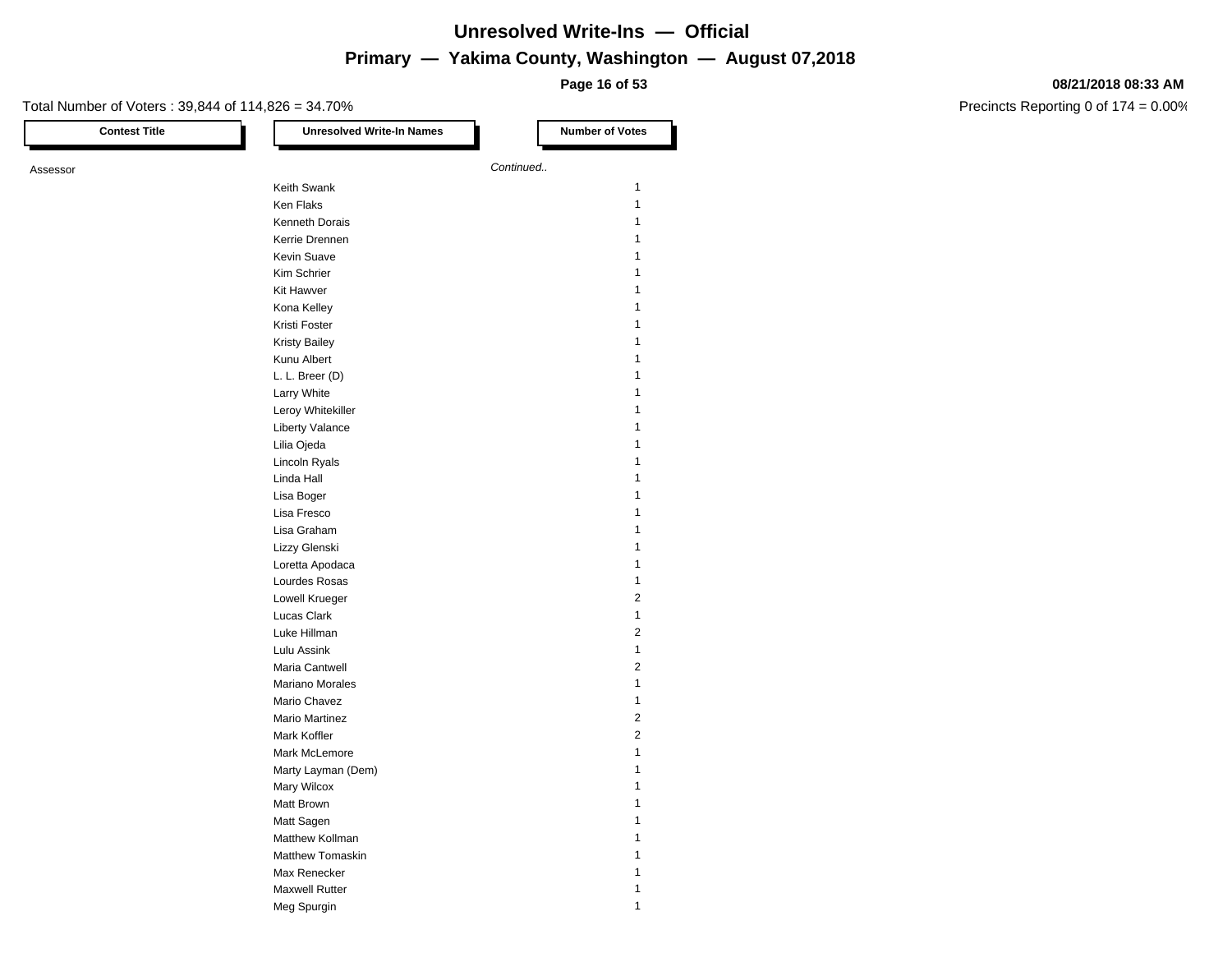**Page 17 of 53**

#### **08/21/2018 08:33 AM**

| <b>Contest Title</b> | <b>Unresolved Write-In Names</b> | <b>Number of Votes</b>  |
|----------------------|----------------------------------|-------------------------|
| Assessor             |                                  | Continued               |
|                      | Melanie Manshup                  | 1                       |
|                      | Melissa Caballero                | 1                       |
|                      | Mervin Dykstra                   | 2                       |
|                      | Michael Caulfield                | 1                       |
|                      | Michael H. Childs                | 1                       |
|                      | <b>MIchael Rintoul</b>           | 1                       |
|                      |                                  | 1                       |
|                      | Michael W Condardo               | $\overline{\mathbf{c}}$ |
|                      | Michael W Libbee                 |                         |
|                      | Michael W. Libbee                | 1                       |
|                      | <b>Michael Williams</b>          | 1                       |
|                      | Michele Pecheos                  | 1                       |
|                      | Mike C Voss                      |                         |
|                      | Mike the mover                   |                         |
|                      | <b>Mike Willette</b>             | 1                       |
|                      | Miles Vorkosigan                 | 1                       |
|                      | Nestor Hernandez                 | 1                       |
|                      | <b>Nick Finley</b>               | 1                       |
|                      | Nick S Daviston                  | 1                       |
|                      | Noah Ramirez                     | 3                       |
|                      | Noan Ramizez                     | 1                       |
|                      | Nolan Johnson                    | 1                       |
|                      | Not a valid vote                 | 321                     |
|                      | Omar Arambul                     | 1                       |
|                      | Oswald Fonseca                   | 2                       |
|                      | Patrick Keefe                    | 1                       |
|                      | Patrick Magaina                  | 1                       |
|                      | Patrick Magana                   | 1                       |
|                      | Patrick Star                     | 1                       |
|                      | Paul Brice                       | 1                       |
|                      | Paul Garcia                      | 1                       |
|                      | Paul Kalina                      | 1                       |
|                      | Paul Lahn                        | 1                       |
|                      | Paul Smith                       | 1                       |
|                      | Paula Gunderson                  |                         |
|                      |                                  | 1                       |
|                      | Pedro Hernandez                  | 1                       |
|                      | Pete Cerna                       | $\mathbf{1}$            |
|                      | R J Smith<br>Rachael Johnson     | 1                       |
|                      |                                  |                         |
|                      | Ranae York                       | 1                       |
|                      | Randy Chism                      | 1                       |
|                      | Randy Hoffman                    | 1                       |
|                      | Randy Perrault                   | 1                       |
|                      | Raymond Schloss                  | $\mathbf{1}$            |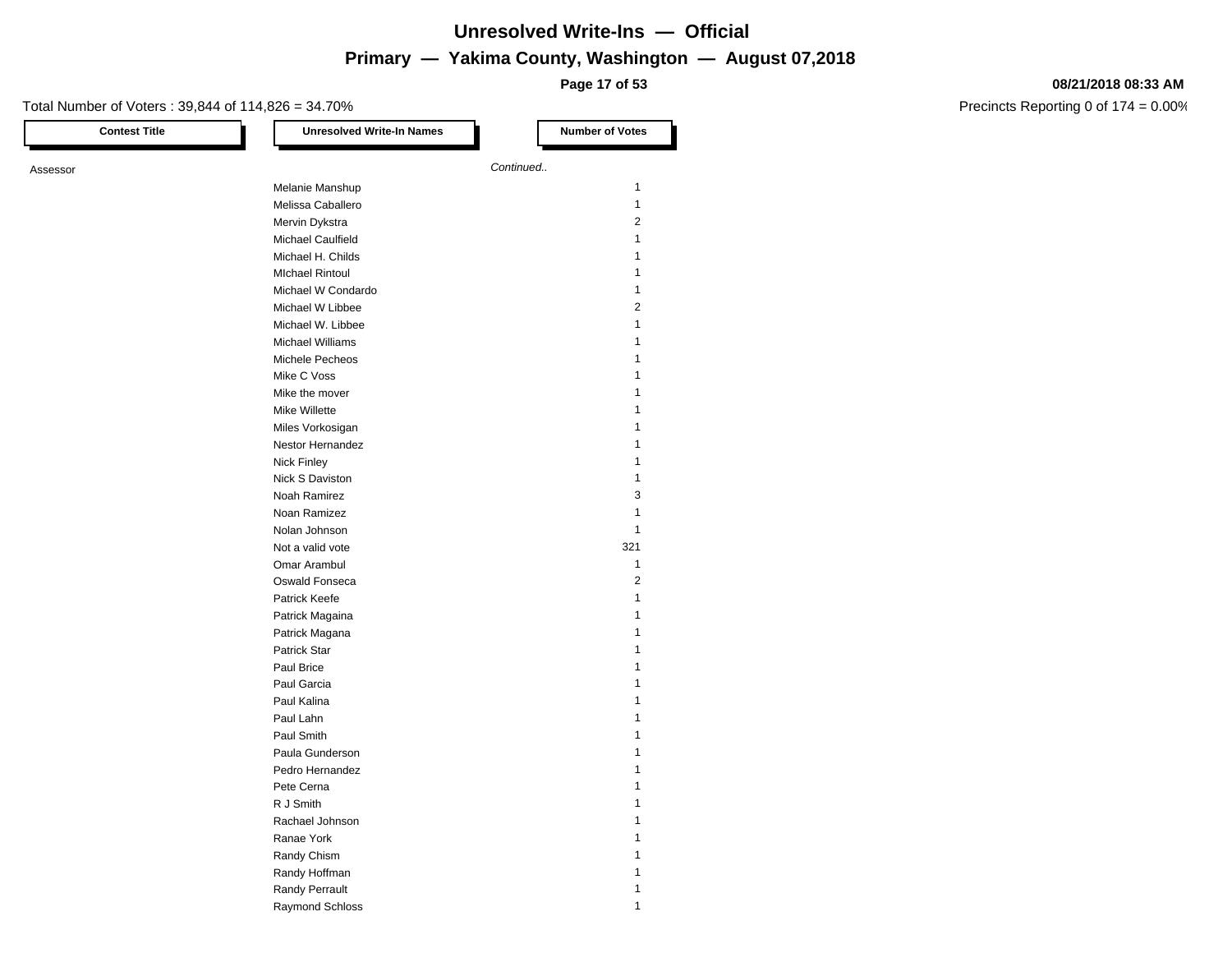**Page 18 of 53**

#### **08/21/2018 08:33 AM**

| <b>Contest Title</b> | <b>Unresolved Write-In Names</b> | <b>Number of Votes</b> |
|----------------------|----------------------------------|------------------------|
| Assessor             |                                  | Continued              |
|                      | Rena Jack                        | 2                      |
|                      | Rene Garza                       | 1                      |
|                      |                                  |                        |
|                      | Ricardo Gabrera                  | 1                      |
|                      | Ricardo Garcia                   | 1                      |
|                      | Ricardo Melendrez Jr.            | 1                      |
|                      | <b>Richard Marcley</b>           | 1                      |
|                      | <b>Rick Foss</b>                 |                        |
|                      | <b>Riley Quincy</b>              | 1                      |
|                      | Rita Fisher                      | 1                      |
|                      | Rob Chandler                     | 1                      |
|                      | Rob Faulk                        | 1                      |
|                      | Robbie Adams                     | 1                      |
|                      | Robert French                    | 2                      |
|                      | Robert Kransberger               | 1                      |
|                      | Robert Sorensen                  | 1                      |
|                      | <b>Robert Wiley</b>              |                        |
|                      | Rodingo Martinguez               | 1                      |
|                      | Rodrigo Cortes                   | 1                      |
|                      | Rodrigo Ramirez                  | 1                      |
|                      | Roger Wilson                     | 1                      |
|                      | Rosa Linden                      | 1                      |
|                      | Ross Mathews                     | 1                      |
|                      | Rueben Alvarado                  |                        |
|                      |                                  | 1                      |
|                      | Ruth Baenhart                    |                        |
|                      | Ryan Fleming                     | 1                      |
|                      | Sally Moffat                     | 1                      |
|                      | Salomon Medina                   | 1                      |
|                      | Salvador Arellanes Jr            |                        |
|                      | Sam Johnson                      | 1                      |
|                      | Sam Wright                       | 1                      |
|                      | Samuel W. Johnson                | 1                      |
|                      | Sandy Reed                       | 1                      |
|                      | Sasha Bentley                    | 1                      |
|                      | Scott Waywell                    |                        |
|                      | Sean Deering                     |                        |
|                      | Sean Worley                      | 1                      |
|                      | Shannon White                    | $\mathbf{1}$           |
|                      | Sharon Maine                     | $\mathbf{1}$           |
|                      | Sheri Sparacino                  | 1                      |
|                      | Skyler Schmidt                   | 1                      |
|                      | Stephanie Townsend               | 1                      |
|                      | Stephen Thaxton                  | 1                      |
|                      |                                  | $\mathbf{1}$           |
|                      | Steve Baker                      |                        |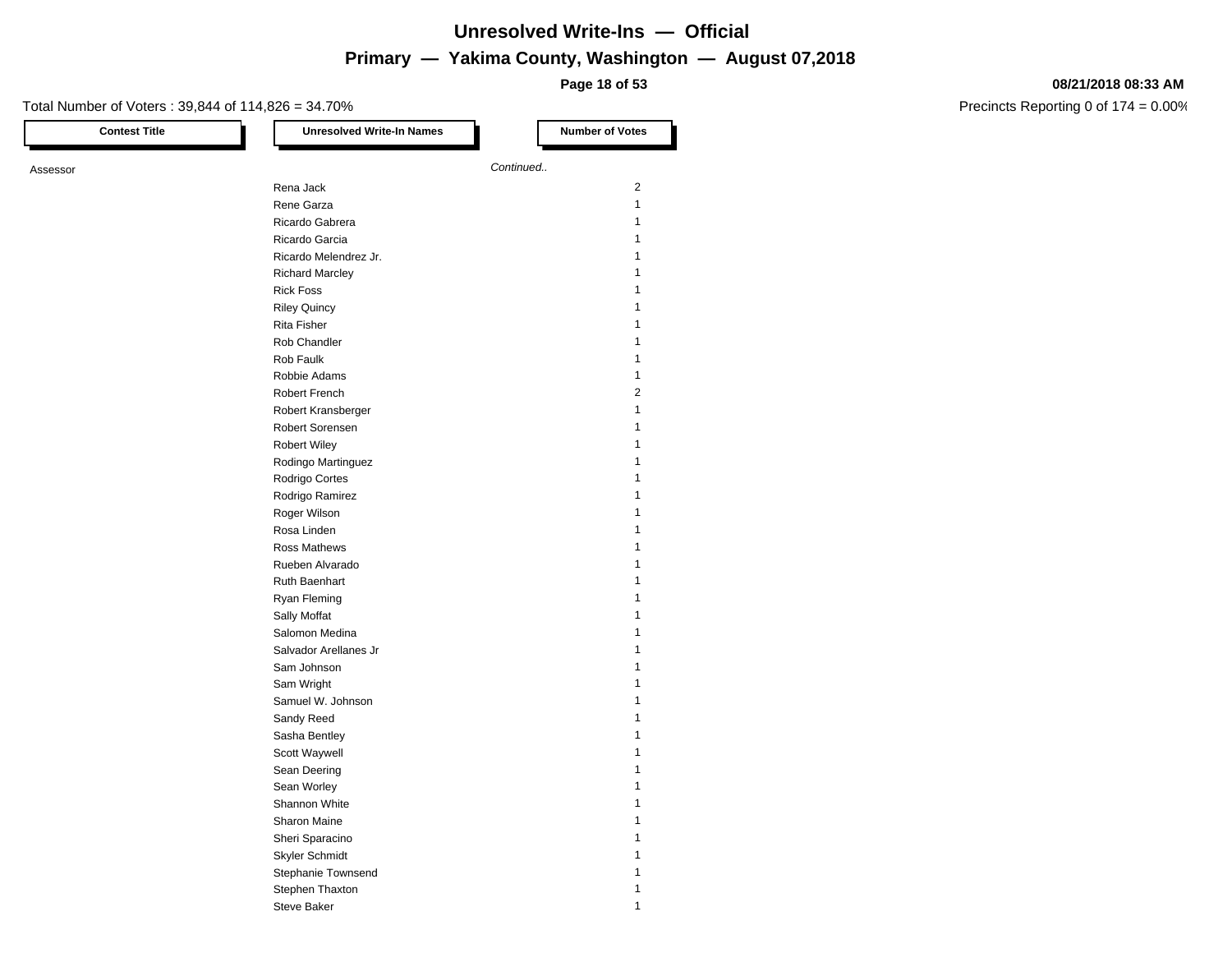**Page 19 of 53**

#### **08/21/2018 08:33 AM**

| <b>Contest Title</b> | <b>Unresolved Write-In Names</b>                           | <b>Number of Votes</b>  |
|----------------------|------------------------------------------------------------|-------------------------|
| Assessor             |                                                            | Continued               |
|                      | <b>Steve Driscoll</b>                                      | $\mathbf{1}$            |
|                      | Steve Hoffman                                              | $\overline{2}$          |
|                      | <b>Stormy Daniels</b>                                      | 1                       |
|                      | Sue Buchanan                                               | 1                       |
|                      | <b>Summer Derry</b>                                        | 1                       |
|                      | Susan Soto Palmer                                          | 1                       |
|                      | Tambi Newton                                               | 1                       |
|                      | Tanya Knickerbocker                                        | 1                       |
|                      | Teresa Ahumada                                             | 1                       |
|                      | <b>Teresa Noel</b>                                         |                         |
|                      | <b>Theodore Hancock</b>                                    | 1                       |
|                      | Thomas Waywell                                             | 1                       |
|                      | Tim Ryan                                                   | 1                       |
|                      | Timothy O'dell                                             |                         |
|                      | Tina Alexandra                                             | 1                       |
|                      | <b>Todd Stottlemyer</b>                                    |                         |
|                      | <b>Tom Garrison</b>                                        | 1                       |
|                      | Tom Johnston                                               | 1                       |
|                      | Tom Martian                                                |                         |
|                      | Tom Parker                                                 | 1                       |
|                      | <b>Tracy Lawrence</b>                                      | 1                       |
|                      | <b>Travis Allan</b>                                        | 1                       |
|                      | <b>Travis Watkins</b>                                      | 2                       |
|                      | <b>Trent Weaver</b>                                        | 1                       |
|                      | <b>Troy Lavruick</b>                                       | 1                       |
|                      | <b>Tyrion Lannister</b>                                    | $\overline{\mathbf{c}}$ |
|                      | Uriel Mendoza                                              | 1                       |
|                      | Ursa Alviso                                                | 1                       |
|                      | Virginia Smith                                             | 1                       |
|                      | <b>Wally Morrison</b>                                      | 2                       |
|                      | Wayne Nelson                                               | 1                       |
|                      | Wayne Wanhand                                              | 1                       |
|                      | Wayne Wasiczko                                             | 1                       |
|                      | <b>William McEntire</b>                                    | 1                       |
|                      | William Schuster                                           | 1                       |
|                      | <b>Woody Chimick</b>                                       | 1                       |
|                      | Zane Hitchock                                              | 1                       |
|                      | <b>Total Unresolved Write-In Names for Contest:</b><br>338 |                         |
|                      | Total number of votes:                                     | 710                     |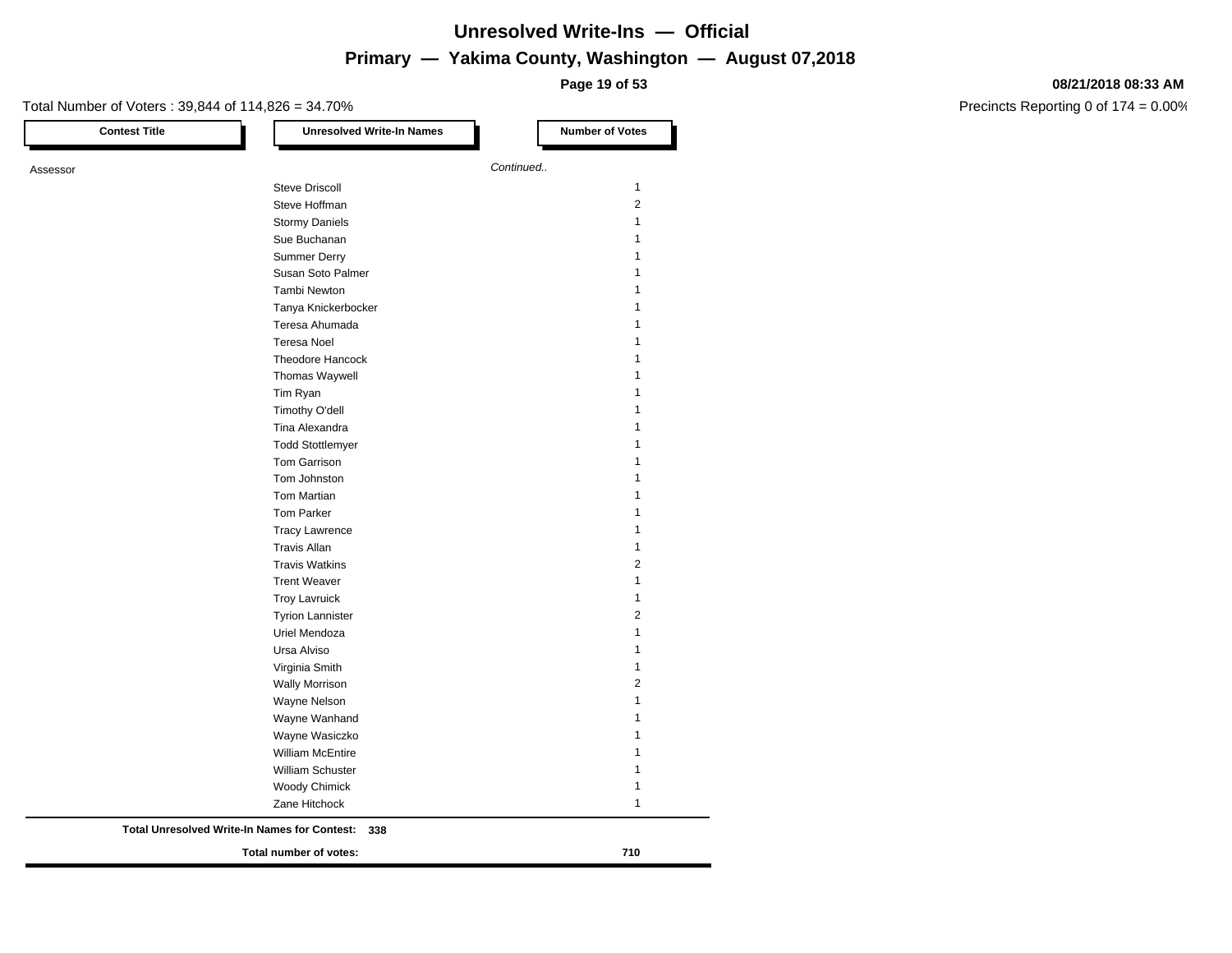**Page 20 of 53**

#### Total Number of Voters : 39,844 of 114,826 = 34.70%

Auditor

**Contest Title Let under the Unresolved Write-In Names Number of Votes** Aaron Fowler 2008 120 Aaron 2008 120 Aaron 2008 120 Aaron 2008 120 Aaron 2008 120 Aaron 2008 120 Aaron 2008 120 Aaron 2008 120 Aaron 2008 120 Aaron 2008 120 Aaron 2008 120 Aaron 2008 120 Aaron 2008 120 Aaron 2008 120 Aaron Ahren Clark 1 Alan Munn 1 Albert Speer 1 Alden Andy 1996 and 1997 and 1997 and 1997 and 1997 and 1997 and 1997 and 1997 and 1997 and 1997 and 1997 and 1 Alexander Hancock 1 Alexandria Ocasio - Cortez 1 Alice Dressel 1 Ana C Fonseca 1 Andrea Bongaars 1986 and 1987 and 1988 and 1988 and 1988 and 1988 and 1988 and 1988 and 1988 and 1988 and 1988 and 1988 and 1988 and 1988 and 1988 and 1988 and 1988 and 1988 and 1988 and 1988 and 1988 and 1988 and 1988 and Andrew Smith 1 Andrew T Smith 1 Angela Nercal 2008 and 2009 and 2009 and 2009 and 2009 and 2009 and 2009 and 2009 and 2009 and 2009 and 2009 and 2009 and 2009 and 2009 and 2009 and 2009 and 2009 and 2009 and 2009 and 2009 and 2009 and 2009 and 2009 and 2 Aracely Magana 2 Arthur Curry 2012 12:00 12:00 12:00 12:00 12:00 12:00 12:00 12:00 12:00 12:00 12:00 12:00 12:00 12:00 12:00 12:00 12:00 12:00 12:00 12:00 12:00 12:00 12:00 12:00 12:00 12:00 12:00 12:00 12:00 12:00 12:00 12:00 12:00 12:00 Aryell Adams 1 Austin Aries **1** Barbara Sorensen 1986 bland and the state of the state of the state of the state of the state of the state of the state of the state of the state of the state of the state of the state of the state of the state of the stat Barbara Stevenson 11 Barry Madsen 2008 12:00 12:00 12:00 12:00 12:00 12:00 12:00 12:00 12:00 12:00 12:00 12:00 12:00 12:00 12:00 12:00 12:00 12:00 12:00 12:00 12:00 12:00 12:00 12:00 12:00 12:00 12:00 12:00 12:00 12:00 12:00 12:00 12:00 12:00 Berenice Ponce 1 and 1 and 1 and 1 and 1 and 1 and 1 and 1 and 1 and 1 and 1 and 1 and 1 and 1 and 1 and 1 and 1 and 1 and 1 and 1 and 1 and 1 and 1 and 1 and 1 and 1 and 1 and 1 and 1 and 1 and 1 and 1 and 1 and 1 and 1 a Bernal Boca 1 and 1 and 1 and 1 and 1 and 1 and 1 and 1 and 1 and 1 and 1 and 1 and 1 and 1 and 1 and 1 and 1 and 1 and 1 and 1 and 1 and 1 and 1 and 1 and 1 and 1 and 1 and 1 and 1 and 1 and 1 and 1 and 1 and 1 and 1 and Bernie Sanders 3 Bertha Alvarez 1 Bethany Kirk 1 **Bill Burr** 1 **Community 1 Community 1 Community 1 Community 1 Community 1 Community 1** Bob Dylar 1 Bob Ross 2012 12:00 12:00 12:00 12:00 12:00 12:00 12:00 12:00 12:00 12:00 12:00 12:00 12:00 12:00 12:00 12:00 12:00 12:00 12:00 12:00 12:00 12:00 12:00 12:00 12:00 12:00 12:00 12:00 12:00 12:00 12:00 12:00 12:00 12:00 12:0 Bob Story 1 Brad Purdy 1 Brandon Allen 1986 and 1987 and 1988 and 1988 and 1988 and 1988 and 1988 and 1988 and 1988 and 1988 and 1988 and 1988 and 1988 and 1988 and 1988 and 1988 and 1988 and 1988 and 1988 and 1988 and 1988 and 1988 and 1988 and 1 Brandon Balliot 1 and 1 and 1 and 1 and 1 and 1 and 1 and 1 and 1 and 1 and 1 and 1 and 1 and 1 and 1 and 1 and 1 and 1 and 1 and 1 and 1 and 1 and 1 and 1 and 1 and 1 and 1 and 1 and 1 and 1 and 1 and 1 and 1 and 1 and 1 Brandon Perry 1 Brian "Frank" Johnson 1 Brian Briskey 1988 and 1989 and 1989 and 1989 and 1989 and 1989 and 1989 and 1989 and 1989 and 1989 and 1989 and 1989 and 1989 and 1989 and 1989 and 1989 and 1989 and 1989 and 1989 and 1989 and 1989 and 1989 and 1989 and 1 Bruce Smith 3 Candice Broom 2008 120 and 2008 120 and 2008 120 and 2008 120 and 2008 120 and 2008 120 and 2008 120 and 2008 120 and 2008 120 and 2008 120 and 2008 120 and 2008 120 and 2008 120 and 2008 120 and 2008 120 and 2008 120 and Cathy L Zumwalt 1 Cathy Reed 1 Cathy Wannock 1 Cesar Camacho 3 Chares Horton 1 and 1 and 1 and 1 and 1 and 1 and 1 and 1 and 1 and 1 and 1 and 1 and 1 and 1 and 1 and 1 and 1 and 1 and 1 and 1 and 1 and 1 and 1 and 1 and 1 and 1 and 1 and 1 and 1 and 1 and 1 and 1 and 1 and 1 and 1 an

Chris Brown 1

**08/21/2018 08:33 AM**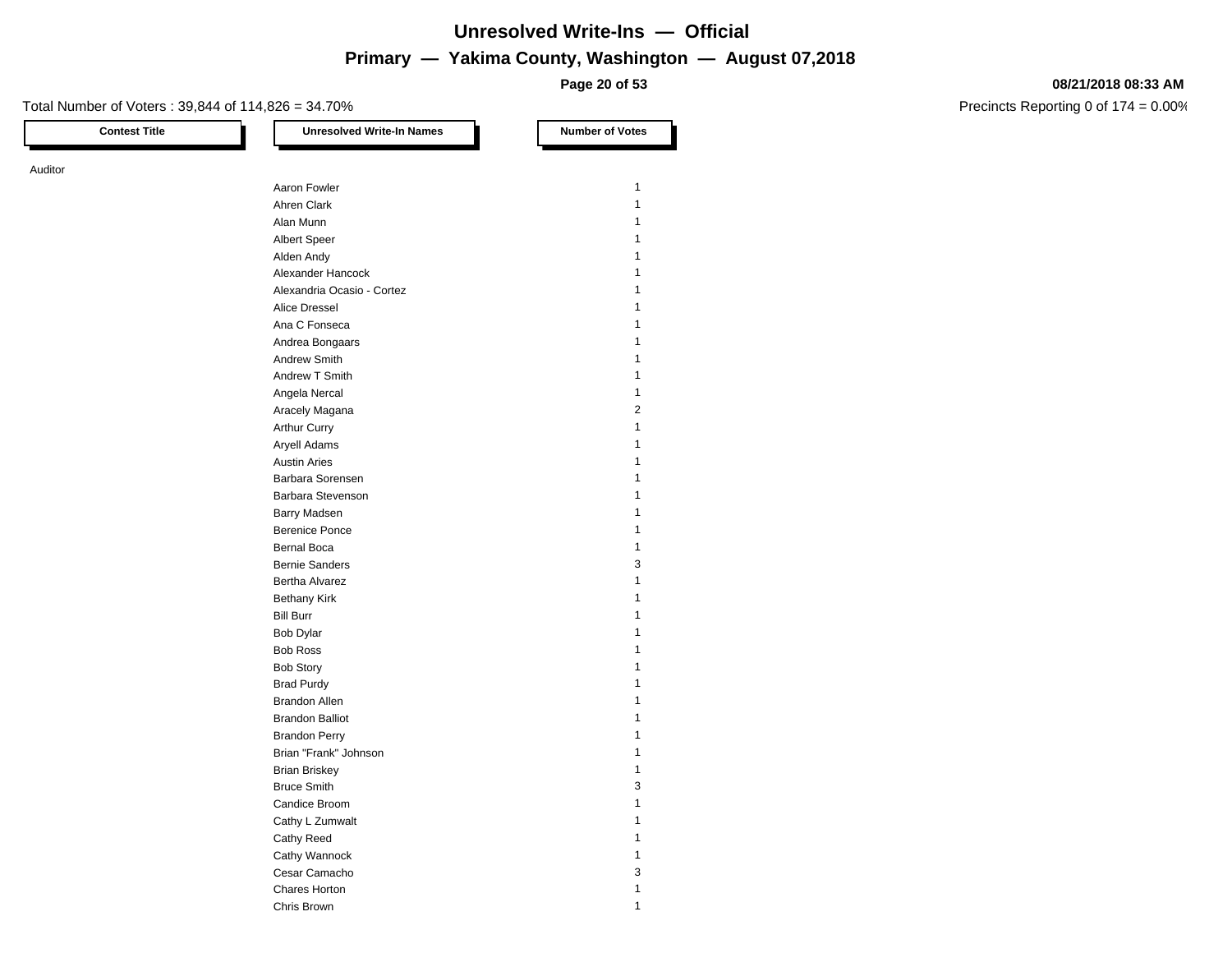**Page 21 of 53**

#### **08/21/2018 08:33 AM**

| <b>Contest Title</b> | <b>Unresolved Write-In Names</b> | <b>Number of Votes</b> |
|----------------------|----------------------------------|------------------------|
| Auditor              |                                  | Continued              |
|                      | Chris Patten                     | 1                      |
|                      | Christopher Hurl                 | $\mathbf{1}$           |
|                      | Chuck Elsen                      | 1                      |
|                      | Cindy McLean                     | 1                      |
|                      | <b>Clint Diddlier</b>            | 1                      |
|                      | <b>Clint Didier</b>              | 1                      |
|                      | Clint R Tannehill                | 1                      |
|                      | <b>Clint Tannehill</b>           | 1                      |
|                      |                                  | $\mathbf{1}$           |
|                      | Colton Wehrman                   |                        |
|                      | Corky                            | 1                      |
|                      | <b>Crystal Bass</b>              | 2                      |
|                      | Cyndi Erwin                      | 1                      |
|                      | Dan Olson                        | 1                      |
|                      | Dan Schapiro                     | 1                      |
|                      | Dan Tilley                       | 1                      |
|                      | <b>Danielle Surkatty</b>         | 1                      |
|                      | Daren Allen                      | 2                      |
|                      | Dave Cook                        | $\mathbf{1}$           |
|                      | Dave Simmons                     | 1                      |
|                      | David Andrews                    | 1                      |
|                      | David Bell                       | 1                      |
|                      | David Lester                     | 1                      |
|                      | David M Belair                   |                        |
|                      | David Spade                      | 1                      |
|                      | Debbie Lee Hendrickson           | 1                      |
|                      | Debby McEntire                   | 1                      |
|                      | Deborah Evans                    | 1                      |
|                      | Debra K Manjarrez                | 1                      |
|                      | <b>Denise Stilley</b>            | 1                      |
|                      | Dennis Hosfer                    | 1                      |
|                      |                                  | 1                      |
|                      | Dennis Smith                     | 1                      |
|                      | Dicie Marquel                    |                        |
|                      | Don Easstridge                   | 1                      |
|                      | Don L Rivers                     | 2                      |
|                      | Doug Lewis                       | 1                      |
|                      | Doug W Scott                     | 1                      |
|                      | Douglas W McCracken              | $\mathbf{1}$           |
|                      | Earl Hall                        | 3                      |
|                      | Earl Steven Lee                  | $\mathbf{1}$           |
|                      | Elmer Ward                       | 1                      |
|                      | Elvis Medina                     | 2                      |
|                      | Emiliano Zapata                  | $\mathbf{1}$           |
|                      | Eugene Debs                      | $\mathbf{1}$           |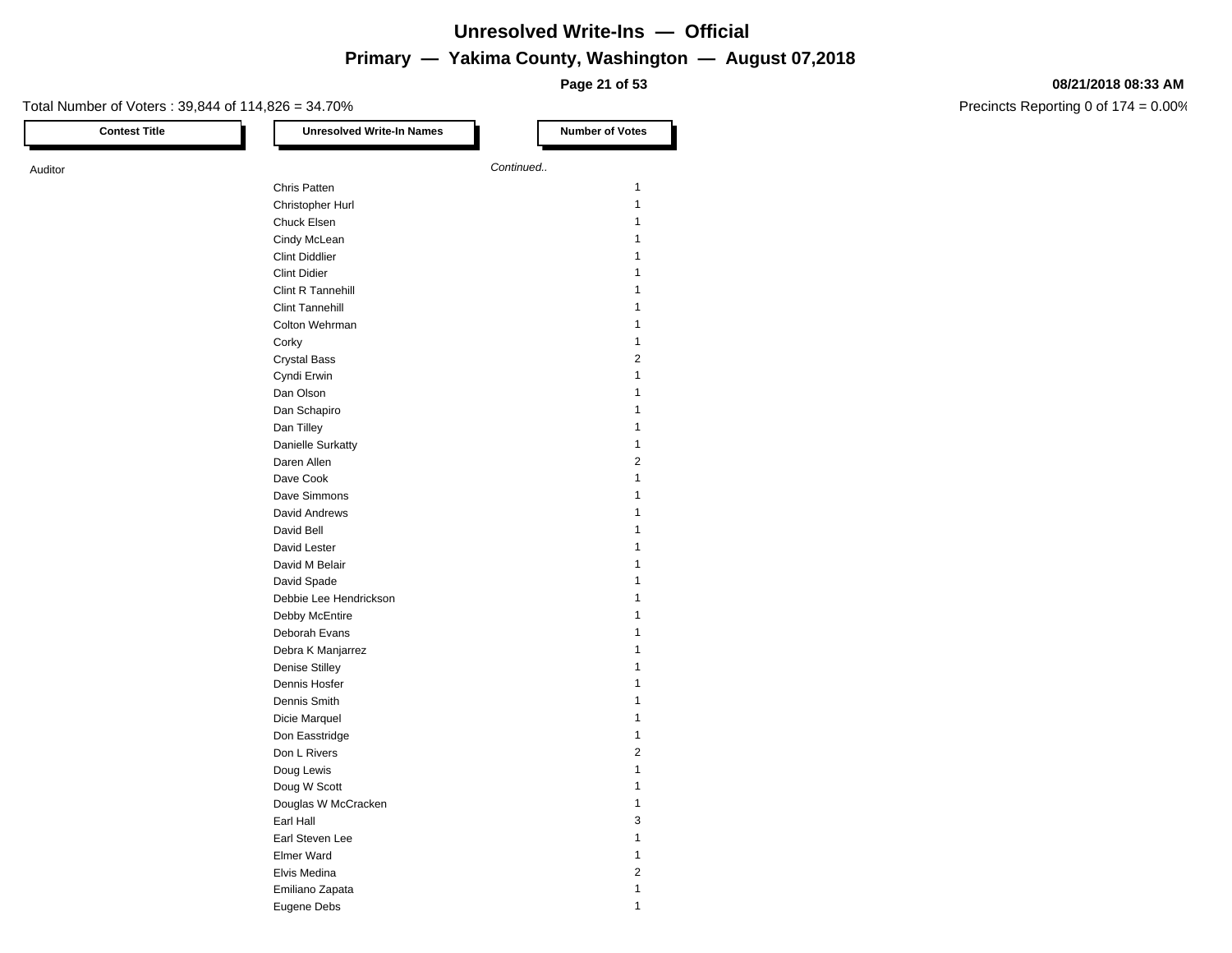**Page 22 of 53**

#### **08/21/2018 08:33 AM**

| <b>Contest Title</b> | <b>Unresolved Write-In Names</b> | <b>Number of Votes</b> |
|----------------------|----------------------------------|------------------------|
| Auditor              |                                  | Continued              |
|                      | Eunsil Kim                       | 1                      |
|                      | Francisco Silva                  | $\mathbf{1}$           |
|                      | Frank R. Summers                 | 1                      |
|                      |                                  | 1                      |
|                      | Fred Wilcox                      |                        |
|                      | Fyodar Dostoeusley               | 1                      |
|                      | Gabriel Munoz                    | 1                      |
|                      | Garon Quill                      | 1                      |
|                      | Gary Gredvig                     | 1                      |
|                      | Gary L Zumwalt                   | 1                      |
|                      | George Galvan                    | 1                      |
|                      | George H Kalberer                | 1                      |
|                      | Gerry Stinnett                   | 1                      |
|                      | Gilbert W E Young                | 2                      |
|                      | Gloria Martinez                  | 1                      |
|                      | Good Space Guy                   | 3                      |
|                      | GoodSpaceGuy                     | 1                      |
|                      | Gordon L Martin                  | 1                      |
|                      | Gordon Martin                    | 1                      |
|                      | <b>Greg Butllers</b>             | 1                      |
|                      | Gwendolyn Harrison               | 1                      |
|                      | Harly Monroe                     | 1                      |
|                      |                                  | 1                      |
|                      | Heath Korvela                    |                        |
|                      | <b>Heather Rieck</b>             |                        |
|                      | <b>Helen Smith</b>               | 1                      |
|                      | Ignatius Foley                   | 1                      |
|                      | Ike Allred                       | 1                      |
|                      | Ilene Thompson                   | 2                      |
|                      | Irene Schouweiler                | 1                      |
|                      | Ivan Jugrequi                    | 1                      |
|                      | Ivan White                       | 1                      |
|                      | Jace Tucker                      | 1                      |
|                      | Jack Irion                       | 1                      |
|                      | Jacob Bilsky                     | 1                      |
|                      | Jakob Parish                     | 1                      |
|                      | James Edwards                    |                        |
|                      | James Robert Deal                | $\overline{2}$         |
|                      | Jamie Nogales                    | 1                      |
|                      | Jana Kent Isaac                  | 1                      |
|                      |                                  | 1                      |
|                      | Jane Kohl - Jones                |                        |
|                      | Janelle Riddle                   | 3                      |
|                      | Janseh Onfray                    | 1                      |
|                      | Jasmine Contreras                | 1                      |
|                      | Jason I Fairchild                | $\overline{c}$         |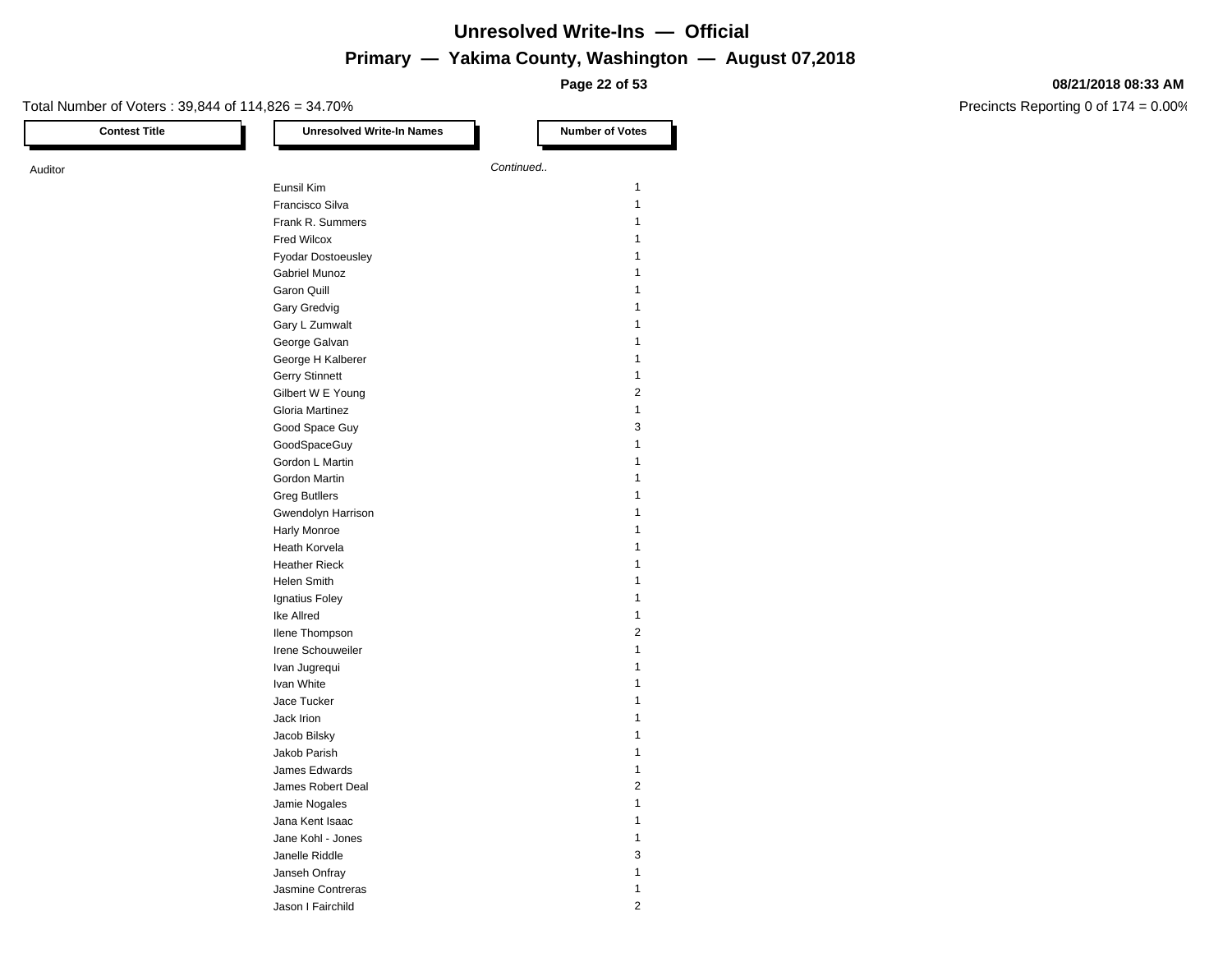**Page 23 of 53**

#### **08/21/2018 08:33 AM**

| <b>Contest Title</b> | <b>Unresolved Write-In Names</b> | <b>Number of Votes</b>  |
|----------------------|----------------------------------|-------------------------|
| Auditor              |                                  | Continued               |
|                      | Jason White                      | $\mathbf{1}$            |
|                      | Javier Legorreta                 | $\mathbf{1}$            |
|                      | Jean Raabe                       | 1                       |
|                      |                                  | 1                       |
|                      | Jean Ragland<br>Jeff Evans       | 1                       |
|                      |                                  | 1                       |
|                      | Jeff Perkins                     |                         |
|                      | Jennifer Shreeves                | 1                       |
|                      | Jeremie Dufault                  |                         |
|                      | Jessica Jones                    | 1                       |
|                      | Jesus Segura                     | 1                       |
|                      | Jetsen Cheshier                  | 1                       |
|                      | Jim Dooley                       |                         |
|                      | Joe Fritts                       |                         |
|                      | Joe Walkehiere                   | 1                       |
|                      | Joe Wurtz                        | 1                       |
|                      | John Holmes                      | 1                       |
|                      | John Smith                       | 1                       |
|                      | John Snow                        | 1                       |
|                      | John W Kits                      | 1                       |
|                      | Jon Butler                       | $\overline{\mathbf{c}}$ |
|                      | Jose Salinas                     | 1                       |
|                      | Joseph Barrientes                | 1                       |
|                      | Joseph Gonzales                  | 1                       |
|                      | JoTae Fraser                     | 1                       |
|                      | Juan Fonseca                     |                         |
|                      | Judi M Lewis                     | 1                       |
|                      | Kaci Komstadius                  | 1                       |
|                      | Kamala Khan                      | 1                       |
|                      | Karen Johnson                    | 1                       |
|                      | Kari D Brown                     | 1                       |
|                      | Karl Johnson                     | 1                       |
|                      | Kathi Bonlender                  | 1                       |
|                      |                                  | 1                       |
|                      | Kay Funk                         | 1                       |
|                      | Keith Brown                      |                         |
|                      | Keith Swank                      | 1<br>1                  |
|                      | Kelly Allan                      |                         |
|                      | Kelly Sugden                     | $\mathbf{1}$            |
|                      | Ken Olson                        | 1                       |
|                      | Kenneth Dorais                   | 1                       |
|                      | Keven Roy                        | 1                       |
|                      | Kim Schrier                      | 1                       |
|                      | Kimberly Talcatt                 | 1                       |
|                      | Kunu Albert                      | $\mathbf{1}$            |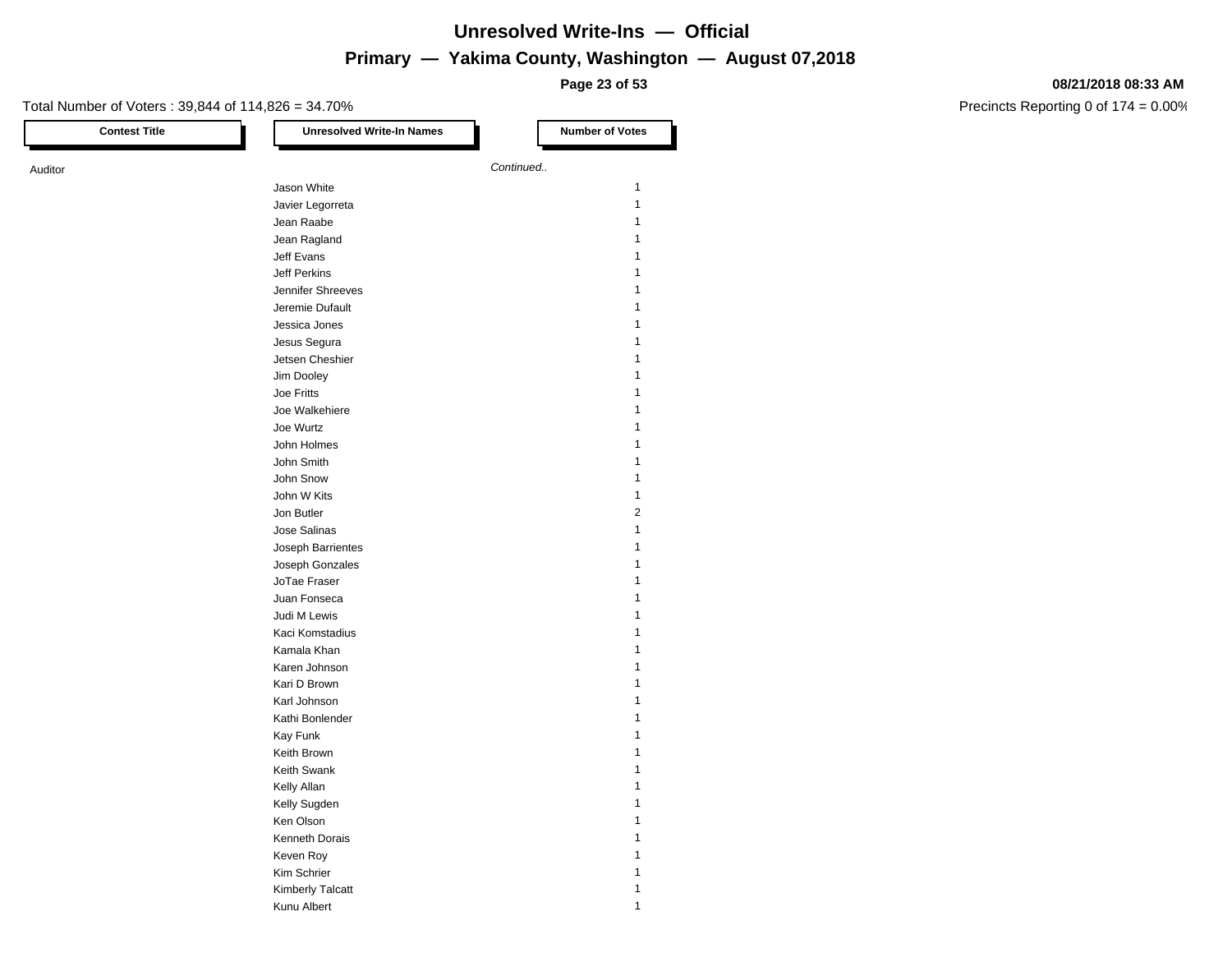**Page 24 of 53**

#### **08/21/2018 08:33 AM**

| <b>Contest Title</b> | <b>Unresolved Write-In Names</b> | <b>Number of Votes</b>  |
|----------------------|----------------------------------|-------------------------|
| Auditor              |                                  | Continued               |
|                      | Kurt Coboin                      | 1                       |
|                      | Kyle Freeborn                    | 2                       |
|                      | Lance Britton                    | 1                       |
|                      | Lance Tormey                     | 1                       |
|                      | Larry Stevenson                  | 1                       |
|                      | Lauren Richardson                | 1                       |
|                      | Leroy Whitekiller                | 1                       |
|                      | Lila Lemp                        | 1                       |
|                      | Lilia Ojeda                      | 1                       |
|                      | Linda Hall                       | 1                       |
|                      |                                  | 1                       |
|                      | Lisa Boger<br>Lisa Graham        | 1                       |
|                      | Lisa Hall                        |                         |
|                      |                                  | 1<br>1                  |
|                      | Lola Ryals                       | 1                       |
|                      | Lourdes Rosas                    |                         |
|                      | Lucas Clark                      | 1                       |
|                      | Lulu Assink                      | 1                       |
|                      | Lynn Burbridge                   | 1                       |
|                      | Maria Cantwell                   | 1                       |
|                      | Mariano Morales                  | 1                       |
|                      | Marie Cooper                     | 1                       |
|                      | Marielena Sanchez                | 1                       |
|                      | Mario Chavez                     | 1                       |
|                      | <b>Mario Martinez</b>            | 4                       |
|                      | Mark Koffler                     | $\overline{\mathbf{c}}$ |
|                      | Marta Marquis                    | 1                       |
|                      | Marty Layman (Dem)               | $\mathbf{1}$            |
|                      | <b>Marty Miester</b>             | 1                       |
|                      | <b>Mary Printz</b>               | 1                       |
|                      | Max Smith                        | 1                       |
|                      | Meagan Lott                      | 1                       |
|                      | Meg Spurgin                      | 1                       |
|                      | Melissa Caballero                | 1                       |
|                      | Melissa Lewis                    | 1                       |
|                      | Meredith Bruch Feen              |                         |
|                      | Merrit Johnson                   | 1                       |
|                      | Micah Cawley                     | 1                       |
|                      | Michael Avenatti                 | 1                       |
|                      | Michael Brown                    | 1                       |
|                      | Michael Caulfield                | 1                       |
|                      | Michael H. Childs                | 1                       |
|                      | <b>Michael Morales</b>           | 1                       |
|                      | <b>MIchael Rintoul</b>           | 1                       |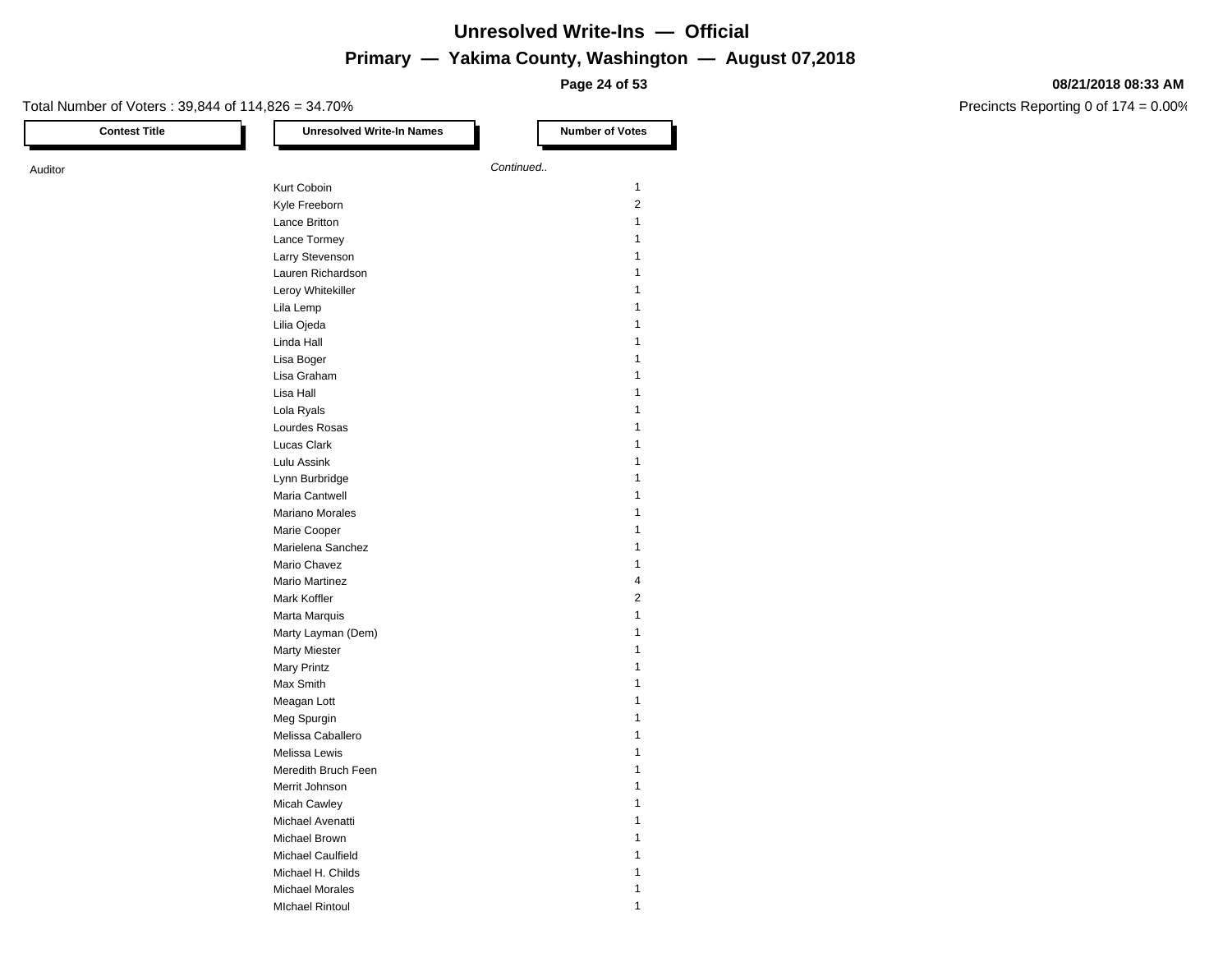**Page 25 of 53**

#### **08/21/2018 08:33 AM**

| <b>Contest Title</b> | <b>Unresolved Write-In Names</b> | <b>Number of Votes</b> |
|----------------------|----------------------------------|------------------------|
|                      |                                  | Continued              |
|                      | Michael W Condardo               | 1                      |
|                      | Michele Pecheos                  | 1                      |
|                      | <b>Mike Morales</b>              | 1                      |
|                      | Mireya Cruz                      | 1                      |
|                      | Mohammad Said                    | 1                      |
|                      |                                  |                        |
|                      | Monica Gonzalez<br>naiveya Cruz  | 1                      |
|                      |                                  |                        |
|                      | Naomi Whitmore                   |                        |
|                      | <b>Neal Brumley</b>              |                        |
|                      | Nick Finley                      | 1                      |
|                      | Nick S Daviston                  | 1                      |
|                      | Nicole West                      | 1                      |
|                      | Noah Ramirez                     | 2                      |
|                      | Noe Alvarez                      | 1                      |
|                      | <b>Noel Moxley</b>               | $\overline{2}$         |
|                      | Not a valid vote                 | 302                    |
|                      | Patrick Keefe                    | 1                      |
|                      | Patrick Magana                   | $\overline{2}$         |
|                      | Paul George                      | 1                      |
|                      | Paul Ward                        | 1                      |
|                      | R Allen Walker                   |                        |
|                      | Rachel Maddow                    | 1                      |
|                      | Rafael Fonsecy                   | 1                      |
|                      | Ranae York                       |                        |
|                      | Randall Leek                     |                        |
|                      | Randall Leer                     |                        |
|                      | Ricardo Melendrez Jr.            | 1                      |
|                      | Ricarod Cabrera                  | 1                      |
|                      | <b>Richard Elliott</b>           | 1                      |
|                      | <b>Richard Hoard</b>             |                        |
|                      |                                  |                        |
|                      | <b>Richard Marcley</b>           |                        |
|                      | Richard Monday                   |                        |
|                      | <b>Rick Esqueda</b>              |                        |
|                      | <b>Rick Foss</b>                 |                        |
|                      | Rob Faulk                        |                        |
|                      | Robert Hamlin                    |                        |
|                      | Roberto Morales                  | 1                      |
|                      | <b>Rock Winters</b>              | 1                      |
|                      | Roger Kinder                     | 3                      |
|                      | Rosa Linden                      | 1                      |
|                      | <b>Rupaul Charles</b>            | 1                      |
|                      | Russ Hanson                      | 1                      |
|                      | <b>Russell Roberts</b>           | $\mathbf{1}$           |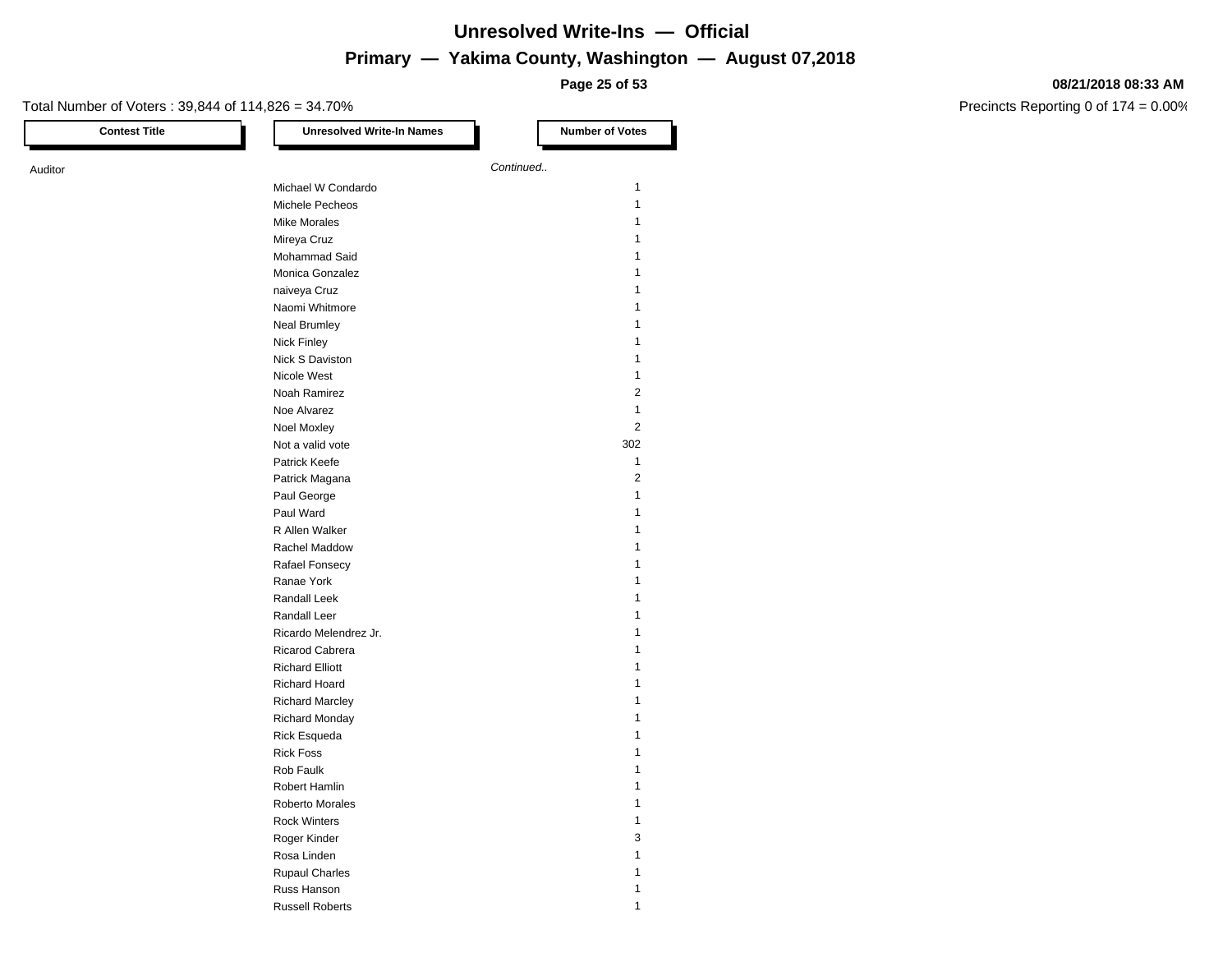**Page 26 of 53**

#### **08/21/2018 08:33 AM**

| <b>Contest Title</b> | <b>Unresolved Write-In Names</b> | <b>Number of Votes</b> |
|----------------------|----------------------------------|------------------------|
| Auditor              |                                  | Continued              |
|                      | Ryan Fleming                     | 1                      |
|                      | Sally Rocha                      | $\mathbf{1}$           |
|                      | Salvador Arellanes Jr            | 1                      |
|                      | Sam Goode                        | 1                      |
|                      | Sam Johnson                      | 1                      |
|                      | Sam Newberry                     | 1                      |
|                      | Sammy Zain                       | 1                      |
|                      | Samuel W. Johnson                | 1                      |
|                      | Sandi Belzer Bendale             | 1                      |
|                      |                                  | 1                      |
|                      | Sandy Belzer                     | 1                      |
|                      | Sandy Jay                        | 1                      |
|                      | Sandy Reid                       | 2                      |
|                      | Sanford Jetton                   |                        |
|                      | Sean Brice                       | 1<br>1                 |
|                      | Sean Deering                     |                        |
|                      | Sean Worley                      | 1                      |
|                      | Sheri Sparacino                  | 1                      |
|                      | Spencer Martin                   | 1                      |
|                      | Steve Baker                      | 1                      |
|                      | Steve Hoffman                    | 2                      |
|                      | Steve Many                       | $\mathbf{1}$           |
|                      | Steven Cook                      | 1                      |
|                      | Sue Williams                     | 1                      |
|                      | Susan Barrett                    | 1                      |
|                      | Sydnee Galusha                   | 1                      |
|                      | Tanya Knickerbocker              | 1                      |
|                      | Terry L Schilling                | 1                      |
|                      | <b>Terry Langley</b>             | 1                      |
|                      | Theodore Hancock                 | 1                      |
|                      | Thomas Waywell                   | 1                      |
|                      | Thor Amundson                    | 1                      |
|                      | <b>Tim Schultz</b>               | 1                      |
|                      | <b>Tim Switzer</b>               | 1                      |
|                      | <b>Tina Gonzales</b>             | 1                      |
|                      | <b>Tom Gaulke</b>                |                        |
|                      | Tom Martian                      | 1                      |
|                      | Tony Chapman                     | 1                      |
|                      | Travis Morgan                    | 1                      |
|                      | <b>Travis Watkins</b>            | 1                      |
|                      | <b>Trent Weaver</b>              | 1                      |
|                      | Trucha Alviso                    | 1                      |
|                      | Tygh Schuster                    | $\mathbf{1}$           |
|                      | Veronica Castaneda               | 1                      |
|                      |                                  |                        |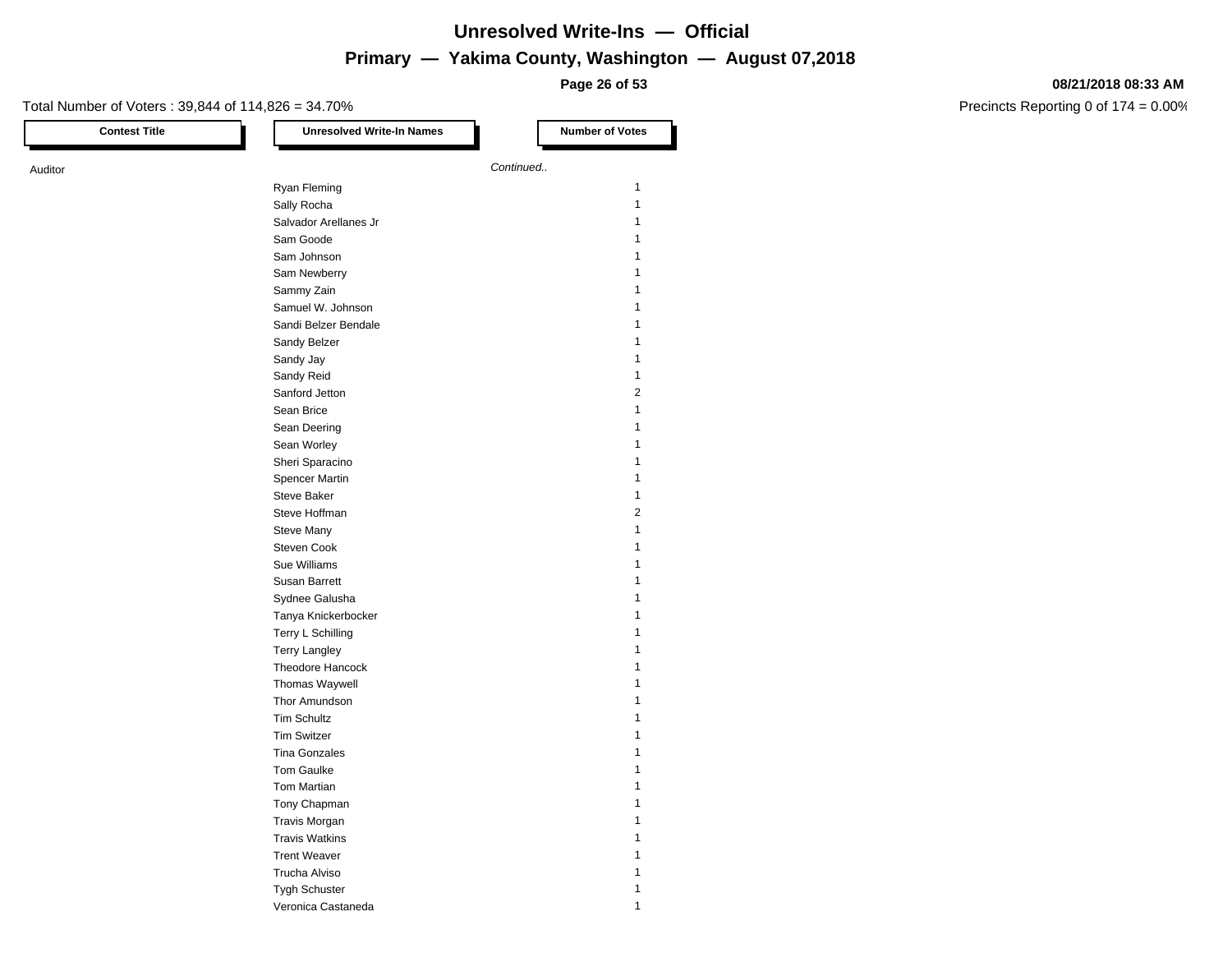**Page 27 of 53**

#### Total Number of Voters : 39,844 of 114,826 = 34.70%

| <b>Contest Title</b> | <b>Unresolved Write-In Names</b>                 | <b>Number of Votes</b> |
|----------------------|--------------------------------------------------|------------------------|
| Auditor              |                                                  | Continued              |
|                      | Veronica Vasquez                                 |                        |
|                      | Vicente Fernandez                                |                        |
|                      | Virginia Smith                                   |                        |
|                      | <b>Walter Sobachak</b>                           |                        |
|                      | <b>Walter Sobchak</b>                            |                        |
|                      | Wendy Chrisman                                   |                        |
|                      | <b>William McEntire</b>                          |                        |
|                      | <b>Woody Chimick</b>                             |                        |
|                      | Wylie Young                                      |                        |
|                      | Zane Hitchcock                                   |                        |
|                      | Total Unresolved Write-In Names for Contest: 311 |                        |
|                      | Total number of votes:                           | 646                    |

#### **08/21/2018 08:33 AM**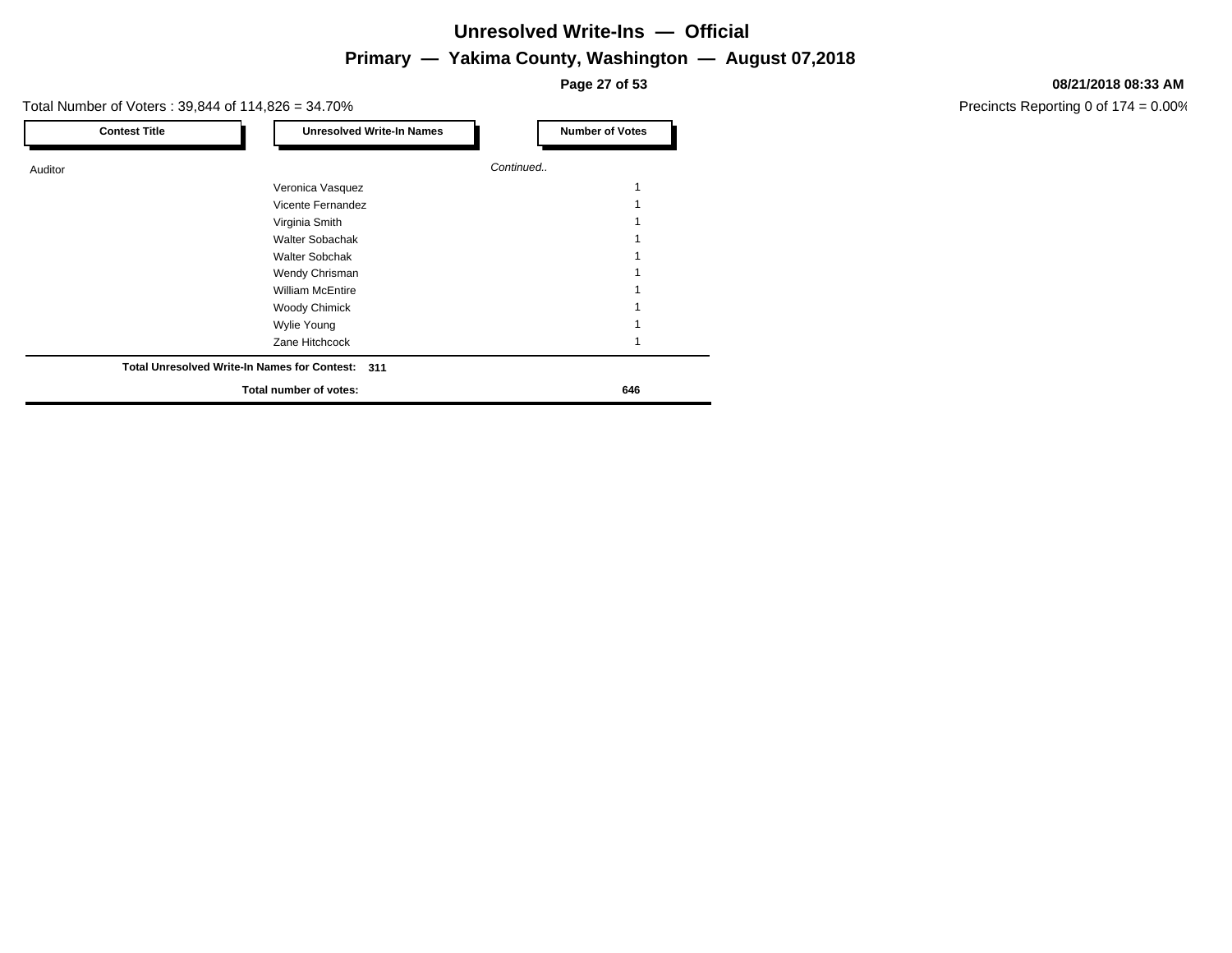**Page 28 of 53**

#### **08/21/2018 08:33 AM**

Precincts Reporting 0 of 174 = 0.00%

#### Total Number of Voters : 39,844 of 114,826 = 34.70%

# Clerk

| A.J. Cooper                | $\mathbf{1}$   |
|----------------------------|----------------|
| Aaron Fowler               | 1              |
| Alex Teimerman             | $\mathbf{1}$   |
| Alexandria Coleman         | $\mathbf{1}$   |
| Alexandria Ocasio - Cortez | 1              |
| Ali Ledesma                | $\mathbf{1}$   |
| Allen George               | $\mathbf{1}$   |
| Ana C Fonseca              | 1              |
| Ana Flores                 | $\mathbf{1}$   |
| Andrew McCabe              | $\mathbf{1}$   |
| <b>Andrew Rogers</b>       | 1              |
| Andrew Smith               | $\mathbf{1}$   |
| Anna Hoselton              | $\mathbf{1}$   |
| Aracely Magana             | $\overline{2}$ |
| Aug C Fonseca              | $\mathbf{1}$   |
| Augusta White              | $\mathbf{1}$   |
| <b>Bernal Boca</b>         | $\mathbf{1}$   |
| <b>Bernie Sanders</b>      | $\overline{2}$ |
| <b>Beverly Bush</b>        | $\mathbf{1}$   |
| <b>Bob Gulet</b>           | $\mathbf{1}$   |
| <b>Brad Purdy</b>          | 1              |
| <b>Brandon Allen</b>       | $\mathbf{1}$   |
| <b>Brandon Metheny</b>     | $\mathbf{1}$   |
| <b>Brandon Perry</b>       | 1              |
| <b>Brian Briskey</b>       | $\mathbf{1}$   |
| <b>Brian Stoothoff</b>     | $\mathbf{1}$   |
| Bryan Vazquez              | 1              |
| Cary McEntire              | $\mathbf{1}$   |
| Catherine Zumwalt          | $\mathbf{1}$   |
| Cersci Lannister           | $\mathbf{1}$   |
| Chad M Smith               | 1              |
| Charlie Day                | $\mathbf{1}$   |
| Chris Patten               | $\mathbf{1}$   |
| <b>Christy Savriol</b>     | 1              |
| Clint R. Tannehill         | $\mathbf{1}$   |
| <b>Clint Tannehill</b>     | $\mathbf{1}$   |
| Cris Hase                  | 1              |
| <b>Danielle Surkatty</b>   | $\mathbf{1}$   |
| Dave Wilson                | $\mathbf{1}$   |
| David A. Zumwalt           | 1              |
| Deborah Evans              | 1              |
| Dennis Smith               | 1              |
| <b>Dolores Nesta</b>       | 1              |

**Contest Title Number of Votes Number of Votes**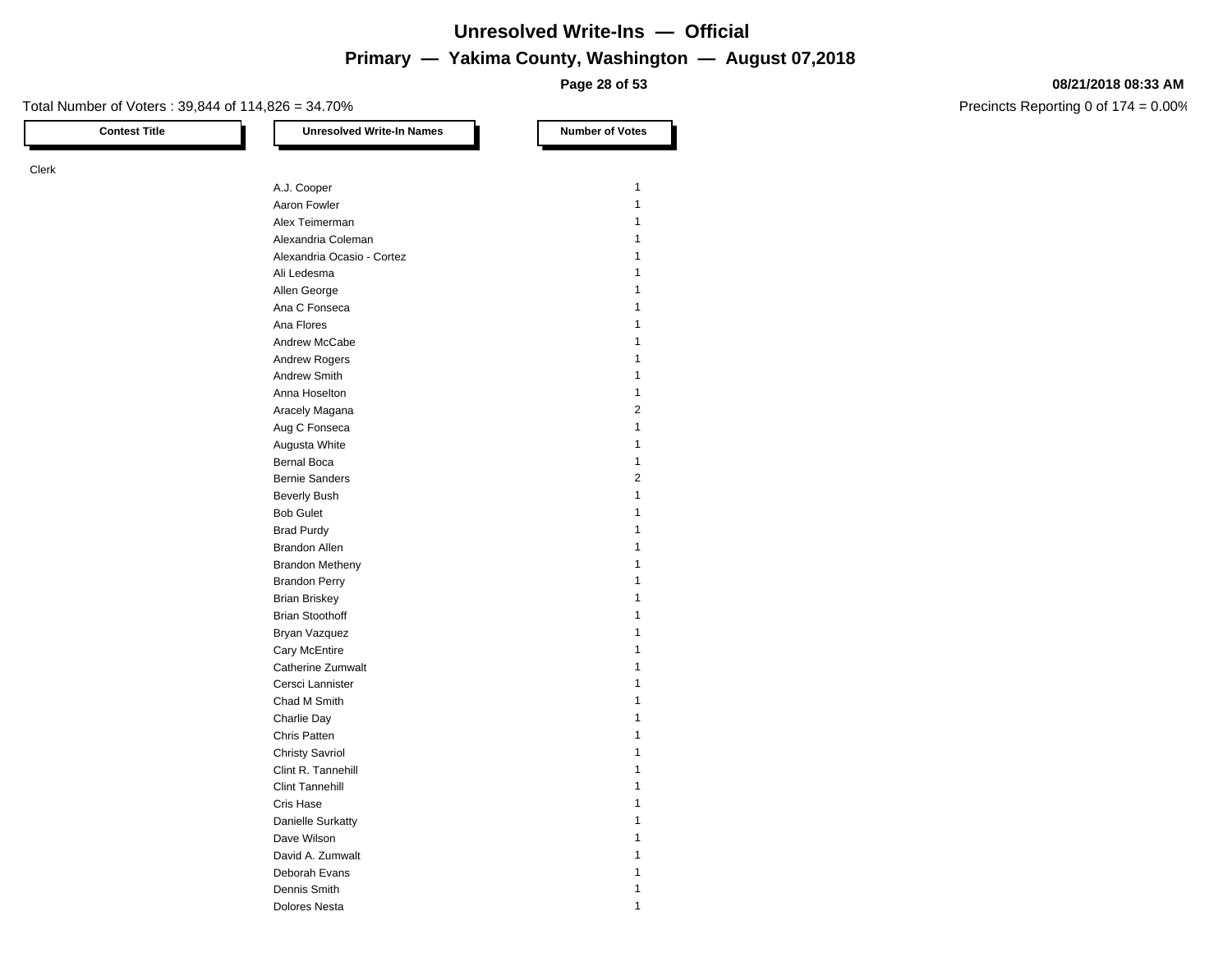**Page 29 of 53**

#### **08/21/2018 08:33 AM**

| <b>Contest Title</b> | <b>Unresolved Write-In Names</b> | <b>Number of Votes</b>  |
|----------------------|----------------------------------|-------------------------|
|                      |                                  | Continued               |
|                      |                                  |                         |
|                      | Don L Rivers                     | 1                       |
|                      | Don Switzer                      | 1                       |
|                      | Donna Pleake                     | 2                       |
|                      | Doug W Scott                     | 1                       |
|                      | Duane Reed                       | 1                       |
|                      | Earl Steven Lee                  | 1                       |
|                      | <b>Ed Stover</b>                 | 1                       |
|                      | Eddie Vedder                     | 1                       |
|                      | Elizabeth Patnode                | 1                       |
|                      | Eugene Debs                      | 1                       |
|                      | Francisco Silva                  | 1                       |
|                      | Frank Caballero                  | 1                       |
|                      | Frank Glaspey                    | 1                       |
|                      | <b>Garon Quill</b>               | 1                       |
|                      | Gary Clark                       | 1                       |
|                      | George H Kalberer                | 1                       |
|                      | <b>Gladys Picardel</b>           | 1                       |
|                      | Good Space Guy                   | $\overline{\mathbf{c}}$ |
|                      |                                  | 1                       |
|                      | Gregg Dumas                      |                         |
|                      | Gregory Rankin                   | 1                       |
|                      | Harvey Dent                      | 1                       |
|                      | Ignatius Foley                   | 1                       |
|                      | Irene Schouweiler                | 1                       |
|                      | Irma Hernandez                   | 1                       |
|                      | Jackie Corona                    | 1                       |
|                      | Jacob Bilsky                     | 1                       |
|                      | Jane Doelle                      | 1                       |
|                      | Janseh Onfray                    | 1                       |
|                      | Jarl Thysell                     | 1                       |
|                      | Jarod Swan                       | 1                       |
|                      | Jason I Fairchild                | $\overline{\mathbf{c}}$ |
|                      | Jean Ragland                     | 1                       |
|                      | Jeff Brown                       | 2                       |
|                      | Jennifer Gigi Ferguson           | 1                       |
|                      | Jerome Brooks                    | 1                       |
|                      | Jessica Rodrignez                | 1                       |
|                      | Jim Dooley                       | $\mathbf{1}$            |
|                      |                                  | 1                       |
|                      | JoAnn Coleman                    |                         |
|                      | Joe Becker                       | 1                       |
|                      | Joe Fritts                       | 1                       |
|                      | Joe Mann                         | 1                       |
|                      | Joe Walsh                        | 1                       |
|                      | Jon Butler                       | $\sqrt{2}$              |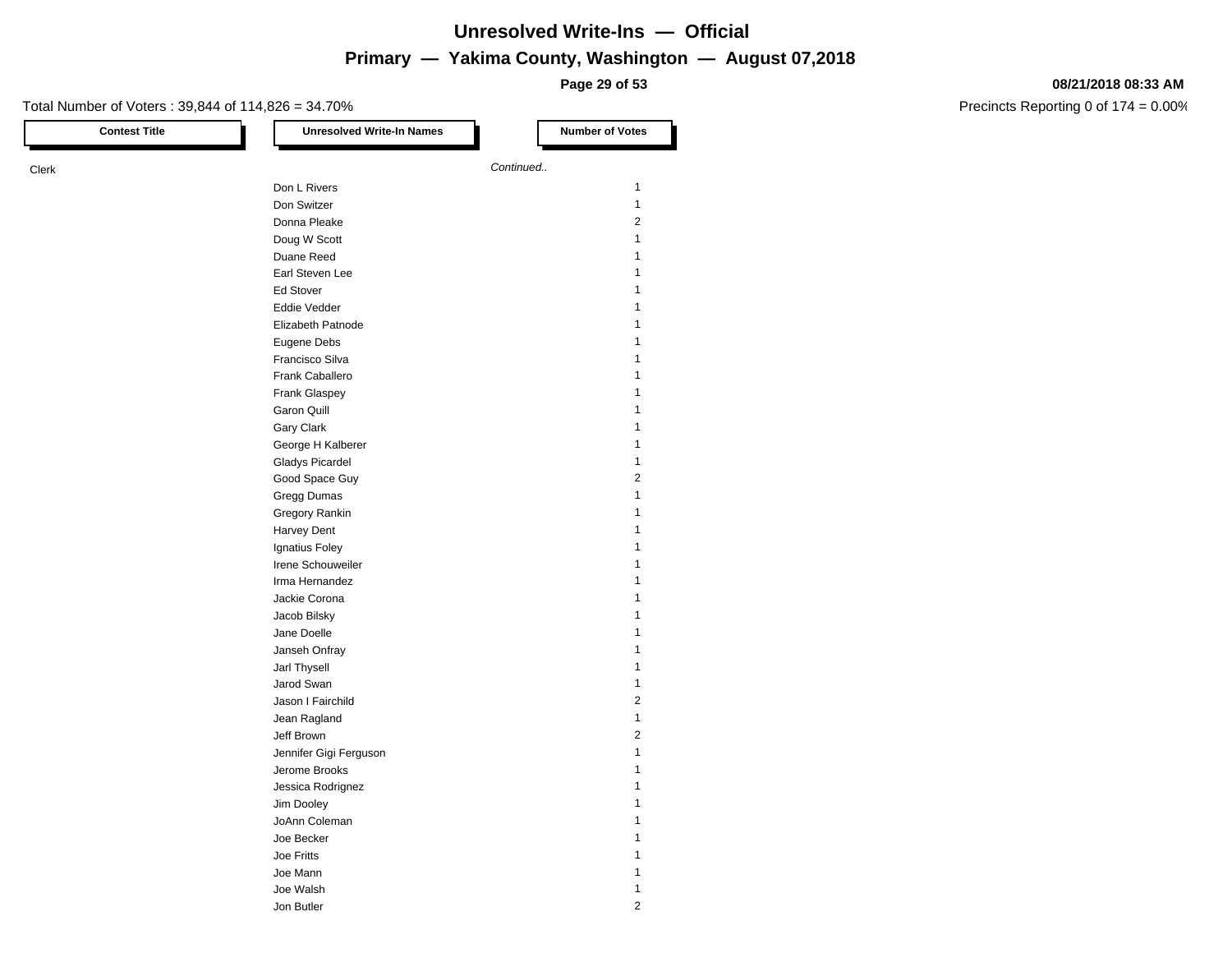**Page 30 of 53**

#### **08/21/2018 08:33 AM**

| <b>Contest Title</b> | <b>Unresolved Write-In Names</b> | <b>Number of Votes</b>  |
|----------------------|----------------------------------|-------------------------|
| Clerk                |                                  | Continued               |
|                      | Jonna Pleake                     | 1                       |
|                      | Jose Rios                        | $\mathbf{1}$            |
|                      | Jose Salinas                     | 1                       |
|                      | Josep Sunol                      | 1                       |
|                      | Joseph Barrientes                | 1                       |
|                      | Joseph Gonzales                  | 1                       |
|                      | Josephine Honanie                | 1                       |
|                      | Juan Aquado                      | 1                       |
|                      | Juan J Aguilar                   | 3                       |
|                      | Juan J. Aguilar                  | 1                       |
|                      | Juan Plata                       | 1                       |
|                      | Julieanne Lind                   | 1                       |
|                      | Kaitlin Bain                     | 1                       |
|                      |                                  | 1                       |
|                      | Karen Jagrish                    | 1                       |
|                      | Kate Tidley<br>Kay Funk          | 1                       |
|                      |                                  | 1                       |
|                      | Keith Hadsel                     | 1                       |
|                      | <b>Keke Albert</b>               |                         |
|                      | Kenneth Dorais                   | 1                       |
|                      | Kim Eaton                        | 1                       |
|                      | Lee Hendrickson                  | 1                       |
|                      | Leroy Whitekiller                | 1                       |
|                      | Lilia Ojeda                      | 1                       |
|                      | Linda Denson                     | 1                       |
|                      | Lisa Boger                       | 1                       |
|                      | Lulu Assink                      | 1                       |
|                      | Lynda Phillips                   | $\mathbf{1}$            |
|                      | <b>Madison Ramos</b>             | 1                       |
|                      | Margerto Balderate               | 1                       |
|                      | Margo Mcguire                    | 1                       |
|                      | Maria Cantwell                   | $\overline{\mathbf{c}}$ |
|                      | Mariano Morales                  | 1                       |
|                      | Marie Copper                     | 1                       |
|                      | Mario Chavez                     | 1                       |
|                      | <b>Mario Martinez</b>            |                         |
|                      | Mark Belair Sr.                  | 1                       |
|                      | Mark Koffler                     | $\overline{\mathbf{c}}$ |
|                      | Mark Peterson                    | $\mathbf{1}$            |
|                      | Marty Layman (Dem)               | 1                       |
|                      | Mary McEntire                    | 1                       |
|                      | Mary Willis                      | 1                       |
|                      | Meg Spurgin                      | $\mathbf{1}$            |
|                      | Mia Lopez                        | $\mathbf{1}$            |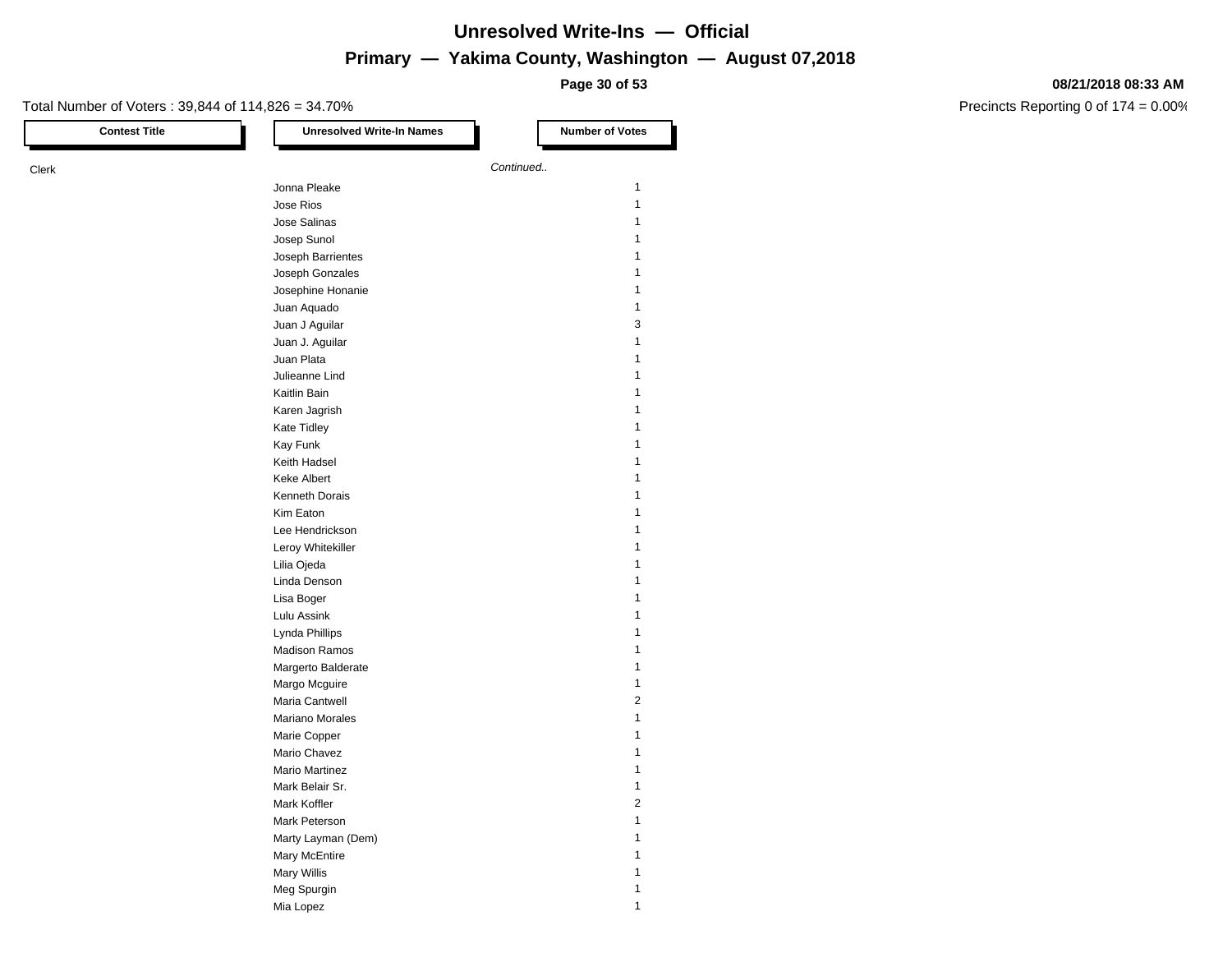**Page 31 of 53**

#### **08/21/2018 08:33 AM**

| <b>Contest Title</b> | <b>Unresolved Write-In Names</b> | <b>Number of Votes</b> |
|----------------------|----------------------------------|------------------------|
|                      |                                  | Continued              |
|                      | Michael Caulfield                | 1                      |
|                      | <b>MIchael Rintoul</b>           | 1                      |
|                      | Michael W Condardo               | 1                      |
|                      |                                  |                        |
|                      | Michele Pecheos                  |                        |
|                      | Michelle Hernandez               |                        |
|                      | Mike Gobel                       |                        |
|                      | Mike Seesley                     | 1                      |
|                      | Mohamma Said                     | 1                      |
|                      | Nick Finley                      |                        |
|                      | Noah Ramirez                     |                        |
|                      | Noan Ramizez                     |                        |
|                      | Norma Hernandez                  | 1                      |
|                      | Not a valid vote                 | 246                    |
|                      | Patricia Acevado                 | 1                      |
|                      | Patrick Keefe                    | 1                      |
|                      | Paul Glerski III                 |                        |
|                      | Pedro Meza                       | 1                      |
|                      | Peggy Case                       |                        |
|                      | Petra Esqueda                    |                        |
|                      | Rachel Chavez                    | 1                      |
|                      | Raechel Chandler                 | 1                      |
|                      | Ranae York                       |                        |
|                      | Reuban Alvarado                  |                        |
|                      | Ricardo Garcia                   |                        |
|                      | Ricardo Melendrez Jr.            |                        |
|                      | Ricarod Cabrera                  | 1                      |
|                      | <b>Rick Foss</b>                 | 1                      |
|                      | Rita Galando                     |                        |
|                      | Rob Faulk                        |                        |
|                      | Rocky Acosta                     | 1                      |
|                      | Rosita Garcia                    |                        |
|                      | Ryan Fleming                     |                        |
|                      | Salvador Arellanes Jr            |                        |
|                      | Sam Brown                        |                        |
|                      | Sam Cook                         |                        |
|                      | Sam Johnson                      | 1                      |
|                      | Samuel Reyna                     | $\mathbf{1}$           |
|                      | Sandy Schneder                   | 1                      |
|                      | Sara Becca Martin                | 1                      |
|                      | Sarah Matheny                    | $\mathbf 2$            |
|                      | Sean Deering                     | 1                      |
|                      | Sharron Harris                   | 1                      |
|                      | Sheila Rank                      | $\mathbf{1}$           |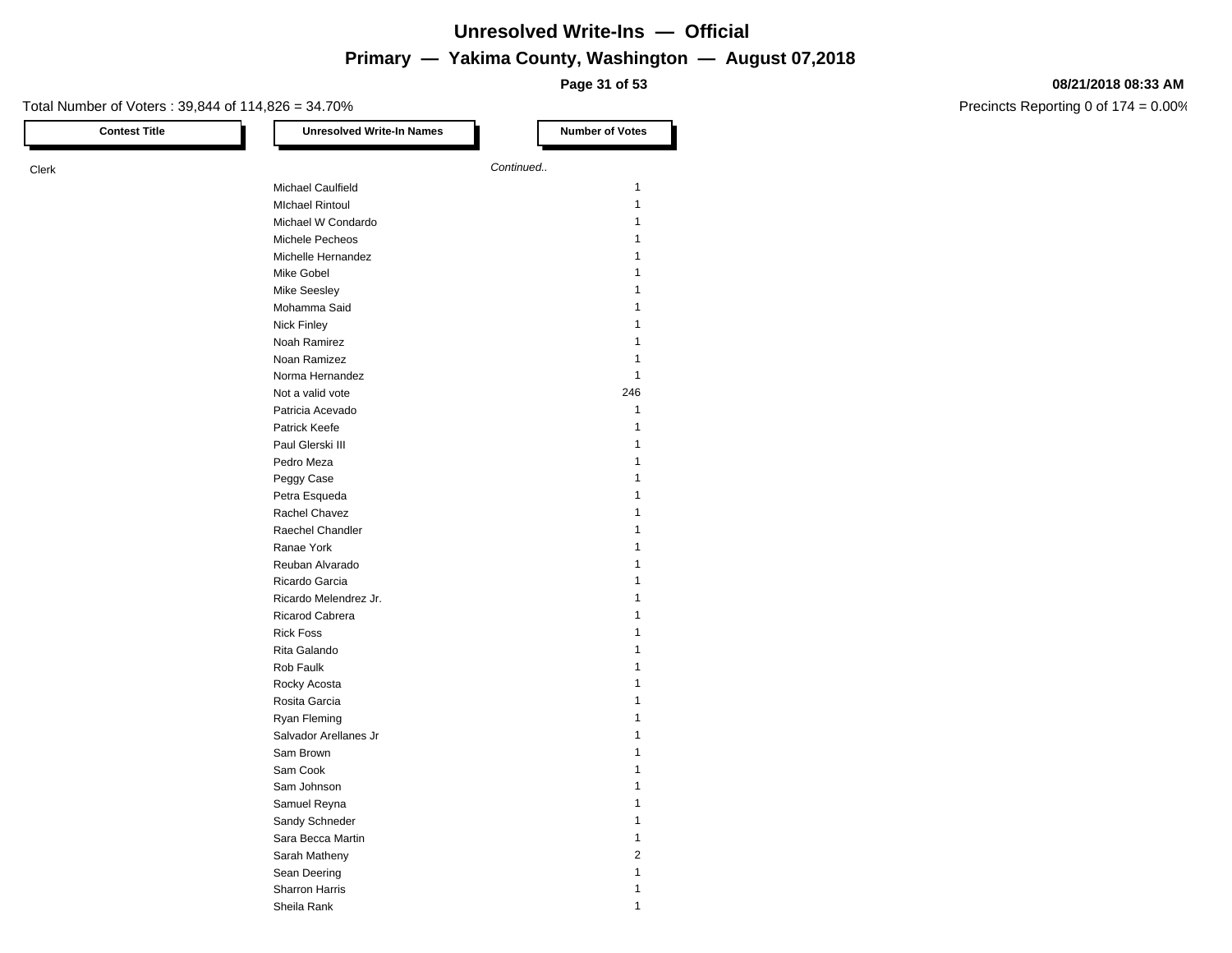**Page 32 of 53**

#### **08/21/2018 08:33 AM**

| <b>Contest Title</b> | <b>Unresolved Write-In Names</b>                    | <b>Number of Votes</b> |
|----------------------|-----------------------------------------------------|------------------------|
| Clerk                |                                                     | Continued              |
|                      | Shelli R. Wilburn                                   | $\mathbf{1}$           |
|                      | Sheri Sparacino                                     | 1                      |
|                      | Sonia Velez                                         | 1                      |
|                      | Starla Gable                                        | 1                      |
|                      | Starle Gable                                        | 1                      |
|                      | <b>Steve Baker</b>                                  | 1                      |
|                      | Steve Hoffman                                       |                        |
|                      | <b>Steve Rogers</b>                                 |                        |
|                      | Sue Williams                                        |                        |
|                      | <b>Summer Derrey</b>                                |                        |
|                      | <b>Susan Barrett</b>                                |                        |
|                      | Susan Palmer                                        | 1                      |
|                      | Susan Soto Palmer                                   | 1                      |
|                      | Tanya Knickerbocker                                 | 1                      |
|                      | Teresa Escamilla                                    |                        |
|                      | <b>Theodore Hancock</b>                             |                        |
|                      | Thomas C Warren                                     | 1                      |
|                      | Thomas Waywell                                      |                        |
|                      | <b>Tom Gaulke</b>                                   | 1                      |
|                      | Tom Martian                                         | 1                      |
|                      | <b>Tonia Ramirez</b>                                | 2                      |
|                      | Tony Gusman                                         | 1                      |
|                      | Uisce Alviso                                        | 1                      |
|                      | Valerie Knott                                       | 2                      |
|                      | Veronica Castaneda                                  | 1                      |
|                      | Vicky Dye                                           |                        |
|                      | Virginia Kohl                                       |                        |
|                      | Virginia Smith                                      |                        |
|                      | <b>Wiley Mills</b>                                  | 1                      |
|                      | <b>William Batson</b>                               | 1                      |
|                      | William Sziebert                                    | 1                      |
|                      | Woody Chimick                                       | 1                      |
|                      | Total Unresolved Write-In Names for Contest:<br>204 |                        |
|                      | Total number of votes:                              | 463                    |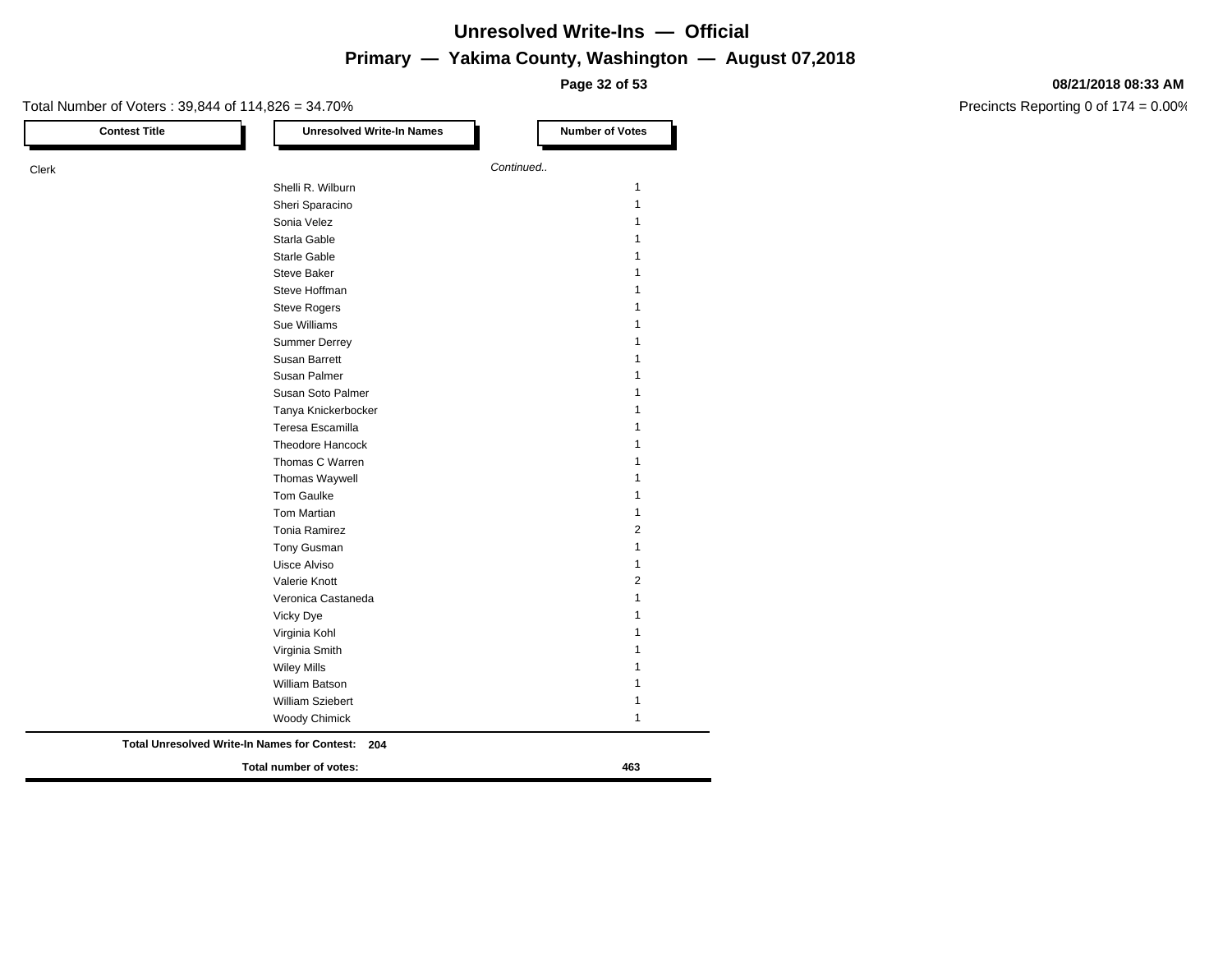**Page 33 of 53**

#### Total Number of Voters : 39,844 of 114,826 = 34.70%

Coroner

**Contest Title Number of Votes Number of Votes** Aaron Fowler 1 and 1 and 1 and 1 and 1 and 1 and 1 and 1 and 1 and 1 and 1 and 1 and 1 and 1 and 1 and 1 and 1 Alex Emerson 1 Alexandria Ocasio - Cortez 1 Amanda Quast 1 Amanda Ryder 1986 and 1987 and 1988 and 1988 and 1988 and 1988 and 1988 and 1988 and 1988 and 1988 and 1988 and 1988 and 1988 and 1988 and 1988 and 1988 and 1988 and 1988 and 1988 and 1988 and 1988 and 1988 and 1988 and 19 Anna Hoselton 1986 and 1987 and 1988 and 1988 and 1988 and 1988 and 1988 and 1988 and 1988 and 1988 and 1988 and 1988 and 1988 and 1988 and 1988 and 1988 and 1988 and 1988 and 1988 and 1988 and 1988 and 1988 and 1988 and 1 Anne Teernk 1 Anne Tweedin 2008 and 2009 and 2009 and 2009 and 2009 and 2009 and 2009 and 2009 and 2009 and 2009 and 2009 and 2009 and 2009 and 2009 and 2009 and 2009 and 2009 and 2009 and 2009 and 2009 and 2009 and 2009 and 2009 and 20 Aracely Magana 2 Bengie Aguilar 1986 and 1987 and 1988 and 1988 and 1988 and 1988 and 1988 and 1988 and 1988 and 1988 and 1988 and 1988 and 1988 and 1988 and 1988 and 1988 and 1988 and 1988 and 1988 and 1988 and 1988 and 1988 and 1988 and Bernal Boca 1 and 1 and 1 and 1 and 1 and 1 and 1 and 1 and 1 and 1 and 1 and 1 and 1 and 1 and 1 and 1 and 1 and 1 and 1 and 1 and 1 and 1 and 1 and 1 and 1 and 1 and 1 and 1 and 1 and 1 and 1 and 1 and 1 and 1 and 1 and Bernie Sanders 1986 and 1987 and 1988 and 1988 and 1988 and 1988 and 1988 and 1988 and 1988 and 1988 and 1988 and 1988 and 1988 and 1988 and 1988 and 1988 and 1988 and 1988 and 1988 and 1988 and 1988 and 1988 and 1988 and Brady Linden 1 and 1 and 1 and 1 and 1 and 1 and 1 and 1 and 1 and 1 and 1 and 1 and 1 and 1 and 1 and 1 and 1 Brandon Perry 1 Brian Briskey 1988 and the state of the state of the state of the state of the state of the state of the state of the state of the state of the state of the state of the state of the state of the state of the state of the Bruce Whitmore 2008 and 2008 and 2008 and 2008 and 2008 and 2008 and 2008 and 2008 and 2008 and 2008 and 2008 and 2008 and 2008 and 2008 and 2008 and 2008 and 2008 and 2008 and 2008 and 2008 and 2008 and 2008 and 2008 and Charles Chaplin 1 Charles Ross 1 Cheyne Lamebull **1** Cheyne Lamebush 1 Dale Murney 1996 and the United States of the United States 1997 and 1997 and 1997 and 1997 and 1997 and 1997 and 1997 and 1997 and 1997 and 1997 and 1997 and 1997 and 1997 and 1997 and 1997 and 1997 and 1997 and 1997 and Dan Doornink 1 Danielle Surkatty 1 Dave Mastain 2008 and 2009 and 2009 and 2009 and 2009 and 2009 and 2009 and 2009 and 2009 and 2009 and 2009 and 2009 and 2009 and 2009 and 2009 and 2009 and 2009 and 2009 and 2009 and 2009 and 2009 and 2009 and 2009 and 20 Dave Smith 1 David Lester 1 David McCallum 1 David Metheny 1 Dawn Mason 2012 12:00:00 12:00:00 12:00:00 12:00:00 12:00:00 12:00:00 12:00:00 12:00:00 12:00:00 12:00:00 12:00:00 12:00:00 12:00:00 12:00:00 12:00:00 12:00:00 12:00:00 12:00:00 12:00:00 12:00:00 12:00:00 12:00:00 12:00:00 Deborah Evans 1 Dennis Gaskill **1** and 1 and 1 and 1 and 1 and 1 and 1 and 1 and 1 and 1 and 1 and 1 and 1 and 1 and 1 and 1 and 1 and 1 and 1 and 1 and 1 and 1 and 1 and 1 and 1 and 1 and 1 and 1 and 1 and 1 and 1 and 1 and 1 and 1 and 1 Dinah Lance 1 Doug Fassler 1 and 1 and 1 and 1 and 1 and 1 and 1 and 1 and 1 and 1 and 1 and 1 and 1 and 1 and 1 and 1 and 1 Doug W Scott 2008 12 and 2008 12 and 2008 12 and 2008 12 and 2008 12 and 2008 12 and 2008 12 and 2008 12 and 20 Ed Stone King 1999 and 1999 and 1999 and 1999 and 1999 and 1999 and 1999 and 1999 and 1999 and 1999 and 1999 and 1999 and 1999 and 1999 and 1999 and 1999 and 1999 and 1999 and 1999 and 1999 and 1999 and 1999 and 1999 and 1 Emily Appert 1 Erin Smith 1 Ethyl McCombs 1 Eugene Debs 1 and 1 and 1 and 1 and 1 and 1 and 1 and 1 and 1 and 1 and 1 and 1 and 1 and 1 and 1 and 1 and 1 and 1 and 1 and 1 and 1 and 1 and 1 and 1 and 1 and 1 and 1 and 1 and 1 and 1 and 1 and 1 and 1 and 1 and 1 and

> Eunsil Kim 1 Felipe Lemus 1 Francisco Silva 11 Frank Caballero 11 and 12 and 12 and 12 and 12 and 12 and 12 and 12 and 12 and 12 and 12 and 12 and 12 and 12 and 12 and 12 and 12 and 12 and 12 and 12 and 12 and 12 and 12 and 12 and 12 and 12 and 12 and 12 and 12 and 12

#### **08/21/2018 08:33 AM**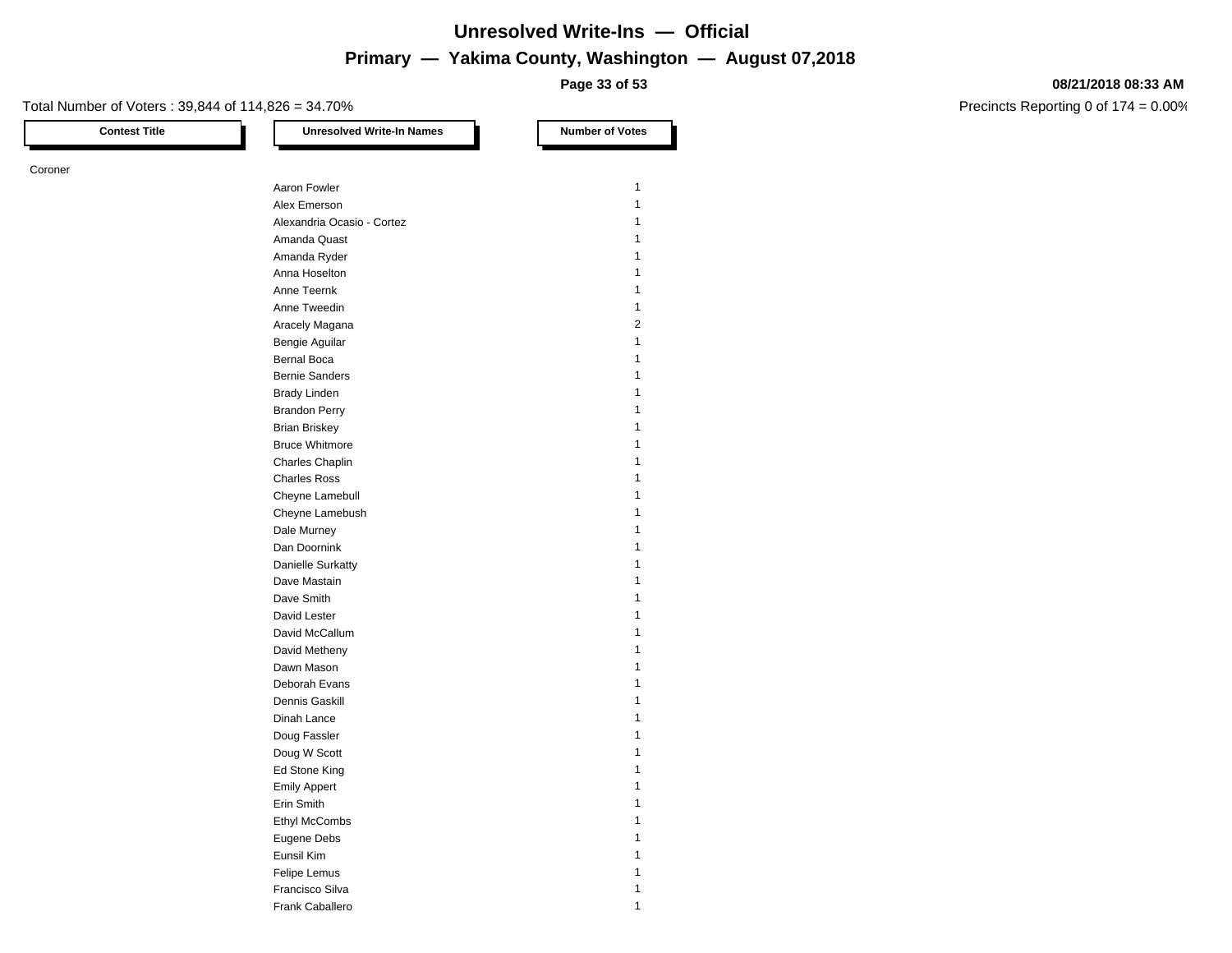**Page 34 of 53**

#### **08/21/2018 08:33 AM**

| <b>Contest Title</b> | <b>Unresolved Write-In Names</b> | <b>Number of Votes</b>  |
|----------------------|----------------------------------|-------------------------|
| Coroner              |                                  | Continued               |
|                      | Frank R. Summers                 | 1                       |
|                      | Gene Wilson                      | $\mathbf{1}$            |
|                      | George H. Kalberer               | 1                       |
|                      | George Hotchko                   | 1                       |
|                      | Geraldo Minrs De Oca             | 1                       |
|                      | Good Space Guy                   | 2                       |
|                      | Grace Mcguire                    | 1                       |
|                      | Hamila Ledar                     | 1                       |
|                      |                                  | 1                       |
|                      | Hank Pym                         |                         |
|                      | Ignatius Foley                   | 1                       |
|                      | Jacob Bilsky                     |                         |
|                      | Jacob Mejia                      | 1                       |
|                      | Jaime Lannister                  | 1                       |
|                      | Janelle Riddle                   | 1                       |
|                      | Janseh Onfray                    | 1                       |
|                      | Jason I Fairchild                | 2                       |
|                      | Jay Enslee (D)                   | 1                       |
|                      | Jeff Reynolds                    | 1                       |
|                      | Jeffrey Reynolds                 | 1                       |
|                      | Jeremie Dufault                  | 1                       |
|                      | Jerome Brooks                    | 1                       |
|                      | Jessica Mack                     | 1                       |
|                      | Joe Fritts                       |                         |
|                      | Joey Gibson                      | 1                       |
|                      | John Adams                       | 1                       |
|                      | John M Zumwalt                   | 1                       |
|                      | John Snow                        | 1                       |
|                      | John Zumwalt                     | 1                       |
|                      | Jon Butler                       |                         |
|                      | Jorge Vargas                     | 1                       |
|                      | Joseph Barriantes                | 1                       |
|                      | Joseph Barrientes                | 1                       |
|                      | Joseph Gonzales                  | 1                       |
|                      | Josie Barajas                    | 1                       |
|                      | Judeth Brisk                     |                         |
|                      |                                  | 1                       |
|                      | <b>Judy Harrey</b>               |                         |
|                      | Kathy Riddell                    | $\mathbf{1}$            |
|                      | Kay Funk                         | $\overline{\mathbf{c}}$ |
|                      | Keith Brown                      | $\mathbf{1}$            |
|                      | Kent Vye                         | 1                       |
|                      | Larry Salazar                    | 1                       |
|                      | Leroy Whitekiller                | $\mathbf{1}$            |
|                      | Leslie McLemore                  | $\overline{c}$          |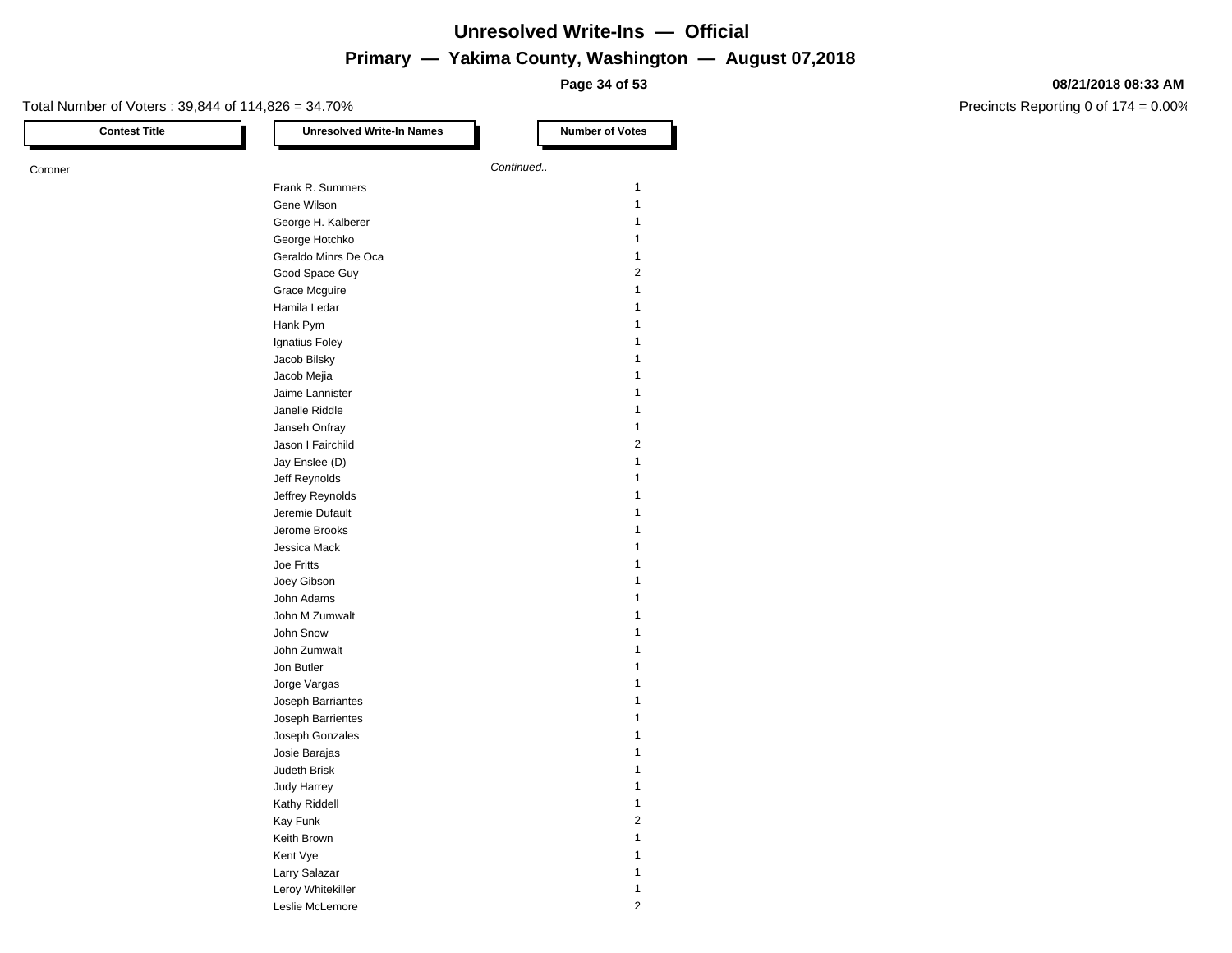**Page 35 of 53**

#### **08/21/2018 08:33 AM**

| <b>Contest Title</b> | <b>Unresolved Write-In Names</b> | <b>Number of Votes</b> |
|----------------------|----------------------------------|------------------------|
| Coroner              |                                  | Continued              |
|                      | Lilia Ojeda                      | 1                      |
|                      | Lillian V. Hungerlord            | $\mathbf{1}$           |
|                      | Linda Hall                       | 1                      |
|                      | Lisa Boger                       | 1                      |
|                      | Lisa Fresco                      | 1                      |
|                      | Liz Hallock                      | 1                      |
|                      | Lulu Assink                      | 1                      |
|                      | <b>Mariano Morales</b>           | 1                      |
|                      | Mario Chavez                     | 1                      |
|                      | <b>Mario Martinez</b>            | 1                      |
|                      | Mark Joy                         | 1                      |
|                      | <b>Marshall Slight</b>           | 5                      |
|                      | Marty Layman (Dem)               | 1                      |
|                      | Maura Isles                      | 1                      |
|                      |                                  | 1                      |
|                      | Meg Ryals<br>Michael Allen       | 1                      |
|                      | <b>MIchael Rintoul</b>           | 1                      |
|                      |                                  | 1                      |
|                      | Michael W Condardo               |                        |
|                      | Michele Pecheos                  | 1<br>1                 |
|                      | Mohammad Said                    |                        |
|                      | Murgarita Fonsecu                | 1                      |
|                      | <b>Nick Finley</b>               | 1                      |
|                      | Nicole W Smith                   |                        |
|                      | Nizal Tawnig Qabback             | 1                      |
|                      | Noah Ramirez                     | 1                      |
|                      | Not a valid vote                 | 215                    |
|                      | Oswald Fonseca                   | 1                      |
|                      | Pat Shanley                      | 1                      |
|                      | <b>Patrick Milton</b>            | 2                      |
|                      | Raguel Acosta                    | $\mathbf{1}$           |
|                      | Rebekah Hede                     | 1                      |
|                      | Ricardo Garcia                   | 1                      |
|                      | Ricardo Melendrez Jr.            | 1                      |
|                      | <b>Rich Hurtz</b>                | 1                      |
|                      | <b>Ricky Brown</b>               |                        |
|                      | Rob Faulk                        | 1                      |
|                      | Rochelle Dunmore                 | 1                      |
|                      | Rocky Acosta                     | 1                      |
|                      | Rodrigo Espinoza                 | 1                      |
|                      | Ronald Conturier                 | 1                      |
|                      | Ruth Adams                       | 1                      |
|                      | Ryan Fleming                     | $\mathbf{1}$           |
|                      | Sabre Dawg                       | $\mathbf{1}$           |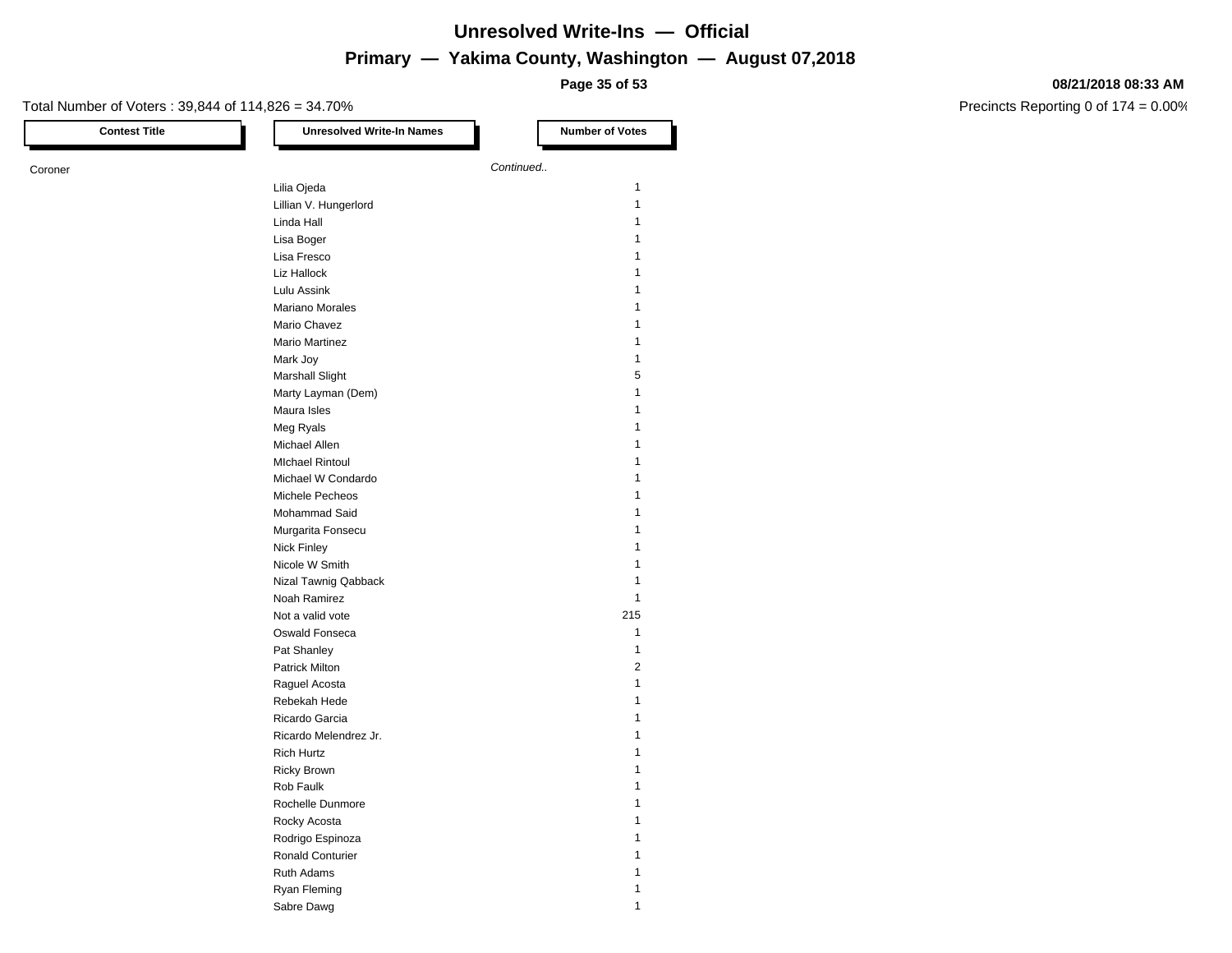**Page 36 of 53**

### Total Number of Voters : 39,844 of 114,826 = 34.70% **Contest Title Number of Votes Number of Votes** Coroner *Continued..* Sally Yates 1999 and the state of the state of the state of the state of the state of the state of the state of the state of the state of the state of the state of the state of the state of the state of the state of the st Salvador Arellanes Jr 1 Sam Cook 1 Sam Johnson 1 and 1 and 1 and 1 and 1 and 1 and 1 and 1 and 1 and 1 and 1 and 1 and 1 and 1 and 1 and 1 and 1 and 1 and 1 and 1 and 1 and 1 and 1 and 1 and 1 and 1 and 1 and 1 and 1 and 1 and 1 and 1 and 1 and 1 and 1 and Sam Wright 1 and 1 and 1 and 1 and 1 and 1 and 1 and 1 and 1 and 1 and 1 and 1 and 1 and 1 and 1 and 1 and 1 and 1 and 1 and 1 and 1 and 1 and 1 and 1 and 1 and 1 and 1 and 1 and 1 and 1 and 1 and 1 and 1 and 1 and 1 and 1 Samuel W. Johnson 1 Sean Deering 1 and 1 and 1 and 1 and 1 and 1 and 1 and 1 and 1 and 1 and 1 and 1 and 1 and 1 and 1 and 1 and 1 Sheri Sparacino 11 Sid Haig 1 and 1 and 1 and 1 and 1 and 1 and 1 and 1 and 1 and 1 and 1 and 1 and 1 and 1 and 1 and 1 and 1 and 1 Steve Baker 1 Steve Hoffman 1 Steve Rogers 1 Susan Highee Dem 1 Tanne L Ford 1 Theodore Hancock 1 Thomas Waywell **1** Tom Gaulke 1 and 1 and 1 and 1 and 1 and 1 and 1 and 1 and 1 and 1 and 1 and 1 and 1 and 1 and 1 and 1 and 1 and 1 and 1 and 1 and 1 and 1 and 1 and 1 and 1 and 1 and 1 and 1 and 1 and 1 and 1 and 1 and 1 and 1 and 1 and 1 Tom Martian 1 Tom McLean 2012 12:00:00 12:00:00 12:00:00 12:00:00 12:00:00 12:00:00 12:00:00 12:00:00 12:00:00 12:00:00 12:00:00 12:00:00 12:00:00 12:00:00 12:00:00 12:00:00 12:00:00 12:00:00 12:00:00 12:00:00 12:00:00 12:00:00 12:00:00 Tor Amundson 1 Travis Watkins 1 Trinidad Reyna 1 Woody Chimick 1 **Total number of votes: 376 Total Unresolved Write-In Names for Contest: 152**

#### **08/21/2018 08:33 AM**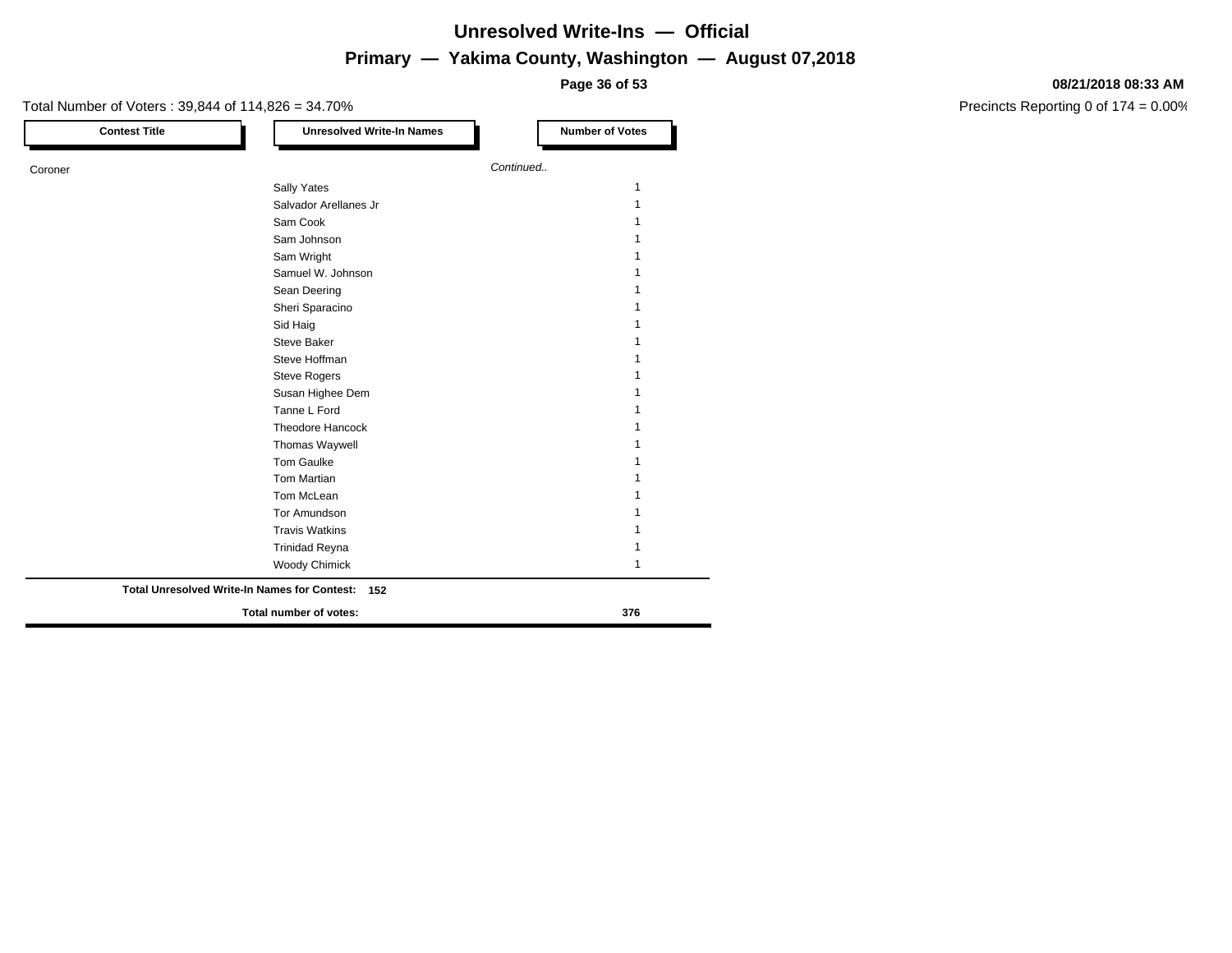**Page 37 of 53**

#### **08/21/2018 08:33 AM**

Precincts Reporting 0 of 174 = 0.00%

Total Number of Voters : 39,844 of 114,826 = 34.70%

Prosecuting Attorney

**Contest Title Let under the Unresolved Write-In Names Number of Votes** Aaron Buchanan 11 and 12 and 12 and 12 and 12 and 12 and 12 and 12 and 12 and 12 and 12 and 12 and 12 and 12 and 12 and 12 and 12 and 12 and 12 and 12 and 12 and 12 and 12 and 12 and 12 and 12 and 12 and 12 and 12 and 12 a Aaron Case 4 Aaron Fowler 1 Aegon Targarion 1 Ahren Clark 1 Alec Derrey 1 Alexander Hancock 1 Alexandria Ocasio - Cortez 1 Alice Cooper 1 Alondra Diaz 2 Amber Andrews 1 Amy Gallardo 11 and 12 and 12 and 12 and 12 and 12 and 12 and 12 and 12 and 12 and 12 and 12 and 12 and 12 and 12 and 12 and 12 and 12 and 12 and 12 and 12 and 12 and 12 and 12 and 12 and 12 and 12 and 12 and 12 and 12 and Andrea Bongaars 1988 and 1989 and 1989 and 1989 and 1989 and 1989 and 1989 and 1989 and 1989 and 1989 and 1989  $\pm 1$ Andrew White 1999 and 1999 and 1999 and 1999 and 1999 and 1999 and 1999 and 1999 and 1999 and 1999 and 1999 and 1999 and 1999 and 1999 and 1999 and 1999 and 1999 and 1999 and 1999 and 1999 and 1999 and 1999 and 1999 and 19 Angela Valdez - Power 1 Antonio Reyna 2 Aracely Magana 2 Archie Bunker 1986 and 1987 and 1988 and 1988 and 1988 and 1988 and 1988 and 1988 and 1988 and 1988 and 1988 and 1988 and 1988 and 1988 and 1988 and 1988 and 1988 and 1988 and 1988 and 1988 and 1988 and 1988 and 1988 and 1 Arthur Curvey **1** Aryn M Masters 1 Aryn Marie Masters 1 Aryn Masters 1 Atticus Finch 1 Barry Woodard 2008 12 and 2008 12 and 2008 12 and 2008 12 and 2008 12 and 2008 12 and 2008 12 and 2008 12 and 2008 12 and 2008 12 and 2008 12 and 2008 12 and 2008 12 and 2008 12 and 2008 12 and 2008 12 and 2008 12 and 2008 Bernal Boca 1 and 1 and 1 and 1 and 1 and 1 and 1 and 1 and 1 and 1 and 1 and 1 and 1 and 1 and 1 and 1 and 1 and 1 and 1 and 1 and 1 and 1 and 1 and 1 and 1 and 1 and 1 and 1 and 1 and 1 and 1 and 1 and 1 and 1 and 1 and Bernie Sanders 1986 and 1987 and 1988 and 1988 and 1988 and 1988 and 1988 and 1988 and 1988 and 1988 and 1988 and 1988 and 1988 and 1988 and 1988 and 1988 and 1988 and 1988 and 1988 and 1988 and 1988 and 1988 and 1988 and Blaine Tamaki 4 Blaine Tomaki 1 Bob Weir **1** and 1 and 1 and 1 and 1 and 1 and 1 and 1 and 1 and 1 and 1 and 1 and 1 and 1 and 1 and 1 and 1 and 1 and 1 and 1 and 1 and 1 and 1 and 1 and 1 and 1 and 1 and 1 and 1 and 1 and 1 and 1 and 1 and 1 and 1 and 1 Brad Chase 2 Brad Sinsel 2020 12:00:00 12:00:00 12:00:00 12:00:00 12:00:00 12:00:00 12:00:00 12:00:00 12:00:00 12:00:00 12:00:00 12:00:00 12:00:00 12:00:00 12:00:00 12:00:00 12:00:00 12:00:00 12:00:00 12:00:00 12:00:00 12:00:00 12:00:0 Brady Linden 1 and 1 and 1 and 1 and 1 and 1 and 1 and 1 and 1 and 1 and 1 and 1 and 1 and 1 and 1 and 1 and 1 Brandon Allen 1986 and 1987 and 1988 and 1988 and 1988 and 1988 and 1988 and 1988 and 1988 and 1988 and 1988 and 1988 and 1988 and 1988 and 1988 and 1988 and 1988 and 1988 and 1988 and 1988 and 1988 and 1988 and 1988 and 1 Brandon Perry 1 Caleb R Johnson 1 Carter Hall 1 Cecil Wolff 1 Cheryl Clark 1 Chris Brown 1 Chris Patten 1 and 1 and 1 and 1 and 1 and 1 and 1 and 1 and 1 and 1 and 1 and 1 and 1 and 1 and 1 and 1 and 1 **Chris Tait** 1 **Chris Tait** 1 **1** Chris Tate 1 and 1 and 1 and 1 and 1 and 1 and 1 and 1 and 1 and 1 and 1 and 1 and 1 and 1 and 1 and 1 and 1 and 1 and 1 and 1 and 1 and 1 and 1 and 1 and 1 and 1 and 1 and 1 and 1 and 1 and 1 and 1 and 1 and 1 and 1 and 1

Christine Dimas 2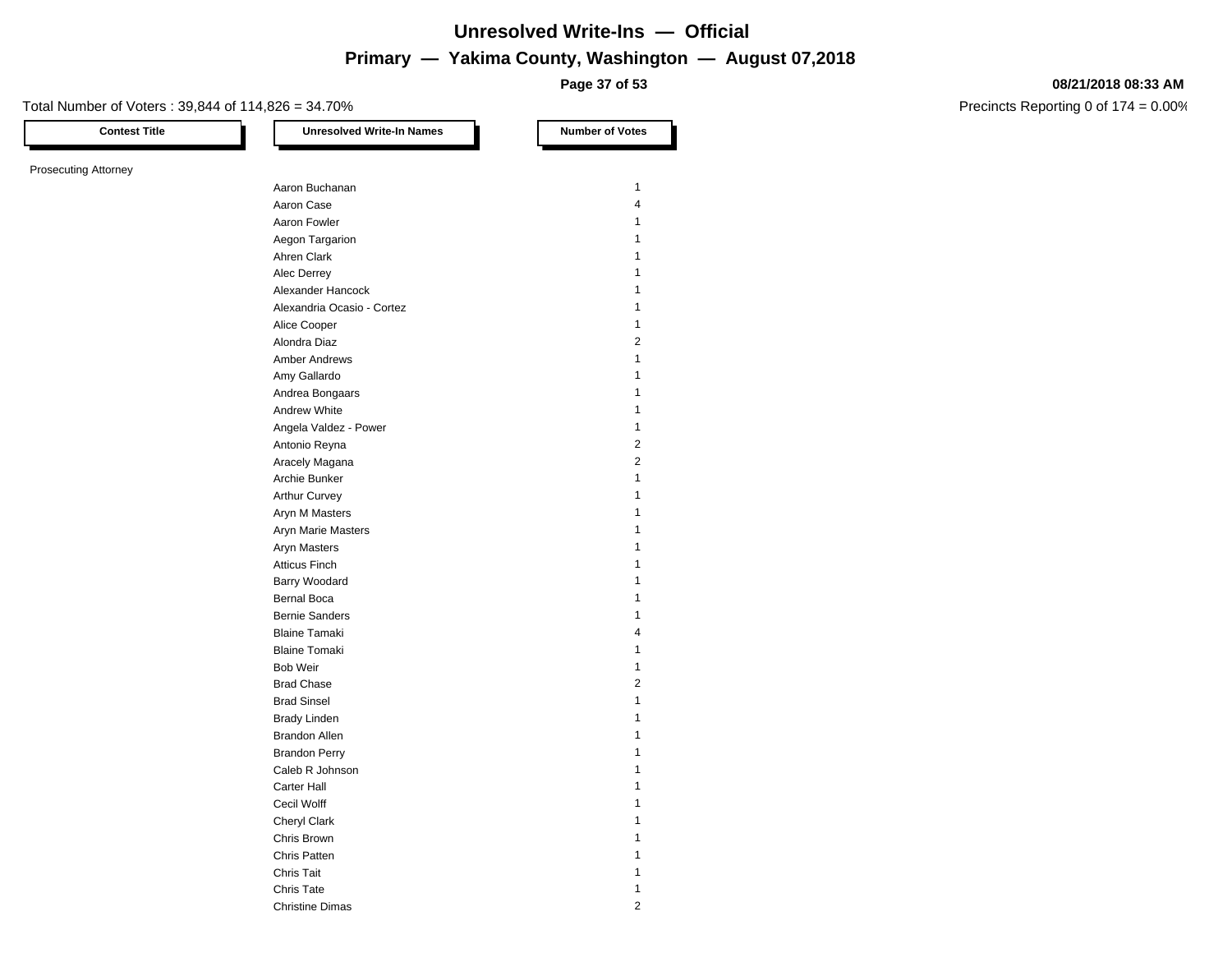**Page 38 of 53**

#### **08/21/2018 08:33 AM**

| <b>Contest Title</b>        | <b>Unresolved Write-In Names</b> | <b>Number of Votes</b> |
|-----------------------------|----------------------------------|------------------------|
| <b>Prosecuting Attorney</b> |                                  | Continued              |
|                             | <b>Christy Brock</b>             | 1                      |
|                             |                                  | 1                      |
|                             | Clay Johnson                     |                        |
|                             | Clint R Tannehill                | 1                      |
|                             | Connor B Swan                    | 1                      |
|                             | Connor Swan                      | 1                      |
|                             | Cory Brandt                      | 1                      |
|                             | Craig Rutherford                 | 1                      |
|                             | Craig Smith                      | 1                      |
|                             | Cristobal Silva                  | 1                      |
|                             | Cynthia Martinez                 | 2                      |
|                             | Daenervs Taraneya                | 1                      |
|                             | Dale Coffey                      | 1                      |
|                             | Dan Jones                        | 2                      |
|                             | Dan Lorello                      | 1                      |
|                             | Dan Smith                        | 1                      |
|                             | Dan Williams                     | 2                      |
|                             | Dani Van Zimmerman               | 1                      |
|                             |                                  | 1                      |
|                             | Daniel Alaniz                    |                        |
|                             | Daniel D. Clark                  | 1                      |
|                             | Daniel Dean Clark                | 1                      |
|                             | Daniel E Clark                   | 1                      |
|                             | Daniel E. Clark                  | 1                      |
|                             | Danielle Surkatty                | 1                      |
|                             | Daryl Smart                      | 1                      |
|                             | Dave Strider                     | 1                      |
|                             | David Farias                     | 1                      |
|                             | David Morales                    | 2                      |
|                             | David W. Beckley                 | 1                      |
|                             | Deborah Evans                    | 1                      |
|                             | Derik Robson                     | 1                      |
|                             | Doug W Scott                     | 1                      |
|                             | Elmer Ward                       | 2                      |
|                             | Eugene Debs                      | 1                      |
|                             |                                  |                        |
|                             | Eugene Jack                      | 1                      |
|                             | Eunsil Kim                       | 1                      |
|                             | <b>Evaristo Salas</b>            | 2                      |
|                             | Evaristo Salas Jr                | 4                      |
|                             | F X Lambull                      | 1                      |
|                             | F X Lamebull                     | 1                      |
|                             | <b>Fintz Perrotti</b>            | 1                      |
|                             | Flecha Gonzales                  | 1                      |
|                             | Francisco Silva                  | 1                      |
|                             | Frank Caballero                  | 1                      |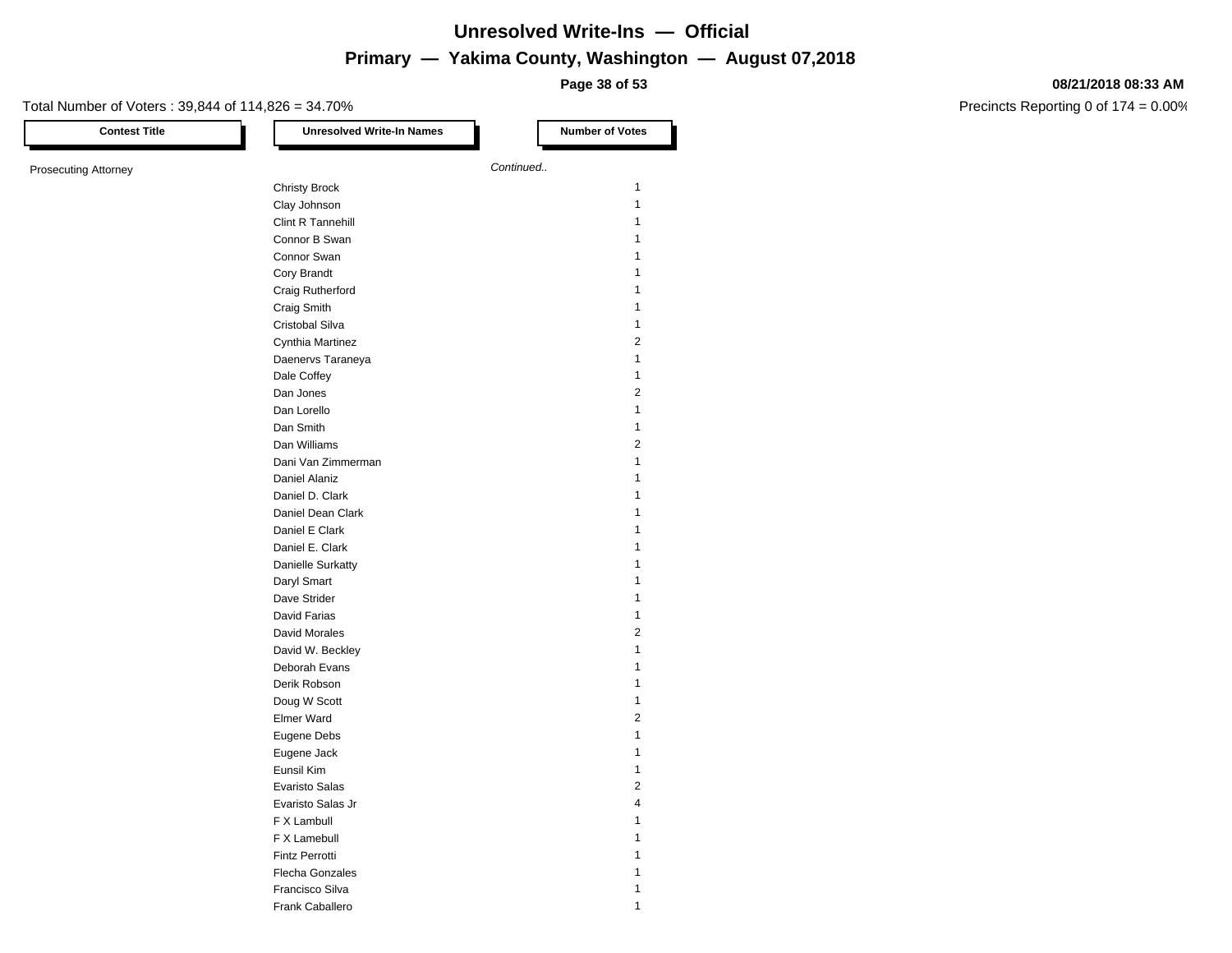**Page 39 of 53**

#### **08/21/2018 08:33 AM**

Precincts Reporting 0 of 174 = 0.00%

| <b>Contest Title</b>        | <b>Unresolved Write-In Names</b> | <b>Number of Votes</b> |
|-----------------------------|----------------------------------|------------------------|
| <b>Prosecuting Attorney</b> |                                  | Continued              |
|                             | Frank Lisa                       | $\mathbf{1}$           |
|                             | Frank R. Summers                 | $\mathbf{1}$           |
|                             | Gabe Esqueda                     | $\mathbf{1}$           |
|                             | <b>Gary Hintze</b>               | 1                      |
|                             | Gary Lofland                     | 1                      |
|                             | Gedgar Camaeo                    | $\mathbf{1}$           |
|                             | George Lust                      | $\mathbf{1}$           |
|                             | Glen Warren                      | $\mathbf{1}$           |
|                             | Glenn Warron                     | $\mathbf{1}$           |
|                             | Good Space Guy                   | 5                      |
|                             | Greg Nelson                      | $\mathbf{1}$           |
|                             | <b>Greg Scott</b>                | 3                      |
|                             | Gregg Dumas                      | $\mathbf{1}$           |
|                             | Herb Monroe                      | $\mathbf{1}$           |
|                             | lan Horn                         | 1                      |
|                             | Ignatius Foley                   | 1                      |
|                             | Irene Schouweiler                | 1                      |
|                             | Ivonne Espinoza                  | 1                      |
|                             | Jack Fiander                     | 1                      |
|                             | Jack R Hawkins                   | 1                      |
|                             | Jacob Bilsky                     | 1                      |
|                             | James Edwards                    | 1                      |
|                             | James Kennedy                    | 1                      |
|                             | Jamie Abhold                     | 1                      |
|                             | Jamil Gill                       | $\mathbf{1}$           |
|                             | Janet Foster Goodwill            | $\mathbf{1}$           |
|                             | Janseh Onfray                    | $\mathbf{1}$           |
|                             | Jared Boswell                    | $\boldsymbol{2}$       |
|                             | Jay Enslee (D)                   | $\mathbf{1}$           |
|                             | Jean Ragland                     | $\mathbf{1}$           |
|                             | <b>Jeff Sessions</b>             | $\mathbf{1}$           |
|                             | Jeff Sullivan                    | $\overline{2}$         |
|                             | Jennifer Walters                 | $\mathbf{1}$           |
|                             | Jeremie Dufault                  | 1                      |
|                             | Jerome Brooks                    | 1                      |
|                             | Jetsen Cheshier                  | $\mathbf{1}$           |
|                             | Jim Bob Cester                   | 1                      |
|                             | Jim Colbert                      | 1                      |
|                             | Jim Dooley                       | 1                      |
|                             | Jim Tree                         | 1                      |
|                             | Joe Fritts                       | 1                      |
|                             | Joe Mora                         | 1                      |

Joe Perez 1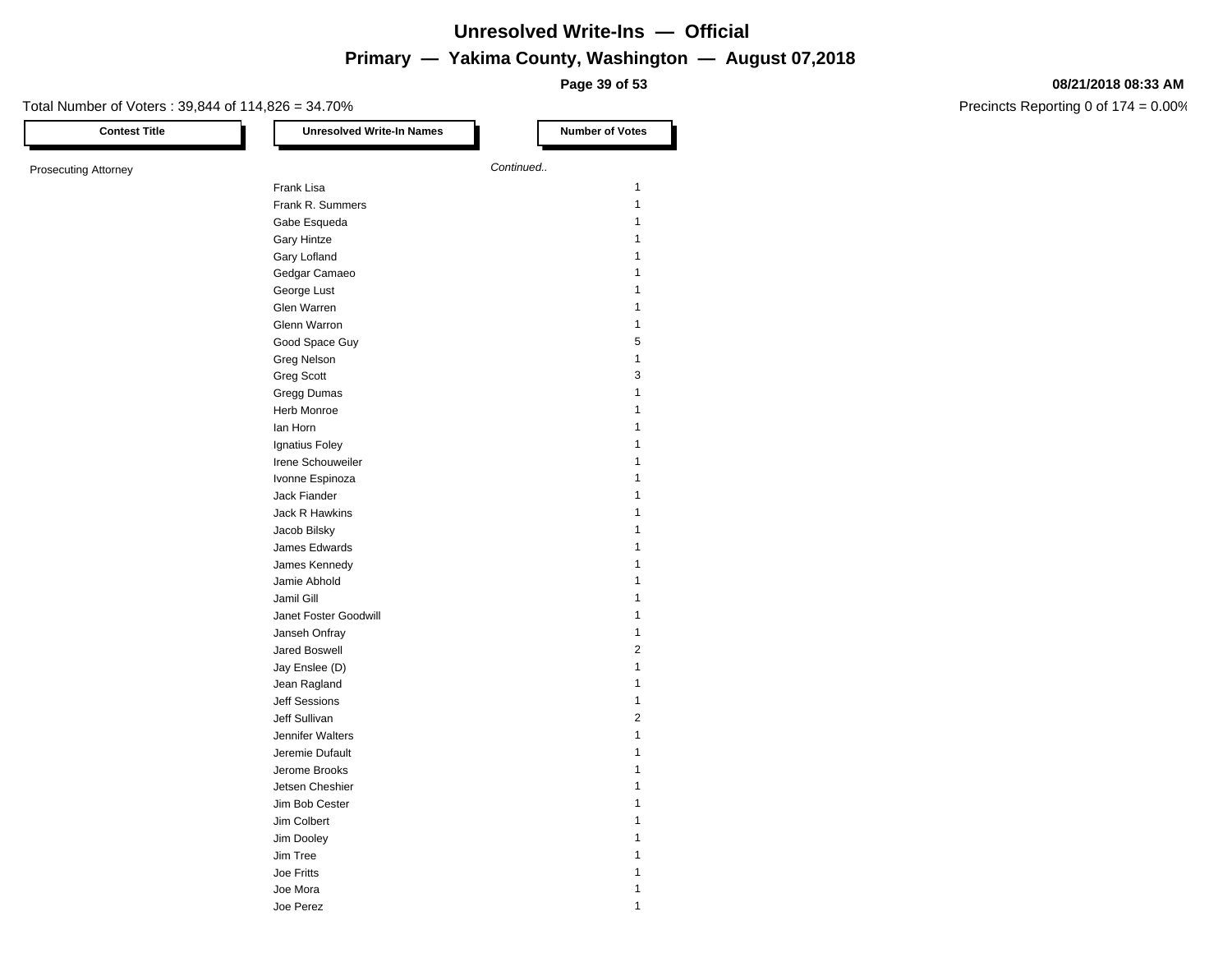**Page 40 of 53**

#### **08/21/2018 08:33 AM**

| <b>Contest Title</b>        | <b>Unresolved Write-In Names</b> | <b>Number of Votes</b> |
|-----------------------------|----------------------------------|------------------------|
| <b>Prosecuting Attorney</b> |                                  | Continued              |
|                             | JoEllen Thomas                   | 1                      |
|                             | John Allen                       | 2                      |
|                             | John Henry                       | 3                      |
|                             | John Maxwell                     | 1                      |
|                             | John Orlinsri                    | 1                      |
|                             |                                  | 1                      |
|                             | John Somebody                    | 1                      |
|                             | Jonathan Hede                    |                        |
|                             | Jose Salinas                     | 1                      |
|                             | Jose Trevino                     | 1                      |
|                             | Joseph Barrientes                | 1                      |
|                             | Joseph Campbell                  | 1                      |
|                             | Juan Orozco                      | 1                      |
|                             | K Hitchcock                      | 1                      |
|                             | Keith Brown                      | 1                      |
|                             | Kerrie Drennen                   | 1                      |
|                             | Kevan Montoya                    | 2                      |
|                             | Kevin Barr                       | 1                      |
|                             | <b>Kip Kendrick</b>              | 1                      |
|                             | Kory Flores                      | 1                      |
|                             | Larry Tracy                      | 1                      |
|                             | Lavette Holman                   | 1                      |
|                             | Leeland Yee                      | 1                      |
|                             | Leroy Whitekiller                | 1                      |
|                             | Lilia Ojeda                      | 1                      |
|                             | Linda Hall                       | 1                      |
|                             | Lisa Boger                       | 1                      |
|                             | Lori Cleveringa                  | 1                      |
|                             | Lulu Assink                      | 1                      |
|                             | Marcia Clark                     | 1                      |
|                             | Maria Cantwell                   | 3                      |
|                             | Maria Chavez                     | 1                      |
|                             | Mariano Morales                  | 3                      |
|                             | Mario Chavez                     | 1                      |
|                             | <b>Mario Martinez</b>            | 1                      |
|                             | Mark Peterson                    | 1                      |
|                             | Marty Layman (Dem)               | 1                      |
|                             | Median Lay                       | $\mathbf{1}$           |
|                             | Meg Spurgin                      | 1                      |
|                             | Micaiah McLemore                 | 1                      |
|                             | Michael Caulfield                |                        |
|                             |                                  | 1                      |
|                             | Michael H. Childs                | 1                      |
|                             | <b>MIchael Rintoul</b>           | 1                      |
|                             | Michele Besso                    | 2                      |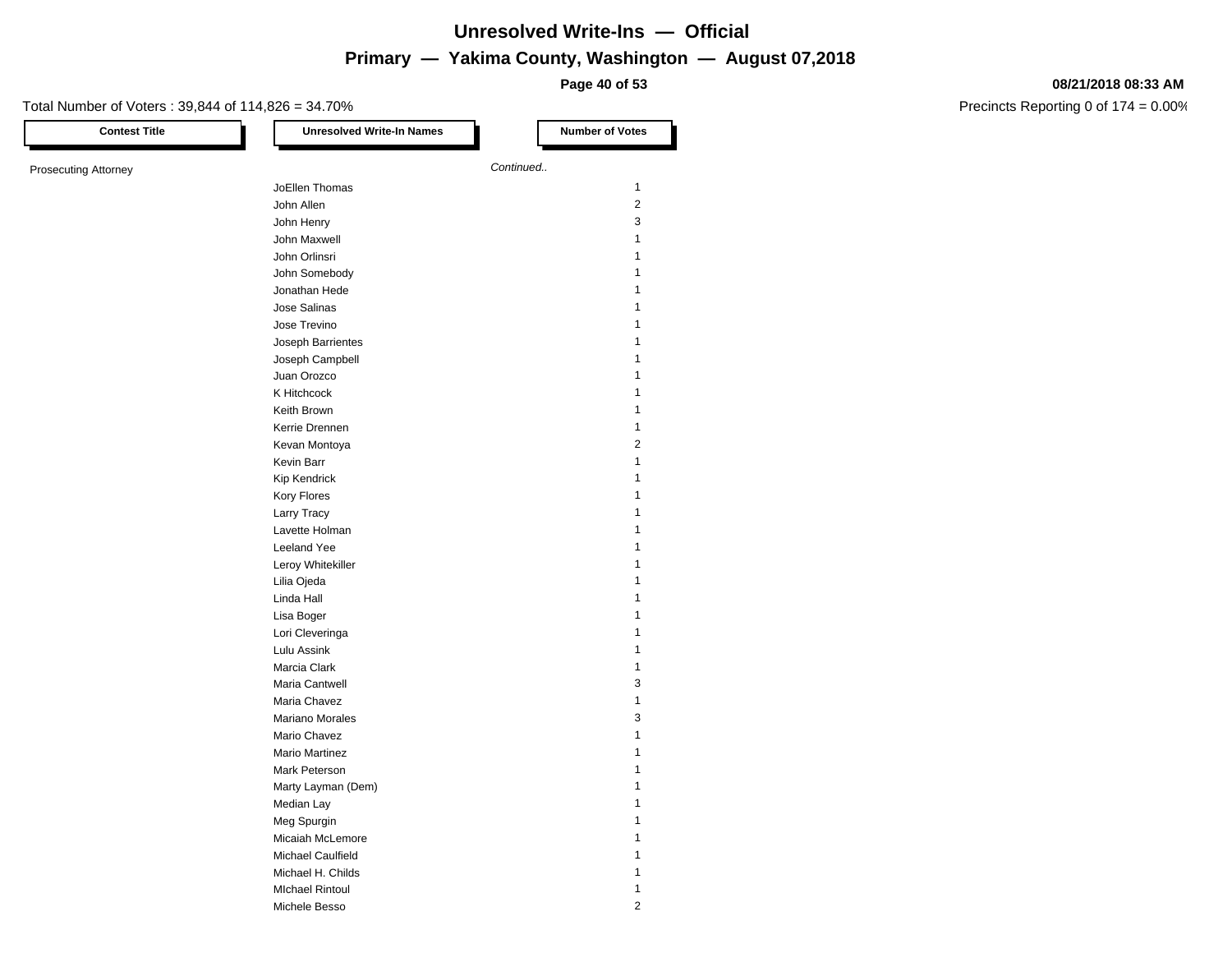**Page 41 of 53**

#### **08/21/2018 08:33 AM**

| <b>Contest Title</b> | <b>Unresolved Write-In Names</b>  | <b>Number of Votes</b>  |
|----------------------|-----------------------------------|-------------------------|
| Prosecuting Attorney |                                   | Continued               |
|                      | Michele Pecheos                   | 1                       |
|                      | Mike Greene                       | 1                       |
|                      | Mitchell Fairchild                | 2                       |
|                      | Morio Moralas                     | 1                       |
|                      |                                   | 1                       |
|                      | Neal Lessenger                    | 1                       |
|                      | Nick Finley                       | 1                       |
|                      | Nicolas B Barrett<br>Noah Ramirez | 1                       |
|                      |                                   |                         |
|                      | Not a valid vote                  | 335                     |
|                      | Pedro Marquez                     | 1                       |
|                      | Percy Q Orwelzy                   | 1                       |
|                      | Quinn Dalan                       | 1                       |
|                      | Quinn Daraw                       | 1                       |
|                      | Quinten Bowman                    | 2                       |
|                      | R. Lee Ermey                      | $\mathbf{1}$            |
|                      | <b>Rachel Cortez</b>              | 1                       |
|                      | <b>Rachel Salmons</b>             |                         |
|                      | Rafael Fonsecu                    | 1                       |
|                      | Randal Leland                     | 1                       |
|                      | Randy Cahn                        | 1                       |
|                      | Randy K. Tobert                   | 1                       |
|                      | Randy Perrault                    | 1                       |
|                      | <b>Reed Pell</b>                  | 2                       |
|                      | Ricardo Hernandez                 | 1                       |
|                      | Ricardo Melendrez Jr.             | 1                       |
|                      | <b>Rich Mathiens</b>              | 1                       |
|                      | <b>Richard Nead</b>               | 1                       |
|                      | Rick Smith Jr.                    | 1                       |
|                      | Rob Faulk                         |                         |
|                      |                                   | 1                       |
|                      | Robert Mueller III                |                         |
|                      | Robert Velikanje                  | 1                       |
|                      | Ryan Fleming                      |                         |
|                      | Salvador Arellanes Jr             | 1                       |
|                      | Sam Chen                          | 10                      |
|                      | Sam Johnson                       | 1                       |
|                      | Sam Wright                        | $\mathbf{1}$            |
|                      | Samuel W. Johnson                 | 1                       |
|                      | Sasha Bentley                     | 1                       |
|                      | Scott Brumback                    | $\overline{\mathbf{c}}$ |
|                      | Sean Deering                      | 1                       |
|                      | Sean Worley                       | 1                       |
|                      | Sharon Jones Hayston              | 1                       |
|                      | Sheldon J. Pankton                | 1                       |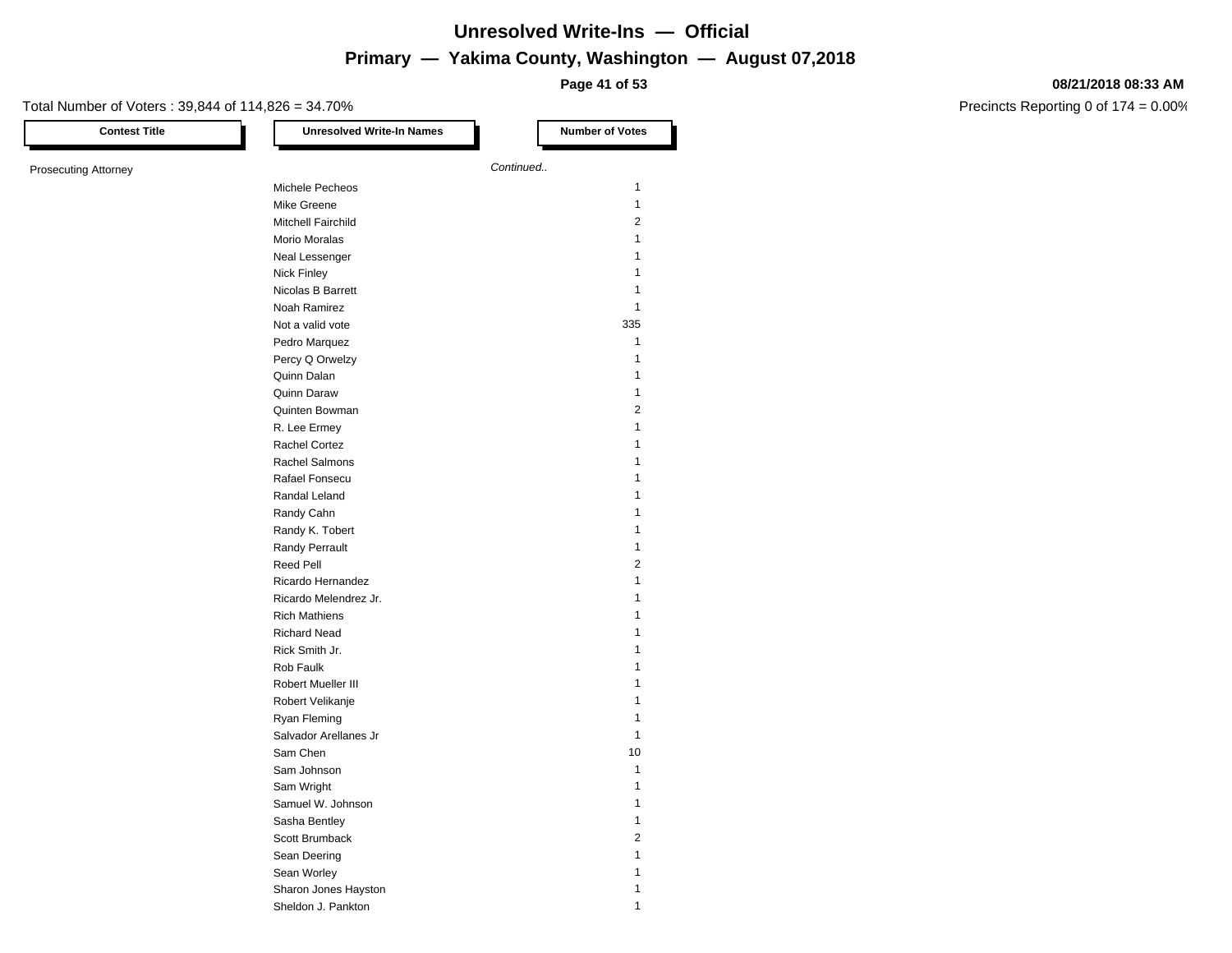**Page 42 of 53**

#### **08/21/2018 08:33 AM**

| <b>Contest Title</b>        | <b>Unresolved Write-In Names</b>                           | <b>Number of Votes</b> |
|-----------------------------|------------------------------------------------------------|------------------------|
| <b>Prosecuting Attorney</b> |                                                            | Continued              |
|                             | Sheri Sparacino                                            |                        |
|                             | Stephanie Wilkinson                                        |                        |
|                             | Stephen Bradley                                            |                        |
|                             | <b>Steve Baker</b>                                         |                        |
|                             | Steve Hoffman                                              |                        |
|                             | <b>Steve Keller</b>                                        |                        |
|                             | Steven Rigdon                                              |                        |
|                             | Susan C Arb                                                |                        |
|                             | T J Bounds                                                 |                        |
|                             | Ted Roy                                                    |                        |
|                             | Terry Abeyta                                               |                        |
|                             | <b>Terry Goddard</b>                                       |                        |
|                             | <b>Theodore Donald Karabotsos</b>                          |                        |
|                             | Theodore Hancock                                           |                        |
|                             | Thomas Waywell                                             |                        |
|                             | Thomas Zlillman                                            |                        |
|                             | <b>Tink Ryals</b>                                          |                        |
|                             | Tom Gaulke                                                 |                        |
|                             | Tom Martian                                                |                        |
|                             | Tonilynn Savage                                            |                        |
|                             | <b>Travis Watkins</b>                                      |                        |
|                             | <b>Troy Clemens</b>                                        |                        |
|                             | <b>Troy Clements</b>                                       | 32                     |
|                             | <b>Troy Clemmens</b>                                       |                        |
|                             | <b>Troy Clemons</b>                                        |                        |
|                             | <b>Troy Climent</b>                                        |                        |
|                             | <b>Ulvar Klien</b>                                         |                        |
|                             | Valerie Knott                                              |                        |
|                             | <b>Wellington Belair</b>                                   |                        |
|                             | <b>Wiley Hurst</b>                                         |                        |
|                             | William G. Baker                                           |                        |
|                             | William Schuler                                            |                        |
|                             | <b>Woody Chimick</b>                                       |                        |
|                             | <b>Total Unresolved Write-In Names for Contest:</b><br>248 |                        |
|                             | Total number of votes:                                     | 671                    |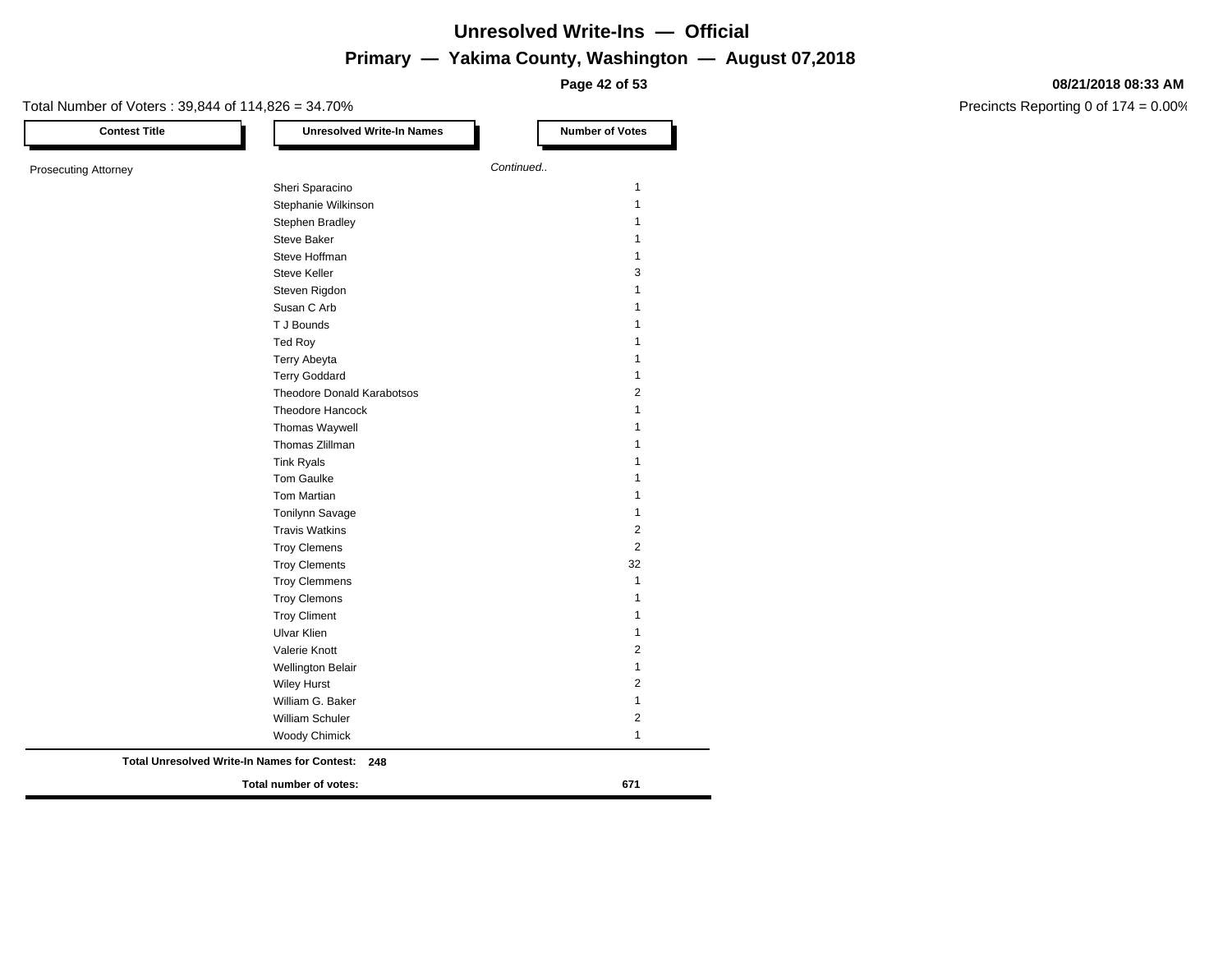**Page 43 of 53**

#### Total Number of Voters : 39,844 of 114,826 = 34.70%

Sheriff

**Contest Title Number of Votes Number of Votes** A J Cooper 1 Aaron Fowler 1 Aaron Nonemacher 11 and 12 and 12 and 12 and 12 and 12 and 12 and 12 and 12 and 12 and 12 and 12 and 12 and 12 and 12 and 12 and 12 and 12 and 12 and 12 and 12 and 12 and 12 and 12 and 12 and 12 and 12 and 12 and 12 and 12 Abby Jones 2012 12:00 12:00 12:00 12:00 12:00 12:00 12:00 12:00 12:00 12:00 12:00 12:00 12:00 12:00 12:00 12:00 12:00 12:00 12:00 12:00 12:00 12:00 12:00 12:00 12:00 12:00 12:00 12:00 12:00 12:00 12:00 12:00 12:00 12:00 12 Alan Quantrill 2 Alexandria Ocasio - Cortez 1 Andrew W Smith 1 Andy Withrow 1 Aracely Magana 2 Arthur Alcazar 1 Arturo Flores **1** Arya Stark 1 Benjamine M. Johnson 1999 and 1999 and 1999 and 1999 and 1999 and 1999 and 1999 and 1999 and 1999 and 1999 and 1 Bernal Boca 1 and 1 and 1 and 1 and 1 and 1 and 1 and 1 and 1 and 1 and 1 and 1 and 1 and 1 and 1 and 1 and 1 and 1 and 1 and 1 and 1 and 1 and 1 and 1 and 1 and 1 and 1 and 1 and 1 and 1 and 1 and 1 and 1 and 1 and 1 and Bernie Sanders 1986 and 1987 and 1988 and 1988 and 1988 and 1988 and 1988 and 1988 and 1988 and 1988 and 1988 and 1988 and 1988 and 1988 and 1988 and 1988 and 1988 and 1988 and 1988 and 1988 and 1988 and 1988 and 1988 and Bill Kirby 1 Brad Ansorge 1999 and 2009 and 2009 and 2009 and 2009 and 2009 and 2009 and 2009 and 2009 and 2009 and 2009 and 2009 and 2009 and 2009 and 2009 and 2009 and 2009 and 2009 and 2009 and 2009 and 2009 and 2009 and 2009 and 20 Brady Linden 1 and 1 and 1 and 1 and 1 and 1 and 1 and 1 and 1 and 1 and 1 and 1 and 1 and 1 and 1 and 1 and 1 Brandon Allen 1986 and 1987 and 1988 and 1988 and 1988 and 1988 and 1988 and 1988 and 1988 and 1988 and 1988 and 1988 and 1988 and 1988 and 1988 and 1988 and 1988 and 1988 and 1988 and 1988 and 1988 and 1988 and 1988 and 1 Brandon Perry 1 Brian Jackson 1 Brian Winters 1 Brittany Hayes 1 Bruno Azpeitia **1** Carolyn Mason 2008 12:00 12:00 12:00 12:00 12:00 12:00 12:00 12:00 12:00 12:00 12:00 12:00 12:00 12:00 12:00 12:00 12:00 12:00 12:00 12:00 12:00 12:00 12:00 12:00 12:00 12:00 12:00 12:00 12:00 12:00 12:00 12:00 12:00 12:00 Catherine Lighty 1 and 1 and 1 and 1 and 1 and 1 and 1 and 1 and 1 and 1 and 1 and 1 and 1 and 1 and 1 and 1 and 1 and 1 and 1 and 1 and 1 and 1 and 1 and 1 and 1 and 1 and 1 and 1 and 1 and 1 and 1 and 1 and 1 and 1 and 1 Chad Peterschick 1 **Chris Brown 1** Clark Kent 1 Claude Johnson 1 Clint Diddlier 1 Clint R Tannehill 1 Clint R. Tannehill 1 Craig Schilperoort 1 Dale Robertson 11 and 12 and 12 and 12 and 12 and 12 and 12 and 12 and 12 and 12 and 12 and 12 and 12 and 12 and 12 and 12 and 12 and 12 and 12 and 12 and 12 and 12 and 12 and 12 and 12 and 12 and 12 and 12 and 12 and 12 a Danielle Surkatty 1 Dave Bryant 1 and 1 and 1 and 1 and 1 and 1 and 1 and 1 and 1 and 1 and 1 and 1 and 1 and 1 and 1 and 1 and 1 and 1 and 1 and 1 and 1 and 1 and 1 and 1 and 1 and 1 and 1 and 1 and 1 and 1 and 1 and 1 and 1 and 1 and 1 and Dave Jack 2012 12:00:00 12:00:00 12:00:00 12:00:00 12:00:00 12:00:00 12:00:00 12:00:00 12:00:00 12:00:00 12:00 Dave Williams 1 David Lemus 1 Davis Washines 1999 and 1999 and 1999 and 1999 and 1999 and 1999 and 1999 and 1999 and 1999 and 1999 and 1999  $\pm 1$ Deborah Evans 1

Deray Mckesson 11 and 12 and 12 and 12 and 12 and 12 and 12 and 12 and 12 and 12 and 12 and 12 and 12 and 12 and 12 and 12 and 12 and 12 and 12 and 12 and 12 and 12 and 12 and 12 and 12 and 12 and 12 and 12 and 12 and 12 a

#### **08/21/2018 08:33 AM**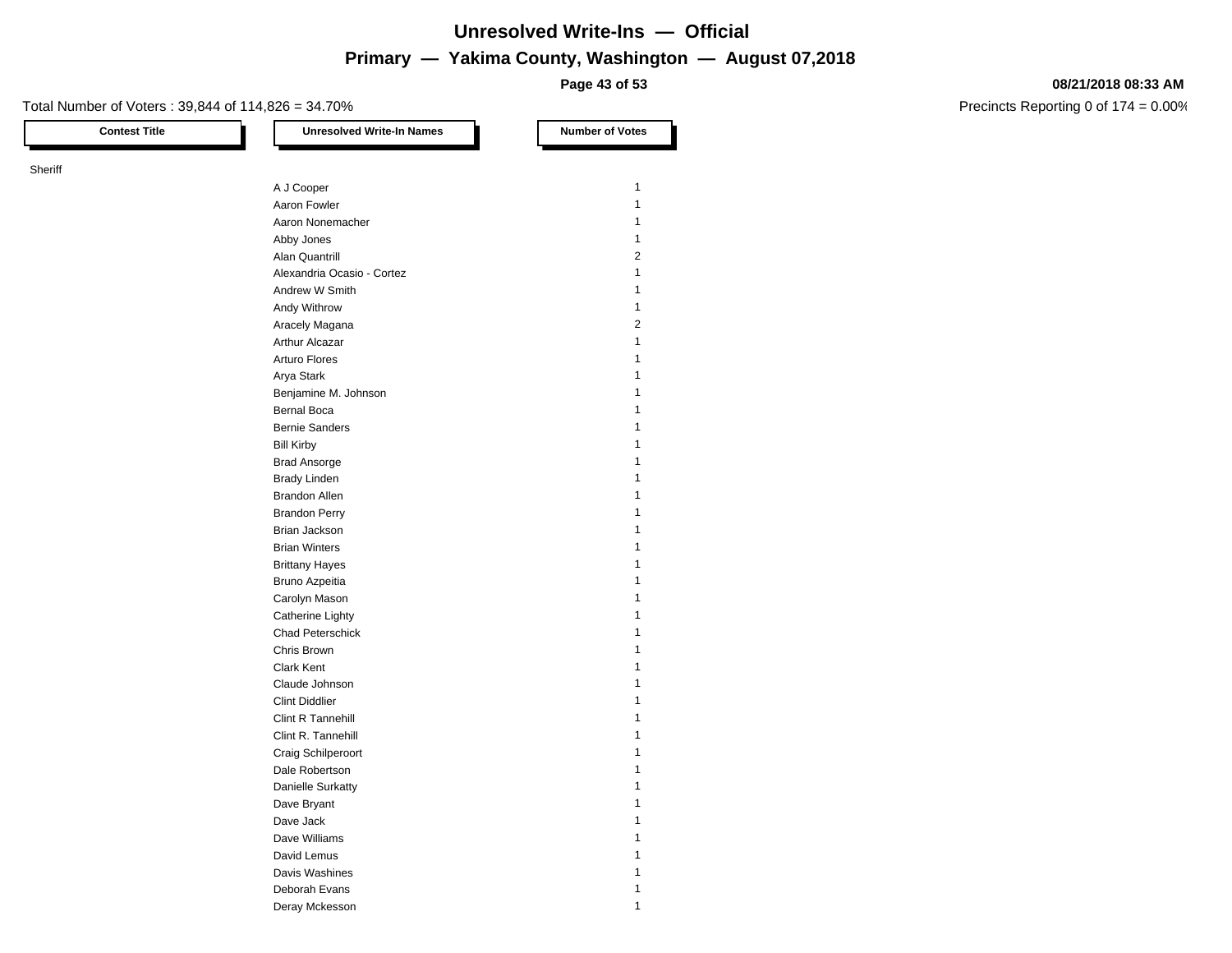**Page 44 of 53**

#### **08/21/2018 08:33 AM**

| <b>Contest Title</b> | <b>Unresolved Write-In Names</b> | <b>Number of Votes</b> |
|----------------------|----------------------------------|------------------------|
| Sheriff              |                                  | Continued              |
|                      | Dexter Morgan                    | $\mathbf{1}$           |
|                      | Doug W Scott                     | $\mathbf{1}$           |
|                      | Earl Lee                         | 1                      |
|                      | Erin Smith                       | 1                      |
|                      | Eugene Debs                      | 1                      |
|                      |                                  | 1                      |
|                      | Eugene Krabs<br>Eunsil Kim       | 1                      |
|                      |                                  | 1                      |
|                      | Fonsy Garcia                     |                        |
|                      | Francisco Silva                  | 1                      |
|                      | Frank Lisa                       | 2                      |
|                      | Frank R. Summers                 | 1                      |
|                      | Glen Moffit                      | 1                      |
|                      | Good Space Guy                   |                        |
|                      | Gwendolyn Harrison               | 1                      |
|                      | Harold Huffman                   | 1                      |
|                      | Hector Ahumada                   | 1                      |
|                      | Hosea Simmons                    | 1                      |
|                      | Ignatius Foley                   | 1                      |
|                      | Irene Schouweiler                | 1                      |
|                      | Jack McEntire                    | 1                      |
|                      | Jackson Lewis                    | 1                      |
|                      | Jacob Bilsky                     | 1                      |
|                      | Jakson Hernandez                 | 1                      |
|                      | James Comey                      | 4                      |
|                      | Jan Lund                         | 1                      |
|                      | Janseh Onfray                    | 1                      |
|                      | Jay Enslee (D)                   | 1                      |
|                      | Jeff Littlebull                  | 1                      |
|                      | Jessica Cruz                     | 1                      |
|                      | Jetsen Cheshier                  | 1                      |
|                      | Joe Arpaio                       | 1                      |
|                      | Joe Fritts                       | 1                      |
|                      | John Somebody                    | 1                      |
|                      |                                  | 1                      |
|                      | Jose Alvizo                      |                        |
|                      | Juan Orosco                      | 1<br>1                 |
|                      | Judith A Galloway                |                        |
|                      | Kim Bellamy                      | $\mathbf{1}$           |
|                      | Kunu Albert                      | 1                      |
|                      | Leroy Whitekiller                | 1                      |
|                      | Lilia Ojeda                      | 1                      |
|                      | Linda Hall                       | 1                      |
|                      | Lisa Boger                       | 1                      |
|                      | Lisa Fresco                      | $\mathbf{1}$           |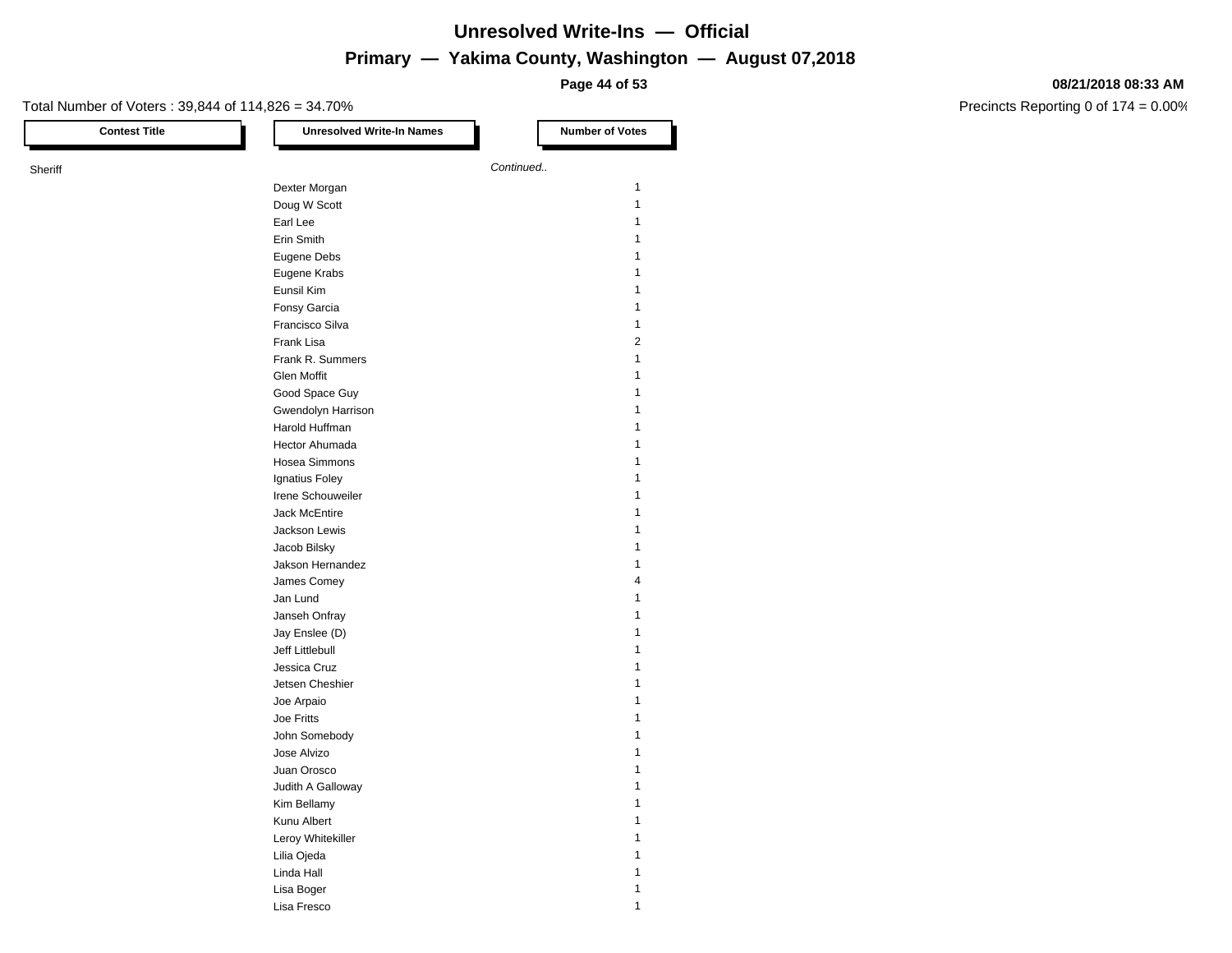**Page 45 of 53**

#### **08/21/2018 08:33 AM**

| <b>Contest Title</b> | <b>Unresolved Write-In Names</b>    | <b>Number of Votes</b> |
|----------------------|-------------------------------------|------------------------|
| Sheriff              |                                     | Continued              |
|                      | Lulu Assink                         | 1                      |
|                      | Mariano Morales                     | 1                      |
|                      | Mario Chavez                        | 1                      |
|                      | <b>Mario Martinez</b>               | 1                      |
|                      | <b>Mario Moralas</b>                | 1                      |
|                      |                                     | 1                      |
|                      | Marty Layman (Dem)<br>Mary Lopez    |                        |
|                      |                                     |                        |
|                      | Mary Schloss                        | 1                      |
|                      | <b>Maxine Walters</b>               |                        |
|                      | Meg Spurgin                         | 1                      |
|                      | Melissa Caballero                   |                        |
|                      | Micaiah McLemore                    |                        |
|                      | Michael Caulfield                   | 1                      |
|                      | Michael H. Childs                   | 1                      |
|                      | <b>MIchael Rintoul</b>              | 1                      |
|                      | Michael W Condardo                  | 1                      |
|                      | Michele Pecheos                     | 1                      |
|                      | Mike Luke                           | $\overline{2}$         |
|                      | Mike Pollard                        | 1                      |
|                      | Mike Russell                        | 1                      |
|                      | Mohammad Said                       | 1                      |
|                      | Nestor Hernandez                    | 1                      |
|                      | <b>Nick Finley</b>                  |                        |
|                      | Nick Menza                          |                        |
|                      | Noah Ramirez                        | 1                      |
|                      | Noan Ramirez                        | 1                      |
|                      | Nolan Johnson                       | 1                      |
|                      | Not a valid vote                    | 244                    |
|                      | Osual Fonsecu                       | 1                      |
|                      | Otis Campbell                       | 1                      |
|                      | Pam Monroe                          | 1                      |
|                      | Pat Farias                          | 1                      |
|                      | Pat Makins                          | 1                      |
|                      | Pepper Gonzales                     | 1                      |
|                      | Peter Strzok                        |                        |
|                      | Phil Rigdon                         | $\mathbf{1}$           |
|                      | Phillip Casey                       | 1                      |
|                      | Ramon Leyua                         | 1                      |
|                      |                                     | 3                      |
|                      | Raul Lopez<br>Ricardo Melendrez Jr. |                        |
|                      |                                     | 1                      |
|                      | <b>Richard Gilliland</b>            | 1                      |
|                      | Rob Faulk                           | $\mathbf{1}$           |
|                      | Rod Dow                             | 1                      |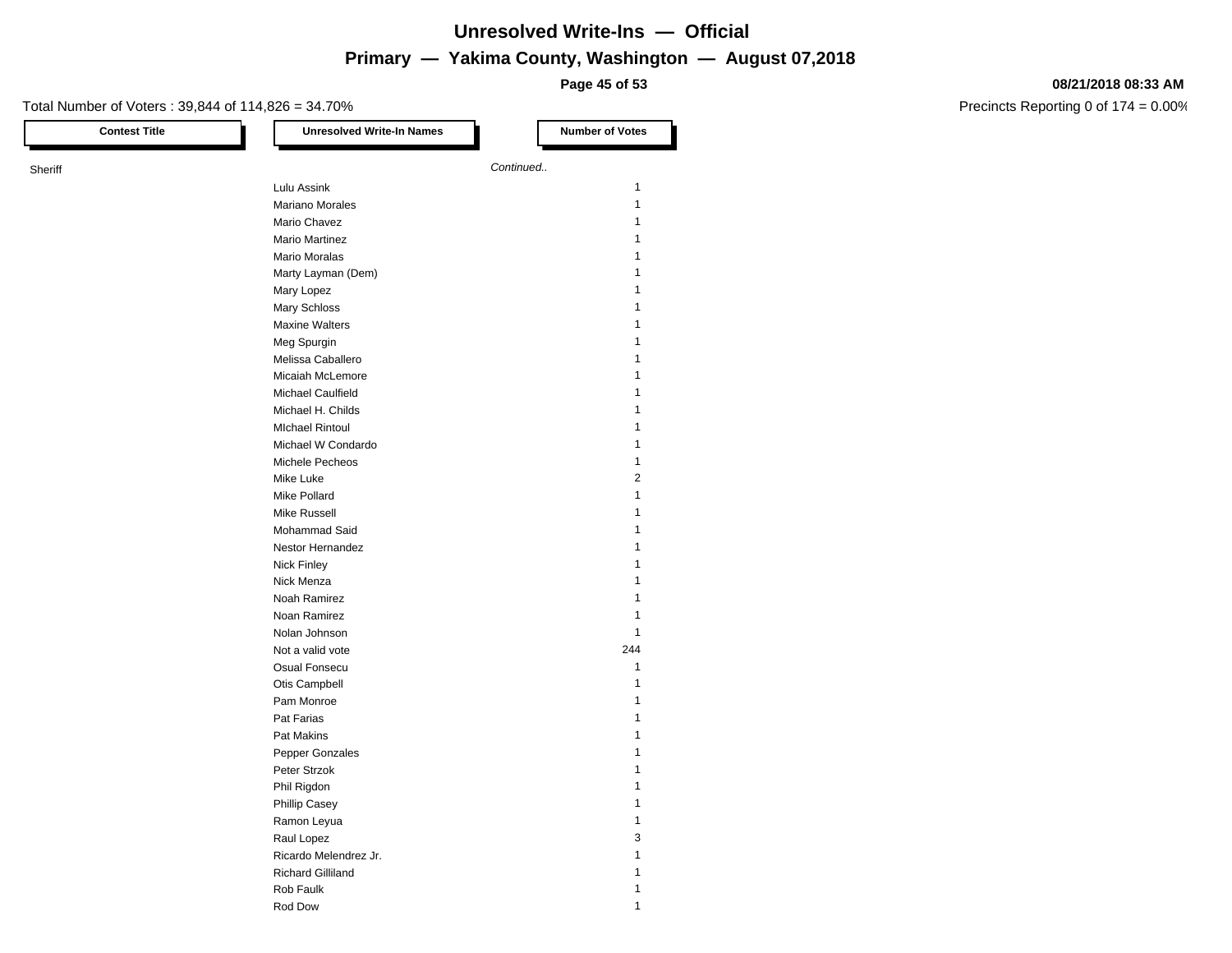**Page 46 of 53**

#### Total Number of Voters : 39,844 of 114,826 = 34.70% **Contest Title Number of Votes Number of Votes Sheriff Continued. Continued. Continued. Continued. Continued. Continued.** Rodrigo Ramirez 11 Roy Bean **1** and 2008 **Contract Contract Contract Contract Contract Contract Contract Contract Contract Contract Contract Contract Contract Contract Contract Contract Contract Contract Contract Contract Contract Contract C** Ryan Fleming 2008 12 and 2008 12 and 2008 12 and 2008 12 and 2008 12 and 2008 12 and 2008 12 and 2008 12 and 20 Salvador Arellanes Jr 1 Sam Cook 1 Sam Johnson 1 and 1 and 1 and 1 and 1 and 1 and 1 and 1 and 1 and 1 and 1 and 1 and 1 and 1 and 1 and 1 and 1 and 1 and 1 and 1 and 1 and 1 and 1 and 1 and 1 and 1 and 1 and 1 and 1 and 1 and 1 and 1 and 1 and 1 and 1 and Sasha Tervino 1 Sean Deering 1 Sheri Sparacino 11 Sonia Velez 1 Stephan Changala 1 Stephen Changala 1 Steve Baker 1 Steve Hoffman 1 Steve Rigdon 1 Steven Phillips 1 and 1 and 1 and 1 and 1 and 1 and 1 and 1 and 1 and 1 and 1 and 1 and 1 and 1 and 1 and 1 and 1 and 1 and 1 and 1 and 1 and 1 and 1 and 1 and 1 and 1 and 1 and 1 and 1 and 1 and 1 and 1 and 1 and 1 and 1 Theodore Hancock 1 Thomas Waywell **1** Thomes C Warren 11 Tim James 2012 12:00 12:00 12:00 12:00 12:00 12:00 12:00 12:00 12:00 12:00 12:00 12:00 12:00 12:00 12:00 12:00 12:00 12:00 12:00 12:00 12:00 12:00 12:00 12:00 12:00 12:00 12:00 12:00 12:00 12:00 12:00 12:00 12:00 12:00 12: Tom Gaulke 1 and 1 and 1 and 1 and 1 and 1 and 1 and 1 and 1 and 1 and 1 and 1 and 1 and 1 and 1 and 1 and 1 and 1 and 1 and 1 and 1 and 1 and 1 and 1 and 1 and 1 and 1 and 1 and 1 and 1 and 1 and 1 and 1 and 1 and 1 and 1 Tom Martian 1 and 1 and 1 and 1 and 1 and 1 and 1 and 1 and 1 and 1 and 1 and 1 and 1 and 1 and 1 and 1 and 1 and 1 and 1 and 1 and 1 and 1 and 1 and 1 and 1 and 1 and 1 and 1 and 1 and 1 and 1 and 1 and 1 and 1 and 1 and Tony Walker 1 Tony Williams 1 Ty Mains 2 Veronica Castaneda 1 Vitalina Sanchez 1 Walt Longmire 2012 Woody Chimick 2008 120 November 2008 120 November 2008 120 November 2008 120 November 2008 120 November 2008 1 Wret Longmire 2008 12 and 2008 12 and 2008 12 and 2008 12 and 2008 12 and 2008 12 and 2008 12 and 2008 12 and 2008 12 and 2008 12 and 2008 12 and 2008 12 and 2008 12 and 2008 12 and 2008 12 and 2008 12 and 2008 12 and 2008 Yasilia Luu 1 **Total number of votes: 414 Total Unresolved Write-In Names for Contest: 160**

#### **08/21/2018 08:33 AM**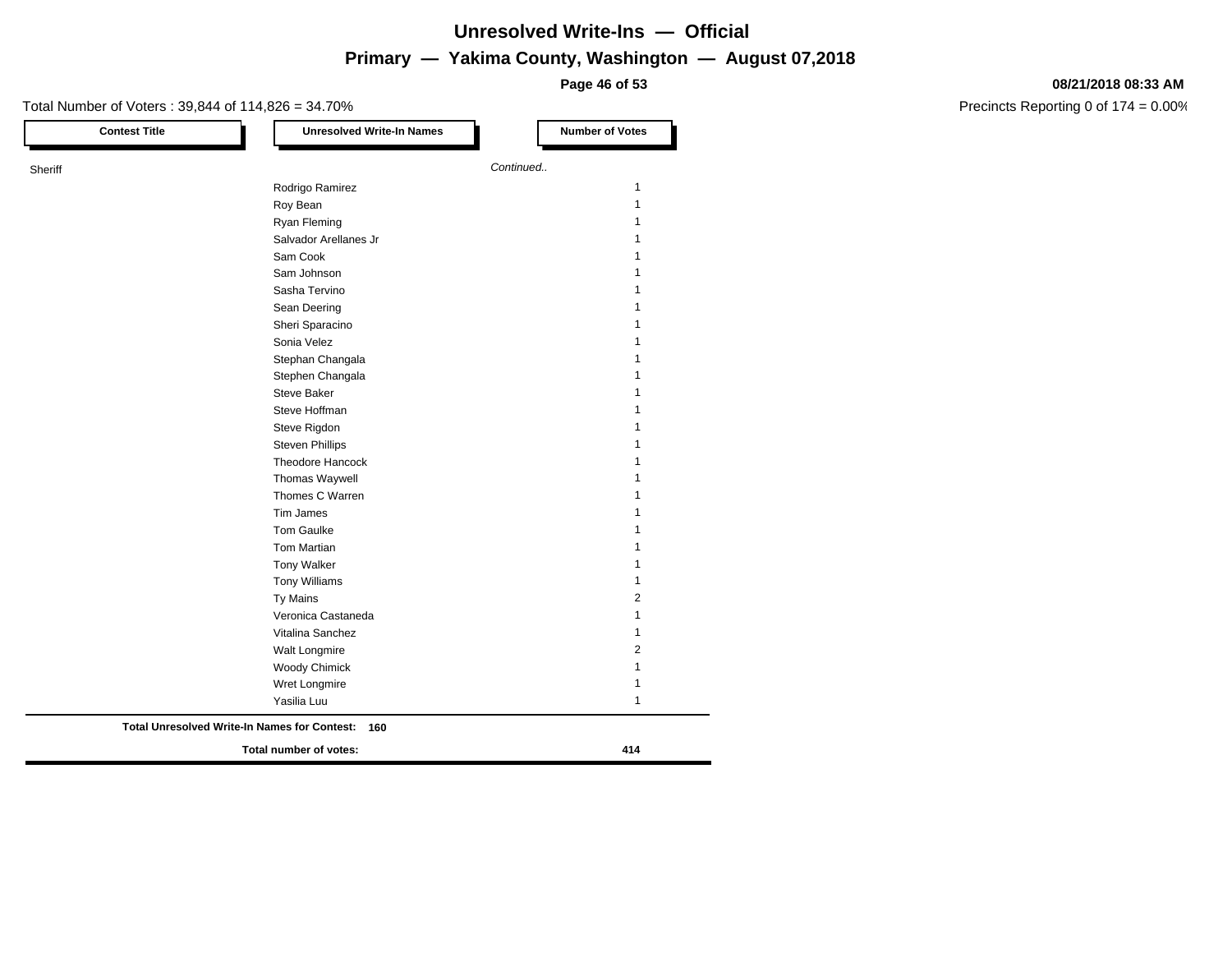**Page 47 of 53**

#### Total Number of Voters : 39,844 of 114,826 = 34.70%

Treasurer

**Contest Title Number of Votes Number of Votes** A J Cooper 1 Aaron Fowler 1 and 1 and 1 and 1 and 1 and 1 and 1 and 1 and 1 and 1 and 1 and 1 and 1 and 1 and 1 and 1 and 1 Abel Marichalar 2012 Alexander Hancock 1 Alexandria Ocasio - Cortez 1 Ali Velshi 1 Amber Andrews 1 Andrea Bongaars 1988 and 1989 and 1989 and 1989 and 1989 and 1989 and 1989 and 1989 and 1989 and 1989 and 1989 and 1989 and 1989 and 1989 and 1989 and 1989 and 1989 and 1989 and 1989 and 1989 and 1989 and 1989 and 1989 and Andrew Smith 1 Ann Hicks 2 Anton Wilson 1 Aracely Magana 2 Arthur Digby Sellers 2 Ben Cross 1 Ben Dover 1 Berenice Ponce 1 and 1 and 1 and 1 and 1 and 1 and 1 and 1 and 1 and 1 and 1 and 1 and 1 and 1 and 1 and 1 and 1 and 1 and 1 and 1 and 1 and 1 and 1 and 1 and 1 and 1 and 1 and 1 and 1 and 1 and 1 and 1 and 1 and 1 and 1 a Bernie Sanders 1986 and 1987 and 1988 and 1988 and 1988 and 1988 and 1988 and 1988 and 1988 and 1988 and 1988 and 1988 and 1988 and 1988 and 1988 and 1988 and 1988 and 1988 and 1988 and 1988 and 1988 and 1988 and 1988 and Brad Purdy 1 Brady Linden 1 and 1 and 1 and 1 and 1 and 1 and 1 and 1 and 1 and 1 and 1 and 1 and 1 and 1 and 1 and 1 and 1 Brandon Allen 1986 and 1987 and 1988 and 1988 and 1988 and 1988 and 1988 and 1988 and 1988 and 1988 and 1988 and 1988 and 1988 and 1988 and 1988 and 1988 and 1988 and 1988 and 1988 and 1988 and 1988 and 1988 and 1988 and 1 Brandon Perry 1 Brandy Schwartz 1988 and 1988 and 1988 and 1988 and 1988 and 1988 and 1988 and 1988 and 1988 and 1988 and 1988 and 1988 and 1988 and 1988 and 1988 and 1988 and 1988 and 1988 and 1988 and 1988 and 1988 and 1988 and 1988 and Brian Briskey 1988 and the state of the state of the state of the state of the state of the state of the state of the state of the state of the state of the state of the state of the state of the state of the state of the Brock Splawn 1 Bryon Gonter 2012 12:30 12:30 12:30 12:30 12:30 12:30 12:30 12:30 12:30 12:30 12:30 12:30 12:30 12:30 12:30 12:30 12:30 12:30 12:30 12:30 12:30 12:30 12:30 12:30 12:30 12:30 12:30 12:30 12:30 12:30 12:30 12:30 12:30 12:30 Candi Harmon 11 and 12 and 12 and 12 and 12 and 12 and 12 and 12 and 12 and 12 and 12 and 12 and 12 and 12 and 12 and 12 and 12 and 12 and 12 and 12 and 12 and 12 and 12 and 12 and 12 and 12 and 12 and 12 and 12 and 12 and Cardelia Naismath 1 Carl Theodor Dreyer 1 Cathy Warnock 1 Cesar Camacho 3 Chad Evans 1 Chris Patten 1 and 1 and 1 and 1 and 1 and 1 and 1 and 1 and 1 and 1 and 1 and 1 and 1 and 1 and 1 and 1 and 1 Christopher Hurl 1 Clint Diddlier 1 Clint Didier 1 and 1 and 1 and 1 and 1 and 1 and 1 and 1 and 1 and 1 and 1 and 1 and 1 and 1 and 1 and 1 and 1 Clint R Tannahill 1 Clint R Tannehill 1 Clint R. Tannehill 1 Cristina Ortega 1 Dale Chaviers **1** Dale Eeson 1 Dan Gyman 1 actor and 1 and 1 and 1 and 1 and 1 and 1 and 1 and 1 and 1 and 1 and 1 and 1 and 1 and 1 and 1 and 1 and 1 and 1 and 1 and 1 and 1 and 1 and 1 and 1 and 1 and 1 and 1 and 1 and 1 and 1 and 1 and 1 and 1 and 1

Danielle Surkatty 1996 and 1997 and 1997 and 1997 and 1997 and 1997 and 1997 and 1997 and 1997 and 1997 and 19

#### **08/21/2018 08:33 AM**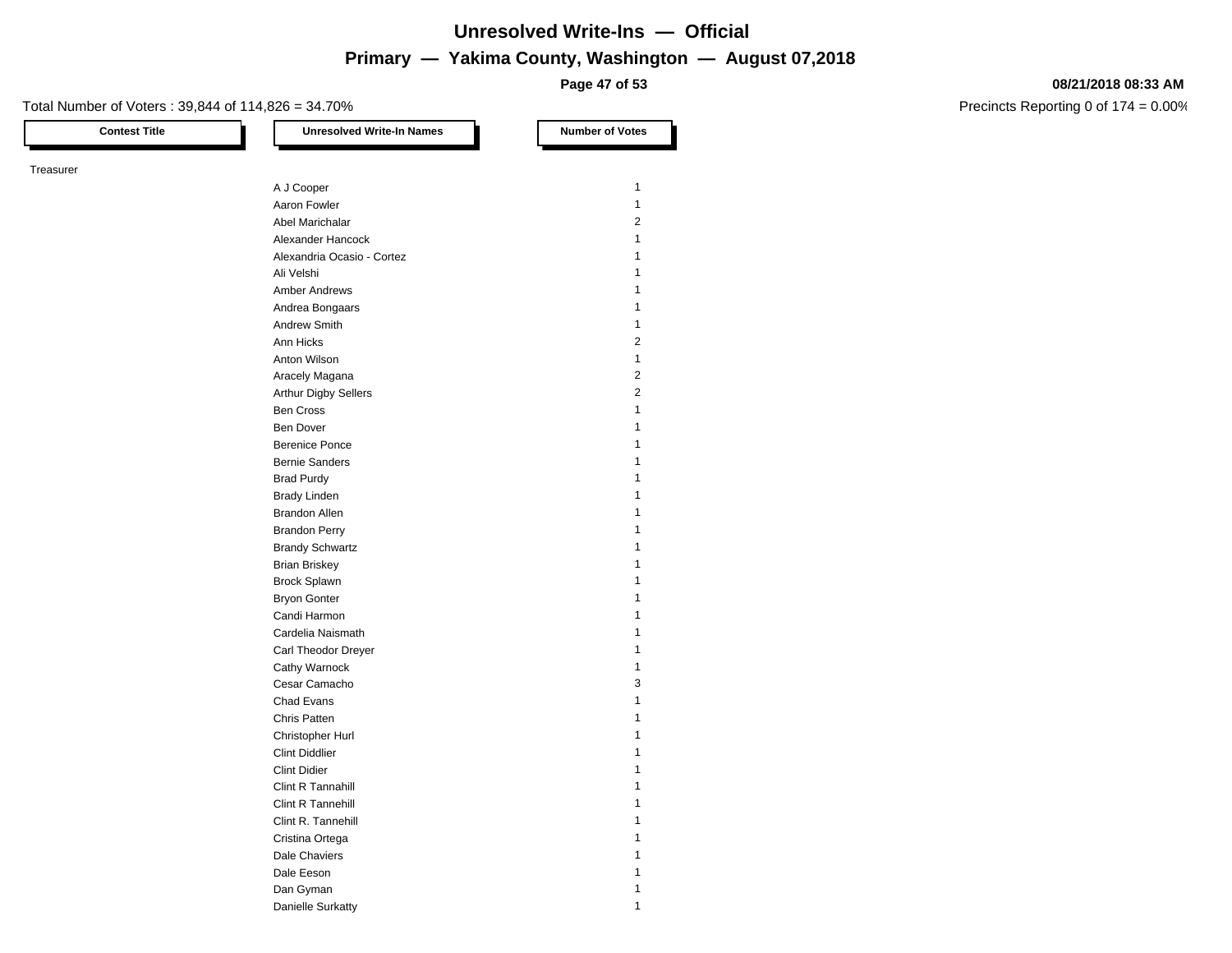**Page 48 of 53**

#### **08/21/2018 08:33 AM**

| <b>Contest Title</b> | <b>Unresolved Write-In Names</b> | <b>Number of Votes</b> |
|----------------------|----------------------------------|------------------------|
| Treasurer            |                                  | Continued              |
|                      | Dave Lind                        | $\mathbf{1}$           |
|                      | Dave Monroe                      | $\mathbf{1}$           |
|                      | Dave Simmons                     | 1                      |
|                      | David Bell                       | 1                      |
|                      | David Lee Murphy                 | 1                      |
|                      |                                  | 1                      |
|                      | David Mendoza<br>David Taylor    | 1                      |
|                      |                                  | 1                      |
|                      | David V Taylor                   | 1                      |
|                      | Deborah Evans                    |                        |
|                      | Debra K Manjarrez                | 1                      |
|                      | Diana Lopez                      | 1                      |
|                      | Diana Prince                     | 1                      |
|                      | Don Easstridge                   | 1                      |
|                      | Don L Rivers                     | 1                      |
|                      | Dory Smithe                      | 1                      |
|                      | Doug Lewis                       | 1                      |
|                      | Doug W Scott                     | 1                      |
|                      | Douglas W McCracken              | 1                      |
|                      | Earl Steve Lee                   | 1                      |
|                      | Erin L Smith                     | 1                      |
|                      | Erin Smith                       | 1                      |
|                      | <b>Ernie Charvet</b>             | 1                      |
|                      | Eugene Debs                      | 1                      |
|                      | Eunsil Kim                       | 1                      |
|                      | Fernando Gomez                   |                        |
|                      | Floyd Mayweather                 | 1                      |
|                      | Francisco Silva                  | 1                      |
|                      | Frank R. Summers                 | 1                      |
|                      | Frank Rivard                     | 1                      |
|                      | Gar Samuelson                    | 1                      |
|                      | Genn Titemason                   | 1                      |
|                      | George Galvan                    | 1                      |
|                      | Good Space Guy                   | 3                      |
|                      | Gordon L Martin                  | 1                      |
|                      | Gordon Martin                    | 1                      |
|                      | Grace Clark                      | 1                      |
|                      | <b>Greg Trusley</b>              | 1                      |
|                      | Heather Thorn                    | 1                      |
|                      |                                  | 1                      |
|                      | <b>Holly Bush</b>                |                        |
|                      | Ignatius Foley                   | 1                      |
|                      | Irene Cantu                      | 1                      |
|                      | Irene Schouweiler                | 1                      |
|                      | <b>Isaac Becker</b>              | $\mathbf{1}$           |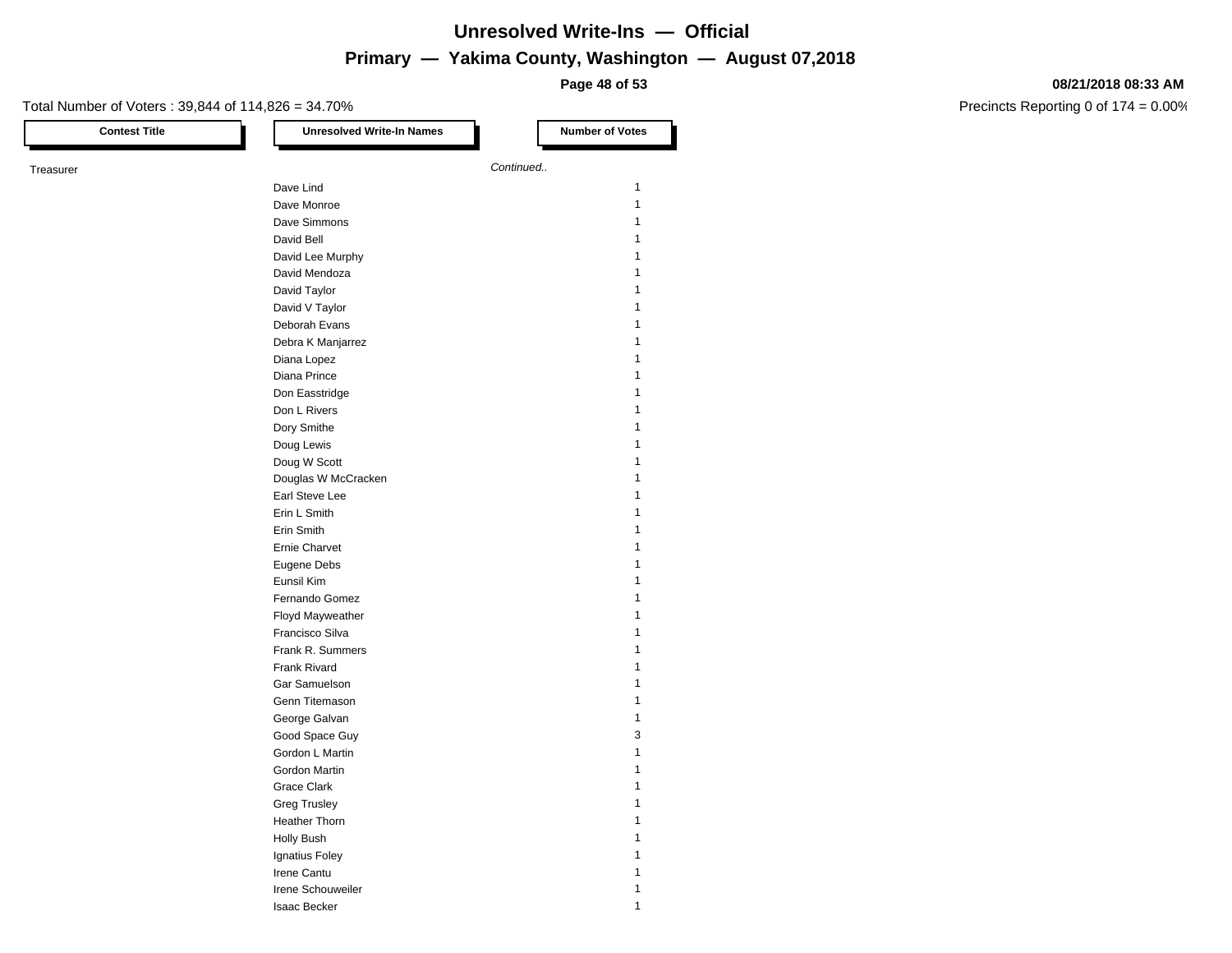**Page 49 of 53**

### Total Number of Voters : 39,844 of 114,826 = 34.70%

#### **08/21/2018 08:33 AM**

| <b>Contest Title</b> | <b>Unresolved Write-In Names</b>  | <b>Number of Votes</b>       |
|----------------------|-----------------------------------|------------------------------|
| Treasurer            |                                   | Continued                    |
|                      | Jacob Bilsky                      | $\mathbf{1}$                 |
|                      | Jade Larrabee                     | $\mathbf{1}$                 |
|                      | Jaimie Stickel                    | $\mathbf{1}$                 |
|                      | Jame Hopfryer                     | $\mathbf{1}$                 |
|                      | Janelle Riddle                    | $\overline{2}$               |
|                      | Janette Smith                     | $\mathbf{1}$                 |
|                      | Janseh Onfray                     | $\mathbf{1}$                 |
|                      | Jason I Fairchild                 | $\overline{2}$               |
|                      | Jay Carroll                       | $\mathbf{1}$                 |
|                      | Jay Enslee (D)                    | $\mathbf{1}$                 |
|                      | Jean Ragland                      | 1                            |
|                      | Jeff Bezos                        | $\mathbf{1}$                 |
|                      | Jefferson Davis                   | 1                            |
|                      | Jeffrey W Keller                  | $\mathbf{1}$                 |
|                      | Jeremie Dufault                   | $\mathbf{1}$                 |
|                      | Jeremy Carman                     | $\mathbf{1}$                 |
|                      | Jerome Brooks                     | $\mathbf{1}$                 |
|                      |                                   | 1                            |
|                      | Jerry Parkinson<br>Jerry Prescott | $\mathbf{1}$                 |
|                      | Jesse D Dixon                     | $\mathbf{1}$                 |
|                      | Jessica Dobbs                     | $\mathbf{1}$                 |
|                      | Jessica Fernandez                 | $\overline{2}$               |
|                      |                                   | $\mathbf{1}$                 |
|                      | Jesus Segura                      | $\mathbf{1}$                 |
|                      | Jetsen Cheshier                   | $\mathbf{1}$                 |
|                      | Jimmy Denn                        | $\mathbf{1}$                 |
|                      | Joe Fritts                        | 1                            |
|                      | John Ecker Dem                    | $\mathbf{1}$                 |
|                      | John Hulick                       |                              |
|                      | John Jones                        | $\mathbf{1}$<br>$\mathbf{1}$ |
|                      | John M Mason                      | $\mathbf{1}$                 |
|                      | John Riggins                      | $\mathbf{1}$                 |
|                      | John Smith                        | $\mathbf{1}$                 |
|                      | Jordan Jenkins                    | $\mathbf{1}$                 |
|                      | Jose Salinas                      | $\mathbf{1}$                 |
|                      | Joseph Barrientes                 |                              |
|                      | Joylynn Damm                      | 1<br>$\mathbf{1}$            |
|                      | Judy Copeland                     | $\mathbf{1}$                 |
|                      | Kai Duerre                        | $\mathbf{1}$                 |
|                      | Karen Dietzen                     |                              |
|                      | Karen McDougal                    | $\mathbf{1}$                 |
|                      | Kathe Allen                       | $\mathbf{1}$                 |
|                      | Keith Brown                       | $\mathbf{1}$                 |
|                      | Kevin Leiva                       | $\mathbf{1}$                 |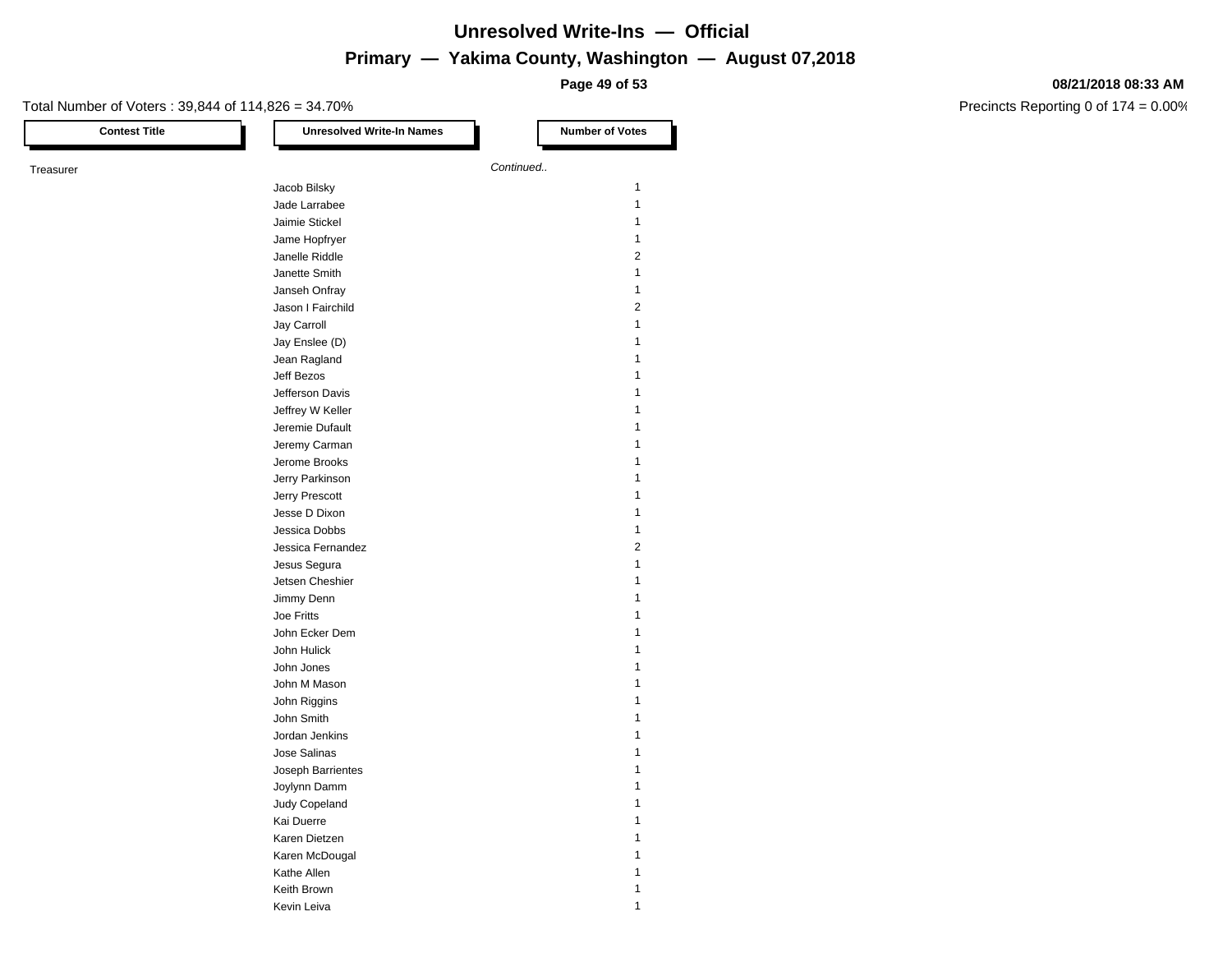**Page 50 of 53**

#### **08/21/2018 08:33 AM**

| <b>Contest Title</b> | <b>Unresolved Write-In Names</b> | <b>Number of Votes</b> |
|----------------------|----------------------------------|------------------------|
| Treasurer            | Continued                        |                        |
|                      | Kevin Leyua                      | $\mathbf{1}$           |
|                      | Kevin Leyva                      | 1                      |
|                      | Kevin Russell                    | 1                      |
|                      | <b>Kimberly Sarver</b>           | 1                      |
|                      | Kit Hawver                       | 1                      |
|                      |                                  | 1                      |
|                      | Kunu Albert                      |                        |
|                      | Lavona Fuller                    | 3                      |
|                      | LeRoy Adams Jr.                  | 1                      |
|                      | Leroy Whitekiller                | 1                      |
|                      | Lilia Ojeda                      | 1                      |
|                      | Linda Raber                      | 1                      |
|                      | Lisa Boger                       | 1                      |
|                      | Lisa Fresco                      | 1                      |
|                      | Lucas Clark                      | 1                      |
|                      | Lulu Assink                      | 1                      |
|                      | Madeline Ball                    | 1                      |
|                      | Marge Bigham                     | 1                      |
|                      | Margie Van Cleve                 | 1                      |
|                      | Mariano Morales                  | 1                      |
|                      | Marilu Viveros                   | 1                      |
|                      | Mario Chavez                     | 1                      |
|                      | Mario Martinez                   | 1                      |
|                      | Mario Moralas                    | 1                      |
|                      | Mario V. Urvina                  | 1                      |
|                      | Marsha Graf                      | 1                      |
|                      | Marty Layman (Dem)               | 1                      |
|                      | <b>Marty Meister</b>             | 1                      |
|                      | Marvin Koop                      | 1                      |
|                      | Mary Madison                     | 1                      |
|                      | Mathew D. Petersen               | 1                      |
|                      | Meg Spurgin                      | 1                      |
|                      | Melissa Caballero                | 1                      |
|                      | Michael H. Childs                | 1                      |
|                      | <b>Michael Morales</b>           | 1                      |
|                      | <b>MIchael Rintoul</b>           | 1                      |
|                      |                                  | 1                      |
|                      | Michele Pecheos                  |                        |
|                      | <b>Mikael Morales</b>            | 1                      |
|                      | Mike Frazier                     | 1                      |
|                      | Mike Moser                       | 1                      |
|                      | Mohamnad Said                    |                        |
|                      | Naomi Whitmore                   | 1                      |
|                      | Nick Bredach                     | 1                      |
|                      | Nick Finley                      | 1                      |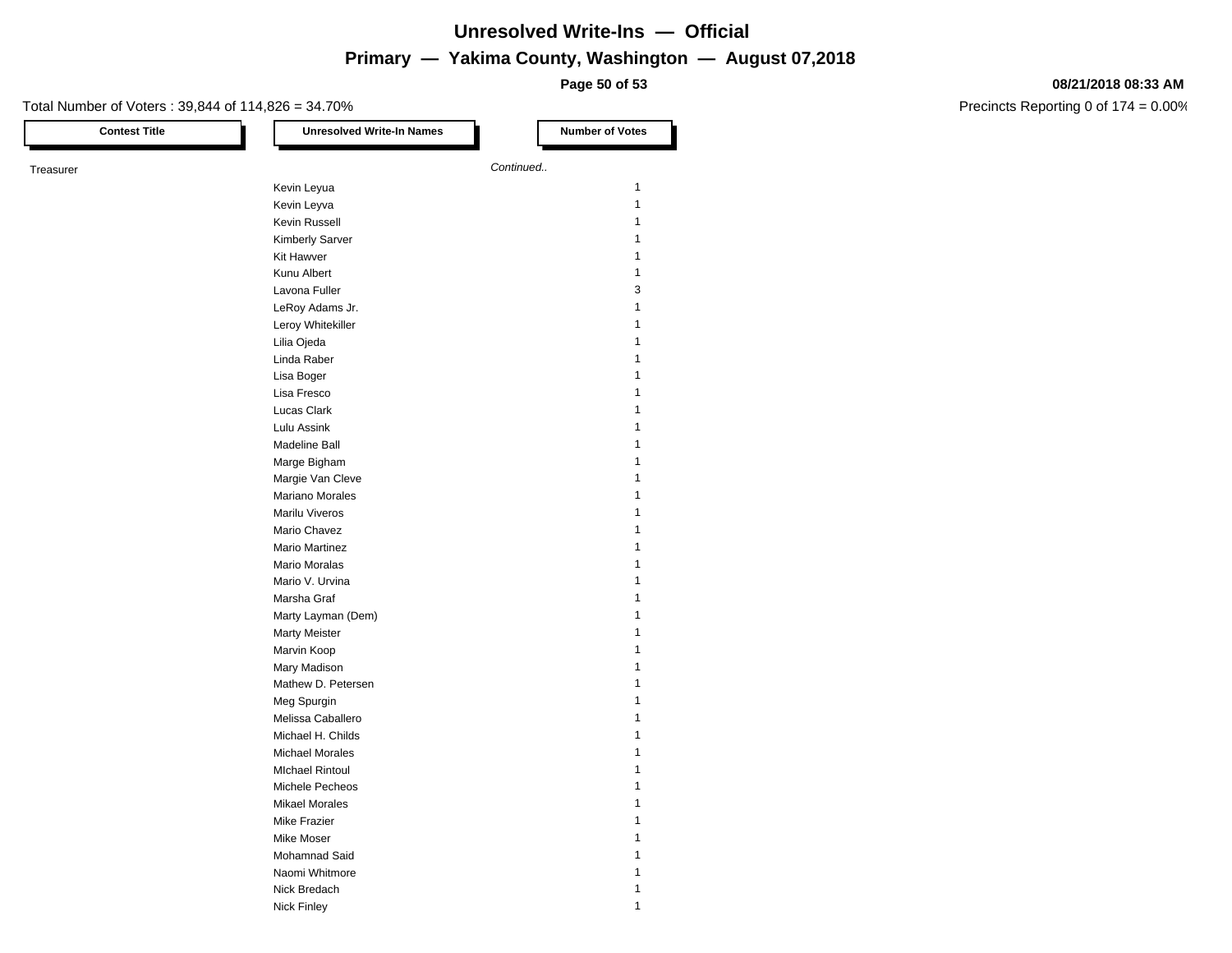**Page 51 of 53**

#### **08/21/2018 08:33 AM**

| <b>Contest Title</b> | <b>Unresolved Write-In Names</b> | <b>Number of Votes</b> |  |
|----------------------|----------------------------------|------------------------|--|
| Treasurer            |                                  | Continued              |  |
|                      | Nicole Bandle                    | $\mathbf{1}$           |  |
|                      | Noah Ramirez                     | 2                      |  |
|                      | Nolan Wentz                      | 1                      |  |
|                      | Not a valid vote                 | 276                    |  |
|                      | Osceal Fonsecu                   | 1                      |  |
|                      | Patrick Keefe                    | 1                      |  |
|                      | Patrick Magana                   | 1                      |  |
|                      | Portia Shields                   | 1                      |  |
|                      | Ramiv Acevedo                    | 1                      |  |
|                      | Ranae York                       | 1                      |  |
|                      | Randy Perrault                   | 1                      |  |
|                      | Ricardo Melendrez Jr.            | 1                      |  |
|                      | <b>Rich Walker</b>               | 1                      |  |
|                      | <b>Richard Hopp</b>              | 1                      |  |
|                      | <b>Richard Ringer</b>            | 1                      |  |
|                      | Rob Faulk                        | 1                      |  |
|                      | <b>Robert Dodis</b>              | 1                      |  |
|                      | Robert Kransberger               | 1                      |  |
|                      | Rod Mick                         | 1                      |  |
|                      | Rodrico Ramirez                  | 1                      |  |
|                      | Ron Dixon                        | 1                      |  |
|                      | Ron Fleming                      | 1                      |  |
|                      | Ron Paul                         | 1                      |  |
|                      | Ron Rowe                         | 1                      |  |
|                      | Rudy Cortez                      | 1                      |  |
|                      | Rusty Shackle Ford               | 1                      |  |
|                      | Ryan Entrata                     | 1                      |  |
|                      | Ryan Fleming                     | 1                      |  |
|                      | Ryan Masengale                   | 1                      |  |
|                      | Sally James                      | 1                      |  |
|                      | Salvador Arellanes Jr            | 1                      |  |
|                      | Sam Cook                         | 1                      |  |
|                      | Sam Johnson                      | 1                      |  |
|                      | Sam Wright                       | $\overline{2}$         |  |
|                      | Samuel W. Johnson                | 1                      |  |
|                      | Sandy Cheeks                     | 1                      |  |
|                      | Sarah Conner                     | 1                      |  |
|                      | Sarah Snyder                     | 1                      |  |
|                      | Sasha Banks                      | 1                      |  |
|                      | Sasha Bentley                    | 1                      |  |
|                      | Scott Cleveringa                 | 1                      |  |
|                      | Sean Deering                     | 1                      |  |
|                      | Sean Worley                      | 1                      |  |
|                      |                                  |                        |  |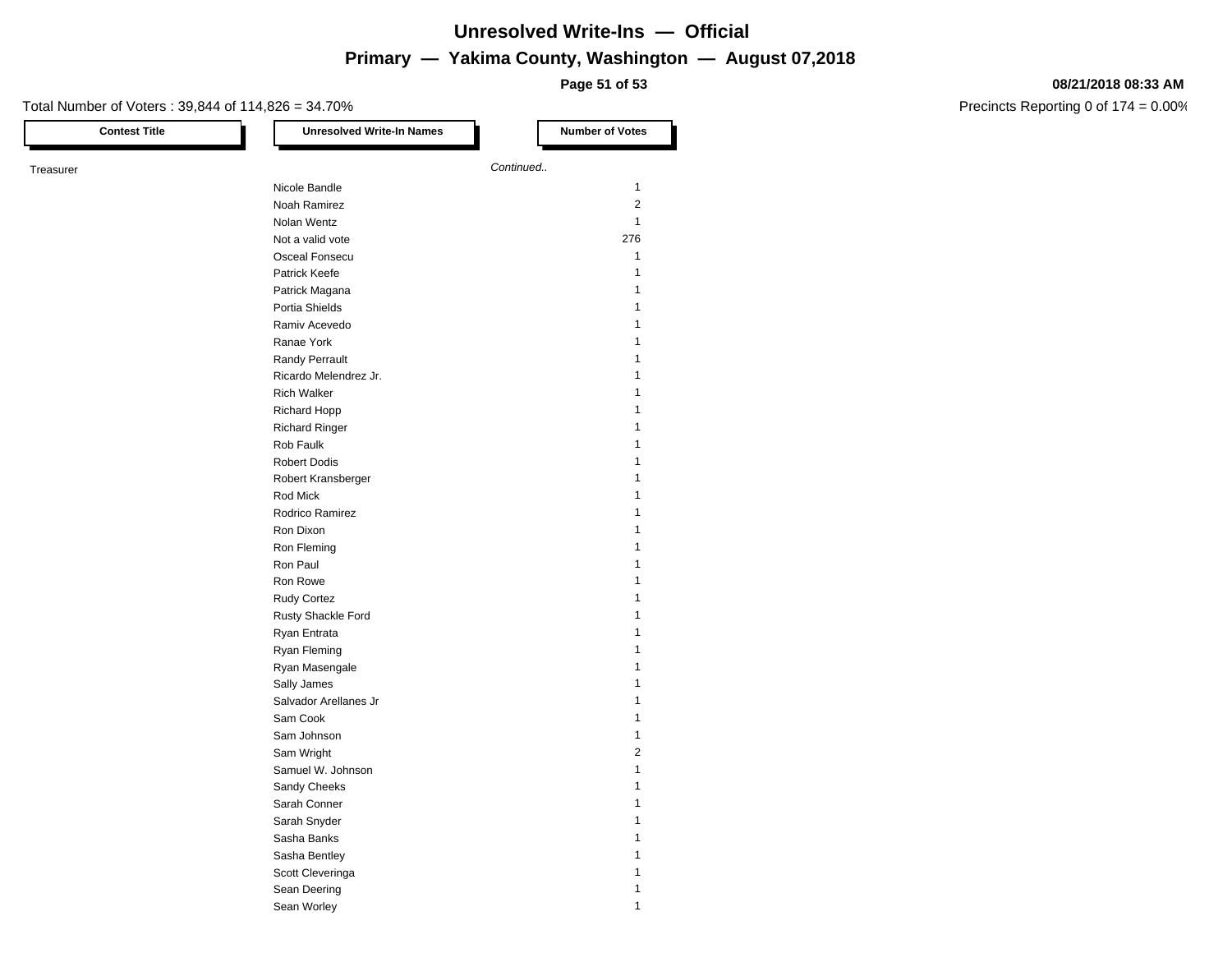**Page 52 of 53**

### Total Number of Voters : 39,844 of 114,826 = 34.70% **Contest Title Number of Votes Number of Votes** Treasurer *Continued..* Shawna Gavin 2008 and 2009 and 2009 and 2009 and 2009 and 2009 and 2009 and 2009 and 2009 and 2009 and 2009 and 2009 and 2009 and 2009 and 2009 and 2009 and 2009 and 2009 and 2009 and 2009 and 2009 and 2009 and 2009 and 20 Shelby Hayes 1999 and 1999 and 1999 and 1999 and 1999 and 1999 and 1999 and 1999 and 1999 and 1999 and 1999 and 1999 and 1999 and 1999 and 1999 and 1999 and 1999 and 1999 and 1999 and 1999 and 1999 and 1999 and 1999 and 19 Shelli Wilburn 1986 and 1987 and 1988 and 1988 and 1988 and 1988 and 1988 and 1988 and 1988 and 1988 and 1988 and 1988 and 1988 and 1988 and 1988 and 1988 and 1988 and 1988 and 1988 and 1988 and 1988 and 1988 and 1988 and Sheri Sparacino 11 Stephen Colbert 1 Steve Baker 1 and 1 and 1 and 1 and 1 and 1 and 1 and 1 and 1 and 1 and 1 and 1 and 1 and 1 and 1 and 1 and 1 and 1 and 1 and 1 and 1 and 1 and 1 and 1 and 1 and 1 and 1 and 1 and 1 and 1 and 1 and 1 and 1 and 1 and 1 and Steve Hoffman 2 Stormy Daniels 2 Susan Pool 1 and 1 and 1 and 1 and 1 and 1 and 1 and 1 and 1 and 1 and 1 and 1 and 1 and 1 and 1 and 1 and 1 and 1 and 1 and 1 and 1 and 1 and 1 and 1 and 1 and 1 and 1 and 1 and 1 and 1 and 1 and 1 and 1 and 1 and 1 and 1 Susan Reamer 1 and 1 and 1 and 1 and 1 and 1 and 1 and 1 and 1 and 1 and 1 and 1 and 1 and 1 and 1 and 1 and 1 and 1 and 1 and 1 and 1 and 1 and 1 and 1 and 1 and 1 and 1 and 1 and 1 and 1 and 1 and 1 and 1 and 1 and 1 and Susan Soto Palmer 1 1 Theodore Hancock 1 Thomas Coleman 1 and 1 and 1 and 1 and 1 and 1 and 1 and 1 and 1 and 1 and 1 and 1 and 1 and 1 and 1 and 1 and 1 and 1 and 1 and 1 and 1 and 1 and 1 and 1 and 1 and 1 and 1 and 1 and 1 and 1 and 1 and 1 and 1 and 1 and 1 a Thomas Waywell **1** Tom Gaulke 1 and 1 and 1 and 1 and 1 and 1 and 1 and 1 and 1 and 1 and 1 and 1 and 1 and 1 and 1 and 1 and 1 and 1 and 1 and 1 and 1 and 1 and 1 and 1 and 1 and 1 and 1 and 1 and 1 and 1 and 1 and 1 and 1 and 1 and 1 and 1 Tom Martian 1 and 1 and 1 and 1 and 1 and 1 and 1 and 1 and 1 and 1 and 1 and 1 and 1 and 1 and 1 and 1 and 1 and 1 and 1 and 1 and 1 and 1 and 1 and 1 and 1 and 1 and 1 and 1 and 1 and 1 and 1 and 1 and 1 and 1 and 1 and Travis Watkins 2 Trina Wheeler 1 Tyrion Lannister 1 Uncertified 1 Val Batik 2 Virginia Smith 1 William Schwartz 1 Zenaida Espindola 1 **Total number of votes: 534 Total Unresolved Write-In Names for Contest: 239**

#### **08/21/2018 08:33 AM**